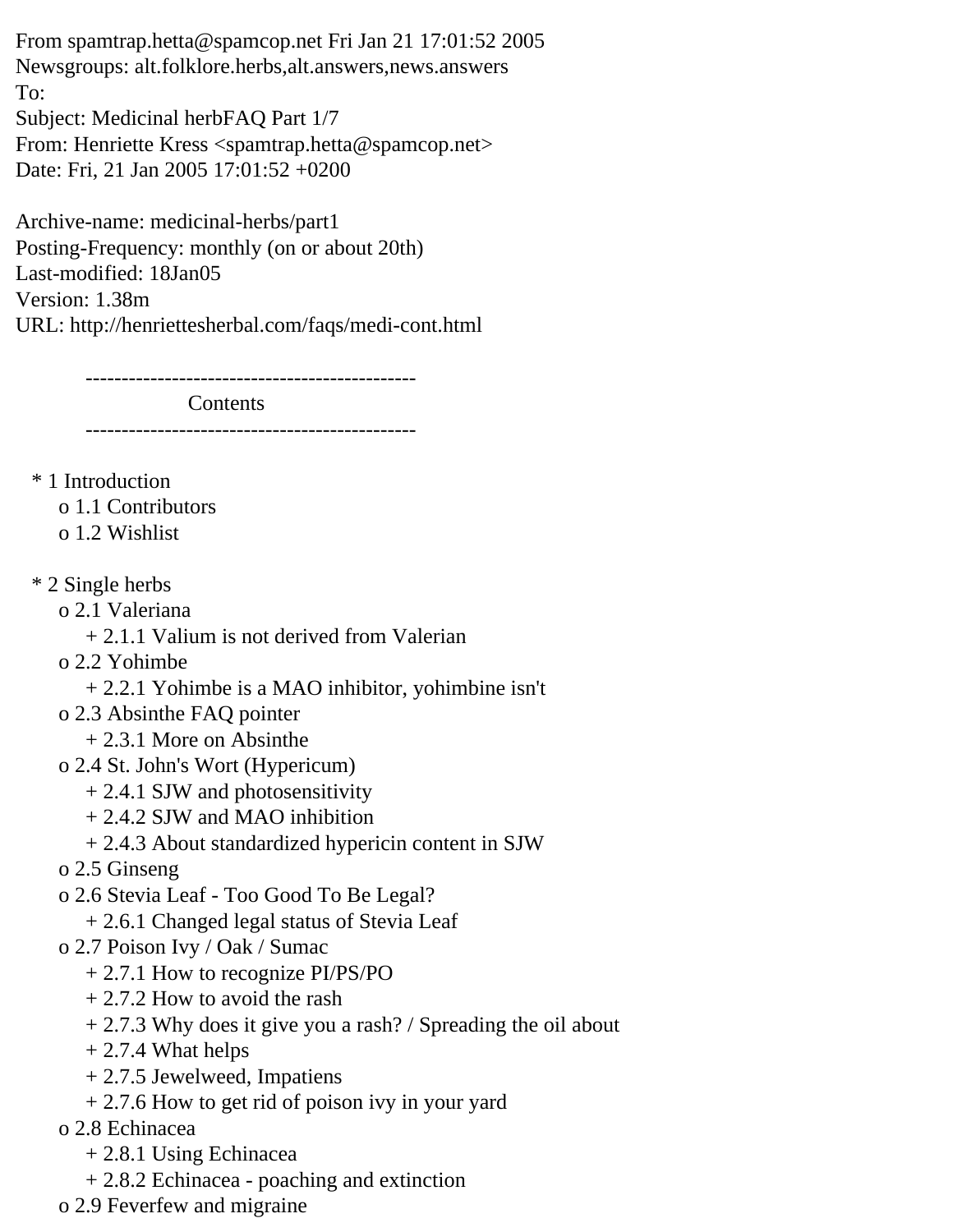- o 2.10 Kava kava
- o 2.11 Pau d'arco
- o 2.12 Wild yam and contraception
	- + 2.12.1 Edible vs. true yam
	- + 2.12.2 Wild yam cream and natural progesterone
- o 2.13 Red raspberry and pregnancy
- o 2.14 Green tea and caffeine
- o 2.15 Comfrey hepatotoxicity
	- + 2.15.1 Hepatotoxicity update
- o 2.16 Pennyroyal
- o 2.17 Cat's Claw
- o 2.18 Golden Seal appeal and Goldthread too
- o 2.19 Ma Huang or Ephedra sinensis
- o 2.20 Skullcap and Teucrium adulteration
- o 2.21 Mellow mallows
- o 2.22 Not an herb, but: Melatonin
- \* 3 Herbs for specific things
	- o 3.1 Herbs for mosquitoes and other bothersome bugs
		- + 3.1.1 Repelling them
		- + 3.1.2 And now you're bitten...
	- o 3.2 Herbs for migraines
	- o 3.3 Herbs for vivid dreams
	- o 3.4 Herbs and weight loss
	- o 3.5 Herbs to make you sleep
		- + 3.5.1 Insomnia therapeutics
	- o 3.6 Aphrodisiacs
	- o 3.7 Herbal Abortives and Birth Control
		- + 3.7.1 Herbal Abortives and Common Sense
	- o 3.8 Herbs and female infertility
	- o 3.9 Herbs, ADD, and replacing Ritalin
	- o 3.10 Herbs for Sunburn
	- o 3.11 The gall bladder flush
	- o 3.12 Herbs for cough
	- o 3.13 Herbs for constipation
- \* 4 Processing herbs
	- o 4.1 Making essential oil
	- o 4.2 Pointer to the How-to of Tinctures
	- o 4.3 Herbal oils
	- o 4.4 Balms and liniments
- \* 5 General Info
	- o 5.1 Introduction to side effects, safety and toxicity of medicinal herbs
		- + 5.1.1 Medicinal plant actions cannot be reduced to the
			- effects of their isolated 'active constituents'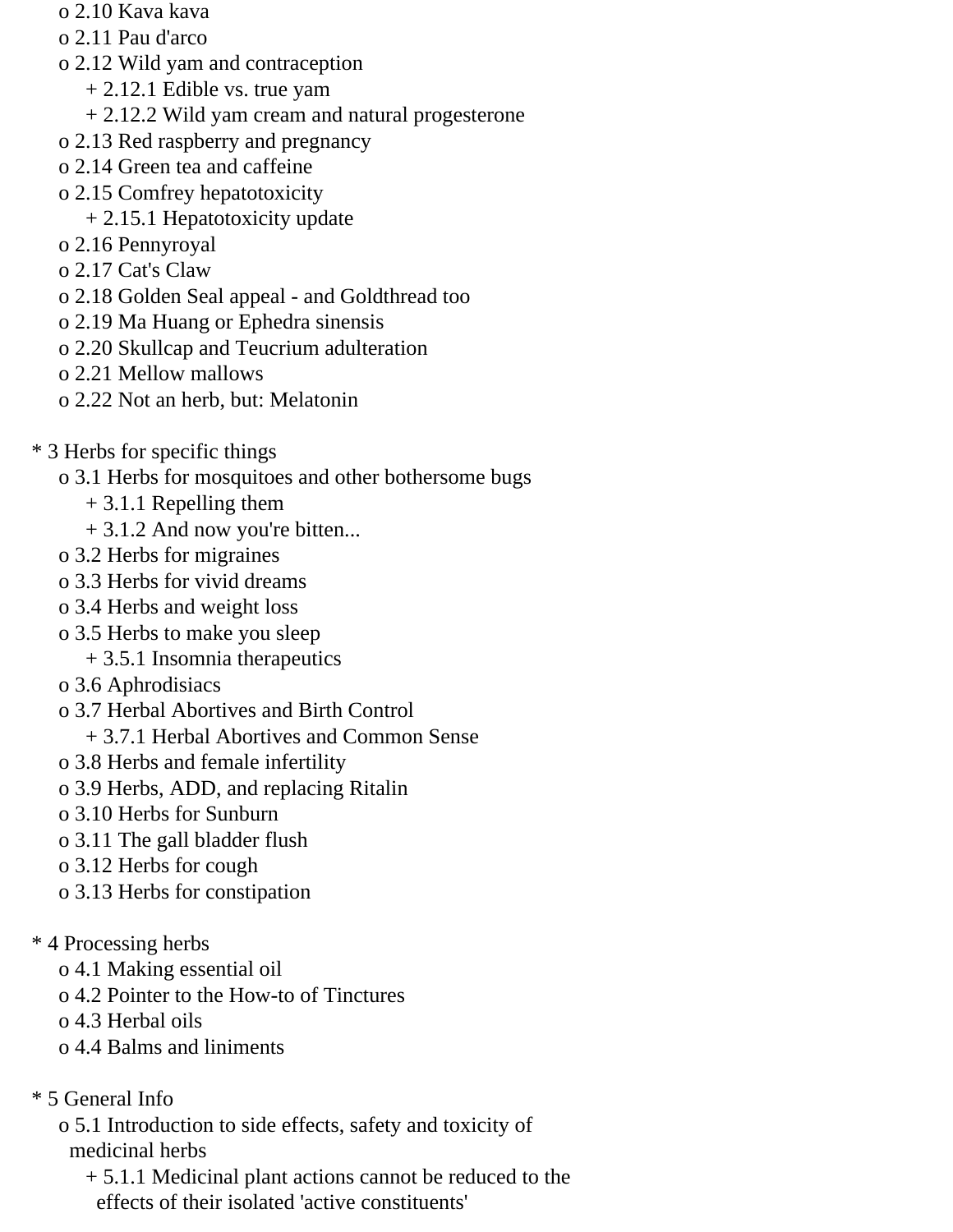- + 5.1.2 Medicinal herbs act 'multi-systemically'
- + 5.1.3 Herbs act on the healing processes in the body
- + 5.1.4 Herbs act multi-dimensionally
- + 5.1.5 Side effects vs. contraindications
- + 5.1.6 Safety and toxicity of herbal medicines
- + 5.1.7 Pregnancy
- + 5.1.8 Understanding toxicity research politics and ideology
- + 5.1.9 Further reading
- o 5.2 Wildcrafting Ethics and similar things
	- + 5.2.1 Wildcrafting checklist
	- + 5.2.2 How do I find out about endangered plants (in the
		- USA)?
	- + 5.2.3 What plants shouldn't I pick?
	- + 5.2.4 United Plant Savers
- o 5.3 Different schools of Herbal Healing
	- + 5.3.1 Traditions in Western Herbal Medicine
	- + 5.3.2 Ayurveda an introduction
	- + 5.3.3 Pointers to homeopathy sites etc.
	- + 5.3.4 What is Traditional Chinese Medicine?
	- + 5.3.5 Flower essences
	- + 5.3.6 Aromatherapy intro
- o 5.4 The Ames Test
- o 5.5 Trying out the placebo effect
- o 5.6 How to find an herbalist / ND
- o 5.7 Politics and herbal medicine
- \* 6 Information Sources
	- o 6.1 Good books on herbal medicine updated 18Jan05
		- + 6.1.1 Good books to get started with
		- + 6.1.2 Specialty books: women's herbals, men's herbals etc.
			- + 6.1.2.1 Going for broke (and I wish you luck)
		- + 6.1.3 In-depth books, by organ system
		- + 6.1.4 Chinese herbs, or TCM (Traditional Chinese Medicine)
	- o 6.2 Good books for further studies
	- o 6.3 Good periodicals
		- + 6.3.1 For enthusiasts (emphasis on color pictures)
		- + 6.3.2 For professional herbalists (emphasis on case studies)
		- + 6.3.3 For universities (emphasis on scientific studies)
	- o 6.4 Online commercial databases
		- + 6.4.1 Napralert
		- + 6.4.2 Medline
		- + 6.4.3 Ingenta
		- + 6.4.4 IBIDS
	- o 6.5 Herb programs
		- + 6.5.3 Demo or shareware herb programs
		- + 6.5.4 Commercial herb programs updated 18Jan05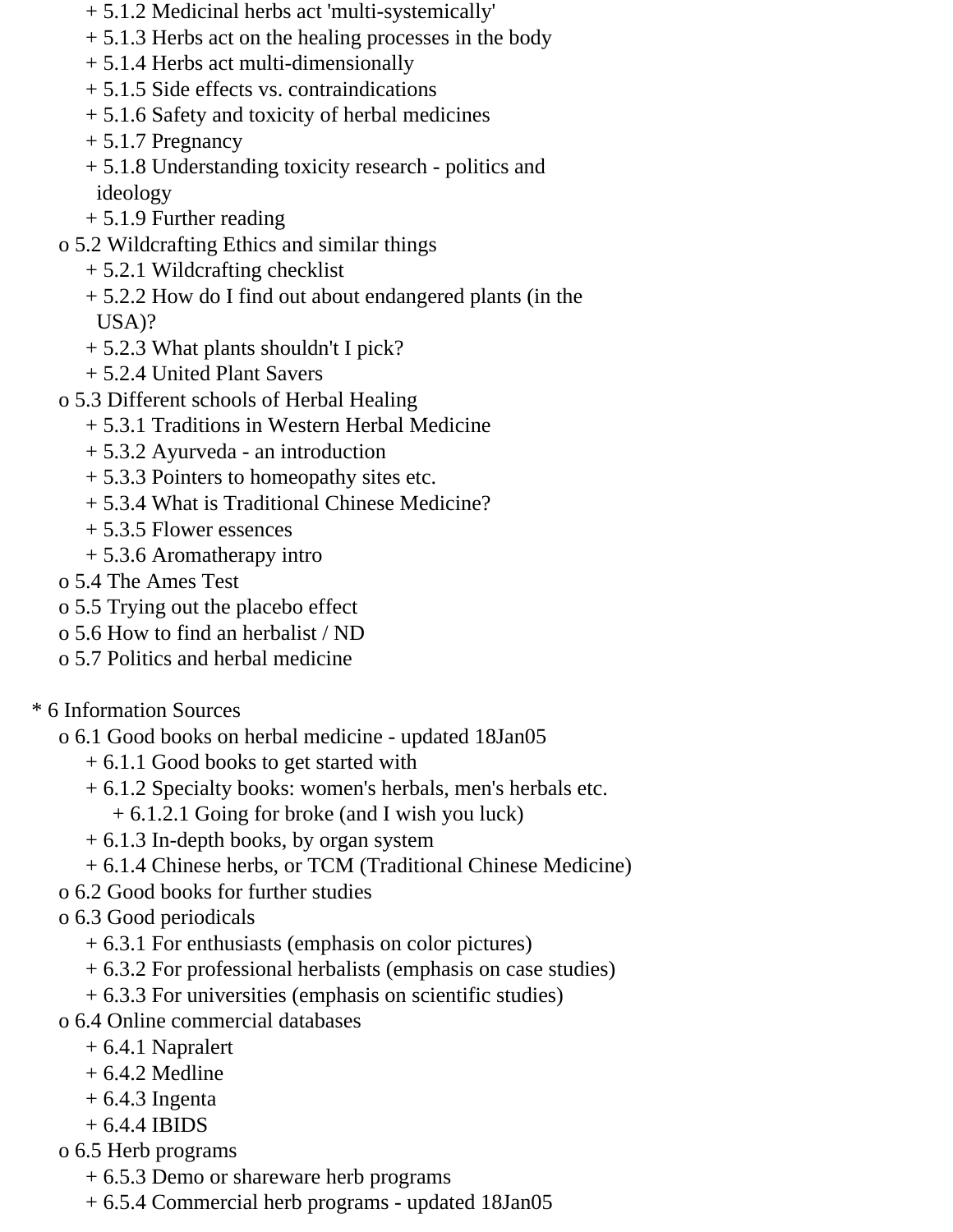- o 6.6 Other online information sources
	- $+ 6.6.1$  FTP
	- $+ 6.6.2$  WWW
- o 6.7 Pointers to related documents
	- + 6.7.1 Plants by Mail FAQ pointer
	- + 6.7.2 Carpal Tunnel Syndrome WWW page pointer
	- + 6.7.3 Hint for Kombucha posters
	- + 6.7.4 Hint for Essiac posters
	- + 6.7.5 Thinking of growing herbs for sale?
	- + 6.7.6 Saw Palmetto and Prostata problems: Newsgroup/FAQ
	- pointer
	- + 6.7.7 Natural high FAQ pointer
	- + 6.7.8 Natural vision FAQ pointer
	- + 6.7.9 Smoking herbs document pointer
	- + 6.7.10 Pointer to herbal-medical glossary
	- + 6.7.11 Menopausal discomforts
- \* 7 Schools etc.
	- o 7.1 Some hands-on schools I know of in the US
	- o 7.2 Some hands-on schools in Canada
	- o 7.3 Some correspondence courses I know of in the US
	- o 7.4 Some schools and correspondence courses elsewhere
	- o 7.5 About correspondence schools, and licensing of herbalists
	- o 7.6 Accreditation of ND schools and ND licensing in the US
- \* 8 Related forums
	- o 8.1 Mailing lists  $(=$ email)
		- + 8.1.1 The Medicinal Herblist
		- + 8.1.2 The Aromatherapy List
		- + 8.1.3 The Kombucha List
		- + 8.1.4 The Paracelsus List
		- + 8.1.5 The Homeopathy List
		- + 8.1.7 The Culinary Herblist
		- + 8.1.9 The Wellpet List
		- + 8.1.10 The Holisticat List
		- + 8.1.12 The Apothecary List
		- + 8.1.13 The HolisticBird List
		- + 8.1.14 The Toiletries List
		- + 8.1.16 The Aboutherbs List
		- + 8.1.17 The UK Herbal List
		- + 8.1.18 The Herbgardening List
		- + 8.1.19 The Forageahead List
		- + 8.1.20 The HolisticPet List
	- o 8.2 Newsgroups
	- o 8.4 Newsgroup (and mailing list) netiquette
	- o 8.5 Dealing with spam and trolls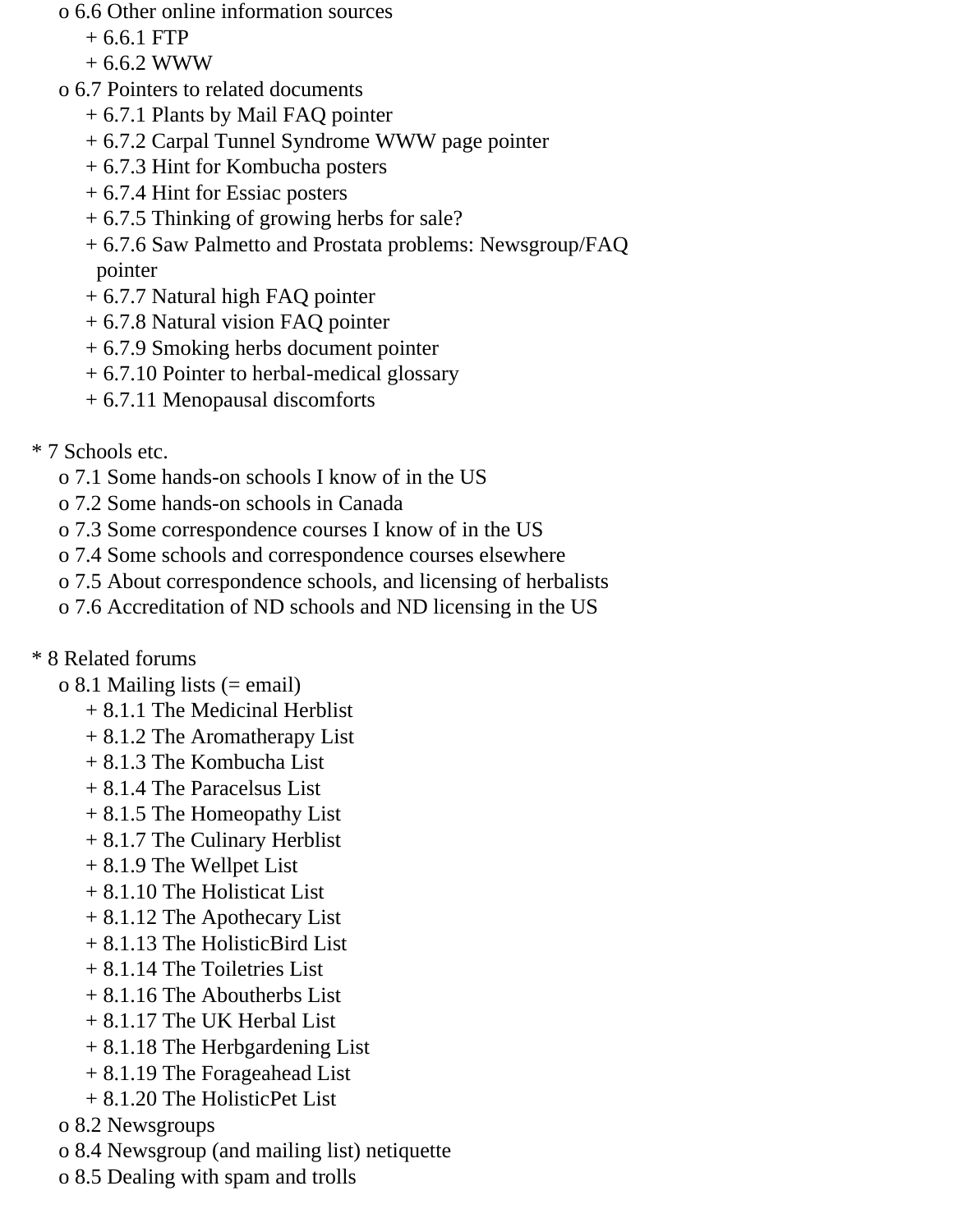---------------------------------------------- 1 Introduction

----------------------------------------------

Hi all, This is the (umpth  $+$  n) edition of the FAQ / Resource list. (I've lost track). Feel free to send additions, corrections and comments.

hetta . spamcop.net (no blanks)

----------------------------------------------

1.1 Contributors

----------------------------------------------

FAQ Keeper: Henriette Kress, hetta . spamcop.net (no blanks)

Contributors so far (listed alphabetically): ; )

Aine Maclir, Al Czap, Alex Standefer, amethyst, Andy + Sharon, Anita Hales , August West, bahwi.technologist.com, Barbara Heller, Callie, Carolyn Mohney, Cathy Weigl, Christopher Hedley, Clarke Hoover, Colette Gardiner, Coyote Osborne, Craige Roberts, Dale Kemery, David Powner, Dennis McClain-Furmanski, Dorene Petersen, Duane Weed, Elizabeth Perdomo, Elizabeth Toews, Eric Yarnell, Eugenia Provence, George M. Carter, Gerry Creager, Gloria Mercado-Martin, Howie Brounstein, Jack Campin, James Mally, N.D., Jim Bardon, J. Mark Taylor, Jonathan Treasure, Julia Moravcsik, JunieWrite.aol.com, Kathjokl, Kay Klier, Kenneth R. Robertson, Kevin Jones, Kris Gammon, Lawrence London, Lupo LeBoucher, Marcia Elston, Mark D. Gold, Mary Jo Gilsdorf, Maven, Michael Moore, Michael M. Zanoni, Miriam Kresh, Noel Gilmore, Patricia Harper, Paul Bergner, Paul Iannone, Penny, Peggy Wilbur, Peter&Janine, Peter Gail, Peter L. Schuerman, P. Mick Richardson, Rene Burrough, Rob McCaleb, Robert Gault, Robert Hensley, Robyn Klein, Ron Rushing, Roy Collins, Roy Upton, Rusty Taylor, Samson, Sara Klein Ridgley, PhD, Satin, Shannon Brophy, Sharon Rust, skeevers.netcom.com, Stuart Cullen, Suzanne E. Sky, Thimbleberry, Thomas Mueller, Tim Birdsall, Tim Keenan, Todd Caldecott, vicki, urban shaman

> ---------------------------------------------- 1.2 Wishlist ----------------------------------------------

Actually there isn't much important stuff missing anymore. The following topics are currently up for grabs:

Wanted for chapter 2 (Single herbs):

\* Ginkgo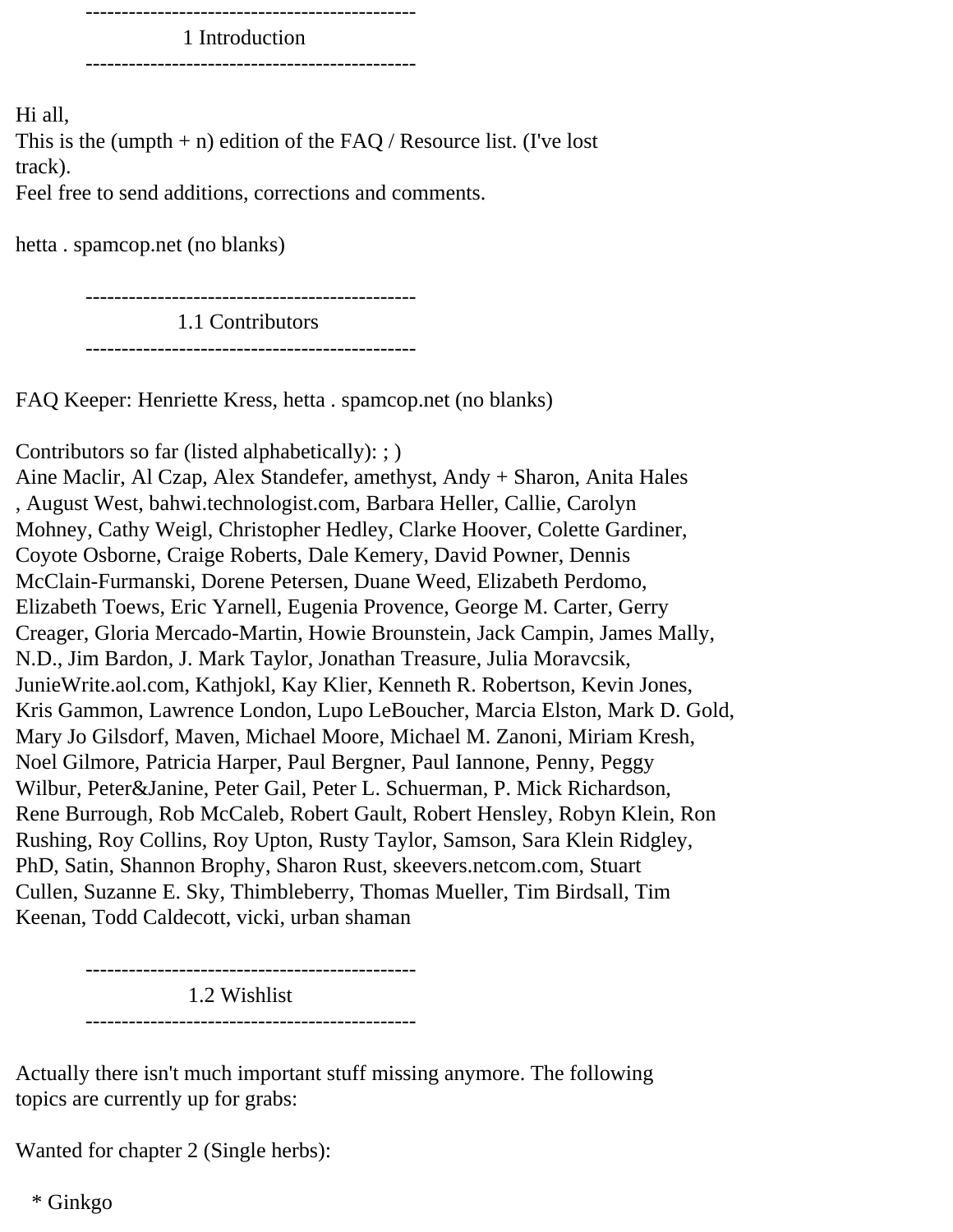Wanted for chapter 3 (Herbs for specific things):

\* Herbs for flu

Wanted in addition:

 \* Anything else you see posted every so often, but that I haven't included in the FAQ or on the wishlist.

If you wish to contribute send me a short note; I'll keep track of who promised to do what, and if you can't find the time to put something together in two months your topic will be up for grabs again. Your contribution can be as long as you wish to make it; but it should be GOOD (like all the entries in this FAQ - thanks, folks).

Also, if you really know what you are talking about I'd like to hear your comments on any entry in this FAQ.

(Strange - all I ever get is 'Good Show. Keep it up.', but no-one ever tells me if they found any errors.)

> ---------------------------------------------- 2 Single Herbs ---------------------------------------------- 2.1 Valeriana ---------------------------------------------- Also see 3.5, Herbs to make you sleep. ----------------------------------------------

> Valeriana - uses? pros? cons? safety? dosage?

>From Todd Caldecott (toddius.netidea.com):

Valerian is an excellent herb to use, in combination with other herbs, or used alone. The active constituents are the volatile oil (isovalerianic/enic acid) and valepotriates. Valerian depresses the central nervous system, similar to GABA (which occurs naturally in the brain and inhibits nerve impulse transmission.) There are no cons to taking valerian other than if you use it other than in a capsule it can smell up your house as a tea. Or if you have cats they may rub up and down your leg (they like it, similar to catnip) while you are drinking you tea, causing you to stumble and fall, spilling hot liquid all over yourself. For Valerian to be effective you must take it in sufficient quantities to work e.g. 1-2 tsp. of the tincture (alcohol extract) before bed, or 6-10 capsules of the dried plant. Onset is typically 1 hour. You may awaken a little muddleheaded, which is quickly relieved as soon as you move about. For a daily dose, 5 ml (1 tsp.) of the tincture 3 times a day between meals is the standard dose.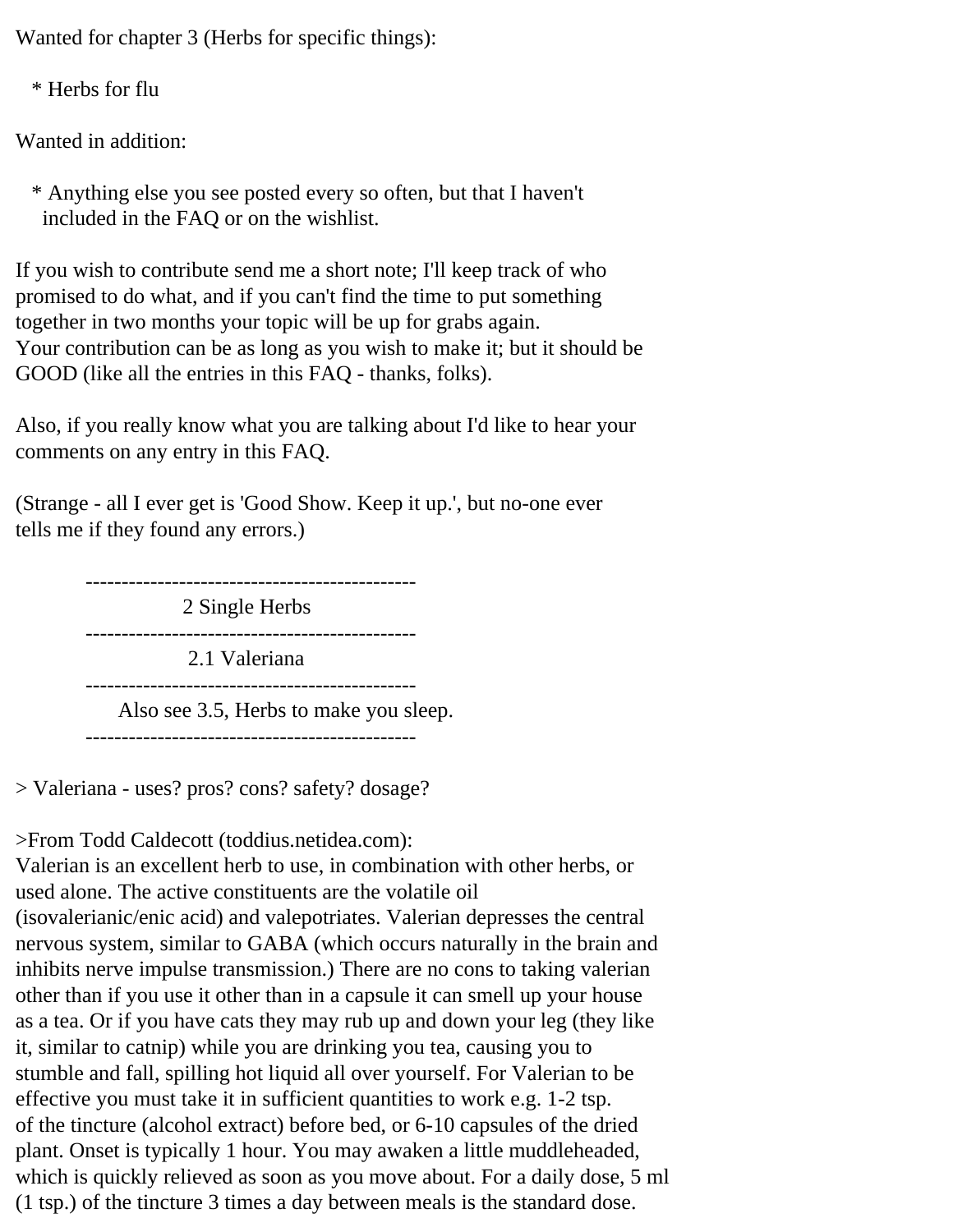About 20% of the population respond to Valerian as a stimulant, so if you take it and have insomnia or buzzed out, try hops, chamomile, passionflower, skullcap or Avena, which are all excellent herbs to relieve stress, anxiety and insomnia.

> ---------------------------------------------- 2.1.1 Valium is not derived from Valerian ----------------------------------------------

>Valerian is the parent of Valium isn't it?

>From Michael Moore (hrbmoore.rt66.com):

There is absolutely NO connection between Valerian and Valium...believe me...just an accident of circumstance...Valeriana is a classic Roman Latin reference...Valium is an invented trade name...a copycat name from a pharmaceutical manufacturer to aid in making a conscious or unconscious connection with "Librium", a successful tranq whose market Valium was originally aimed at.

Valerian HAS had some anecdotal use for ADD...the only problem is that extended use of enough Valerian to have value has ALSO brought about emotional lability in some folks. Using herbs as drug substitutes has value, but with Valerian having SO many different physiologic effects (depressant for CNS, stimulant to gastric, pulmonary and cardiovascular functions) it is a botanical that is best used within a constitutional framework...i.e. evaluating the PERSON metabolically to find out if the profile of effects from Valerian is complementary or antagonistic.

----------------------------------------------

>From Colette Gardiner coletteg.efn.org:

Re the name Valium and its relation to the name Librium. For some weird reason I actually remember reading an article in the newspaper on the new drug Valium. There was a quote from the inventor basically saying he had been trying to invent something similar to Librium only better. He went on for a paragraph or so about comparing the various sensations and effects, and concluded that yes Valium was "nicer".

> ---------------------------------------------- 2.2 Yohimbe ----------------------------------------------

>From \_urban shaman\_, reached over Carras.aol.com:

If people wanted to obtain a legal hyperalert sexually aroused state, they might find some yohimbe (Corynanthe yohimbe, Pausinystalia yohimbe) and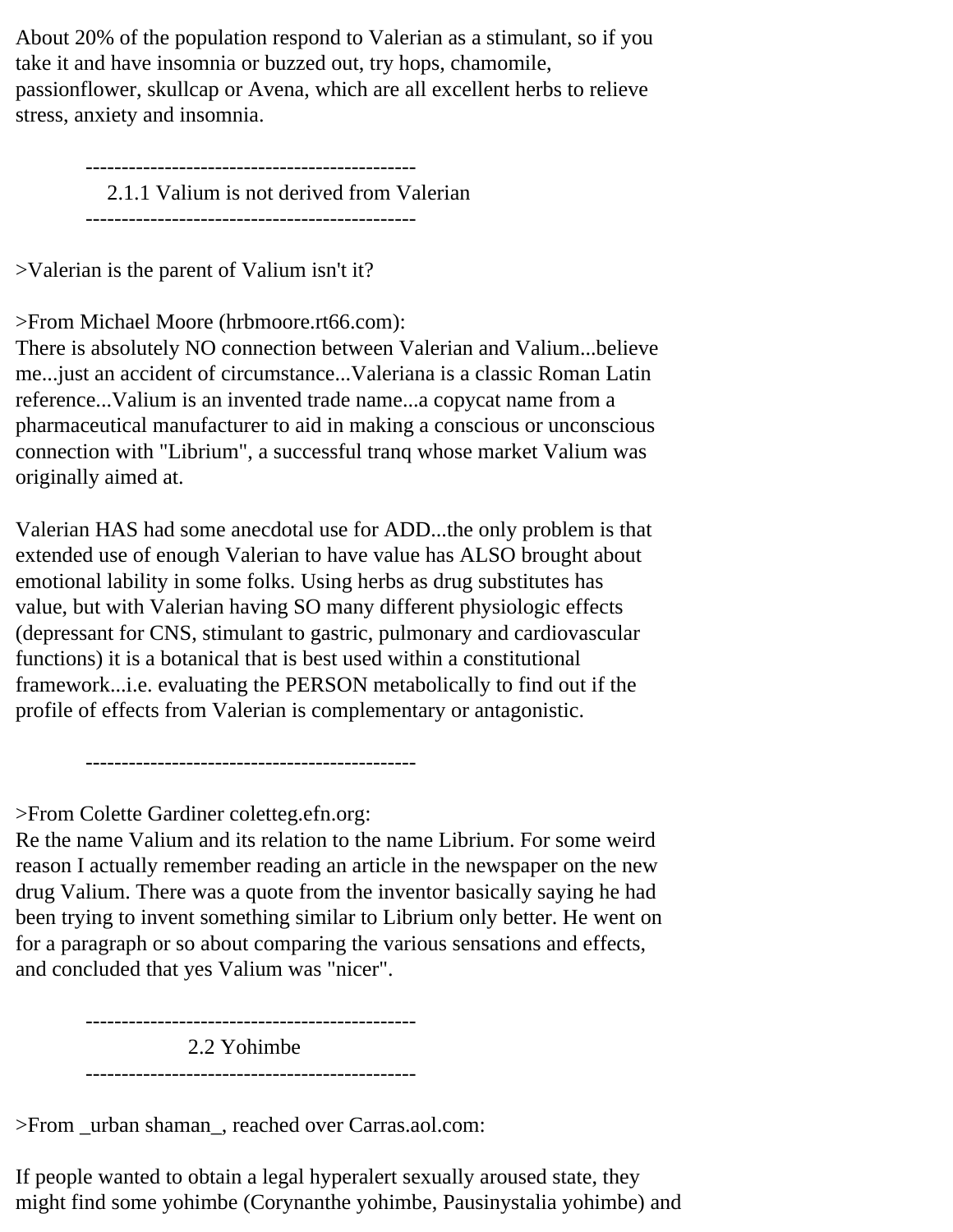brew it up by simmering a quart of water with 1 gm of ascorbic acid to 5 gm yohimbe until there's only 50% of the original water volume left. Add a lot of sugar afterward. Mixes synergistically with sassafras and Pau d'arco if you're adventurous and would like to cure your ills and get a hard-on at the same time. However, most people who have tried yohimbe have been disappointed. They didn't know you need to brew it 20 to 30 minutes at approx. 200x with an organic acid to release the alkaloid components.

The active alkaloid, yohimbine bitartrate, is the component of the only allopathic medicines known to cause erection in impotent males and approaches the concept of an aphrodisiac. Yohimbine bitartrate particularly affects nerves and changes blood flow regulators in the genital area. The medical texts never mention that it does the same thing to women, showing a typical disregard for female erection.

In the best case scenario this decoction will cause many users to get a melting spinal sensation and extreme epidermal sensitivity with high interpersonal perception and melding. It can be extremely sexually arousing...or at least all the signs and signals are there...

And the worst case scenario for yohimbe? - well, you have to remember ethnographic reports documenting cases of some African tribes drinking it in copious quantities in pre-raid rituals to suppress fear and jack up physical aggressiveness. After getting to the point where they were bouncing up and down so much they looked like a mosh pit full of spears, they'd run 10 miles over to the next village and kill off most of the neighboring tribe, stopping only to rape the dogs, cattle, women, children, surviving males, dead bodies, water jugs and tree holes before running back home. I'm not sure this is something we need downtown on Friday night.

Yohimbe Caution: it will keep both partners up all night. In the male of the species this becomes really inconvenient and irritating as after a few hours an erection becomes more of a liability than an asset - especially as this aspect continues long past the point - as long as 8 hours - where you'd like to go to sleep and there's this turgid log attached to you that won't go away and is just beginning to ache.

Note on the Caution: A warm bath can help with the log-on problem, as can gentle massage. However this should be avoided for at least four hours after ingestion because of the effect of raised body temperature on metabolism of the alkaloid - i.e., heat could intensify the stimulant effects.

Females are not exempt from this - it has the same effect on them, although it is easier to sleep on.

A possible downside of this erectile effect in high doses is the danger of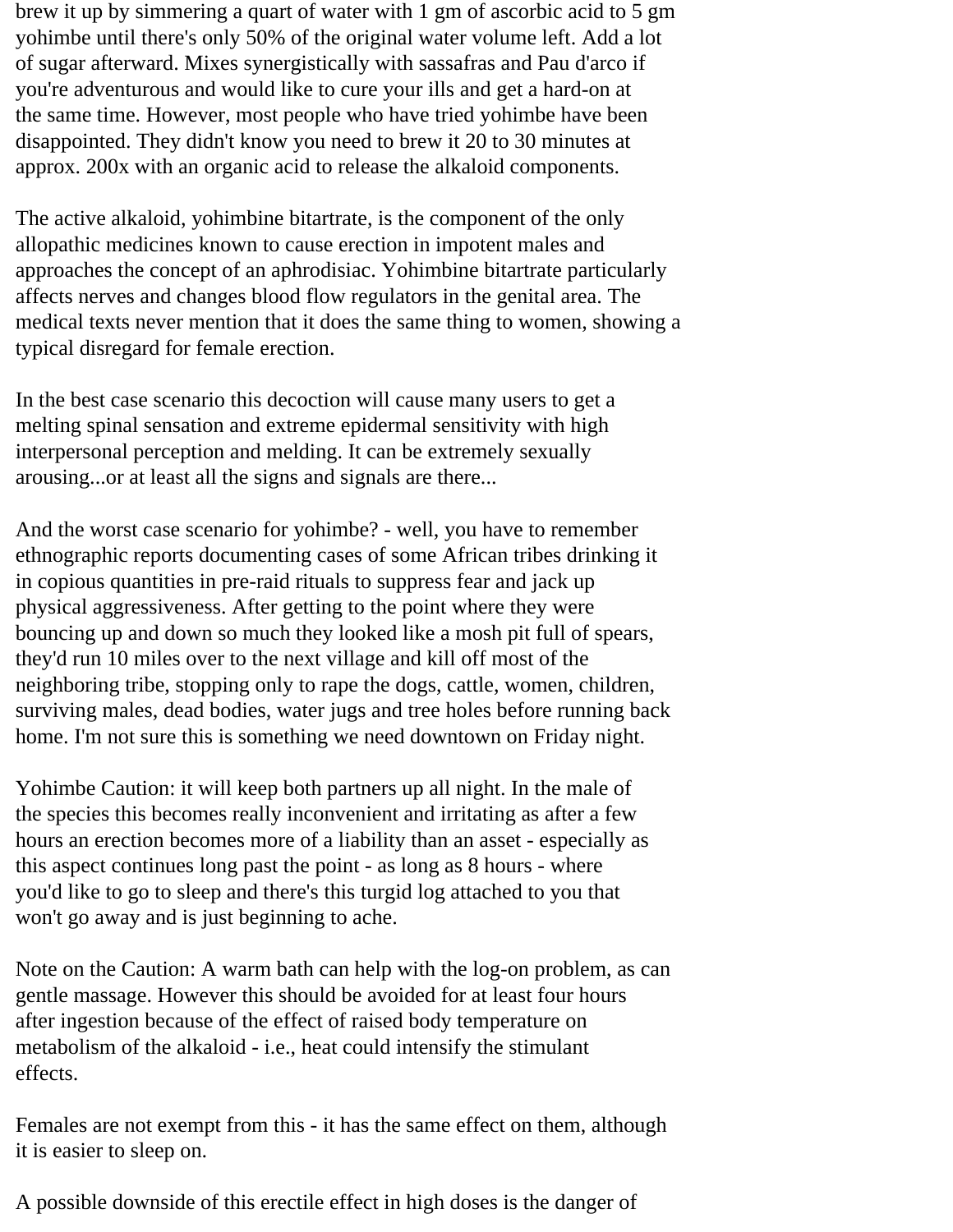blood vessel damage and gangrene in the penis resulting from the localized poor circulation condition known as penile erection.

----------------------------------------------

More from \_urban shaman\_ on the subject:

There are a number of caveats re yohimbe - it shouldn't be taken with MAO inhibitors or by persons with high blood pressure, diabetes, glaucoma, or a history of mental disturbance, especially including bipolar disorder.

A good dose prepared using methods as I described can have profound psychological effects - enough so that 'set' and 'setting' can become issues if the concentration/quantity is sufficient. This condition can easily be entered into by simply acquiring relatively recently gathered/dried/imported specimens of the herb and using enough of it. Botanicals are very wiggly in the potency dept. - a primary breakdown in the process occurs when practitioners have never seen a 'good' specimen of the herb in question. There are no low cost analytical methods for determining the active compound density of herbal materials gathered in the wild. It totally depends on recognition by experts - and sometimes even the best of them may have to compromise, as there just may not be any high quality material to be had.

----------------------------------------------

Still more from \_urban shaman\_ on the subject:

The "approved" alkaloid is yohimbine hydrochloride. Herbal Yohimbe extracts are sold by a number of health food companies including I believe Michaels and Herb Pharm. Yohimbe bark and powder may be available from "...of the Jungle" in Sebastopol CA. Please remember, if you're considering making extracts - Yohimbe is strongly synergized by alcohol. It is also easily extracted in alcohol/water - but the alcohol should be evaporated off after extraction unless you're looking for a real wow-wow effect. There could be high blood pressure complications from ingesting strong concentrations of Yohimbe. Dayton Laboratories sells the prescription preparation Dayto Himbin in tablet and liquid form. The tablets contain about 5.5 mg hydrochloride. The liquid contains phenylalanine as well and should be used with caution. Total daily doses run on average between 20-30 mg of the hydrochloride.

The medical action is to increase penile blood inflow and decrease penile blood outflow. The action is cited as having an erectile function without increase in libido. I have not taken the hydrochloride so don't speak from direct experience.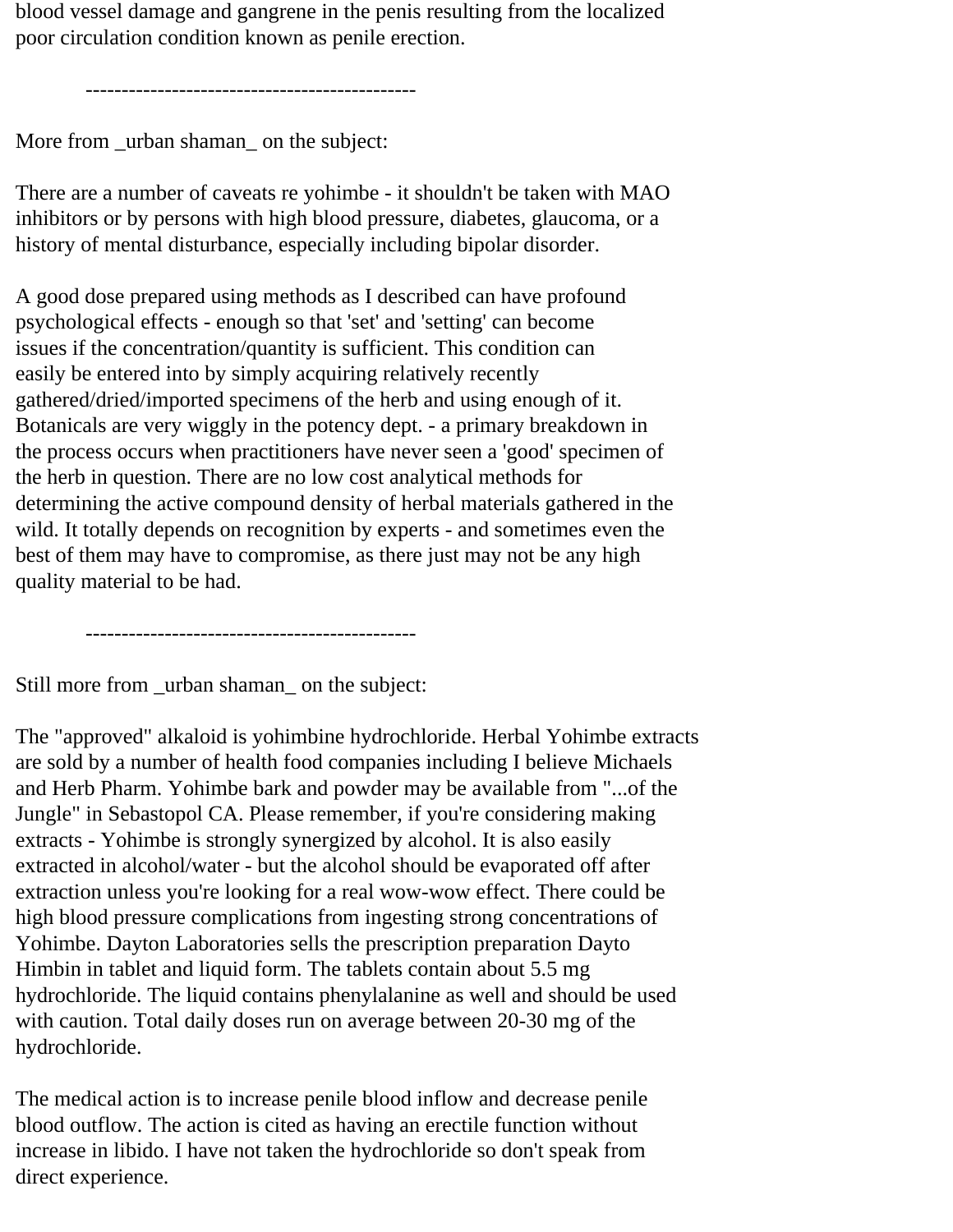Although the caveats state that Yohimbine exerts no cardiac stimulation, it is later noted that Yohimbine is an unpredictable CNS stimulant and may cause elevated blood pressure and cardiac rates.

From this information I hazard we are to take it that in the same manner that yohimbine causes erections without raising libido, it also causes cardiac rate increase without stimulating the heart? (I love the guys who write this hype - they're so wise)

Buried deep in the caveats for the Dayto Himbin product is language saying you should not give this to people with a history of mental instability, and that it causes recipients to express a range of curious behaviors at doses lower than those required to cause erection - among which are tremors, irritation, dizziness, flushing (note that niacin causes a body flush at sites almost identical to those of a sexual flush).

Horse breeders administer large doses of niacin to both parties of a horse breeding "to get them in the mood". I would not suggest, however, that taking niacin along with yohimbe would have a parallel effect. If you don't know what a "sexual flush" is - take 200 mg of niacin and stand naked in front of a 3 panel mirror and watch your face, neck, "loins", and chest.

----------------------------------------------

>From Henriette:

If you have problems keeping it up, or are too dry, you might want to start with these:

- \* reduce your stress
- \* sleep enough and regularly
- \* change your contraceptive pills (if applicable)
- \* check your medication(s) for side effects (there's often surprises in the fine print)
- \* eat your vitamins
- \* if your partner's idea of foreplay is "Brace yerself, Sheila!" then you might benefit from some helpful books, imaginative games, or even from some softporn magazines.

If all that is OK, there are some herbs which remedy imbalances or work as aphrodisiacs, that aren't as quirky as yohimbe:

Try muira puama (Ptychopetalum), cotton root bark (Gossypium), or damiana (Turnera).

A nice wine will relax both partners - after you've tried and had problems there's psychological barriers, too, so you do need to relax. A romantic circumstance usually helps, too.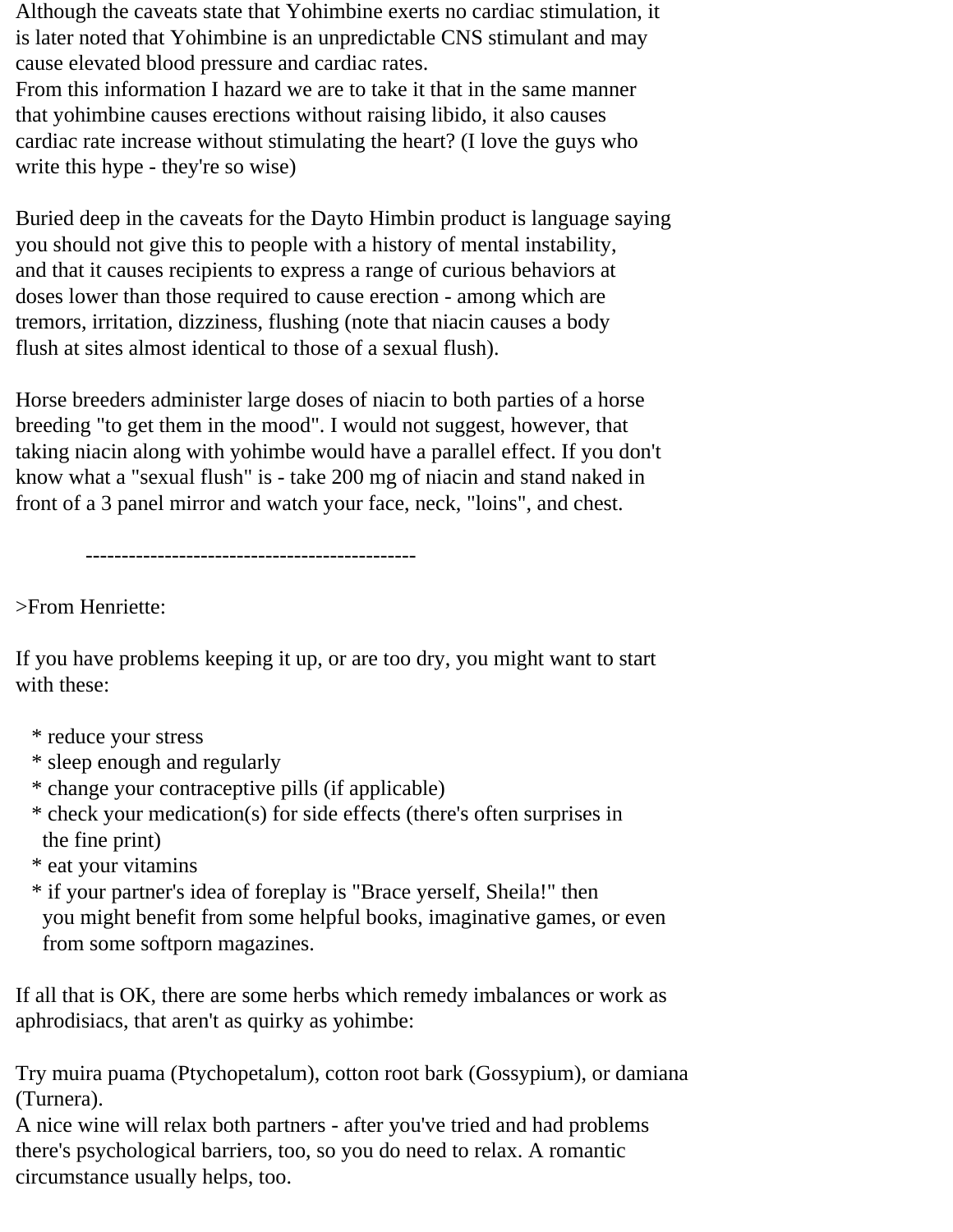---------------------------------------------- 2.2.1 Yohimbe is a MAO inhibitor, yohimbine isn't ----------------------------------------------

>From Michael Moore:

The alkaloid yohimbine is NOT an MAO inhibitor. The herb yohimbe IS.

The whole plant is potentially so evil and insidious BECAUSE it's complex chemistry contains both adrenergics AND cholinergics...with effects that substantially mimic both sympathetic adrenergic, sympathetic cholinergic AND parasympathetic neuroreceptors all at the same time. It contains both yohimbine alkaloid groups (stimulating and hypertensive) and several potent reserpinoid (Rauwolfia) alkaloids (tranquilizing and hypotensive) ...a warlock's brew.

Consistent use will, because of it's wildly opposite effects, find and widen metabolic chinks in almost ANYBODY.

----------------------------------------------

2.3 Absinthe FAQ pointer

----------------------------------------------

If you really are serious about absinthe go get the FAQ from http://www.erowid.org/chemicals/absinthe/absinthe\_faq.shtml

I put this on top of the absinthe entry of this FAQ long ago: "Be warned thujone IS dangerous, no matter what that FAQ says."

This sparked some debate, which follows.

But first, the La Fee Verte folks have made a very good absinthe FAQ: http://www.feeverte.net/faq.html - they also debunk the thujone danger.

> ---------------------------------------------- 2.3.1 More on Absinthe ----------------------------------------------

Dale Kemery wrote

>I've been puzzled by absinthe for a long time. My recent reading has only intensified my curiosity. Is/was absinthe a true psychedelic beverage? Or what were/are its effects? For a long time I relied on the traditional reports about absinthe turning the brain to mush.

>However, considering the hysterical disinformation campaign of Howard Anslinger aimed against marijuana, I've become very suspicious of any official strictures. What \*is\* the story about wormwood/absinthe? >Where can I learn more?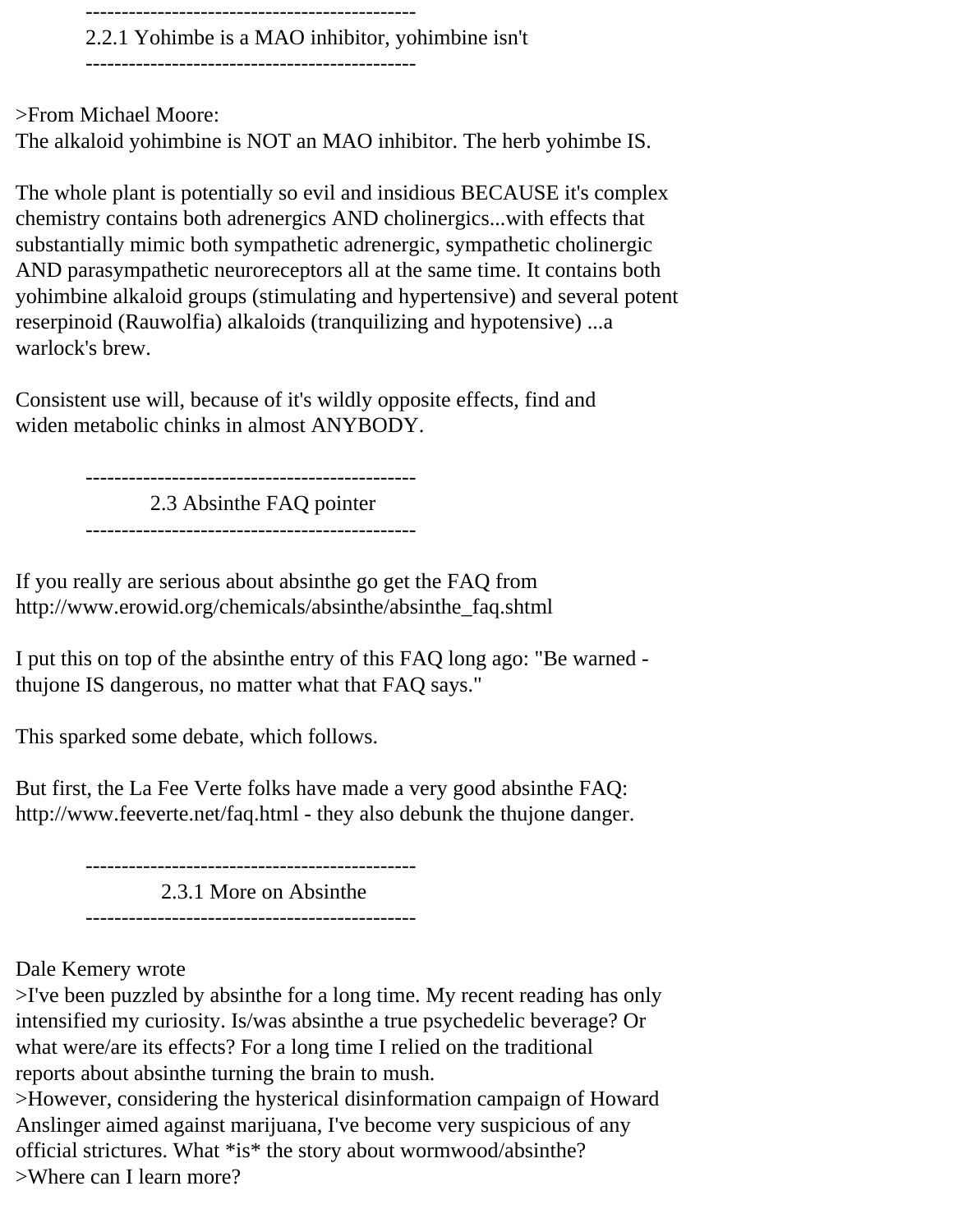----------------------------------------------

>From christopher.gn.apc.org (Christopher Hedley):

This is from R.F.Weiss, Herbal Medicine. Weiss was an MD who taught herbal medicine in medical schools in Germany, so I suppose he counts as fairly impartial and reliable:

 "The plant contains 0.25-0.5% of a volatile oil the main constituent of which is thujone as well as bitters. The bitter action predominates. Wormwood is a typical aromatic bitter. The volatile oil is remarkably effective against worms. It is however toxic, whilst the bitter principle is largely non-toxic. Absinthe is made with wormwood oil, but in Germany its manufacture has been banned since 1923. The usual wormwood preparations contain so little of the oil that there is no risk of toxic effect. In some Mediterranean countries, where absinthe is consumed in large quantities, the seriously damaging effects on the central nervous system which have given the plant its bad name may develop and even lead to seizures. This shows that wormwood also has central stimulant properties that are no doubt of benefit in the small quantities normally used.

 Wormwood herb, for tea, 1 teaspoon to a glass of boiling water, leave to infuse for 10 minutes.

Wormwood tincture. 10-20-30 drops three times daily in water."

Comment; so the story is the same one as coffee, i.e. abuse/overuse of a perfectly good and useful herb.

Wormwood is Artemisia absinthium, it is used a lot in aperitif wines and spirits in Europe, but only in small amounts or it dominates the taste.

It is mostly used for intestinal parasites, 'weak digestion', liver and gall bladder troubles and as an emmenagogue. I always recommend it as a prophylactic for folk traveling to hot countries, 15 drops of tincture three times daily usually does the trick. The American spp of Artemisia, incl. sagebrush and mugwort, have pretty much the same properties.

- No Artemisias should be taken during pregnancy.

I trust this is useful info. Christopher Hedley

----------------------------------------------

>From Howie Brounstein <howieb.teleport.com>: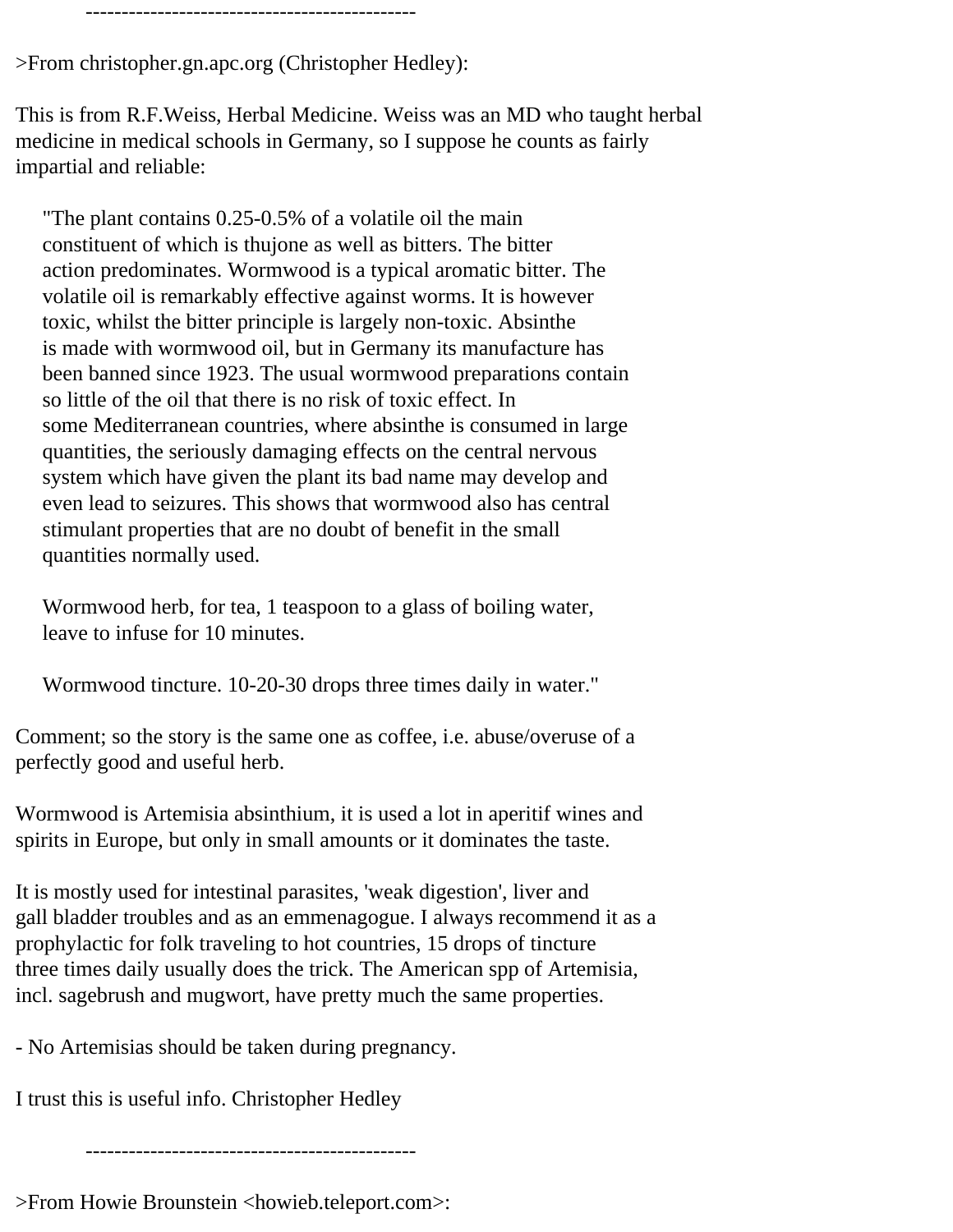>>Be warned - thujone IS dangerous, no matter what that FAQ says.

The reason this line is attached to the Absinthe Pointer is because the Absinthe FAQ is slanted.

Most sources say that long term use of Absinthe is dangerous and debilitating. I was under the impression that many people became addicted to it and suffered mental and physical deterioration, thus it became outlawed. I would stress that this is long term use. Wormwood, Artemisia absinthium is pretty nasty stuff, you would have to drink a lot of tea to feel its narcotic like effects, but by then you'd be retching from its foul taste. Of course, you could try to hide the flavor with other stuff ... thus Absinthe.

Personally, I don't like it, don't feel its worth the havoc on your body for the effect. I like the smell of it, and would keep it around for that. The Absinthe FAQ, however, takes the point that it may be harmless, that the debility was caused by alcohol addiction, or Absinthe impurities, and a marihuana - like political scare tactics. I am not sure what to make of it, but the warning does remain that thujone is dangerous when taken in large enough quantities, and that the Absinthe of history did hurt a generation of people no matter what the specifics.

>If thujone is so dangerous, what are we to make of it as the primary constituent of Artemisia? Are we endangering ourselves whenever we inhale it?

Firstly, the chemistries of Artemisia absinthium and Mugwort, Artemisia vulgaris or douglasiana are different. Some of the contraindications are different; the uses are different; their histories are different. Also, it may be a bit premature to say that one chemical, thujone, is THE active ingredient in either. That would be a bit too reductionist for my tastes. We can't even assume that because a plant contains some small amount of a poison, that the plant is poisonous, or we'd have to give up onions, spinach, mustard. The difference between food and poison is often dosage; the difference between poison and medicine is dosage. So let's focus on thujone. A brief list of plants containing thujone includes:

Salvia officinalis L. - Sage (Leaf) Salvia triloba L. - Greek Sage (Plant) Artemisia dracunculus L. - Tarragon (Shoot) Mentha x rotundifolia (L.) HUDSON - Applemint (Leaf) Pycnanthemum tenuifolium SCHRAD. - Slenderleaf Mountain Mint (Shoot) Mentha pulegium L. - European Pennyroyal (Plant) Thymus orospedanus H. del VILLAR - Orosped Thyme (Plant) Achillea millefolium L. - Yarrow (Plant)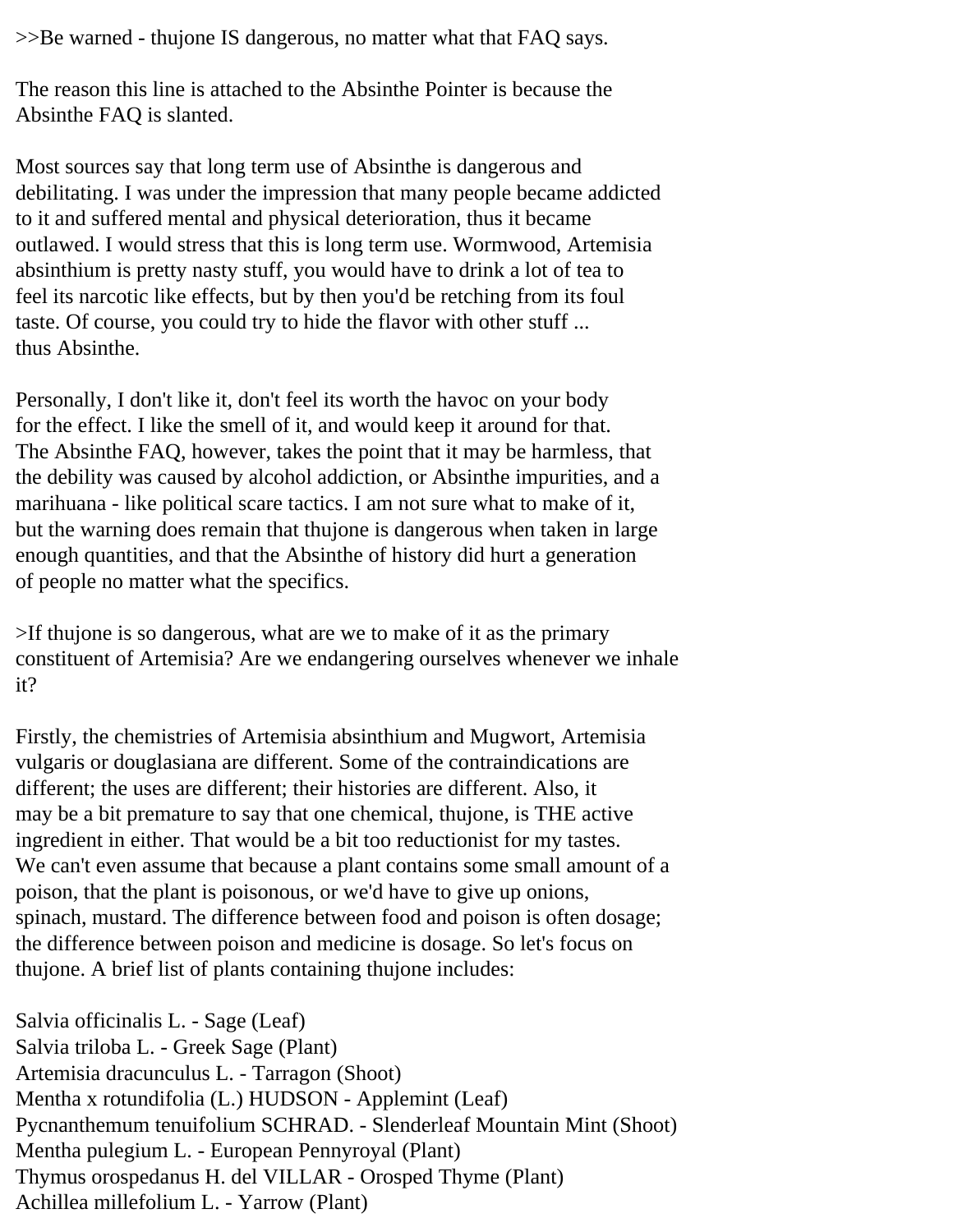Capsicum frutescens L. - Cayenne (Fruit) Carum carvi L. - Caraway (Fruit) Glycyrrhiza glabra L. - Licorice (Root) Juniperus sabina L. - Sabine (Plant) Matricaria recutita L. - Annual Chamomile (Plant) Mentha arvensis L. - Cornmint (Plant) Sassafras albidum (NUTT.) NEES - Sassafras (Root) Satureja hortensis L. - Summer Savory (Plant)

This list, and others like it is available free from the Phytochemical databases - http://www.ars-grin.gov/duke/ .

So as you can see, many plants that are very safe (in normal dosages) contain this chemical. So smell your Mugwort, drink Mugwort tea, smoke it, smear the juice all over your body on a vision-dream quest, just don't extract pure thujone from it and snort it.

>Someone on another list suggested smoking Artemisia because there's a strong connection with marijuana --both affect the same (or similar) receptors in the brain, and are apparently similar botanically (I don't know what that means technically). Additionally, a book called \*Absinthe, History in a Bottle\* by Barnaby Conrad III mentions thujone-enol's structural similarity to THC.

Smoking Artemisias? Hmm, for me Mugwort is a flavor, used in small amounts as not to be too overwhelming. Kind of mentholly. Or perhaps for it's dreaming effects. But once again folks are implying a generalization: This one constituent (or group of constituents) is shaped like THC, and perhaps affects the same receptor sites as THC, so it must make you feel like you smoked THC. Oops, flawed logic again. Just because the shape of two molecules are similar doesn't mean that they have similar biological effects.

They might, but its not guaranteed. My take on this: Ingesting Mugwort, or any Artemisia I've tasted, does not make you feel like you've ingested Marihuana.

So enjoy the smells, drown your concerns, and a happy, aromatic holiday season to all you netters out there.

Howie Brounstein

----------------------------------------------

>From Dale Kemery, DalePK.aol.com, to above:

I thought you might be interested in more complete information about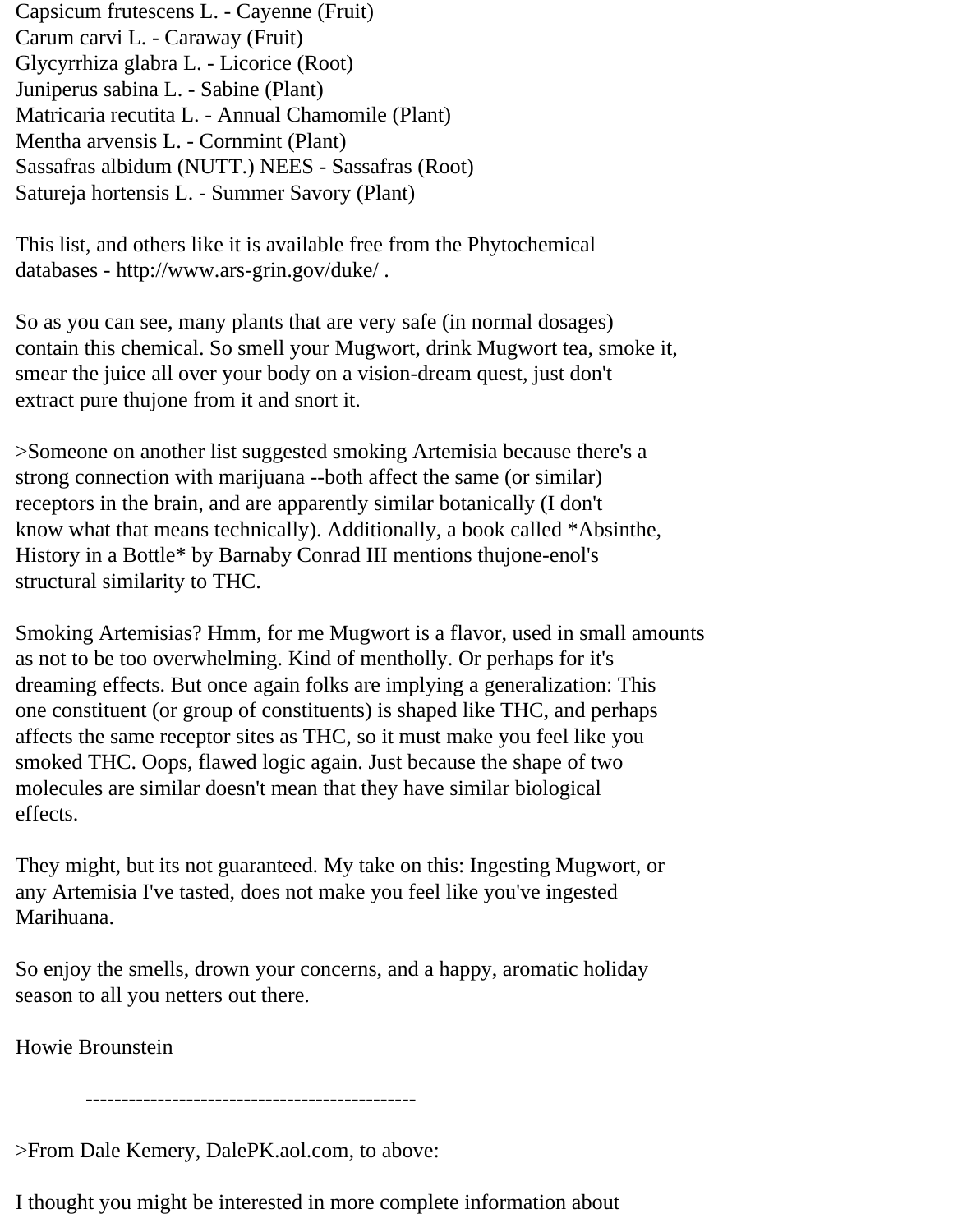absinthe, wormwood and thujone, after our recent exchange on the subject. I've come across a comprehensive summary about it in Jonathan Ott's superb "Pharmacotheon." (Although using his name with any glowing adjective is redundant because everything I've seen of his is so complete, exhaustive and thoroughly researched and studied.)

"Absinthe was prepared by distilling alcohol over mashed leaves of wormwood, and other common ingredients were Angelica root, Acorus calamus rhizome (which may contain the psychoactive asarones; ...), cinnamon, fennel seed, star anise (both of which contain anethole, another potentially psychoactive compound...) and other plants. The characteristic and much-desired green color of the liqueur, which was supposed to whiten when mixed with water, was sometimes artificially enhanced by addition of indigo and other plants, or toxic metal salts like copper sulfate and antimony chloride...

He chronicles the history of the banning of absinthe and a recent renewal of interest in absinthe, then says:

"It is commonly assumed that the thujones were the neurotoxic principles of absinthe, although alcohol also is a potent neurotoxin (absinthe contained from 68-85% alcohol) and significant quantities of copper and antimony salts used as adulterants (particularly in cheap imitation absinthe for the poorer classes) may have been present and responsible for the neurotoxicity...While large doses of injected thujones are unquestionably toxic, modern toxicological studies of thujones, in the quantities present in absinthe, without the copper and antimony adulterants, are needed before concluding that the neurotoxicity associated with absinthism was a consequence of thujone content. I suspect the copper and antimony salts, as well as the unusually high alcohol content had more to do with absinthe toxicity than the thujone content. Non-thujone essential oils commonly present in absinthe have also been shown to have convulsant properties and are probably neurotoxic."

The obvious inference is that thujone is unlikely the culprit in "absinthism." And even though he acknowledges the toxicity of "large doses of injected thujones," the operative words are "large" and "injected." It may be assumed (without any evidence to support this statement) that swallowing thujone in some form (tea, for example) would subject it to the chemical rigors of digestion, a pathway that is much different from intravenous or even intramuscular injection. Whether the same can be said for, say, smoking a thujone-containing plant is another matter since inhalation effectuates a much more direct transfer into the blood without the intervention of hydrochloric acid, pepsin and other digestive enzymes.

----------------------------------------------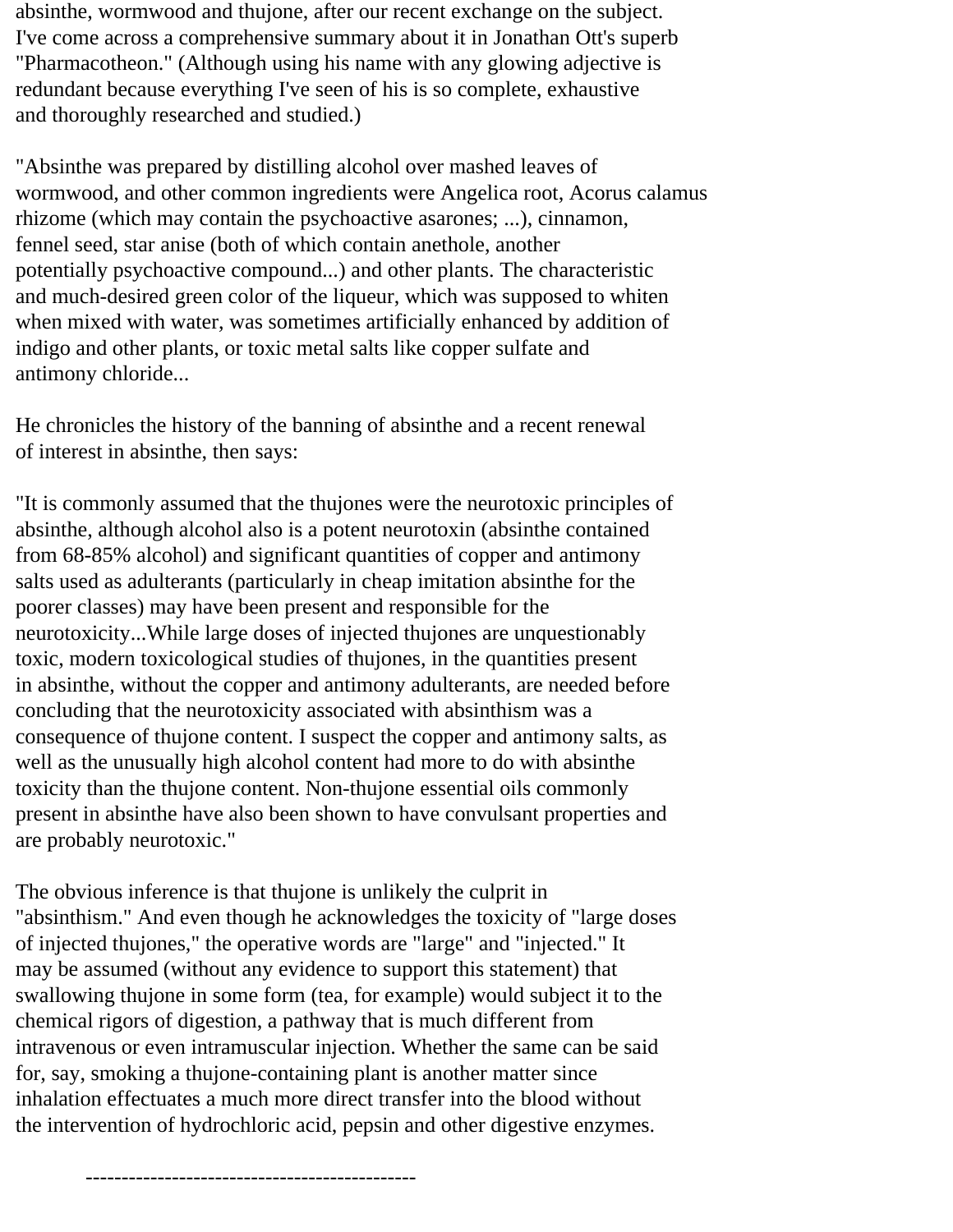>From christopher.gn.apc.org (Christopher Hedley):

A note.. Sage (Salvia officinalis) essential oil is 30% thujone and good sage has up to 2.5% essential oil. Wormwood contains 1% essential oil, I don't have a figure on the % of thujone but if we assume it to be less than half then it is possible to consume more thujone in Sage tea than in Wormwood tea and no one has suggested that long term use of sage is toxic.

Distilling alcohol over Wormwood would extract mostly the volatile oil. Weiss says that the pure volatile oil was also used in the making of absinthe - this is still an ingrained habit in food and drink manufacture and one that should be condemned. Flavouring with volatile oils is NOT the same as flavouring with plants.

Thujone has been given bad press but I still don't think that consuming large amounts of volatile oil for long periods has anything to recommend it. Also the thujone has strong stimulating effects, noticeable when smoking wormwood - which as Howie says is nothing like smoking Mugwort. Presumably absinthe had the same degree of stimulation and thus people were encouraged to drink more and abuse it.

The comparison between thujone and THC is an interesting example of just how far theory can lead people astray. Always try for yourself I say.

----------------------------------------------

>From Howie Brounstein <howieb.teleport.com>:

> Also the thujone has strong stimulating effects, noticeable when smoking wormwood- which as Howie says is nothing like smoking Mugwort. Presumably absinthe had the same degree of stimulation and thus people were encouraged to drink more and abuse it.

Hmmm. Did I say that. Oh yes, so I did. It is hard to put into words. Mugwort can be used like Wormwood for worms, warming, female reproductive system effects, and it has similar contra-indications. Yet wormwood has something else, a more overtly drugged feeling it produces that I have never experienced with other Artemisias. I don't know what chemical is responsible for it, it may be thujone unrelated, for all I know. But I know the feeling.

----------------------------------------------

From: "Rob Miedema" <8rm1.qlink.queensu.ca>

Thujone does not in fact act like THC at all. That belief was founded on the observation that they have similar chemical structures, but was proven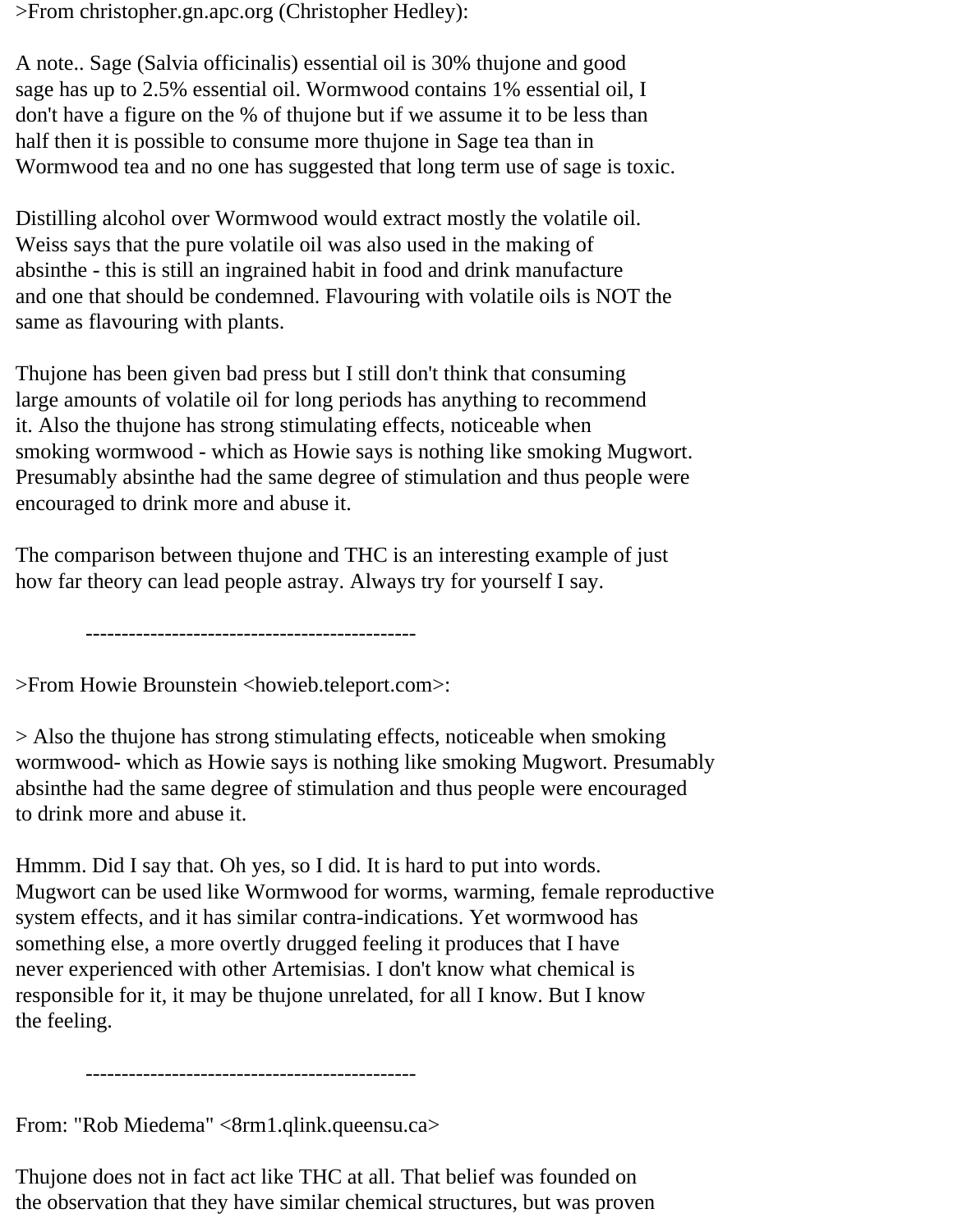incorrect (Hold et al., 2000). Actually, it seems that thujone exacts its effects on GABA-A receptors in the brain. This is the same receptor that alcohol acts on, but the two chemicals have opposite effects. Therefore the balance between thujone and ethanol in the absinthe is critical. Thujone, or rather it's active metabolites (7-hydroxy-alpha-thujone, alpha-thujone), and other products in wormwood that steep into absinthe (e.g. camphor) are actually convulsants. They inhibit the brains inhibitory system causing overexcitation. Death in animals as large as cats and rabbits results from moderate doses and there are documented cases of death in humans (Burkhard et al., 1999). One person's statement that oral ingestion is not injection so it is probably fine is false, the thujone actually needs to be metabolized by the liver to break it down into its active components.

 If you still want to try it here's one how-to, and a vivid description of the experience:

 Best of the herbal forums: http://www.henriettesherbal.com/archives/best/1996/absinthe.html

----------------------------------------------

----------------------------------------------

From Stuart Cullen <stuartcullen.hotmail.com>

Just a little extra info from an experienced Absinthe drinker. I have drunk three different types of absinthe (two Portugese [50% and 58% alcohol by volume] and One Czech [55% by volume]) on innumerable occasions -- usually 4+ European shots a night.

In Portugal, to get its most extreme effect I was told to add sugar to the shot, light the absinthe, blow it out, drink it through a straw, cup my hand over the glass and inhale as much of the fumes as I could. I am sure this would be potent with any alcoholic drink. I have drunk stronger vodka [63% by volume] yet it has never had the effect of absinthe.

I have experienced one 'hallucination' -- I was once positively sure that a girl was dancing beside me for several minutes when there was no-one there. I have experienced numerous total blackouts from its usage. I am not an expert on herbs or a student of any related subject but absinth/e is a drug NOT an alcoholic drink (believe me).

----------------------------------------------

An endnote from Henriette:

I'm told the "absinthe" recipes given above are completely off the wall.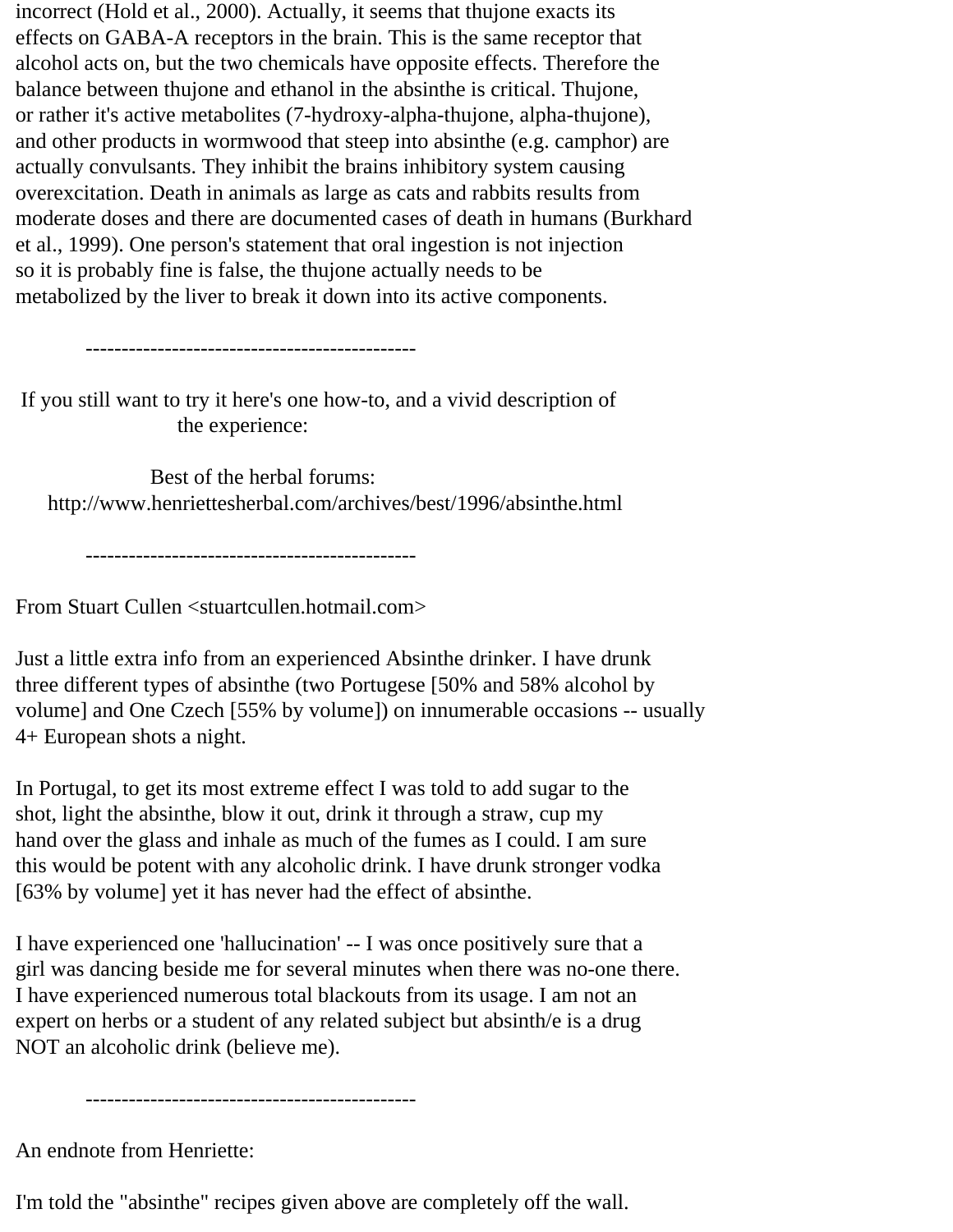I'll believe that, because nobody in their right mind would ever call tincture, tea or even leaf of wormwood straight off the plant palatable.

Some say that wormwood has a nice "floral" scent. Yech, says I, because to me that "floral scent" is a thoroughly nauseating smell, which carries over into the taste if ingested. Urgh.

Wormwood is intensely bitter. Couple that bitterness with the revolting taste and you're set for something fit to give to your worst enemies, but not fit to serve at table.

On that note, I made about half a liter of wormwood tincture (1:5 45 %) years ago. Anybody over 18 (can't have kids getting drunk on this stuff) who drinks 1/2 dl (2 ounces) of that tincture in front of me (outdoors, please, with convenient bushes nearby) can have the whole bottle -- if they still want it after ingesting their half deciliter.

 ---------------------------------------------- 2.4 St. John's Wort (Hypericum) (SJW) ---------------------------------------------- 2.4.1 St. John's Wort (Hypericum) and photosensitivity

----------------------------------------------

Here's the question (on the herblist (see 8.1.1 below) in November 1994):

>As to Hypericum perforatum (St. John's Wort) causing photosensitivity in humans, I have been unable to find a single study that verifies this in vivo. Lots of research on the effects of hypericin on cattle and insects, but humans? This may be an example of assumptive jumping from mammalian lab results to humans. Anyone know a study that indicates photosensitivity in humans due to Hypericum?

The discussion can be found here: http://www.henriettesherbal.com/archives/best/1994/sjw-photosens.html

----------------------------------------------

----------------------------------------------

Two years after above was included in the FAQ:

In recent discussions on a high-quality herbal mailing list the conclusion was that yes, some very few people can have problems with photosensitivity and Hypericum; that it might manifest a tad more often with topical application of oil on skin which is exposed to sunlight; but that actually, in very sensitive people, it might be enough to just take sensible amounts of tincture internally for photosensitivity to appear (even without synergy with meds).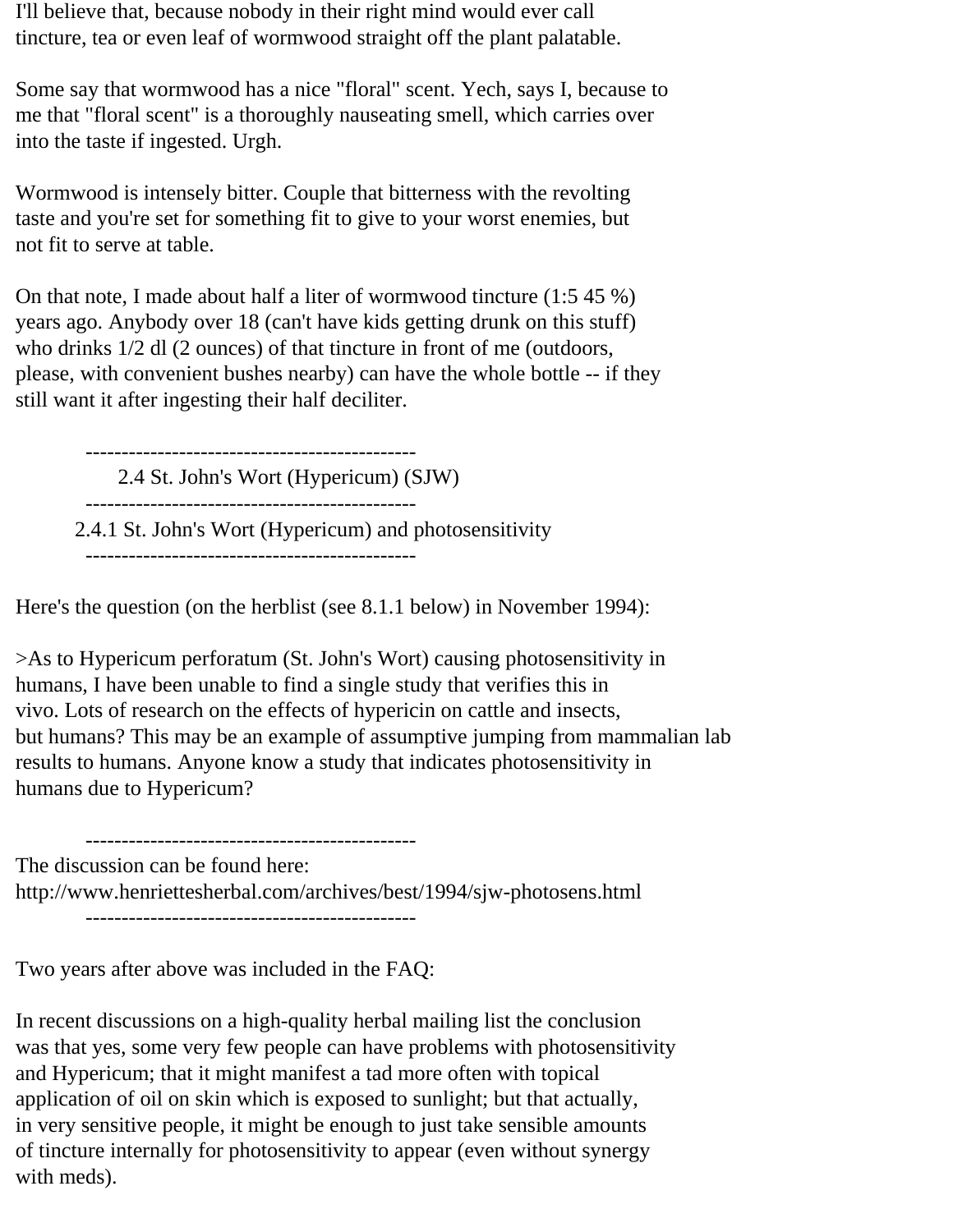----------------------------------------------

2.4.2 St. John's Wort (Hypericum) and MAO inhibition

----------------------------------------------

>>St John's Wort does in fact work like an MAO inhibitor and likewise causes the same dangerous side-effects.

>That's the wrong term. They're not "side effects"; they're food or drug interactions. But if SJW is an MAO-inhibitor then they're certainly "dangerous".

>From smisch.tiac.net (Samson):

Yes, they would be if SJW really \_were\_ a MAOI. But it's not. That was a theory that was floating around for a while without much support, and it has since been disproven.

See eg.

 \* Thiede HM; Walper A: Inhibition of MAO and COMT by Hypericum extracts and hypericin. J Geriatr Psychiatry Neurol, 7 Suppl 1:1994 Oct, S54-6

 \* Bladt S; Wagner H: Inhibition of MAO by fractions and constituents of Hypericum extract. J Geriatr Psychiatry Neurol, 7 Suppl 1:1994 Oct, S57-9

"Using pure hypericin as well as in all ex vivo experiments, no relevant inhibiting effects could be shown. From the results it can be concluded that the clinically proven anti-depressive effect of Hypericum extract cannot be explained in terms of MAO inhibition."

Hypericin does show some MAO-inhibition in vitro at \_very\_ high concentrations. At regular human doses, though, virtually nil.

----------------------------------------------

 2.4.3 About standardized hypericin content in St. John's Wort (Hypericum) ----------------------------------------------

On alt.folklore.herbs in Oct 97: >(somebody) wrote: >>I gathered my own SJW when it was flowering, (snip)

(somebody else) replied:

>You don't know how strong a dose you are receiving in your homemade tincture. St. John's Wort keeps the serotonin in your brain from breaking down so rapidly. This is called a selective serotonin re-uptake inhibitor (SSRI) and the level of serotonin in your brain goes up. This may be good for people who have low levels of serotonin such as depressives but it is not good for people with normal serotonin levels. I would stick to the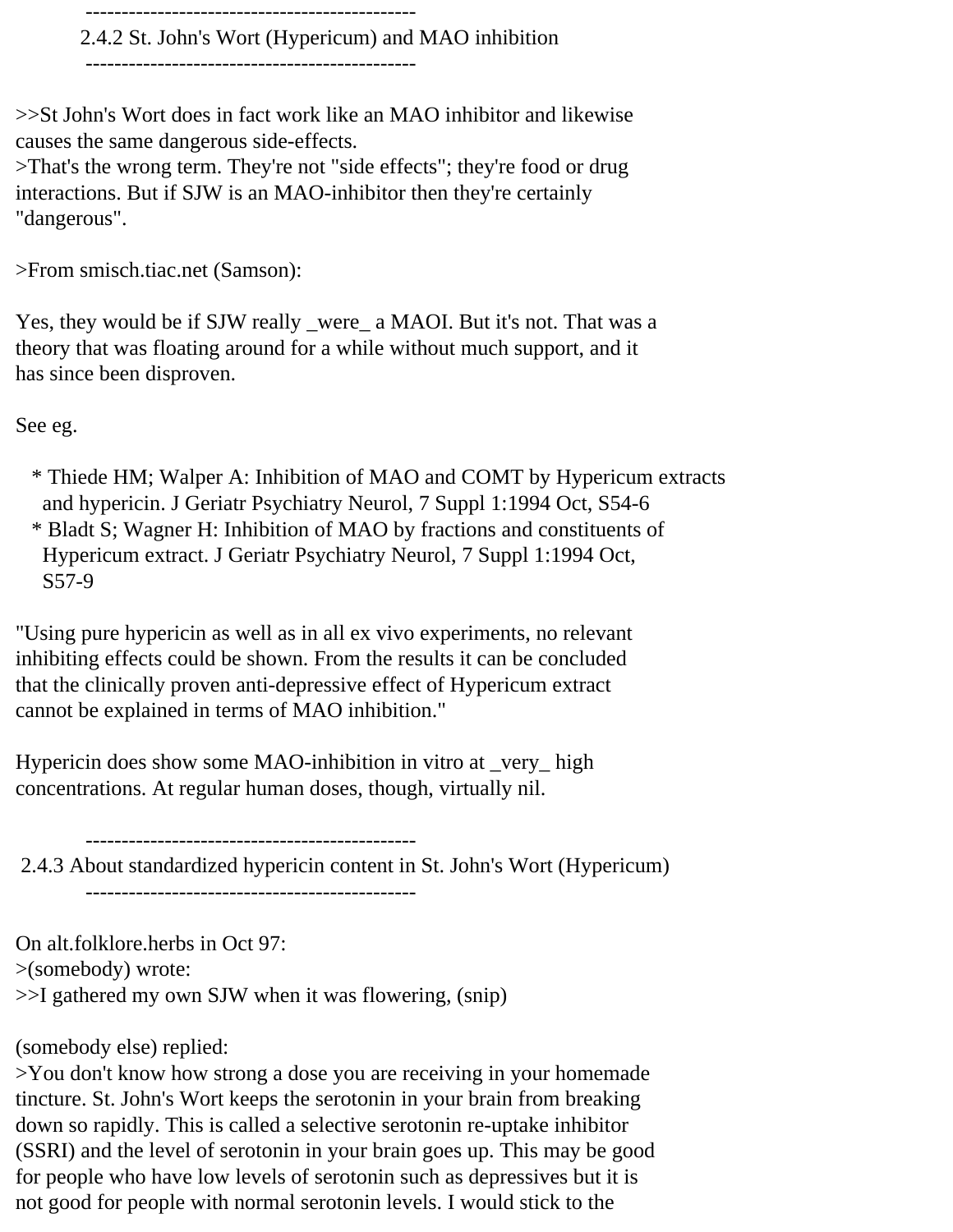companies who standardize their dose for 0.3% hypericin and only take the recommended dose.

----------------------------------------------

Then jmt.... (J. Mark Taylor) stepped in and replied to the recommendation to "stick to the companies who standardize their dose for 0.3% hypericin":

... I would ignore this advice. We don't buy carrots by beta-carotene content and we don't buy potatoes by carbohydrate ratings. Although neutraceutical interests may soon begin marketing things that way, they only take away from the fundamental nature of wholistic health.

----------------------------------------------

Comment from Henriette:

This 'standardization' is just yet another marketing trick to me. Get suppliers you trust, know your tinctures, and don't fall for scams, not even 'scientifically proven' ones.

Pure hypericin -has- been shown to produce side effects in almost all laboratory tests, while side effects with the whole plant extract (Hypericum tincture, made solely with Hypericum flowering tops and alcohol) are exceedingly rare.

However, after the herb made it big in the US (in 1996? 1997 ?), tens of thousands of people have been taking it, daily, in larger or smaller quantities (they don't always remember or even know that more is not always better); as tinctures, "standardized extracts", capsules, and you-name-its. If -you- experience side effects, you're just one of the unhappy few "exceedingly rare" cases. If that's the case use your common sense and \_stop\_ taking it.

> ---------------------------------------------- End of part 1 of 7 ----------------------------------------------

--

Henriette Kress, AHG Helsinki, Finland Henriette's herbal blog: http://www.henriettesherbal.com/blog

From spamtrap.hetta@spamcop.net Fri Jan 21 17:01:53 2005 Newsgroups: alt.folklore.herbs,alt.answers,news.answers To: Subject: Medicinal herbFAQ Part 2/7 From: Henriette Kress <spamtrap.hetta@spamcop.net> Date: Fri, 21 Jan 2005 17:01:53 +0200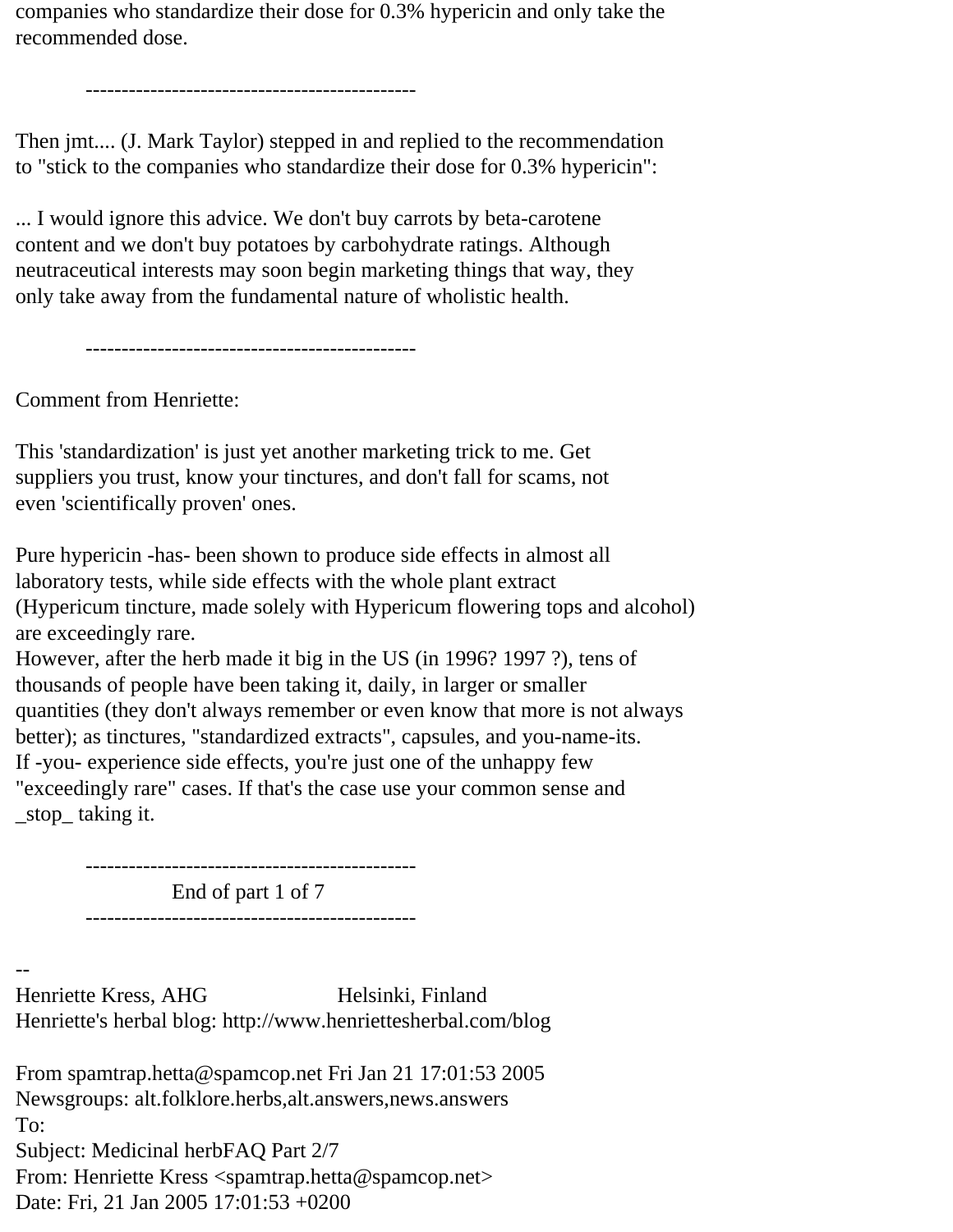Archive-name: medicinal-herbs/part2 Posting-Frequency: monthly (on or about 20th) Last-modified: 25Apr03 Version: 1.38k URL: http://henriettesherbal.com/faqs/medi-cont.html

 ---------------------------------------------- 2.5 Ginseng ----------------------------------------------

There are a number of plants called ginseng; a websearch (I don't recommend it, you'll get from 16000 to 90000 pages to wade through) will turn up a lot of different plants, not always correctly named:

\* Ginseng, Asian (Panax ginseng)

 o also including Korean Red Ginseng, which is processed, making the root red and giving it a bit differing properties from the unprocessed yellowish-white ginseng root

- \* Ginseng, American (Panax quinquefolius)
- \* Ginseng, "Siberian" (Eleutherococcus senticosus) better to call this Eleuthero, as it isn't a true ginseng.
- \* Ginseng, "Brazilian" (Pfaffia paniculata) better to call this Suma, as it isn't a true ginseng.
- \* Ginseng, "Indian" (Withania somnifera) better called Ashwagandha, as it isn't a true ginseng

While not all of these are ginsengs, they are all adaptogens. Adaptogens help you with your general stress response. The definition of an adaptogen is that it lets mice swim for longer in their bucket of water before they drown; it will also give you more stamina.

Further adaptogens are for example:

- \* Reishi mushroom (Ganoderma lucidum)
- \* Gotu kola (Centella asiatica)
- \* Rose root, gold root (Rhodiola rosea or Sedum roseum)
- \* Maral root (Leuzea carthamoides, Leuzea rhapontica, or Rhaponticum carthamoides), a Russian plant - you use the root and/or seeds.

This is only a partial list. In any list of adaptogens you will find at least one plant that isn't found in any other adaptogen list.

A couple of good webpages on ginsengs and adaptogens can be found here:

\* http://www.healthy.net/search/content/art/articles603.htm

\* http://www.healthy.net/search/content/art/articles628.htm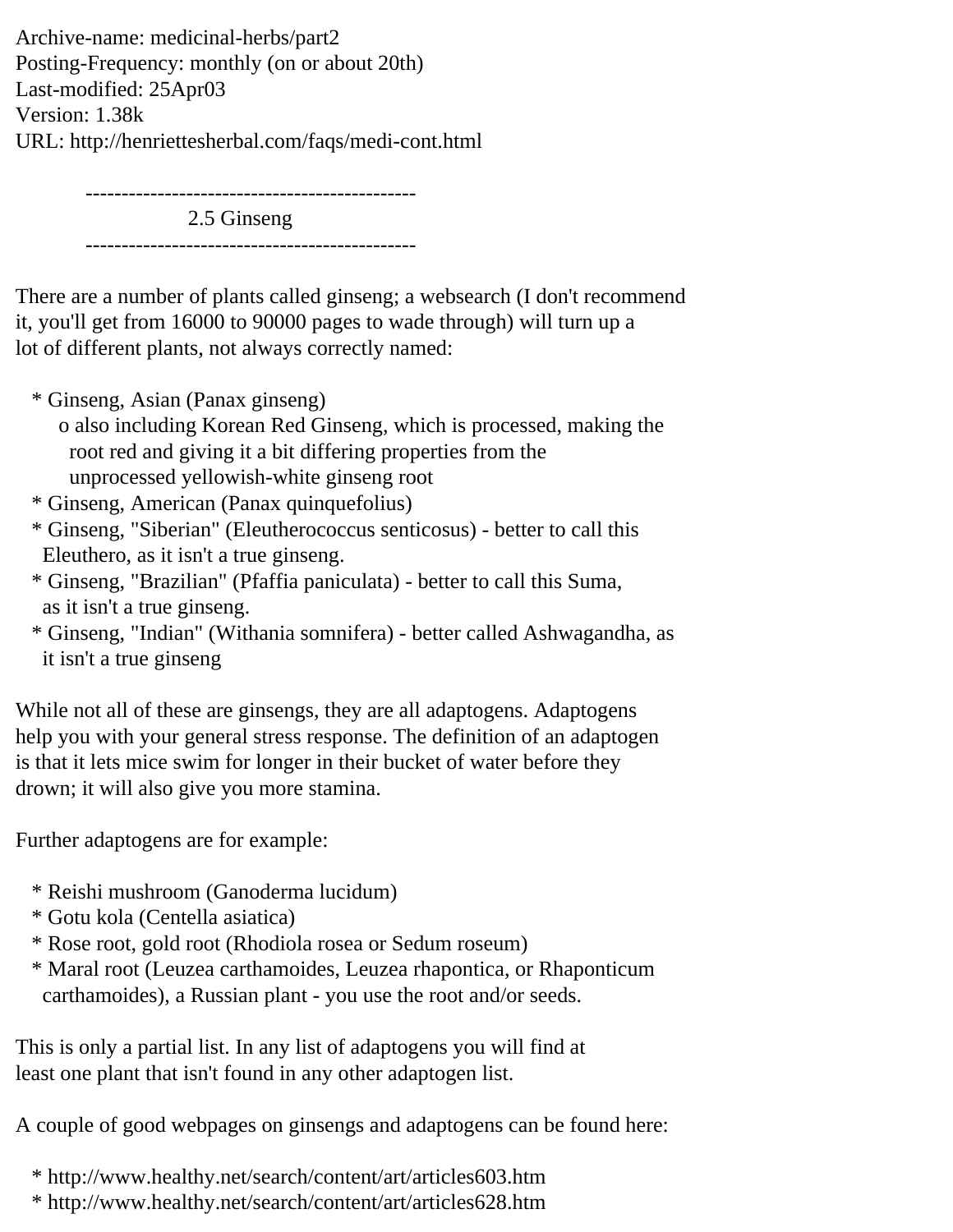----------------------------------------------

There are some practical considerations:

On the herblist Aug. 1994:

>Could someone be kind enough to summarize the possible adverse effects of ginseng? I've been taking a popular brand for a month now and am generally happy with the effect on a chronic sinus problem and energy levels, but beginning to feel kind of strung out ... I am drinking caffeine and wonder if this could be a problem. Also need to know about possible adverse interactions with prescription drugs such as blood pressure medications.

>From Jonathan Treasure <jonno.teleport.com>:

Woah...."Ginseng Abuse Syndrome" is even recognised by the AMA. You do not mention what kind of Ginseng or how much. I will defer to the TCM people on this list to give wither you from the Chinese view but ... surely you're not really doing coffee and ginseng? Oh dear oh dear ... tut tut.

- 1. It is nonsensical to take caffeine and ginseng together regularly. You will stress your adrenals (\*get strung out\*) and possibly raise your \*stress threshold\* to a danger point.
- 2. Ginseng should be used with extreme caution in hypertensive situations especially if under medication.
- 3. Sinusitis? Not the \*usual\* prescription. Pass.
- 4. Toxic signs not uniformly predictable but can include hypertension, euphoria, nervousness, skin eruptions, morning diarrhea.
- 5. Contraindications nervous anxiety, nervous tension, hypertension, disturbed menstruation, stimulant or rec. drug abuse, good vitality in younger persons.

Most recommend taking as a tonic for a period then alternating without e.g. 3 weeks on 2 weeks off.

----------------------------------------------

----------------------------------------------

> the Peterson guide I have on edible wild plants recommends wild American ginseng as a trail nibble...

If you did happen to find a Wild American ginseng, you should leave it right where it is! Shame on Peterson. The plant is rare, and probably endangered throughout its range.

Paul Iannone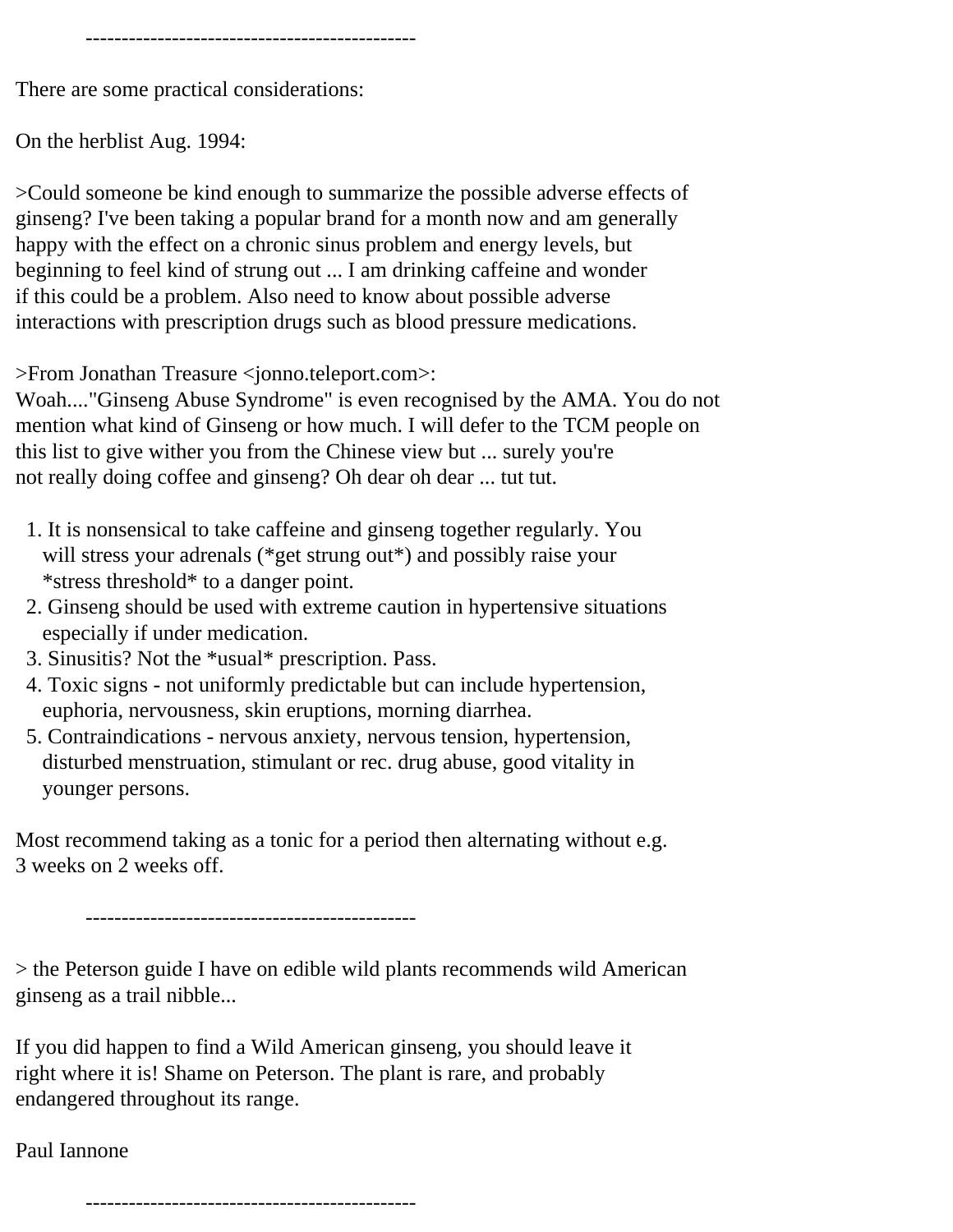On alt.folklore.herbs June 1995:

> I've heard the ads for ginseng pills - are they worth the money? If so, are all brands the same?

You definitely want to buy from a reputable company. According to Professor Wang at the University of Alberta, researchers found that many prepackaged ginseng products had a major shortcoming designed to fool the consumer. You guessed it ... no ginseng.

Elizabeth Toews

----------------------------------------------

The UP side of poison ivy

Rarely mentioned but soon enough found out, ginseng and poison ivy are childhood sweethearts: they grow up in the same neck of the woods. If you go digging ginseng in the Cumberlands of Tennessee, you will get poison ivy -- all over your fingers. With common roots in the forest loam, the one looks out for the other.

But if that's not sufficient protection, the 'sang has yet another look-out in the plant kingdom: Virginia creeper. A master of disguise, ginseng sets up housekeeping in the thick of creeper beds. Takes a covite to tell them apart; the untutored need not apply.

Cumberland ginseng endangered? Don't think so. Most of the knowledgeable diggers have sense enough to harvest after the seeds have matured, and don't have to be told to replant from what they've dug. If there's to be "more where that came from" (talking car payments), they know they have to replant. It's city slickers, out for a test drive of their bean boots, we got to look out for. For their advancement, thank we heavens, there is poison ivy.

Alex Standefer (astandef.seraph1.sewanee.edu)

----------------------------------------------

> I had read somewhere that women should not take ginseng on a regular basis (I'm cutting back from six capsules to two per day), but was told by a friend that Siberian ginseng is suitable for women to take.

Ginseng shouldn't be used as a stimulant, but where needed it can be taken for comparatively long periods by children, women, old people, anyone.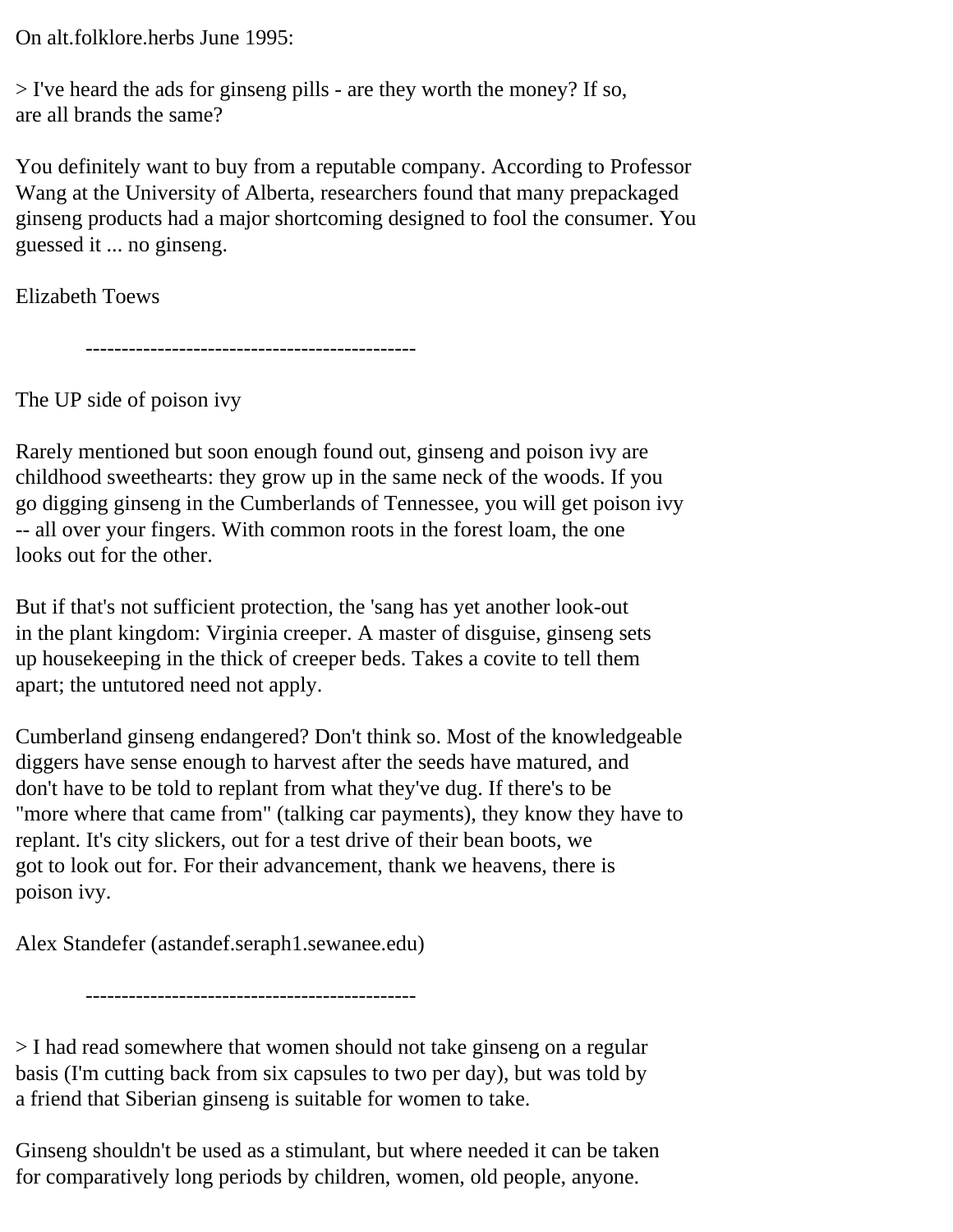I have many female clients who take ginseng on a regular basis, in formulas appropriate to their health pattern.

As a general rule Chinese herbalists don't use ginseng by itself.

--Paul Iannone

 ---------------------------------------------- 2.6 Stevia Leaf - Too Good To Be Legal? ----------------------------------------------

by Rob McCaleb, Herb Research Foundation

For hundreds of years, people in Paraguay and Brazil have used a sweet leaf to sweeten bitter herbal teas including mate. For nearly 20 years, Japanese consumers by the millions have used extracts of the same plant as a safe, natural, non-caloric sweetener. The plant is stevia, formally known as Stevia rebaudiana, and today it is under wholesale attack by the U.S. Food and Drug Administration.

Stevia is a fairly unassuming perennial shrub of the aster family (Asteraceae), native to the northern regions of South America. It has now been grown commercially in Brazil, Paraguay, Uruguay, Central America, the United States, Israel, Thailand and China. The leaves contain several chemicals called glycosides, which taste sweet, but do not provide calories. The major glycoside is called stevioside, and is one of the major sweeteners in use in Japan and Korea. Stevia and its extracts have captured over 40% of the Japanese market. Major multinational food companies like Coca Cola and Beatrice foods, convinced of its safety, use stevia extracts to sweeten foods for sale in Japan, Brazil, and other countries where it is approved. Europeans first learned of stevia when the Spanish Conquistadors of the Sixteenth Century sent word to Spain that the natives of South America had used the plant to sweeten herbal tea since "ancient times".

The saga of American interest in stevia began around the turn of the Twentieth Century when researchers in Brazil started hearing about "a plant with leaves so sweet that a part of one would sweeten a whole gourd full of mate." The plant had been described in 1899 by Dr. M. S. Bertoni. In 1921 the American Trade Commissioner to Paraguay commented in a letter "Although known to science for thirty years and used by the Indians for a much longer period nothing has been done commercially with the plant. This has been due to a lack of interest on the part of capital and to the difficulty of cultivation."

Dr. Bertoni wrote some of the earliest articles on the plant in 1905 and 1918. In the latter article he notes: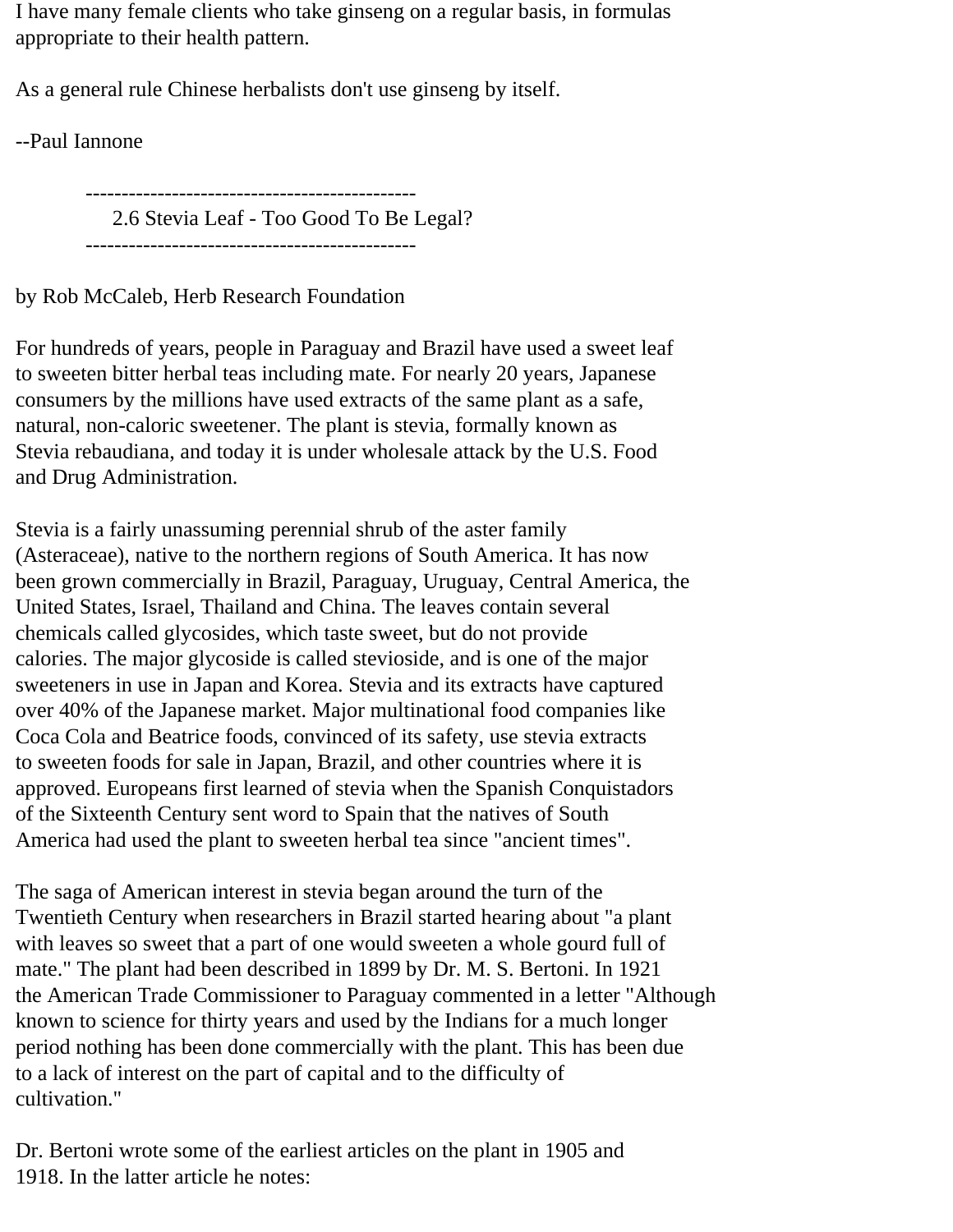"The principal importance of Ka he'e (stevia) is due to the possibility of substituting it for saccharine. It presents these great advantages over saccharine:

- 1. It is not toxic but, on the contrary, it is healthful, as shown by long experience and according to the studies of Dr. Rebaudi.
- 2. It is a sweetening agent of great power.
- 3. It can be employed directly in its natural state, (pulverized leaves).
- 4. It is much cheaper than saccharine."

Unfortunately, this last point may have been the undoing of stevia. Noncaloric sweeteners are a big business in the U.S., as are caloric sweeteners like sugar and the sugar-alcohols, sorbitol, mannitol and xylitol. It is small wonder that the powerful sweetener interests here, do not want the natural, inexpensive, and non-patentable stevia approved in the U.S.

In the 1970s, the Japanese government approved the plant, and food manufacturers began using stevia extracts to sweeten everything from sweet soy sauce and pickles to diet Coke. Researchers found the extract interesting, resulting in dozens of well-designed studies of its safety, chemistry and stability for use in different food products.

Various writers have praised the taste of the extracts, which has much less of the bitter aftertaste prevalent in most noncaloric sweeteners. In addition to Japan, other governments have approved stevia and stevioside, including those of Brazil, China and South Korea, among others. Unfortunately, the US was destined to be a different story. Stevia has been safely used in this country for over ten years, but a few years ago, the trouble began.

## FDA ATTACK ON STEVIA

Around 1987, FDA inspectors began visiting herb companies who were selling stevia, telling them to stop using it because it is an "unapproved food additive". By mid 1990 several companies had been visited. In one case FDA's inspector reportedly told a company president they were trying to get people to stop using stevia "because Nutra Sweet complained to FDA." The Herb Research Foundation(HRF), which has extensive scientific files on stevia, became concerned and filed a Freedom of Information Act request with FDA for information about contacts between Nutra Sweet and FDA about stevia. It took over a year to get any information from the FDA, but the identity of the company who prompted the FDA action was masked by the agency.

In May, 1991 FDA acted by imposing an import alert on stevia to prevent it from being imported into the US. They also began formally warning companies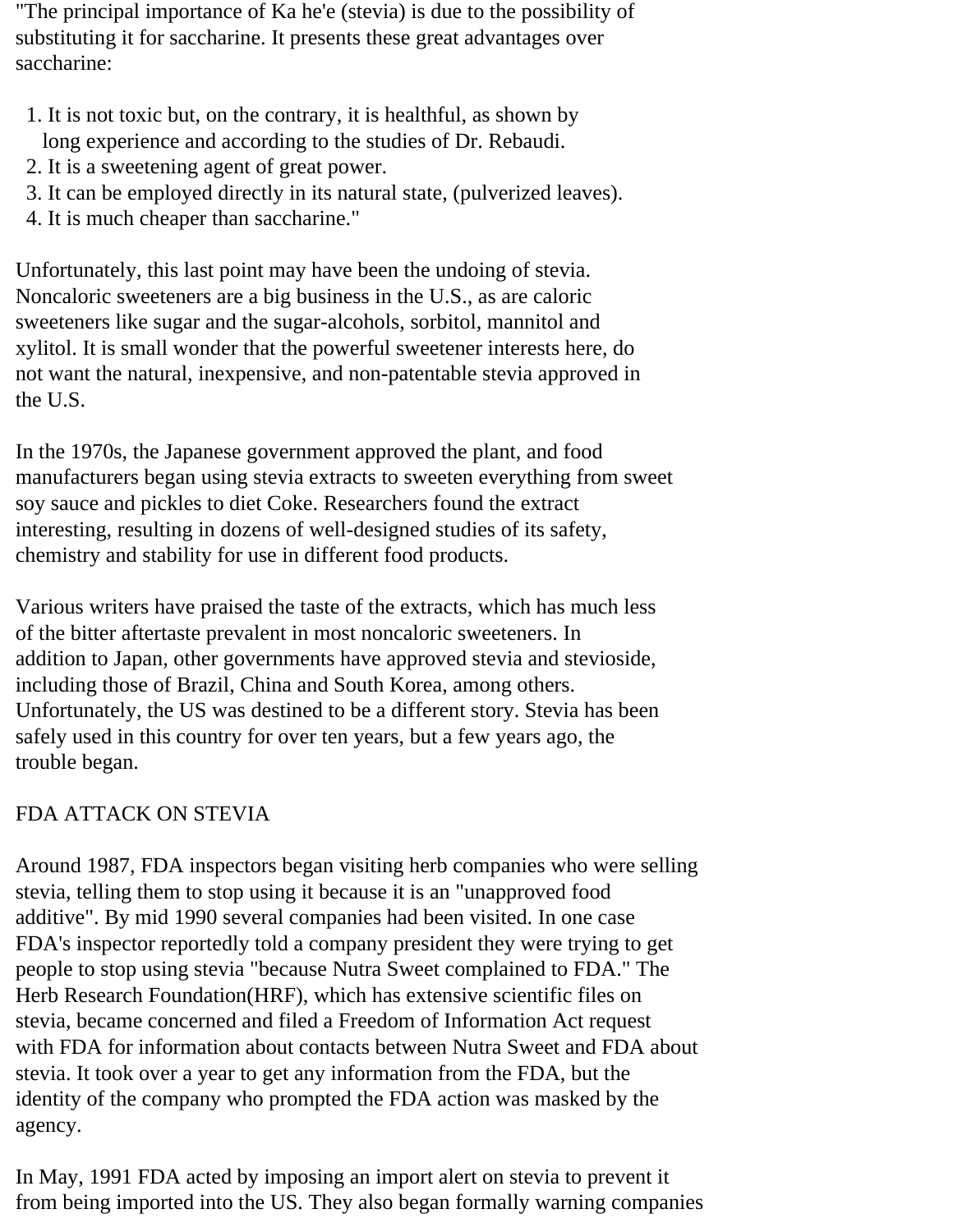to stop using the "illegal" herb. By the beginning of 1991, the American Herbal Products Association (AHPA) was working to defend stevia. At their general meeting at Natural Products Expo West, members of the industry pledged most of the needed funds to support work to convince FDA of the safety of stevia. AHPA contracted HRF to produce a professional review of the stevia literature. The review was conducted by Doug Kinghorn, Ph.D., one of the world's leading authorities on stevia and other natural non-nutritive sweeteners. Dr. Kinghorn's report was peer-reviewed by several other plant safety experts and concluded that historical and current common use of stevia, and the scientific evidence all support the safety of this plant for use in foods. Based on this report, and other evidence, AHPA filed a petition with FDA in late October asking FDA's "acquiescence and concurrence" that stevia leaf is exempt from food additive regulations and can be used in foods.

FDA, apparently attempting to regulate this herb as they would a new food additive, contends that there is inadequate evidence to approve stevia. However, because of its use in Japan, there is much more scientific evidence of stevia's safety than for most foods and additives. The extent of evidence FDA is demanding for the approval of stevia, far exceeds that which has been required to approve even new synthetic food chemicals like aspartame (Nutra Sweet).

AHPA's petition points out that FDA's food additive laws were meant to protect consumers from synthetic chemicals added to food. FDA is trying, in the case of stevia to claim that stevia is the same as a chemical food additive. But as the AHPA petition points out, Congress did not intend food additive legislation to regulate natural constituents of food itself. In fact, Congressman Delaney said in 1956, "There is hardly a food sold in the market today which has not had some chemicals used on or in it at some stage in its production, processing, packaging, transportation or storage." He stressed that his proposed bill was to assure the safety of "new chemicals that are being used in our daily food supply," and when asked if the regulations would apply to whole foods, he replied "No, to food chemicals only." AHPA contends that stevia is a food, which is already recognized as safe because of its long history of food use. Foods which have a long history of safe use are exempted by law from the extensive laboratory tests required of new food chemicals. The AHPA petition, however, supports the safe use of stevia with both the historical record, and references to the numerous toxicology studies conducted during the approval process in Japan, and studies by interested researchers in other countries.

To date, the FDA still refuses to allow stevia to be sold in the U.S. but the recently-enacted Dietary Supplement Health and Education Act of 1994 may prevent the FDA from treating stevia and other natural herbs as "food additives."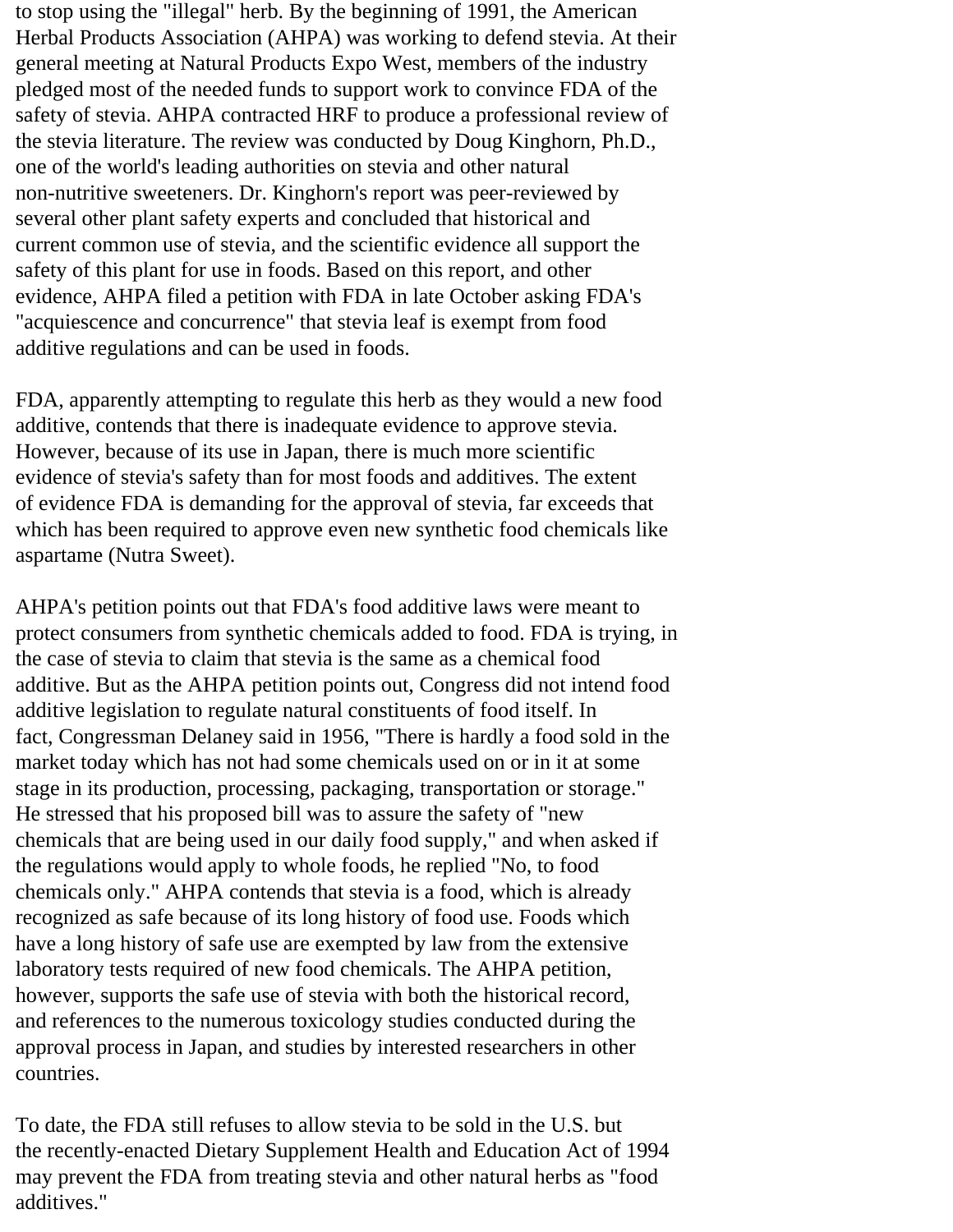rmccaleb.herbs.org -- [also herbal.netcom.com]

----------------------------------------------

2.6.1 Changed legal status of Stevia Leaf

----------------------------------------------

> Where do you get your stevia? No one here in RI will sell it.

From: Mark D. Gold (mgold.holisticmed.com):

You should suggest to your local natural food stores and herb stores in RI that the legal status of stevia has changed recently. While importation of stevia was banned to protect Monsanto's NutraSweet sales and the future sales of other artificial sweeteners a few years ago, stevia can now be sold as a "dietary supplement." I have a copy of the FDA's new "Import Alert" on my Web page (or I can email it to you). Stevia products can and have been sold over the last few years as skin treatment products. Therefore, your local natural foods store should be able to get stevia skin treatment products and supplements from their distributor (or they should find a distributor who does sell it).

Stevia still cannot be legally sold as a "sweetener" by itself or in another product. This will help protect companies such as Monsanto (selling a dangerous artificial sweetener - aspartame) from having to compete against a safe, natural sweetener on a large-scale basis. But at least individuals can now use stevia as a supplement.

I have a list of stevia resources on my web page which you can use and give to your local natural foods store. Hope this helps.

http://www.holisticmed.com/sweet/

 ---------------------------------------------- 2.7 Poison Ivy / Oak / Sumac ----------------------------------------------

We're lucky in Finland in that we don't have any of these problem plants. But since it's asked every week in season it has to be in the FAQ, so what's in here is mostly pulled from rec.gardens archives 1992 - 1994, or from alt.folklore.herbs archives 1993 -, or taken off bionet.plants June 1995. If you wrote some text I've included here but you aren't mentioned please email - I'll be happy to mention you in the next posting.

> 2.7.1 How to recognize PI/PS/PO ----------------------------------------------

----------------------------------------------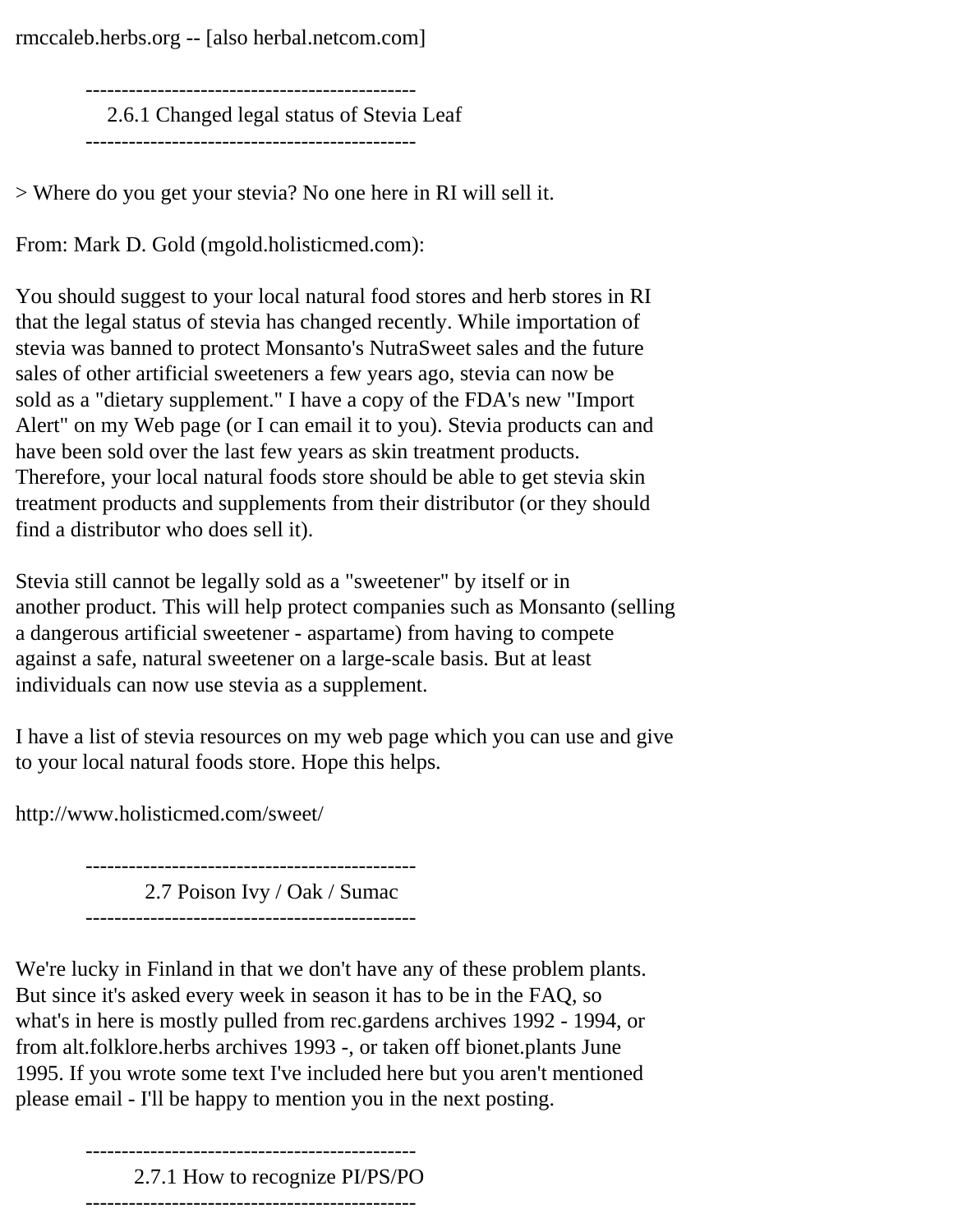>From Kay Klier (klier.fern.com):

POISON IVY (Toxicodendron radicans = Rhus radicans = Rhus toxicodendron)

Found in a wide range of habitats, but in the midwest often seen in disturbed woods, roadsides, and flood plains. Most widespread of PI, PS, and PO.

Small, slightly woody plant, or shrubby, or vining. LEAVES ALTERNATE  $(= 1)$ leaf per node), TRIFOLIATE  $(= 3 \text{ leaflets})$ , with pedicel (leafstalk) and the CENTRAL LEAFLET WITH PETIOLULE (= leaflet stalk). The lateral two leaflets are not distinctly stalked. Leaflets are a variety of shapes, but generally ovate or obovate (roughly apple-leaf shaped). Leaflets may be smooth-edged (entire), irregularly toothed, or shallowly lobed. Leaves of one variant look like small oak-leaves (but look again!).

Leaves apple-green and shiny in the spring, deep green and often dusty in the summer, turning a glorious reddish orange in the fall. Flowers tiny, whitish, in clusters; fruits white berries in late summer or fall.

Closest look-alike: Box-elder seedlings (Acer negundo), which has OPPOSITE, trifoliate leaves; the lateral two leaflets are often slightly stalked. Older box-elders generally have 5 leaflets per leaf.

POISON SUMAC (Toxicodendron vernix = Rhus vernix)

Shrub, to perhaps 15-20 ft tall, often branched from the base. LEAVES ALTERNATE WITH 7-13 LEAFLETS, lateral leaflets without a petiolule (leaflet stalk), TERMINAL LEAFLET WITH A STALK. MIDRIB OF THE LEAF WITHOUT A PAIR OF WINGS OF TISSUE THAT RUN BETWEEN LEAFLET PAIRS. More small, whitish berries in a long cluster. Usually in wetlands, Maine to Minnesota, south to Texas and Florida.

Closest look-alikes: Staghorn sumac, Rhus typhina, which has clusters of fuzzy, red fruits and toothed leaflets, and likes dry soils; Smooth sumac, Rhus glabra, with bright red fruits and slightly toothed leaves; much drier soil than PS.

POISON OAK (Toxicodendron diversiloba = Rhus diversiloba).

Reputedly the worst of the bunch. Erect shrub, usually about 3-6 ft tall (to 12 ft!), bushy, with ALTERNATE LEAVES OF THREE LEAFLETS, the LEAFLETS generally lobed slightly or as much as an oak leaf; CENTRAL LEAFLET STALKED. Leaves generally bright, shiny green above, paler below. Fruits are small whitish berries. Common on the west coast, esp. low places, thickets and wooded slopes. Occasionally a 5-leafleted form is found.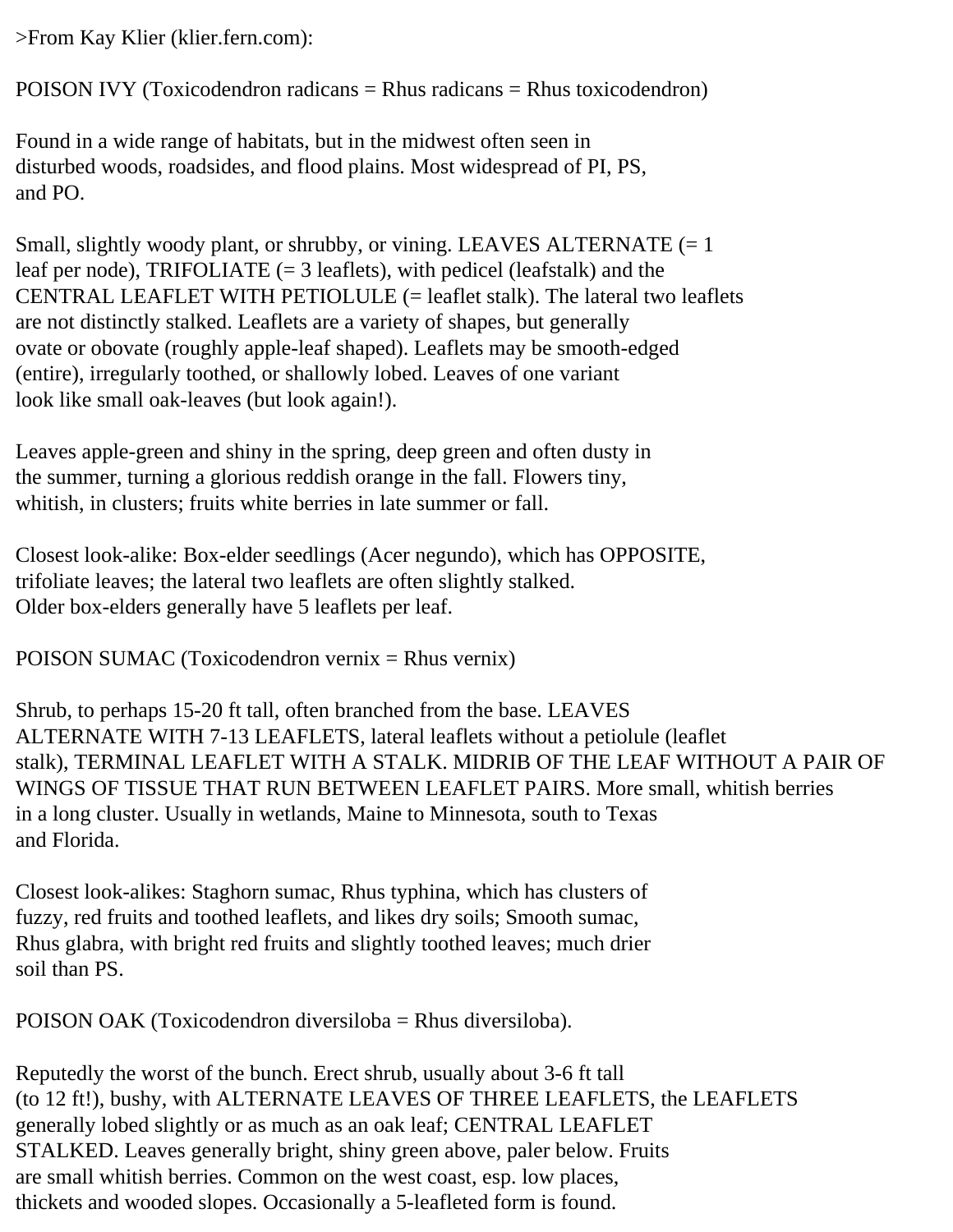Steve Hix (fiddler.concertina.Eng.Sun.COM), in response to above:

----------------------------------------------

>POISON OAK description...

If it were only that simple! In addition to that form, you can find poison oak growing as a vine (very like wild grape, but with smooth bark) up to six inches in diameter disappearing up into the tree tops near streams, or in thickets that look a \*lot\* like blackberry without spines, or sometimes as collections of leafless single branches (later the leaves appear, shiny and red, changing to oily green, and so on).

Fortunately, it doesn't seem to grow much above 5000' elevation.

 ---------------------------------------------- 2.7.2 How to avoid the rash ----------------------------------------------

Difficult if you live near PO/PI/PS...

... the best way not to get the rash is to learn to recognize the plant(s) and avoid it (them) after that.

But:

- You can even get a dose if a bunch of the leaves get dumped into a stream or pond ... the oil ends up floating on the surface of the water.

- Dogs / cats / horses can get it on their coats and you'll get it from them when you pet them barehanded.

- If you burn these plants and inhale the smoke you'll get a bad case of internal PI.

----------------------------------------------

2.7.3 Why does it give you a rash? / Spreading the oil about

----------------------------------------------

>From Ron Rushing (f\_rushingrg.ccsvax.sfasu.edu):

The irritant in poison ivy, poison sumac, and poison oak is urushiol. The rash you get is an allergic reaction. Everything I say below about poison ivy should also apply to poison oak and sumac. If you brush up against a healthy undamaged plant, you won't usually get urushiol on you. You usually have to come in contact with a damaged leaf. Almost all plants have damaged leaves - either from insects, weather, or from your stepping on them.

The oil is easily transferred from one place to another. For example, I got some on my shoelaces once, and I kept getting poison ivy on my hands for a couple of months. Once it is on your hands, it can, and will, end up anywhere on your body.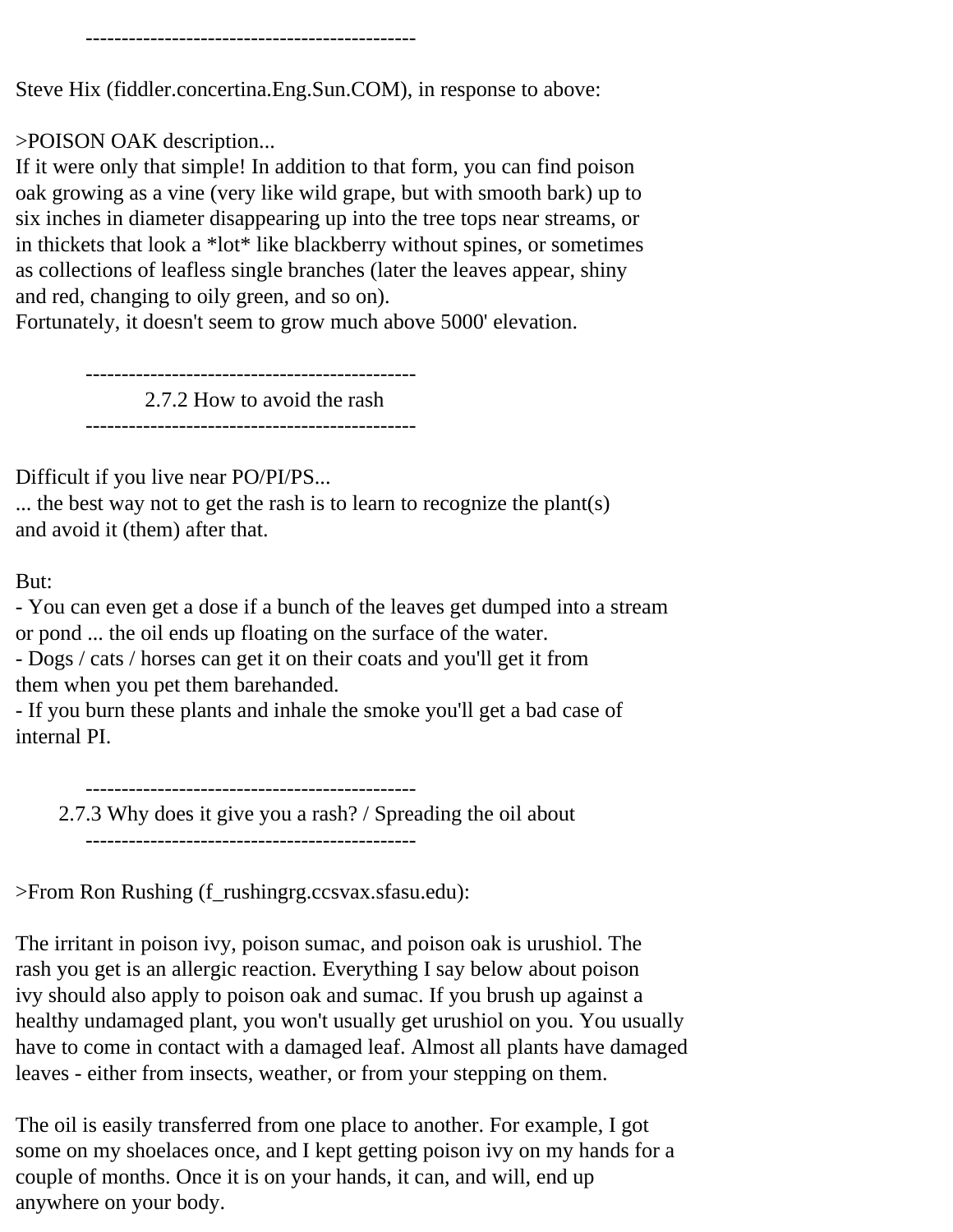The rash from poison ivy can take up to 72 hours to appear after exposure, and is often spread on the body by taking showers while the oils are still on the skin.

Once you get the oil on clothing, it can sit for months and still cause a rash upon contact with your skin. For example, lets say you get some poison ivy oil on your boots, then put the boots away for the winter. Next spring you get out the boots and go for a walk - but not in the woods. A few days later, voila - your hands are breaking out from putting on your boots and tying the laces. As long as you've washed the original oil off your skin, the exudate from the blisters should not re-infect your skin. It's just exudate, and does not contain urushiol.

----------------------------------------------

>From krrobert.uiuc.edu (K. R. Robertson):

Washing with strong soap merely removes excess poison from the skin, but will not remove any which has already reacted, because the poison is believed to form a complex with skin proteins and therefore is not removable short of removing the skin! Even so, it is difficult to wash off this insoluble poison completely.

Eating a leaf of poison-ivy may have disastrous results. One may surpass the normal level of immunity by the first bite; in this case one is in for an internal case of poison-ivy, occasionally known to be fatal.

The mechanism of sensitivity is not thoroughly understood. It does not behave like protein sensitivities such as hay fever. It is a hypersensitivity of the delayed type, whose mechanism is related to that of organ transplant rejection.

(Originally prepared by William T. Gillis, 1973, Revised by Kenneth R. Robertson, 1993, Illinois Natural History)

----------------------------------------------

Poison Ivy, oak, sumac: Clothes contamination From: Gerry Creager <n5jxs.tamu.edu>

One thing a lot of folks don't seem to understand, especially now that a lot of laundry detergents are available for cold water use, is that HOT water is a good element for elimination of the oily residue that causes the allergic reaction. I noted several anectdotal comments about reinnoculation that could have been prevented if the contaminated clothes were washed in hot water (not warm, not warm/cold, HOT!) and alone so as to avoid cross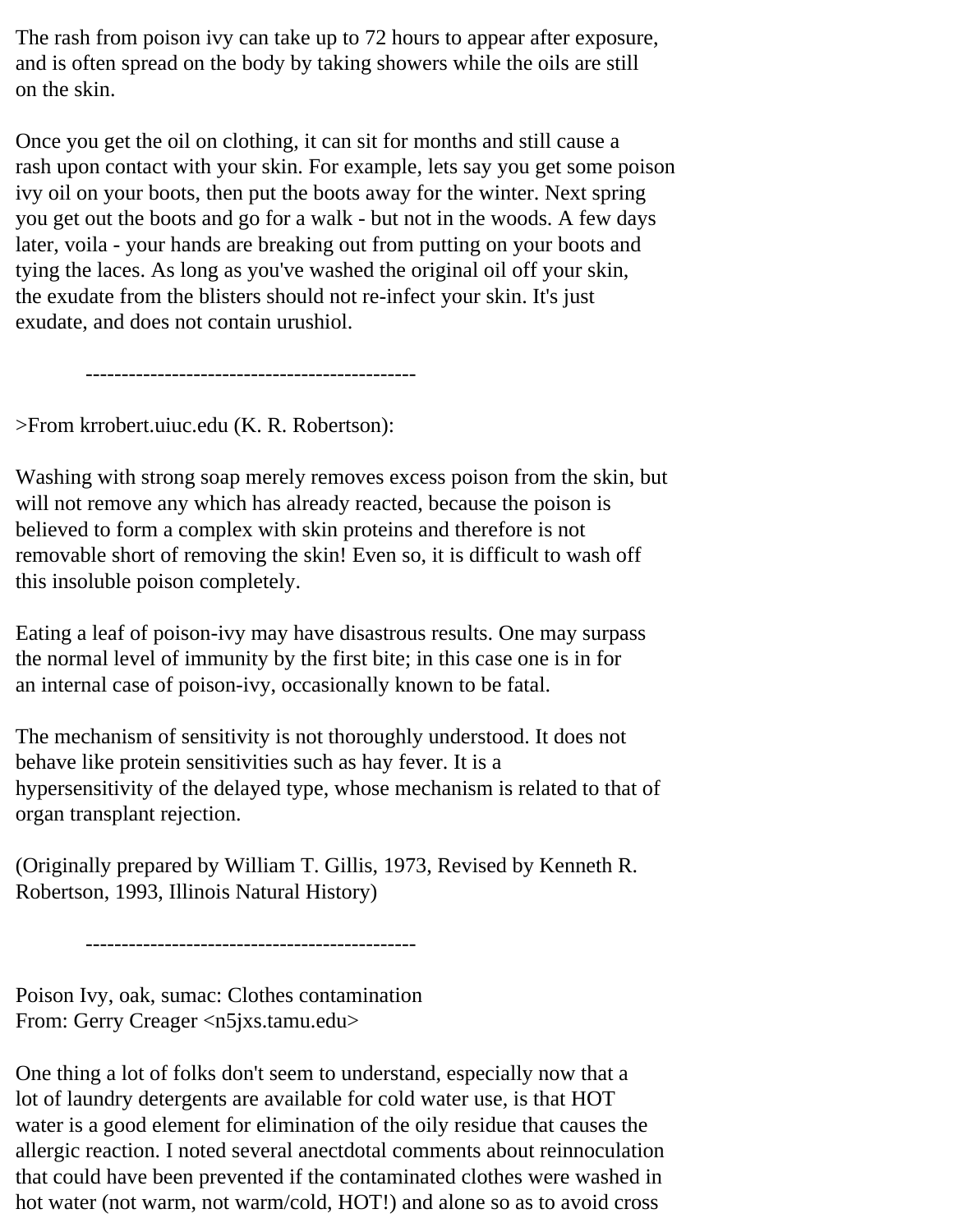contamination to other clothing. I've had good result with this in our family as well as in the folks I have advised with the problem. Me? I'm one of those who so far has not manifested an allergy despite a lot fo time in the woods!

----------------------------------------------

>From ab282.detroit.freenet.org (Robert Gault):

The active ingredient in poison ivy and other plants in the same family is 3-n-Pentadecylcatechol, common name urushiol, which is a chemical in the phenol family.

Dermatitis (skin inflammation and blistering) is spread by the act of scratching which redistributes the urushiol over the body. While the normal treatment for poison ivy does not include the suggestion below, a reasonable approach would be to convert the urushiol into a water soluble material. Phenols are acids so washing with a weak base like diluted house hold ammonia or a paste of baking soda should do the trick.

----------------------------------------------

>From Kay Klier (klier.fern.com):

People who react to any of the species of PI/PO/PS will undoubtedly react to the others; further, they may cross-react with mango (Mangifera indica), cashew (Anacardium occidentale), and Chinese or Japanese Lacquer (Rhus verniciflua). (the cellulose-based spray paint that is called lacquer is not involved in this... just "real" lacquer, like carved lacquer boxes, etc.). Generally speaking, it's not a good idea to sit under any member of the Anacardiaceae in the rain... they all tend to have a leaf toxin that falls on innocent bystanders below.

Most people are NOT sensitive to PI/PO/PS at birth, but become sensitized through repeated exposures. Some people are apparently immune throughout their lives, but I really don't know how to test that claim... ;-)

There is a barrier cream and a cleanup wash called Technu commonly used by those who are sensitized to PI/PO/PS. Works quite well.

> ---------------------------------------------- 2.7.4 What helps ----------------------------------------------

First a word of caution:

The recommendations listed here are without medical foundation and, if actually used, are at the sole risk of the reader.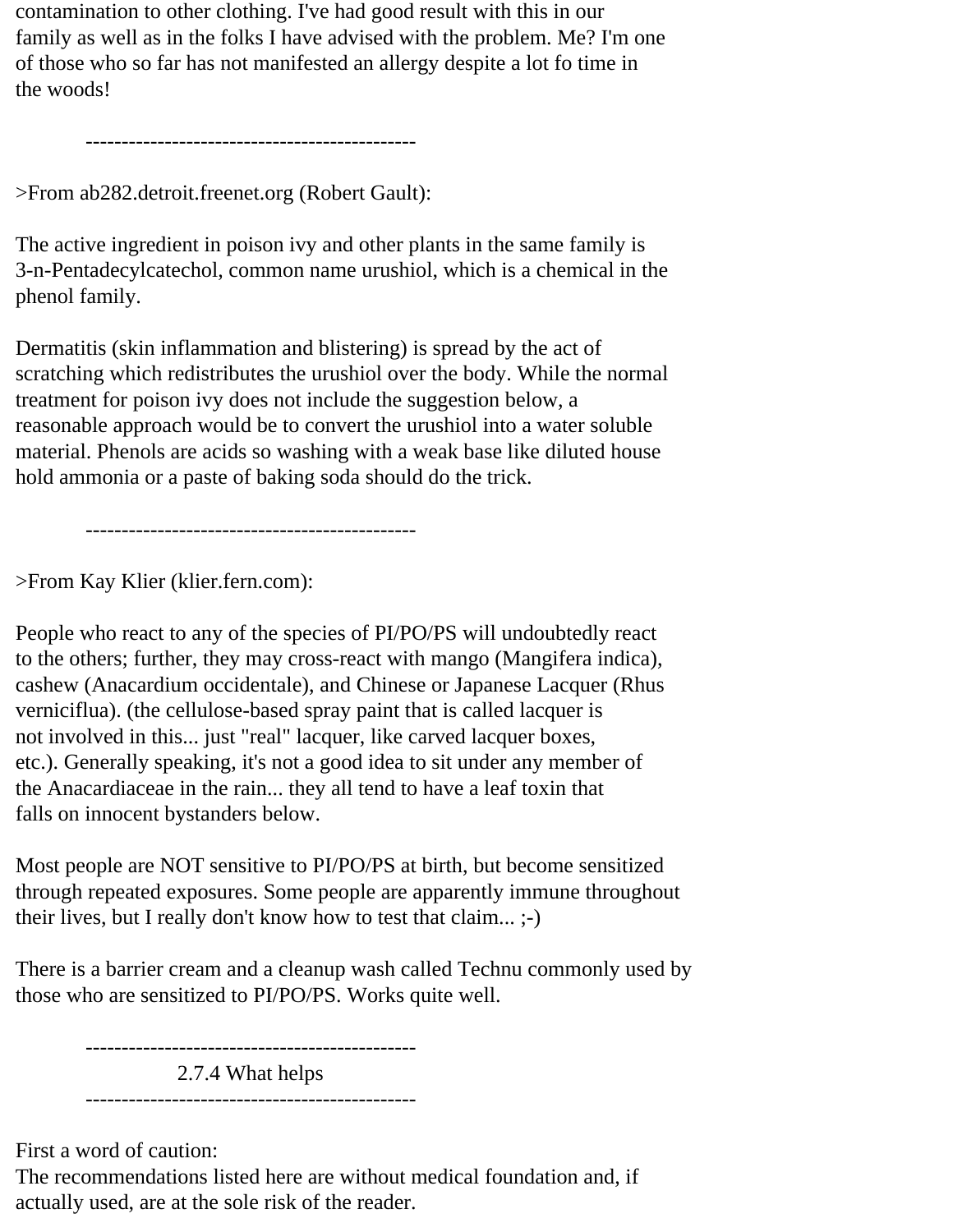\* Jewelweed, Impatiens pallida, I. capensis, I. biflora, or similar species. AKA Touch-me-not, silverweed.

 The plant produces both cleitogamous (self-fertilized), and chasmogamous (cross- fertilized) flowers. Mature seed pods will build tension as they dry, and can "shoot" seeds 5 feet away when activated by a slight disturbance.

- o Jewelweed, fresh: crush some leaves and a bit of the stem and rub the resulting juice on the rashy area. Repeat frequently.
- o Jewelweed decoction: take one part Jewelweed (or stronger as needed), and twenty parts water. Boil water in non-metallic container, add jewelweed, boil for fifteen minutes, strain and store in jar in fridge or freeze as ice cubes. Apply frequently. o Jewelweed juice:

From YE71.MUSIC.FERRIS.EDU (Robert King):

- + Gather the entire plant, leaves, stems, and all; the plant is very succulent and juicy... I have never had a need to add extra water, but if you do, use distilled. Don't be greedy, either trim tops & outer branches, or selectively take entire plants from the center of a crowded stand. One large (4-foot) plant should be adequate for the largest rash on one person. Plants will lose turgor and wilt quickly after cutting, this is OK, just makes it easier to emulsify.
- + Liquefy the plants in a blender at the highest speed possible. Then extract the juice by filtering thru cloth, common strainer, or fruit press... a little pulp in the mix won't hurt, this will settle out after a couple hours, anyway. Use immediately, or refrigerate... this stuff spoils rapidly at room temperature..!!
- + Apply the juice to the infected area with a common paint brush... I've found 1 to 2" size works best. Blow-dry the area as you apply it with a hair dryer on low heat... after several coats of 'paint,' an orange-colored "skin" will develop. This "skin" will protect uninfected areas against the poison ivy allergen.
- + Repeat this procedure as needed, especially first thing in the morning, and before bedtime. Be sure to use common sense in keeping any fluid that happens to come from blisters away from unprotected areas... yourself AND others. Keeping the infected area as dry as possible will hasten the healing; continue application until no more blisters are present... usually about 3 days.
- + Ironically, jewelweed favors growing in areas of similar habitat as poison ivy, therefore it can often be found nearby, preferring moist ground, near water, or often, even in shallow water. It grows rapidly in ideal environs, but usually doesn't reach significant size until mid-summer;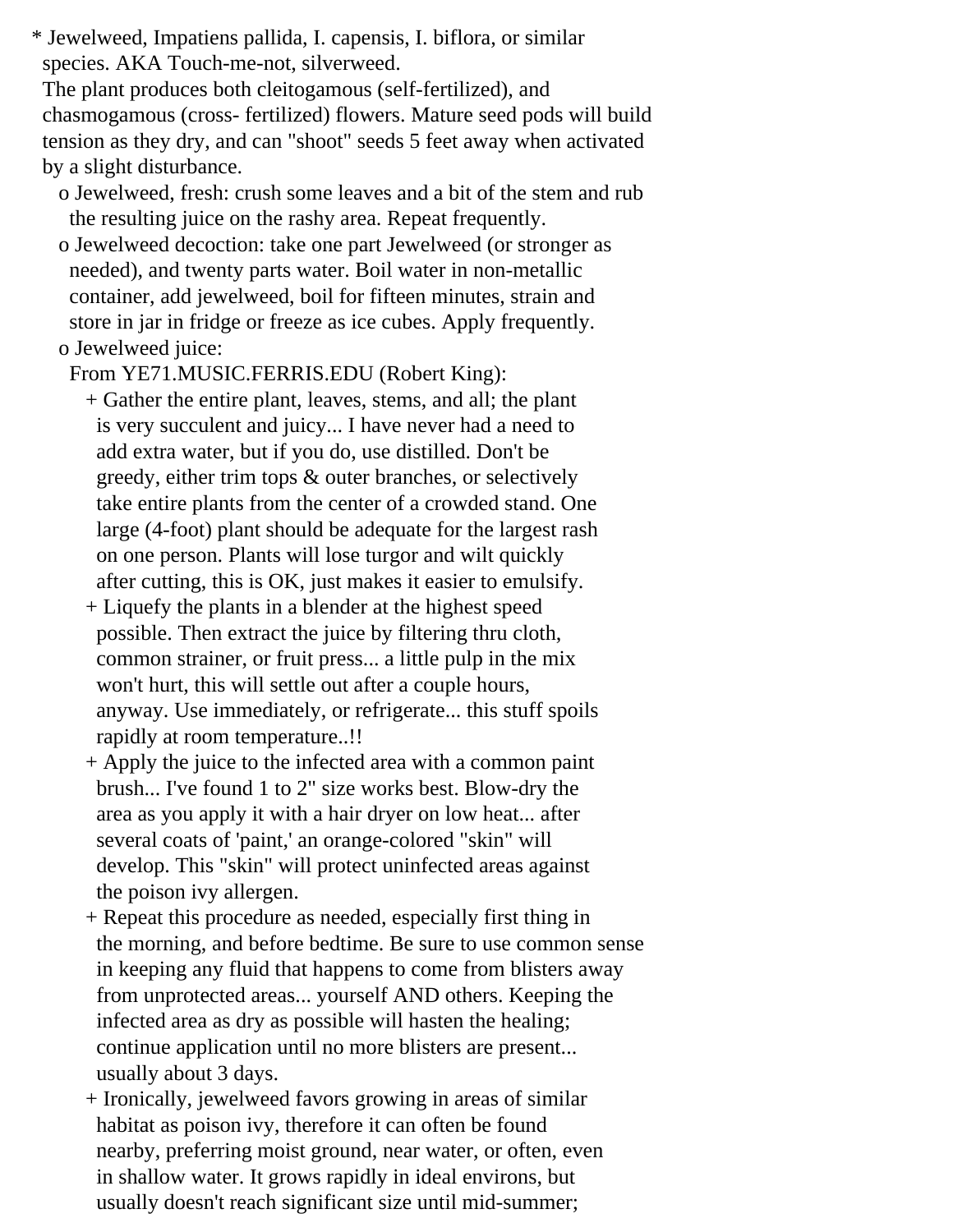therefore, it might pay to keep a bit frozen in the fridge from the previous year for early-season use. The extract tends to spoil rapidly, even at cooler temperatures, so I wouldn't recommend keeping it for much more than a week without freezing... the fresh solution works best, anyway.

- \* Catnip: rub fresh catnip leaves on the affected area.
- \* Mugwort (Jilara [jane.swdc.stratus.com])

 Pick two large handfuls of fresh mugwort (Artemisia vulgaris) and let infuse in 1 cup alcohol for overnight. Apply to affected area with a clean sponge/washcloth/q-tips/whatever every four hours. Dries it up quickly.

 Robert Gault reminded me that mugwort is a strong allergen (have I told you they keep track of mugwort pollen in the air over here?). To quote Robert Gault: 'Can you imagine the result if the poison ivy sufferer is also allergic to Mugwort?!' Ouch - yes, I can.

\* Aloe vera (Jilara [jane.swdc.stratus.com])

 Take a large leaf from the aloe vera plant you keep on your windowsill for burns. (If you don't have one, get one!) (NOTE: "aloe vera gel" sold commercially does NOT work!) Slice lengthwise to expose the juicy interior of the leaf. (This will give you an upper and lower leaf, with a juicy side to each.) Trim off leaf edges. Apply directly to affected area, juicy side against the sores. Bandage in place. Apply a new leaf every day until healed. This works phenomenally well, but you have to put up with bulky slabs of aloe vera leaf against the area. Which would you rather have: oozing sores or a succulent slab of leaf? Thought so. ;-) I can't laude this one enough! It works faster than any other remedy! And relieves the dreadful \*itching\*, too!

\* Gumweed Plant (Grindelia)

 Native Americans used the resin from the gumweed plant to treat poison ivy.

\* Baking Soda

 I swear by baking soda paste for poison oak. It not only soaks up the oozing mess, it completely stops the itching throughout the day.

\* Mixed alcohol liniment

 Take sweetfern, jewelweed, witch hazel, rubbing alcohol... Zip it all up in a blender until it's green and mushed, let it sit for two weeks (ouch! I know...not for THIS outbreak, sorry), strain it and voila, a marvy liniment.

\* Poison Ivy leaf

 From: bear.helium.Gas.UUG.Arizona.EDU (Soaring Bear), May 1994: Actually, this is just the time of the year to build up your immunity by nipping off a very tiny piece of poison ivy leaf (size of a head of a pin) and put in a capsule and swallow. Do 1-2 times a week. Stop if you start breaking out.

Caution from krrobert.uiuc.edu (K. R. Robertson):

 Eating a leaf of poison ivy may have disastrous results. One may surpass his normal level of immunity by the first bite; in this case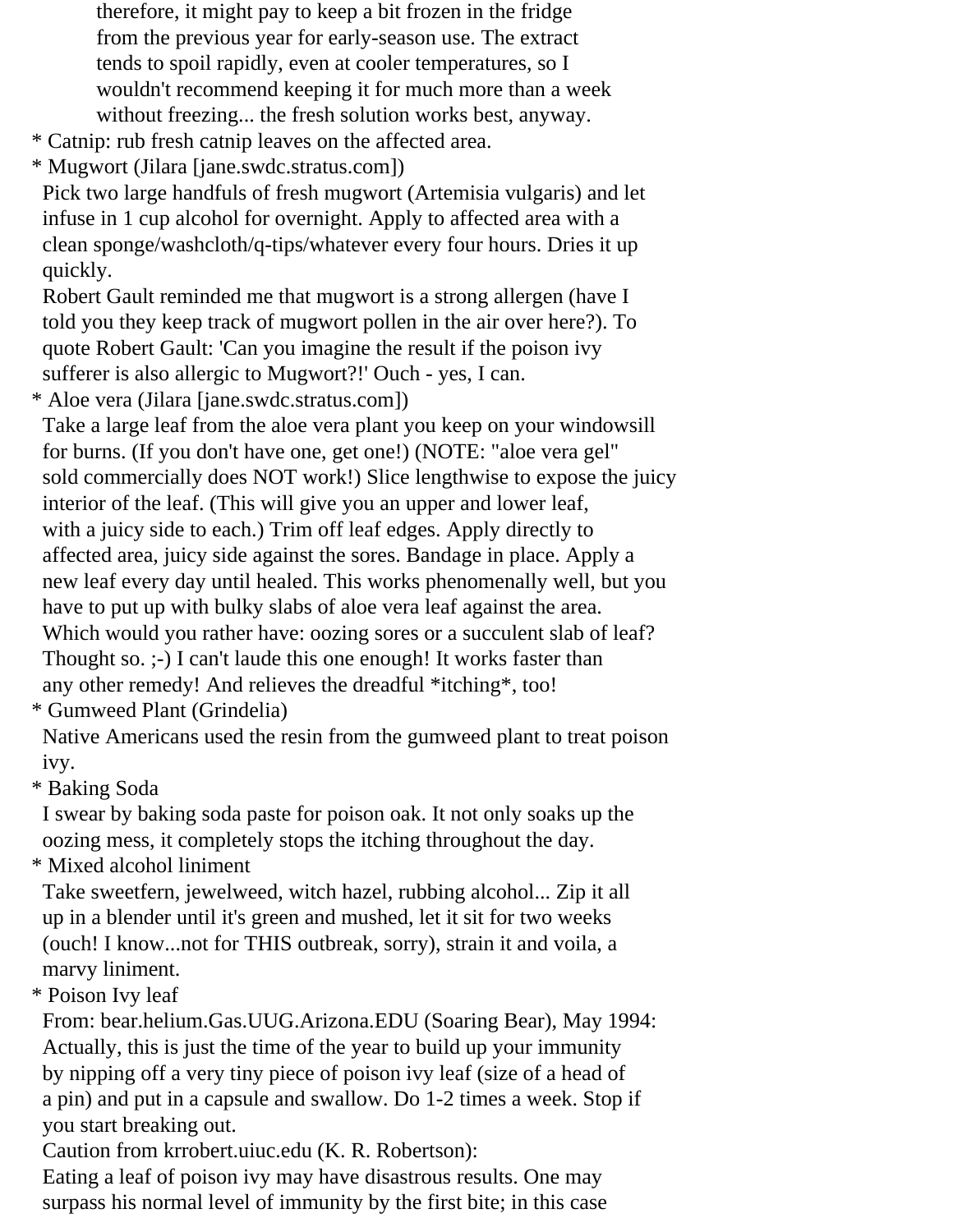he is in for an internal case of poison-ivy, occasionally known to be fatal.

 \* Salt (from bss8n.galen.med.virginia.edu) For the little initial blisters, I rub salt and burst them and leave the salt on to dry. They're history. Also salt worked on the moist areas of my face and under my nose where lye soap lather couldn't stay dried out long enough to dry out the rash. Works well on large surface rashes in case the blister stage grew untreated (but it didn't work on the "mini-mountain" reaction to p.i. that my mom got). MOST essential, leave the salt on to dry, adding more salt moistened with water to help create a paste that will stick as it dries, thus drying out that nasty, annoying p.i. The worse the spread, the longer the duration of salt/soap treatment alternated 12 hours to 1) dry out the present fresh redness, and 2) dry out \*new\* fresh red.

 Yep, you guessed it... the salt falls off everywhere. That's one reason I used the lye soap during bed hours. The other reason was that neither treatment, in a prolonged battle (1 1/2 wks) stayed effective by itself, i.e. continuous dry-out, but alternating them did it. I've wondered why?

\* Lye soap (bss8n.galen.med.virginia.edu)

 - initially from a pioneer reenactment lady. The older/yellower the bar got, the less effective it seemed. Now, I've found it at the grungiest grocery store in town, a soap called Oxygon. Wet the bar and lather it up on the rash into a paste and let dry. Easier than the salt but since discovering salt, I tend to believe salt is more effective for me, at least with my initial tiny blisters, which is all I ever have to deal with now.

 ---------------------------------------------- 2.7.5 Jewelweed, Impatiens ----------------------------------------------

>From Elizabeth Perdomo, ElizPer.aol.com:

Jewelweed is a plant I wouldn't be without here in the South, any time of the year! It works so remarkably well for Poison Ivy, Oak and Sumac, and for Fungal Infections, as well (try it on athlete's feet!). People are always getting inspired to rake up leaves in the middle of winter, and get into the roots or old leaves, producing the nasty itch. However, since the plant only grows in mid-late summer, this is what I do to keep a supply around...

Harvesting: Jewelweed is an annual, which means it flowers, produces seeds and then dies all in one year. Thus, I try to harvest Jewelweed well before flowering time, so it has a chance to regroup, flower and seed before frosts. To do so, I cut off (with knife or pruner) the top 1/3 of some of the plants, leaving many untouched. I don't pull or pinch the tops, as this often dislodges or pulls up the plant. If you take more than about the top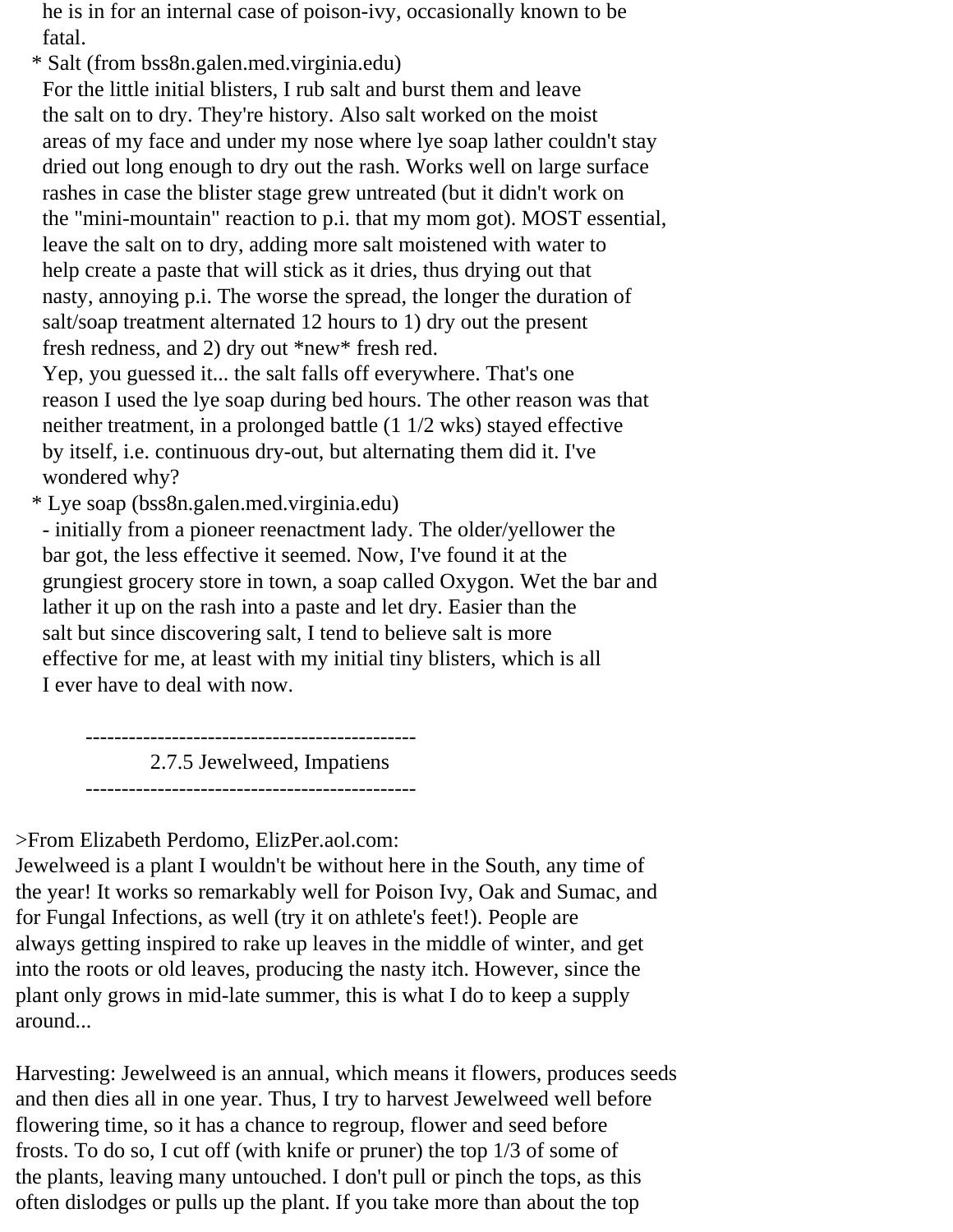1/3, the plant may not have enough time to sprout side shoots and go to seed, thus diminishing future supply for you, others & the earth...

Preparing: Jewelweed is one of those plants which just doesn't dry well. It's too fleshy and juicy, and loses it's good qualities when dried. I make a strong infusion, by adding LOTS of the plant to a pot (non-aluminium) of boiling water. Then, I cover the pot, and allow it to simmer for at least 30 minutes. After simmering, covered, I put it into a blender or food processor and blend. Then, I cover the mixture again and allow it to cool to room temp. After cooling, I strain the mixture through a stainless steel strainer and/or cheesecloth. Then, if needed right away, I label and store part of the mixture in a jar in the refrigerator. The remainder, I freeze in ice cube trays. After frozen, pop the cubes into a zip lock bag and LABEL WELL with herb name/date before returning to freezer. Then, I have a winter's supply. The cubes also feel really good on especially sensitive areas, like on the face, between fingers, under arms and in private parts... I also use the fresh Jewelweed and make it into a tincture by filling a jar with the plant, and then covering it with 100 proof vodka. If you are going to use it exclusively for EXTERNAL use, it could be "tinctured" in rubbing alcohol.

Administering: Whether fresh, infused, tinctured or in ice cube form, apply Frequently!!! Cotton balls work well to apply the infusion or tincture. Yes, the tincture burns some, so I dampen the cotton ball 1st with water, then add the tincture. The alcohol also helps to dry out the ooze... If someone has a really bad, "systemic" case (not just a few bumps on their ankles or hands), I recommend that folks take the (vodka) tincture INTERNALLY, about 1/2 dropper 2-4 x Daily, in liquid, But for only 2-3 Days! (I don't recommend using this orally if pregnant or nursing.) It seems that the oral use in conjunction with frequent, liberal external use, can really turn a bad case of poison ivy around fast! Also, for "oozy" spots, cosmetic grade (French) clay can be sprinkled on as often as desired to help dry the spots out. Sometimes, I mix the clay with powdered oatmeal, and apply the mixture to absorb and sooth.

Elizabeth Perdomo

----------------------------------------------

From: Peter Gail <PETERGAIL.AOL.COM>

Re: the post about jewelweed tincture: Be extremely careful in applying an alcohol extract of jewelweed on anybody. Over the past 8 years Steven Foster has reported one and I have observed 3 extremely severe skin reactions from such applications, in each case landing the person in hospital. Euell Gibbons also referred to the possiblity of allergic reactions to jewelweed tinctures.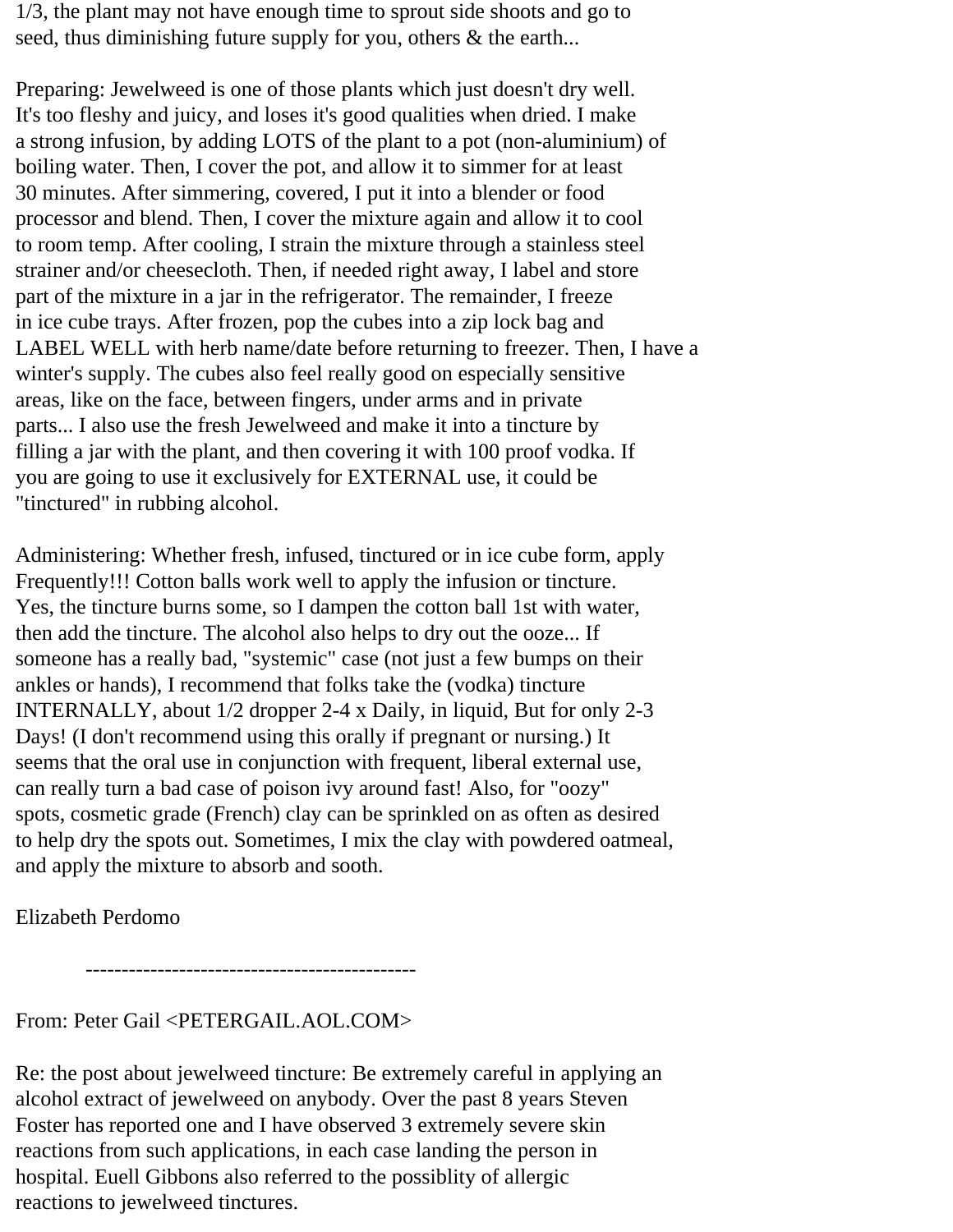Comment from Henriette: the frozen cubes don't have these risks.

----------------------------------------------

2.7.6 How to get rid of poison ivy in your yard

----------------------------------------------

Suggestions from rec.gardens/alt.folklore.herbs:

- 1. Planting catnip should get rid of poison ivy.
- 2. Goats. They are very effective, but in the end will be a bigger bother than the poison ivy. (Be suspicious if someone offers you free goats!)
- 3. Poison ivy again: buy the super concentrated form of Round-Up and dilute to 3 times the recommended strength. (Well, hot damn! It killed off nearly every piece of PI in one application and only a few (about a dozen) plants returned a year later.)
- 4. Pull it, but protect yourself (big plastic bag, disposable suit...) Immediately wash all clothes you used two-three times. Do not touch the plastic bag / disposable suit from the outside. Do not touch your clothes / boots / whatever from the outside before washing.

 ---------------------------------------------- 2.8 Echinacea ----------------------------------------------

2.8.1 Using Echinacea

 (also see King's dispensatory, here: http://www.henriettesherbal.com/eclectic/kings/echinacea.html) ----------------------------------------------

>From Todd Caldecott (toddius.netidea.com):

In my training with NA's I learned that Echinacea (blood purifier and antibiotic) can be used as long as two weeks. The German research branch of their equivalent of FDA (called Komission E) Drs. Wagoner and Bauer demonstrated this fact. Their studies also showed that tinctured extract of this plant could be chemically potent or not depending on how it was grown, harvested and extracted. In their studies, the extracts available on the commercial market were far less potent than their own prepared version. So their conclusion was 2 weeks on then off for a week, then one could use it for another two weeks at diminished activity. Also the plant varieties of Echinacea angustifolia, E. purpurea and to a lesser extent E. pallida all had medicinal chemical activity. The whole plant is medicinal but needs to be at least 3 years old before you should harvest.

There is no evidence to suggest that Echinacea cannot be used longer than 2 weeks. In the original study (and please be patient I'm doing this from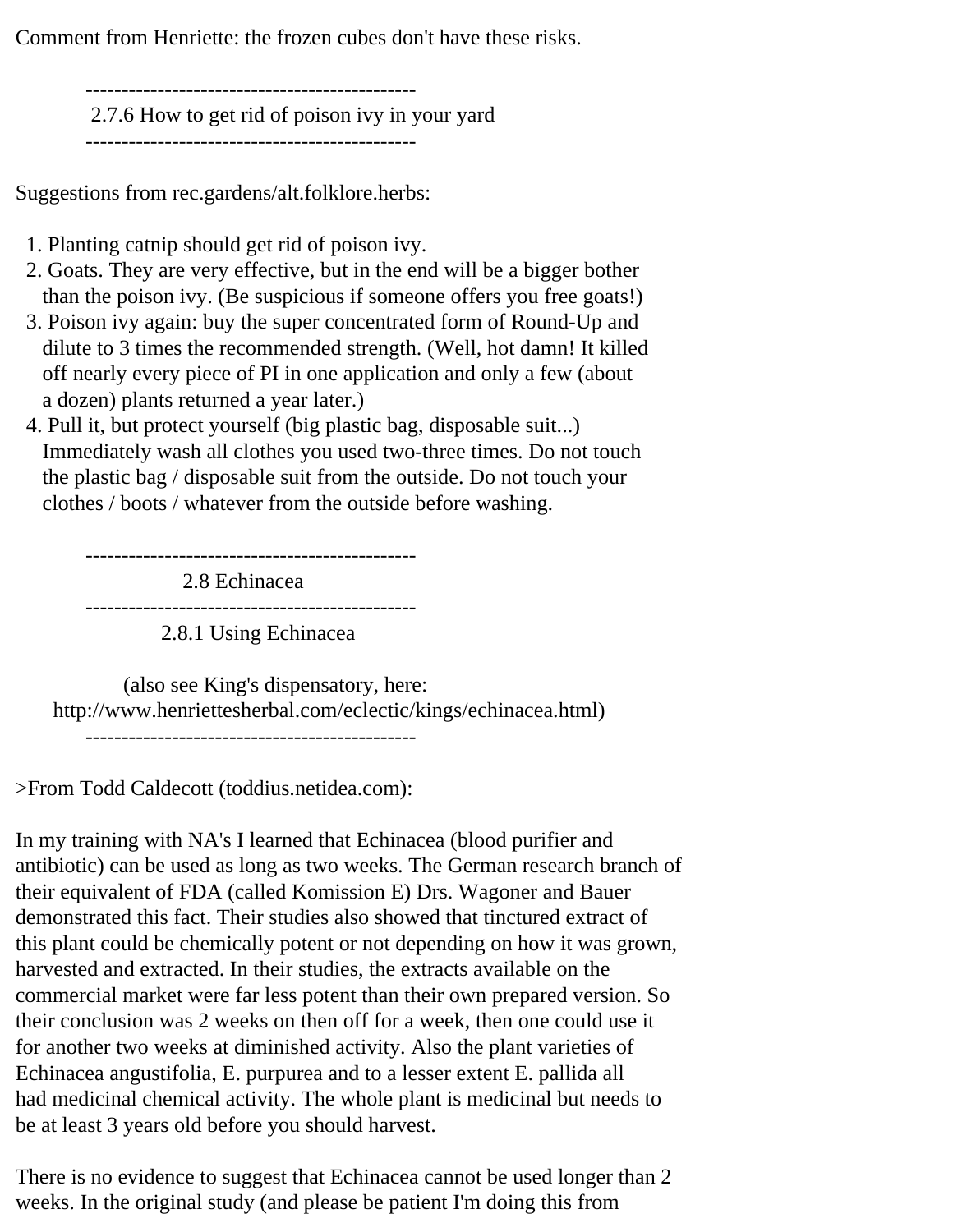memory) Echinacea was found to be increasingly effective for 5 days, after which the study ceased. This paper, originally written in German, was mistranslated, leading one to believe that Echinacea's effects plateaued after five days. Echinacea is being used by several professionals long term. Typically though, it is used as a surface immune tonic, useful in chronically immunodepressed patients who suffer from chronic colds etc. (although its use in AIDS is still a matter of some controversy). For most of us who take it seasonally for colds etc. it is most effective when taken in combination with other herbs i.e. garlic, Baptisia, Thymus, Astragalus etc.

 ---------------------------------------------- 2.8.2 Echinacea - poaching and extinction ----------------------------------------------

Thread on the phytopharmacognosy list:

> Over 90% of all Echinacea material in the U.S. and Europe comes from cultivated species. There is very little wild harvested ech. on the market. The claim that the use of ech. preparations contributes to the extinction of this plant species is nonsense. Such claims may apply to other medicinal plants but not to the easy to cultivate Ech. spp..

>From P. Mick Richardson <richards.mobot.org>, to above:

Disappearance of the plant in the wild may be nonsense to you but it is reality to those of us who live in areas where the plant is native. Several points. The plant is easy to grow in cultivation but if you have no land on which to grow it you can get ready cash by collecting it in the wild. Even if 90% comes from cultivated sources, the remaining 10% is still a massive amount in relation to the ever decreasing number of plants in the wild, especially when consumption rises each year and the 10% translates into an ever increasing number of plants to be sought.

After receiving your message, I sought out a local person who collects seeds of Echinacea from wild plants in Missouri for cultivation of the plant. He confirmed my suspicions that the plant is becoming non-existent in many parts of Missouri as local populations are exterminated. So the nonsense is in fact reality to the people who see the plants. I suggest greater cultivation of the plant would decrease the demand for wild-harvested material. After all, no-one would be killing rhinos and elephants for sale if there was not a market for them. Let's stop before Echinacea becomes a great auk or a passenger pigeon example for textbooks. Sorry to ramble on, but extinction is for ever and it would be shameful for herbalists to contribute to it.

----------------------------------------------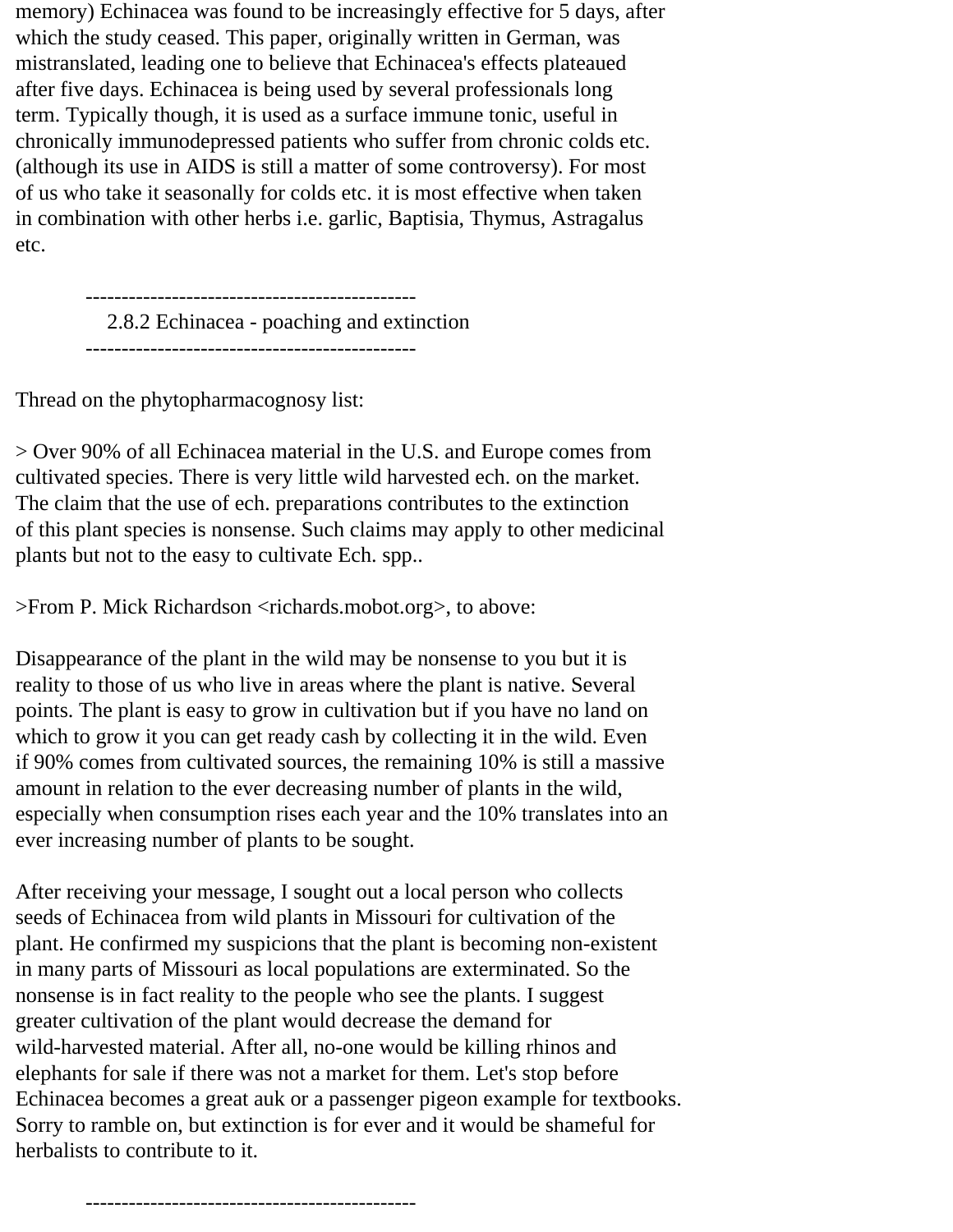... and more in the same thread:

From: P. Mick Richardson <richards.mobot.org>:

It is illegal to collect Echinacea unless it is on your own property in Missouri. However, if someone offers cash for echinacea plants, then the demand will be met by poaching. Although on a lesser scale, it is no different to the situation with rhino horm and elephant ivory. If there is a cash market, people will provide the product. I could give descriptions of the nationalities of the buyers but this is probably unnecessary. The plants end up in Europe, presumably the site of greatest demand.

Hopefully, there will soon be enough Echinacea in cultivation that the price will fall and this may remove the demand for wild-collected plants. Until then, if you encourage the use of Echinacea, you endanger the plants growing wild in Missouri. Admittedly Echinacea is being poached on a lesser scale than Panax or Hydrastis, but it is still disappearing. Let's aim for complete domestication. It works for Ginkgo, which is a cultivated cash crop in the U.S.A. now.

> ---------------------------------------------- 2.9 Feverfew and migraine ----------------------------------------------

by Eugenia Provence, Eprovence.aol.com

It's not at all unusual for people interested in using herbs to replace over the counter medications with simple herbal counterparts. What has been unusual enough to generate headlines, though, is the conventional medical community's research and acceptance of a traditional European folk remedy, Feverfew, in preventing migraine headaches.

Migraines are believed to be caused by an upset in serotonin metabolism, causing spasms of intracranial blood vessels, which then causes dilation of extracranial blood vessels.

In the 1970s an English research group sought volunteers already using Feverfew before beginning a study of its efficacy. Their advertisement in a London newspaper brought more than 20,000 responses. Since then, several well-documented double-blind, placebo studies in England confirm its value.

An interesting one reported in The Lancet (July 23, 1988; 2(8604):189- 192) followed 72 volunteers. After a one-month trial using only a placebo, half of the group received either one capsule of dried Feverfew leaves a day (or a matching placebo) for four months. Neither the group nor the researchers knew which group was receiving the Feverfew. The group kept diary cards of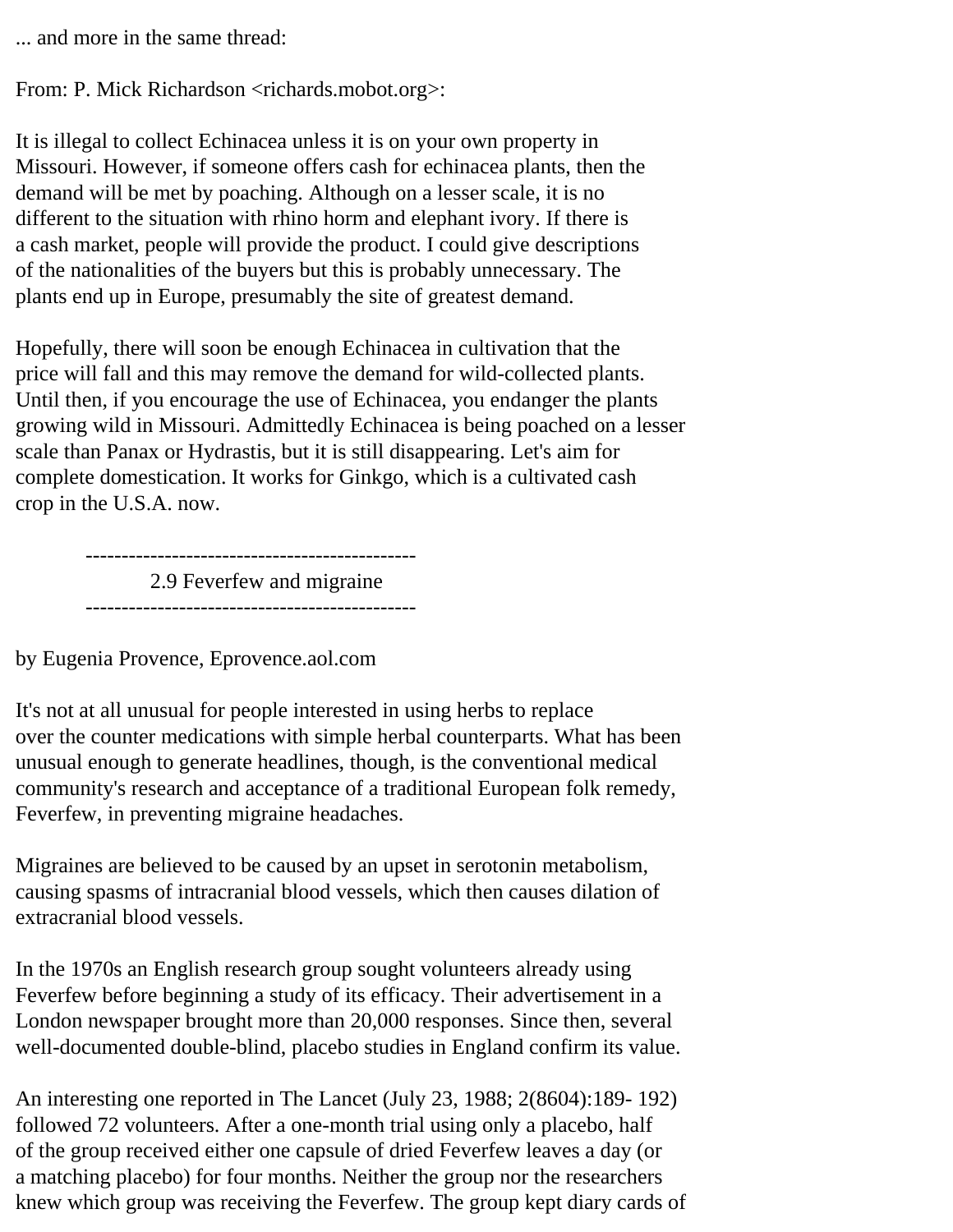their migraine frequency and severity. After four months, the groups switched medications, and the trial continued for an additional four months. 60 patients completed the study, and full information was available on all but one.

The study found Feverfew to be associated with reducing the number and severity of attacks (including vomiting), with the researchers concluding that there had been a significant improvement when the patients were taking Feverfew. There were no serious side effects.

Feverfew is currently classified as Tanacetum parthenium, a member of the Asteracea (or Compositae) family, and was formerly named Chrysanthemum parthenium, where you'll still find it listed in some references. Feverfew is a corruption of Febrifuge, based on its tonic and fever-dispelling properties. It's been called Maid's Weed, referring to its emmenagogue qualities, which are also reflected in its Greek name, Parthenion ("girl").

Its primary actions are anti-inflammatory, bitter, emmenagogue and a vasodilator. Aside from migraine relief, long-term users report relief from depression, nausea and inflammatory arthritic pain. Drunk in cold infusion, it can relieve the cold, clammy sweats associated with migraine. Additionally, it's been used externally as an insect repellant, and topically for insect bites. Perhaps the insect-repelling quality accounts for the tradition of planting it around the house to ward off illnesses and to purify the air.

The tea, drunk cold, has been used for sensitivity to pain, and for relief of face-ache or ear ache (all migraine-like symptoms). The Eclectic physicians of the 19th century called it one of the pleasantest of the tonics, influencing the whole intestinal tract, increasing the appetite, improving digestion, promoting secretion, with a decided action on kidney and skin.

John Gerard's Herbal in 1663, said it to be "...good against summer headaches to inhale crushed Feverfew blossoms. Dried and taken with honey or sweet wine good for those as be melancholic, sad, pensive or without speech." Culpepper used in it poultice form for head ache.

Feverfew in blossom is easily identified by its flat or convex yellow disk and numerous short, broad 2-ribbed white rays. The leaves are alternate, petiolate, flat, bi or tripinnate with ovate, dentate segments. It quickly escapes cultivation, and has become naturalized in many areas of the U.S. and Europe, in some places regarded as a nuisance weed.

Among its constituents are a volatile oil, containing pinene and several pinene derivatives, bornyl acetate and angelate, costic acid, B-farnesine and spiroketal enol ethers; Sesquiterpene lactones, the major one being parthenolide); and Acetylene derivatives.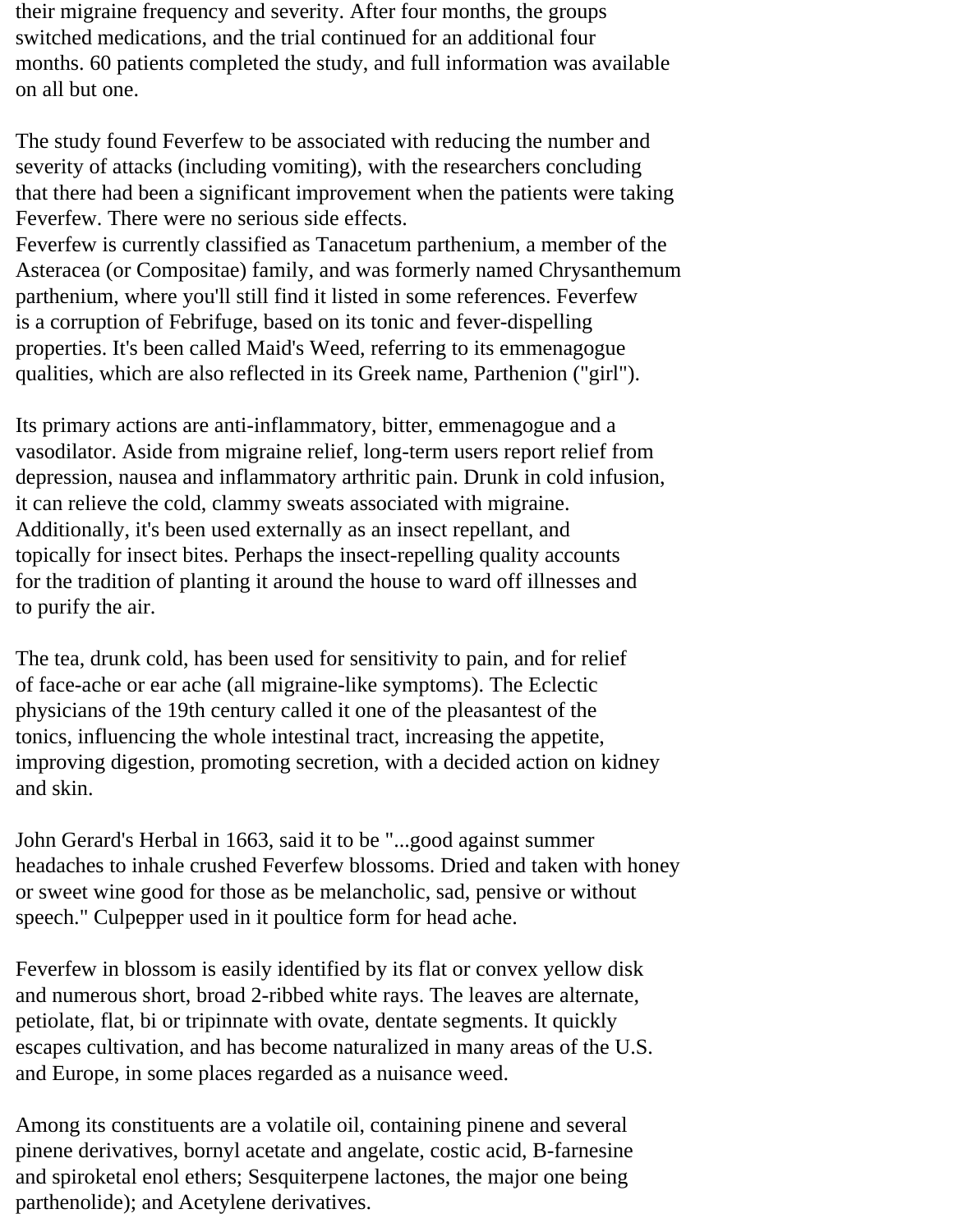Pharmacologists say it is likely that the sesquiterpene lactones in Feverfew inhibit prostaglandin and histimine released during the inflammatory process, preventing the vascular spasms that cause migraines. It appears to regulate the serotonin mechanism.

To attain the maximum benefit from Feverfew, it should be taken daily as a preventive. For migraine prevention, parthenolide plays an important role. The parthenolide content in Feverfew is highly variable in different populations grown in different locations or harvested at different times of the year.

Recent Canadian tests of U.S. Feverfew products found all of them to be low in parthenolide. Canada, which has recently recognized Feverfew products as official, over the counter drugs for migraine prevention and relief, will require that they contain a minimum of 0.2% parthenolide. So, this is one of the few cases where a standardized extract may be more desirable than the whole plant, with a lot to be said for fresh or freeze-dried preparations. If you want to use the fresh plant, the flowers have a higher parthenolide content than do the leaves. If you are picking the leaves, they are best just before flowering.

In one of those magical bits of synergy that herbalists love, the isolated parthenolides used alone don't work on migraines, nor does the whole plant with the parthenolides removed. The parthenolide is bioavailable only in the whole plant.

PRECAUTIONS: I know of nothing, whether allopathic or herbal medicine, that I would feel free in saying to have absolutely no unpleasant side effects. We're all unique individuals when it comes to body chemistry. Some unfortunate people are allergic to chamomile. They may also be allergic to Feverfew.

A few recent studies of parthenolide in vitro point to toxicity involving smooth muscle tissue. However, no side effect resembling this has ever been reported in human use. Feverfew's safety and usefulness are historic.

Pregnant women should never take Feverfew. Its traditional use as an emmenogogue underlines the risk here.

The bitter tonic qualities, so useful for indigestion, can cause gastric pain in people with gall stones or gall-bladder problems, by making the gall bladder try to empty. Likewise, the increased production of stomach acid would make it highly aggravating to anyone with a gastric ulcer or esophogeal reflux.

Some people have developed mouth ulcers from eating the fresh leaves.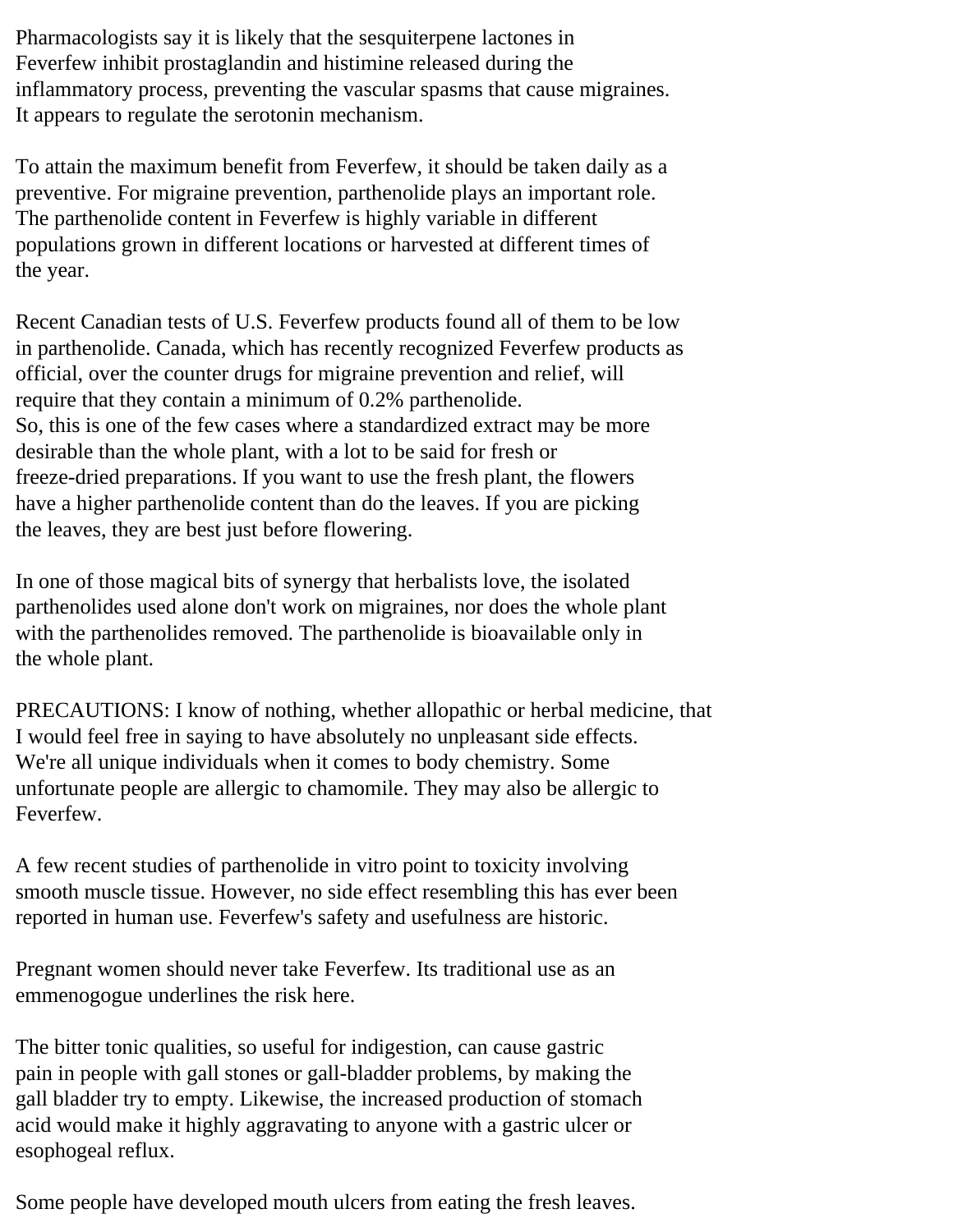DOSAGE: Feverfew is most effective fresh or freeze dried. Take the equivalent of 1 fresh leaf or 125 mg. freeze-dried herb once a day (0.2% parthenolides) 1-3 times daily (don't chew the leaf). In addition to Feverfew on its own as preventive herbal therapy, one would want to look at one's individual migraine triggers or pattern and add herbs whose actions complement Feverfew's anti-inflammatory, bitter and vasodilator actions to support the affected body systems.

 ---------------------------------------------- Please also check entry 3.2, Herbs for migraine. ----------------------------------------------

>From Rene Burrough <rburrough.dial.pipex.com>:

Eating feverfew leaves I learned this from a nursery woman here who grows herbs commercially & was a nurse during WW2, and has suffered from migraines from years, and it extremely sympathetic to herbal medicine. She swears that the GREEN leaf is far more efficacious than the yellow or golden version. And she takes one leaf a day for months at a time to keep the migraine at bay. What she does is to make a <br/>bread pill> with the feverfew leaf inside and squished into a tiny ball with a doughy bit of bread around it as a casing. Then the pill can be swallowed without the leaf coming into contact with the lining of the digestive tract.

----------------------------------------------

 Feverfew dangers, in the best of the herbal forums: http://www.henriettesherbal.com/archives/best/1995/feverfew-3.html http://www.henriettesherbal.com/archives/best/1995/feverfew-se.html

----------------------------------------------

 2.10 Kava kava ----------------------------------------------

by Dennis McClain-Furmanski (dynasor.infi.net)

Kava-kava (Piper methysticum) is a plant native to the Pacific Islands, originally from the island of Vanuatu. Following the influx of missionaries over the last century, its cultivation and use has decreased but not disappeared. Several botanical houses in the US and elsewhere have begun regular cultivation. The supply remains low, as the harvest rotation period is from 1.5 to 5 years. Restrictions on import have been considered and may be imminent, meaning only locally grown supplies will be available. Indigenous growths are now being protected as endangered in some areas, but this does not preclude cultivation.

Kava is more of a social and ceremonial preparation than it is medicinal. Its primary action is as a relaxant, and at high levels an intoxicant and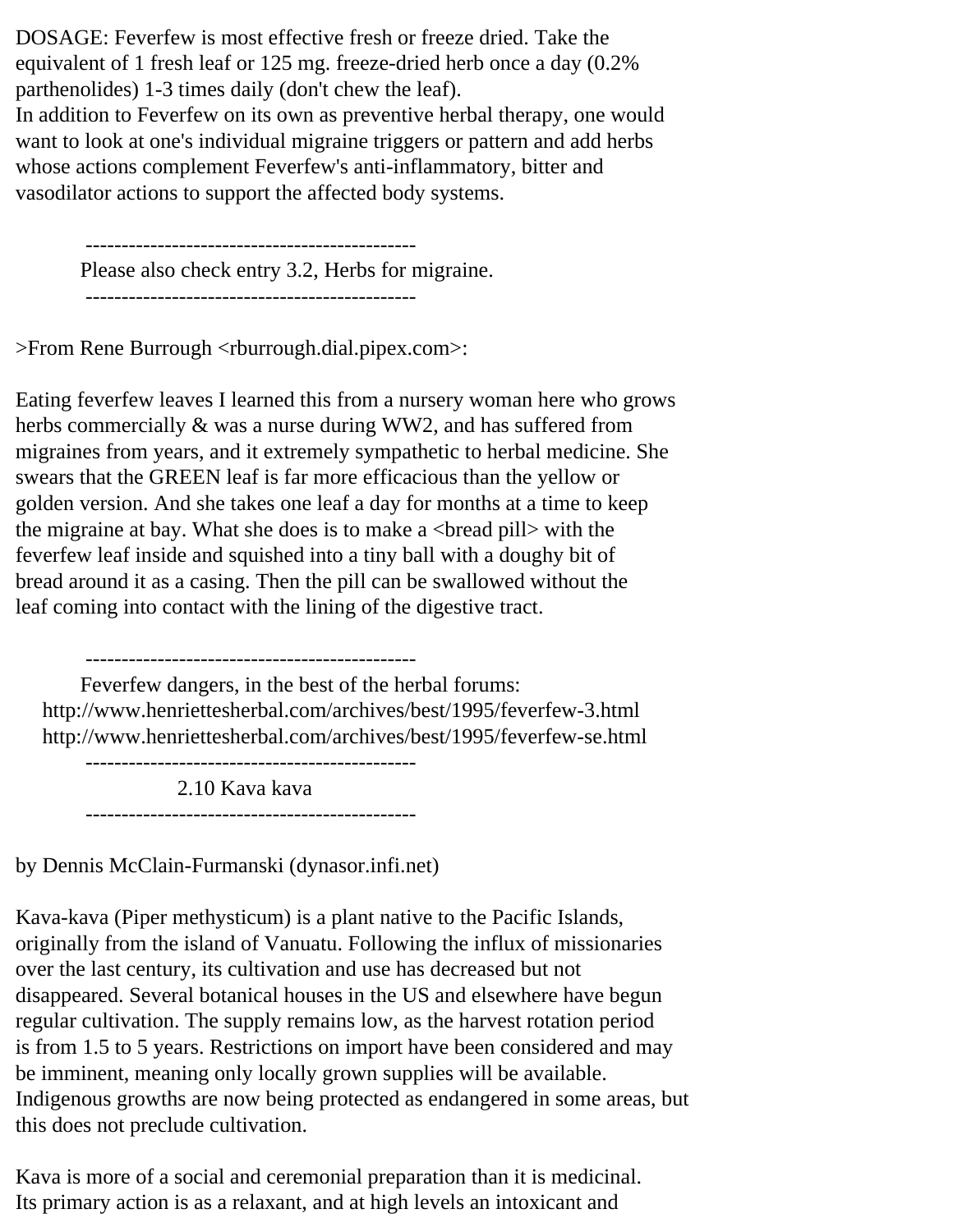divinitory preparation. In normal use, the kava drinker becomes relaxed and sociable, and may later drift off into revery. Large doses, as used by village chieftains and seers, induces a trance-like state with vivid dreaming. It is still used in some areas as a medicinal liniment, being prepared there as a tincture. Modern use of kava has included a preparation given to electroshock therapy patients as a muscle relaxant.

The active constituents of the plant, such as the lactone resins yangonine and kawaine, are found primarily in the root rhizomes, although some preparations such as the Hawaiian liniment make use of the fresh stem. Most preparations use chopped root material. There are some commercial products in the form of tablets made from a powder, but these tend to suffer in strength, apparently due to excessive drying.

Use of kava requires bringing the insoluble resins into emulsion. Traditional preparation is done by chewing the stems and spitting them with copious saliva into a bowl, to which water and coconut juice is added. The mixture is then kneaded and strained through fiber and drunk immediately.

A more palatable preparation is to wrap about an ounce in a single layer of plain cotton cloth or a few layers of cheese cloth, and tied off to form a ball. This is dunked in a quart or so of water, lifted and squeezed out, repeating this until the bubbles forming from the dripping water tend to remain on the surface of the water -- about 10 to 15 minutes. As with the traditional preparation, this tastes strongly musty and not particularly pleasant. It is drunk immediately in gulps. A tablespoon of sugar helps, and my favorite additive is a tablespoon of Ovaltine or other malted mixture. Most non-traditional preparations such as herb teas and other mixtures are either too low a dosage or improperly prepared and so are ineffective, most probably due to the bad taste of effective dosages.

A tincture is made by soaking the chopped root material in 3 times its volume of alcoholic liquor such as brandy or gin. This is shaken daily over 2 or 3 weeks and then strained. Internal use is 1 to 2 ounces, and external use is an ounce rubbed into sore muscles or soaked into a cloth which is laid over the affected area.

Some reports have been made regarding chewing and swallowing fresh root. All the same effects are noted, with the addition of a decongestant-like opening of breathing passages. This is only in healthy individuals; there is no true decongestant effect in congested individuals.

Heavy daily use of kava for years has been reported to cause dry, flaking skin, yellowing of the eyes and persistent lethargy. The doses involved are those used by local chiefs and visionaries, and normal recreational or medicinal use will not cause this. When this syndrome does appear, 2 to 3 weeks of abstinence cures it. Reports of lowered peripheral blood flow seem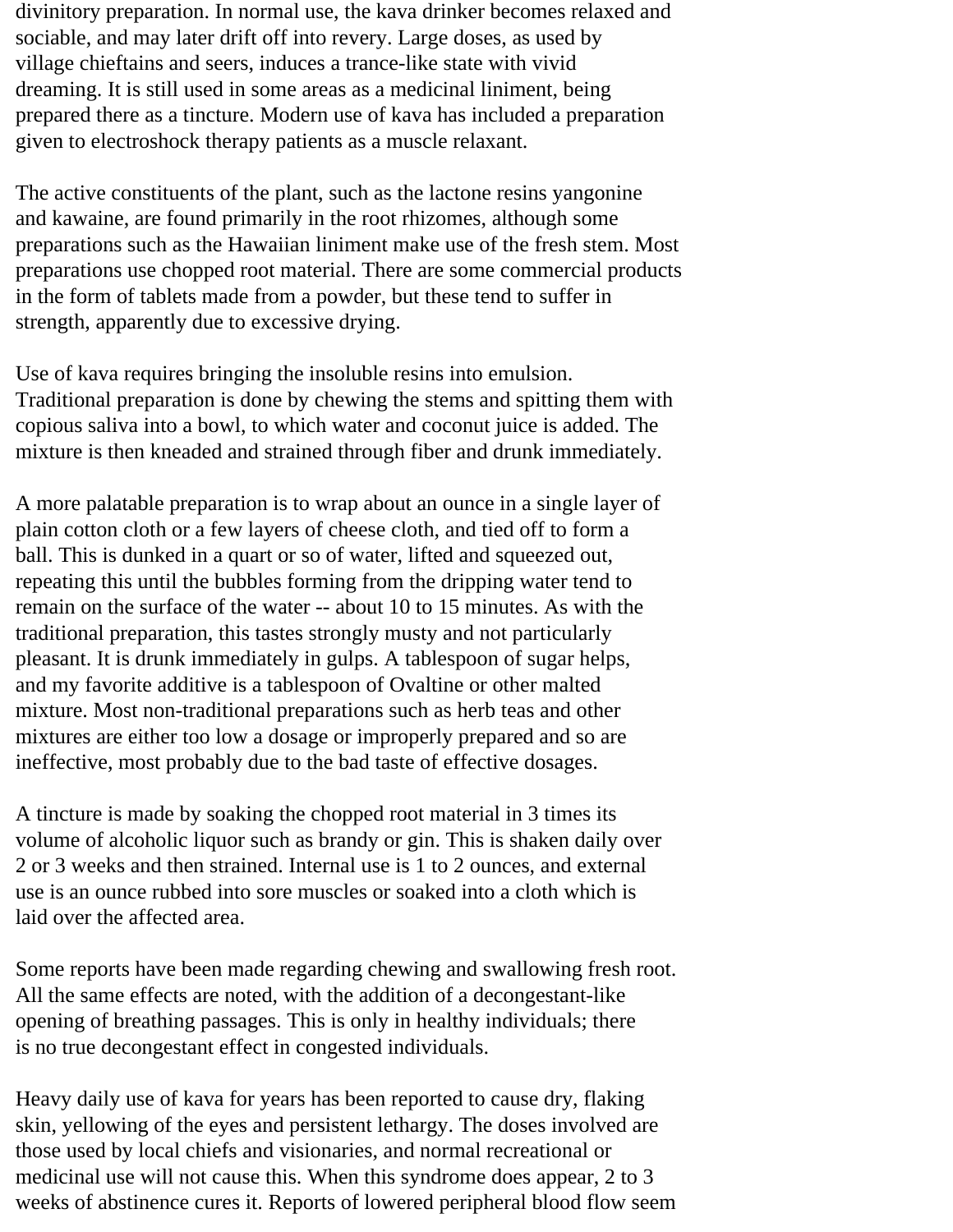to be anecdotal only.

The plant itself is available from some ethnobotanical houses, and seems to thrive even in non-tropical conditions, though it still requires indoor cultivation.

> ---------------------------------------------- 2.11 Pau D'Arco ----------------------------------------------

by Dennis McClain-Furmanski (dynasor.infi.net)

Pau D'Arco (Tabebuia impetiginosa), also known as Taheebo and Lapacho colorado, is a tree native to the Andes and nearby rain forests. The bark, and in particular the inner bark lining, is scraped and turned into a tea. It has been used for centuries by the indigenous peoples as an immunofortifier.

Recent pharmacologic studies have uncovered the anti-tumor agent lapachol, as well as the anti-candidas agent xylidione, and the consistent effects of both have gathered the interest of the global pharmacological community. Claims that the tea contains a large proportion of oxygen in solution have peaked the interest of the oxygen-therapy movement, and it is being considered for anti-AIDS/HIV testing.

The normal preparation is a small amount of scraped bark prepared as a normal tea. The taste is reported to be heady and pleasant.

----------------------------------------------

From hrbmoore.rt66.com (Michael Moore), as a sidenote in a post on herbs and fibroids:

I, frankly, have no idea why you would want to use Pau D'Arco (Tabebuia spp.). It is a useful anti-oxidant and anti-fungal. I fail to see its implication with fibroids. Besides, it is a pocket-change byproduct of rain-forest timbering...don't let anyone fool you otherwise.

----------------------------------------------

>From Susan Marynowski (sumar.mail.ifas.ufl.edu):

Pau d'arco is a common street and park tree of central and southern Florida. It can easily be grown in a Florida backyard where it would be protected from freezing. Because of the value of this tree, I often encourage people to grow or collect their own in Florida instead of purchasing rainforest product.

> End of part 2 of 7. ----------------------------------------------

----------------------------------------------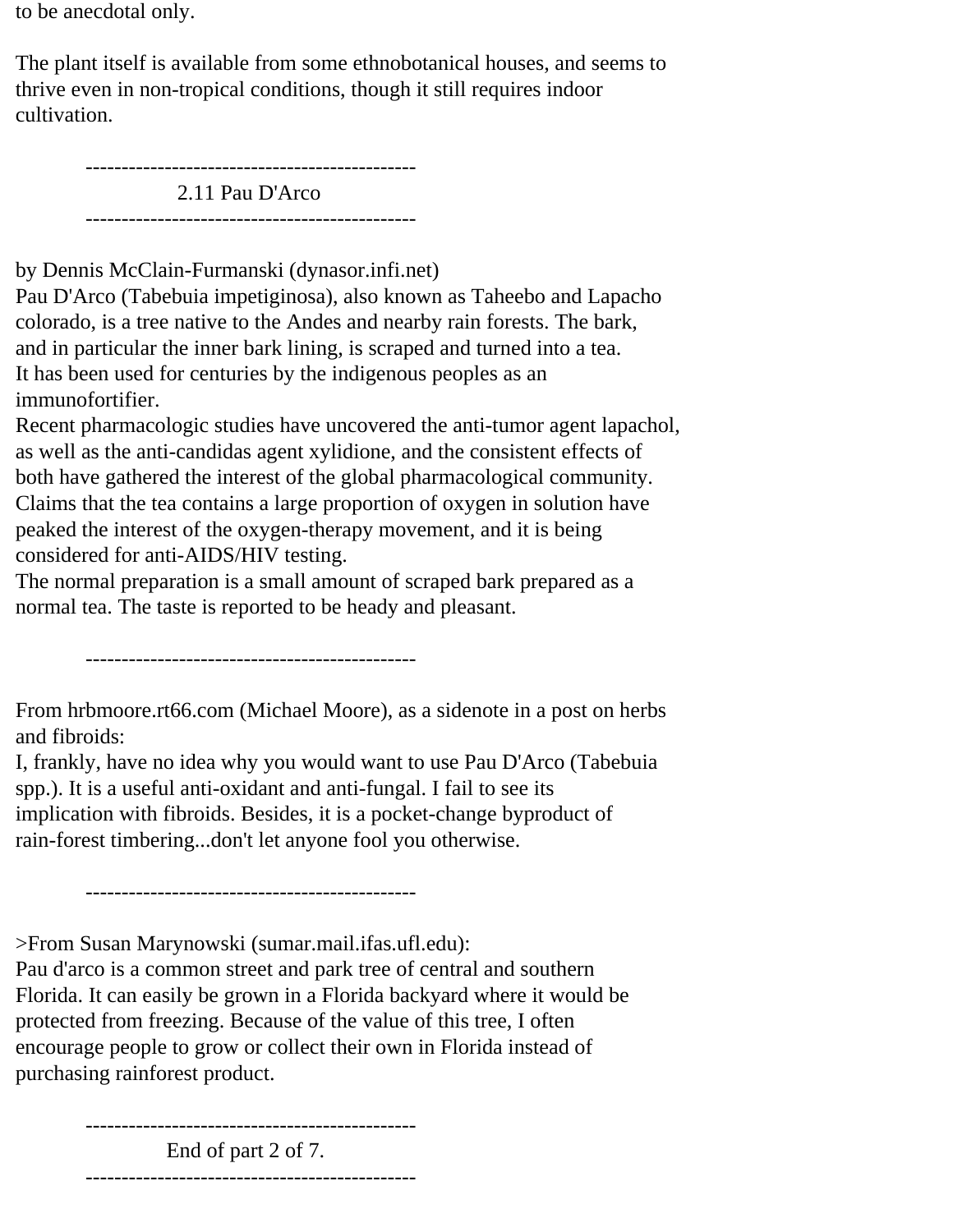-- Henriette Kress, AHG Helsinki, Finland Henriette's herbal blog: http://www.henriettesherbal.com/blog

From spamtrap.hetta@spamcop.net Fri Jan 21 17:01:55 2005 Newsgroups: alt.folklore.herbs,alt.answers,news.answers To: Subject: Medicinal herbFAQ Part 3/7 From: Henriette Kress <spamtrap.hetta@spamcop.net> Date: Fri, 21 Jan 2005 17:01:55 +0200

Archive-name: medicinal-herbs/part3 Posting-Frequency: monthly (on or about 20th) Last-modified: 15Oct03 Version: 1.38h URL: http://henriettesherbal.com/faqs/medi-cont.html

----------------------------------------------

2.12 Wild yam and contraception

----------------------------------------------

This one is from Henriette, with help from unca Mike and unca Jonno.

A stubborn question, coming up on the newsgroups and mailing lists again and again: "How do you use wild yam for herbal birth control?"

Wild yam (Dioscorea villosa) does not work as a herbal birth control. People who try it invariably end up being called "Mom", unless they're naturally infertile.

So why is this myth still going strong?

Back in the early 40's the only hormones available were very expensive, injectable slaughterhouse hormones. An American, Dr. Russell Marker, had this great idea on making oral hormones from saponins (actually they're not really hormones, just hormone look-alikes - but that's another topic), and tried to get backing for research on this from the pharmaceutical companies of the time. None of these thought this worth pursuing ("we -havehormones, enough for our needs, why would anybody want cheap oral hormones?") (which goes to show just how short-sighted people can be). Dr. Marker then went abroad, and the Mexican ministry of health said yep, sounds like a good idea. So he went to Mexico and started to look for plants with lots of saponins. Both Yucca and Agave roots contain enough saponins, and both were abundant, but neither was acceptable to the Mexican government as they were needed in the Tequila industry. So Dr. Marker settled for a plant that was abundant and easy to grow: Dioscorea mexicana, Mexican yam. It took him a couple of years to get the "Marker Degradation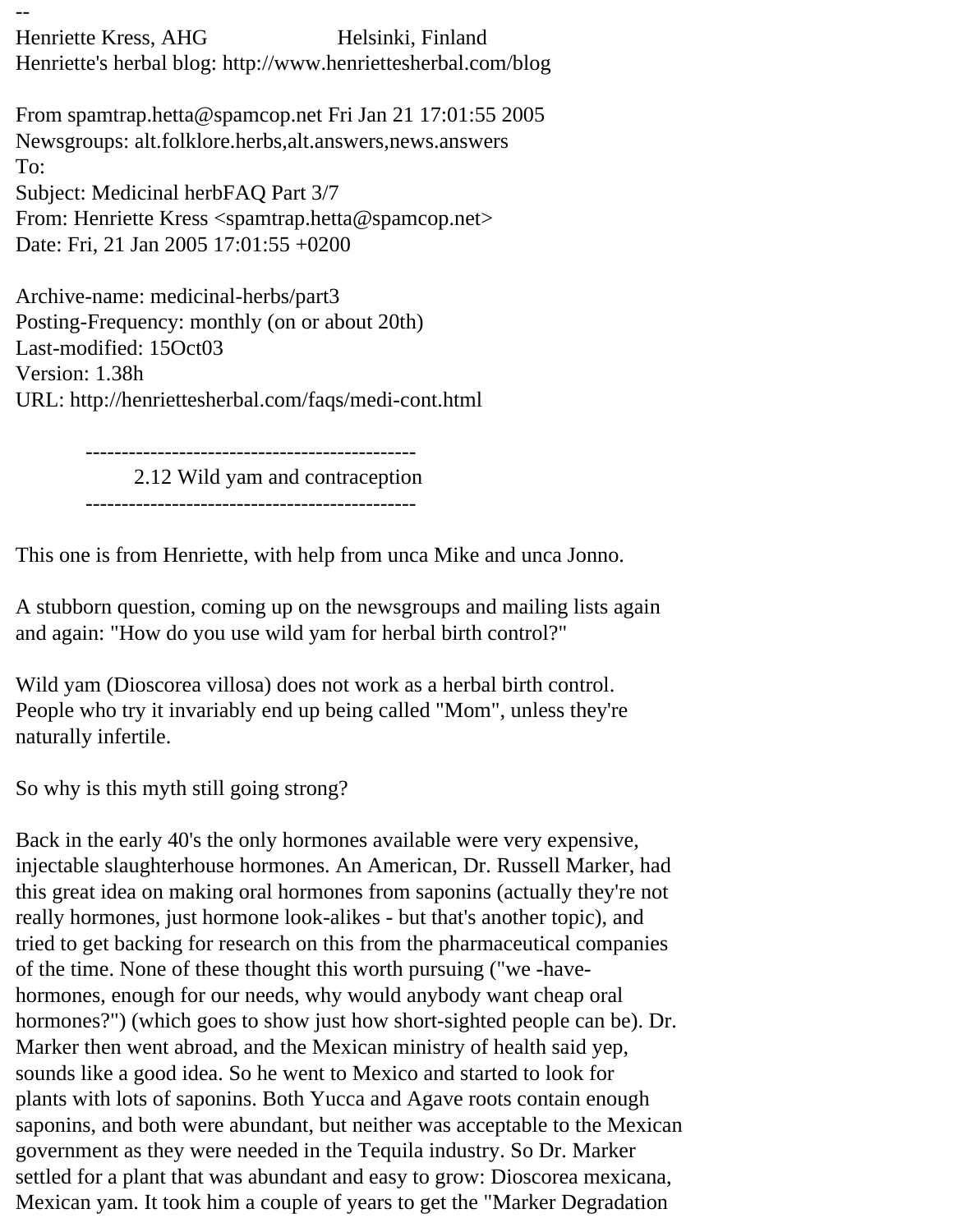Process" going, and he proceeded to make progesterone, in a lab, from the saponin diosgenin found in said Mexican yam. At first the process was not economically feasible (at something like 37 steps), but when he got it down to something like 6 steps, industrial production of oral hormone look-alikes took off. And so did contraceptive pills.

A decade or three later: officials in strategic places in Mexico are looking at OPEC, thinking, "Hmmm, those guys have a monopoly -and- money, we can do that too." So they doubled the prices of the output of their oral hormone precursor factories, and whammy, next thing you see is Japanese looking around for cheap raw material - aha, soybeans. So the Japanese put up a couple of factories of their own, undercut the Mexican prices, and diosgenin the oral hormone raw material was no more. It's all soybeans now, folks.

Back then you also saw lots and lots of semi-scientific herbalists latch on to the sentence "Dioscorea is a hormone precursor". These guys and gals were totally disregarding the fact that a \_lab\_ is needed between raw root and hormone precursor. \_People\_ use cholesterols as steroid hormone precursors. The only time you're short of cholesterols is when you're reduced to skin and bones and one big belly - and if so, you've got far worse problems to worry about than an upset hormone cycle.

Now why did the name "Mexican yam" morph into things like "Mexican wild yam", "wild Mexican yam", and later on even into "wild yam" (which properly is another species altogether, Dioscorea villosa)? In the 50's and 60's Mexico fell out of fashion and, in the minds of norteamericanos, got an image as a poor country. In a stroke of genius some semi-scientific herbalists, this time exclusively from North America (at least at first), thought "we don't want any of that there imported stuff, we've got wild yam (Dioscorea villosa), let's use that".

Now, if you know your plants, you know that Dioscorea villosa is a North American plant that's been widely used as an antispasmodic (it's also called "colic root"). It has -never- been used for diosgenin extraction, nor has it therefore ever seen the inside of an oral hormone factory. It probably won't ever be used that way, either, as a) it doesn't contain enough saponins to make industrial hormone precursor manufacture worthwile, and b) it's really not all that abundant, nor all that easy to gather in quantity.

However, thus was born the name and concept of wild yam cream. Both are \_completely\_ off the wall, if you ask me. Be honest about it and call it progesterone cream, and tell folks just how much natural progesterone you added to that there cream, so they know in advance just how well the cream will work.

----------------------------------------------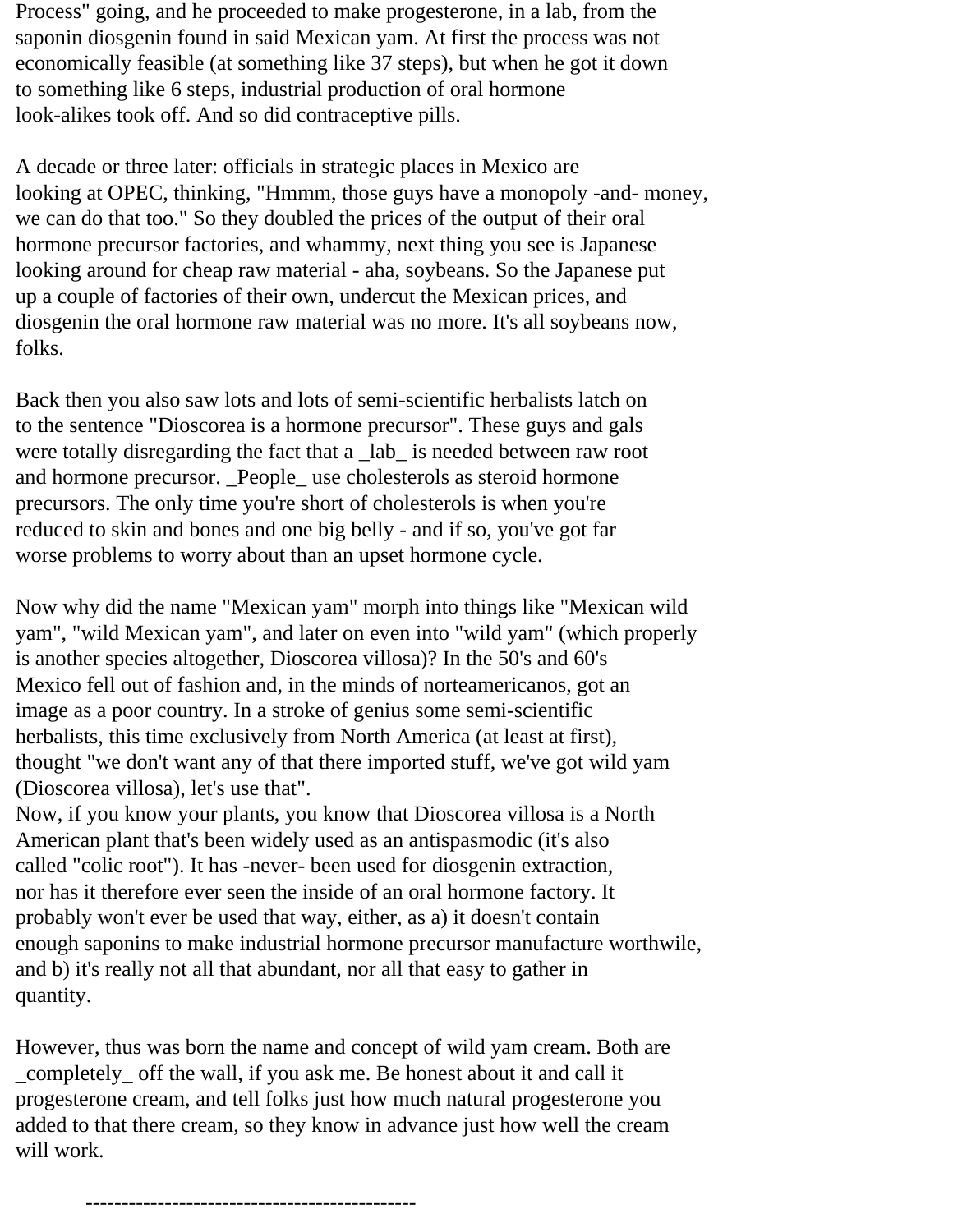2.12.1 Edible vs. true yam

----------------------------------------------

>From Michael Moore:

Edible yams and sweet potatoes are simply different strains of the same plant...edible tubers of several varieties of Ipomoea batatas. NO "true yam" (Dioscorea spp.) is used in North America for food. Most Dioscoreas are about as edible as pencil shavings, with less taste.

>From Thomas Mueller:

I can't recall ever tasting pencil shavings, but true yams, Dioscorea genus, are cultivated and eaten in tropical countries, and some are available in some ethnic markets in the USA. In my experience, these yams are starchy, not sweet, more like potato than sweet potato, but lower water content than potato.

>From bogus.purr.demon.co.uk (Jack Campin):

And they are widely available in the UK, anywhere there's a sizable Asian or Afro-Caribbean population, i.e. pretty much any city. The smaller variety are usually called "eddoes", the large variety just "yams". Nobody calls sweet potatoes yams here any more (they probably did after WW2; that was what my father learned to call them when in the army in India and North Africa, but he unlearned it fast enough in New Zealand).

>From Henriette:

Edible yams roots are enormous. Peel, cut into chunks, boil with a bit of oil and salt. They take longer than your usual starchy vegetable to boil. They don't get all that soft. The cooking water transforms into an unappetizing whitish jelly overnight. Not really all that tasty. Sweet potatoes, batatas, are smaller (in fact, somebody told me, long ago, the smaller the better). Peel, cut into bits, boil. Add a dash of butter yum, tasty! The ones I've tried have all been more or less yellowish internally, with a whitish sap (sticky when dry) that turns gray on exposure to air. They're done about as fast as potatoes, and go about as soft as potatoes, too.

I expect Michael means that the North American species of Dioscorea do not sport edible roots.

> ---------------------------------------------- 2.12.2 Wild yam cream and natural progesterone ----------------------------------------------

Wild yam (Dioscorea villosa) as such does not contain progesterone nor anything else that would act like progesterone. It's a good antispasmodic, and that's it. So, unless your menopausal symptoms include lots of cramps wild yam won't do squat for them.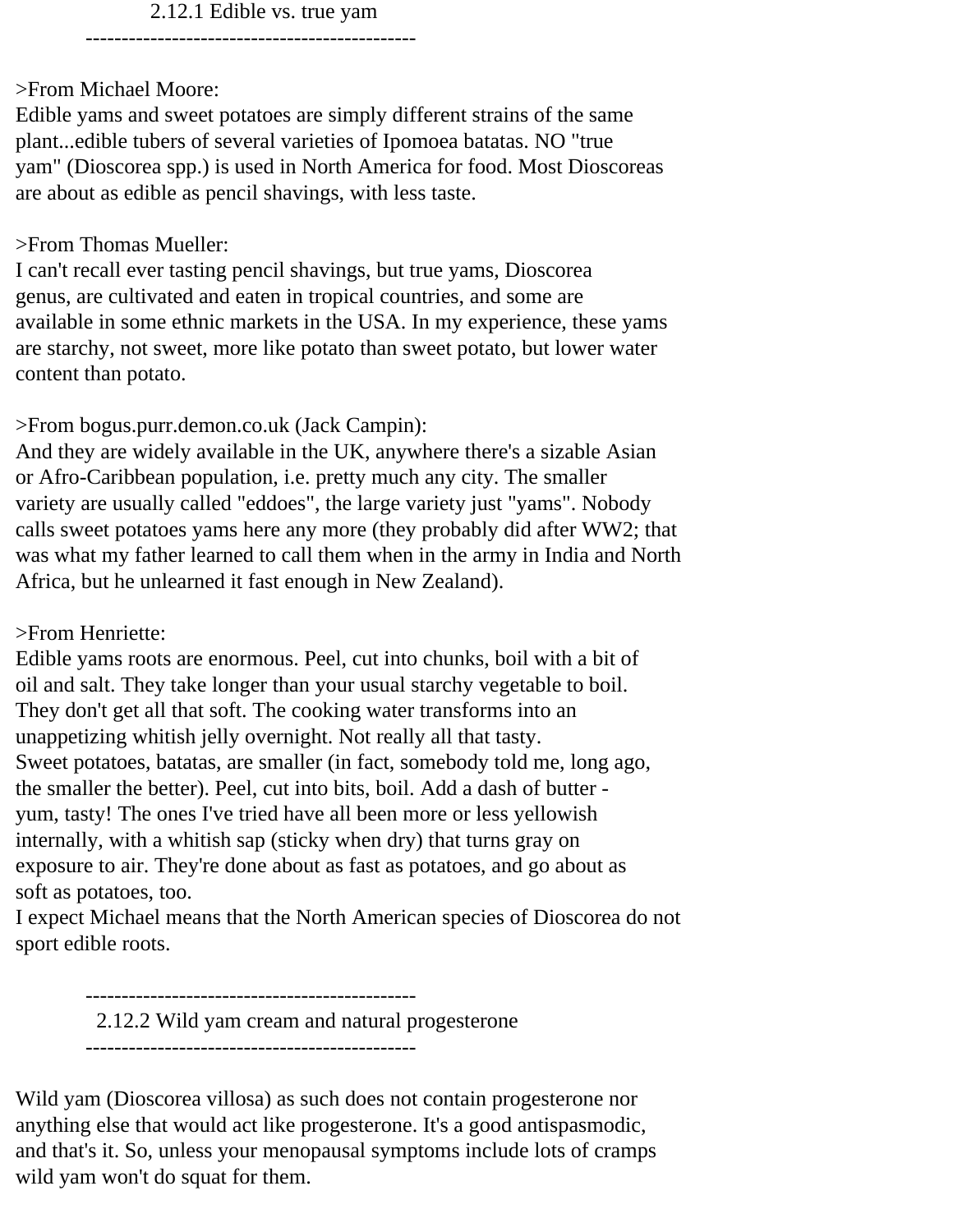The "wild yam" creams that work for menopausal symptoms (like hot flashes) contain synthetic natural progesterone. Natural progesterone is a pharmaceutical term. It doesn't mean that the progesterone is plant-derived, nor that the plants it possibly is derived from are organically grown - it means that the progesterone is identical to the human hormone progesterone. Natural progesterone is all synthetical, i.e. you need a lab to manufacture it from your raw materials. Unless, of course, it's extracted from animal glands, in which case it's not identical to our own progesterone (vide the allergic reactions from animal-derived conjugated hormones), and should be called something else.

How come these creams can contain synthetic progesterone without that being stated on the label? Natural progesterone is considered a cosmetic in the USA, because the FDA doesn't recognize that topical progesterone works ("just look at those women, they'll believe -anything- ..."). Labeling of cosmetics is rather loose, and if you squint hard enough the legislation gets blurred, too. So you end up with creams labeled "wild yam extract" or something equally unlikely. This might be bordering on the illegal, particularly considering that you won't find any progesterone derived from wild yam (Dioscorea villosa) on the market.

Like I said, be honest about it and call it progesterone cream, -and- add amounts to your labels.

For further reading you can try John Lee's book "Natural progesterone, the many roles of a wonderful hormone". He's also written "What your doctor may not tell you about menopause". I don't have either so can't say how good they are.

> ---------------------------------------------- 2.13 Red raspberry and pregnancy ----------------------------------------------

You use an infusion of the leaf of Rubus idaeus to ease pregnancy and/or childbirth. The controversy is when to use it - throughout the pregnancy or just the last trimester. One piece of advice on the paracelsus list:

## From: herbal.got.net (Roy Upton)

Almost all popular texts state that red raspberry is good to use throughout pregnancy. On several occasions I have seen first trimester women experience spotting each time they drank moderate amounts of the tea. When they discontinued the tea, spotting stopped. Four tried the tea again and spotting began again. I asked a few midwives about their experience and found that they too had experienced the same thing, so did not generally recommend it in the first trimester. I do not feel that red raspberry is inherently problematic, but also feel that is not necessarily inherently benign.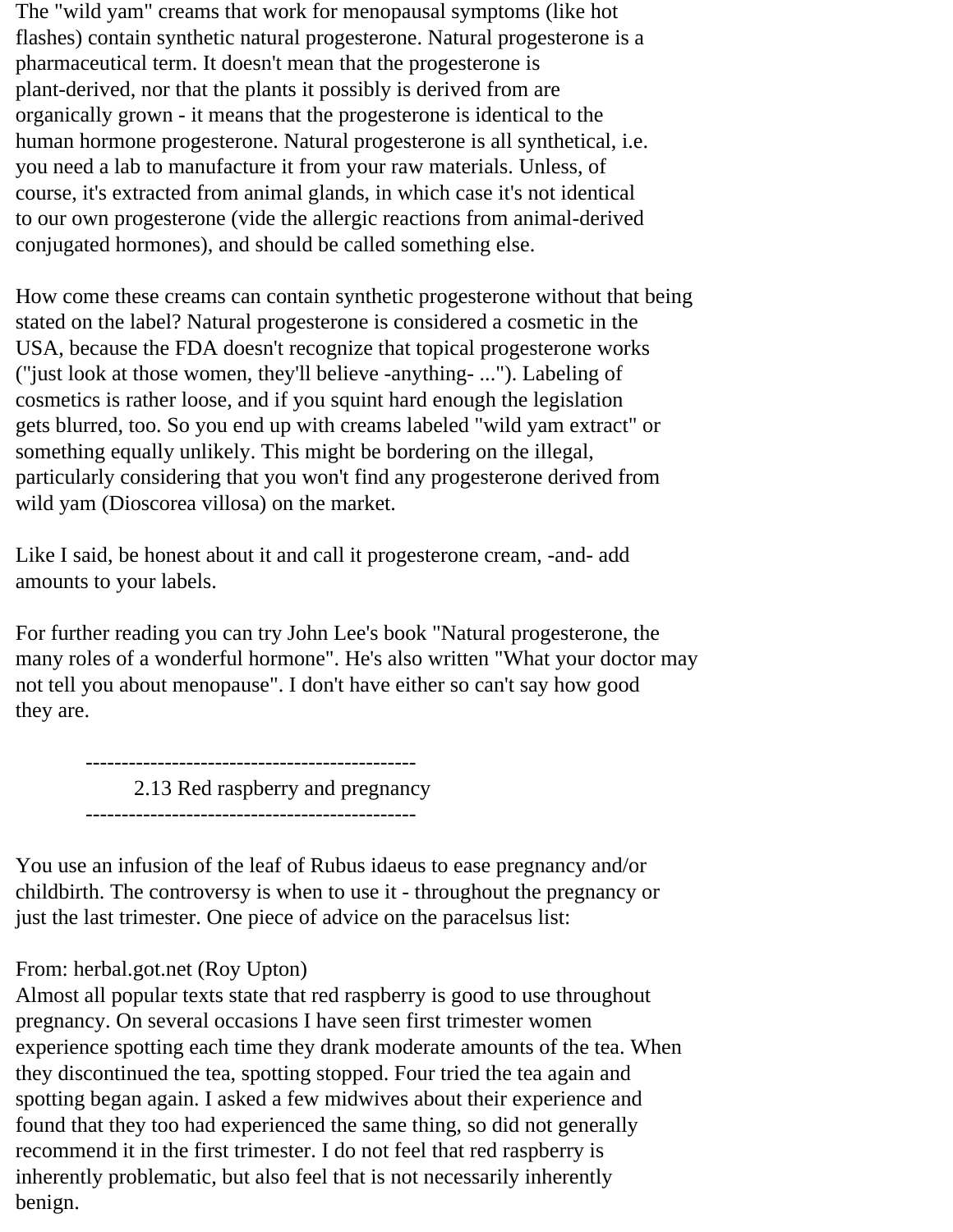---------------------------------------------- 2.14 Green tea and caffeine

----------------------------------------------

The usual question is: does green tea contain caffeine? The answer is yes, if it hasn't been decaffeinated. So does black tea, and oolong. A good post on teas in general and green tea in particular:

>From alczap.thorne.com (Al Czap):

It is thought that the traditional use of tea (Camellia sinensis) began in China about 4700 years ago. Europeans were introduced to the beverage in the 1500's, and by the second half of the 17th century it was being widely consumed throughout Europe. Today, tea is the second most consumed beverage in the world (water is #1) with 2.5 million tons of tea leaves produced annually.

The Chinese produce over 300 varieties of tea, which can be separated into three basic categories; black tea, oolong tea, and green tea. These three types of tea can actually be derived from the exact same plant. The difference between them is how the leaves are handled after harvesting. Black tea is allowed to ferment, and is then dried. Oolong tea is partially fermented. Green tea is dried without fermenting. Allowing the tea to ferment oxidizes naturally-occurring catechins, transforming them into theaflavins and thearubigin, chemicals responsible for the color and flavor of black tea. An increase in theaflavins increases the commercial value of black tea, but decreases the catechin content.

Green tea infusion contains intact catechin polyphenols, which give rise to its bitterness and astringency. Six catechin polyphenols have been isolated from green tea; (-)-epigallocatechin, (-)-epicatechin, (-)-epigallocatechin-3-O-gallate (EGCG), gallocatechin-3-O-gallate (GCG), methyl-epigallocatechin-3-O-gallate, and (-)-epicatechin-3-O-gallate (ECG). These substances were tested for their antioxidant activity, and the gallic acid esters EGCG and EGC were found to be the strongest antioxidants, with EGCG being over 200 times more active than Vitamin E in an in vitro model. In another test, EGCG was more active against fat rancidity (lipid peroxidation) than Vitamin C or Vitamin E, and also exhibited synergistic action with those vitamins.

Many nutritive and protective qualities have been associated with green tea, both in infusion and extract form. A Japanese epidemiological study of 9500 non-drinkers/non-smokers age 40 and above showed a decreased incidence of stroke (CVA) in those consuming green tea, with a direct correlation between increased consumption and decreased incidence, so that at 3-4 cups a day the overall incidence of CVA was 17 percent that of people drinking no tea. Other epidemiological studies show a decreased risk of esophageal,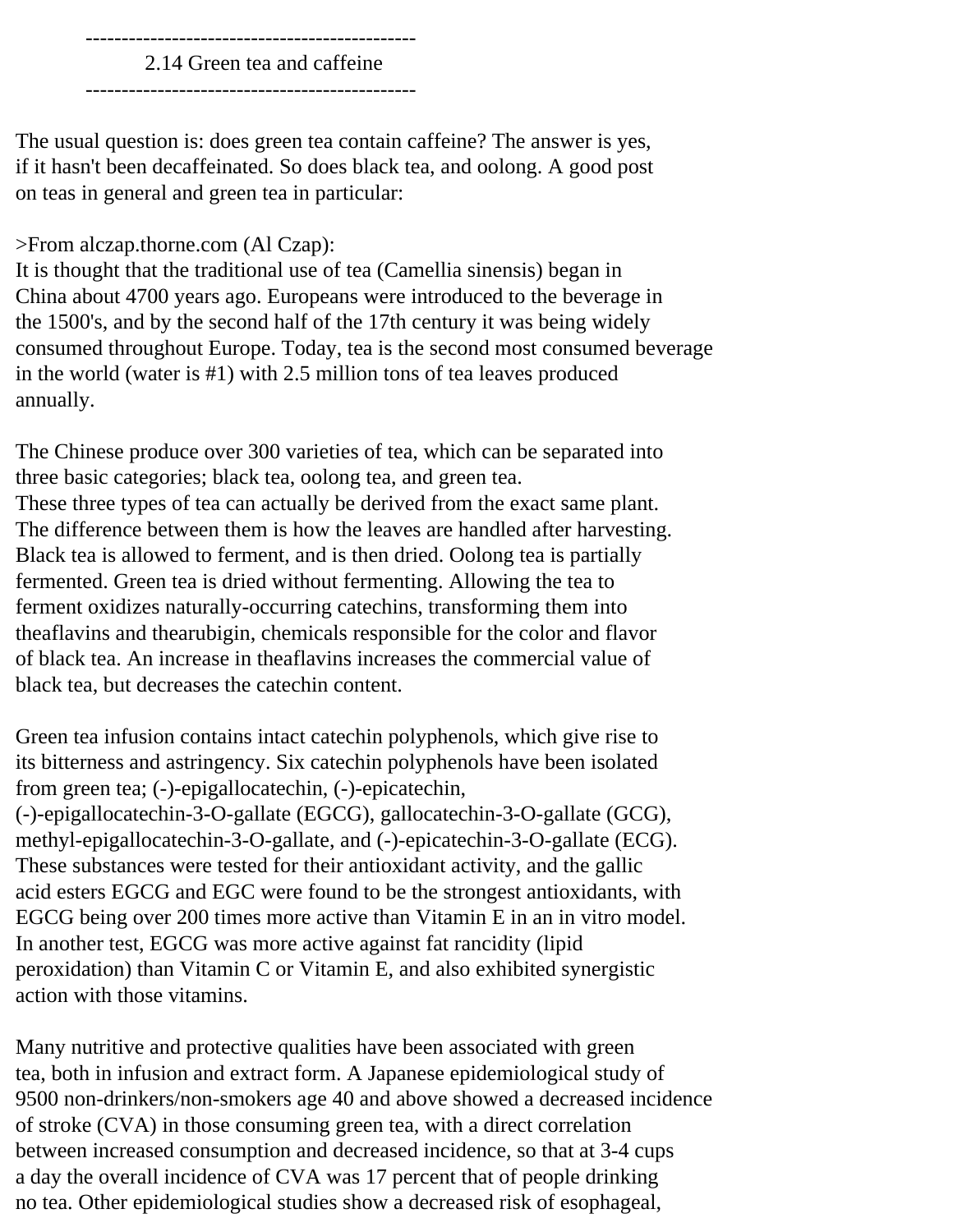gastric, and colon neoplasms with tea consumption.

Numerous studies have shown that standardized green tea extracts or components of the extract exhibit antioxidant activity, stimulation of glutathione peroxidase and catalase, induction of phase II enzymes, and inhibition of cyclooxygenase, lipoxygenase, and angiotensin converting enzyme. Green tea extract also has anti-platelet-aggregation activity, and inhibits delta-amylase and sucrase, in addition to the known effects of catechin: collagen stabilization, histidine decarboxylase inhibition, and hepatic support.

Green tea extracts can contain a substantial amount of caffeine, and may be standardized to low levels of polyphenols. HPLC isolation and identification reveals that the main constituent of our extract is EGCG (epigallocatechin gallate), the most active compound in the extract.

 ---------------------------------------------- 2.15 Comfrey hepatotoxicity ----------------------------------------------

From: Rene Burrough <rburrough.dial.pipex.com>

Comfrey is the victim of a bad press, inaccurate reports, and four true cases of toxicity which in themselves are not straightforward, but suggest overdosing on comfrey. Governments in the UK & Australia have restricted the uses of comfrey root or banned the plant respectively.

The problem is two-fold: firstly there are two "comfreys" and reference to them is often casual. Regular, common, medicinal comfrey is Symphytum officinale. Russian comfrey, the great compost heap maker, is Symphytum x uplandicum. Medical herbalists in the UK, from whose written reports I am extrapolating, point out that Russian comfrey was probably the herb used in the toxicity trials yet regular comfrey is also restricted or banned.

Secondly, when the toxicity tests were done in the late 70s, a chemical constituent called pyrrolizidine alkaloid was isolated, extracted from  $\leq$ comfrey> leaves  $\&$  injected into baby rats at what many medical herbalists consider an "unrealistic level". In other words far more comfrey than a human would eat to get such a toxic level of <PAs>. Also baby rats are smaller than humans; they do not have the same metabolism as humans; and an isolated chemical injected outside the rat's stomach wall is not the same as a human eating leaves with many chemical constituents and digesting them normally. A chemical in isolation will cause different reactions from a group of chemical constituents containing that one as well.

To digress, but to explain, I hope. Aspirin is a synthesized chemical, acetylsalicylic acid, based on a real life plant constituent found in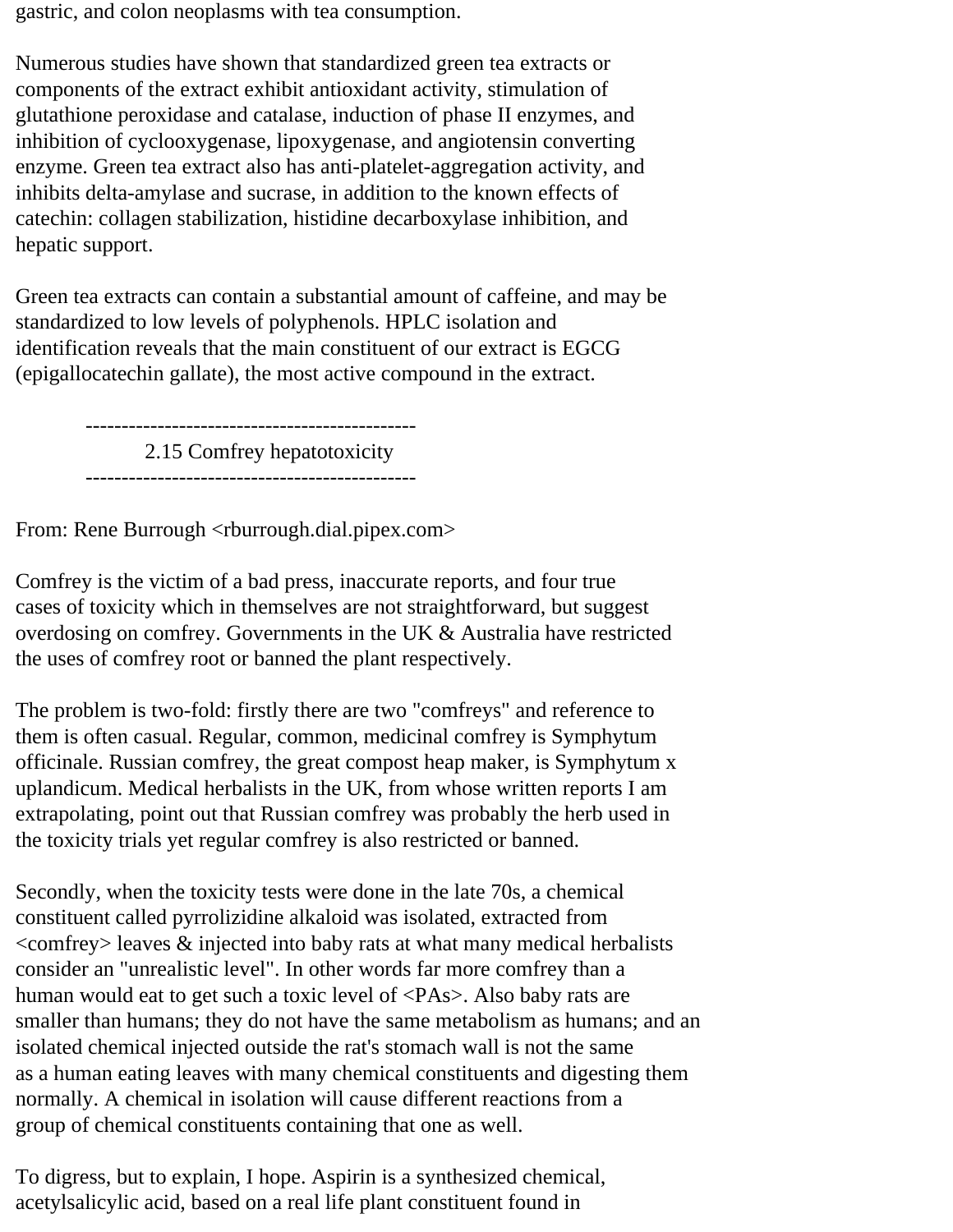meadowsweet & willow. Aspirin can cause ulcerations of the stomach lining; meadowsweet has a soothing, gummy constituent called mucilage which lines the stomach, preventing erosion of the stomach wall but allowing the anti inflammatory properties of the salicylates of the herb to be utilized. OK?

So -- the bad guys in  $\langle$  comfrey>, the  $\langle$ PAs $\rangle$  were isolated & did bad things. But that too must be qualified.

The early research, late 70s, concluded that these <PAs> do indeed cause liver damage in humans. Medical herbalists would point out that Pyrrolizidine alkaloids can cause obstructions of the veins in the human liver, known as hepatic veno-occlusion, but <were not shown to cause liver cell abnormalities> and that the level of alkaloids in comfrey was too low to <cause specific damage to liver circulation> in any case.

And finally, is comfrey carcinogenic? The carcinogenic alkaloid has been identified as symphytine which apparently is about 5% of the total alkaloids in comfrey.

The original, often cited report was written by Culver et al in 1980. There have been many criticisms since of the research itself; how the scientific testing was conducted, which comfrey was really used, etc. What I found most interesting was the tumors in all but three of the rats were benign - out of three groups of 19-28 rats and 3 groups of 15-24 rats. <And the three malignant tumors were of low malignancy>. There were clear cut cases of liver damage. That's in rats.

There are four cases involving humans which do implicate comfrey. One involved a woman who was finally diagnosed as having veno-occlusive disease & did consume a quart of herbal tea/per day that contained comfrey. A second case involved a boy with Crohns disease who was treated with conventional medicine for some time before going over to comfrey root & acupuncture. The long running malnutrition may have weaken the liver predisposing it to the venal obstruction problem. Comfrey root was blamed. The drugs were not considered as possibilities. The third case involves a woman who overdosed: 10 cups of comfrey tea a day & handsful of comfrey pills. After 9 years, she had serious liver problems. The fourth case became a fatality. A vegetarian, given to specific food binges for weeks, took an unknown amount of comfrey for flu like symptoms possibly over a period of four months. The particulars of his case are blurred. All cases involve comfrey; in at least three, there are suggestions of overdose or abuse of the plant. WHICH plant, I don't know.

There are also disagreements about the efficacy  $\&$  safety of leaves vs. root. Some studies show the leaf to be almost alkaloid free -- thus safe. The UK finally restricted the internal use of comfrey root... saying that there are still too many unanswered questions. Most medical herbalists I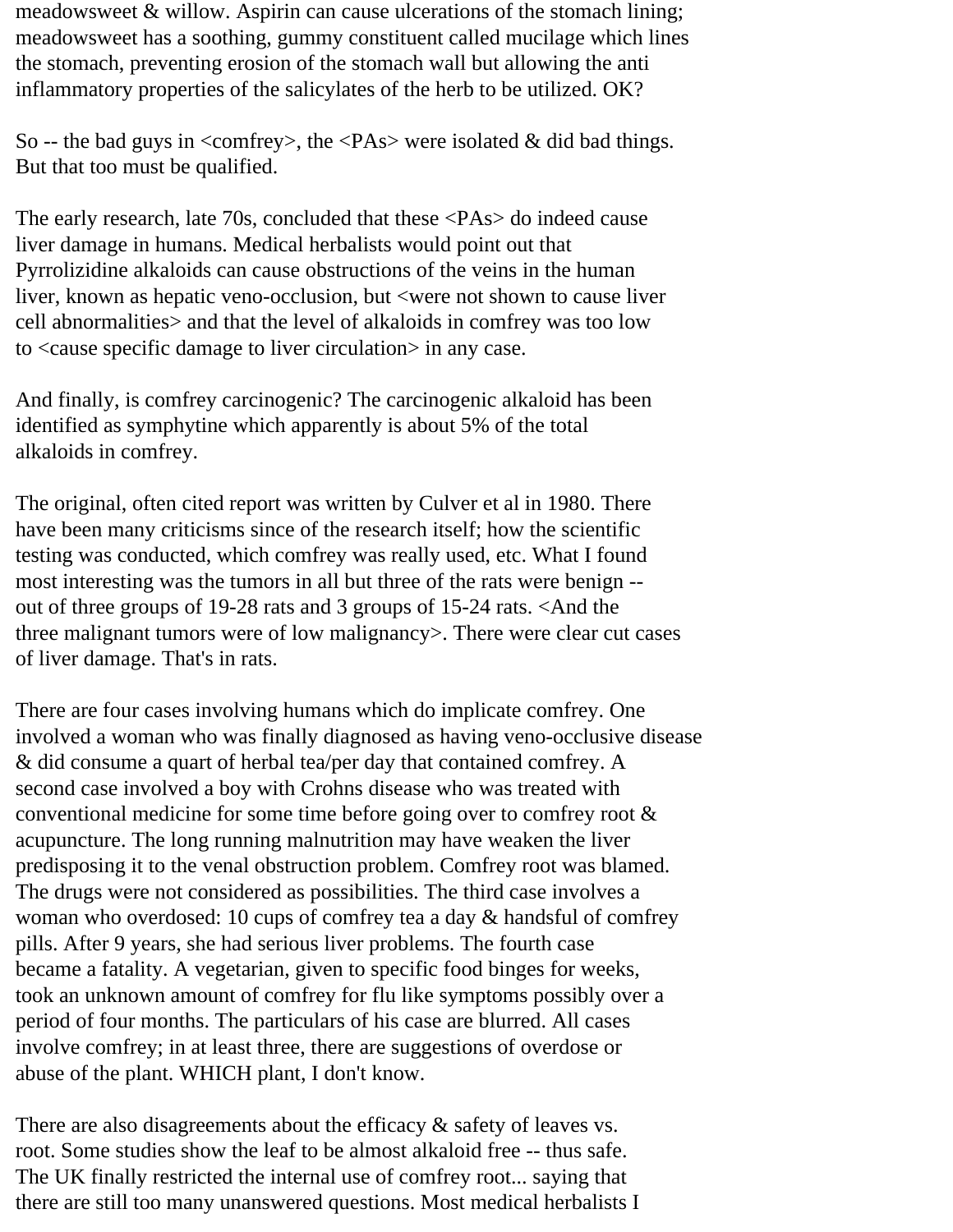know will politely to vigorously disagree, but the law restricts the root. At least externally the root's OK here & the leaves can still be used as tea or poultice.

I'm sorry this is so long, but bear with me one more paragraph, please. I must credit Penelope Ody, MNIMH, former Editor, writing in Herbs, the British Herb Society magazine & Margaret Whitelegg, MNIMH, whose paper for the National Institute of Medical herbalists to the UK government in <Defence of Comfrey> was later published in the European Journal of Herbal Medicine. Both were published in 1993. I cannot do justice to their articles so briefly, but I do hope I have fairly summarized their writings. Any misstatements, confusion of explanations here are mine.

> ---------------------------------------------- 2.15.1 Hepatotoxicity update ----------------------------------------------

Comment from Henriette:

Yes, the pyrrolizidine alkaloids (PAs) in comfrey do hurt your liver. Yes, you have to take lots of the herb in order to get veno-occlusive liver disease. No, you can't blame that disease on pharmaceuticals taken at the same time - they'd hurt the liver in \_other\_ ways. So don't take lots of comfrey every day for weeks at a time; if you do believe that you need it (and not, say, Calendula, which works much the same in wounds, or Plantago, which works much the same way both in wounds and in coughs; neither of these are problematic), take it in small amounts.

Know that if your liver is healthy it'll get hit worse than if it's already compromised. That is because the hepatotoxic PAs are catalysts, much like freons in the ozone layer - each cell tries its best to detoxify this molecule, can't do it, dies, and the next one tries, until the PA is passed out unchanged.

And know, too, that PAs are absorbed through the skin. That means that it's a really bad idea to use comfrey long-term for wounds.

Some comfreys are more toxic than others. Russian comfrey (Symphytum x uplandicum) is one of the worst. And there's more hepatotoxic PAs in comfreys that are grown without a real winter, eg. in California.

Other plants contain the same kinds of hepatotoxic PAs. Among these are, for instance, borage (not in the seeds, not much in the flower), some of the senecios, germander (Teucrium chamaedrys), and lungwort (Pulmonaria sp.). The most toxic ones of the lot are the Lithospermums.

----------------------------------------------

2.16 Pennyroyal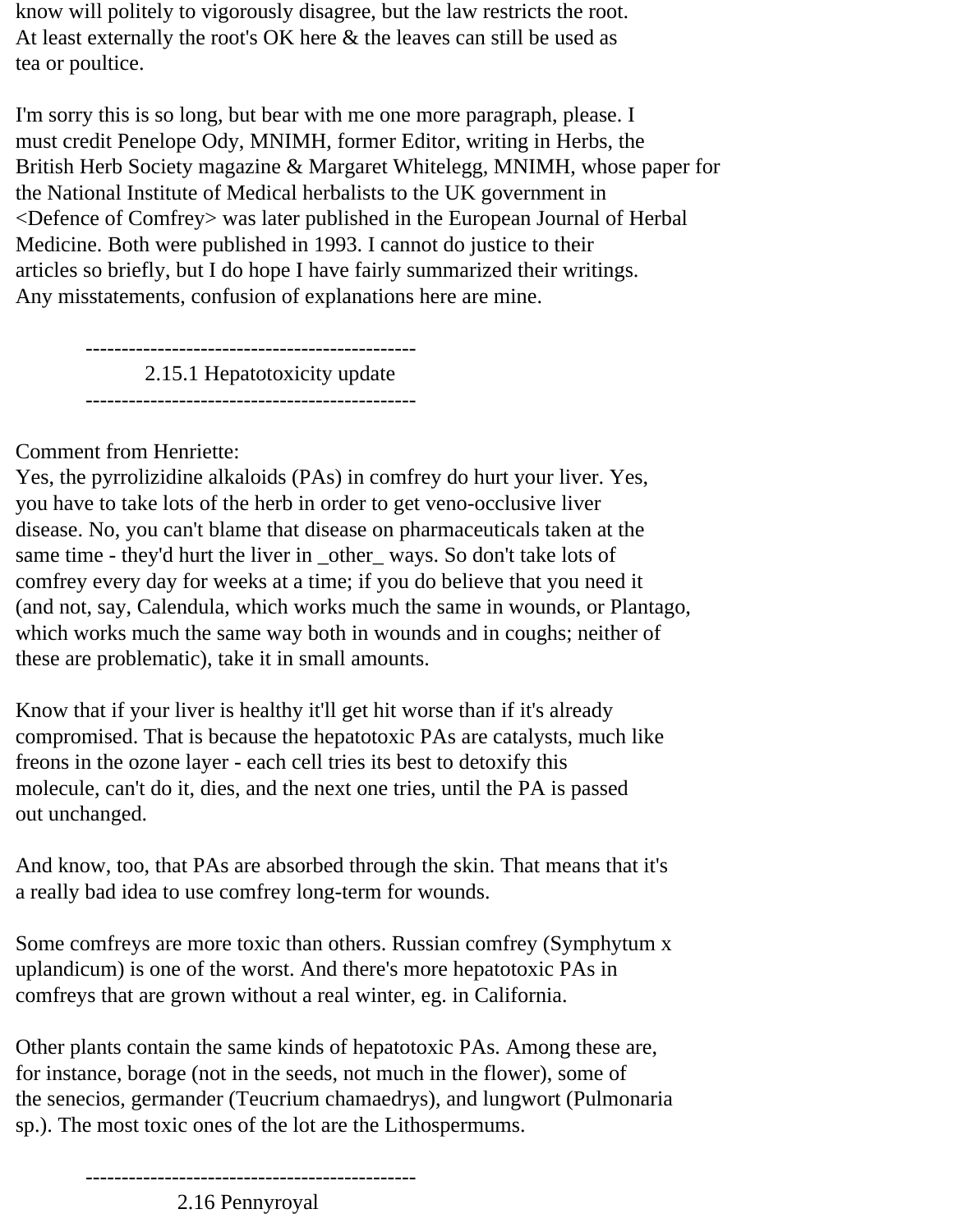----------------------------------------------

by Rene Burrough <rburrough.dial.pipex.com>

In answer to your question...how deadly & which one. The very brief answer is both IF you're talking about ingesting the isolated, essential oil. So, here's a longer answer.

Pennyroyal, European Pennyroyal (Mentha pulegium). Labiatae. American Pennyroyal, Mock Pennyroyal (Hedeoma pulegioides). Labiatae. Other synonyms for American Pennyroyal: Pudding grass, Lurk-in-the-ditch, Squaw mint, Mosquito plant.

I knew very little about pennyroyal, except that it seems to keep the ant population down in a large stone planter I have. Six feet long by 2 feet wide & 3 feet deep to ground level, it has been a hotbed of ant breeding for 15 years or so. Anything that grew there was by courtesy of millions of ants. I put two creeping pennyroyals in...and for the last two years there have been considerably fewer massive colonies of ants. Some have moved underground and over to the veggie patch, but that's beside the point. Ants don't like pennyroyal, so that's my starting point.

Certainly the essential oil used topically or the fresh leaves crushed and rubbed onto the skin will ward off mosquitoes and fleas (see section IX). Philbrick & Gregg, in their ancient & treasured Companion Plants agree. They also state that the American pennyroyal yields a commercial oil which can repel gnats & mosquitoes. Soak a dog collar in an infusion of pennyroyal or add a strong decoction into the floor washing water are well regarded folklore remedies by Adele Dawson. Richard Mabey claims pennyroyal is also good with bites of all kinds, repelling ticks as well as the above. Tierra suggests using citronella oil with pennyroyal oil for external application against mosquitoes.

Topically, it is a refrigerant, antiseptic, insect repellent, and thus good for skin eruptions, itching, formication [the sensation of small insects crawling all over the skin]  $\&$  gout [presumably for its cooling property applied to the affected, <br/>burning> joint in an acute attack]. Parenthetically, it is only the \_British Herbal Pharmacopoeia\_ that includes gout in the pennyroyal portfolio.

# I HISTORY OF THE NAME

----------------------------------------------

----------------------------------------------

from Malcolm Stuart's \_Encyclopedia of Herbs & Herbalism\_ Pennyroyal was held in very high repute for many centuries throughout Europe & was the most popular member of the mint family. Pliny is regarded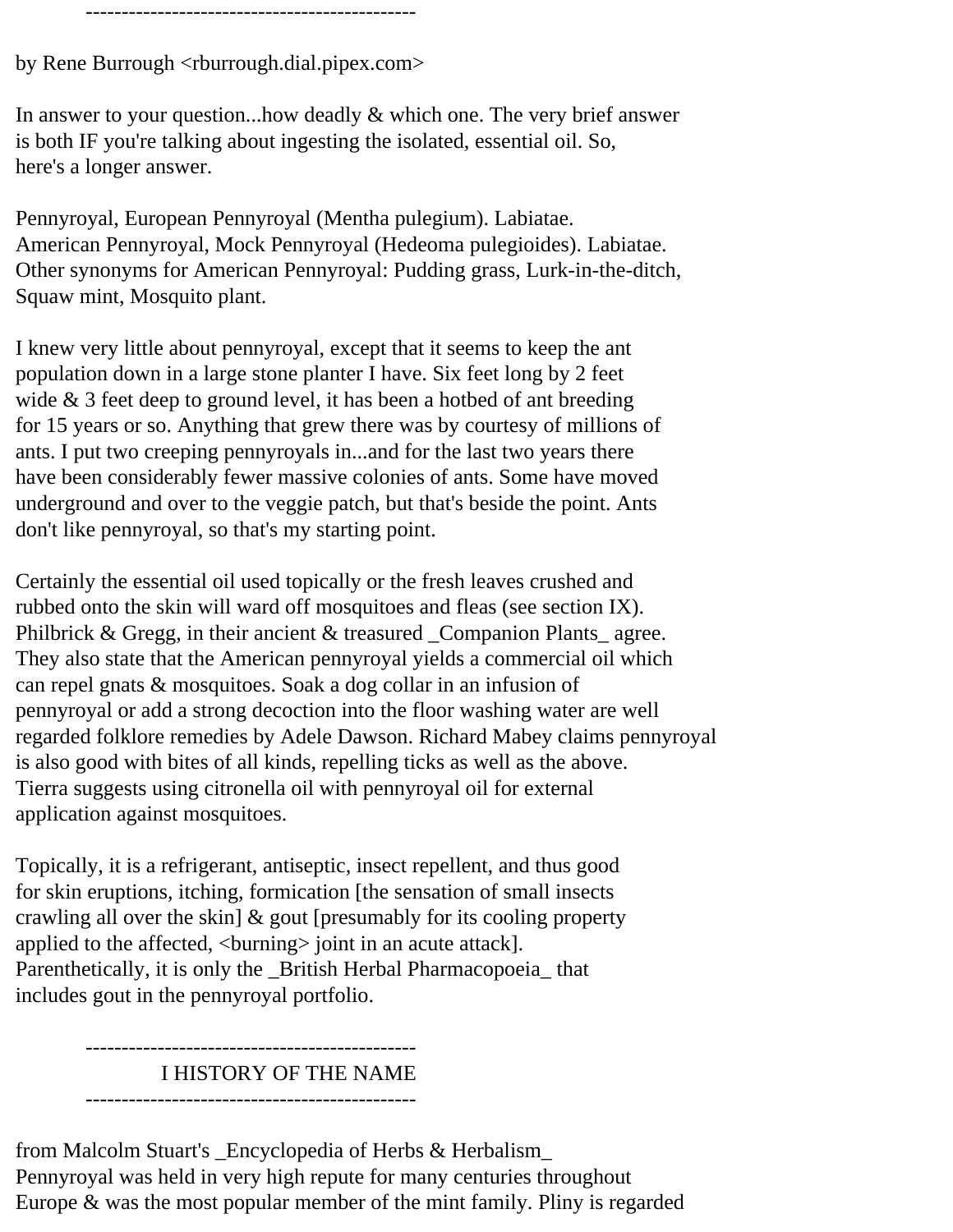as the originator of its name "pulegium" ...derived from "pulex" meaning flea...since both the fresh herb  $\&$  the smoke from the burning leaves (smudging) were used to eradicate the insects. Linnaeus retained the association with fleas when he gave the plant its botanical name. Prior to that scientific classification, the unusual aroma led some to consider it a thyme.

"Puliol" was an old French name for thyme, & this plant was designated the royal thyme or "puliol royale" which was corrupted into pennyroyal. In modern French, the herb is called "la menthe Pouliot".

Herb books written in the US tend to list American Pennyroyal (Hedeoma pulegioides) first , and medical herbals written in the UK & Europe prefer Pennyroyal (Mentha pulegium). All agree the <other> pennyroyal has the same or similar properties. Where the real differences lie are in the appearance & life cycle of the two herbs.

 ---------------------------------------------- II DESCRIPTION OF PENNYROYAL ----------------------------------------------

Pennyroyal (Mentha pulegium) is an aromatic Perennial and is common wild or garden plant in the UK, France & Germany; found in wet grounds around the Med & in Western Asia. Mrs. Grieve says the more common, at least in the UK, is the creeping or <decumbens> pennyroyal. With weak, prostrate stems, though quadrangular -- as all mints have square stems -- it roots easily where ever the leaf nodes touch the ground. H 10-15cm or 4-6in. S indefinite.  $\le$ Erecta $>$  the upright or sub-erect has stouter stems,  $\&$ obviously there's no rooting at leaf nodes. It is less common in the UK but better for cultivation according to Mrs. G.. H 20-30cm or 8-12in. S indefinite. A planting will last 4-5 years, though Mrs. G says frost may kill it, & a new planting should be made each year. Deni Brown lists pennyroyal as fully hardy [minimum -5C or 5F). Ethne Clarke's \_Herb Garden Design\_ shows pennyroyal appropriate for Zones 5-9.

The leaves of Pennyroyal are generally small, ovate, slightly serrate, slightly hairy, and opposite. For the record, the leaf of the non-creeping pennyroyal can be up to 3cm or 1.5in long and may be entire rather than slightly toothed. The color depends on the variety and whether wild or cultivar. Greyish-green to light green. The IMPRESSION of the appearance of the leaves is similar to that of wild oregano (Origanum vulgaris), marjorams (O. majorana, O. onites) & thymes...that is... tiny & crowded together on thin stems but with more rounded leaves. Not surprisingly Mrs. G described pennyroyal as <the smallest of the mints & very different in habit>.

The small flowers are produced in distinctive, dense whorls (similar to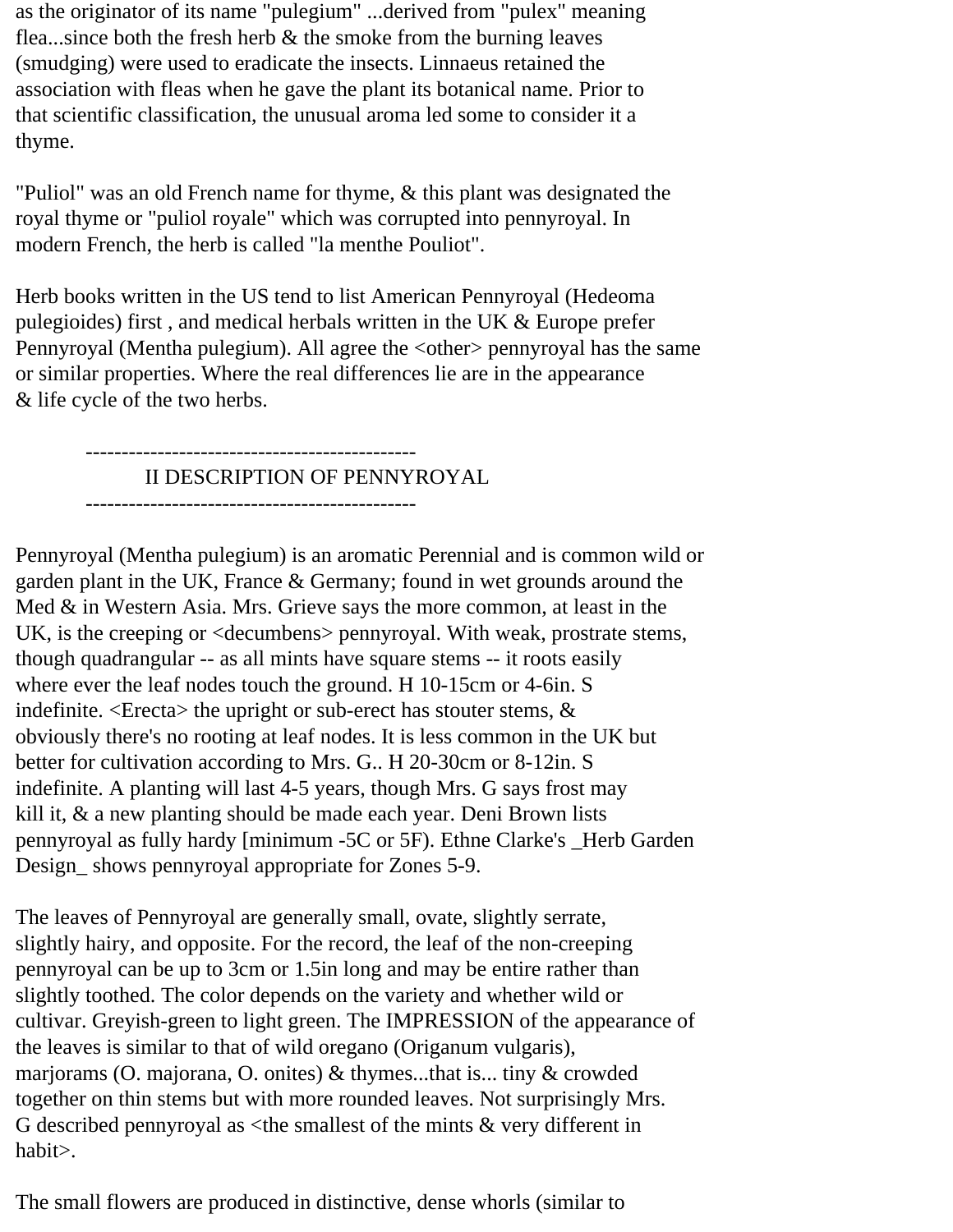corn or fieldmint & gingermint in bloom. ) The tight, axillary clusters appear in July-August with colors ranging from reddish -purple to lilac. There are few flowering stems on the prostate form; they lie on top of what appears to be "a dense green turf". Seed is light brown, very small & oval.

To harvest: for drying, the stems should be gathered just before flowering in July. Pungently aromatic, it can be added to potpourris & insect sachets. The dried herb can also be made into infusions, liquid extract, tinctures for medicinal uses. (see section X)

> ---------------------------------------------- III DESCRIPTION OF AMERICAN PENNYROYAL ----------------------------------------------

According to Deni Brown, there are 39 species of annuals & perennials in the NAmerican genus, Hedeoma. They have no great merit as garden plants, but are often seen in herb gardens. Its neat habit & aromatic foliage makes it especially suitable for containers & planting near seats & entrances, or between paving stones.

American pennyroyal is an Annual, found in dry fields & open woods from the East coast to Minnesota/Nebraska. It is bushy plant with erect, square stems. H 10-40cm (4-16in) S 7-24 cm (3-10in) it bears small, opposite, thin ovate leaves sparingly toothed. Axillary clusters of small, tubular lavender or purplish flowers appear from June-October. The whole plant has a pleasant, aromatic, mint-like smell. The name \_Hedeoma\_ comes from the Greek <hedys> for sweet and <osme> for scent. It has also been described as having an acrid taste and aroma; none-the-less it is used as the basic flavoring herb of North Carolina black pudding... hence the local name of Pudding Grass.

A culinary aside: In the north of England, Pennyroyal (Mentha pulegium) is also used in black pudding, and in Spain it is added to sausages.

To harvest: plants should be cut when in flower for drying. The fresh herb can be gathered and used almost as a "strewing herb" for deterring fleas.

### ---------------------------------------------- IV THERAPEUTICS OF MENTHA PULEGIUM ----------------------------------------------

For the basic framework, I am using the information from the \_British Herbal Pharmacopoeia, 1983\_ supplemented by Potter's, Culpepper's Colour, David Hoffmann, Deni Brown, & Simon Mills.

Actions: Carminative, Spasmolytic = arresting or checking spasm especially of smooth muscle. [Antispasmodic means preventing or relieving.]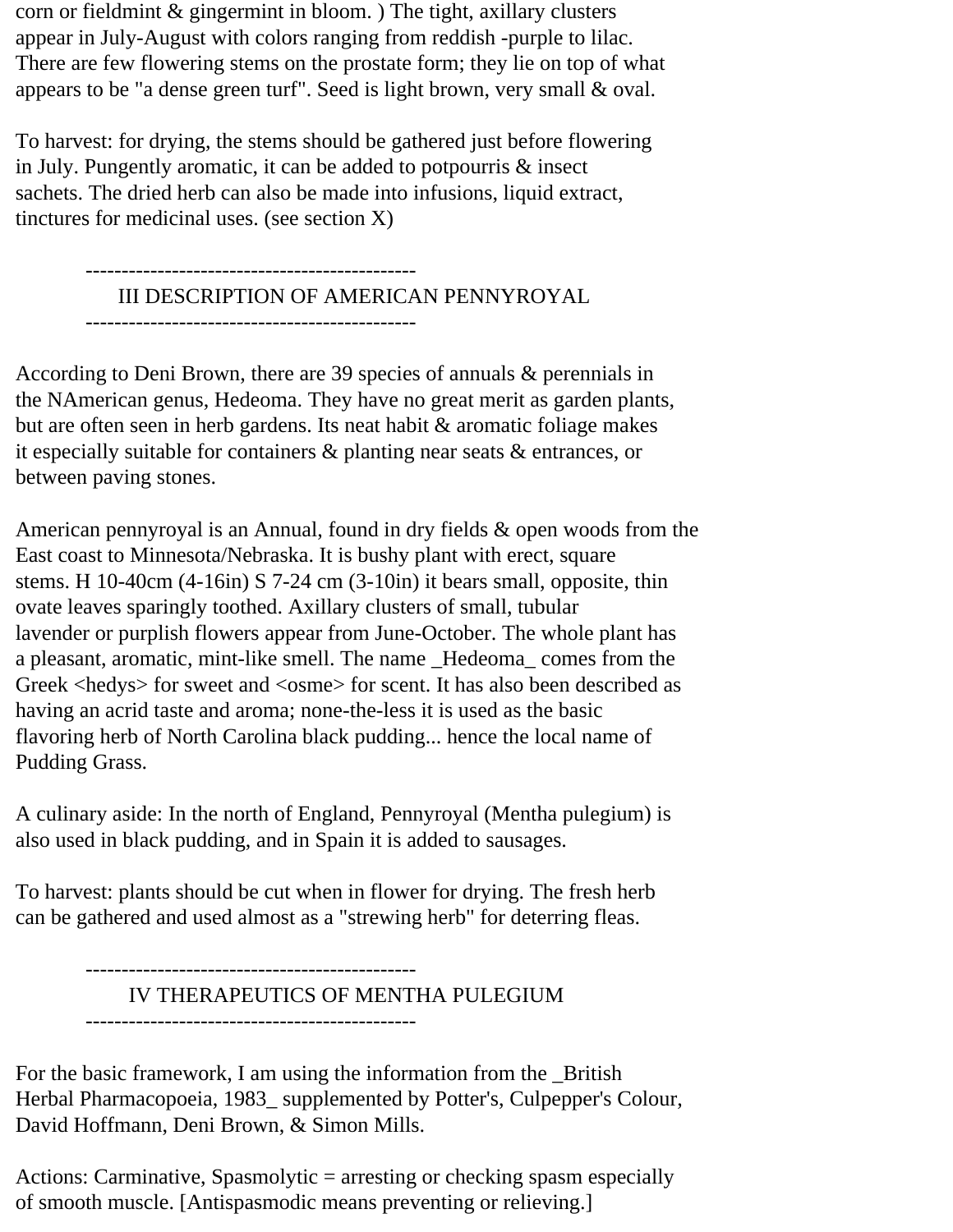Diaphoretic. Uterine stimulant/ Emmenagogue... principally used for delayed menses. (see section VIII)

Topically: Refrigerant. Antiseptic. Insect repellent.

Indications: Flatulent dyspepsia. Intestinal colic. The common cold. Delayed menstruation. Topically: Cutaneous [skin] eruptions. Formication. Gout.

Specific indications: Delayed menstruation owing to chill or nervous shock. Contraindication: Inadvisable in pregnancy. (see section VIII)

In small doses & as an infusion, pennyroyal is used for colds (as it promotes sweating), With its richly aromatic volatile oil, pennyroyal will ease indigestion, wind, nausea, colic, dyspepsia, and painful menstruation. It is considered a warming & stimulant herb by Culpepper, while Adele Dawson also suggests its use in cases of stomach spasm & hysteria. Hoffmann explains that the volatile oil will relax spasmodic pain & ease anxiety. NB: This should NOT be construed as ingesting the isolated, essential oil which could be fatal. (see section IX) The volatile oil is a constituent of the plant & will be released in the preparation of the infusion.

Pennyroyal is given to children with stomach & bowel upsets & also to ease feverish symptoms in measles & whooping cough. Taken by infusion according to Culpepper.

BHP suggested dose: for an infusion: 1-4gm of dried herb in  $1C$ <sup>\*\*</sup> boiling water; steeped for 10-15 minutes. 3 times a day.

Or 1-4ml of liquid extract (1:1 in 45% alcohol). 3 times a day.

Other herbals consulted tend to suggest smaller doses: up to 2 or 3gm dried herb; up to 2ml tincture...though Potter's range is from 0.5ml - 5ml of the liquid extract.

\*\*NB: the general proportions for infusions are: 30gm dried herb or 75gm fresh herb to 500ml boiling water. So "one cup" is the proverbial length of a piece of string.

Pennyroyal is available on the General Sales List in the UK. [In itself, that is an indication of its considered safety.]

The BHP suggests the following combinations: for acute amenorrhea - may be combined with Chamaelirium (False Unicorn Root), Achillea millefolium (Yarrow), & Picrasma (Quassia, Quassia Wood, Jamaica Quassia); for flatulent dyspepsia - may be combined with Filipendula (Meadowsweet), Althaea Root (Marshmallow root) & Melissa (Lemon Balm); in the common cold - may be combined with Sambucus (Elderflower) & Achillea millefolium (Yarrow)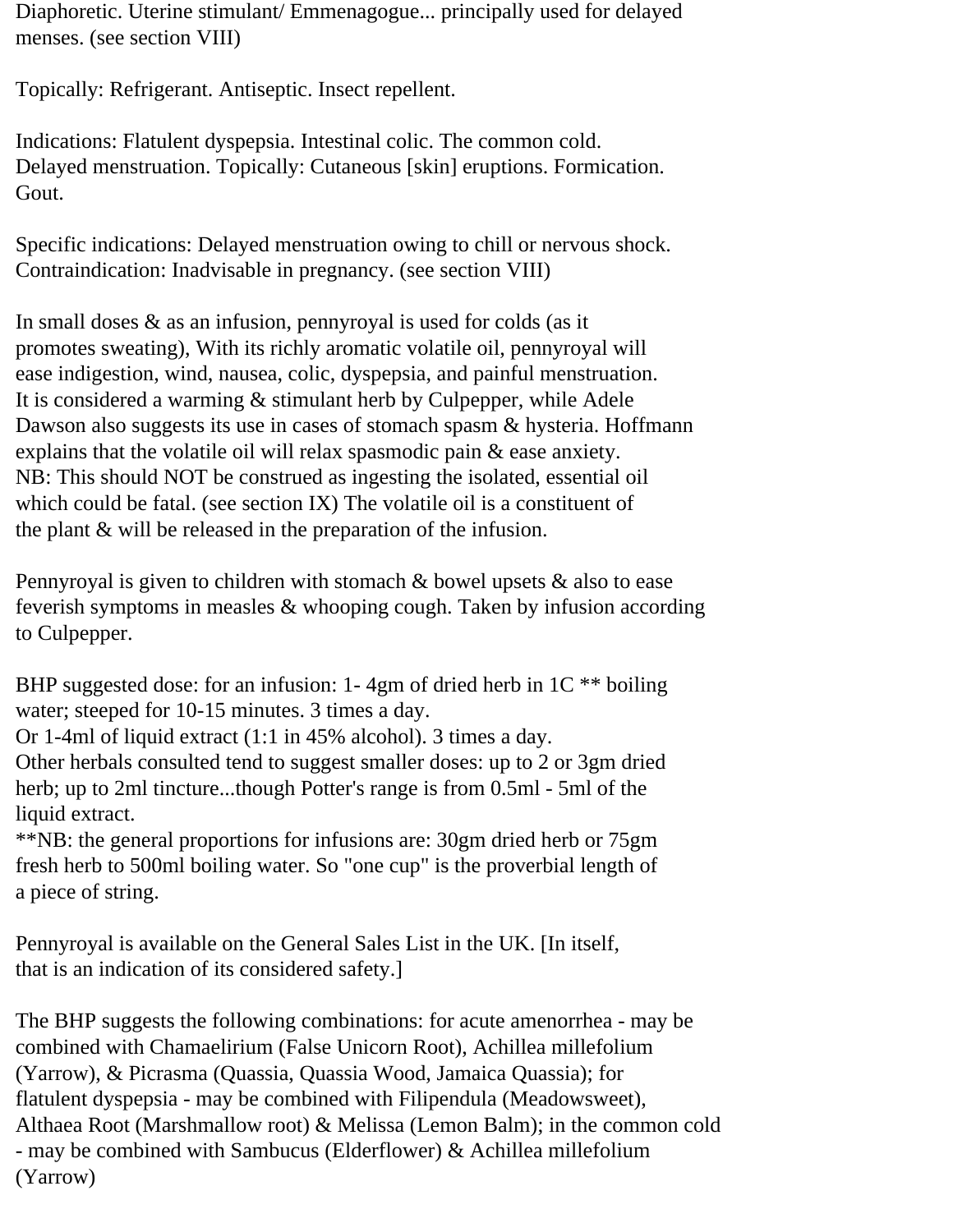# V THERAPEUTICS OF HEDEOMA PULEGIOIDES

#### ----------------------------------------------

----------------------------------------------

The basis of this information came from Lust's \_Herb Book\_, Deni Brown's \_Encyclopedia of Herbs, Tierra's Plant Herbology, & Earl Mindell's \_Herb Bible\_

Properties & uses: carminative, diaphoretic, emmenagogue, sedative, expectorant. The Amerindian tradition shows use of pennyroyal for headaches, feverish colds, & menstrual cramps & pain. It was also used as a digestive herbal tea. It was listed in the \_US Pharmacopoeia\_ (1831-1916).

It is still used internally for colds, whooping cough(the expressed juice can be made into a lozenge/sucking candy). In childbirth, the PLANT is used.

NB: the essential oil taken internally could be fatal. (see section IX). It should be used by qualified practitioners only.

Topically: as a wash for skin eruptions, rashes, and itching.

Suggested dose: 1 tsp. herb/1C water. 1-2 cups/day. Tinctures 20-60 drops at a time, as needed. For children, small, frequent doses.

> ---------------------------------------------- VI CONSTITUENTS OF MENTHA PULEGIUM ----------------------------------------------

(The American pennyroyal has similar constituents.) Sources: Potter's, Malcolm Stuart, Tierra, & David Hoffmann.

Volatile oil (0.5-1%) of which approx. 85% is a ketone, pulegone; also isopulegone, menthol, isomethone, limone, piperitone, neomenthol. There are also misc. bitters, tannins, & flavone glycosides.

Pulegone is described as a toxic compound, "notorious for causing abortions". It is present in both Mentha pulegium & Hedeoma pulegioides.

> VII ADDITIONAL MEDICAL INTERPRETATIONS ----------------------------------------------

----------------------------------------------

Tierra in \_Planetary Herbology\_ collectively describes Hedeoma pulegioides & Mentha pulegium ...in much the same way as mentioned above. He does add the following: The Energetics are spicy, bitter, warm . The Meridians/organs affected are liver & lungs.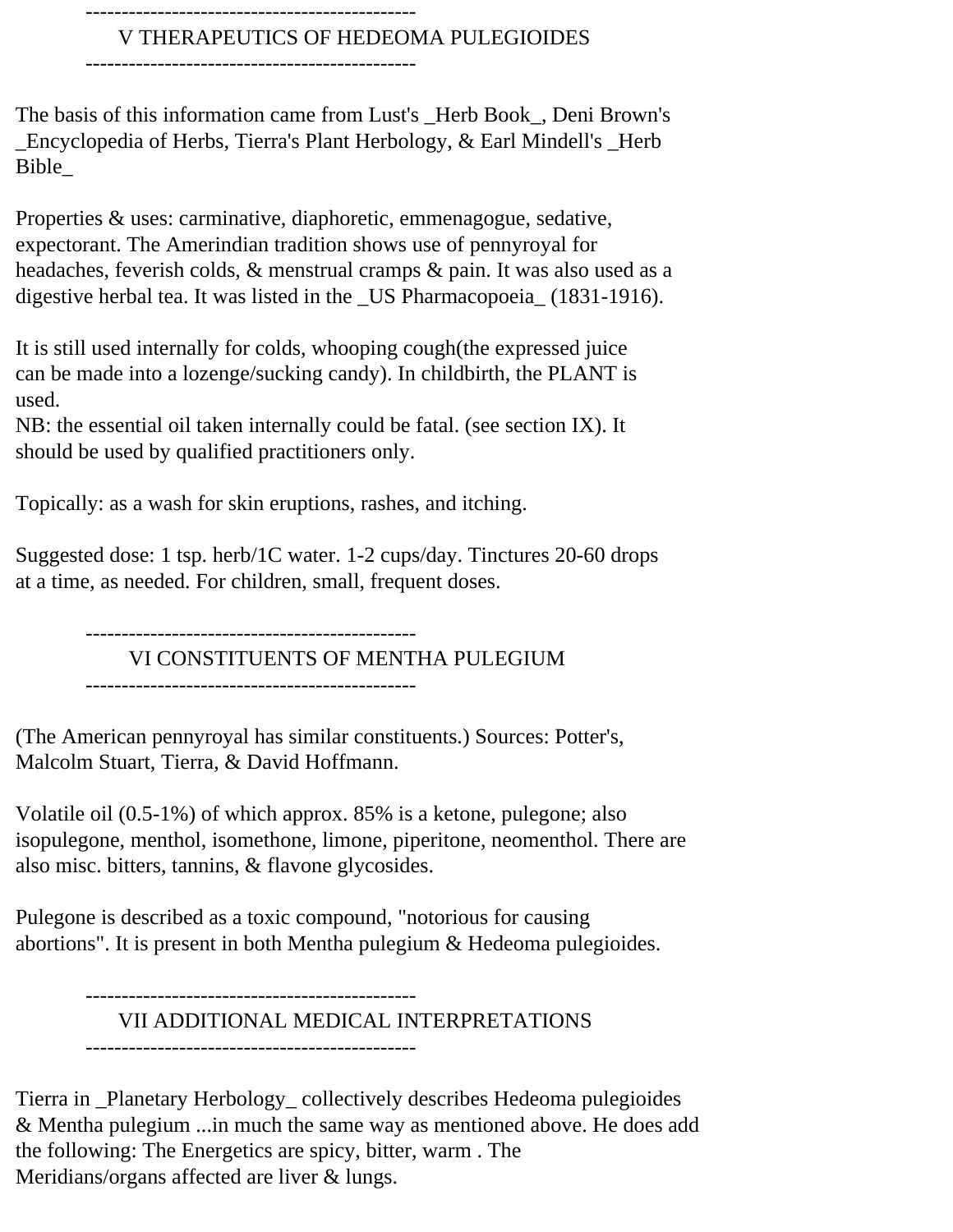In David Bellamy's & Andrea Pfister's \_World Medicine\_ they have a large section called The Families of Healing Plants. Mentha pulegium is listed with two sources of information: The 1907 British Pharmaceutical Codex and Book I of Avicenna's \_Canon\_. The BPC states that Oil of Pennyroyal (Ol. Pulegii) is given as an emmenagogue. During excretion, it mildly irritates the kidneys & bladder, and reflexly excites uterine contractions. Avicenna lists the herb as Mint (Podina in Urdu). The leaves are the part used. The herb's Temperament is described as Hot & Dry in the 2nd Degree.

### ---------------------------------------------- VIII HOW DEADLY IS DEADLY...AND WHICH PENNYROYAL ARE WE TALKING ABOUT? ----------------------------------------------

Simon Mills in \_Out of the Earth\_ issued the strongest warning that I found in my trawl of herbals. There are a number of herbs which should be avoided altogether because they can damage the fetus or provoke a miscarriage. In many popular herb books the term emmenagogue is found, widely but erroneously, having come to refer to a gynecological remedy. In fact, the effect of an emmenagogue is to bring on a delayed menstruation: it takes little imagination to realize that the most common reason for a delayed menstruation is pregnancy and that emmenagogues are thus abortifacients. Pennyroyal (Mentha pulegium) is among 21 herbs Simon Mills lists. This information was part of a short section of herbs in pregnancy..those quite safe, and those not so.

In his first book, \_The Dictionary of Modern Herbalism\_ written 6 years earlier, Mills quite carefully does NOT list emmenagogue among the actions. He does include uterine stimulant with this caution: <pennyroyal should not be used in pregnancy or when any delayed menstruation might denote pregnancy; it is as likely to damage the fetus as procure the abortion.>

The second most complete, cautionary listing was found in Earl Mindell's Herb Bible.

He is talking about American pennyroyal (Hedeoma pulegioides). <Back in the days when abortion was illegal, this herb was used to induce abortion. In some cases, it resulted in hemorrhaging  $\&$  serious complication for the mother. Therefore, it should never be used for this purpose. Today, pennyroyal is one of the herbs used by herbalists to facilitate labor & delivery. It should be used only under the supervision of a knowledgeable practitioner. If you do use this herb, do not exceed the recommended dose & do not take for more than a week at a time.>

Richard Mabey in \_The Compete New Herbal\_ warns <...the oil taken internally can be highly toxic and there are a number of cases of the deaths of women who tried to procure abortions by taking the oil.>

Tierra in \_Planetary Herbology\_ goes further in his explanation. <To take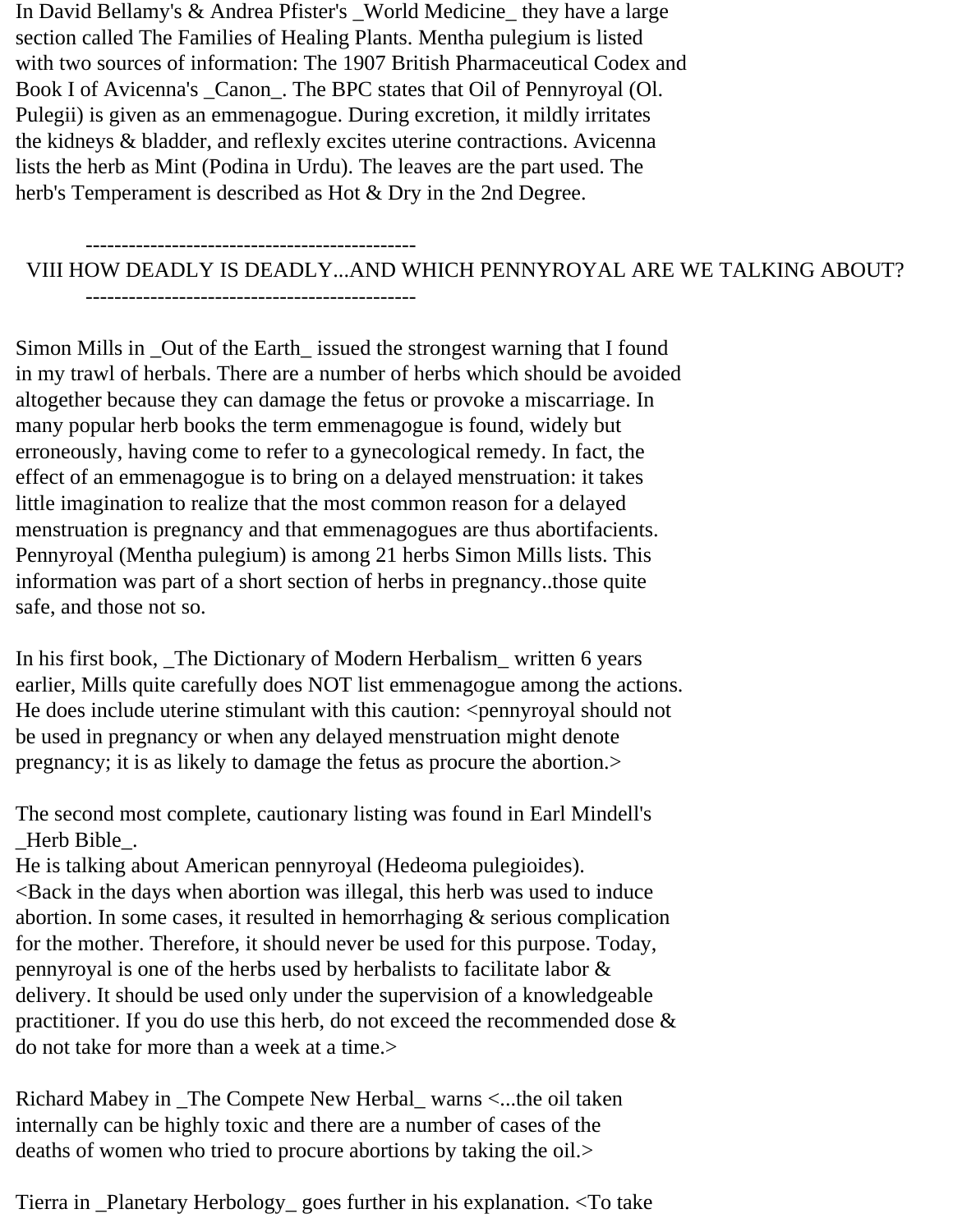the oil internally to terminate an unwanted pregnancy is very dangerous, and in a few cases has resulted in death. All essential oils are life-threatening if taken internally. There is a possibility of fetal damage from the use of pennyroyal (Hedeoma pulegioides or Mentha pulegium) to induce abortion, but this may be true only of the undiluted oil and not the infusion.>

Malcolm Stuart raises an important, tangential danger. <Although long considered an abortifacient, it has been found that this effect is usually only possible with a dose of the oil which is highly toxic and leads to irreversible kidney damage.>

He then goes on to state:

<The plant oil can therefore be used as a flavoring agent, but only when the concentration of pulegone does not exceed 20mg parts per 1kg of the final product being flavored.>

> ---------------------------------------------- IX PS ON PESTS ----------------------------------------------

And just to round things out, he adds that the plant may cause contact dermatitis which is certainly worth noting before rubbing crushed, fresh leaves on your skin to avoid mosquito bites. He adds that the pennyroyal leaves are also good for insect bites after-the-fact. They act as a rubefacient...that is drawing more blood to the area which improves its cleansing action on the affected tissue.

 ---------------------------------------------- X ODDS AND SODS ----------------------------------------------

While some herbalists maintain that a fresh herb/plant is medically more efficacious, I have not seen any preferences specified for either Pennyroyal or American Pennyroyal. Most herbals referred to the dried herb...so by omission one can assume dried is the preferred state. Why? I don't know.

Forms of internal dosage:

The British Herbal Pharmacopoeia, Mrs. Grieve, & Potter's call for a liquid extract to be taken. Hoffmann & de Baiiracli Levy use infusions. Lust calls for a tincture to be used.

As a reminder, the differences are:

Tincture: solution of substances (both active  $\&$  inactive therapeutically) extracted from medicinal plants by the maceration or percolation of the plant with alcohol or alcohol-water solutions.

Liquid extract: product obtained by treating plant material with a solvent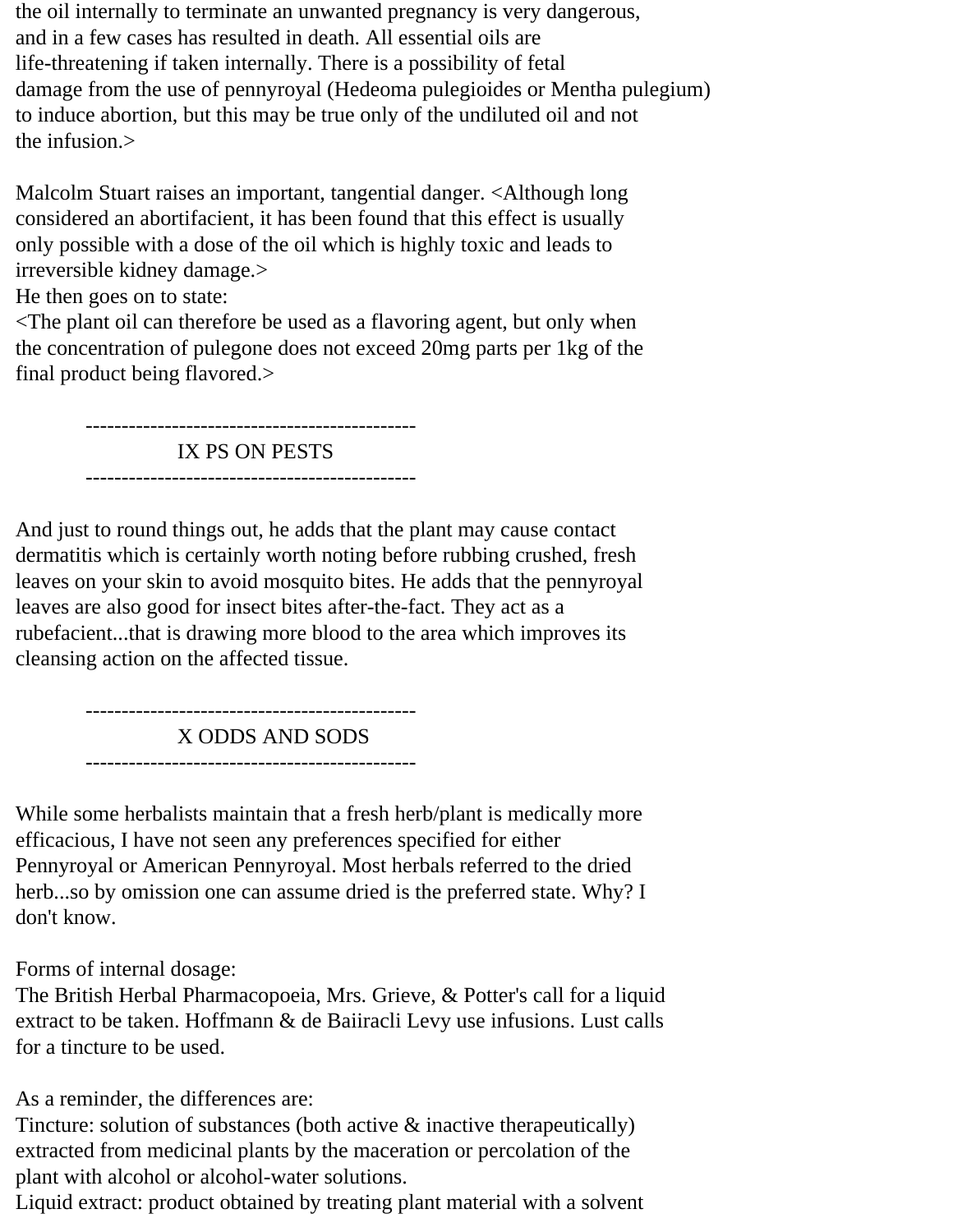or mixture of solvents designed to extract the desired constituents. Infusion: made by pouring a given volume of boiling or just boiled water over a given quantity weight of herb and letting it steep/infuse for a given time.

Always cover to keep the volatile oils in the infusion...otherwise they'll escape...evaporating into the air.

> ---------------------------------------------- 2.17 Cat's Claw ----------------------------------------------

From Kris Gammon <ancientone.gnn.com>

Latin name: Uncaria tomentosa. Peruvian name: una de gato.

Cat's Claw is a thick, long, slow growing woody vine that grows between 400 and 800 meters above sea level in the Amazon jungle. This vine gets its name from the small, sharp thorns, two at the base of each pair of leaves, which looks like a cat's claw. These claws enable the vine to attach itself around trees climbing to a height of 100 feet or higher.

In 1959, Nicole Maxwell made a journey to the Rio Putumayo. She painstakingly began her collection of specimens and data of medicinal plants in the Amazon. This was her first long jungle trip although she had made previous excursions. Her findings are well written in "Witch-Doctor's Apprentice: Hunting for Medicinal Plants in the Amazon". She describes a number of plants and their applications, among which is una de gato.

Research began on Cat's Claw in the early 1970's. Mr. Klaus Keplinger filed the first patent in the US on Uncaria tomentosa in 1989 when the plant's alkaloids were isolated and tested. There are mainly six oxindole alkaloids most prevalent in the Cat's Claw bark, known as: isopteropodine, pteropodine, mitraphylline, isomitraphylline, ryncophylline, and isorynchophylline. Three of these have been proven to be effective immuno-stimulants. Ryncophylline has been shown in laboratory testing to display an ability to inhibit platelet aggregation and thrombosis. This means this alkaloid may be useful in the prevention of stroke and reducing the risk of heart attack by lowering blood pressure, increasing circulation, and inhibiting both the formation of plaque on the arterial walls and formation of blood clots in the vessels of the brain, heart and arteries.

As well as these alkaloids, Peruvian and Italian researchers have discovered other beneficial phytochemicals inherent in the plant, including proanthocyanidins, polyphenols, triterpines, and the plant sterols: beta-sitosterol, stigmasterol and campesterol. These might explain the antioxidant, anti-microbial, anti-tumor and anti- inflammatory properties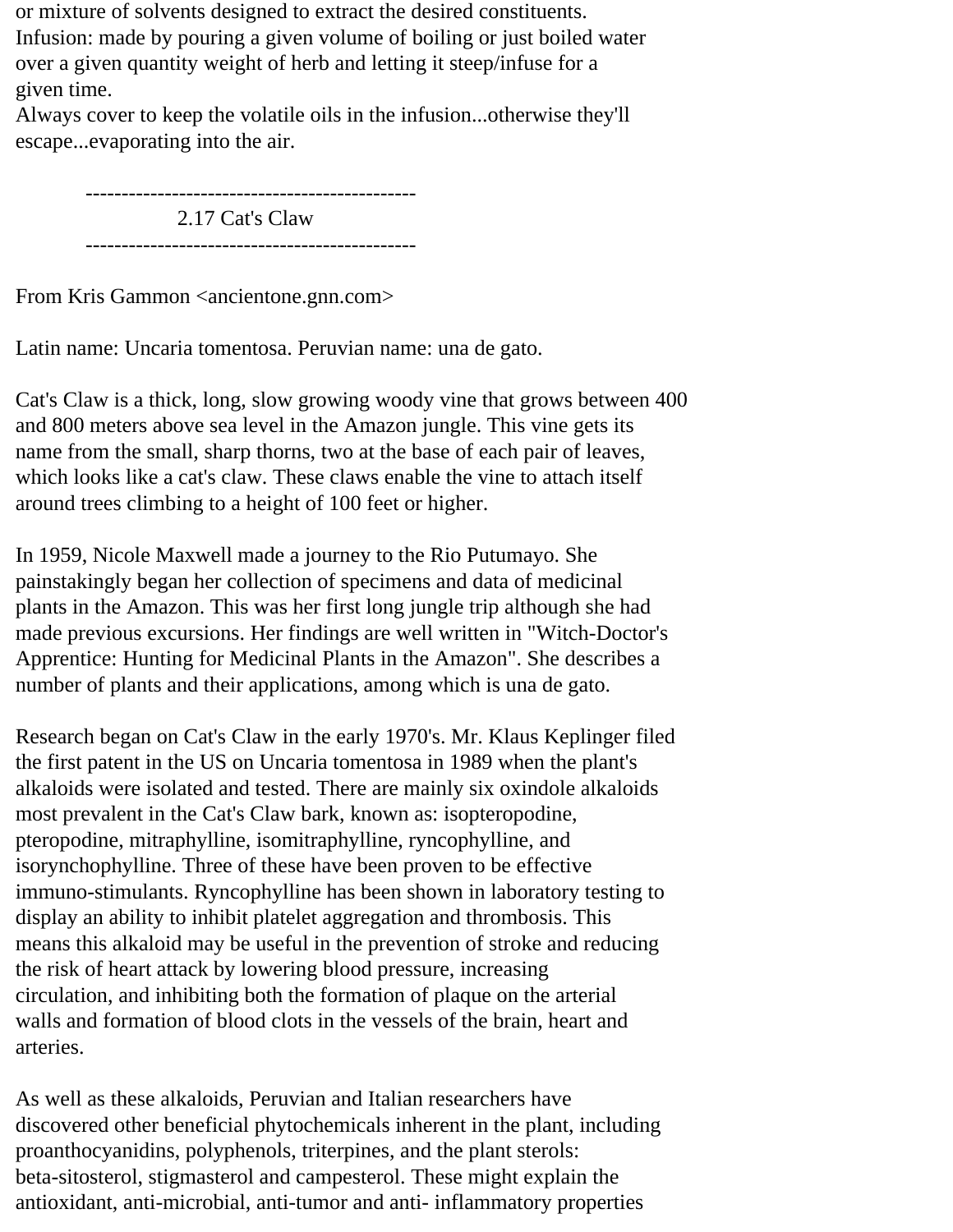attributed to this plant.

In 1991 there was a new study to isolate the chemical compounds found naturally within the plant that would be responsible for anti- inflammatory principles. This led to "the isolation and characterization of a new quinovic acid glycoside called glycoside 7 as one of the most active anti-inflammatory principles to be uncovered."

Many species of the genus Uncaria exist in nature...more than 30. It is the U. tomentosa species that offers the most promise as a therapeutic agent. Uncaria guianensis is frequently confused with Uncaria tomentosa. Consumers should check the Cat's Claw bottles they buy for "Uncaria tomentosa" and choose from a reputable company. Cat's Claw is available in capsules, extract and the raw bark for brewing tea.

Cat's Claw is used for: Crohn's disease, diverticulitis, leaky bowel syndrome, colitis, hemorrhoids, fistulas, gastritis, ulcers, parasites, intestinal flora imbalance, cancer, arthritis, diabetes, chronic fatigue syndrome, environmental toxic poisoning, organic depression and those infected with the HIV virus.

Most of the clinical research which show these alkaloids to be antiviral, anti-inflammatory, immunostimulating, antimutagenic, antioxidant, etc., are tests done "in-vitro" (proven in the test tube) not "in-vivo" (proven in the human body).

Cat's Claw root should never be used as the medicinal qualities are most prevalent in the inner bark and harvesting the root kills the plant. Consumers should refuse to buy any Cat's Claw root products in order to ensure the plant is not destroyed. Peruvian law is now in place to help protect Uncaria tomentosa.

> 2.18 Golden Seal appeal - and Goldthread too ----------------------------------------------

----------------------------------------------

Please use alternatives to Goldenseal (Hydrastis canadensis) whenever possible. If you have to use Goldenseal please grow your own.

Here's why:

http://www.henriettesherbal.com/archives/best/1996/goldenseal.html

----------------------------------------------

 \* There were some quality articles on goldenseal in Medical Herbalism, Vol.8, Nr. 4, online at: http://www.medherb.com/84.HTM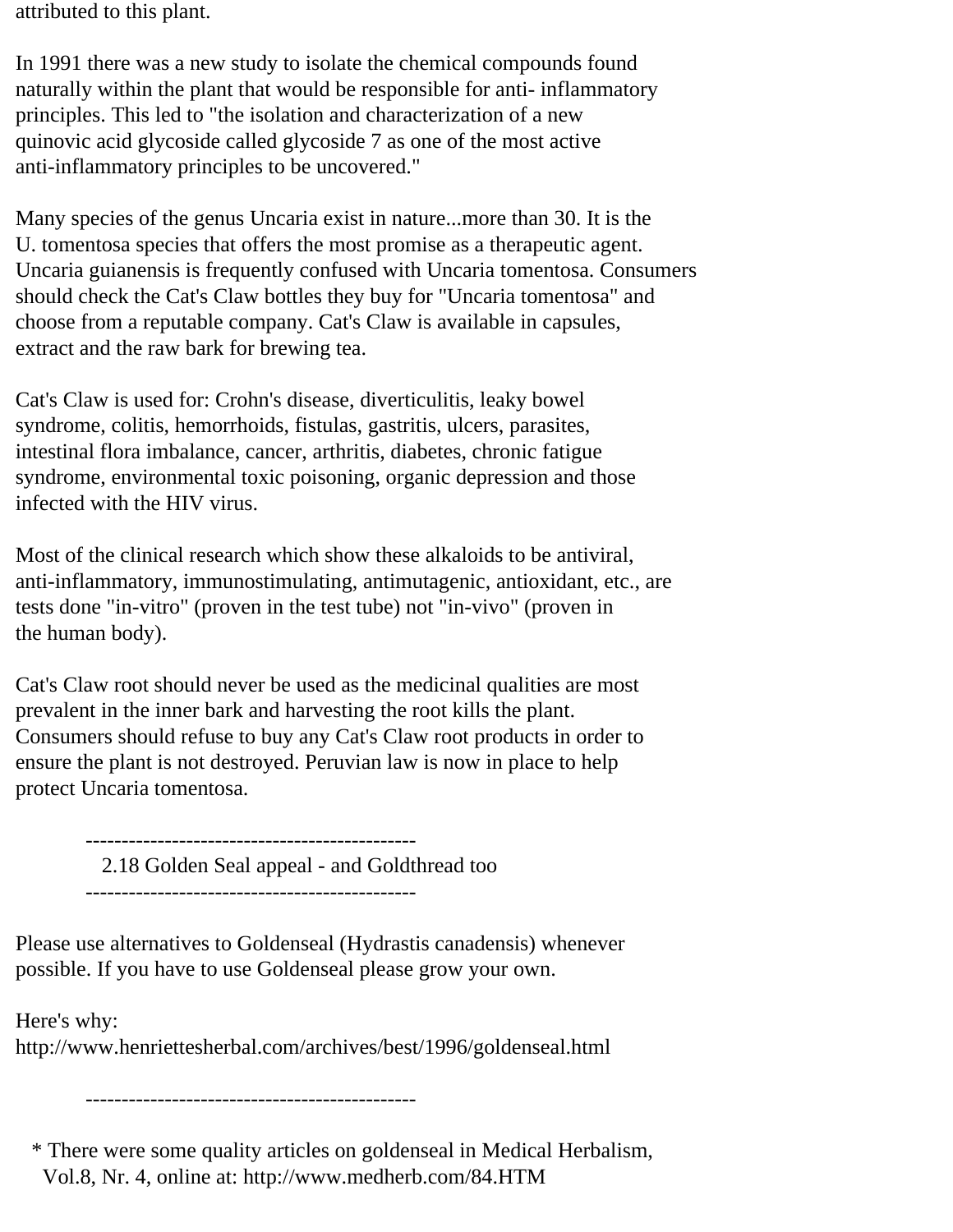---------------------------------------------- 2.19 Ma Huang or Ephedra sinica

----------------------------------------------

## >From T. R. Hastrup:

Ephedra contains ephedrine which is a drug very similar to adrenaline but with a longer halflife. It acts on exactly the same receptors as adrenaline does and has exactly the same side effects and dangers. It does not induce hallucinations and it's stimulative effect is not very far from caffeine. Even when taken in extreme doses with constant use, it is questionable if ephedrine can cause a psychosis. It has nowhere the power to push the body to the limits. I know some people out there love to spread scare but ephedrine is a very safe and natural drug. The only dangers from ephedrine is because it can cause high blood pressure and vaso-constriction, exactly like adrenaline. People with high blood pressure or heart problems should naturally be careful with this herb.

Also, ephedrine is chemically related to the amphetamines but everybody should know that similarity in molecular structures does not mean the action of the drugs are similar. Ephedrine acts purely on adrenergic receptors, unlike the amphetamines which have powerful CNS stimulative effects.

----------------------------------------------

## >From Henriette:

The problem with Ephedra sinica (and other Eurasian species of Ephedra there is no ephedrine to speak of in the American species) is that we as are a culture are -used- to 4- or 5-hour drugs. Take coffee, or aspirin, and it'll be out of your system in 4-5 hours. Ephedrine will let you stay jittery for 8 hours - but because you're used to dosing yourself every 3-4 hours you overdose -very- easily on ephedrine. Especially if you abuse the plant (ie. you use it to keep awake), or worse, mix it with things like caffeine and aspirin to -really- get that weight down.

That way lays your first (and perhaps last) heart attack, a -lot- of jittery nervous overstrung adrenergic problems, and that way lays madness.

Chinese Ephedra (Ma Huang) is not -used- by the great unwashed masses in the US, it's -abused-. That's a big difference, even if it only looks like two letters.

As an herb Ma Huang has its uses in TCM, and in western herbalism it's used in small discrete doses for things like bronchial spasms. NOT long-term, nor for frivolous things like "but I have to keep awake". Herbalists try to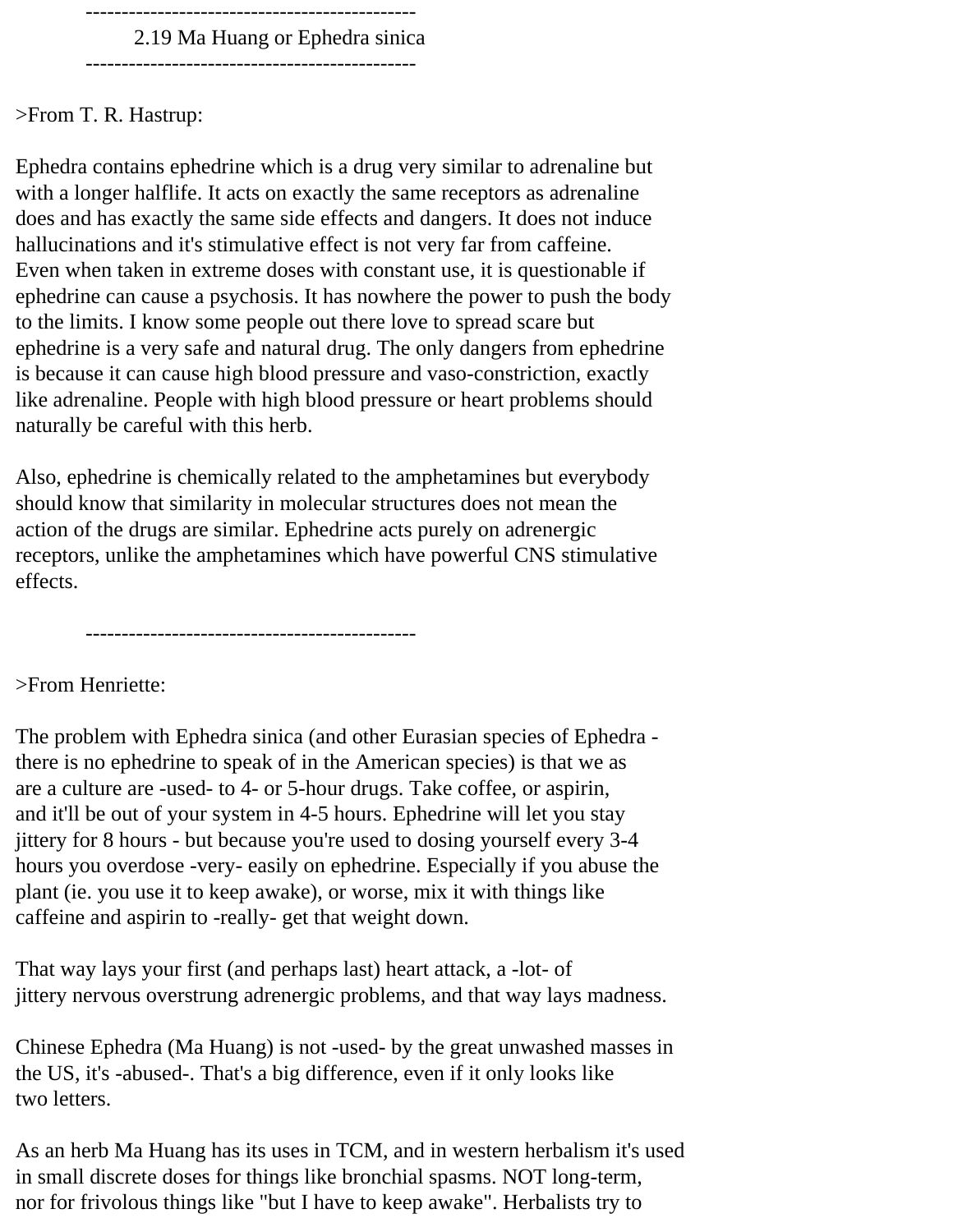keep you -in- balance, not get you -out- of balance. If you value your health you should do the same.

----------------------------------------------

On Ma Huang and drug tests:

>From "Michael M. Zanoni" <zanoni.netcom.com>:

Ma Huang (the Chinese variety Ephedra sinensis, not the American Ephedra plant) can produce a positive urine test for amphetamine metabolites that will also be read by the mass spec as being meth metabolites. It is because of the combination of both l- and d- forms of ephedrine. Things such as Ephedra nevadensis have only the non-psychoactive form of ephedra. If someone were to take a moderate amount of Ma Huang for a few days it is possible that the serum titer could go high enough to be beyond the threshold level of detection used by most labs for gas chromatograph screening.

Pseudophedrine found in OTC drugs will not test as a meth metabolite.

 ---------------------------------------------- 2.20 Skullcap and Teucrium adulteration ----------------------------------------------

The question, on the herbinfo -list in July 1998:

>I remember reading somewhere about the possibility of liver toxicity from pyrrolidizine alkaloids or adulteration of skullcap. A web search didn't turn up anything useful. (Would you believe you can type "skullcap" and "liver" into a search engine and bring up x-rated sites?) I found plenty of information about comfrey and PAs but that's not really what I needed.

My reply (thanks for all those tidbits, Uncle Mike):

Scutellaria, aka Skullcap is not dangerous.

However, it has been adulterated with Germander (Teucrium sp.) for decades, if not centuries; though that matters a great deal qualitywise it has no implications on toxicity as long as only the 'mercans did it, as the 'mercan species of Teucrium do not contain toxic pyrrolizidine alkaloids.

Again HOWEVER, then the Europeans thought "Hmmm, that's a great idea, money for nothing, chicks for free", (sorry, got carried away). So they imported Scutellaria from America and added their local -European- Teucrium species to it. Then they re-exported the mix to the folks on the other side of the pond... there is a very big problem with quality here, AND in this case there is a problem with toxicity. The European species of Teucrium do contain toxic pyrrolizidine alkaloids. So it's not good for your liver to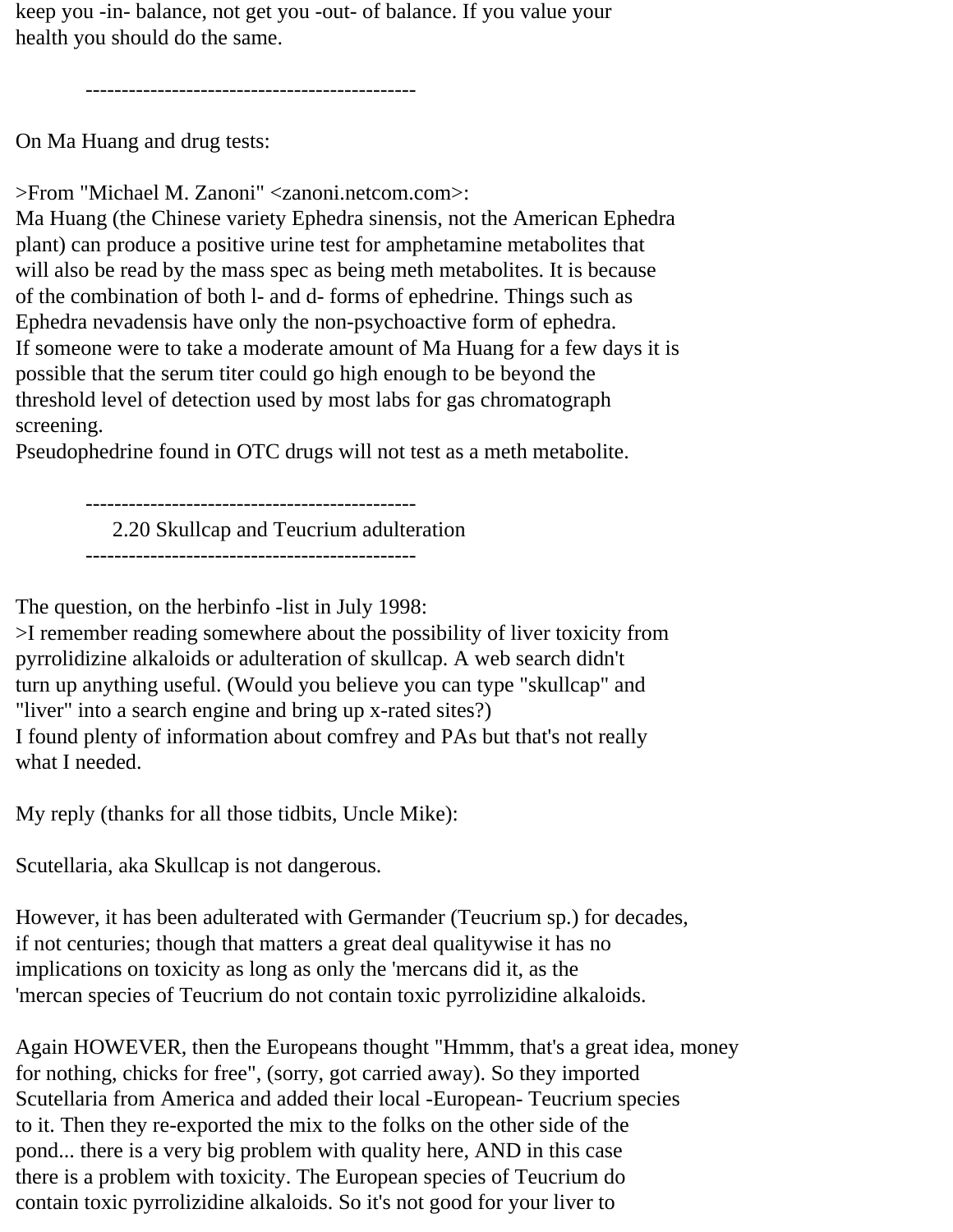buy your skullcap from sources you do not trust, like the -really- large herbal houses; THEY ALL DO IT.

To get them to stop it you'll have to ask your suppliers where they got their skullcap from. If they bought it, ask them where from; ask them to ask -their- supplier(s) where from... if it's one of the big houses ask them to PROVE that there is no Teucrium in that there Scutellaria.

Perhaps, if enough of us do this, we'll have unadulterated Scutellaria in another couple of decades.

> ---------------------------------------------- 2.21 Mellow mallows ----------------------------------------------

Malva sylvestris By Miriam Kresh, Tsfat, Israel

Some weeds grow just anywhere, persvasive green presences of which you don't take much notice as you hike along. The common mallow is one, and I welcome it whenever I see it, for it is a friendly and useful plant. From it's roots to it's edible seed pods, mallow's nutritious and medicinal properties have been known since Pharaonic times, and probably before.

Here in Israel, mallow starts putting forth tiny, heart-shaped leaves everywhere at the beginning of the winter rains in October. By December the leaves are shapely and large, looking something like the geranium; in some parts of the country they grow as big as soup plates. Throughout the winter and spring, the stands will grow up to four feet high, given the right conditions of moisture. In the meadows, on the roadsides, in any vacant lot, competing with cultivated vegetables in the fields, invading your garden - there seems to be no end to that green Nosey Parker. And pollution seems to bother it not at all: sometimes the most beautiful stands will be seen flourishing next to a crowded parking lot.

The roots of mallow are rich in beneficial mucilage. Boiled, they make a drink which is diuretic and soothing to the urinary tract at the same time. This is good wherever there is painful urination. A painful chest, as in bronchitis or flu, can obtain relief from this drink too.

The leaves, dark-green and coarse, are a powerhouse of minerals and vitamins (calcium, iron, vitamin C, copper traces and more) and an abundant, free source of organic nutrition. They also release soothing mucilage. I decoct mallow leaves for my cough or iron tonic syrups, slice it into soup for a cold or flu patient, add them to the infusion for moisturizers.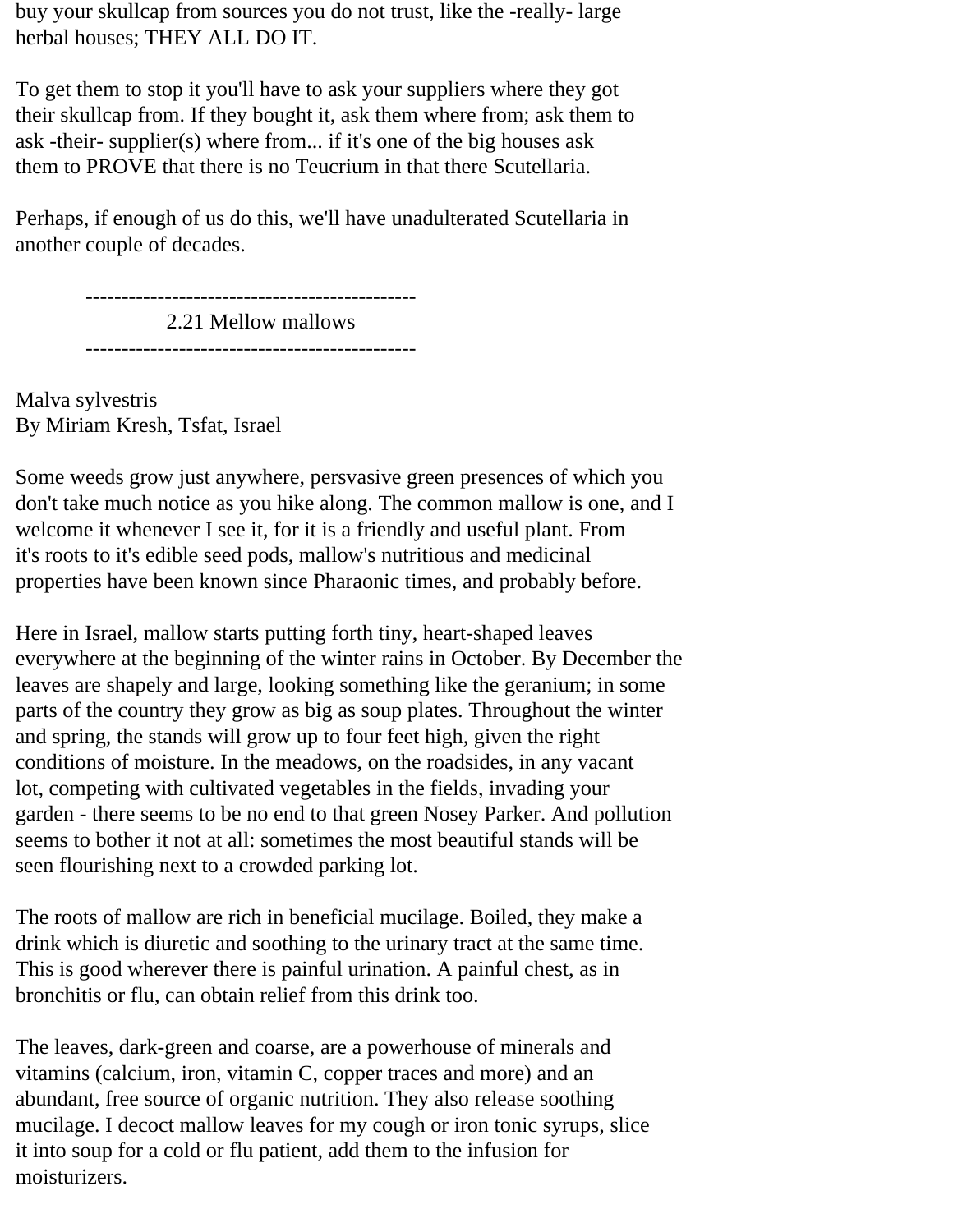As a poultice, mallow leaves will draw out boils and pus from old infections. Put a few large leaves in your blender with some mineral water, and apply the green, goopy mask to your teenager's acne for cleansing and healing. If he or she objects, add a drop of essential oil of lavender to make it smell good. Allow it to dry, then rinse off. The skin will look brighter and feel silky.

Rashes and burns can be successfully treated with mallow leaves, crushed or blended. When gathering nettles, I look for a nice big mallow leaf to wrap around the hairy, stinging stalks so I can cut them easily. If I do get stung, a poultice of crushed mallow will take away the irritation quickly.

During the siege of Jerusalem during the War of Independence in 1948, food supplies to the city were cut off and near-famine conditions prevailed in the city. Mallow was an important source of nutrition to the imprisoned population then: the leaves were gathered, chopped fine and fried as patties or eaten raw. The seed pods were collected to eat raw or cooked. (They're not bad raw; I often stop to nibble a few. This I learned from the children, who call them "arab bread", and forage for them all the spring.) Folks who lived in Jerusalem then will serve mallow patties, or stuff the leaves like cabbage rolls on Israeli Independence Day, to commemorate that time.

The pink or purplish, flowers can (and should) be added to any formula for cystits, coughs, and inflammation in the digestive tract. Again, the abundant mucilage, easily released from the flowers, benefits all irritable, painful conditions in these areas.

Mallow has only a neutral, greenish taste, so you can add it to almost any dish at all. Following are some ideas for using mallow to boost the nutritional content of your family fare; you'll get the idea as you read along.

- \* Wash your mallow carefully, and check for bugs, as you would any other edible leaf. Don't be put off by a few holes: birds peck at mallow, so the holes don't mean that the leaf is infested. Little yellow bumps imbedded in the underside do, however.
- \* Add whole small leaves to your salad greens: make sure the dressing is a little stronger-tasting than usual, since the taste of raw mallow is sort of uninteresting.
- \* Almost any soup you cook will accept a handful of chopped leaves, added the last 15 minutes of cooking. Allow the soup to sit a further 10 minutes before serving, to allow the beneficial mucilage (or goop) to be extracted out of the leaves.
- \* Further tip: soup made for invalids, i.e., cold or flu sufferers, or someone needing a Strengthening Tonic as for after surgery, a bout of illness, etc., can be enriched with the scrubbed, chopped roots of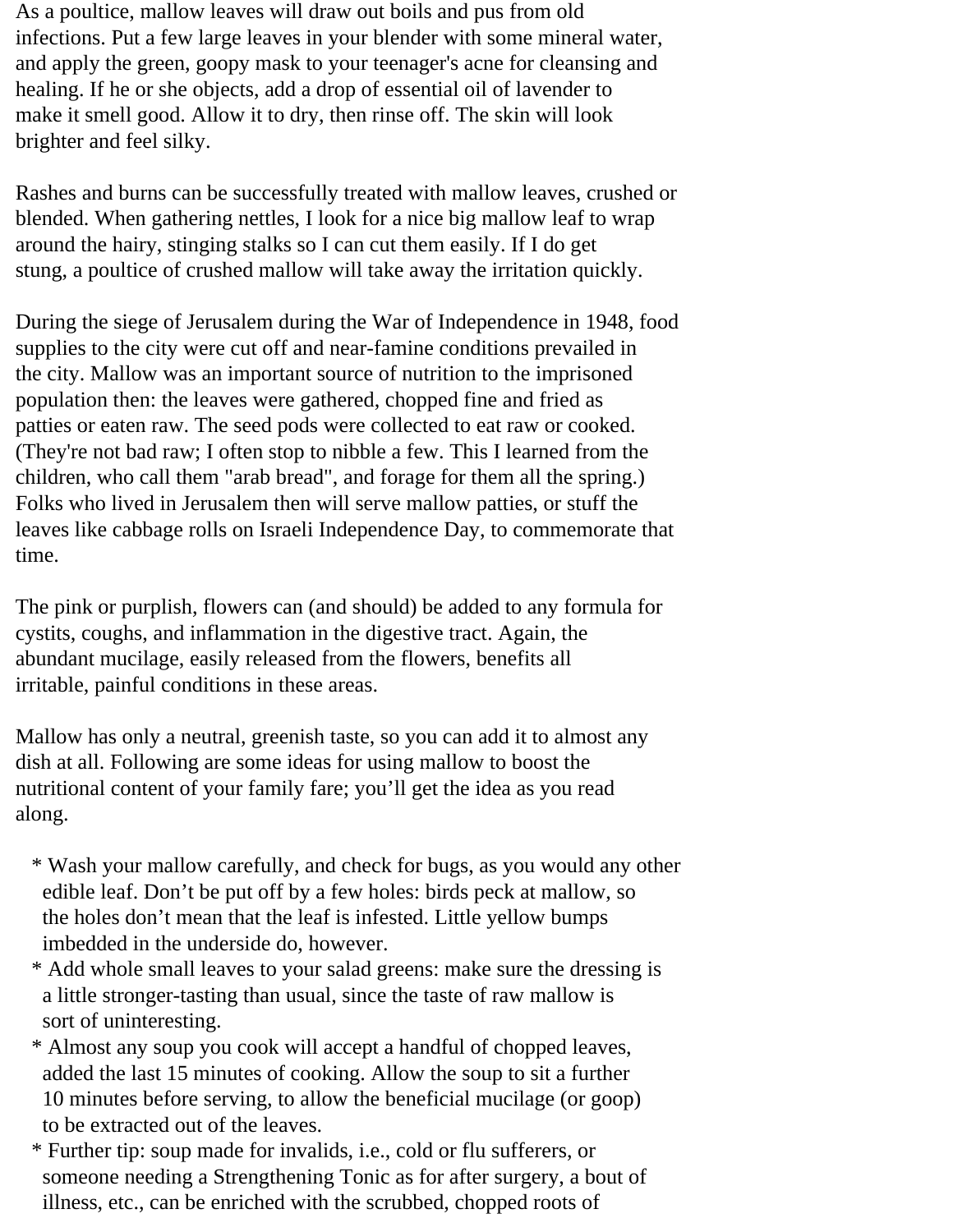mallow, as well as the leaves. The roots are especially rich in minerals and mucilage, and so especially benefit a patient with a cough.

- \* Saute your chopped mallow leaves; add to an omelet.
- \* Stuff and roll the leaves as you would cabbage leaves.
- \* Stir-fry mallow chopped into ribbons as part of your vegetable stir-fry medley.

Mallow Soup (serves 6 - 8)

1 large onion

- 1 large tomato
- 2 bell peppers, preferable of different colors
- ½ bunch of celery

4 carrots

- 3 large potatoes
- 3 garlic cloves
- olive oil to cover the bottom of your soup kettle
- 6 cups of water, enriched with 2 Tblsp. of good-quality soy sauce or the same quantity of chicken broth
- 2 tsp. salt plus black pepper to taste.
- 2 large handfuls of clean mallow leaves and/or roots
	- 1. Dice the onion; chop tomato, peppers, celery, carrots and potatoes.
	- 2. Sauté the onions, adding the other vegetables as the onions start to wilt
	- 3. Chop the garlic finely; add to the sautéed vegetables when they are looking golden and start smelling cooked.
	- 4. Add water and seasonings; simmer for 15-20 minutes. A nice touch at this point is to blend the cooked vegetables, with some of the soup, and return the blended mass to the pot. Children especially appreciate blended soups.
	- 5. Chop the Mallow into narrow ribbons: if using roots, slice finely. Add to the pot and cook a further 10 minutes.

Serve with croutons, or chopped parsley, or simply on its own.

----------------------------------------------

Henriette's comments:

You can use most any Malvaceae in the same way as you can use Malva sylvestris. So you've got Althaea sp., Alcea sp., Malva sp., Lavatera sp., Hibiscus sp., Sphaeralcea sp., Sidalcea sp. etc. etc. growing in your garden or in that nearby wild spot? Pick the leaves and (where applicable) roots, and use them. Some species (for instance, most species in the genus Sphaeralcea) have itchy hairs, so don't use the leaves of these as wild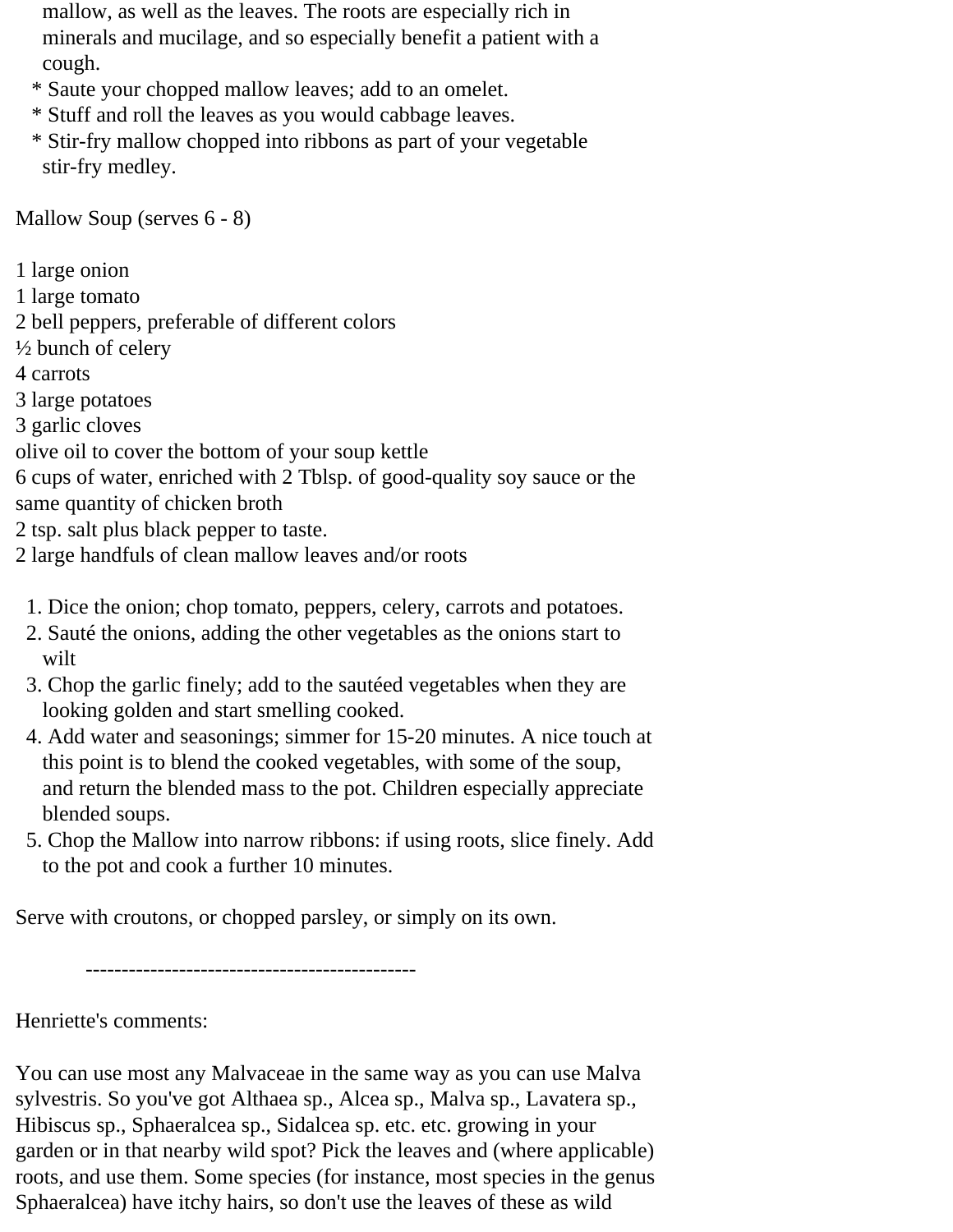food, and use a coffee filter before you ingest teas made from them. Other species (like Hibiscus sabdariffa) have a very sour tang to the flowers, so don't use them in quite as large quantities. But they all contain loads of mucilage in all parts, and they all help your mucous membranes.

> ---------------------------------------------- 2.22 Melatonin ----------------------------------------------

from Paul Bergner (bergner.concentric.net), Editor, Medical Herbalism (http://medherb.com):

I'm not surprised that melatonin is gone in Canada, and I predict that it will go the way of DHEA here in the U.S. -- meaning that it will be a prescription-only controlled item, treated like opiates.

I've just researched and written a lengthy article about melatonin, and frankly I am shocked that natural healers would use this substance casually like a sleeping pill. Melatonin is a powerful hormone that affects the entire metabolic cycle, not just the sleep- wake cycle. We rail against hormone-replacement therapy with estrogen- progresterone, and then casually offer patients enough melatonin to raise blood levels 10-20 times their normal levels. This is bound to be a Devil's bargain, and it is only a matter of time till regulatory agencies throughout the world discover this and rightfully take measures to protect the public.

For instance: melatonin production by the pineal gland appears to be an important part of the aging clock. The pineal glands of young mice, transplanted to old mice, make the old mice "younger" and they live about 1/3 longer. On the other hand, the pineal glands of older mice, transplanted into younger mice, immediately makes them "older" and they live about 1/3 shorter lives.

So what happens when some guy named Joe in Iowa takes ten mg of melatonin (about twenty times what you need to achieve normal blood level peaks) to sleep most nights for three years (this is actually happening all over the place today) and then can't get the melatonin? Will his pineal have lost its ability to produce the same levels as previously? Most hormones have a negative feedback loop of one sort or another -- would levels that high reduce endogenous production over time? Will poor Joe then age ten years over the next few months?

I think melatonin has a proper place in natural medicine, in the treatment or palliation of cancer, used for brief periods for jet lag, and possible for the elderly, and may be a few more uses. But IMO over-the-counter status is inviting health disaster.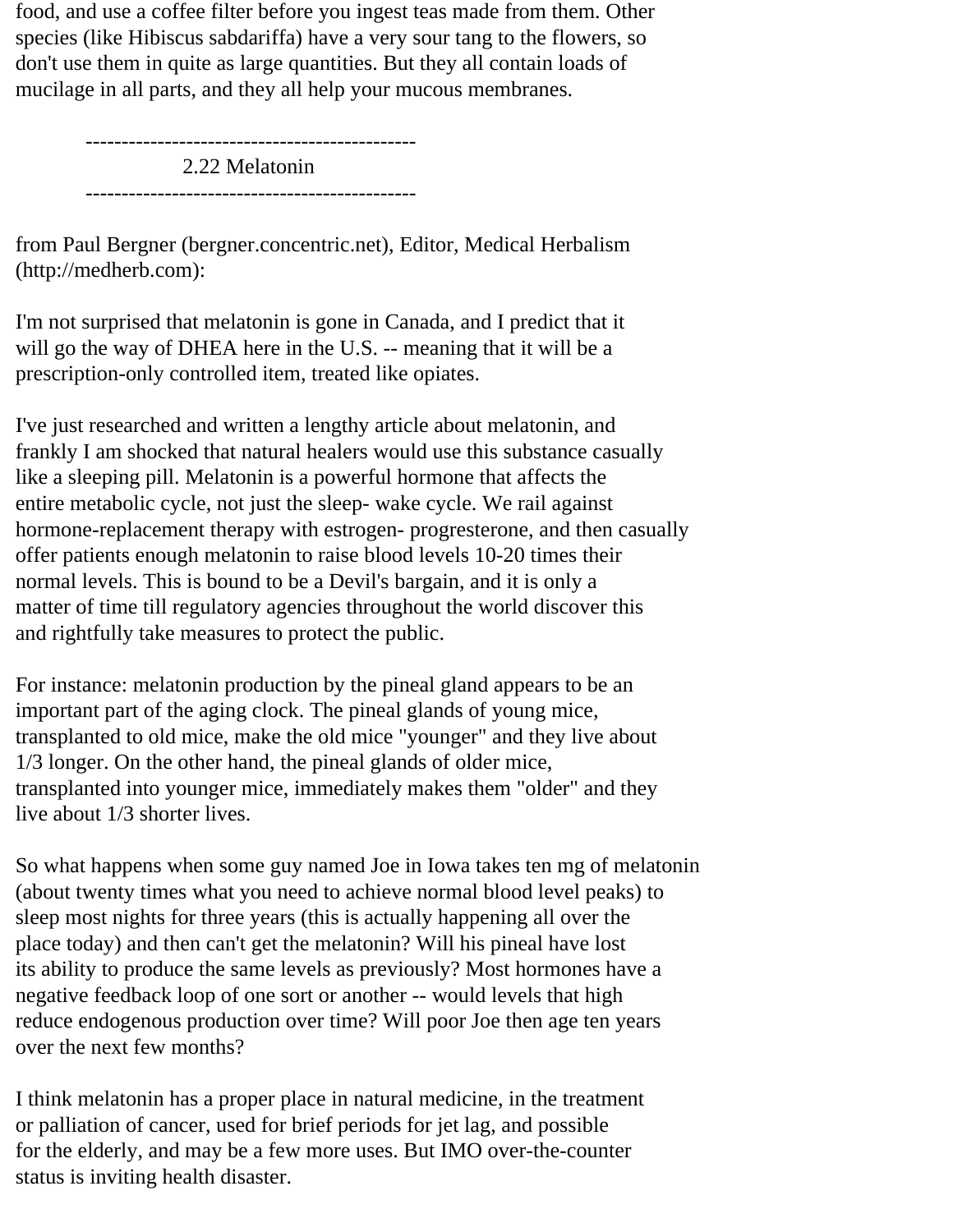----------------------------------------------

3 Herbs for specific things

----------------------------------------------

3.1 Herbs for mosquitoes and other bothersome bugs

----------------------------------------------

Actually this isn't medicinal - if you don't count doing something for the bites. But it's asked every year come bug time, so I'm including it anyway.

 ---------------------------------------------- 3.1.1 Repelling them ----------------------------------------------

>I'd heard rumors of vitamins and herbs that naturally repel insects, though I'm not sure which ones.. any help is greatly appreciated

>From Aine Maclir (amaclir.unibase.unibase.com): There are a couple of things that I know of.

- 1. Wear Citronella essential oil (which isn't the greatest smelling stuff around, but I guess it beats Off).
- 2. Take the equivalent of 1500 mg of fresh garlic clove (a 15 mg capsule of garlic powder or 3 x 5 mg capsules) orally every day. Taking garlic will cause your skin to secrete a natural insect repellent.

For best results, do both. Don't wear perfumes or scented deodorants and wear light-coloured clothing as darker colours attract bugs...this is particularly true of blue denim jeans. To make sleeping more comfortable, burn either an insect coil or a couple of sticks of citronella incense in your cabin before going to bed, making sure that all the doors and unscreened windows are closed, so no more of them get in.

If you do get bitten, applying a small dab of ammonia to the bite immediately after being bitten can help ease the itching. And there's always the old favorite...calamine lotion...if you're not going to be anywhere that being coated in pink polka dots will be unfashionable (g). Aloe vera and witch hazel will also soothe insect bites.

If you are going to be in an area that's also known for tics, just be on the lookout for them whenever you've been in a wooded area and if you find one stuck to you, use rubbing alcohol to make it let go and carefully remove it with a pair of tweezers. Salt applied to a leech will get rid of it (in case you're around water that has any of those "suckers" (g)).

I think that should about cover every blood-thirsty creature you're likely to run into at a summer camp, recalling my own experiences. I've been on canoe trips through Algonquin Park, Ontario (known for having some of the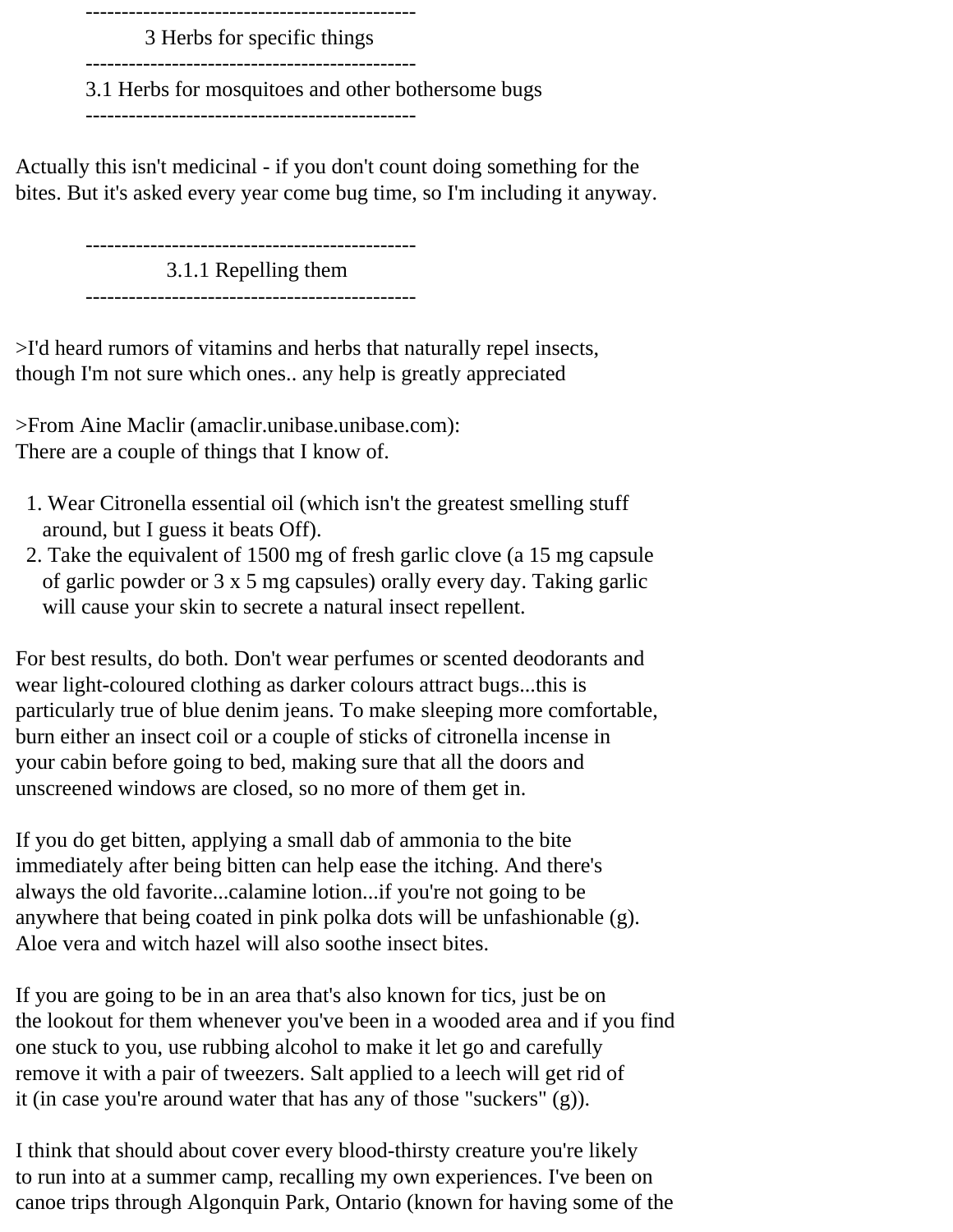biggest and thirstiest mosquitos, blackflies and leeches in Canada) and I live in Saskatchewan, where we could make mosquitos our provincial bird!

----------------------------------------------

>From "Peter & Janine" pjerlandsen.cox.net:

> 1. Wear Citronella essential oil (which isn't the greatest smelling I would not wear Citronella when out camping where there is bears. They have found that the female black bear love the smell of Citronella. It does not attract the male bear.

----------------------------------------------

>From sfrye.interaccess.com (amethyst):

I've had good results taking B-complex supplements daily. Seems the bugs like the odor of B-1 about as much as I like the taste of it. ;P

>From starla lacy (lacys.cadvision.com):

Here in Canada, we struggle with flies the size of horses! This essential

oil mix has always worked great for me:

3 parts lemongrass (or citronella)

1 part thyme

2 parts lavender

1 part peppermint (or eucalyptus)

Mix together in a new plant sprayer (you may dilute with springwater if desired). This mix also has the advantage of smelling pleasant and is safe for use around kids and pets.

Shake the mixture well before using if you decide to dilute it with water.

----------------------------------------------

>From Henriette to above:

Remember to dilute essential oils in carrier oils (like almond, jojoba, olive ...). As a general rule you should not ingest essential oils.

----------------------------------------------

>From Mateo Rutherford (mcrutherford.lbl.gov):

I have used tobacco tea to kill lice and gnats. It is easy to prepare. Buy a cigar or some rolling tobacco and boil the hell out of it in a liter or so of water. When cool shlop it on your hair and cover your hair with a plastic shower cap or something like that for 20 minutes then shampoo. One application should be enough, but I would often do a follow up about three or four days after the first application.

From fukada.uhunix.uhcc.hawaii.edu (Mach T. Fukada) However, keep in mind that nicotine that is extracted from the tobacco is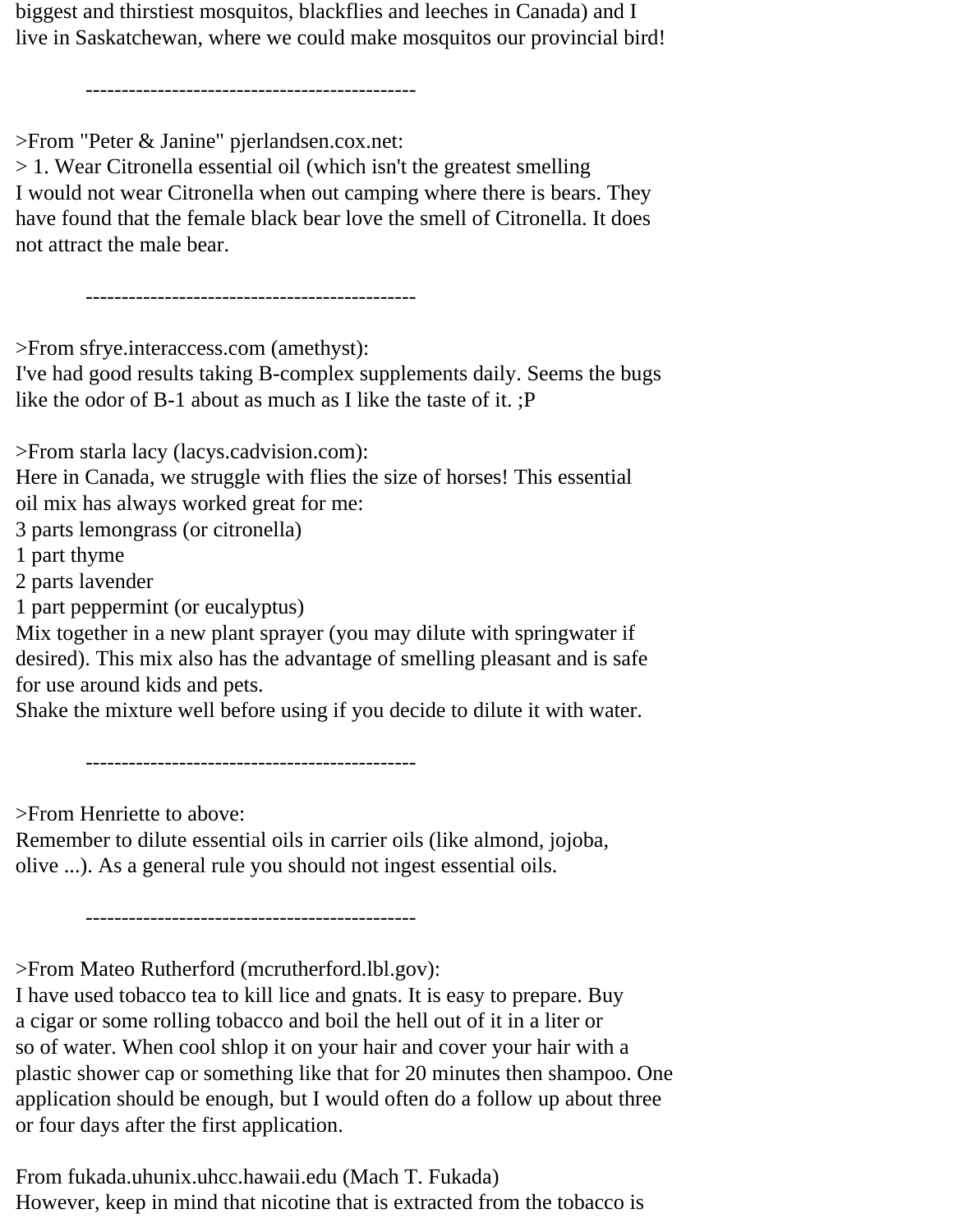also toxic to humans (people don't get too much of it when the smoke it because it burns up). It should be used with care if there are cuts on the scalp which may increase the rate that it is absorbed into the bloodstream

----------------------------------------------

> I was wondering if there are any herbals that can be taken to reduce the attack of mosquitos. I happen to live in an area where they are abundant.

>From amy.winans.psl-online.com (Amy Winans) to above: I do well know what you mean! Here's what I've gathered on that subject, and keep (all) on hand as needed:

- 1. You can join the rest of America and buy a caseload of Avon's Skin So Soft. I have about a dozen friends who worship it religiously.
- 2. You can stock up on anything containing Citronella, although I fear it may still be too new to really know if there is Life for it after the Candles. I'm seeing a lot of oils and lotions saying it's in there, though.
- 3. Continue to use the old standby's with DEET in them, like Off's Offtastic, or whatever, or Cutter's. Have heard personal testimonials on Cutter's.
- 4. Investigate local ancient customs; as I discovered when I read the area's native Indians, the Karankawas, employed an effective remedy to a problem which was (unbelievably) much more horrid than it presently is; that is, they killed them an alligator, skinned him, liquified the fat and slathered it on! Kept quite a few things away, one of which WAS mosquitoes!

Seriously, though, there is probably something in that we could replicate today with something similar but more sweet-smelling. So, if anyone has any ideas, as well as things to ingest that might make your "scent" less attractive to mosquitoes, please post!

> 3.1.2 And now you're bitten... ----------------------------------------------

----------------------------------------------

>From EderChiro.aol.com:

Use lavender oil (small drop) applied directly on mosquito bites.

>From Henriette:

Lush Stellaria media does the trick, too - just roll into a ball and let the juice drop onto your bite(s).

----------------------------------------------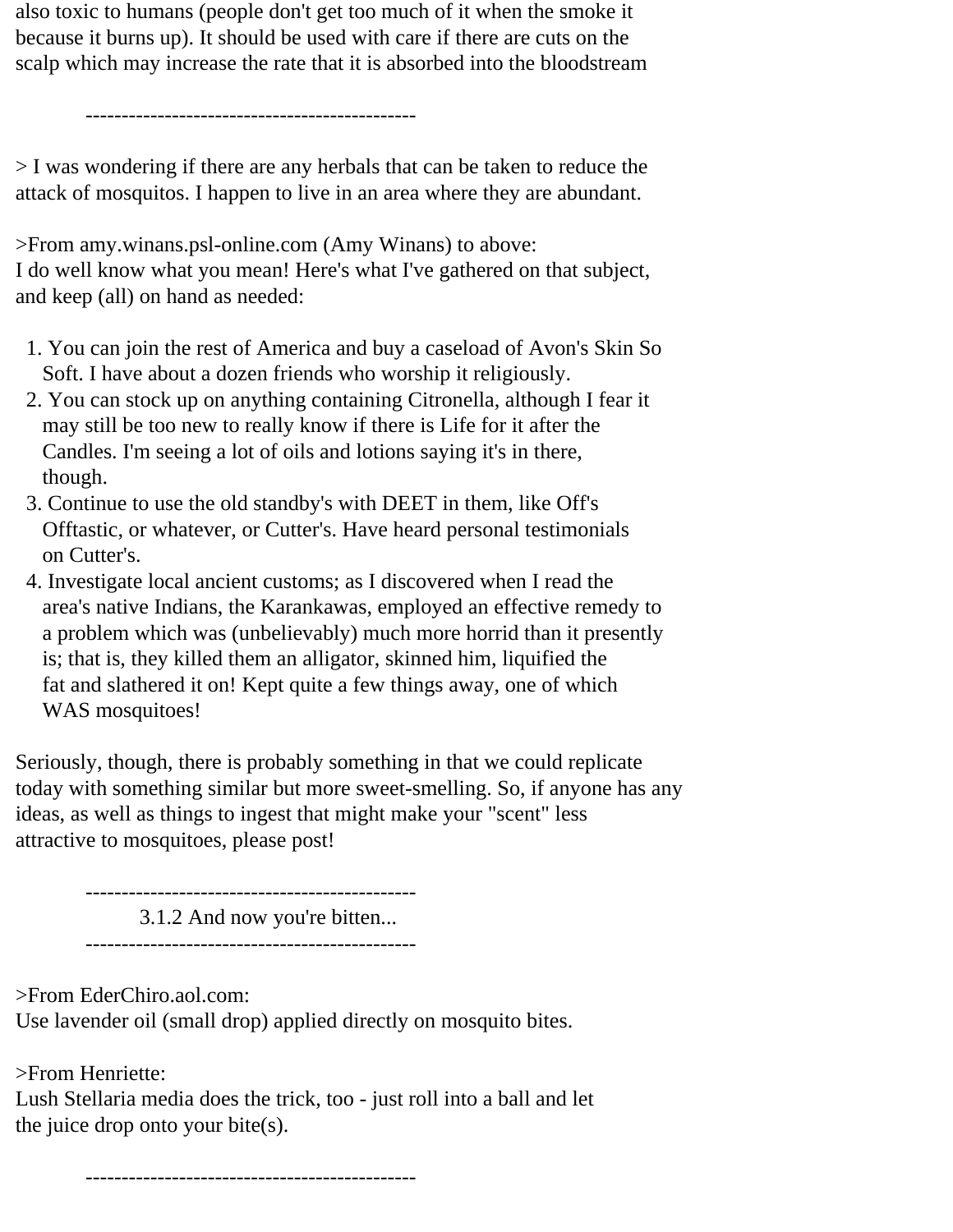>From Noel Gilmore (ngilmore.gate.net):

Allow me to pass on my husband's rather simplistic (and annoying) remedy to keep mosquito bites from itching and swelling...DON'T SCRATCH 'EM. For years I suffered all summer while he did not and he would always tell me it was because he disciplined himself not to scratch. Last year we went to the Yucatan jungle for vacation and I couldn't bear to cover myself from head to toe each day with repellent, so I asked him to help me remember not to scratch, and I have to admit it worked!

>From Tim Keenan (tkeenan.uoguelph.ca) to above:

As someone who has lived and worked on the arctic tundra and in the boreal forest for decades, I have to agree...I never use DEET or any other repellent. If the bugs are so thick I can't breath without inhaling them, I use a "SkeeterGuard" fine-mesh net jacket, with a net hood that zips across the throat. Otherwise, I hit 'em if I feel 'em. If I don't feel 'em, I hardly ever develop any reaction. If I have a reaction, usually if I get bit somewhere where the skin is thin (over a wrist bone, etc.) I generally ignore it and it goes away. I never get a bump \_unless\_ I scratch. This goes for black flies, too. I think the best answer is to get bit early and often, and you will become acclimatized to it. Rubbing and scratching causes all sorts of local histamine response, which really aggravates the situation.

>From Lane.monty.rand.org (Janis Lane) to above:

I have been getting TERRIBLE spider bites. The doctor told me that I was having a chemical reaction (arm was burning hot and swollen). He told me the SAME thing..."do NOT scratch". I stopped scratching and it seems that the bites are not swelling but are just turning to bruises. Any suggestions for THIS?

>From Sharon Rust (ntlor.primenet.com) to above:

For spider bites I have used fresh papaya and when I haven't had the fresh stuff papaya - pineapple enzymes, these work for bee and wasp and scorpion stings as well. I chew up the enzyme tablet to make a paste and stick it on the bite , the papaya I just stick a chunk on . When I use to live where plantain (Plantago rotundifolia, or lanceolata) grew I used it for bites, it seemed to work on bee, spider and mosquito bites. To use plantain I would get a fresh leaf and chew it up with my front teeth, taking care not to swallow the juices and then stick this wad of chewed up plant on the bite(s). When my daughter and niece stepped into a swarm of yellow jackets luckily it was in a field filled with plantain, I started chewing up and applying the plantain to my daughter and my sister-in-law did the same for her daughter, the bites on my daughter were disappearing but my niece was getting no relief, so when I was finished with my daughter's bites, I started applying plantain to my nieces, the ones that I worked on were also disappearing , the key was that my sister-in-law was swallowing the juices released from the plant and I was not. I suppose you could use a blender or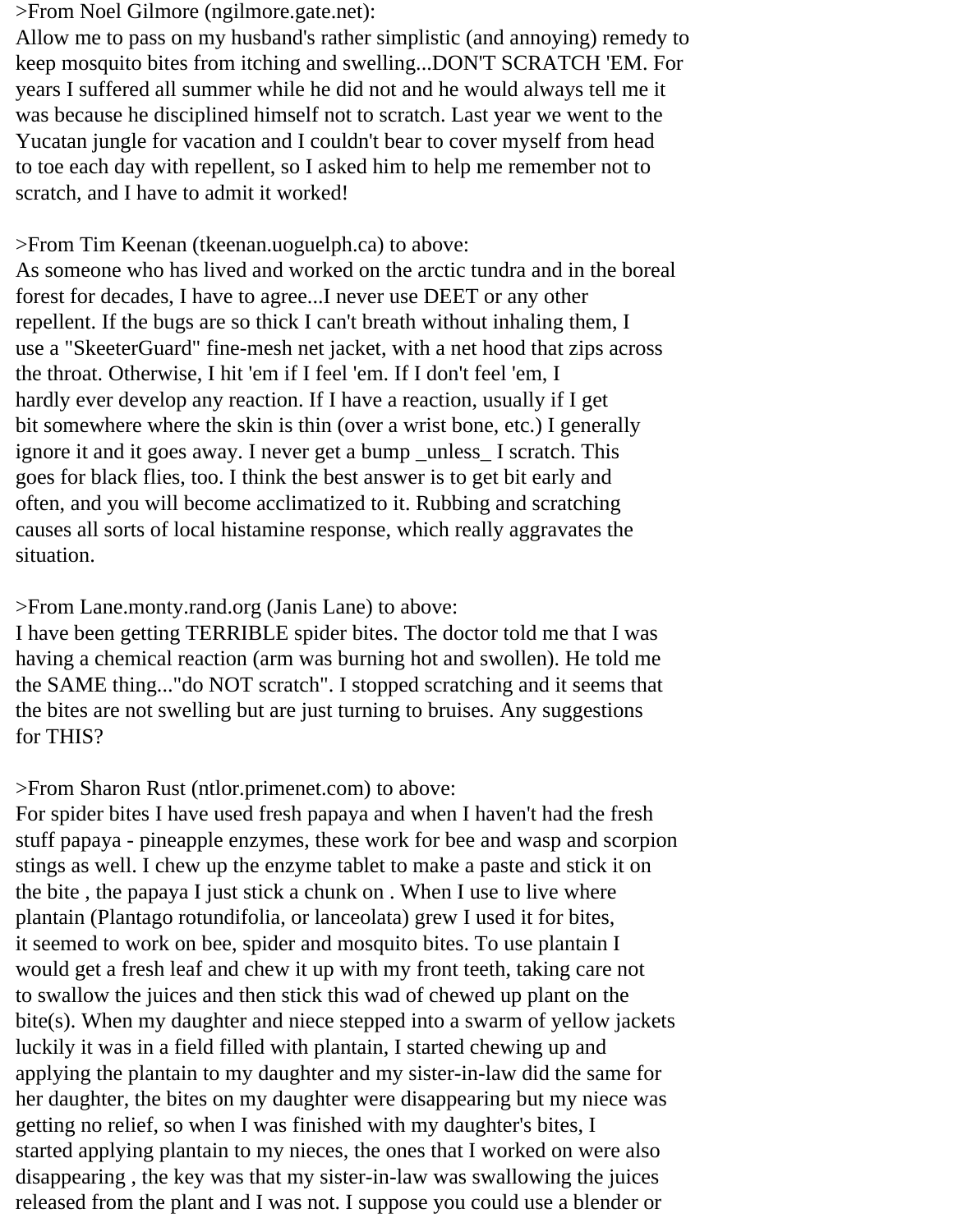something but most of the time I feel that this is the fastest and simplest way to treat a bite.

> ---------------------------------------------- End of part 3 of 7.

----------------------------------------------

--

Henriette Kress, AHG Helsinki, Finland Henriette's herbal blog: http://www.henriettesherbal.com/blog

From spamtrap.hetta@spamcop.net Fri Jan 21 17:01:57 2005 Newsgroups: alt.folklore.herbs,alt.answers,news.answers To: Subject: Medicinal herbFAQ Part 4/7 From: Henriette Kress <spamtrap.hetta@spamcop.net> Date: Fri, 21 Jan 2005 17:01:57 +0200

Archive-name: medicinal-herbs/part4 Posting-Frequency: monthly (on or about 20th) Last-modified: 27Jul03 Version: 1.38g URL: http://henriettesherbal.com/faqs/medi-cont.html

> ---------------------------------------------- 3.2 Herbs for migraines ----------------------------------------------

by Eugenia Provence, Eprovence.aol.com

What are migraines? A whole variety of headaches associated with vascular constriction and dilation make up the unpleasant world of migraines. The two most common are classic migraine and common migraine. They may first appear in childhood, but usually in the late teens or early twenties. More women than men are subject to them, and they frequently end after menopause.

Classic migraines start with warning signs (called the aura by medical folks). Before the headache begins, you may temporarily lose some of your vision, see flashing lights and feel very strange altogether, maybe even feeling a burning sensation or muscle weakness.

The pain usually begins on one side of the head, but can spread. The headache may take hours to develop and several days before it goes, leaving a desire to sleep (replacing the desire to die!). You may experience nausea and sensitivity to light and noise.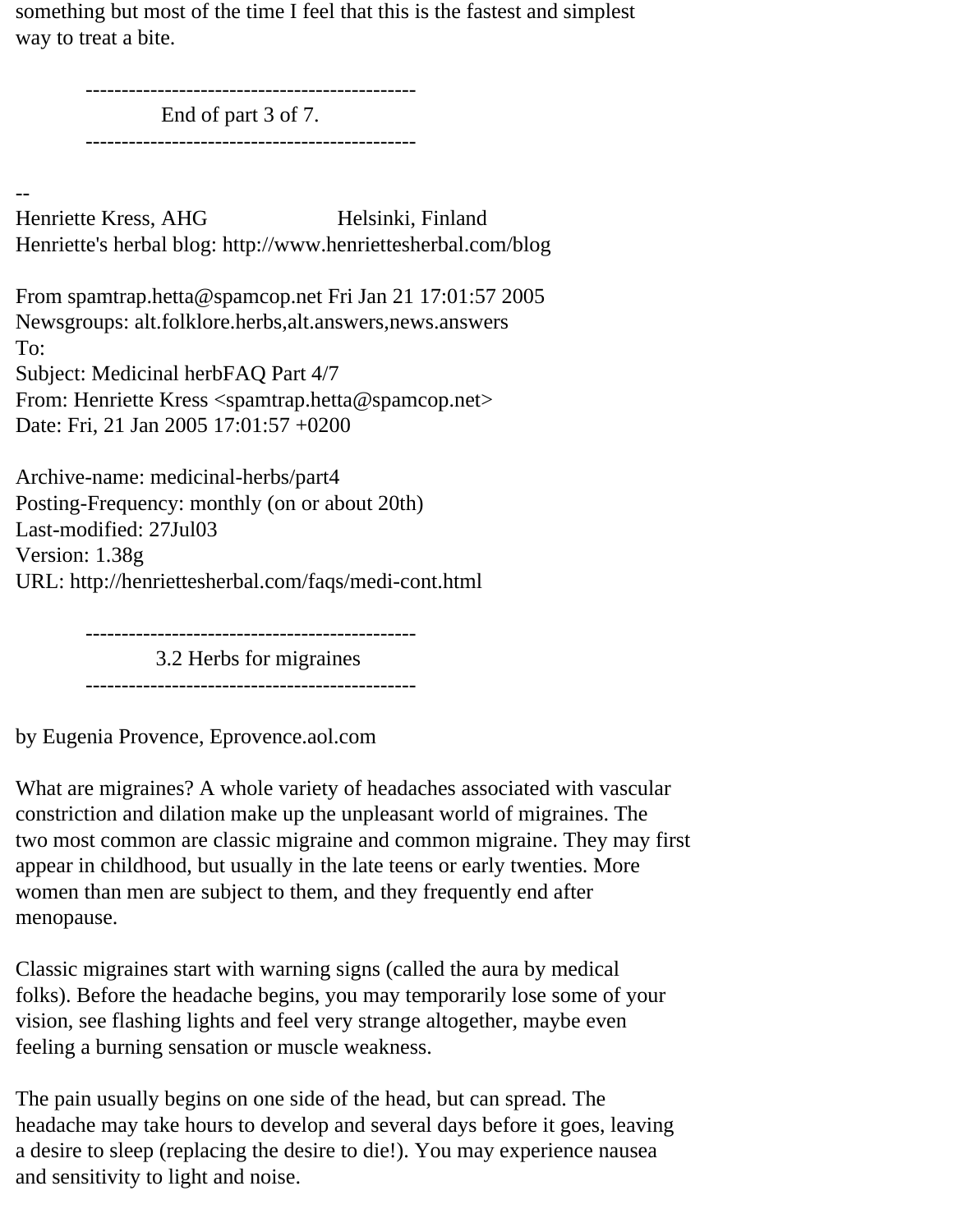I've had only one of this kind and never want another. I thought I was losing my vision (along with my wits and my lunch). Other symptoms may include muscle numbness, tingling, scalp tenderness, dizziness, dry mouth, tremors, sweating and chilliness.

Common migraines don't begin so dramatically, but a few hours or days before onset, you may feel tired, depressed (or paradoxically) have a burst of energy, be anxious or feel hyper. The common migraine may begin more slowly and last longer than the classic type. Except for the aura, the symptoms are the same.

What causes migraines? The exact range of mechanisms producing migraines isn't well understood, but is believed to be an upset in serotonin metabolism that causes dilation of cerebral arteries, followed by vascular spasm in extra-cranial blood vessels.

Migraine triggers are as varied as the individuals afflicted by them. About 70% of sufferers have family histories of migraine.

Food triggers are common, and can be nearly anything. Some of the most frequent food triggers are anything aged, canned, cured, pickled or processed or that contain tyramine or nitrites. Aged cheese, bananas, caffeine, chicken livers, MSG, alcohol (especially red wine,) yeast products (including bread), chocolate, red meat, shellfish are common, but the list is extensive and individual. Try eliminating these first. If that doesn't work, see if you are sensitive to citrus, lentils, nuts, any kind of green beans or peas, vinegar or yogurt.

Stress, strong emotional reactions and fatigue may be triggers, in addition to compounding the symptoms. Weather or altitude changes may contribute to them. There's a hormonal trigger for some women, causing migraines prior to or during menstruation or when using birth control pills or estrogen replacement therapy. There seems to be an association with sluggish liver function from eating too much fatty food or heavy drinking.

How can they be prevented or treated? If you can catagorize your migraines as being related to physical stress or emotional upheaval, stress reduction techniques, meditation and biofeedback have been found to be helpful, as have acupuncture and bodywork. Chiropractic or Osteopathic treatment may help if there is a structual problem in the neck. Again, it's very individual and complex issue, and you may need the assistance of a professional conventional or complementary practioner. HERBAL THERAPIES:

 \* To ease pain, David Hoffmann suggests that at the first sign of attack equal parts of Black Willow, Meadowsweet, Passion Flower, Valerian and Wood Betony may be helpful.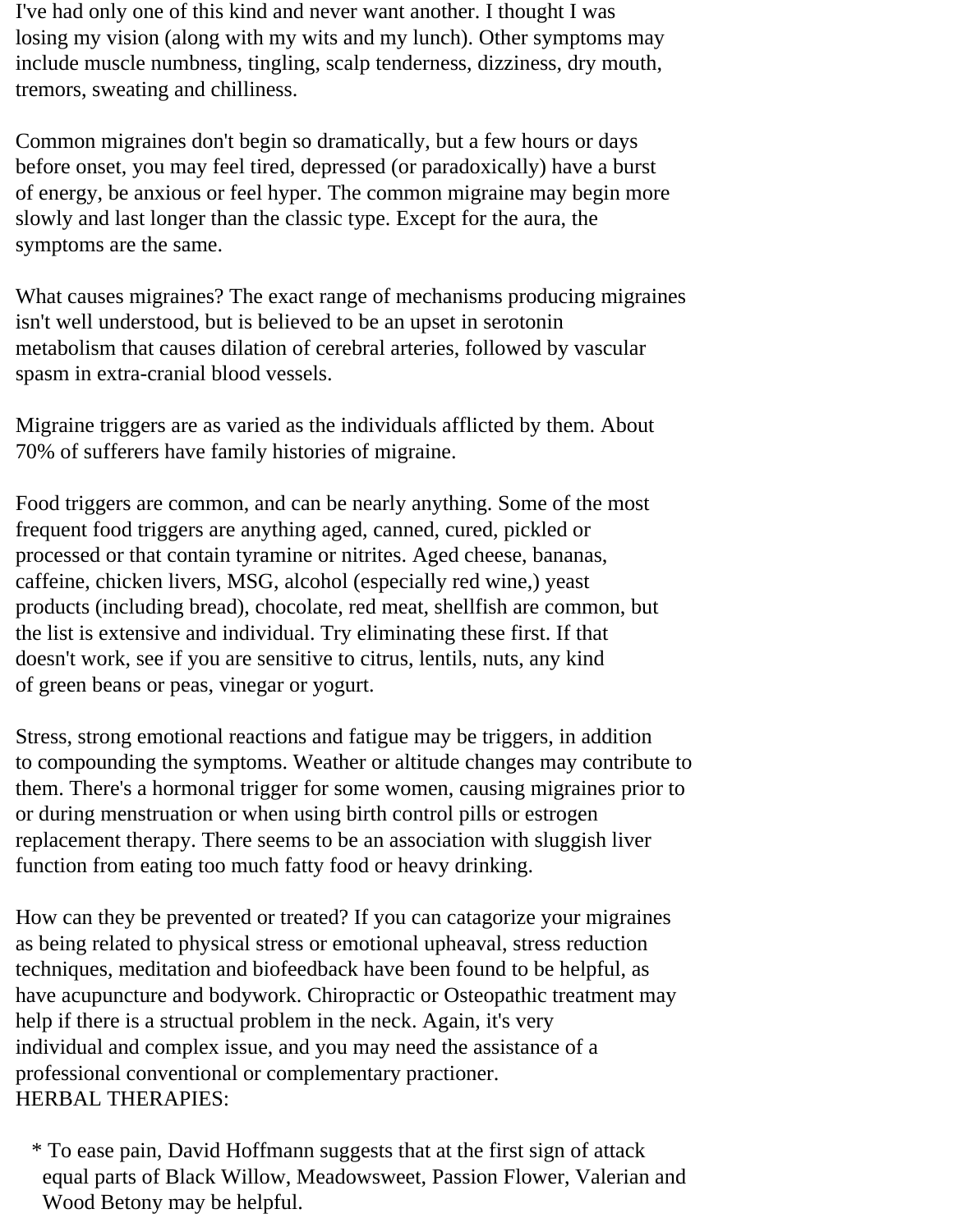- \* For migraine associated with stress, use equal parts of Hawthorne berries, Lime Flowers, Wood Betony, Skullcap and Crampbark.
- \* Nervine tonics, such as Oats and Skullcap are appropriate long-term therapy, accompanied by Siberian Ginseng as an adaptogen.
- \* Massage Lavender oil into the temples at first sign of an attack.
- \* If the migraine is accompanied by nausea or vomiting, Chamomile, Meadowsweet or Peppermint may help.
- \* If migraine is associated with hormonal problems, long-term treatment should include herbs to try to balance the hormonal system. Vitex, Black Cohosh, or Wild Yam may be useful.
- \* European herbalists emphasize the importance of liver support in migraine treatment. Herbs like Burdock, Dandelion root or Milk Thistle would be ideal.

The following delicious Migraine Tea from Ana Nez Heatherly of Gatesville, Texas, appears in the July 1995 Mother Earth News. She prepares a cold infusion of:

6 parts Rosemary leaves 4 parts Peppermint leaves 4 parts Lemon Balm leaves 4 parts Sweet Violet 3 parts Feverfew 1/2 part sweet Violet Flowers

----------------------------------------------

Please also check the entry 2.9, Feverfew and migraine; and then you could search the net for the Natural Migraine Treatment FAQ by Catherine Woodgold <an588.freenet.carleton.ca> - archive name: medicine/migraine/natural-cures.

 ---------------------------------------------- 3.3 Herbs for vivid dreams ----------------------------------------------

>From Colette Gardiner, on mugwort (Artemisia vulgaris) as a dream enhancer:

There's quite a bit of info out there about this topic, probably recently discussed on this list as well. I've used it to induce more vivid dreaming for years and have seen strong effects in many people. Some people have been known to wake up in the night cursing loudly and toss the pillow across the room, they were dreaming so vividly. A bundle of it hanging near your head at night works as well as a pillow of the cut and sifted stuff available in stores. It's also useful as an incense or in incense blends before any divinatory work such as tarot, rune reading etc. Just take a small amount of the dried herb and toss it on top of a wood stove or on a small charcoal disc that's been lit (available in magic stores or sometimes in catholic supply stores). Mostly I'd recommend simply getting some and trying it out for yourself. I've heard a lot of stories over the years from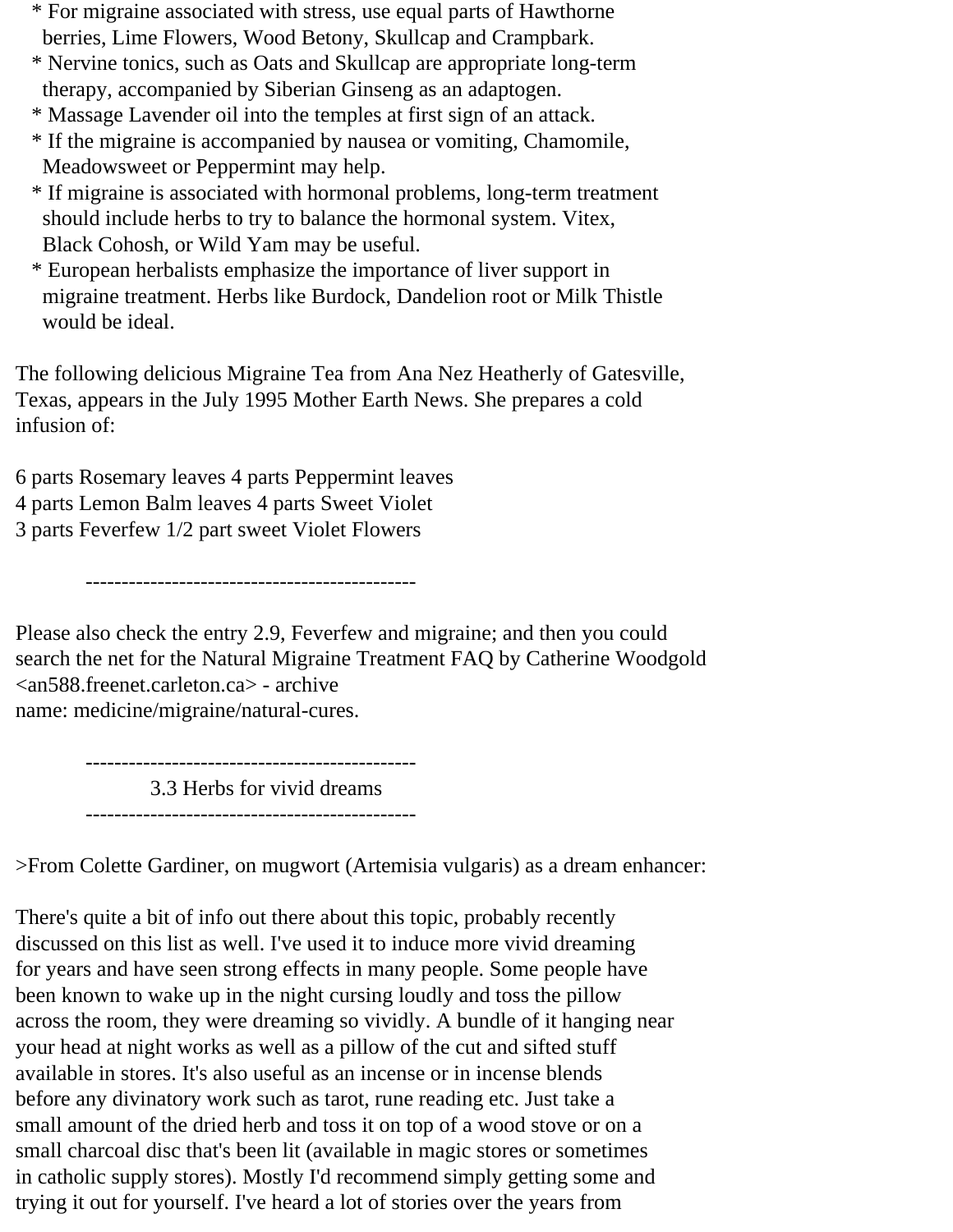students who've used it.

Other herbs for vivid dreams:

Plantain- Plantago majus or P. lanceolata - tea in evening. Watercress - Ingested at daybreak to increase dreams that evening. Peppermint - Mentha spp. burned as an incense at sunset and thru the evening for visionary dreams.

----------------------------------------------

>From Dennis McClain-Furmanski (dynasor.infi.net):

Calea zacatechichi (Dream Herb) is a shrub from the Chiapas region of Mexico, related to the mint family. It has been used by the Chontal people as a divinitory for many years. Traditional use as a tea brings about a drowsy dream state, in which answers to questions are revealed and lost objects are located.

Clinical testing in double blind studies have been shown to induce sleep and vivid dreaming, with the subjects reporting profound meaning in the dreams.

Preparation is almost invariably as a tea. However, zacatechichi is intensely bitter and soapy tasting and little can be done to mask the taste (though mixture with the sweetener herb Stevia or preparation by taking Miracle Berry which makes everything taste sweet sound like reasonable suggestions). My experience has been to mix a rounded teaspoon of zacatechichi with an ounce of kava kava and preparing it as normal kava. The berries/seeds seem to have more effect, though the leaf material itself is potent.

Little empirical or pharmacologic data exists so far, one notable study being Lilian Mayagoitia's (1986) "Calea Zacatechichi: Psychopharmocologic Analysis of an Alleged Oneirogenic Plant" in vol. 18 of the Journal of Ethnopharmacology.

> ---------------------------------------------- Please also see entry 2.10, Kava kava. ---------------------------------------------- 3.4 Herbs and weight loss ----------------------------------------------

>From Patricia Harper <harperp.aol.com>:

Many herbs are used for temporary weight loss, including some that you can buy at an herb store. However, there are many herbalists who consider weight loss formulas to be harmful, and will not make them for their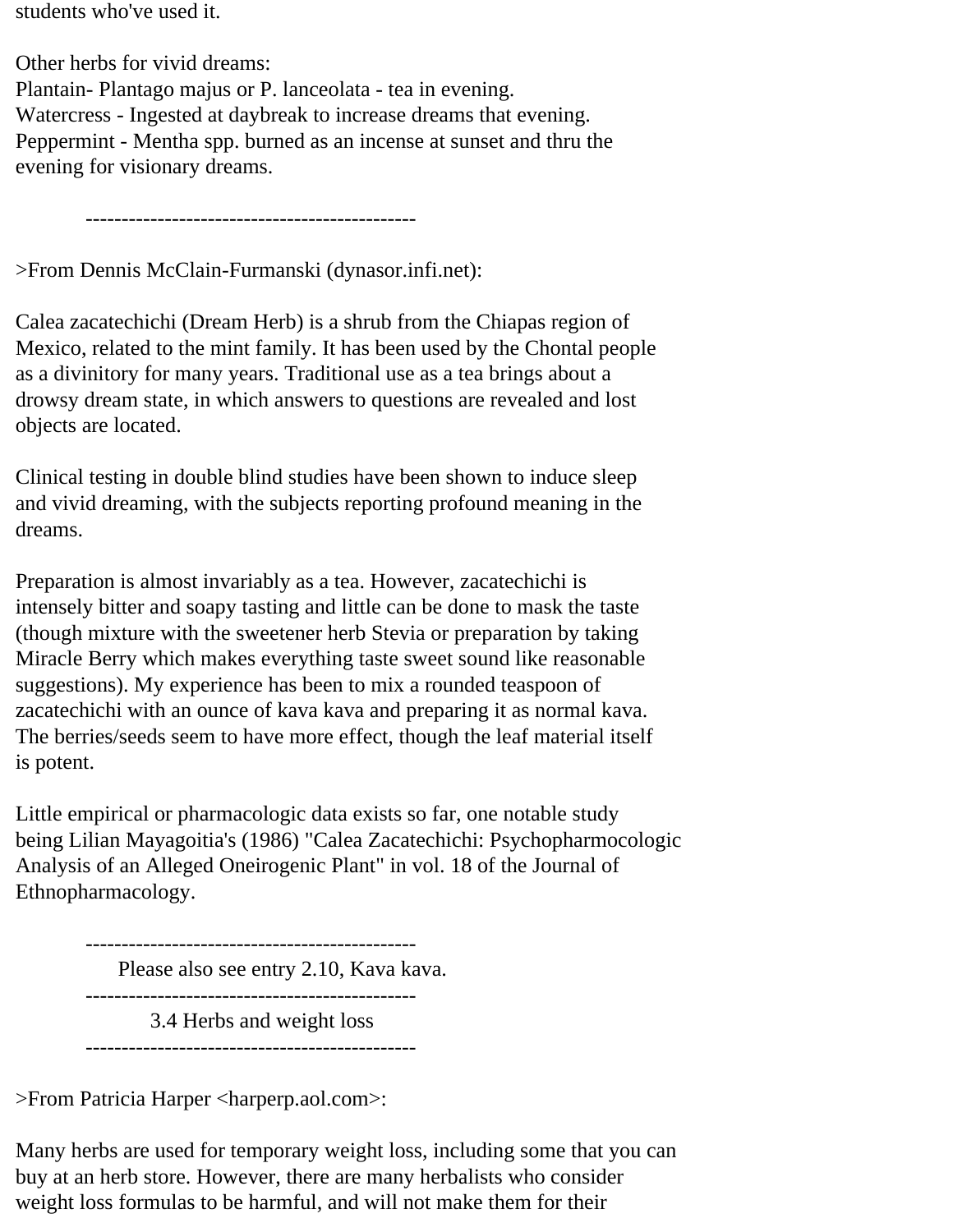clients. Typically, herbal diet pills use herbs with the following properties to cause weight loss:

- 1. Stimulants: encourage the body to burn more calories.
- 2. Diuretics: cause the body to excrete water through excess urine.
- 3. Cathartics: cause evacuation of the bowels, reduce calorie consumption by impeding full digestion.
- 4. Appetite suppressants: reduce hunger by expanding in the stomach, altering mood, or satisfying taste.

They may also use herbs to increase perspiration, (more "water weight" loss), and kill pain, or balance nerves.

Some formulas are definitely going to be better balanced than others, but in general, we are not talking here about gentle herbs that nourish and support you, as you bring your habits into balance. Herbal weight loss formulas may have drastic physical effects on your body. "Effective" diet pills --herbal or not-- are potent, depleting, and temporary, if effective. They do not cure overweight conditions.

There are herbs which can be used as supplements while you diet, but weight loss involves your whole lifestyle. Why not consider using herbs to change your lifestyle?

Instead of just using dried, capsulated, herbal products, start including \*whole\* herbs in your life. Eat them everyday, as fresh as possible, (e.g. take walks, check out the vegetable stand, or tend a garden), everyday. Instead of taking a capsule, eat a handful of fresh parsley. Experiment with tasting each of your favorite culinary herbs made up as "diet" tea. Collect dandelion leaves, plantain, mints, lettuce, whatever, and whip it up in your blender as special diet "green drink." Almost no calories in most herbs.

Also, get to know specific weeds and plants in your neighborhood. Learn their names and uses; look at them. Watch how they grow, Think about their growing condition and responses to it. You can even keep a journal noting everything you learn about each plant. Spring is the perfect time to bring herbs into your lifestyle.

Eating and living with herbs can bring you a lifestyle which may be more conducive to weight loss.

 Best of the Herbal Forums: http://www.henriettesherbal.com/archives/best/2000/weightloss.html ----------------------------------------------

3.5 Insomnia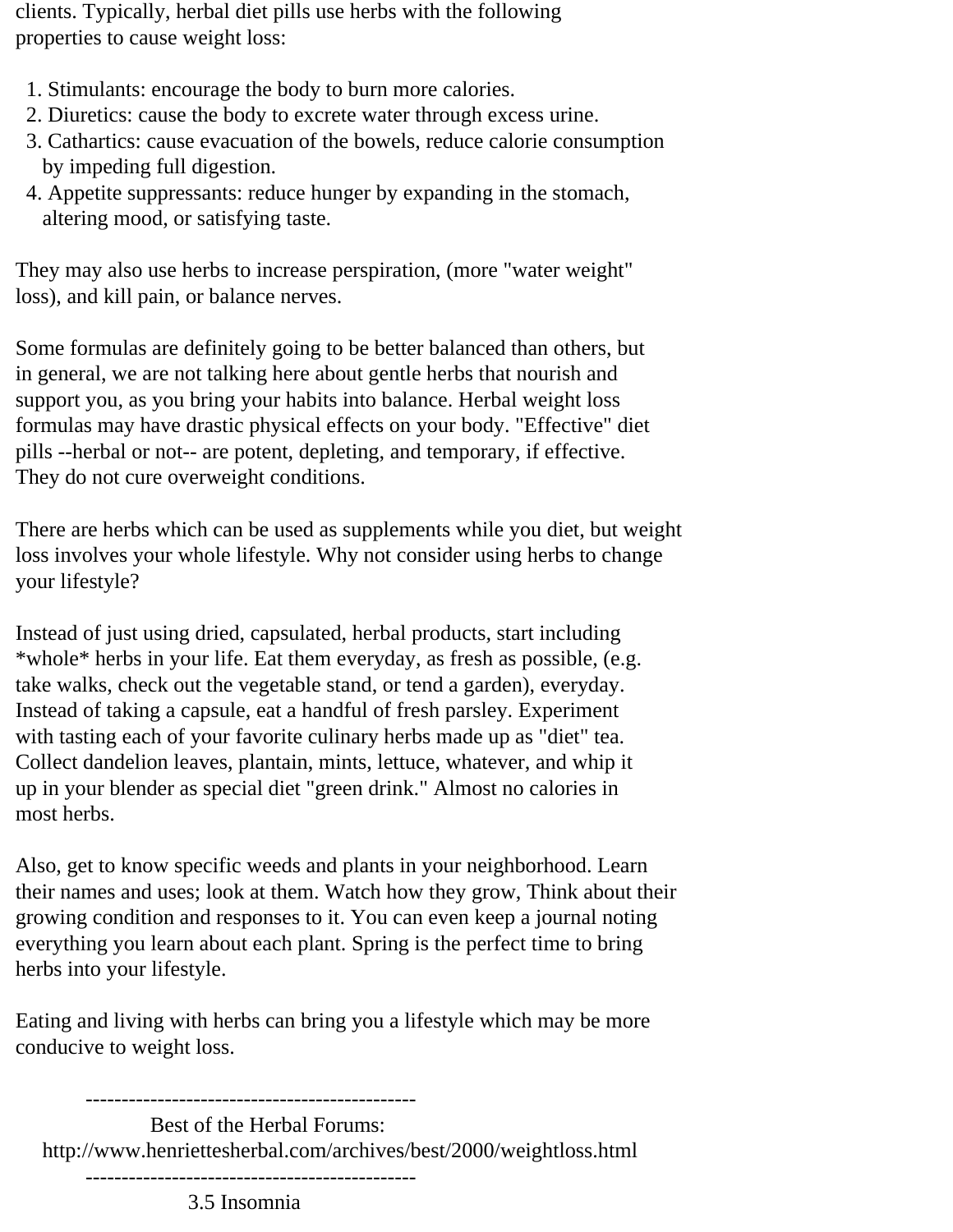----------------------------------------------

Also see entry 2.1, Valeriana.

----------------------------------------------

> I REALLY need some herbs to take for insomnia. My doctor says I am in excellent health, and I am not depressed, but insomnia has been a terrible problem for me since I was a child. Can anyone recommend some herbs to me that either taste good-ok (not valerian--it smells so bad to me :( ) OR tell me how to make a herbal sleep pillow?

>From trowan.ivory.trentu.ca (The Literate Tomboy): Rub a little lavender oil under your nose and breathe deep as you lie in bed...

From burleigh.tcg.anl.gov (darin)

Organic chemistry textbooks. It was a surefire thing in college.

From dsm2.ix.netcom.com (sherree moore)

Okay, I've been lurking around reading the herbal newsgroup and I JUST have to give my remedy for insomnia. When I can't sleep I make a tea from chamomile (of course), valerian, hops, and a smidge of passion flower. Works every time. Of course, this combination might become a bit too much every single night! Therefore, a hops pillow might help. Make a small pillow and fill it with hops. Really doesn't smell bad at all. Oh yes, the tea is an acquired taste, but honey helps.

>From carl.mork.nwcs.org (Carl Mork):

The various mints are good in tea for making you relax. I make a nice mix of peppermint, cat mint and apple mint to brew up the tea. A pillow is simple to make. Use the same mints plus lavender. There are other herbs that are used for sleep, but those are the ones I know from practical experience.

The mix for tea and pillows should be to your taste. Oh and I suggest honey in the tea.

> ---------------------------------------------- 3.5.1 Insomnia therapeutics ----------------------------------------------

>From Henriette:

Insomnia. The first thing to do is to cut out \_all\_ caffeine. That means coffee, tea, cocoa, cola drinks, guarana, mate, etc.

Do you exercise? You might not be tired if you don't move during the day. 30 minutes daily walking is good, but more is better (up to a limit).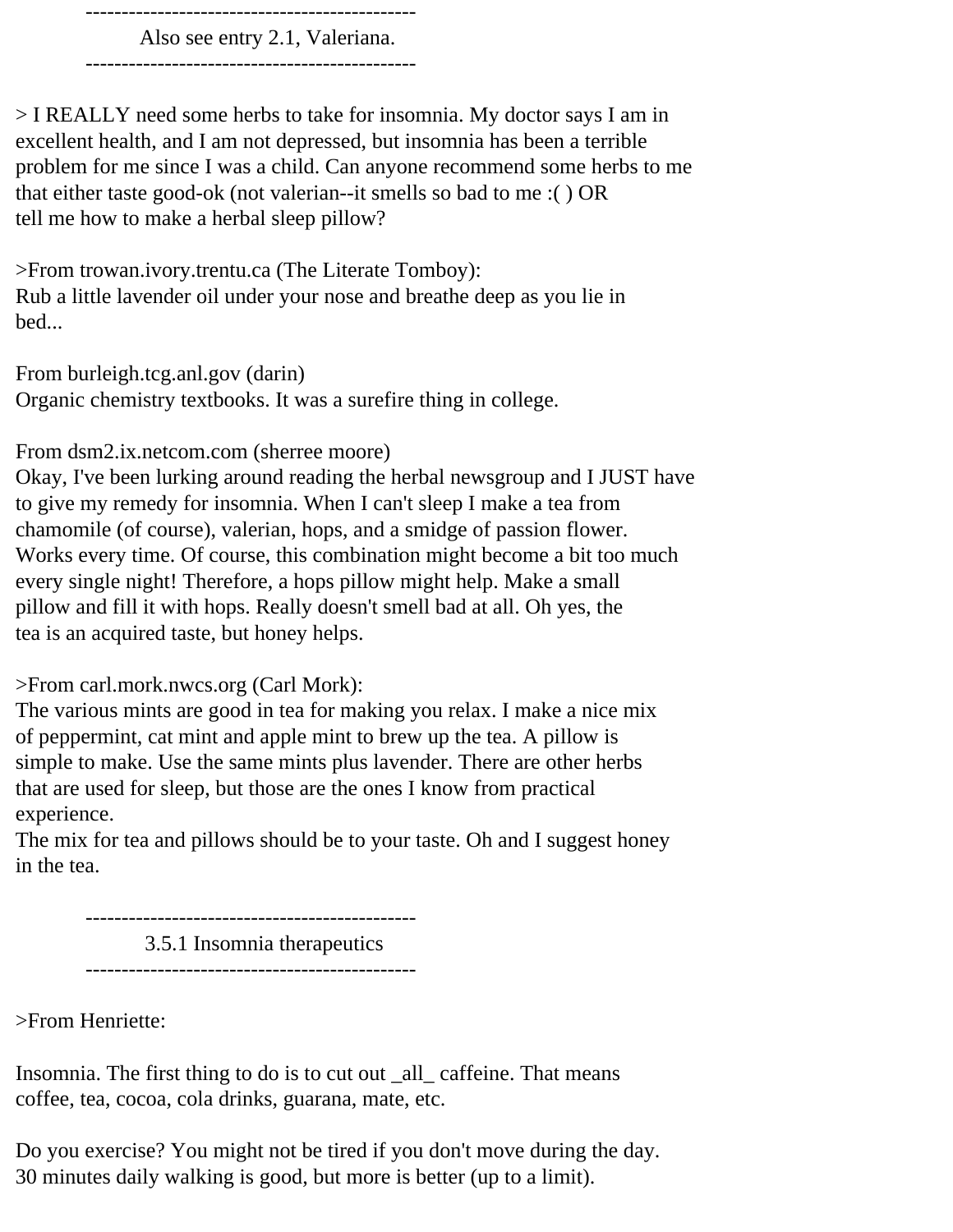Don't eat too heavily before bedtime.

Do you have problems with depression? SJW (Hypericum, St. John's wort) helps with mild to moderate depression, and one of the signs of depression is that you wake up early in the morning and can't go back to sleep. Simple insomnia is another sign. SJW needs to be taken regularly for a few weeks before you notice a difference.

Is your room dark enough? Before you shop for dark dark drapes for your windows you can test by investing in a set of those thick cloth goggles to put over your eyes. You know, the type that makes it easier to sleep when you travel by plane.

If all that is OK here's a herbal blend that has worked nicely for all people I have given it to:

 1 part Hypericum tincture (fresh flowering tops, 1:2 95 %) 1 part Eschscholtzia tincture (fresh herb, 1:2 95 %)

Mix, take 30 drops as needed. Keep the bottle near your bed, or make a tea of the recently dried herbs and keep the tea ready on your bedside table.

Another blend would be

1 part Hypericum tincture (fresh flowering tops, 1:2 95 %)

1 part Avena tincture (fresh milky seed, 1:2 95 %)

Mix, take 30 drops as needed. This can't be substituted with a tea, as Avena milky seed has to be used fresh.

Or you could try some of the herbal suggestions given above. Whatever you do, don't put lavender essential oil (EO) on your upper lip - that smell will keep you awake. If you want to use lavender EO, put it on a tissue and keep that under your pillow. That way, when you get tired of the smell, you can remove the tissue.

> ---------------------------------------------- 3.6 Aphrodisiacs ----------------------------------------------

>From Peter L. Schuerman <plschuerman.ucdavis.edu>:

Try this: 2 parts safflower (or 1 part saffron) 2 parts hibiscus flower 2 parts rose flower in tea (1 tsp. per cup) or capsules (1-2 OO caps).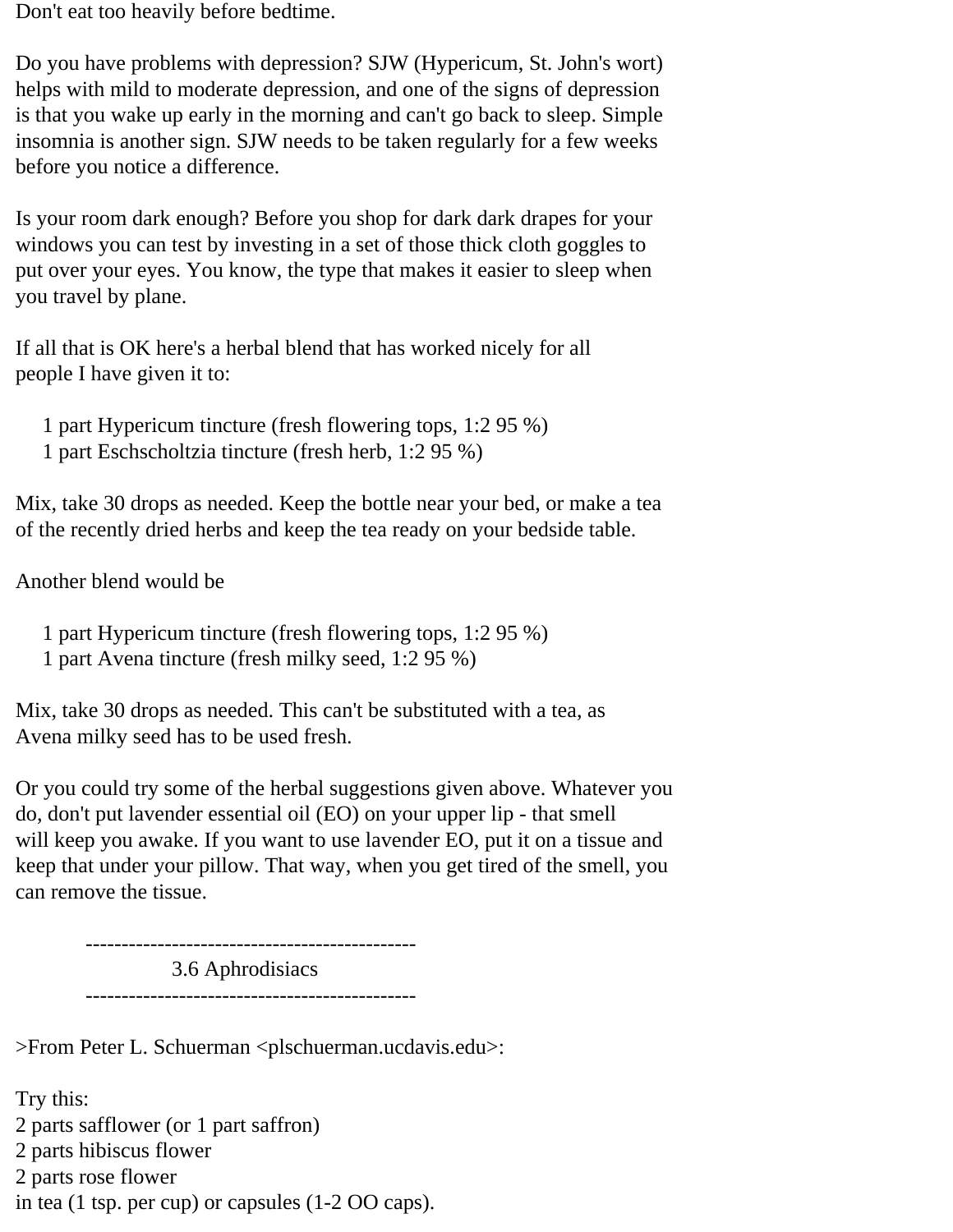According to Ayurvedic philosophy, the floral structures of plants have their medicinal effects on the reproductive system. This formula is made of three flowers; the first is an aphrodisiac, the second exerts an influence on the sexual chakra and the third exerts and influence on the heart chakra and acts to harmonize the blend.

>From Back in Black <skeevers.netcom.com>, to above:

If you find the effect of this mixture too overwhelming (depending on your constitution, it might be) you can also add 1 part myrrh to soften the effect. Without the myrrh, it has quite a punch, with the myrrh, it has a much more diffuse effect, spread throughout the entire body rather than being so focused on the lower two chakras (or at least, those are the effects it had on me).

Personally, I couldn't stomach this mixture as tea -- capsules are preferable -- but it's also not bad in vanilla yogurt, if you don't have capsules.

----------------------------------------------

>From Henriette:

Germans use celeriac root as an aphrodisiac. It works because it enhances blood flow to the pelvic area; but any aphrodisiac will work better if both partners know about it.

So here's a recipe for a Waldorf salad for two:

 1,5 dl grated raw celeriac 1 apple, grated or cut into pieces 1-2 tblspoons walnuts dressing: 1 dl sourcream, 1/4 teaspoon mustard, herbsalt.

Mix and enjoy.

----------------------------------------------

3.7 Herbal Abortives and Birth Control

----------------------------------------------

Disclaimer: This is not anything you should try at home without supervision from a knowledgeable herb person.

----------------------------------------------

>From Colette Gardiner <coletteg.efn.org>:

Current and reliable information on herbal birth control is rare. In the Western tradition much information on birth control as well as safe birthing techniques was destroyed during the European Witch hunts circa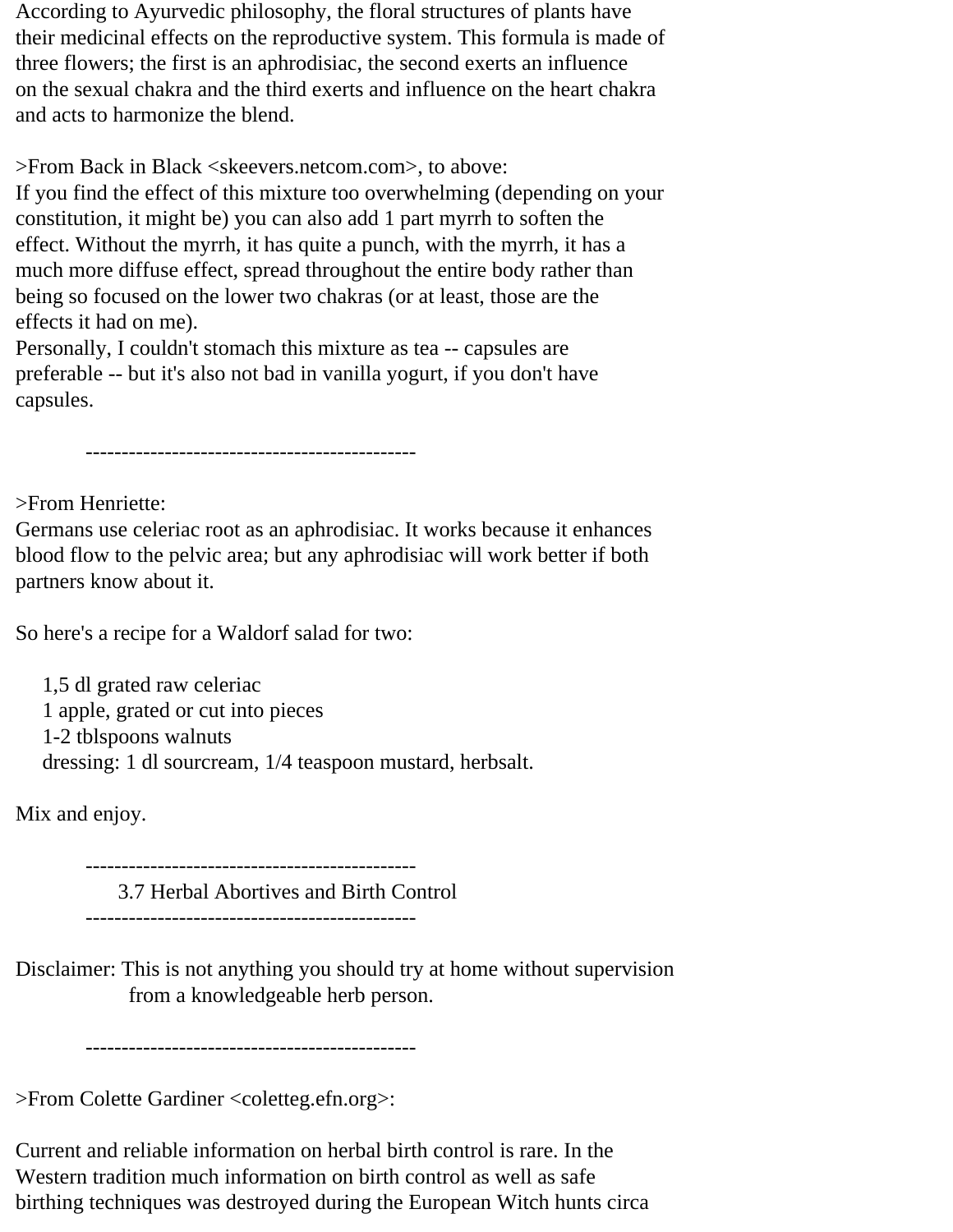1450-1700. Having such knowledge was proof positive that you were a witch. Other historical information is often incomplete, with only a local common name, or no exact dosages. Researchers often discard supportive techniques such as fasting or ritual as mere superstition. Current studies tend to be anecdotal rather than strictly lab controlled data. This does not mean they are not of value, but again pertinent info may be missing. Such as was the woman pregnant in the first place? Anecdotal info can give us ideas on where to start and what the possibilities are. They have also shown us that herbal abortives are not themselves without side effects, often severe. All herbal info on abortives should be thoroughly researched before use. Some herbalists feel that herbal abortions are more dangerous than clinical abortions. Abortive herbs are toxic and do have side effects. They are not safer because they are natural. Clinical abortions are certainly more effective. Most importantly an herbal abortion should never be undertaken unless a women is willing to follow up with a clinical abortion if the herbs fail.

#### ---------------------------------------------- **EFFECTIVENESS**

----------------------------------------------

Varying success rates have been claimed for herbal birth control. Estimates vary from 20%-80%. It is important to remember that most of these rates are based on the incidence of successfully bringing on a delayed period, not in aborting a definite pregnancy. Since many herbs seem to work the best close to the time of the first missed menstrual period, many women have not had a pregnancy test at the time they took herbal abortives. Studies on the success rate of herbal abortives in non-confirmed pregnancies is quite high (70%-80%). Success rates with confirmed pregnancies is substantially lower, 20% or less. Also there's not as much research on herbal abortives with confirmed pregnancy.

 ---------------------------------------------- SPECIFICS ----------------------------------------------

Rina Nissim, founder of the Dispensaire des Femmes in Switzerland claims a success rate of 60%-80% in women who believed they were pregnant (non-tested). Their method involved the use of at least two herbs at a time. Generally one emmenagogue (bleeding stimulator) with an oxytocic (uterine contraction stimulator) for no more than six days starting as soon as a woman's period is late. They have found that starting the herbal regimen later than six days overdue drops the success rate to 20%.

In a survey I conducted (appendix A) with a small group of women there appeared to be a high success rate (about 75%). However only one of the women had a positive pregnancy test, so actual success rates were certainly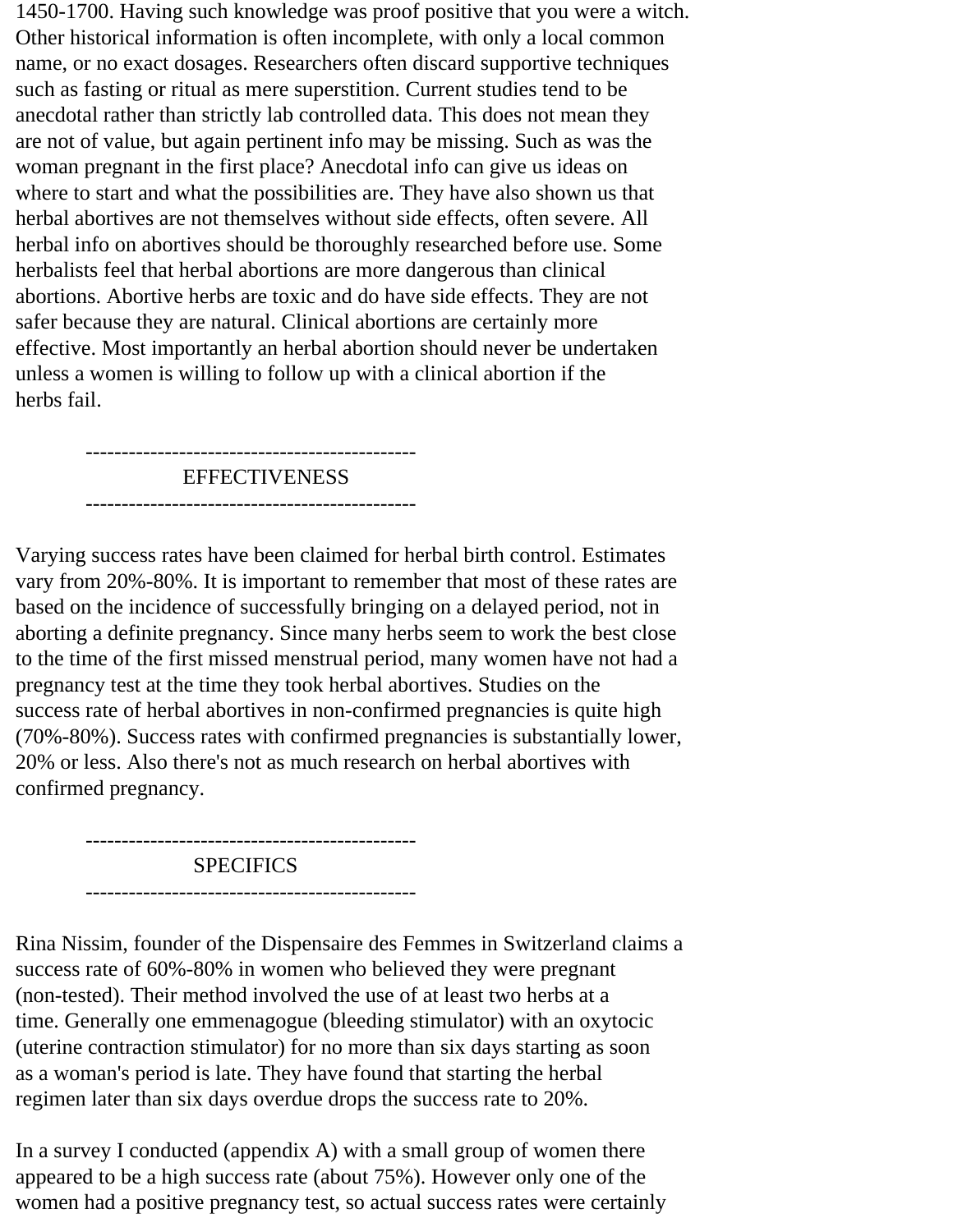much lower. My experience with women where there has been more complete information, such as positive pregnancy tests and follow up leads me to guess at a realistic success rate of 20% at this time. In a highly quoted New Mexico study, Cotton root bark had a very high success rate, with a fairly low toxicity. However it appears that very few of the women were actually pregnant based on blood tests and screening.

Less info is available on prevention of pregnancy with herbs. In an informal study (appendix B) by Robin Bennett with Wild Carrot Seed used on a semi- regular basis as an implantation preventer she had a 98% success rate with few side effects. There is also a much quoted seven year study involving one hundred women in Alaska that also claimed high success rates for wild carrot seed. But no one seems to have any specifics on it.

> ---------------------------------------------- SAFETY ----------------------------------------------

In general many herbal abortives are mildly poisonous to potentially fatal in large doses.

Almost all women report at least one of the following side effects:

- \* Increased bleeding
- \* Dizziness and nausea sometimes extreme enough to cause fear.
- \* Visual disturbances
- \* Sweats or chills
- \* Diarrhea

Less commonly reported side effects:

\* Incomplete abortion

\* Irregular cycles for 1-3 months

The above can also occur in clinical abortions.

\* Kidney irritation

\* Breast Lumps (Tansy)

Almost all women reported heavier bleeding and clotting than normal and felt that this was an indication of an aborted pregnancy. While this is indeed a sign of aborted pregnancy it's also common with use of emmenagogues. Common sense would indicate that when using emmenagogues there would be the chance of hemorrhage, but it appears to be a not very common side effect compared to the other effects. Most side effects appear to be of short duration. I do know of one case where a women experienced severe long term endocrine imbalance after using herbal abortives.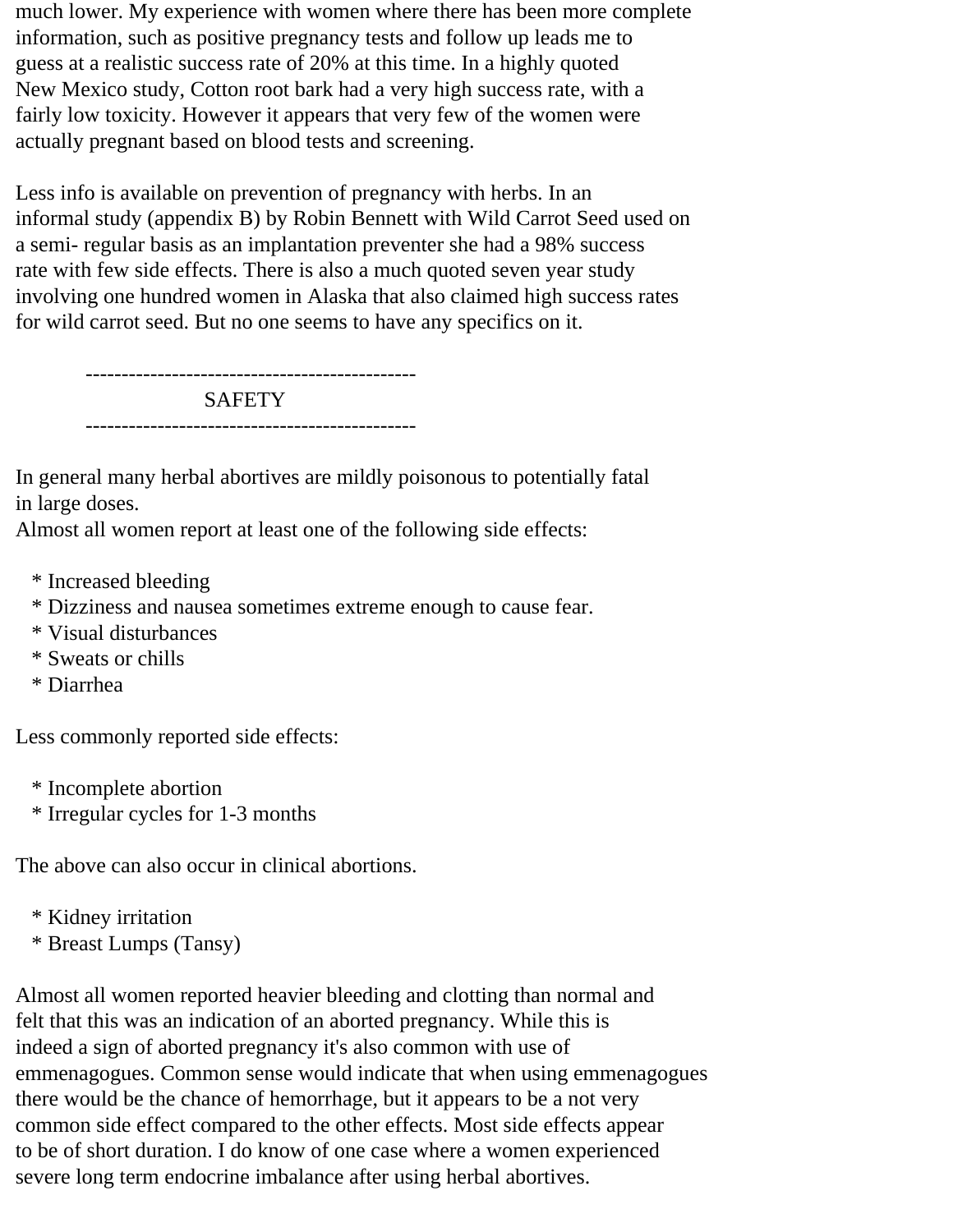### SERIOUS SIDE EFFECTS

----------------------------------------------

#### ----------------------------------------------

The most serious side effects seem to occur when women use herbal abortives, remain pregnant and attempt to carry to term. There is a high enough rate of reported instances to call for extreme caution.

- \* Incomplete or low implantation of the placenta
- (reported frequently by many practitioners)
- \* Premature detachment of the placenta before or during birth

Consequences of these side effects can be severe and potentially fatal. Severe hemorrhage can and does occur under these circumstances. In one case a women lost 1/3 of her blood volume before bleeding could be stopped. Treatment consists of total bed rest and staying close to a hospital. The risks to both mother and fetus are extreme.

 \* A few isolated reports of toxaemia possibly related to herbal abortives.

> ---------------------------------------------- ONE FINAL VERY SUBJECTIVE NOTE ----------------------------------------------

Clinic workers who see many clinical abortions note that women who used herbal abortives on their current pregnancy seem to have darker, thicker blood with more clotting.

> ---------------------------------------------- USE OF HERBAL ABORTIVES AS A LABOR FACILITATOR ----------------------------------------------

A few of the herbs that are used as herbal abortives maybe safely used in the last trimester of pregnancy under specific conditions to help facilitate healthy labor. While safe if properly used they should not be used unless a problem exists and only with the help of a practitioner.

> ---------------------------------------------- HERBAL SPECIFICS ----------------------------------------------

There are two main types of herbs used as abortives. Emmenagogues and oxytocins.

EMMENAGOGUES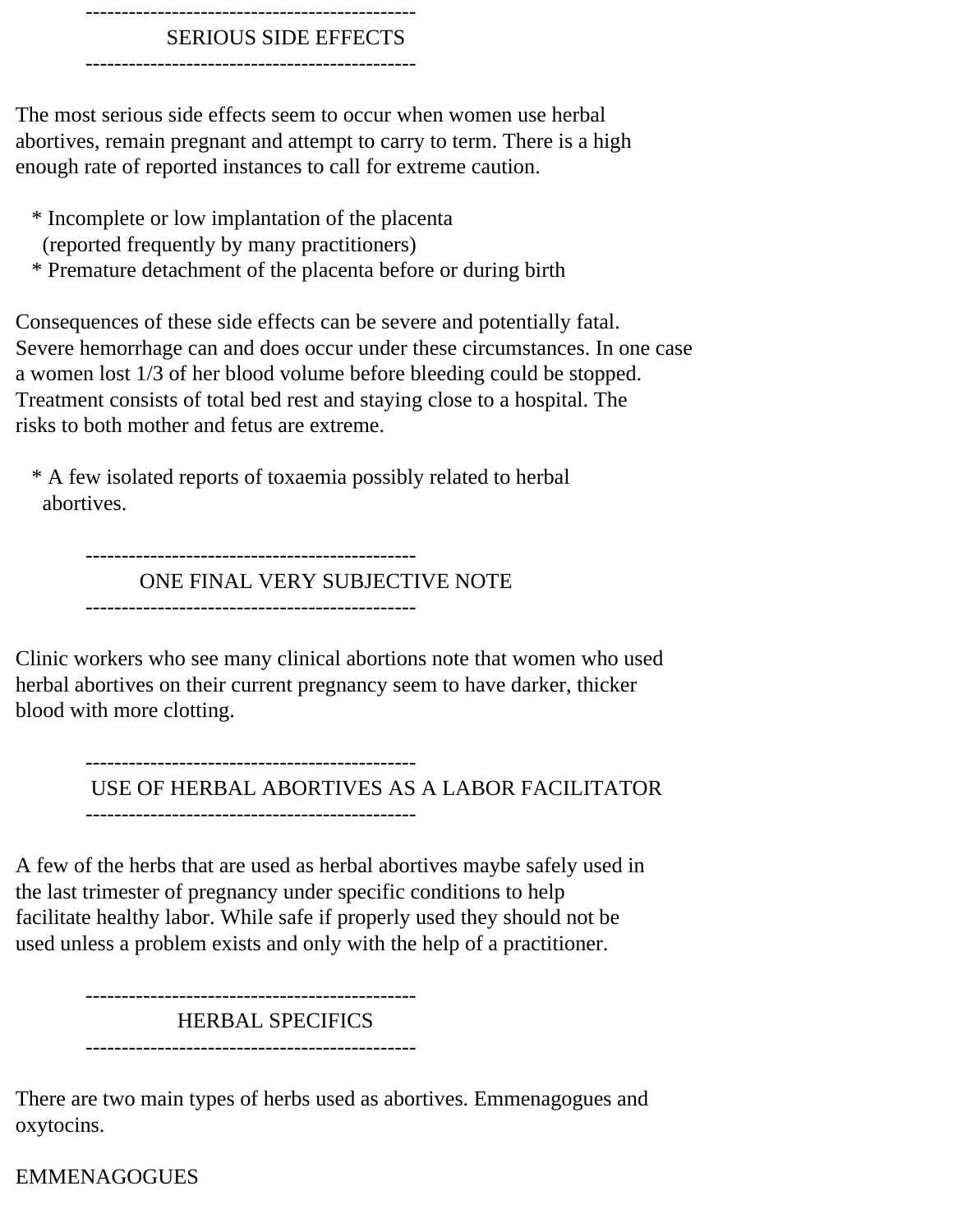Emmenagogues stimulate blood circulation to the pelvic area and uterus and help to stimulate menstruation.

 \* Vitamin C - no buffers or fillers. Dose: 500 mg every hour for 12 hours up to 5 days.

Toxicity: possible kidney irritation, loose bowels.

 \* Ginger - Zingiber officinale, Dose: 1 oz. fresh or dry root to pint of water.

Toxicity: possible light-headedness.

- \* Pennyroyal Mentha pulegium & Hedeoma pulegiodes, Dose: 1/4 cup of herb to 1 quart water once a day for no more than 6 days. Toxicity: nausea, numbness in hand and legs, liver irritation, kidney and bladder irritation, diarrhea, The essential oil is fatal internally. Contraindications: kidney conditions.
- \* Angelica root Angelica archangelica, Dosage: 1/4 cup herb to 1 quart water as tea. Tincture - 10-20 drops every two hours. Dried root less toxic than fresh.

 Toxicity: irritant to kidney and liver, not studied as much as pennyroyal. Contraindicated in diabetes as it raises blood sugar levels.

 \* Mugwort Leaf - Artemisia vulgaris, Dosage: 3 teaspoon per cup tea, 3 cups per day, for no more than six days.

 Toxicity: higher doses can cause liver damage and convulsions. Nausea. Contraindications: Uterine inflammation or recent pelvic infection.

 \* Black Cohosh Root - Cimicifuga racemosa, Dosage: 3 teaspoons per cup, 4 times a day. Tincture 20 drops every 6 hours. Toxicity: Diarrhea, dizziness, headache, decreased pulse rate,

tremors, fatalities can occur in large enough doses.

 \* Tansy - Tanacetum vulgare. Note: Do not confuse with tansy ragwort, Senecio jacobaea, which is a poisonous plant known to cause death in cattle thru liver failure. Dosage: Tea, 4-8 teaspoons per qt. sipped throughout day. 10 drops tincture in warm water every two hours til bleeding commences, for no more than 5 days.

 Toxicity: breast lumps, possible hemorrhage, liver irritant. Essential oil is fatal - do not ingest.

# OXYTOCIC HERBS

They imitate oxytocin in the body to stimulate uterine contractions and release prostaglandin hormones. All oxytocic herbs are toxic to some degree. Women can experience very painful contractions. They are generally hard on the liver. Women with a history of liver disease such as hepatitis may wish to avoid them all together.

 \* Blue Cohosh root - Caulophyllum thalictroides, Dosage: Tea - 3 teaspoons herb per cup, 3 cups per day, tincture - 20 drops every 4 hours, for six days or til bleeding commences. Toxicity: nausea,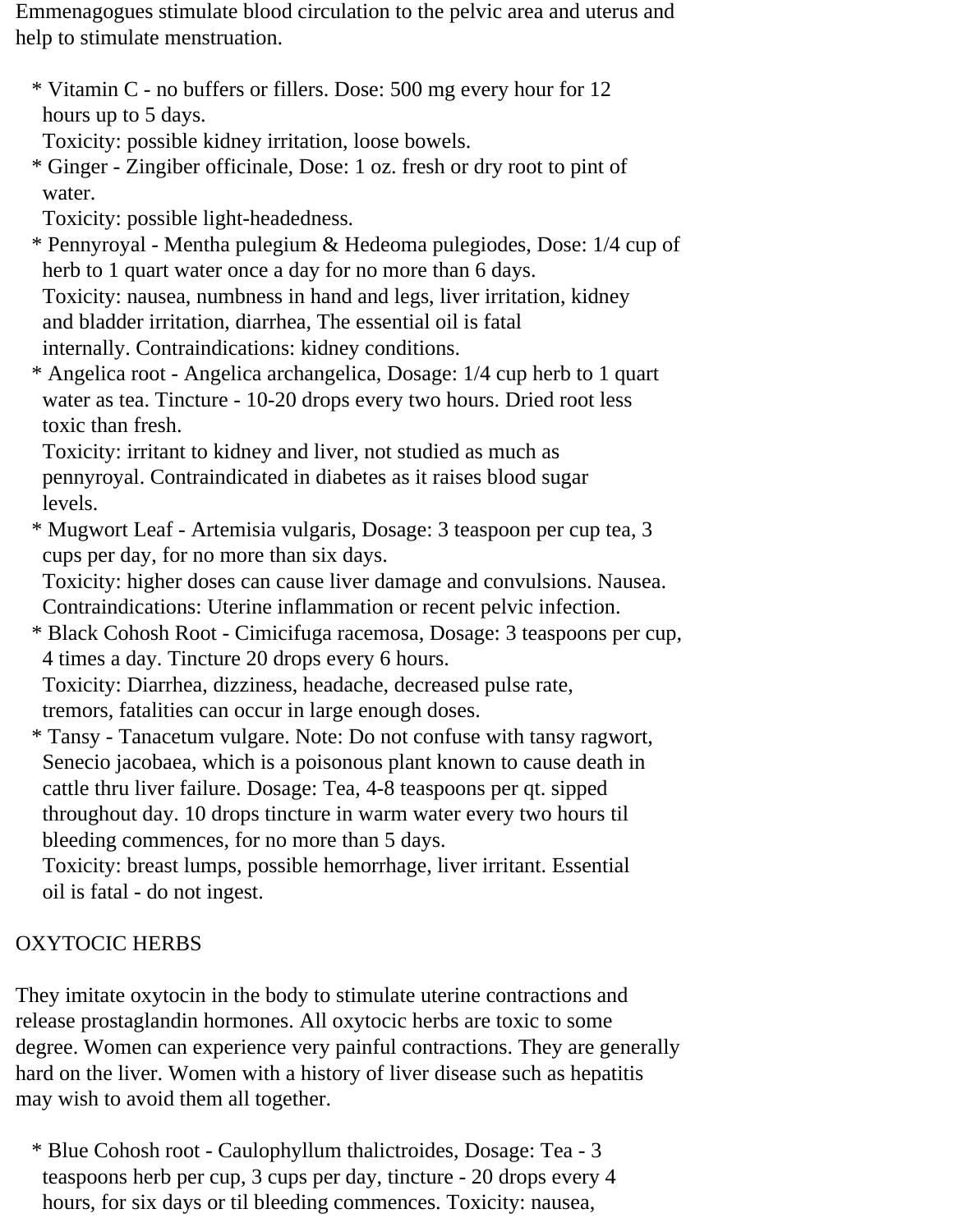vomiting, headaches, convulsions in large doses, kidney and liver irritant, Contraindications: low blood pressure. Some of the constituents of Cohosh are more soluble as tincture.

\* Angelica - see emmenagogues.

 \* Cotton root bark - Gossypium herbacetum, Dosage: 12 teaspoons per quart, 1/2 - 1 quart thru day. Tincture 10 drops every few hours til bleeding commences, for no more than 6 days. Toxicity : seemingly low based on the New Mexico study. Cotton is a

 heavily sprayed crop with pesticides that are only used on non food crops. Those pesticides can cause liver irritation, and other problems. Organic cotton root bark may be difficult to find.

# ----------------------------------------------

# OTHER HERBS USED

----------------------------------------------

 \* Wild Carrot Seed - Daucus carota, used as a preventative. Dosage: 1 teaspoon a day chewed and washed down with fluid. Believed to work as an implantation preventor by making the uterine lining unsuitable. See appendix B.

 Toxicity: So far appears to be low toxicity, long term effects unknown. Identification must be absolute as many wild members of this family look similar and can be fatal.

- \* Trillium root Trillium spp. Dosage: tincture 30 drops 3-4 times a day. Tea 3 teaspoons per cup, 1 quart per day. Trillium root is used by midwives to facilitate softening of the cervix and is often used as a labor adjunct in the case of rigid os or as a preparatory agent before trying to induce labor with stronger herbs. It occasionally will start labor on it's own. As an abortive there is not a lot of current use info on effectiveness and side effects. Trillium root should only be harvested from garden grown plants as it is rare in the wild due to habitat destruction by logging and urban growth.
- \* Parsley Petroselinum spp. Used as a fresh plant vaginal insert for 24 hours. Personally I have heard of no cases of even bringing on a delayed period with this method. Toxicity: low.

Misc. Herbs listed as abortives: Agave, Osha, Mistletoe, Rue, Peyote, Sweet flag, Papaya seed, Feverfew, Motherwort, Wood Sorrel, Damiana.

The above is by no means an exhaustive list, many mild emmenagogues are listed as abortives in literature both scientific and folkloric: Marjoram, Oregano, Beet, Celery, Papaya fruit, Peppermint, Valerian, etc. While they may help facilitate onset of a slow period, such as the type where there's cramping and pelvic heaviness but bleeding has not yet commenced, it's doubtful they would act as abortives.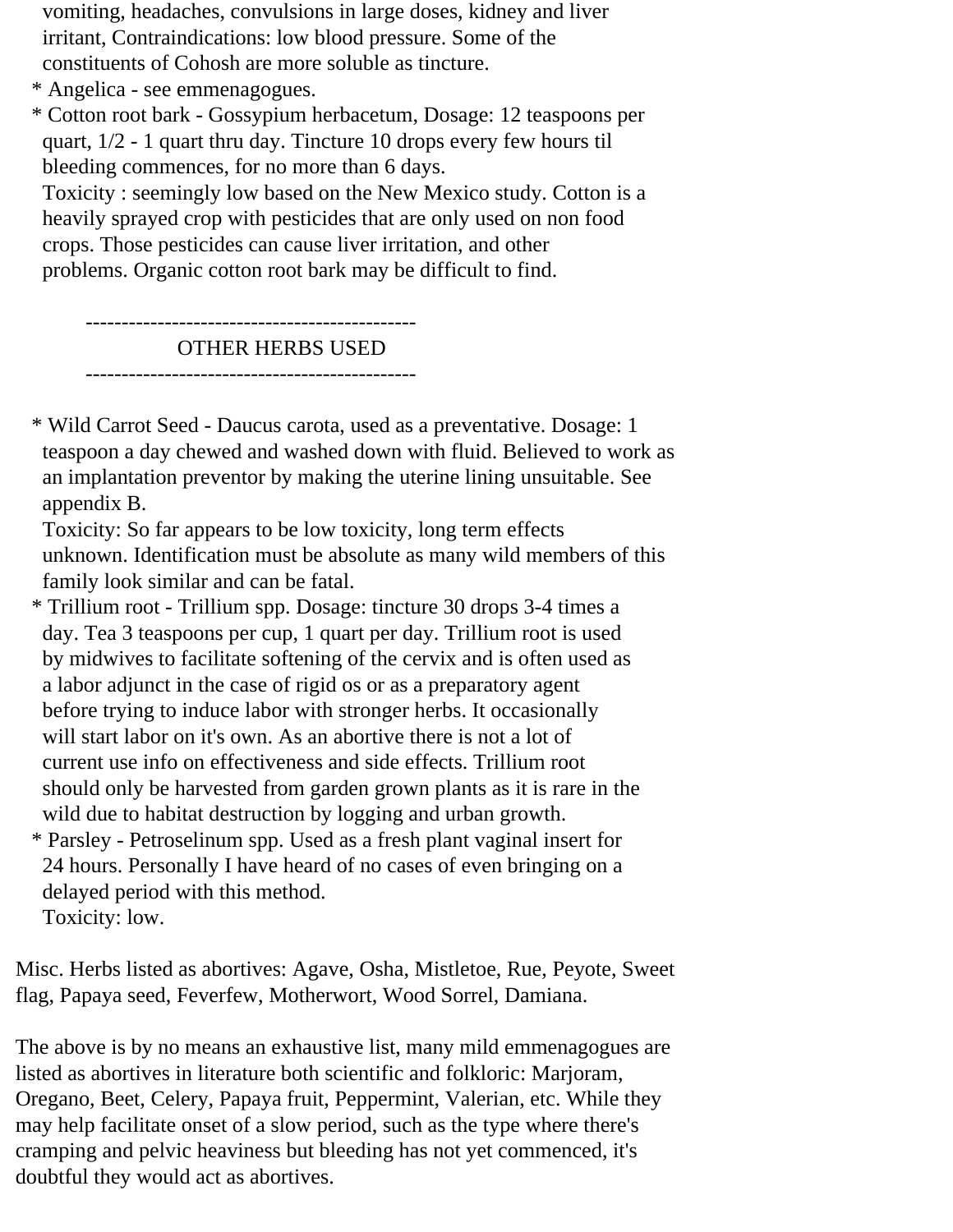Dosages mentioned above may be on the conservative side in many cases. However, since the serious side effects show up at higher doses it's best to be cautious. I've seen better results with tea than with tincture and with mixing 2 -3 herbs together in a blend. Herbal abortives effects may be enhanced by a day of fasting, working with ritual, and massage of the uterine acupressure points along the ankles several times a day for at least ten minutes at a time. Again the success rate is very low for actual pregnancies.

Ideally if a woman wished to use herbal abortives I would recommend finding a clinic that does early pregnancy testing of the type that can detect pregnancy within a few days of conception, preferably one that can see women on a walk in basis so you don't have to wait for an appointment. Then if you are not pregnant you can use a mild emmenagogue such as marjoram, without stressing your body. Since early testing is not 100% accurate and if you are fairly sure you are pregnant, you may wish to use one of the less toxic abortives such as Vitamin C. Since most of the abortives are so hard on the body they should only be used in cases of confirmed pregnancy. Why put your liver thru more stress than it already gets in today's world?

 ---------------------------------------------- APPENDIX A ----------------------------------------------

## SURVEY ON HERBAL BIRTH CONTROL AND ABORTIVES

Colette Gardiner

Of the 10 women in the study:

None had used herbs preventatively as contraception

6 had previously been pregnant

8 could tell very accurately when they ovulated

- 8 of the women had used herbal abortives
- 1 women had delayed ovulation time with herbs use

1 women was a practitioner who counseled about herbal abortives

6 of the women had side effects

6 of the 8 women who used herbal abortives brought on a delayed period with herbs. Only one of these women had a confirmed pregnancy, but all the women felt they were pregnant. Two of these women were a few weeks late. A few of these women had unsuccessful herbal abortive attempts at other times.

Time Frame Abortives Used: Brought on period with herbs at: Three weeks overdue - 1 women Two weeks overdue - 1 women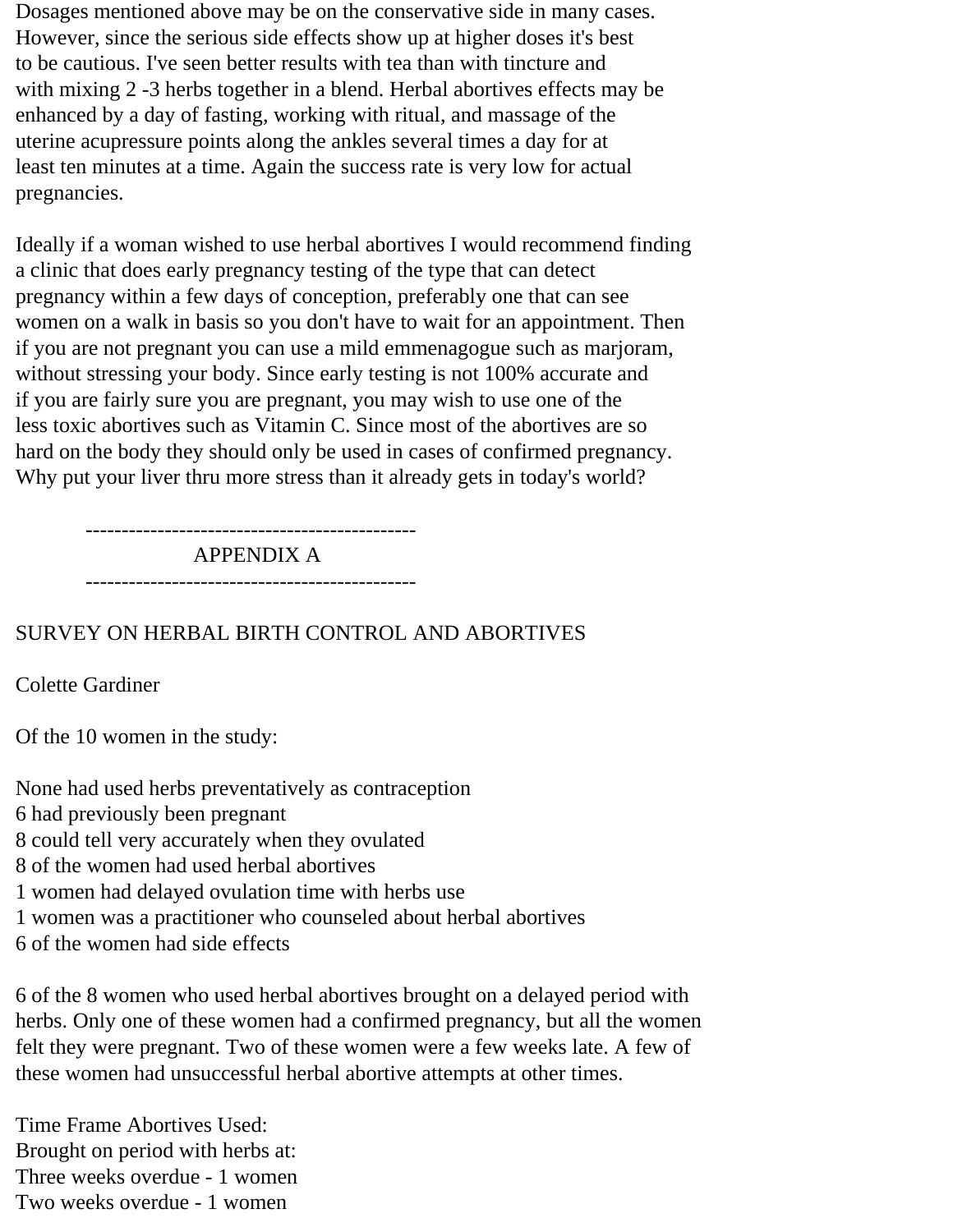When period was due - 4 women

Many of the women reported friends who used herbal abortives successfully, but I did not use those accounts in my survey. In general the second hand reports were very similar to the survey results.

A practitioner reported that several women in her area were drinking sassafras tea as a contraceptive. She didn't give details on safety or effectiveness.

One women reported that either Vitamin A or Goldenseal seemed to delay ovulation. I've heard no other instances of this.

My next project is to do a larger survey on herbal abortives with women who have had a positive early pregnancy test. For info or to participate contact me at: coletteg.efn.org or P.O Box 10914 Eugene,Or. U.S.A. 97440

APPENDIX B

----------------------------------------------

----------------------------------------------

Wild Carrot Seed as an Herbal Contraceptive

Survey conducted by Robin Bennett

In Robin's info she stresses that it was a small study, and that she did not use scientific, double blind methods etc.

In her survey there were three dosage regimes

- 1) Every day
- 2) Daily for 7 -8 days surrounding ovulation
- 3) For 7 days following intercourse

The dosage for all women was one teaspoon daily chewed and washed down with fluids. Half of the women in the study used it as their only form of birth control. The study lasted for one year. Out of the ten women in the study: one became pregnant and had a clinical abortion. She became pregnant when she used the seeds for only three days around ovulation instead of the recommended 7-8. She had a clinical abortion. Two other women suspected they were pregnant and used herbal emmenagogues to bring on their period. One of these women was using the seeds daily. The other women was using them for 7-8 days surrounding ovulation. One of the women discontinued seed use in order to become pregnant and did. There were some mild side effects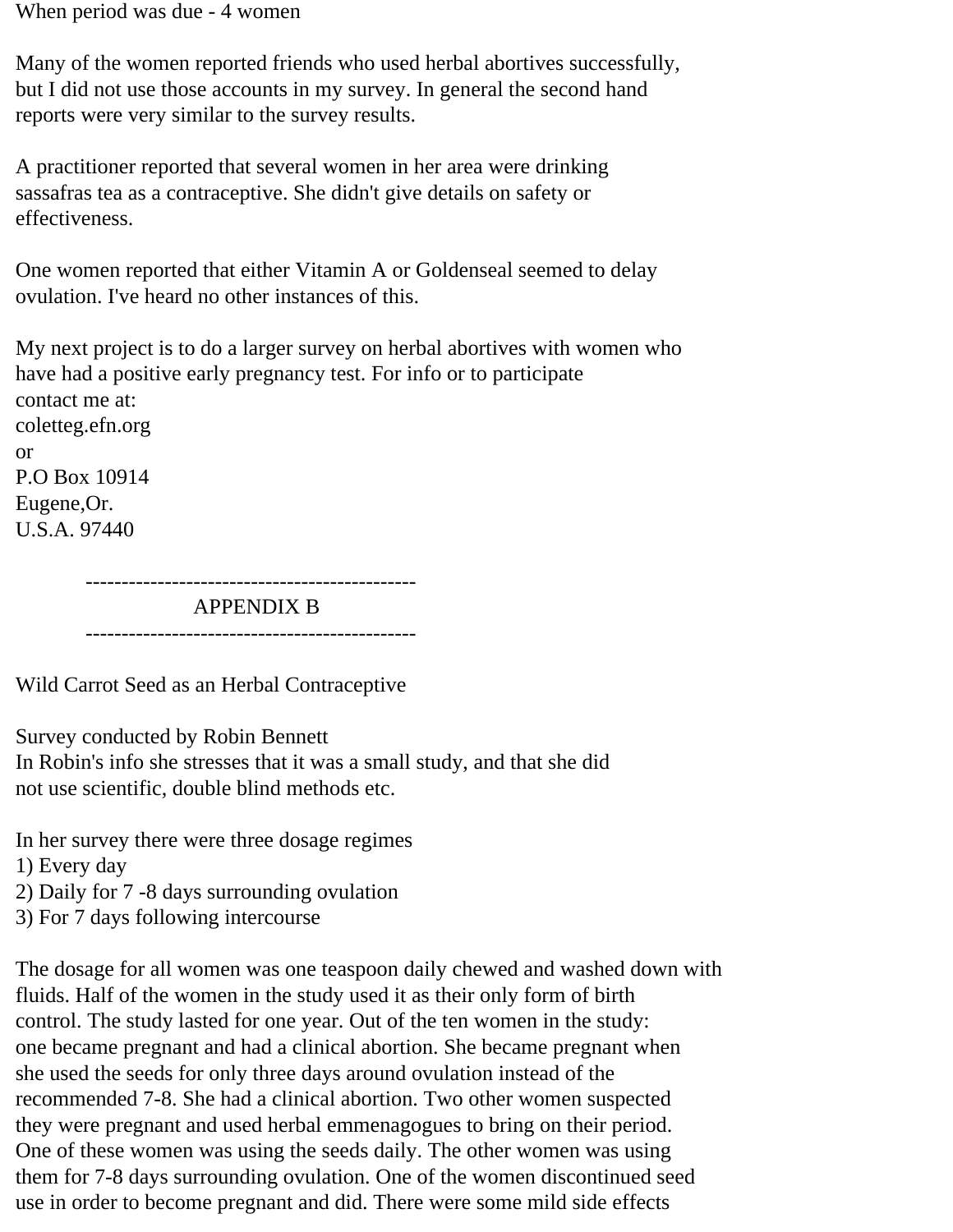such as gas and slightly earlier periods. Some women felt that anything less than the full dose actually enhanced fertility. None of the women reported any symptoms of uterine irritation and subsequent exams showed no signs of it. In her handout Robin mentions some lab studies using WCS as an implantation preventor in mice, but did not give details.

Her address: Robin Bennett R.R. 2 - Box 301 Garrison, N.Y. U.S.A. 10524

----------------------------------------------

>From allissa.foxcomm.net (Allissa Gaul): the lab studies are:

- \* Comparitive Physiology and Ecology, 9:70-74, "Abortifacient effect of carrotseed extract and its reversal by progesterone in albino rats", by Kaliwal, BB, first author.
- \* Journal of Advanced Zoology 7:36-41, "The estrogenic efficacy of carrot seeds" by Kant, A., et al.

----------------------------------------------

3.7.1 Herbal Abortives and Common Sense

----------------------------------------------

Somebody wrote:

>> A friend of mine does not use birth control. Is there an natural form for the abortion process?

Somebody else tried to be helpful:

- > Here is a formula that is intended to induce a miscarriage:
- > 20 drops blue cohosh
- > 20 drops black cohosh
- > 20 drops pennyroyal
- > Measure the tinctures into a cup of warm water ...

And finally some Common Sense; Jonathan Treasure <jonno.teleport.com> replied to above:

It is debatable whether using herbal medicine to cause uterine rejection of a conceptus is any more "natural" then an a D&C. Herbs can be potent and potentially dangerous - just because they grew out of the ground doesn't confer the status "natural" on anything they may be used for especially when the only alternative is orthodox procedural medicine. However the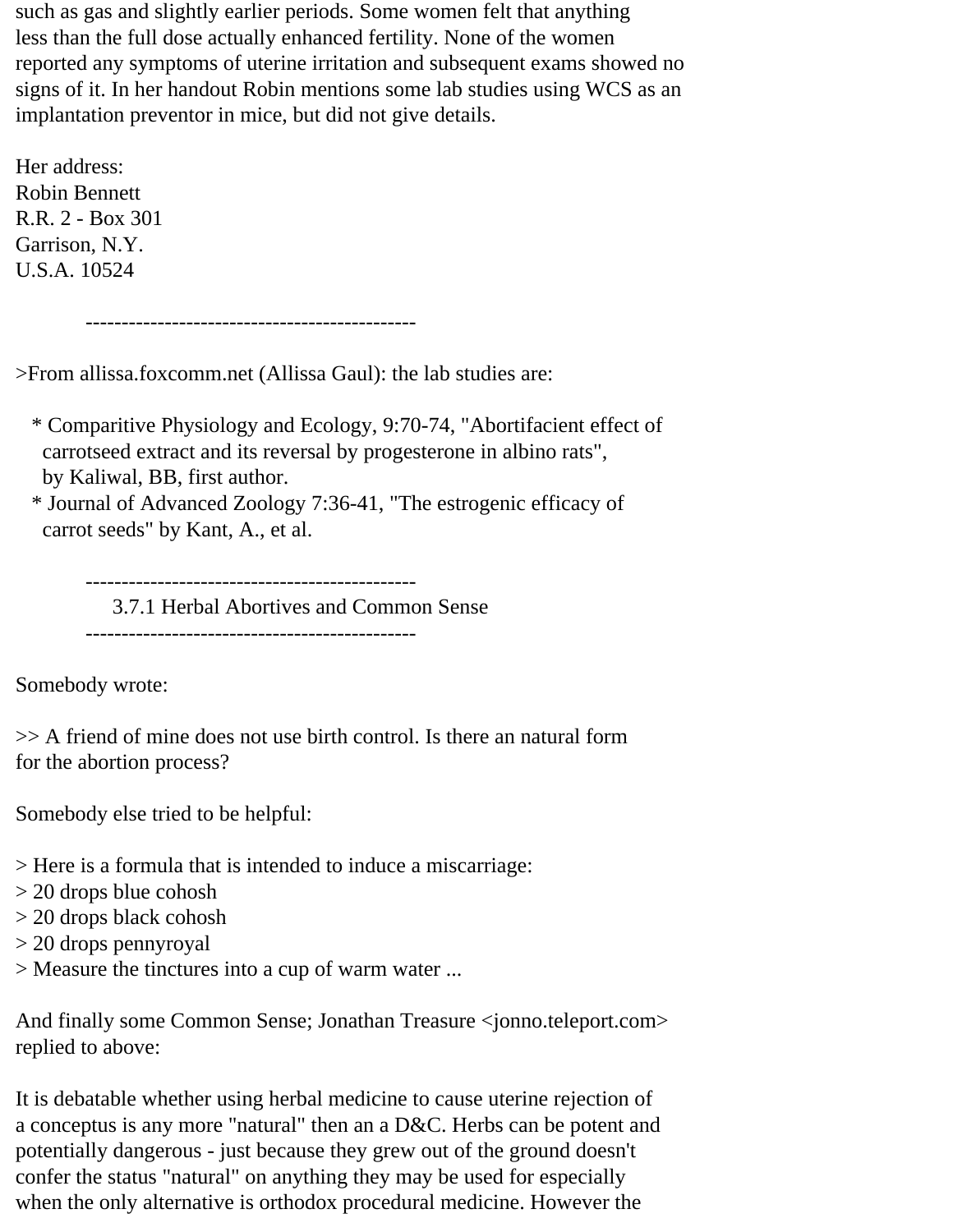answer is YES, herbal abortion is possible, in certain circumstances.

It would however be quite insane to take a recommendation from an internet list and simply believe that is the end of it....we are not talking about a common cold here. The reply giving cohosh/pennyroyal recipes was just plain daft - how late is she, how old is she, what is her general health, nutritional status, psychological state, emotional strength, domestic situation, support network etc etc etc etc etc. All these questions come before some generic formula can be given. Then the formula given was not related to strength of tincture, dried or fresh plant used, etc. The dose pattern given was potentially excessive. It might harm or her or it may not work at all. Would you then write to this list again? Grow up! I would urge your friend to consult someone who is experienced in the herbal management of ob/gyn if there is a real need (e.g. legality/finance) to go this route.

> ---------------------------------------------- 3.8 Herbs and female infertility ----------------------------------------------

By Roy Upton (herbal.got.net).

There are a number of options to try for <this person>. I have worked with infertility for many years with a decent degree of success. As I do not know what is specifically the cause of <this person's> infertility; i.e. inability to conceive, incompatibility with sperm, low level infection, inability to maintain the pregnancy due to insufficient progesterone levels, etc. I will provide some general rules of thumb. Most of what I will outline is based on traditional Chinese medicine.

Gynecological imbalances are considered to be associated with poor pelvic circulation which prevents the gynecological system from being as healthy as it can be. Most botanical formulas are geared to promoting pelvic circulation. The most commonly used are formulas that include at least four herbs; Dang Gui (Angelica sinensis), Ligusticum, Rehmannia, and White Peony. This is a classic Chinese formula known as Dang Gui Four and can be found in any Chinatown and some health food stores. There are many variations of this formula. Another is called Women's Precious, or Eight Precious Pills. Either would be a good general formula to try. They should not be used during bleeding, menses, and generally not during pregnancy.

Another botanical to use in conjunction with any Dang Gui-based formula is Chaste berry (Vitex agnus-castus). Vitex is a progesterone agonist which can help to minimize the risk of miscarriage. In addition, it can also stimulate ovulation. It works specifically by enhancing pituitary function, thus improving ovarian function. A few other herbs that I add either to the Dang Gui formula or to the Chaste Berry are False unicorn, Partridge Berry and Cramp Bark. I sometimes recommend a thyroid glandular as well, and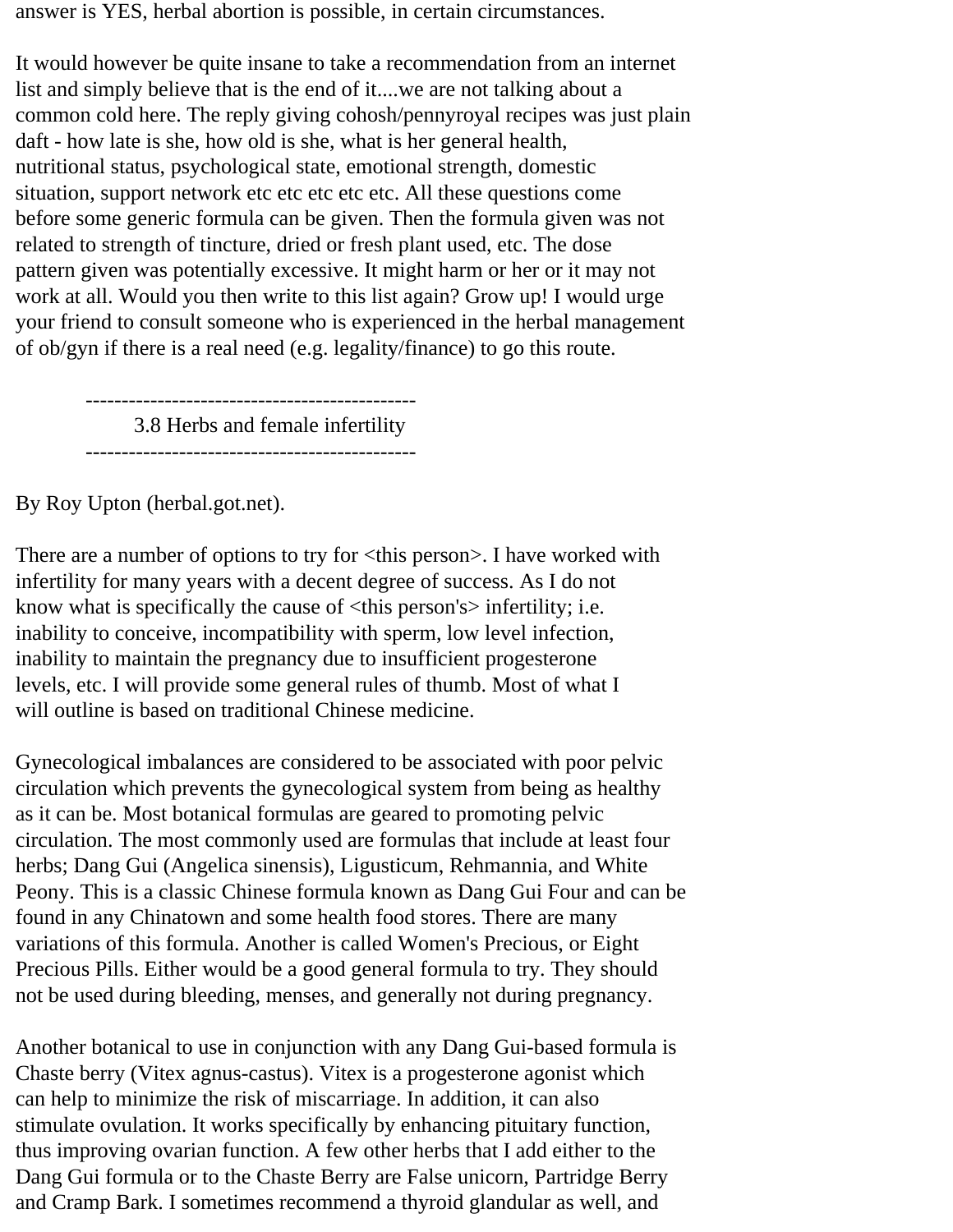insure the woman is not anemic or borderline anemic.

The basic protocol is to utilize the Dang Gui Four formula in conjunction with Chaste Berry throughout the month except during menses. We could get fancy and give one formula during the estrogenic phase of the cycle, and the Chaste Berry for the progesteronic phase, but this is seldom necessary. I use custom- blended teras or ready made commercial formulas. My suggestion would be to go to a health food store, TCM practitioner or naturopathic physician and ask which are the best Dang Gui/Chaste Berry products available. You have to be diligent in getting a decent product. There are many Dang Gui products consisting of only Dang Gui, or which are not put together that well. There is also a lot of bogus chaste berry floating around on the market, especially that available from Chinatown. One of the more popular capsuled products is 85% millet, and is largely ineffective.

Lastly, it is important to encourage those trying to conceive to look at conception just as you would look at a garden. Before you ever plant a seed you cultivate the soil. In this case, you do not want to attempt conception for at least three cycles, ideally six cycles. Both the man and women should be brought into this process by recommending the man use herbs that increase sperm count and motility (Ashwagandha, Astragalus, Kidney tonics, avoiding excessive sexual activity and hot tubs, etc.). The woman should also be exercising regularly, focusing on improving abdominal tonicity. Kegels are excellent exercises to try. This is to insure adequate tonicity of tissue internally so implantation can hold.

Focusing on nutritional well-being is very important for obvious reason, even if the women is not anemic. This basic protocol has worked in dozens of women that I have worked with, with conception taking place anywhere from 3 weeks to four months. I do not know of anyone specifically that it has not worked for, but this may be due to the fact that if it didn't work they may not have come back to me, or went on to try something else. I have had several women who continued to use the Dang Gui formula even after conception, one for up to six months because she forgot that I told her not to use it during pregnancy. The reason it is generally contraindicated is because it increases blood flow, something you do not want to do in pregnancy. However, once the system is healthy and conception takes place, nothing short of a strong abortive is going to dislodge the fetus. She had a normal pregnancy, and the baby was apparently healthy and happy.

I hope this helps. Best of luck.

 3.9 Herbs, ADD, and replacing Ritalin ----------------------------------------------

----------------------------------------------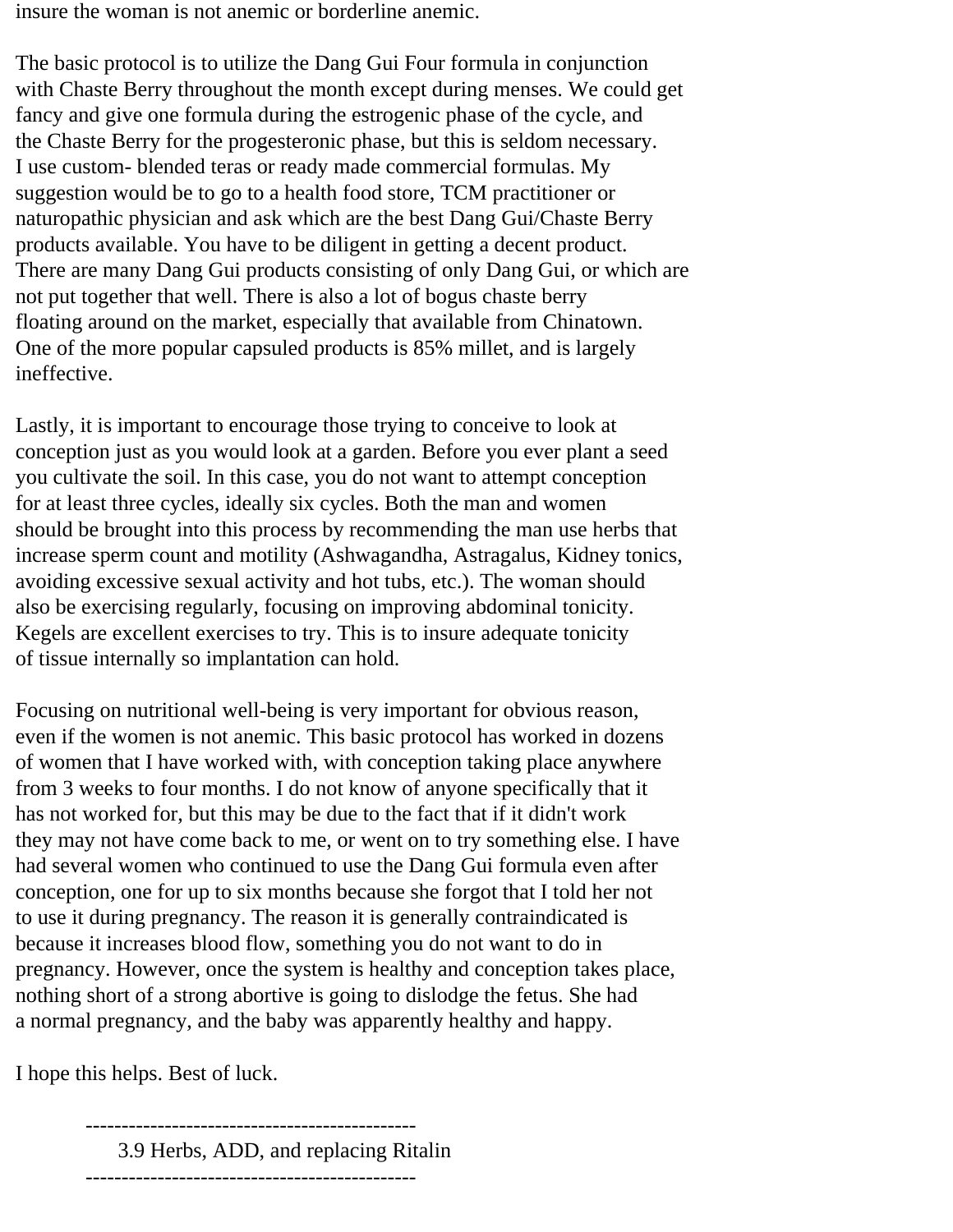>Does anyone know of any viable substitutes for Ritalin for ADD? I have heard of a substance called Pycnogenol. Are there any other substitutes for taking Ritalin? How long does a person need to take Pycnogenol in order for it to take effect?

>From herbal.got.net (Roy Upton):

I have seen at least 70 children weaned of Ritalin. I usually recommend weaning off of Ritalin for a 2-3 week period, while administering the herbs. Usually, the program consists of dietary modification, exercise, and nutritional and herbal supplementation. Though treatment is similar, differentiate between ADD and ADHD. ADD might be a direct result of under/poor nourishment. The brain is the most energy intensive organ of the body. If the body is deprived of energy, the brain is first to suffer. In ADHD there is often a rapid heart beat that may have varying underlying causes such as specific allergies.

## DIETARY

- \* Elimination of most simple sugars including fruit juices, foods with colors and preservatives. Concentrate on a whole foods diet.
- \* Magnesium supplementation. Dosage based on weight, age of child.
- \* I have used a combination of the following herbs with significant success (according to parents and teachers): Chinese zizyphus, chamomile, lemon balm, catnip, hawthorn berry, and gotu kola flavored with cinnamon, anise, and a touch of cloves. Usually this is prepared as a glycerite extract (approx. 1:3-1:5 concentration). 20 drops 2-3 daily. I alternate this with Hawthorn berry syrup, 1 tsp 2 x daily. \* Exercise is a must for ADHD.

In Germany, Chamomile tea, and small doses of valerian root are utilized.

I think it is important to note that ADD and ADHD is one of the most frequently diagnosed conditions in children, and that is rising dramatically, much to the concern of many practitioners who feel that the diagnosis is handed out much too casually. I believe the makers of Ritalin have done an excellent job of marketing. There have been a series of articles (and a few books) I have seen over the past number of years on the need to provide a "proper diagnosis" of these children rather than labeling them as 'bad". Teachers have become the prime target for providing the initial grounds for diagnosis. Oftentimes, a child will be diagnosed in kindergarten or early grade school and not adequately reassessed for a number of years. The inherent problem in both of these is obvious. I also do not believe the diagnosis should be made until all lifestyle protocols (including supplementation, diet, exercise, etc.) have been attempted and failed.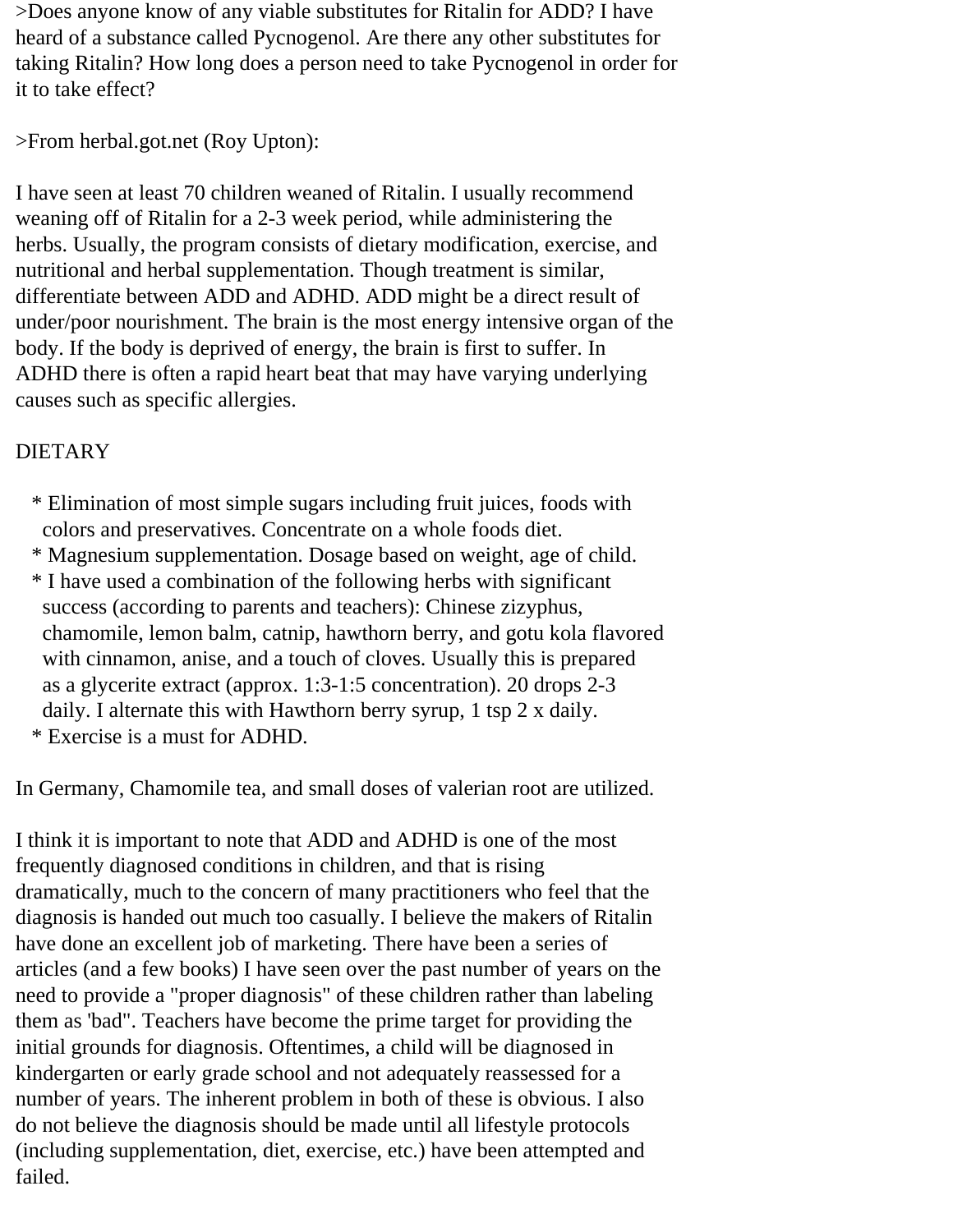I am of the firm belief, from many of the parents that I have seen, that it is often the parents that primarily require the help, the children secondarily. This is especially true of ADHD. Relative to the energy levels of the majority of exhausted, "burned-out at the end of the work day" parents, the majority of children are "hyperactive". We try to force them to be little adults before they have developed the coping mechanisms or social skills we design to stifle their natural impulses. We expect them to sit still when they have boundless physical energy. We ask (tell) them to pay attention to educational materials that mean little to them. This is an indictment of our education system as well.

Also, the typical American child is raised on nutritionless foods, challenged with numerous stresses, and spends an average of six hours a day in front of the television, when they should be expending the physical energy. While I believe that medicating, especially with amphetamines, is beneficial for some, by-and-large, it should be a last resort.

I hope this is of some help.

 ---------------------------------------------- 3.10 Herbs for sunburn ----------------------------------------------

>From Howie Brounstein <howieb.TELEPORT.COM>:

I have found plant tannins to be the best sunburn treatment. Tannins are found in most plants, and are particularly high in many plants. They bind with alkaloids and proteins. This is helpful in the case of burnt skin -- broken proteins. The tannins bind with the broken skin proteins to form a layer of tanneoproteins, or was that proteotannins (it's a little late). This layer is protective and soothing.

I generally throw some Manzanita leaves into water and boil. If you're preparing a wash for sunburn and are primarily concerned with extracting tannins, you can just boil it, no matter what the herb. You can wash the sunburn with the tea when it cools.

Some astringents with tannins (to name a few):

- \* Manzanita
- \* Uva ursi (kinnikkinik)
- \* Polygonum roots (bistort)
- \* Heuchera (alum root)
- \* Currant and Gooseberry Bark (Ribes)
- \* Geum
- \* Potentilla
- \* Rosa's Bark and roots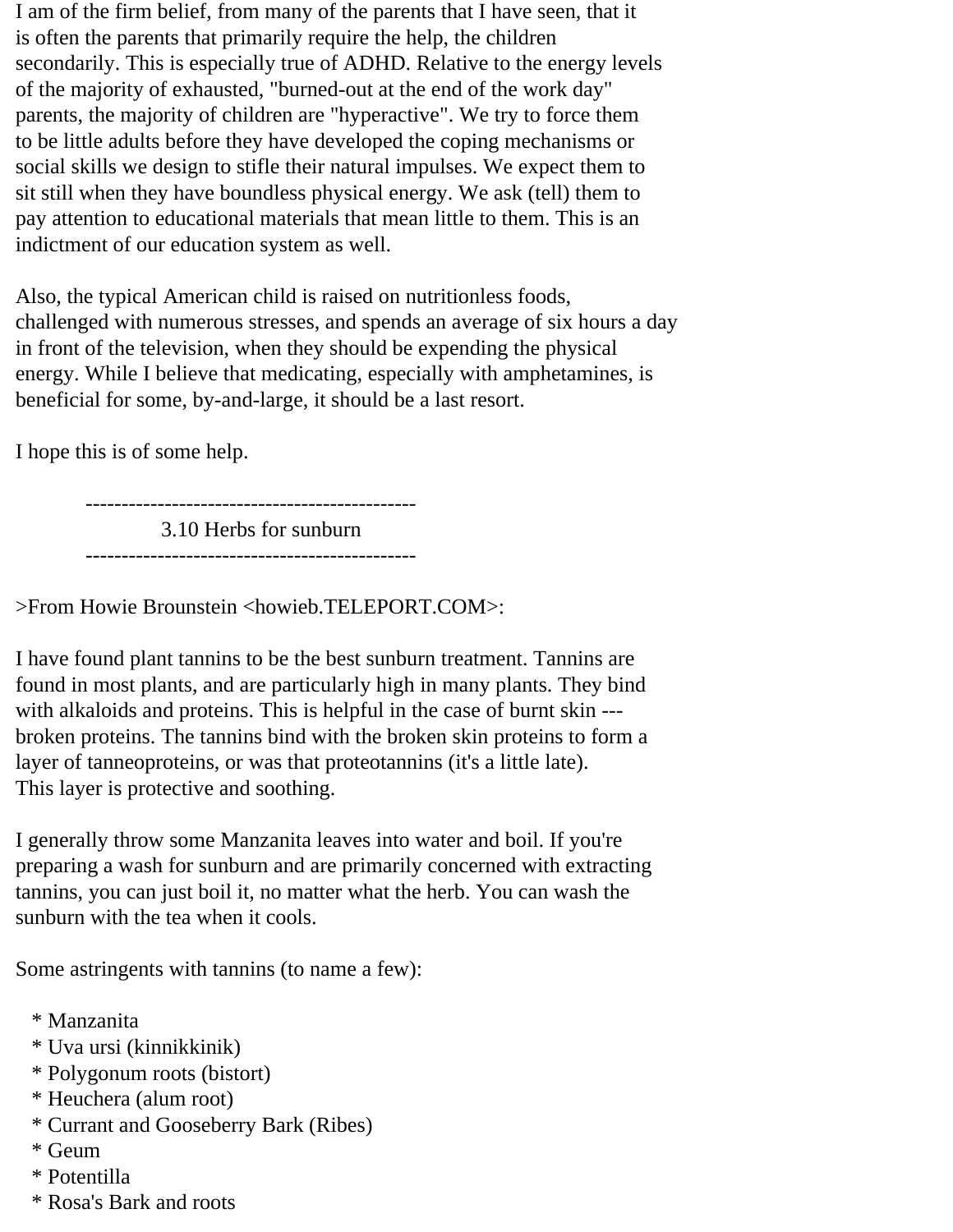- \* Rubus (blackberry root)
- \* Ceanothus bark and root
- \* Cornus Dogwood Bark
- \* Chimaphila Prince's Pine pipsissewa
- \* Pyrola
- \* Black Tea

These contain salicylates which may have some topical analgesic effects:

\* Willow Bark

- \* Oak Bark
- \* Poplar Bark
- \* Meadowsweet (Filipendula)

----------------------------------------------

>From Satin <satin.TOPAZ.USAFA.AF.MIL>:

I use an aloe and comfrey lotion on sunburn. I am a strawberry blonde with my red-headed Mom's complexion - I don't tan. It's either burn or nothing. So I wear sunscreen and keep the aloe/comfrey lotion on hand.

----------------------------------------------

>From Craige Roberts <croberts.MAGNUS.ACS.OHIO-STATE.EDU>:

For some reason, aloe vera hasn't proven to be the miracle for my skin that it is for some people's.

One of the best burn treatments I know of is lavender essential oil, applied neat. The aromatherapy literature is full of references and documentation of its use in this connection and the impressive results. Since lavender e.o. is quite benign and doesn't sting, this would be quite good for a child. In my experience, the burning and redness begin to subside quite soon after application. In contrast, the aloe takes much longer and at least initially the relief seems to be due more to the cooling effect of its evaporation.

Another therapy that has been used for burns, as well as infected wounds, for thousands of years is human urine, or its derivative, urea. There are a number of articles on this and other medicinal uses of human urine and its derivatives in the contemporary establishment medical literature, such as The Lancet and JAMA, for those who find this reassuring. (As usual, a simple, inexpensive remedy doesn't receive the press or research money that patentable, synthetic drugs do.) I haven't tried this myself on burns yet, but apparently one applies urine or urea-soaked compresses to the affected area, keeping them wet with fresh applications of urine. Though urea is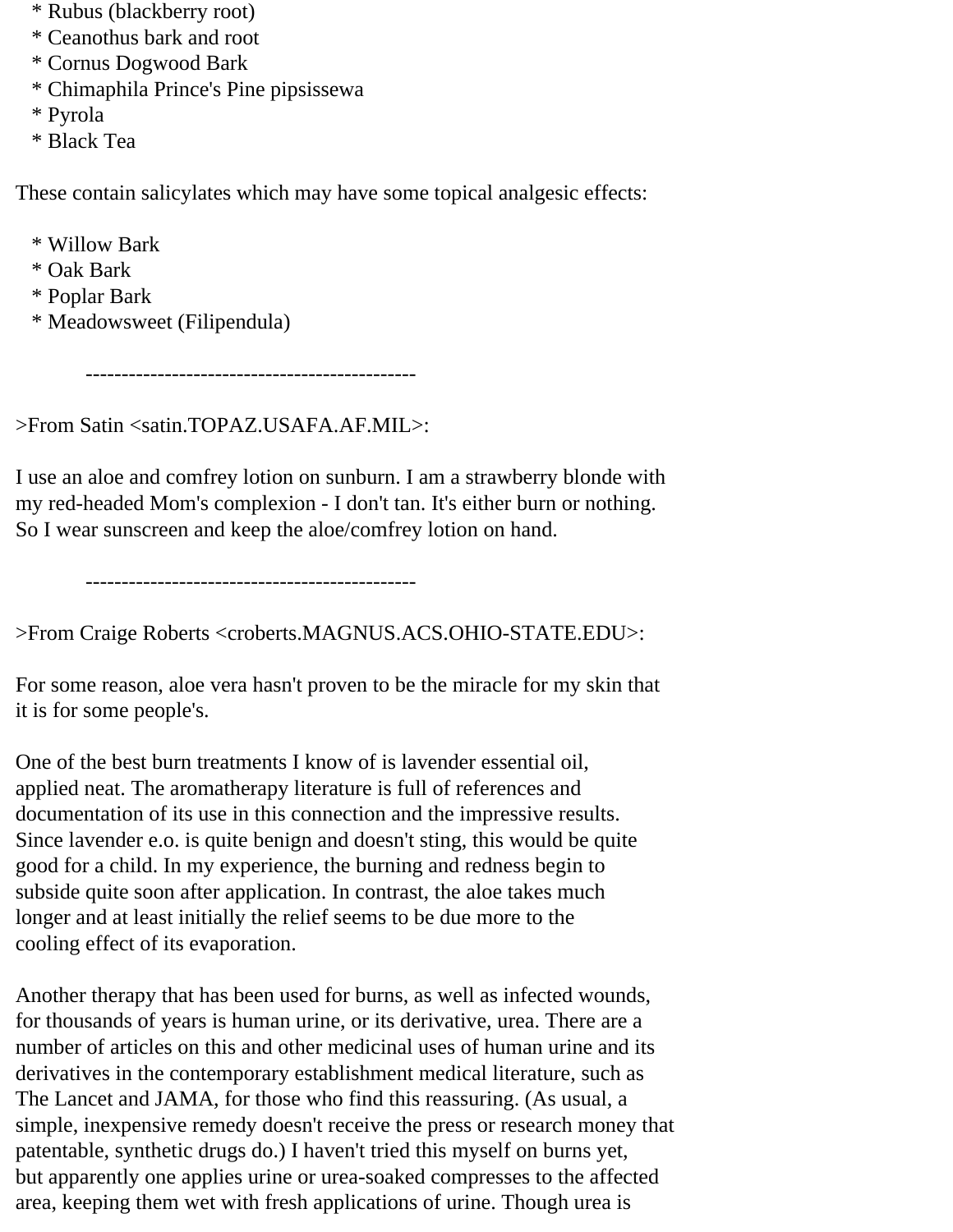said to sting a bit, straight urine supposedly does not.

----------------------------------------------

>From Mary Jo Gilsdorf <viomist.CASTLE.NET>:

For burns, I find oatmeal poutices and cold tea bags works best to take out the sting and stop the rash like effect. Also know some who swear by taking two to three regular aspirins.

----------------------------------------------

>From JunieWrite.aol.com:

Mary Jo writes that she knows some people who swear by two or three aspirin: may I point out that taking aspirin even in small quantites (less than 300mg) may be positively dangerous to hypertensive BP sufferers. OTOH, aspirin is proving to be invaluable in the prevention of coronary occlusion and CVA in normotensives; especially in diabetics and those suffering from lipid dyfunction.

All burns are less painful and less damaging if the 'heat' is countered asap, preferably by immersing the affected part in cold water and keeping it there until help arrives.

N.B. It may be supposed that Heatstroke victims ( who are often also suffering from sunburn) would also respond to cold water; but that is not so; heatstroke victims should be placed in \_tepid\_ water as a first-aid measure to reduce body-core temp until medical help arrives.

BTW, severe sunburn occurs to people with my skin type even when the sky is overcast as I discovered after falling asleep on a Moroccan beach (January) on a \_very\_ overcast day. Standing under a cold shower made me yelp and shriek like a banshee; but later, the only 'peeling' was to nape of neck and backs of knees.

 ---------------------------------------------- 3.11 The gall bladder flush ----------------------------------------------

From: James Mally, N.D. <jmally.usa.net>:

I am suspicious of gallstones that dissolve or that liquefy when passing. I have done several gall bladder flushes myself using a formula from a book titled "Encyclopedia of Digestive Disorders" by ? Roberts, of Roberts formula fame. The flush involved taking divided doses of olive oil and lemon juice every fifteen minutes over a two hour period to stimulate the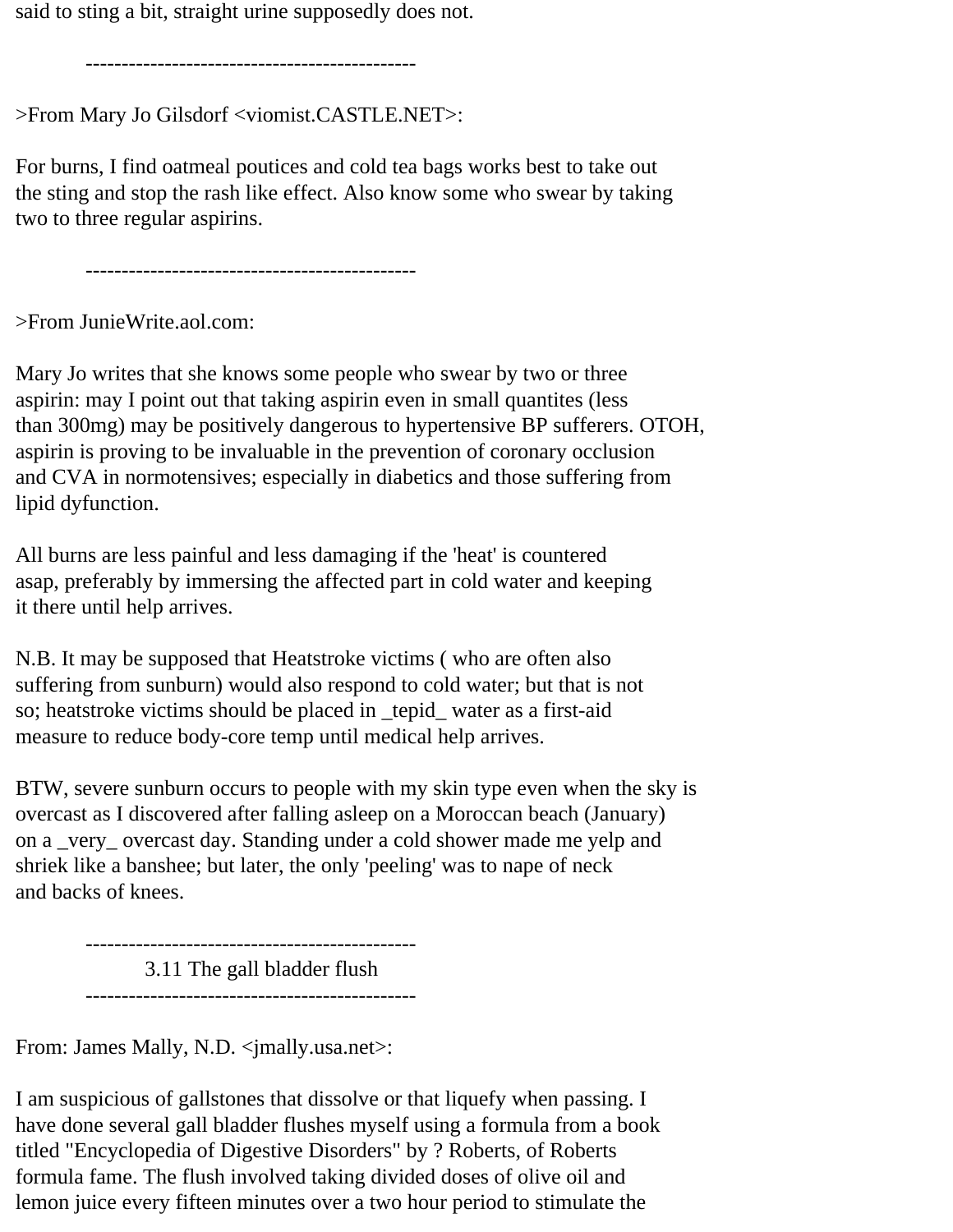gall bladder to contract and release stones. The effects were very dramatic - one time causing drastic elimination out both ends simultaneously. It also made me lose my taste for olive oil for many years.

I also worked as a massage therapist in a clinic where a similar flush was used for detox and cleansing. The "stones" people would pass needed to be kept in the freezer or they would melt. I then read in a book the suggestion that these "stones" were a product of saponification, the olive oil mixing with the alkaline bile salts creating a soap (similar to mixing lye and fat).

At naturopathic college I obtained a real gallstone from the gall bladder of the cadaver we worked on in anatomy lab. It was as hard as a rock and it would not dissolve in olive oil and lemon juice, even after several months. I didn't try dissolving it in coke or ortho-phosphoric acid.

I believe it's possible that a gall bladder flush may cause stones to be eliminated, but these stones will sink to the bottom of the toilet. The "stones" that float and that are easily squashed are most likely soap. I have heard of people passing hundreds of such "stones" which would imply that they must have a huge gall bladder.

I still think there may be some benefit in the flush as it will thin the bile by removing some of the bile salts so they won't be recycled.

Several areas for conjecture: I wonder if such a loss of bile salts would cause any mineral deficiencies? Also has anyone done any blood tests for direct and indirect bilirubin and/or any lipid panels before and after a gall bladder flush? How about X-ray or diagnostic ultrasound of the gall bladder before and after?

Maybe you could get harder "gallstones" to pass by doing a flush using a more saturated oil such as coconut oil. : ) Do not try this at home.

----------------------------------------------

From: Sara Klein Ridgley, PhD SaraKlein.aol.com

I tend to agree with you somewhat on the nature of the soluble stones. However, when I did the cleanse both for myself and with clients, what I found was both kinds were there. In several cases where the people were scheduled for gallbladder surgery and we did the cleanse beforehand, there was no sign of the stones upon ultrasound scan. One woman, who was 86 at the time (11 years ago), collected the stones (that were rock hard) and put them in a jar, and took them to her physician. She announced that "this doctor from America (I was visiting another country when this happened...) took my stones out". The doctor first thought that she was nuts, but when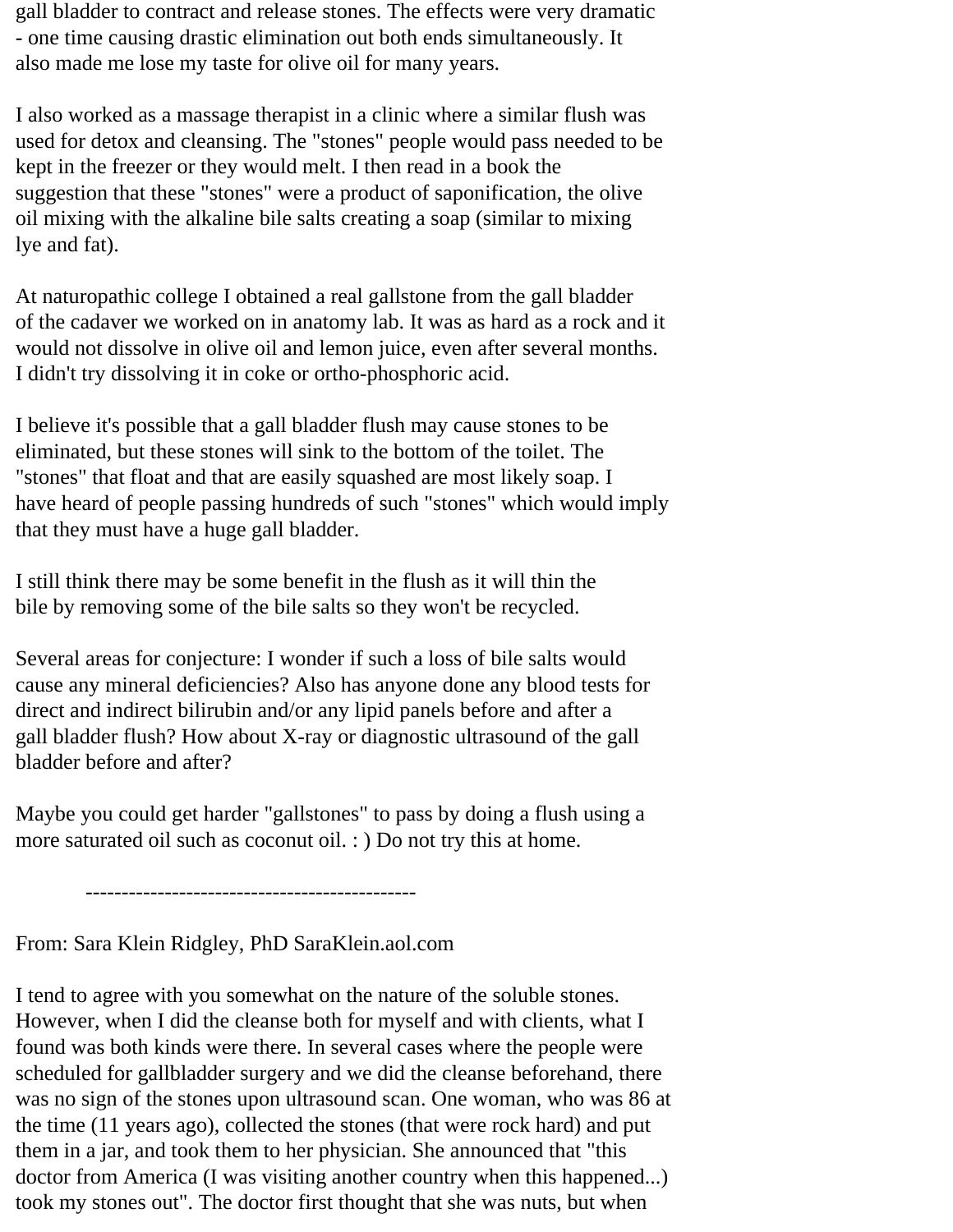she showed him the jar, he went white in the face. Then he ordered another ultrasound and found the gallstones that were there the week before were gone. This woman is still alive and kicking happily and in good health!

Regarding your second, very valid question regarding mineral depletion following the cleanse, I have found that it CAN be the case, but not always. I have noticed, for example, that many, many people who undergo gallbaldder removal surgically, become depressed shortly thereafter. I also have thoughts and "speculations" regarding the energy/spiritual factors behind gallbladder problems, but that's another story..

I have used another flush, which is very simple, very safe, yet very dramatic, and even old people with various ailments can do it safely. However, I always like to observe, assist and take care that nothing strange goes on (My control issues? maybe, or just caution...). This one involves 5 days of preparation with eliminating all fat from the diet, and it includes epsom salts, olive oil and freshly squeezed grapefruit juice. I usually do a kidney cleanse prior to the liver/gallbladder flush, which dramatically improves the body's ability to handle the flush.

----------------------------------------------

From: Michael Moore <hrbmoore.primenet.com>

In the early 1980s, after recommending and teaching Robert's protocol, a PhD physiologist STRONGLY suggested that these "stones" were probably artifacts of the therapy. The next time someone passed some, I took them in a cooler to a local Santa Fe medical lab I had a working relationship with. They showed only traces of chenic and cholic bile salts, and had no discernable cholesterol content. Their educated guess was that they were saponified fatty acids...probably linoleic or oleic acid salts. They were DEFINITELY not "gallstones". I have not recommended this grim regimen since.

One of the great scams amongst 19th century medicine shows was this HUGE capsule, made out of a colored and sealed gelatin capsule. It cost \$1, and was GUARANTEED to pass a tapeworm. Indeed, everyone who took one raved about this long "worm" they passed.

The capsule contained a long coiled spiral of a thin strand of gutta percha (crude rubber), dusted in Lycopodium. This was the "worm".

Robert's protocol, similarly, seems to result in the consistant passing of "stones" consisting of saponified olive oil, acted on as well as possible by the stressed digestive apparatus.

That doesn't mean that the shocked pancreas and gall bladder don't, on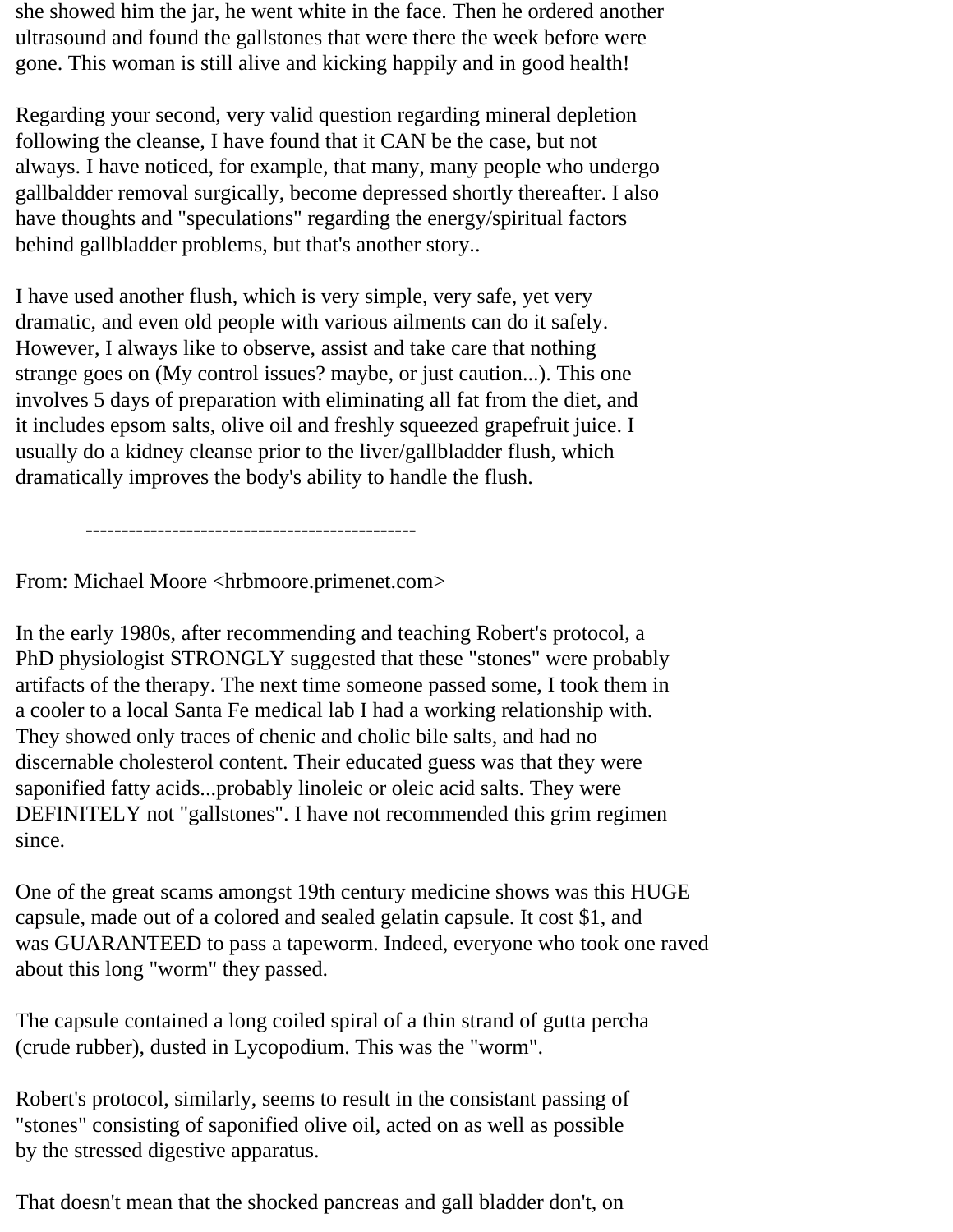occasion, vomit out a small cholesterol stone. But, as anyone who has worked with cholelithiasis will vouch, this is risky stuff, since an obstruction by a REAL stone of the biliary duct or common duct from the gall bladder spasms may be just as likely. Most gallstones exist WITHOUT symptoms. Most obstructions require surgery.

I find the tapeworm "pill" a safer phenomena-inducing placebo.

 ---------------------------------------------- 3.12 Herbs for cough ----------------------------------------------

By Barbara Heller (BHpurple.aol.com) and Carolyn Mohney (Ccmoherb.aol.com)

Coughs are one of the main signs of a respiratory tract disease and also a very common symptom associated with a variety of physical problems. For example, a cough may be the result of an infection, or a defensive response to inhaled irritants like cigarette smoke, or an allergy symptom. Coughs may also signify a more serious illness like chest tumors or lung congestion from heart insufficiency. Chronic coughs, like any chronic symptom, should be evaluated by a healthcare professional. (For an in-depth discussion of the various types of coughs, see Treatment of Coughs with Herbal Remedies at Healthy Net; http://www.healthy.net/ )

In this article we will discuss the herbal treatment of "ordinary, common" coughs. Coughing, itself, may be beneficial since it helps clear the airways for us to breathe better. We generally treat the cough symptoms when the cough is unproductive or it becomes irritating to the throat or chest. We are partial to herbal treatments which are easily available and have few cautions associated with them.

Herbal treatment will include teas and tinctures, steams, and cough drops and syrups. The latter have more direct contact with the throat and are locally soothing. Some are store-bought; others can be made at home from garden or wildcrafted plants.

Common-sense aids for coughs include reducing ones exposure to irritants like smoke, drinking more fluids and increasing moisture throughout the household. Individual steam inhalation can be very helpful too:

 \* Fill a basin with hot water and a handful of fresh or dried herbs (or 3 drops of an appropriate essential oil). "Tent" a towel over your head and the basin so you can carefully breathe in the healing warmth and aroma. Suggested herbs include sage, eucalyptus, peppermint, or hyssop.

Some of the medicinal properties we look for in cough remedies include the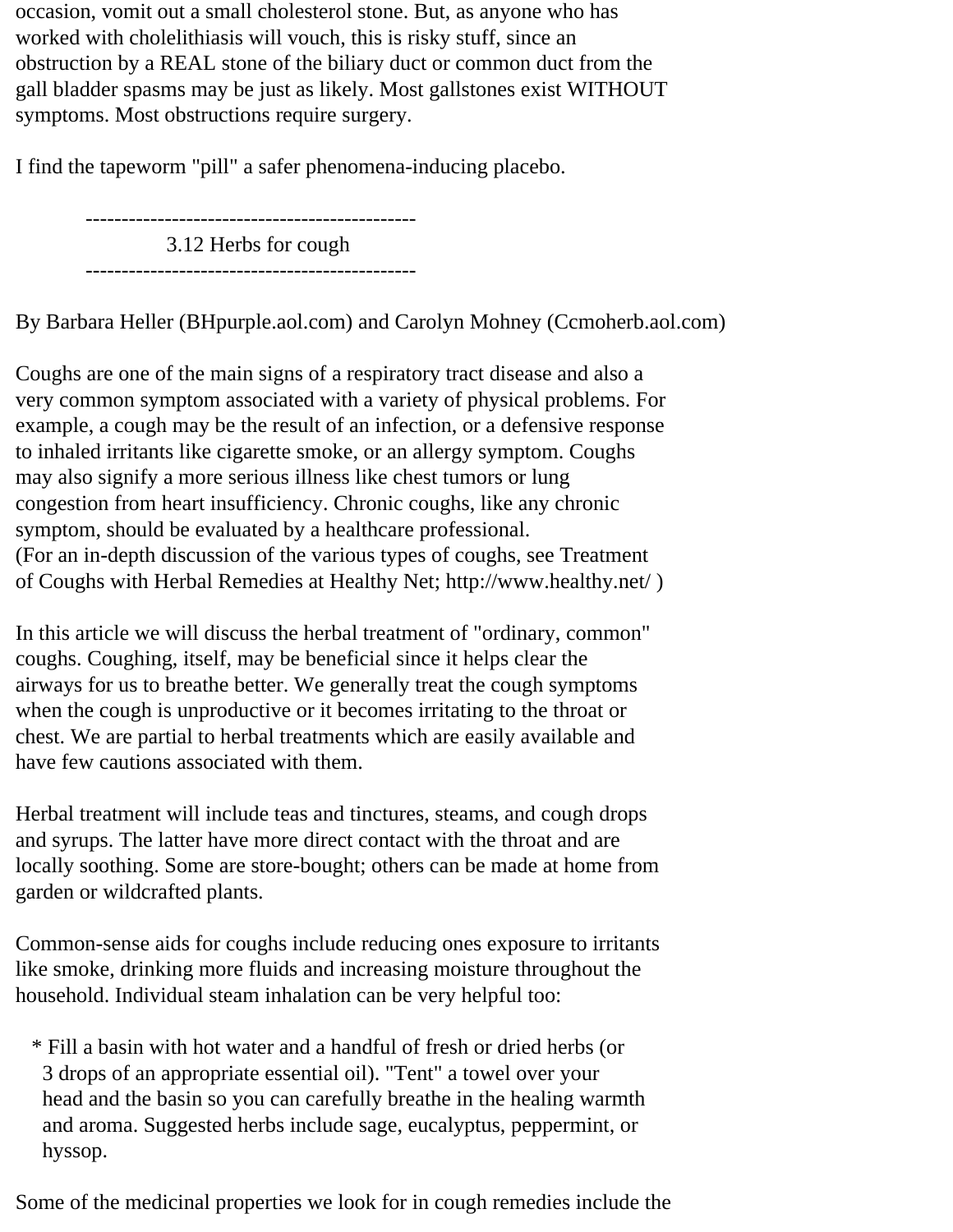following: anti-tussives, which prevent coughing; suppressants, which limit the coughing reflex; expectorants, which help remove excess mucous from the respiratory system; and demulcents, which heal inflamed tissue. Herbal antihistamines are helpful in the treatment of postnasal-drip coughs due to allergies. Immunostimulants and antibiotics may be used to build up the system and fight infection.

Echinacea (angustifolia or purpurea), primarily in tincture form, is highly recommended at the first sign of a cold, flu, or cough. Considered "the herbalists herb" it receives high praises as an immunostimulant and antibiotic. Revered by Native Americans, it is easy to grow in the garden where its common name is the purple coneflower. (Note: wild echinacea is being overharvested; consideration to its source is important.)

Mullein (Verbascum thapsus) is my specific favorite for coughs. Dr Weil, in Natural Health, Natural Medicine, recommends tincture of mullein to relieve chest congestion and dry, bronchial coughs. He also states that the plant has no known toxicity. So it is a remedy I feel confident using with my family. Whenever my adolescent daughter gets a cold or flu, it seems to settle in her chest as a cough. This year we have treated the coughs with mullein tincture and the symptoms diminished quickly. Mullein is a beautiful biennial plant that grows wild in the Eastern US. In present-day herbal medicine its primary form is as a tincture. Historically, Native Americans smoked dried mullein and coltsfoot cigarettes as a remedy for asthma and bronchitis. If used as a tea, it should be well-strained because the small hairs of this fuzzy plant can be irritating.

Coltsfoot (Tussilago farfara), whose botanical name Tussilago means "cough dispeller", is not surprisingly another very popular cough remedy. A nice image of the flower is evoked by Grieve in her statement that it was painted on the doorpost of the apothecarie's shop. This is the first blooming wildflower in our area of upstate NY; it flowers before its leaves appear. The flowers and leaves are used medicinally for their demulcent and expectorant properties. Coltsfoot has traditionally been used to treat coughs, whooping cough, asthma, excess mucous, bronchitis, and laryngitis. Because of its low-level of pyrrolizidine alkaloids (the same controversial substance found in comfrey), coltsfoot is recommended for only short-term use. Use as a tea or a tincture.

Herbalist David Hoffmann (in his book The Complete Illustrated Holistic Herbal) recommends a cough tea made of equal parts of mullein, coltsfoot, and licorice:

 \* An infusion of 1 tablespoon of the mixed herbs is steeped in one cup of water. Sip 3 cups of this brew throughout the day.

Licorice(Glycyrrhiza glabra) and marshmallow (Althea officinalis) are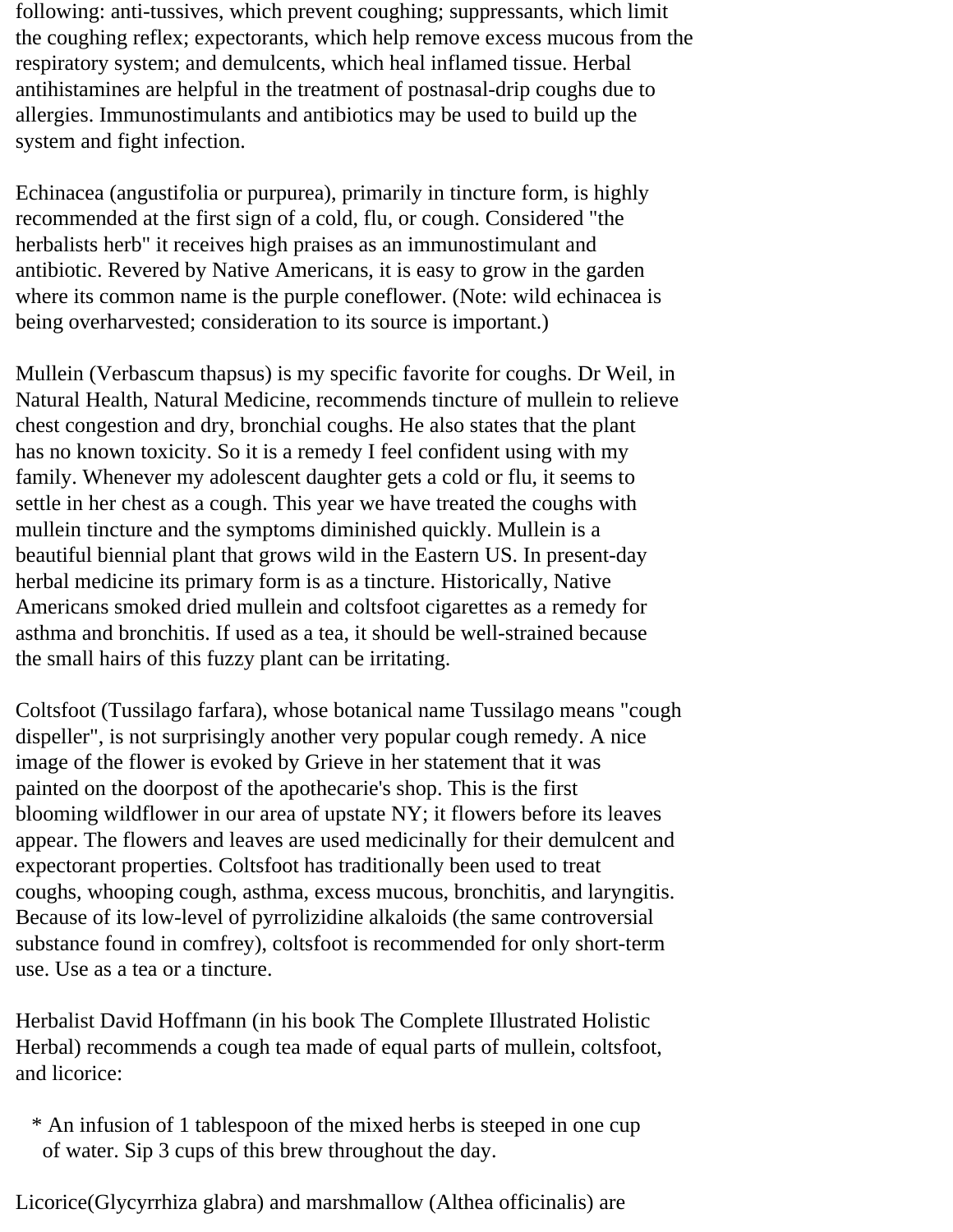included in cough remedy recipes for their demulcent qualities. They are soothing herbs that reduce inflammation and add flavor. In additon, licorice itself may have an anti-tussive effect similar to codeine for cough suppression, without the side-effects of codeine. A reminder here to be aware of the cautions of the various herbs added to a mix - in this case, licorice may have its own side-effects. Specifically, it is not recommended for continued use by people with high blood pressure.

Thyme (Thymus vulgaris), a very common culinary herb also has medicinal properties qualifying it as a wonderful cough remedy. Thymol, thyme's volatile oil with antiseptic, antibiotic, and expectorant properties, is used in commercial cough syrups. At home, one can benefit from these properties by drinking a hot tea of thyme or a mixture of thyme and plantain; or by drinking a small amount of water with a few drops of thyme tincture. Do not use thyme oil as a home remedy. Even a few teaspoonfuls can be toxic. In Germany, thyme is used to treat coughs, whooping cough, and emphysema.

"German medical herbalist Rudolph Fritz Weiss, M.D. writes: "Thyme is to the trachea (windpipe) and the bronchia what peppermint is to the stomach and the intestines."" (Quoted in M Castleman, The Healing Herbs).

Elecampane (Inula helenium) is also considered an important resource as an expectorant and anti-tussive. It can be taken on a long-term basis and is helpful for healing the irritating bronchial cough as well as for asthma. Elecampane is a wonderful garden plant of tall stature that bears bright yellow, sunflower-like flowers (one of its "nicknames" is wild sunflower); it can also be harvested wild. A tea or tincture is made from the dried root gathered in the fall.

Most contemporary herbalists recommend horehound (Marrubium vulgare) and hyssop (Hyssopus officinalis) for treating minor respiratory problems coughs, colds, and bronchitis. In addition to horehound's expectorant and demulcent qualities, as an antispasmodic it helps to relax the coughing spasms so common with bronchitis. The added sweetness of horehound candy/coughdrops that are available commercially make the very bitter herb more accessible. Or one can obtain horehound's healing qualties with a tea, tincture, or syrup. Hyssop is similar in chemical makeup and function to horehound but is much less bitter. Both of these herbs mix well with peppermint. Tea formulas for colds might also combine them with yarrow and elder.

Some other herbs that can be helpful in treating coughs are: wild cherry bark, violets, osha, bee balm, slippery elm, nasturtium, red clover and plantain.

Wild cherry bark (Prunus serotina) continues to be a favorite ingredient in cough and cold remedies, primarily due to its sedative effect on the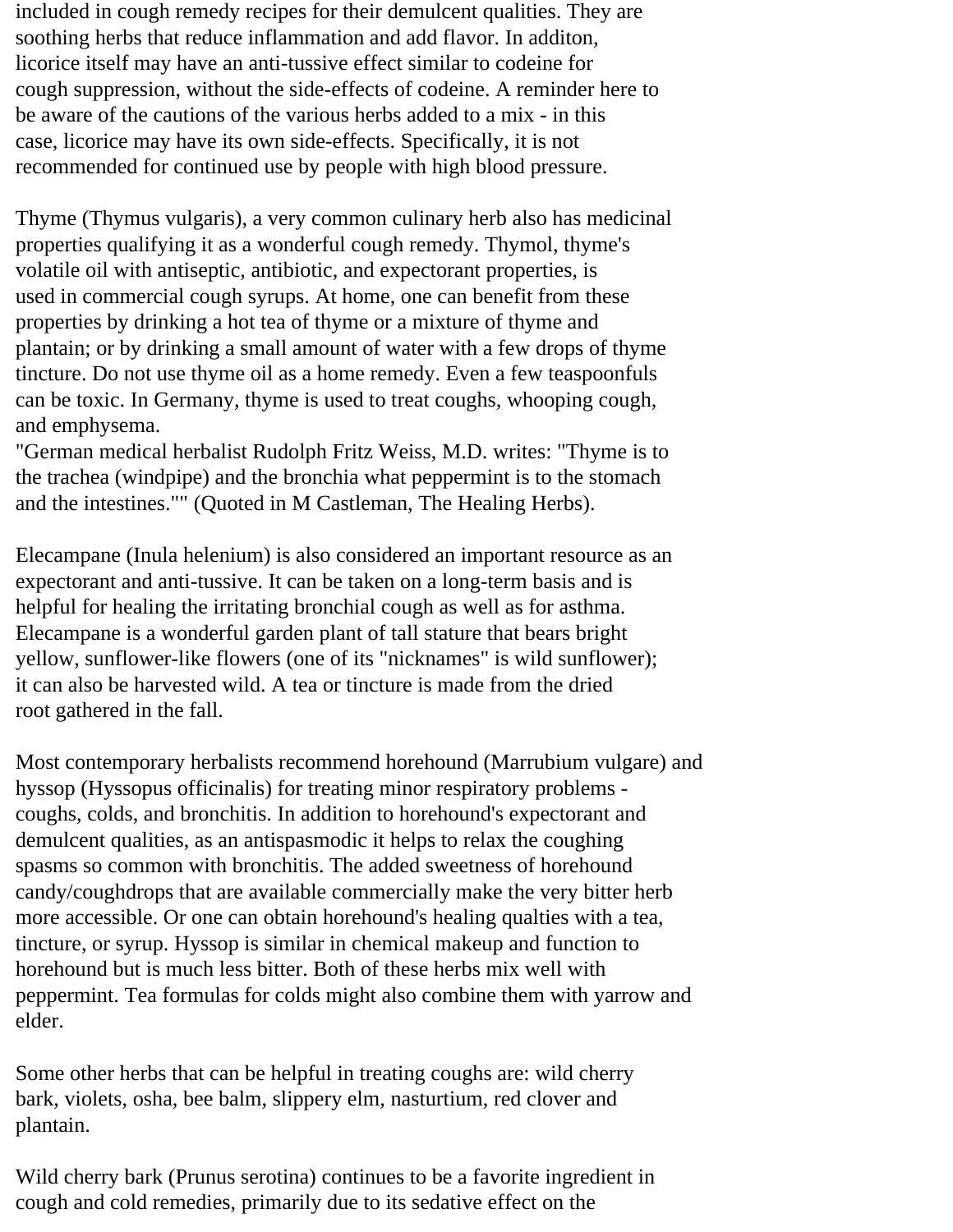respiratory system. Susun Weed suggests a homemade violet flower syrup for cough treatment which turns a beautiful lavender shade but is a very labor-intensive remedy to make. Bee balm was another Native American remedy for coughs and headcolds, drunk as a tea three times a day. The Peruvian Indians utilized the natural antibiotic qualities of nasturtium leaves to treat coughs. The leaves were eaten fresh daily or drunk as a tea. And last, Native Americans also used slippery elm bark as a tea, gargle, or by chewing on small pieces of the bark to soothe the annoying symptoms of a cough.

Red clover (Trifolium pratense) and plantain (Plantago major and lanceolata) are two very common wildplants in the area we live and write, the Northeastern US. Red clover is an expectorant and anti-spasmodic especially good for children (over the age of 2) with whooping cough. A tea of the dried flower tops is the most convenient; a tincture may also be used. The expectorant and demulcent qualities of plantain are often used in teas for bronchitis and whooping cough.

One cough syrup you can make at home is Kathy Kevilles Homemade Honey Cough Syrup:

 1 tablespoon licorice root 1 tablespoon marshmallow root 1 tablespoon plantain leaf 1 teaspoon thyme leaf 1 pint water 4 tablespoons honey 4 ounces glycerin 1/8 teaspoon anise essential oil (optional)

Prepare a triple-strength tea by simmering the herbs in water for 10 minutes, then steeping for 20 minutes. Strain the tea, then stir in honey and glycerin while the tea is still warm. Add optional essential oil. Take 1 tablespoon at a time. Stored in a cool place, this syrup will keep for 2 weeks. In the refrigerator, it will keep for several months. This recipe is suitable for children, but not for infants, who should not have honey.

> ---------------------------------------------- End of part 4 of 7. ----------------------------------------------

-- Henriette Kress, AHG Helsinki, Finland Henriette's herbal blog: http://www.henriettesherbal.com/blog

From spamtrap.hetta@spamcop.net Fri Jan 21 17:01:58 2005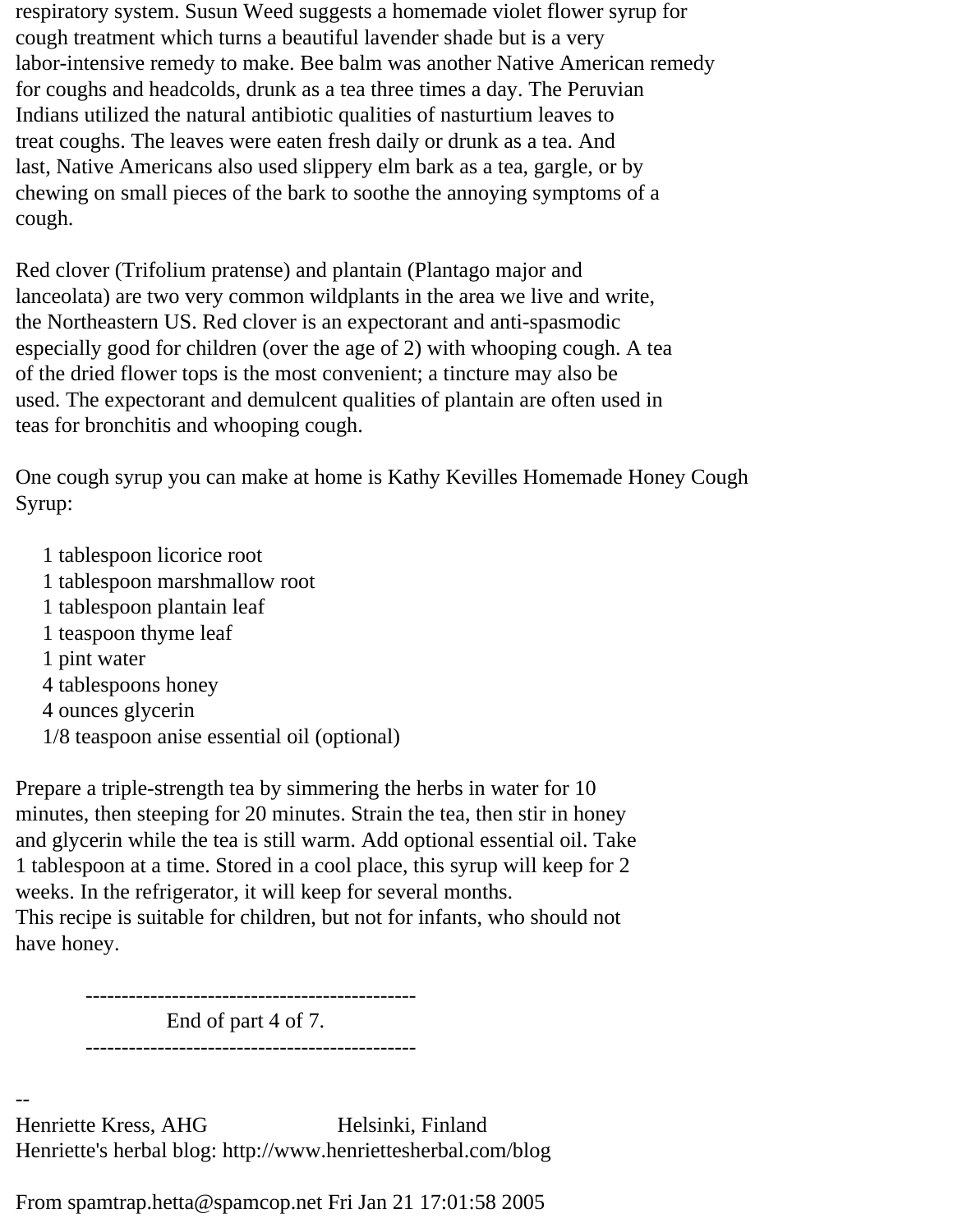Newsgroups: alt.folklore.herbs,alt.answers,news.answers To: Subject: Medicinal herbFAQ Part 5/7 From: Henriette Kress <spamtrap.hetta@spamcop.net> Date: Fri, 21 Jan 2005 17:01:58 +0200

Archive-name: medicinal-herbs/part5 Posting-Frequency: monthly (on or about 20th) Last-modified: 15Nov03 Version: 1.38i URL: http://henriettesherbal.com/faqs/medi-cont.html

----------------------------------------------

3.13 Herbs for constipation

----------------------------------------------

Barbara Heller - BHpurple.aol.com

#### WHAT IS CONSTIPATION

Constipation, the "difficult, incomplete, or infrequent evacuation of dry hardened feces from the bowels" (The American Heritage Dictionary) can be an occasional, acute, or chronic problem. It can be caused by many factors including lack of fluids, poor diet, sedentary lifestyle, emotional state, or as a side-effect of specific medications. Be aware of the constipating effect of other drugs or supplements you may be taking, like iron tablets,opiates, antidepressants, and antihistamines. Constipation is almost always a nuisance; it can also be a sign of a more serious condition. Chronic constipation should be evaluated in conjunction with a healthcare professional.

### NATURAL REMEDIES TO TREAT CONSTIPATION

Laxatives, even herbal laxatives, should be used with caution. Other natural remedies should be tried first. The gentlest remedies for constipation include increased movement and exercise, certain yoga postures, increase of fluid intake, and dietary changes including increased fiber and fruit. Acidophilus liquid or powder relieves chronic constipation (says herbalist Susun Weed in her Wise Woman Ways for the Menopausal Years). And prune juice may be the most effective and gentlest remedy for constipation.

Dr. James Duke, a scientist who worked for the USDA, recommended in his typical iconoclastic fashion, that Dan Rather ask the commissioner of the Food and Drug Administration (FDA) if he considered prune juice a safe and effective laxative. "If he answered no, I suggested that Rather request that Dr. Kessler (the commissioner) drink some and experience the results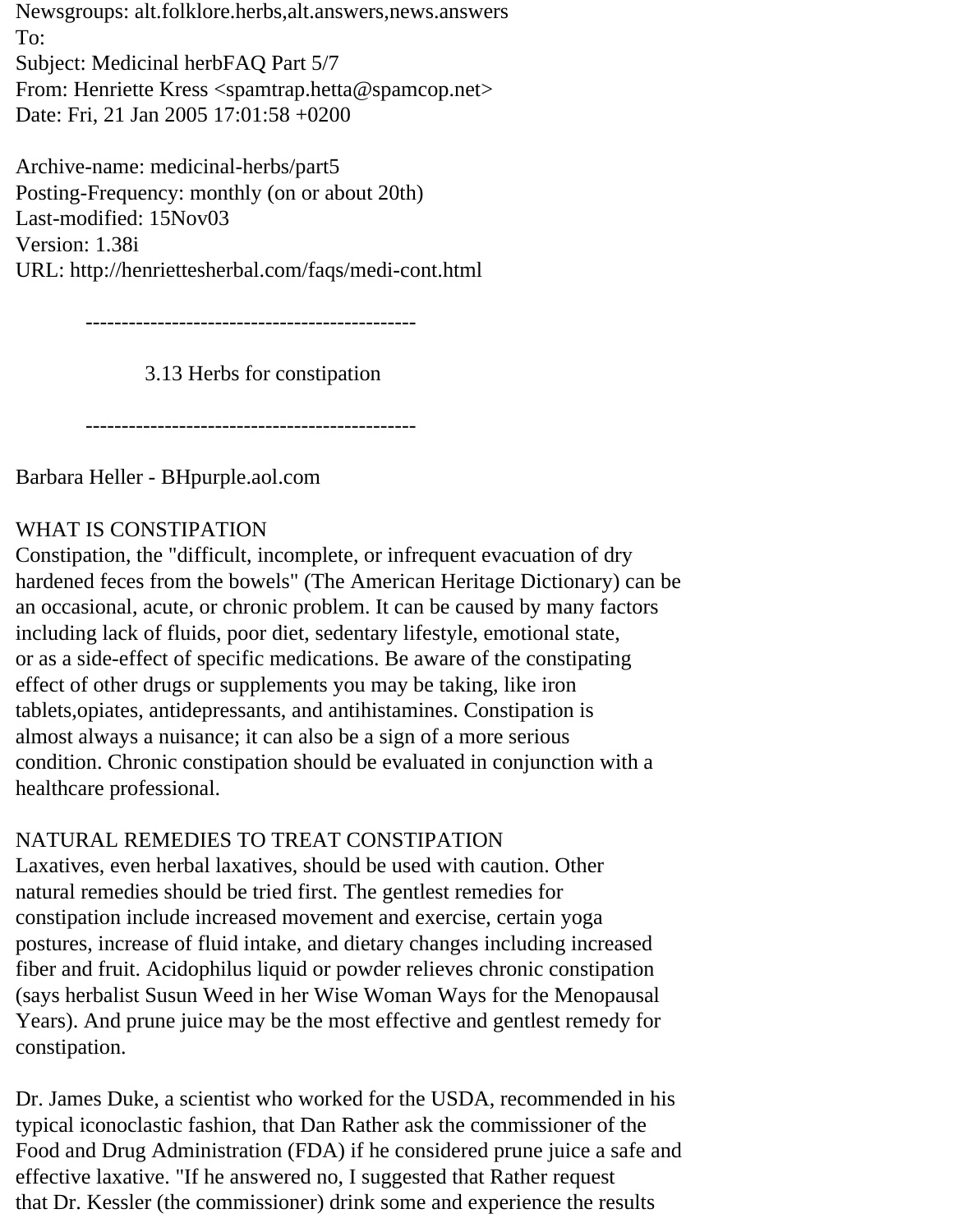for himself. If he answered yes, I suggested that Rather ask why FDA labeling regulations prohibit prune juice marketers from stating that prune juice is a safe, effective, gentle laxative." "...(It) is probably the cheapest, least unpleasant laxative now available." (The Green Pharmacy, p140)

Apple-pear juice is also highly recommended; and stewed fruits like prunes, figs, or dates especially when mixed in licorice tea makes a tasty laxative snack

#### SOME OTHER OPTIONS

Not a usual topic of discussion, at least here in middle-class America, is the position in which one attempts a bowel movement. Squatting can really help alleviate mild constipation - but may be awkward on traditional toilets. Some families find that using a small footstool to raise and open the legs helps to facilitate an easier evacuation. Massaging the abdomen with essential oils with laxative properties (in a carrier oil base) like chamomile, marjoram, or peppermint can also be helpful.

### HERBAL LAXATIVES

There are three classes of herbal laxatives - bulk, mild (but not bulk) and purgative.

Whichever category you use, remember that it takes time for laxatives to work. The bulk herbs may need 12 to 24 hours to encourage a bowel movement, and irritating herbs somewhat less time, perhaps 6 to 12 hours. So be patient, and do not take another dose prematurely.

## BULK LAXATIVES

Bulk laxatives are the gentlest for occasional constipation. Flaxseed (also known as linseed), psyllium, and fenugreek are three well-known herbal bulk laxatives. In The Family Herbal, the authors recommend flaxseed as a "laxative without side effects". You can take one tablespoon of whole seeds two to three times a day, followed by two cups of liquid. To help bulk laxatives do their job properly, one must drink a lot of water, otherwise gastrointestinal obstructions can occur.

Psyllium, another bulk laxative, is more well-known to most consumers as the main ingredient in Metamucil. A combination of psyllium seeds and a large glass of water can help lubricate the bowels and ease the passage of dry stools. In addition, this seed may also help cut cholesterol. It is quite popular in Germany to take 3 to 10 tablespoons a day for chronic constipation. The seeds swell; they also need plenty of water to motivate their transit through the digestive tract. Caution - asthmatics shouldn't take this herb; if you generally have allergies, take only with caution. ("There have been several reports of allergic reactions to psyllium, including a few serious asthma attacks from inhaled seed dust." - reported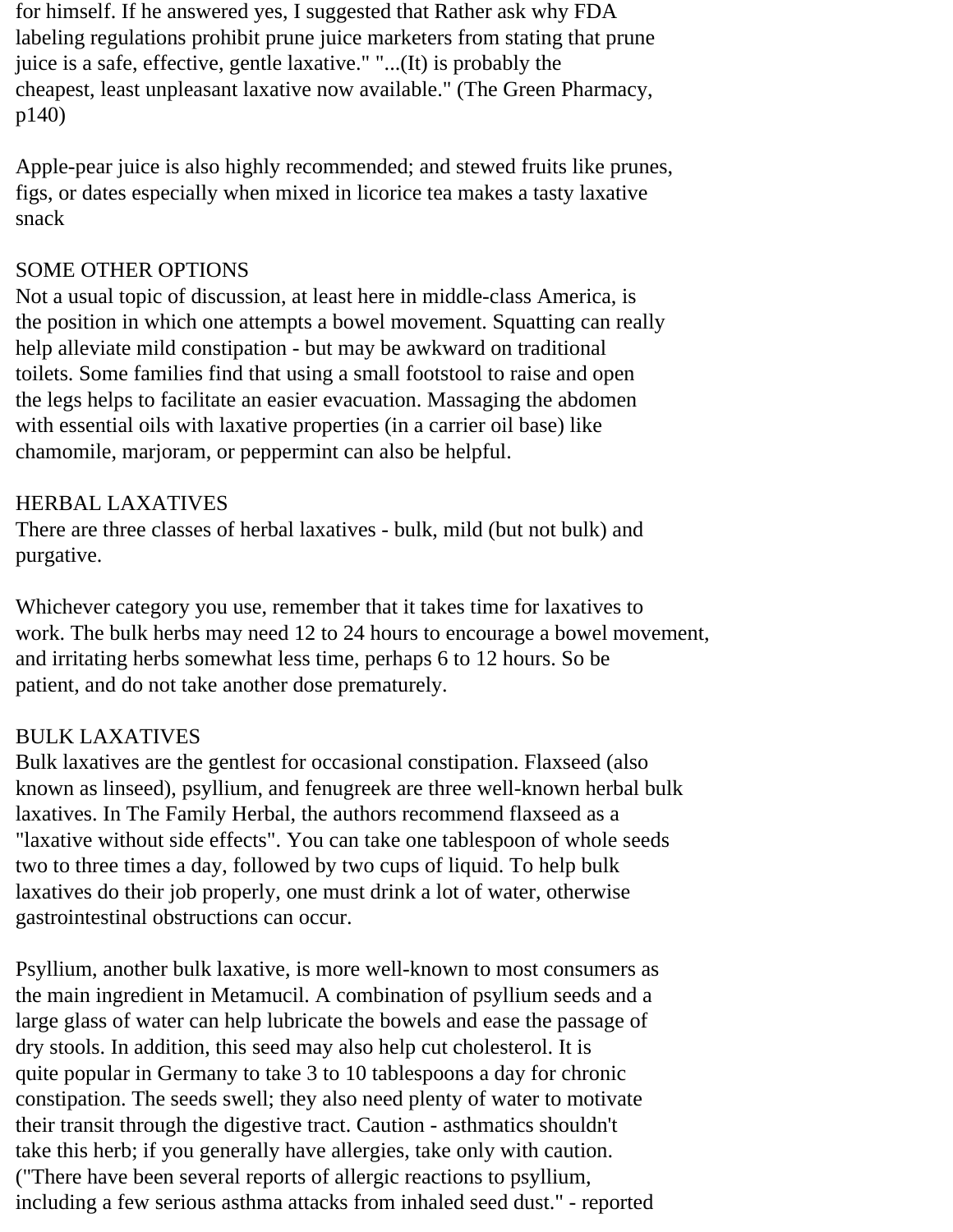by James Duke in The Green Pharmacy)

### MILD (NOT BULK) HERBAL LAXATIVES

Dandelion root is a mild laxative often recommended by practicing herbalists. Susun Weed says it is especially helpful for bed-ridden elders and others with chronic constipation. "The root in tea will have little effect on constipation due to nervousness, diet, fevers, and such occasional causes, but acts reliably when it is chronic, related to age, long-tern illness, or general intestinal blahs; a teaspoon of the root boiled in water three or four times a day." Use dandelion leaves in salad, or 1-2 teaspoons of dandelion vinegar or 10 - 20 drops of tincture taken with meals.

Chickweed as a laxative is controversial but not seemingly harmful. It would seem from the debate surrounding it that the worse that can happen while using chickweed for constipation is - more of the same. Varro Tyler heavily disparages its medicinal use "...there is no indication (in the "extensive scientific literature devoted to chickweed") that any of the plant's constituents possess pronounced therapeutic value; ... most writings concern various methods of controlling this pesky weed. (HeK comment: check this to see why Tyler isn't very respected as a herbal authority: http://www.herbological.com/deconstructing.html ) " This is in sharp comparison to how Susun Weed sings this herb/weeds virtues:

"Those with digestive system problems crave plates of chickweed salad, for mineral-rich bulk and soothing, cooling energies to nourish their weak stomachs and bowels. Chickweed eases and helps those with yeast overgrowth, constipation, hard stools, hemorrhoids,stomach ulcers, intestinal ulcers, colitis, internal inflammation, stomach cancer, and those healing after treatment for appendicitis, peritonitis, or the like." (Healing Wise, p 121).

Both Susun Weed and Deb Soule also recommend yellow dock root tincture as a remedy for constipation.

### CONSTIPATION AS A MENOPAUSAL SYMPTOM

In Wise Women's Ways for the Menopausal Years, herbalist Susun Weed explains that "Menopausal constipation and indigestion are generally due to the slowing of the gastrointestinal tract (estrogen is a gastrointestinal stimulant) and heavy demands on the liver." Again yellow dock root, as vinegar or tincture, and dandelion are highly recommended. "Menopausal women will want to avoid the use of bran as a laxative in deference to building strong bones." Instead try prunes, figs, or rhubarb with maple syrup. Daily doses of 1 teaspoonful vinegar or 5 - 10 drops tincture of yellow dock eliminate constipation, indigestion, and gas. "Yellow dock is especially recommended for the woman who finds her early menopausal menses getting heavier."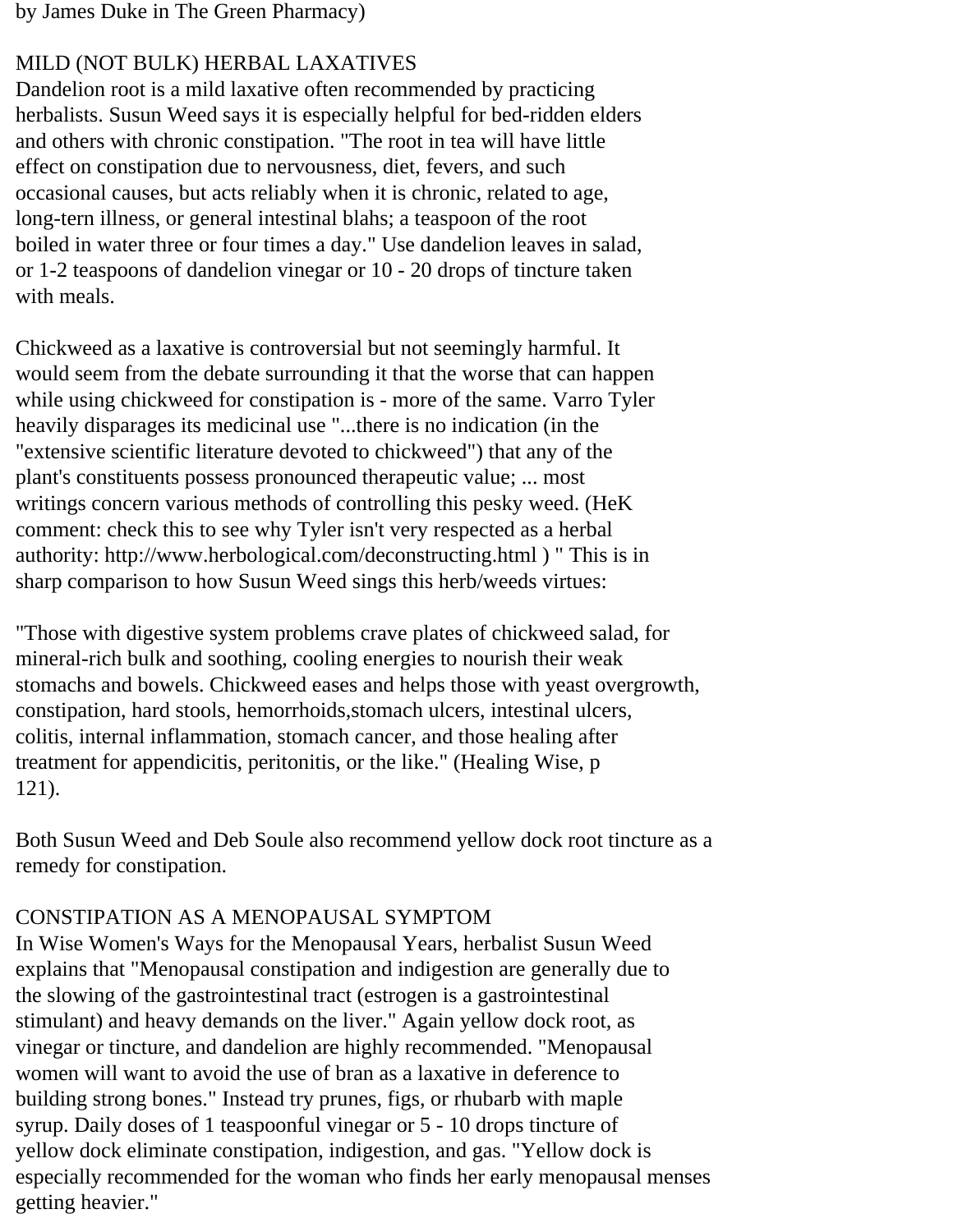### PURGATIVE OR CATHARTIC LAXATIVES

Purgative laxatives is the category most utilized; and purgative herbs are used in healthfood store formulations and in many commercial over-the-counter laxatives. This group includes aloe, buckthorn, cascara sagrada, rhubarb, and senna. All the herbs in this category contain anthraquinones, strong and irritating chemical compounds that force the bowels to evacuate. They should be used only as a last resort.

Pregnant or nursing mothers should not use these irritants, nor should people with gastrointestinal problems including ulcers, ulcerative colitis, irritable bowel syndrome, and hemorrhoids.

Avoid the prolonged use of purgative laxatives. The continual use can cause lazy bowel syndrome. When this negative cycle develops the result is a sluggish digestive system unable to evacuate without the use of more laxatives. Studies also show that chronic over-use of constipation relieving drugs can lead to disturbances of the bodies electrolyte equilibrium. In turn this can result in potassium deficiency and a concomitant problem for those who are taking heart medications. ("In Germany, the law requires that the labels on all anthraquinone preparations must bear the warning that possible potassium deficiency can intensify the effect of chemical heart drugs -cardiac glycosides"; The Family Herbal, p.188)

The gentlest of this class of cathartic laxative herbs is cascara sagrada, known as "sacred bark" from a native American tree (Rhamnus purshiana). Michael Castleman says cascara sagrada is the "World's most popular laxative". Many herbalists claim that in addition to its laxative quality it also tones the intestinal tract and colon. It can be purchased in overthe-counter preparations or taken as a tincture (1/2 teaspoon at bed). Although a decoction (tea) is sometimes recommended, it is very bitter. It should never be used for more than 2 weeks, and a reputable source is important because unless the cascara is prepared correctly it can have negative side-effects. (Fresh bark cannot be used; the bark needs to be dried and stored for at least a year).

Dr. Weil, the well-known physician/author and lecturer, says "If you must use an irritant laxative, try rhubarb root (Rheum officinale). It is one of the safest and least violent, but it should be reserved for occasional use only. You can get preparations of rhubarb root in health food stores. (Natural Health, Natural Medicine, p 274)

Senna (Cassia acutifolia) is a bit stronger and also quite popular. It, too, is a main ingredient of many over-the-counter laxatives. Kathi Keville states that it is the most often purchased laxative herb in North America. And my perusal of over-the-counter laxatives supports this. In fact, the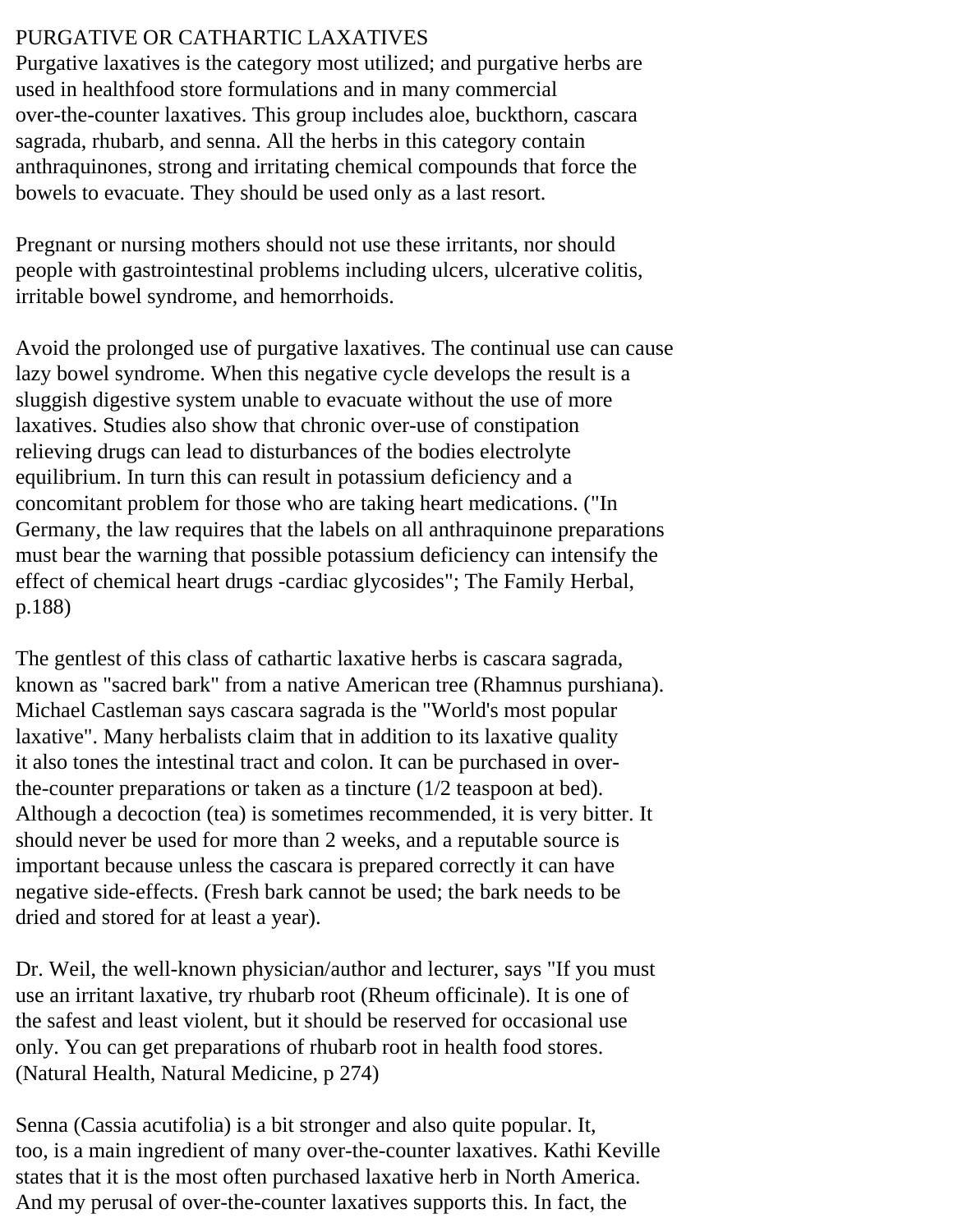company that manufactures Ex-Lax recently updated its formula. Senna has replaced the key ingredient, the chemical phenolphthalein, which proved to have carcinogenic tendencies. Again, taste is a reason that herbalists might not recommend this remedy in its natural state. "The taste of senna is nauseating... herbalists generally discourage using the plant material and instead recommend over-the- counter products containing it."

Some herbalists recommend blends that pair the strongly bitter herbs with others that are better tasting and more easily tolerated. Kathi Kevilles approach is to combine the irritant herbs with tasty ones like peppermint, ginger, and fennel, that also relax the intestines and prevent cramping.

A commercial example of such a mixture is the blend Smooth Move sold by Traditional Medicinals. The main ingredient is senna, combined with licorice, and cinnamon, ginger, orange peel, fennel and coriander seed.

Another herb in this category, aloe, is even more problematic. Its popularity has recently increased and it is a wonderful herb to use externally for skin care. But because of its use, its name is becoming more known, and some people assume that because it is safe for one purpose, that it is ok to try for another reason. But this is not so!

A recent magazine article suggested drinking aloe vera juice on a daily basis. But many western herbalists do not recommend aloe as a laxative because it is too strong, although it has a history of use in Ayurvedic medicine. Michael Castleman in his popular book The Healing Herbs, has a headline under aloe, "Never a laxative". He says it is the "most drastic" of the cathartics and that it is least recommended "because it often causes severe intestinal cramps and diarrhea."

#### AYURVEDIC HERB MIXTURE

Dr. Andrew Weil suggests using Triphala, an herbal mixture from the Ayurvedic tradition. He says this mixture of three herbs is a "superior bowel regulator rather than a laxative,...take it regularly, it's benefits accumulate the longeryou stay on it." Available in health food-stores in capsule form, follow the directions on the label.

RECIPES FOR RELIEVING CONSTIPATION, compiled from some popular herbal guides

Constipation tea/tincture (Deb Soule, The Roots of Healing, p92) Dandelion root 2 parts Yellow dock root 1 part Angelica root 2 parts Burdock root 1 part Ginger root 1 part Licorice root 1/2 part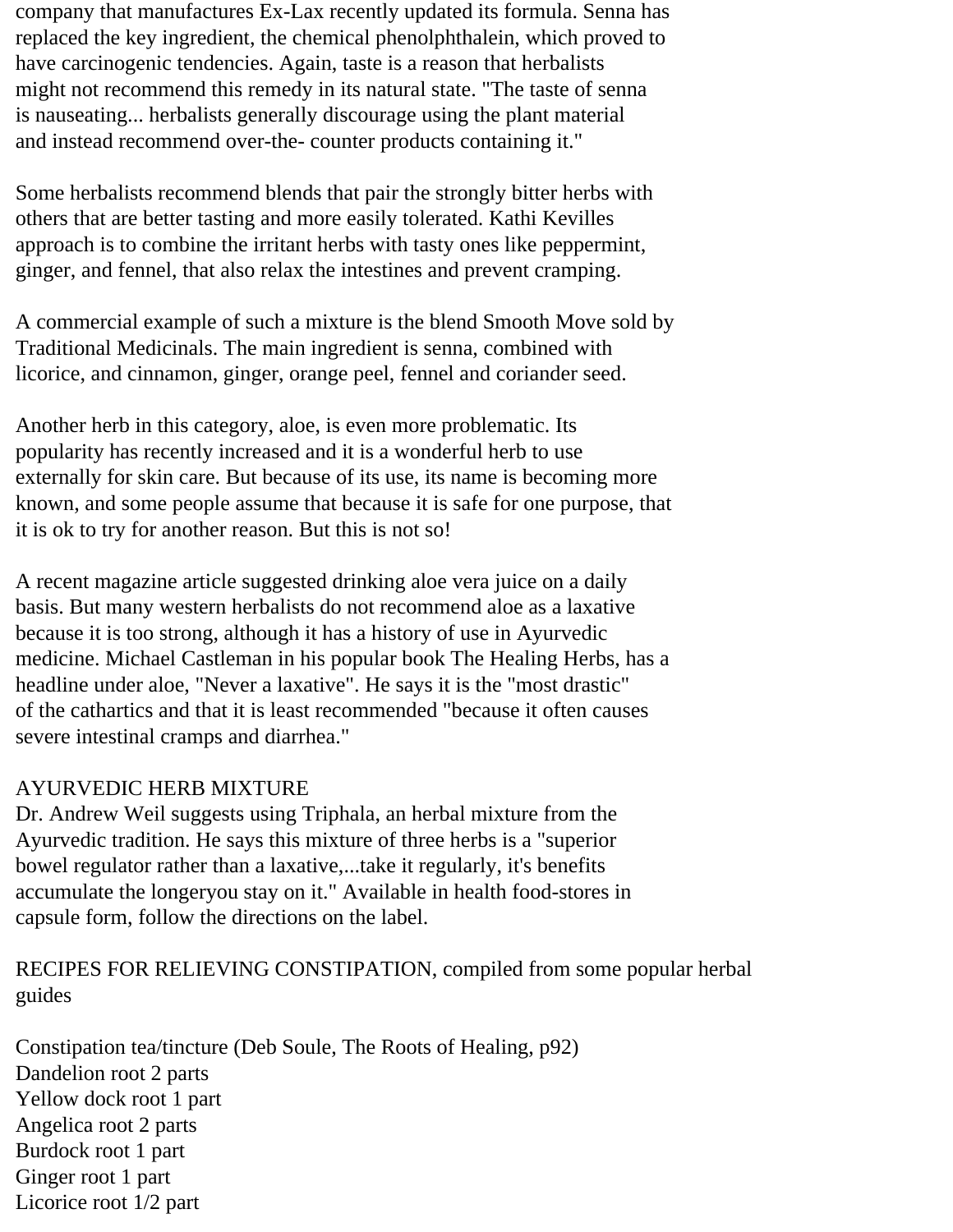Place 7 to 8 tablespoons of herbs in 1 quart of water and simmer, covered for 30 minutes. Drink warm as needed. As a tincture, take 25-50 drops as needed. For chronic constipation, take 3x a week for 1 to 3 weeks.

Laxative Tea (Michael Moore, Herb Formulas for Clinic and Home)

- 3 parts Psyllium seed
- 3 parts Licorice root
- 2 parts Rhubarb root (Rheum officinale)
- 2 parts Senna pods, crushed
- 2 parts Angelica root

Drink as a simple tea/infusion in the evening.

Herbal Laxative Syrup - for adults (Kathi Keville, Herbs for Health and Healing, p 84)

- 1 teaspoon honey (or barley syrup or some other natural liquid sweetener)
- 2 teaspoons cascara sagrada bark tincture
- 1 teaspoon licorice root tincture
- 1/2 teaspoon tincture of fennel, ginger, or peppermint

Warm honey enough to make it liquid. Combine it with the remaining ingredients and stir well. Take 1 teaspoon.

CHILDREN'S CONSTIPATION - Keville suggests tea (recipe below); elderberry jam; catnip enema; ground psyllium seed in juice; and slippery elm gruel. For children's constipation, Susun Weed suggests violet flower syrup.

Slippery Elm gruel - for children (Kathi Keville, Herbs for Health and Healing, p 221) 1 tablespoon slippery elm powder 3/4 cup water 1 teaspoon lemon juice (optional) Combine powder and water in saucepan and heat until warm, stirring the mixture to prevent clumping. Add optional lemon juice for flavor. Can also sweeten the gruel with child's favorite herbal or fruit based sweetener.

Child can drink entire amount (for every 50 lbs of body weight). Drink before it cools - as gruel cools down, it thickens and the thicker it gets, the more likely your child will push it away.

Constipation Tea - for children (Kathi Keville, Herbs for Health and Healing, p.220) 1 cup boiling water 1/2 teaspoon licorice root 1/4 teaspoon ginger root (or fennel seeds) 1/4 cup apple juice (optional) 1/4 cup prune juice (optional) Steep first 3 ingredients; strain; add juices. Recommended - 50 lb child, 1/4 cup every 2 hours "until a change for the better becomes apparent".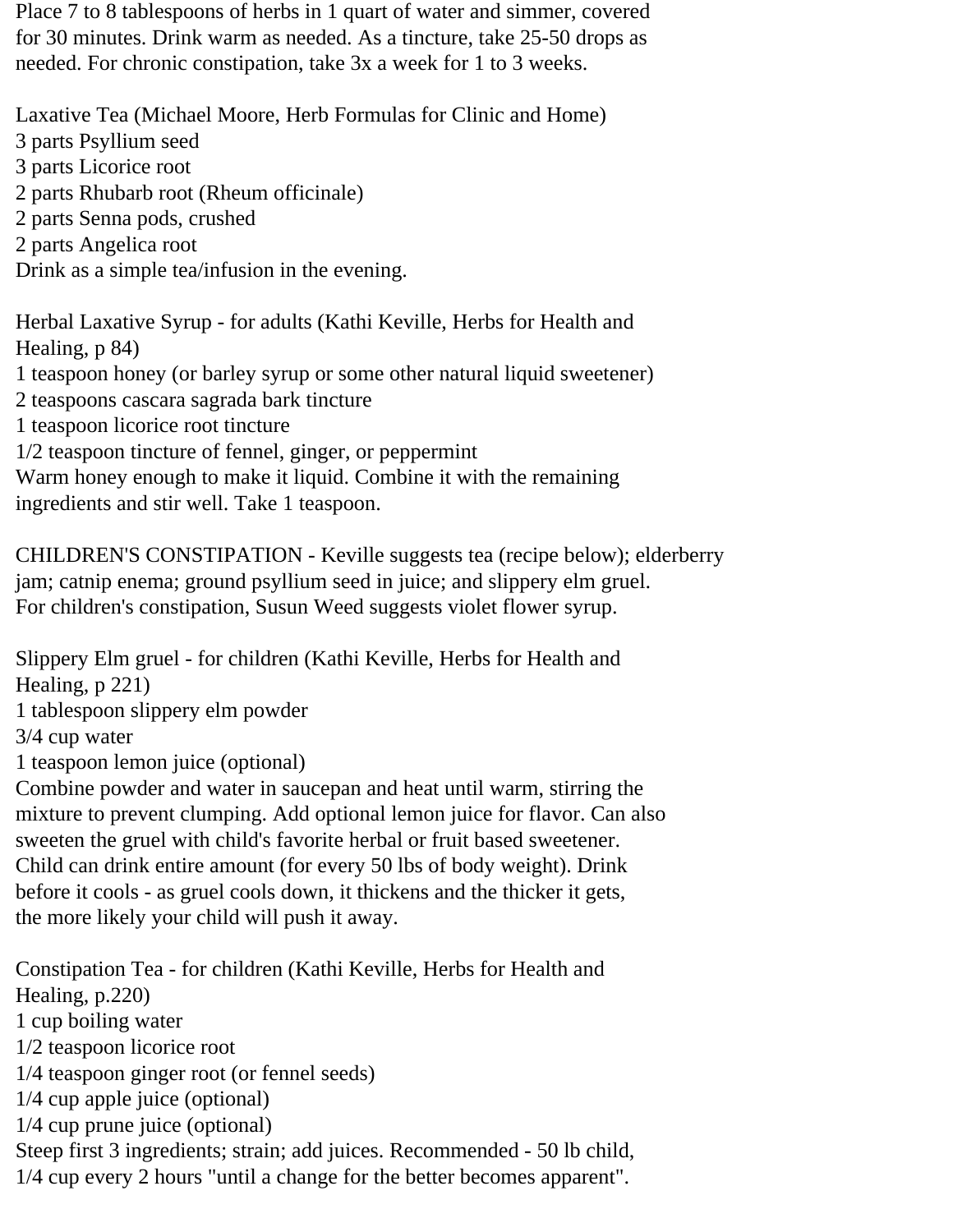----------------------------------------------

4 Processing herbs

----------------------------------------------

4.1 Making essential oil

----------------------------------------------

This info is copyright by the Australasian College of Herbal Studies, Aromatherapy Certificate Home Study Course. Posted with permission.

>I would really be interested in finding out how to make essential oils.

>From Dorene Petersen <dorenep.EUROPA.COM>:

The most important production method for Essential oils is distillation. The basic principle of distillation is the same but it is carried out in different ways depending on the botanical material and the condition of the material.

Three types of distillation are used:

- 1. Water
- 2. Water and steam
- 3. Direct steam

Distillation is basically, producing steam. The steam is passed through the herbal material. The steam carries the Essential oil from the plant in suspension which means the droplets of Essential oils are not dissolved in the steam but remain separate as droplets of oil. When the steam is cooled it reverts to the liquid state which is water and in most cases the oil floats on the surface of the water. The oil is then separated from the water by dripping or pouring.

 1. Water distillation is used when the plant material has been dried and will not be damaged by boiling. It is also used for powdered materials such as powdered almond, and flowers, such as orange and rose, that need to float freely as they tend to lump together when just steam is passed through them. The material comes into direct contact with the boiling water and much care needs to be taken that the water does not boil away and cause the plant material to burn. Another example of an oil prepared by this method is turpentine gum. Turpentine gum is collected from a species of Pine (Pinus palustris) and the gum, wood chips and pine needles are placed in the distilling chamber with rain water. This mixture is heated until the plant and oil are condensed in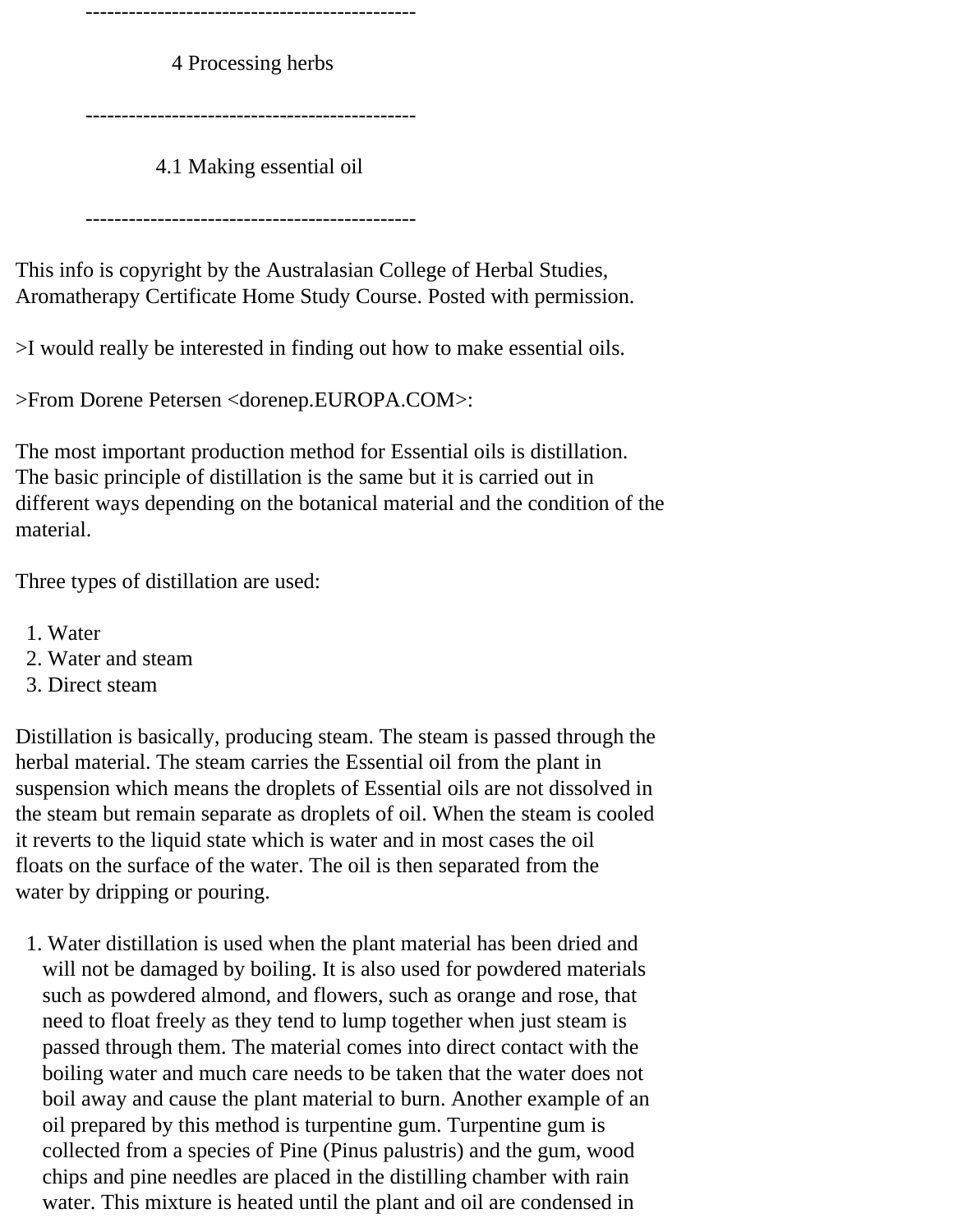the condensing chamber. Turpentine oil is not affected by very excessive heat.

- 2. The second method of distillation is water and steam. This is used for either fresh or dried plant material that would be damaged by boiling. The plant material is supported on a perforated grid. The water level is below the grid and low pressure, wet steam passes through the plant material. The most important aspect of this method is that the steam is never really hot and always at low pressure. Cinnamon and clove oils are prepared by this method.
- 3. Direct steam distillation is similar to the second method but the steam is hotter and passed through the plant material at a higher pressure. This method is used for fresh plant material that has a high boiling point such as seeds, roots and wood. It is also used for fresh plant material such as peppermint and spearmint. The crop is cut and placed in a metal distilling tank on a truck. It is then taken to the distilling tank on the truck. Steam is forced through the fresh herbs and the oil droplets are carried by the steam through a vapor pipe at the top of the tank onto a cool condensing chamber.

#### Cold Pressing or Expression:

This method is mainly used to prepare citrus oils such as orange, lemon and tangerine. One method involves puncturing the oil glands by rolling the fruit over sharp projections that actually pierce the oil glands. The fruit is then pressed which removes the oil from the glands. It is then washed off with a fine spray of water.

The juice is extracted by another tube. The oil is then separated from the water by rotating it at a very high speed. Another method involves separating the peel from the fruits and then cold pressing them. The Essential oil is collected along with small amounts of juice, which is separated.

#### Enfleurage:

This is an old method which was used in the production of perfumes and pomade extracts for perfumery. Flower petals such as rose or jasmine are layered onto warm oils, cold fat or wax. This process is repeated each day until the base is saturated with the Essential oil. The resulting waxes or pastes contain up to 1 percent of Essential oil. The Essential oil is then extracted from the wax with a volatile liquid such as ethyl alcohol. In the final step the ethyl alcohol is evaporated at low temperatures and reduced pressure so that the pure Essential oil remains as a fairly thick liquid. Cold enfleurage has the advantage that even the most delicate components of the flower oils are preserved. The disadvantages are that it is not very effective and it is very expensive. Flower oils prepared with this method do not contain terpene-hydrocarbons, which indicates that these compounds are not present as such in the flower, but form during distillation.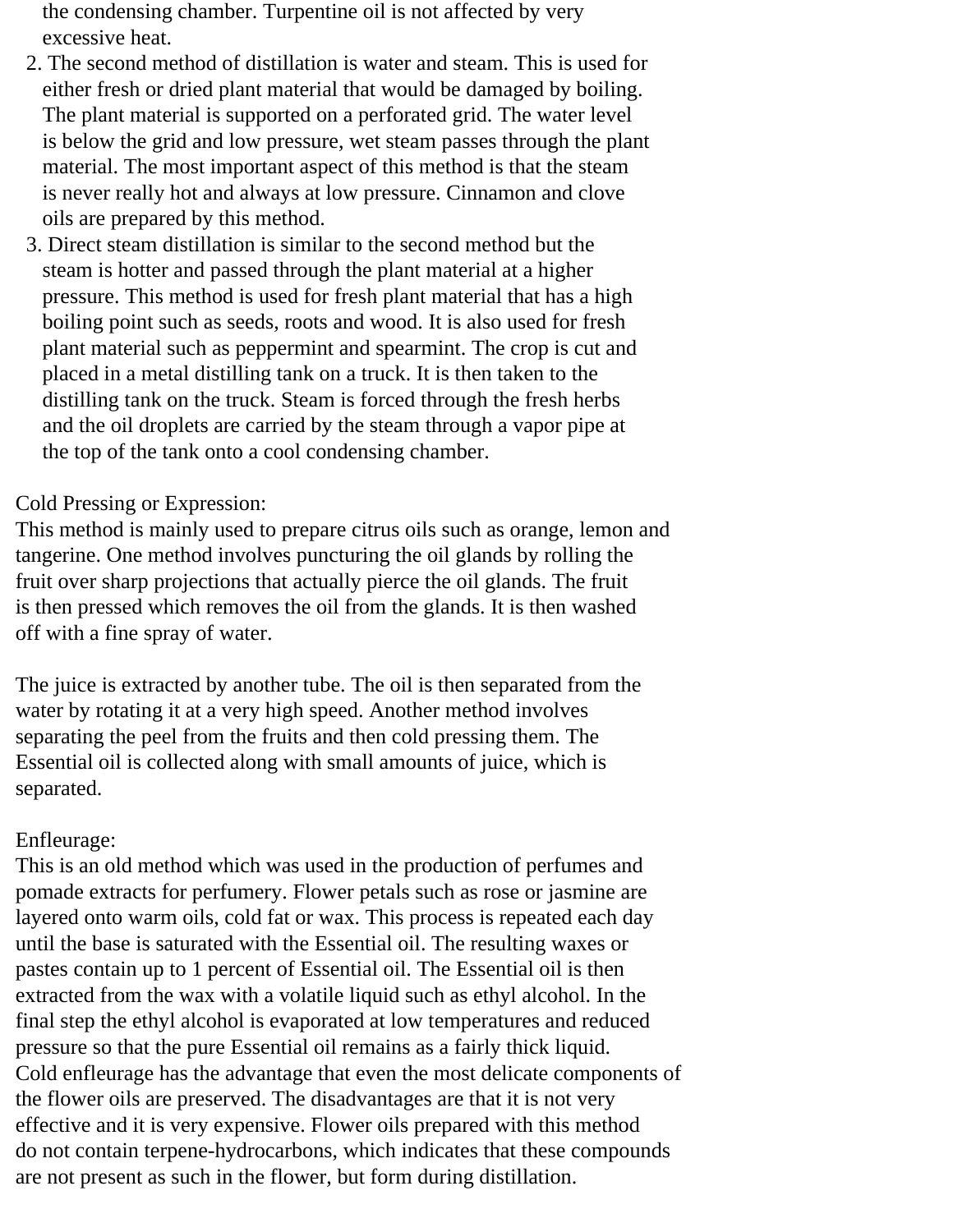Solvent Extraction

This is the most widely used modern method to prepare oils from flowers. The petals are mixed into a volatile solvent such as petroleum, ether or benzene, until the Essential oil is completely dissolved in the solvent. The solution is then filtered and the solvent is evaporated at reduced pressure. The result of solvent extraction is a concrete. The solvent is removed from the concrete by vacuum pressure without the use of heat to avoid any harmful effect to the oil. The concentrated essence that results is called an absolute. Absolutes are highly concentrated flower products without the natural waxes.

The main advantage of extraction over distillation is that uniform temperatures are maintained throughout the process. High temperatures during the distillation process can produce altered chemical composition of the oil which alters the natural odor. However, this method is expensive compared to distillation, and chemicals or solvents used in the process may still be present after evaporation.

I know this is kind of lengthy but it is not a quick topic. Hope this helps.

Dorene Petersen Australasian College of Herbal Studies 1(800)48-STUDY

----------------------------------------------

4.2 Pointer to the How-to of Tinctures

----------------------------------------------

Go get the latest edition of Michael Moore's Materia Medica from his WWW site: http://www.swsbm.com .

If you wish to use anonymous FTP go to ibiblio.org or to sunsite.sut.ac.jp and cd to

/pub/academic/medicine/alternative-healthcare/herbal-medicine/SWSBM/

Go for the manuals.

----------------------------------------------

A question on the herblist in November 97:

>Hi All, when it says on a bottle of tincture that the herb to menstruum ratio is (say) 1:5, is this by weight? volume? and then if it is (say) 60% alcohol, 40% water, does this mean that the 5 in the ratio is made up of 60% alcohol and 40% water?

>Also, how do you personally decide how much dried herb to put in that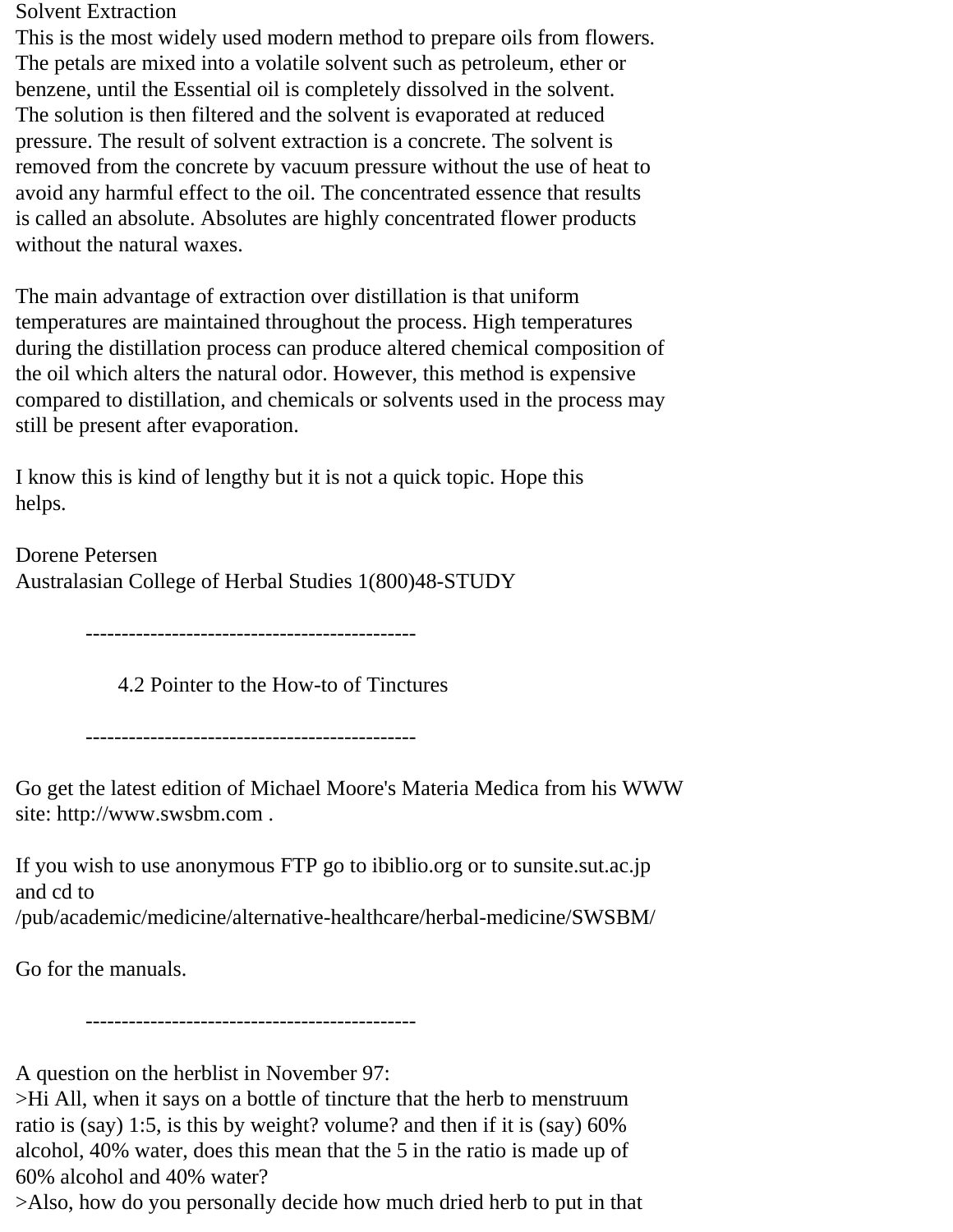canning jar before you add the vodka? I've recently been thinking that I have probably been putting too much dried herb in, since in most jars it doesn't have an easy time sloshing around.

>From Henriette:

A specification of 1:5 60% is most probably for dried herb. Weight the herb - let's say it's 100 g. The menstruum is by volume; metric is easier (for me)(1 g water = 1 ml), so to get 5 parts of menstruum you add 500 ml (=  $1/2$ ) liter) 60 % alcohol to the 100 g of herb. With dried herb you can either macerate or percolate. Maceration is the normal 'put herb in a jar, pour menstruum over, put lid on, leave 2-4 weeks, shake every day or two'. Percolation is faster, and actually quite easy, but the description of it is lengthy...

You'll want a reliable materia medica to get ratios and percentages for different herbs - a good one is available on Michael Moore's website at http://www.swsbm.com (go for the Manuals, go for the Materia Medica).

Fresh herbs are usually done at a ratio of 1:2 and 95 % alcohol - unless you use the 'simplers' -approach, which is to jam as much shredded herb as you can fit into a jar, cover it with 95 % alcohol, close the lid, wait a day, and top it up. Fresh herb is usually macerated.

The simplers approach doesn't give you very consistent quality from batch to batch, so most more professional herbalists stick to given ratios and menstruum strengths.

----------------------------------------------

4.3 Herbal Oils

----------------------------------------------

>From Dorene Petersen <dorenep.EUROPA.COM>:

I have made quite a lot of infused oils and the following is from the Aromatherapy Certificate Correspondence Course offered by the Australasian College of Herbal Studies.

It's not that technical but hope its helpful:

HOW TO PREPARE YOUR OWN INFUSED OILS AT HOME

There is nothing more satisfying than gathering a basket of fresh jasmine, honeysuckle or rose blossoms on a warm summers day and then preparing your own infused oil. There are three methods for preparing an infused herbal oil. You can use fresh or dried herbs. Flowers are best fresh, although the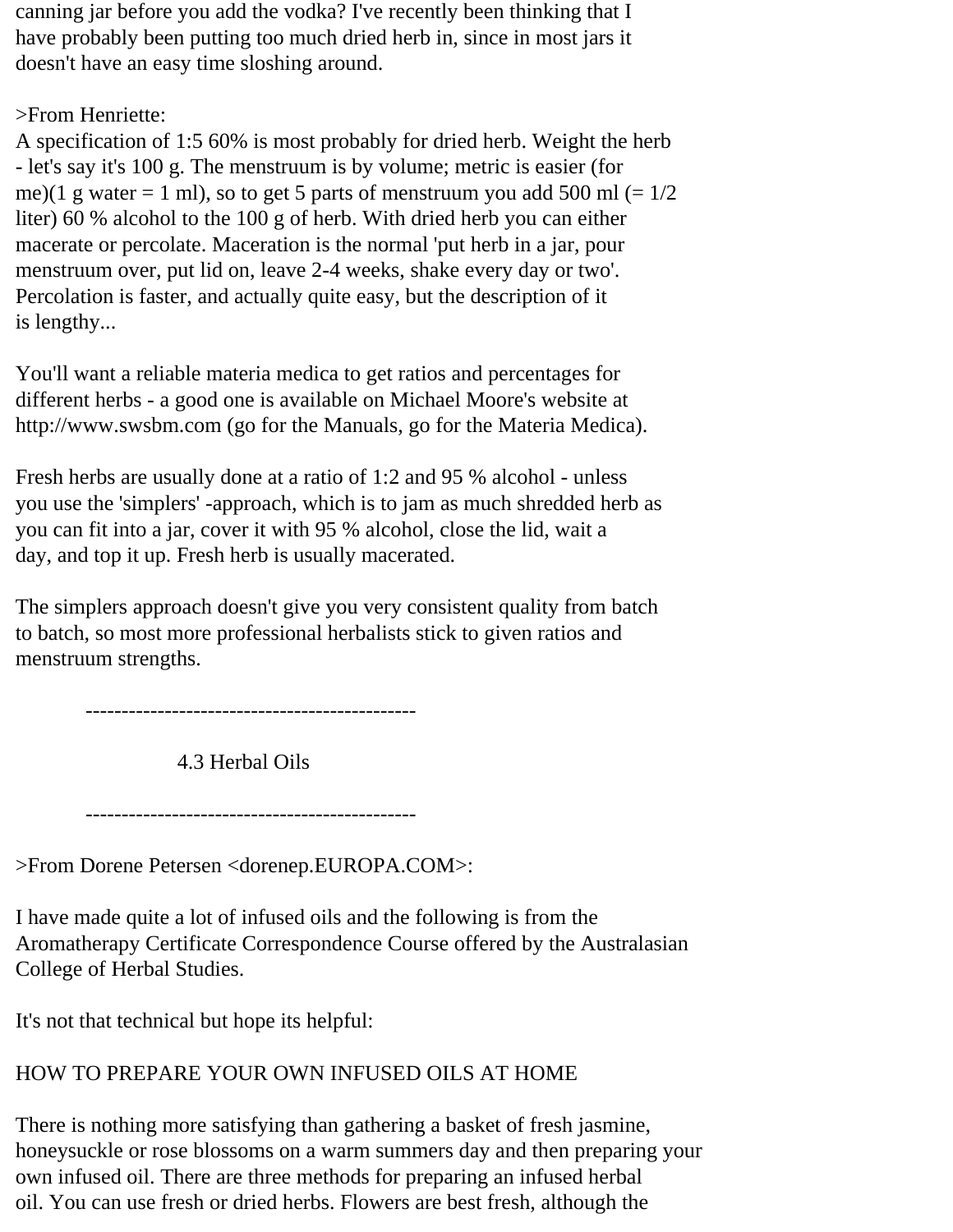perfume of some flowers intensifies with drying such as gardenia, daphne and boronia. If using fresh, double the quantity as all recipes given are for dried herbs. If using fresh herbs for any of these methods leave the herbs to wilt for six hours to reduce their water content which will spoil the final product.

### WATERBATH METHOD

15 gm (1/2 oz) dried or if fresh use 30 gm (1 oz) herb (this is the total amount so if you are using a blend make sure you do not have more than this)

1 cup of oil

Measure the herbs and oil and mix the oil to the herbs in a stainless steel bowl. Heat over water bath (a saucepan 1/4 filled with water) also known as a double boiler, which should be simmering. Make sure the bowl is not sitting on the bottom of the pot but is floating in the water. Keep the lid on the oil. Stir occasionally and simmer for 30 minutes. Watch the oil does not get too hot. It should not smoke or bubble. It can burn easily and will develop an acrid smell if it overheats, which is very difficult to disguise. Strain through four layers of butter muslin or some other very fine non-metal strainer. Strain twice if necessary as it is important to get all herbs out of the oil to prevent the herbal oil from going rancid or moldy. Essential oils can be added at this stage for perfume and added therapeutic benefits.

### SOLAR METHOD

Use the same quantities of herbs and oil as for the waterbath method or approximately 3 tablespoons of finely cut herbs to 300ml (10 oz) of oil. The quantity of herb can be increased to produce a stronger oil. Put the herbs in a jar with a tight fitting lid and pour over the oil. Make sure the herbs are completely covered with oil. Add one tablespoon of apple cider vinegar or white wine to help break down the plant material. Leave the jar to sit in the sun all day and in a warm cupboard at night for two weeks. Strain through four layers of muslin. This process can be repeated two to three times to give a stronger oil. The final product should be strong enough to leave an aroma when massaged on the skin. Always test infused oils on the skin. Don't rely on just your nose.

### CROCKPOT METHOD

Use the same quantities of herbs and oil as for Waterbath method. Place the herbs and oil in a crockpot and leave on a low heat for two hours. Follow the recipe above for straining.

#### TO PRESERVE OILS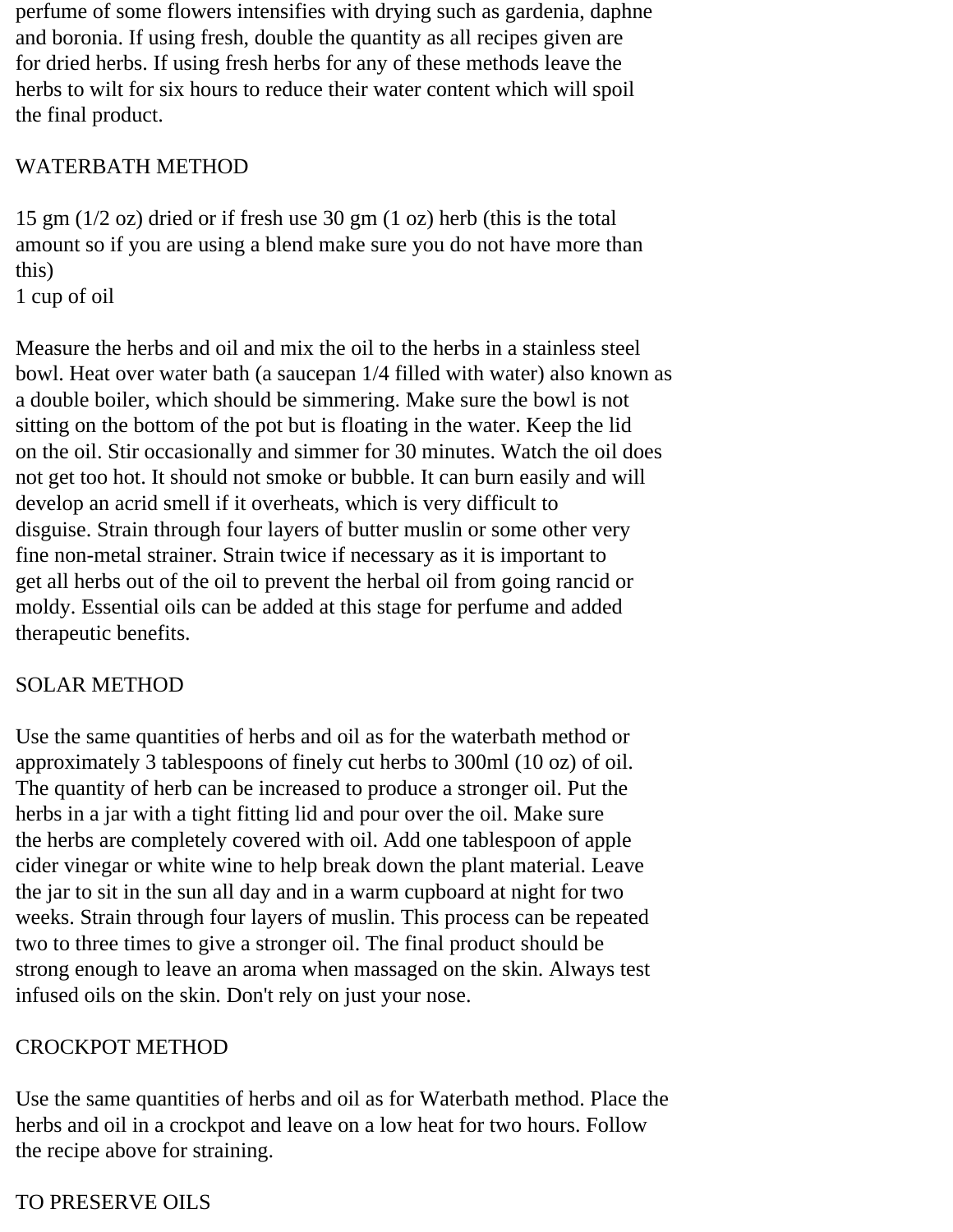This is only necessary if you are preparing large quantities that you intend to store.

- 1. Add 1/4 tsp. simple tincture of Benzoin to 1 cup vegetable oil. Tincture of Benzoin is prepared from the gum of an Indonesian tree, Styrax Benzoin. Make sure it is simple tincture of Benzoin. Compound tincture of Benzoin, also known as Friars Balsam, is not suitable.
- 2. Add 500 I.U. of natural mixed Tocopherols or Vitamin E to 1 cup of vegetable oil.

Dorene Petersen <dorenep.EUROPA.COM>

----------------------------------------------

4.4 Balms and liniments

----------------------------------------------

> Hi,I just wonder if anyone has any info about how to make your own balms and liniments.

From: Shannon Brophy <shannon.yoga.com>:

To make a liniment:

First infuse the plant in oil. Do this by baking at low heat (120-170 degrees) in a glass pan with herb and oil together, stir occasionally. Then strain with cheesecloth and a funnel to separate plant material from the oil. Squeeze out the cheesecloth. Then grate beeswax and add to hot oil, maybe heating again over a double boiler on the stove. Pour the viscous green stuff into jars and allow to cool. Can keep in the fridge for a longer shelf life. Also, adding vitamin E oil to the mixture helps preserve it.

Shannon Brophy, Midwife visit the Roots & Wings Website at http://www.yoga.com

----------------------------------------------

From: Andy & Sharon <email.naturesway.ukonline.co.uk>:

One of the most popular liniments for muscle-, head- and backache is Tigerbalm.

Tradition will have it that the Mongolian Horsemen from Genghis Khan, roaming the plains of central Europe, had a very effective ointment against saddle and back ache. Part of this ointment came from the Siberian Birch Tree. A mixture was made out of lard, camphor and birch tree oil. For ages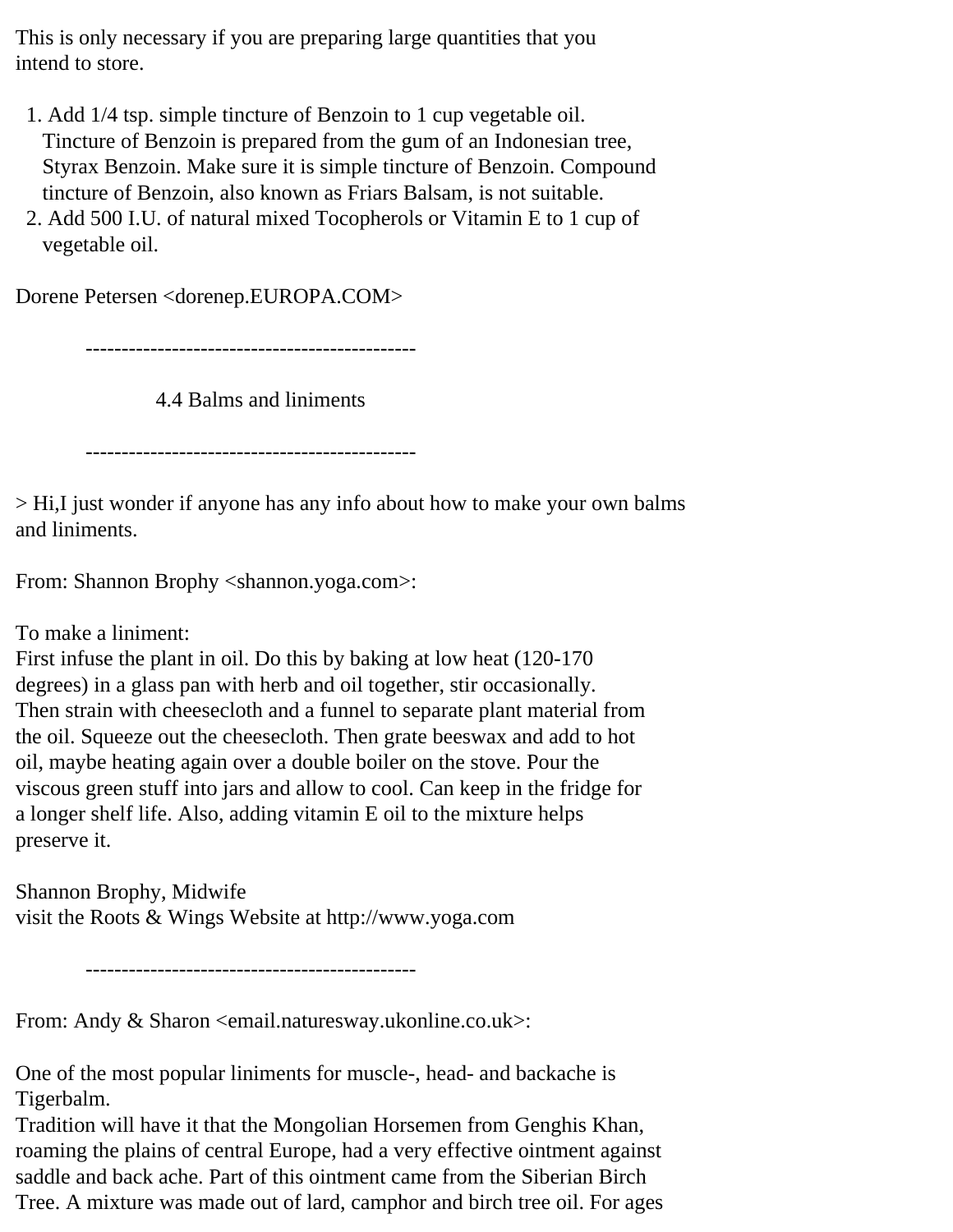this ointment was in use and got quite famous.

At the end of the last century many products were replaced by synthetic components. The useful part of the birch oil (methyl salicylate) and the camphor oil (the crystals) were available in synthetic form. This made the ointment cheap and within reach for everyone.

A Chinese merchant composed a mixture of methyl salicylate, camphor crystals and petroleum jelly, which he called Tigerbalm. It became famous throughout the Orient and parts of Europe under this name. How to make it: First you have to blend the oils. You can use the mix pure or add it to petroleum jelly (vaseline) later on to make a balm.

Tigerbalm Oil - Natural - Recipe 1

Wintergreen oil 45 ml Camphor oil 15 ml Eucalyptus oil 7 ml Lavender oil 5 ml Peppermint oil 8 ml Almond oil 20 ml

Tigerbalm Oil - Natural - Recipe 2

Peppermint oil 25 ml Camphor oil 15 ml Wintergreen oil 20 ml Lavender oil 15 ml Eucalyptus oil 15 ml Jojoba oil 10 ml

Tigerbalm Oil - Partly natural

Methyl salicylate 25 ml Menthol crystals 5 g Camphor crystals 10 g Eucalyptus oil 10 ml Lavender oil 5 g Paraffin oil 45 ml

#### Tigerbalm

To make tigerbalm take 100 gram petroleum jelly (vaseline) (acid-free) and melt this by placing, for instance, a glass with vaseline in a pan of hot water. The vaseline will melt quickly.

Once melted place the glass in a pan of cold water, and as soon as the vaseline hardens again on the side of the glass, add 20 ml of your Tigerbalm oil mix. Stir until cool. If you prefer the balm to have a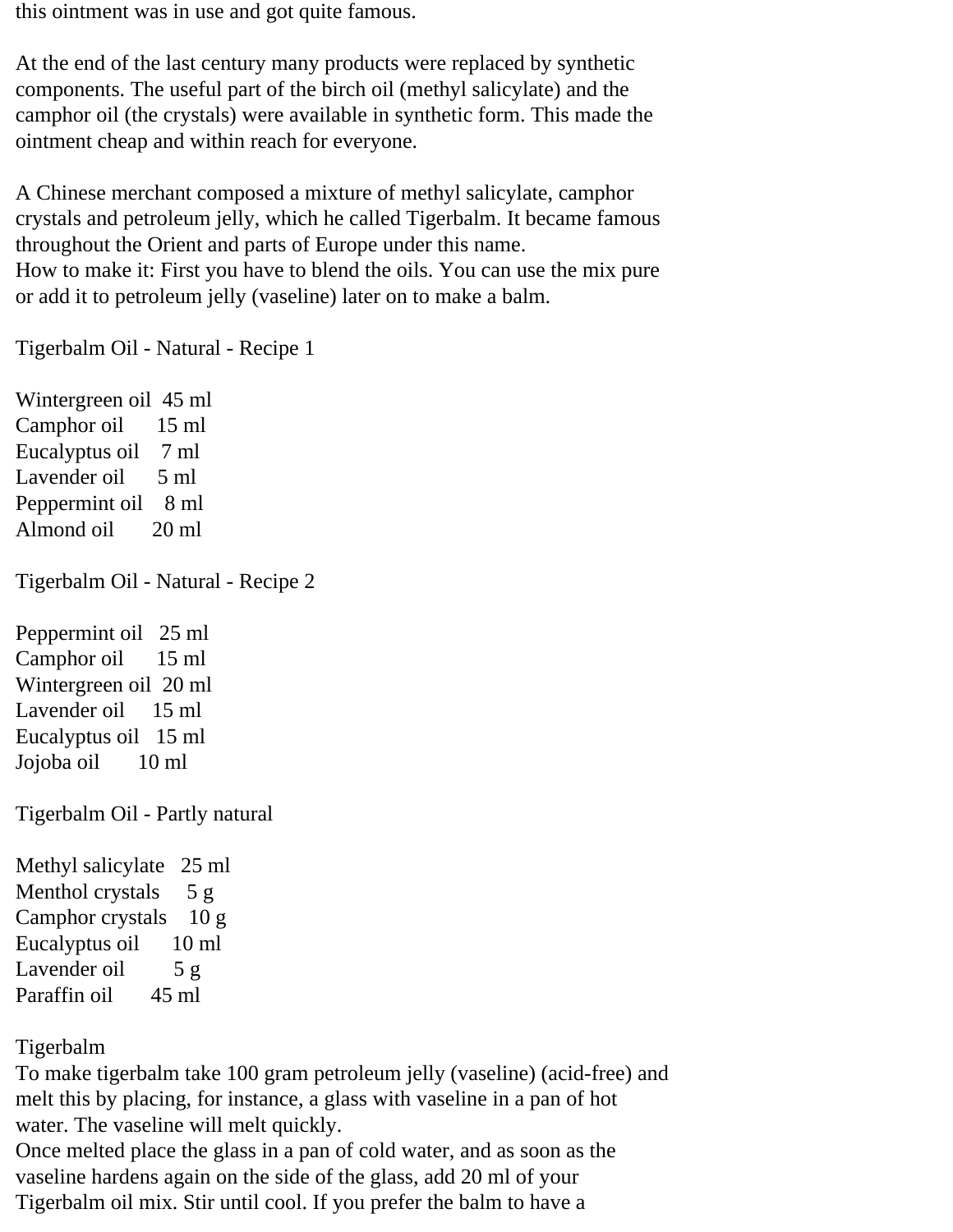colour, add a drop of chlorophyll.

Apply a little bit to the forehead for headaches, or use it for muscle pains and insect bites.

----------------------------------------------

>I find tiger balm/vaseline, to be too greasy for me. I created a simple rub for my lower back pain (due to herniated disk) that provides some relief. It consists of essential oil of Wintergreen and oil of St. John's Wort, added to a base of Aloe Vera gel.

>The Aloe Vera gel is non-greasy and absorbs completely (to the touch). This mixture also feels like it absorbs completely, and no staining of my clothes as of yet.

>Can I make the above "Tigerbalm", but use the aloe vera gel? As well, my herb book indicated that oil of wintergreen is good for pain and inflammation. Could you also post what the other herbs are targeted for?

From: email.naturesway.ukonline.co.uk to above:

I cannot see any reason why you should not use your gel; the vaseline is used to hold the oils together.

Here are some ways the oils react with your skin; as you can see lavender detoxifies, while eucalyptus vitalizes, peppermint refreshes etc.

Essential oils and how they affect your skin

## 1. GREASY SKIN

Sage : relaxes, improves blood circulation Peppermint: refreshes, cools Valerian : calms Clove : disinfects Camphor : Disinfects, sedating Cypress : Refreshing, relaxing

# 2. UNCLEAN SKIN

Cajeput : Improves perspiration Rosemary : Improves blood circulation Valerian : Calming Camphor : Disinfects, sedates

# 3. THICK, PALE AND WEAK SKIN

Oregano : Widens the blood vessels Melissa : Refreshes, tonic Geranium : Refreshing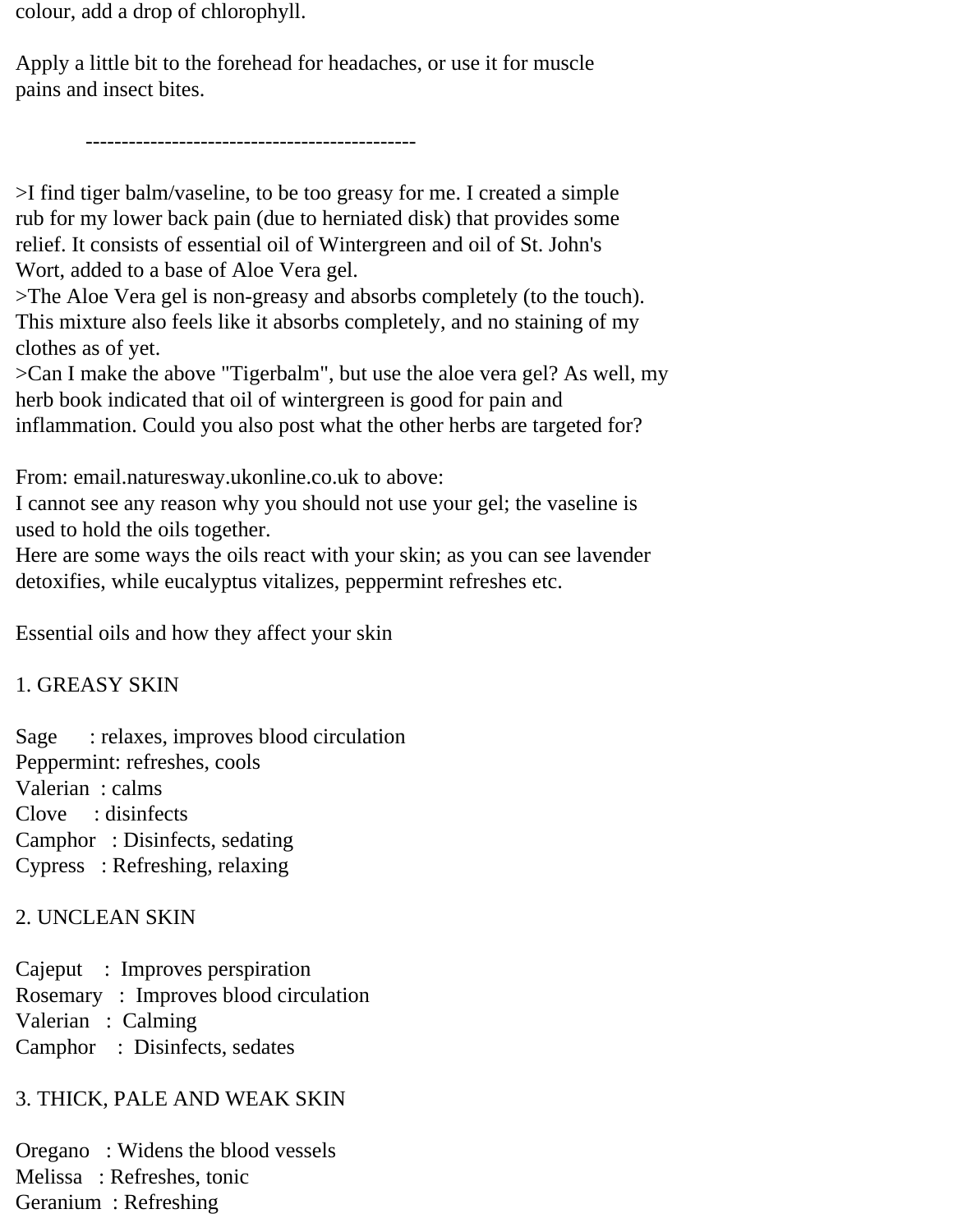Linden blossom : Soothing

#### 4. INFECTED SKIN

Juniper : Disinfects Lavender : Healing Cajeput : Improves perspiration Fir : Refreshes, regulates

### 5. SENSITIVE, THIN, QUICKLY IRRITATED SKIN

Cypress : Relaxes, refreshes Pine : Balances, refreshes Melissa : Against cramps Chamomile : Sedating Therebinth : Softening

6. TIRED SKIN

Lavender : Detoxifying Eucalyptus : Vitalizing Cajeput : Improves perspiration Verbena : Calming Lemongrass : Improves blood circulation

#### 7. BODY CARE (GENERAL)

Oregano : Strengthening Thyme : Disinfecting Mint : Tonic Geranium : Refreshing

----------------------------------------------

5 General info

----------------------------------------------

5.1 Introduction to side effects, safety and toxicity of medicinal herbs

----------------------------------------------

5.1 Introduction to side effects, safety and toxicity of medicinal herbs

 \* 5.1.1 Medicinal plant actions cannot be reduced to the effects of their isolated 'active constituents'

\* 5.1.2 Medicinal herbs act 'multi-systemically'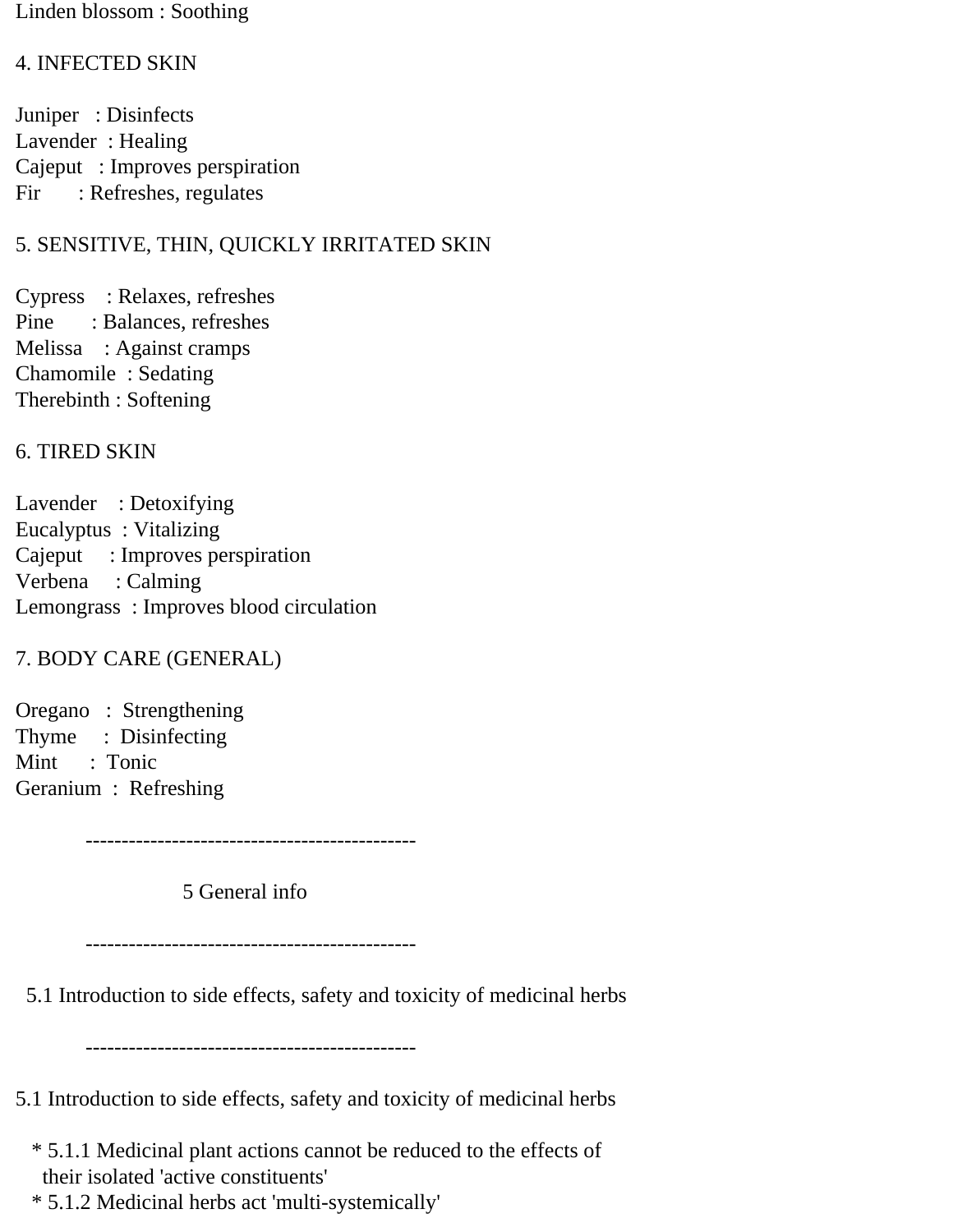- \* 5.1.3 Herbs act on the healing processes in the body
- \* 5.1.4 Herbs act multi-dimensionally
- \* 5.1.5 Side effects vs. contraindications
- \* 5.1.6 Safety and toxicity of herbal medicines
- \* 5.1.7 Pregnancy
- \* 5.1.8 Understanding toxicity research politics and ideology
- \* 5.1.9 Further reading

----------------------------------------------

by Jonathan Treasure http://www.herbological.com

This introduction concerns WESTERN medical herbs and their clinical use. Some herbal agents are common to different traditions but the indications and methods of use may vary between e.g. TCM, Ayurvedic and Western practices.

The purpose of these notes is to provide a general understanding of the actions of herbal medicines, and hence a background for understanding questions of safety and toxicity - NOT to provide a list of problematic herbs. A brief bibliography gives sources of reliable information on the safety of herbal medicine and further reading.

----------------------------------------------

Conventional medicine considers that if a drug is to be effective, it will inevitably have side effects. The medical establishment considers herbal medicines as drugs, and as such, they must either have side effects - or ergo be ineffective.

Paradoxically tens of thousands of people every year turn to herbal medicine because they regard plant remedies as being free from undesirable side effects. Herbal medicines are considered to be generally safe AND effective agents.

Although there is a spectrum of viewpoints in western herbal medicine, most herbalists reject the view that plant medicines are naturally occurring analogues of the pharmaceuticals used in orthodox clinical medicine i.e. drugs.

This is ultimately a rejection of the dominant paradigm of orthodox clinical science. It is necessary to outline the elements of the alternative paradigm shared by most herbalists, before questions of toxicity and safety can be discussed in context of clinical herbal therapeutics, rather than of orthodox medical science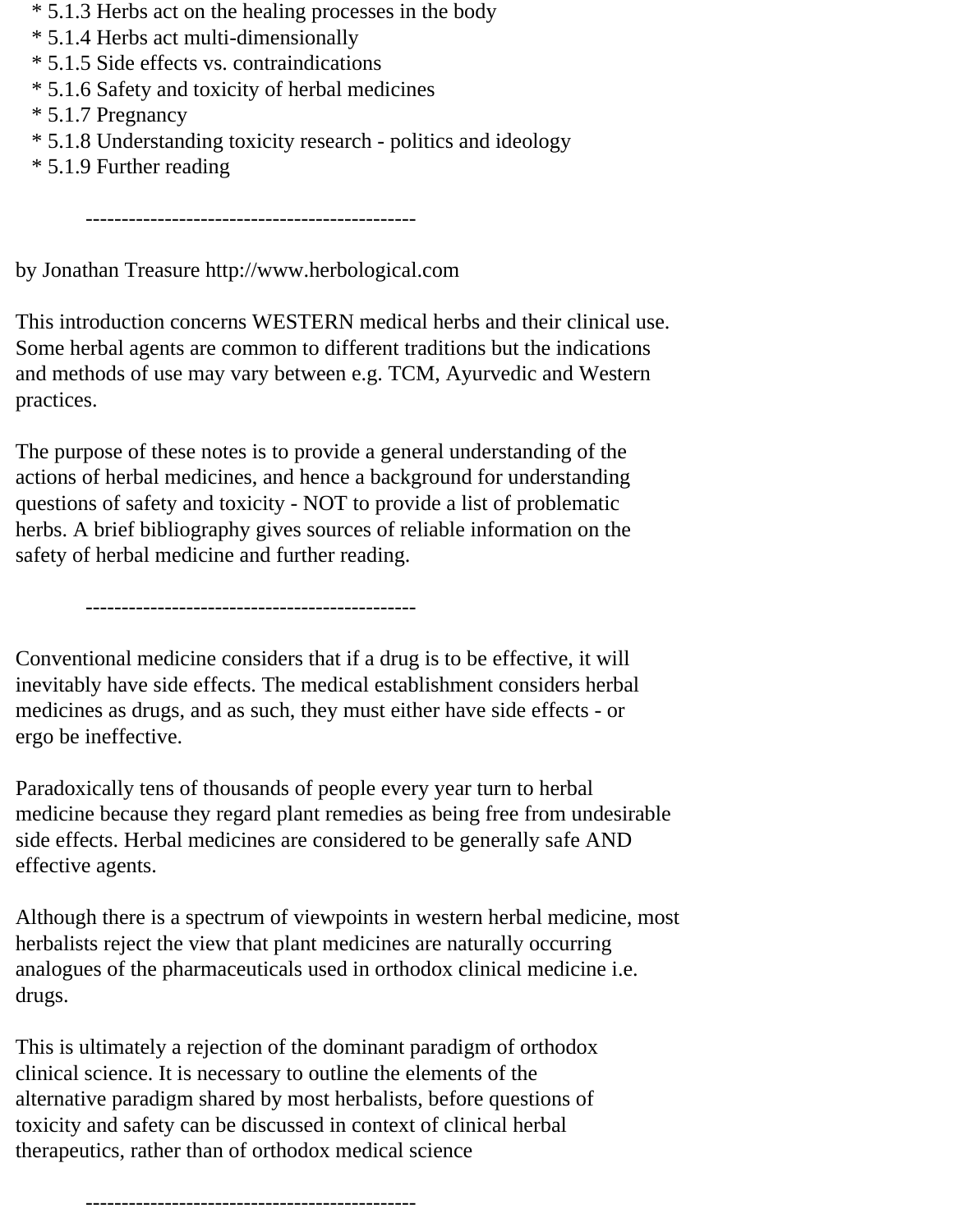5.1.1 Medicinal plant actions cannot be reduced to the effects of their isolated 'active constituents'

----------------------------------------------

There ARE a few plants that are almost "drug like" and whose action approaches that of pharmaceuticals. Digitalis is the classic example. Herbalists use these plants in near allopathic treatment strategies if at all, and in some countries e.g. UK, their availability is restricted by law. The number of herbs in this category is relatively few.

The vast majority of medicinal herbs contain dozens of different compounds, often of great complexity, mucilages, tannins, polysaccharides etc. that buffer, modulate and modify the effects of any "active principles". Study after study has shown that effects produced by extracts of whole plants cannot be mimicked by administering isolated purified constituents of the plant.

(It is ironic this proposition even has to be asserted given that biological sciences have for some time used a systems theory model in which the whole being greater than the sum of the parts is axiomatic - this simply reflects the inherent conservatism of the medical establishment. However for most herbalists the view of the whole being greater than the parts is derived from vitalism, not systems theory!)

----------------------------------------------

5.1.2 Medicinal herbs act 'multi-systemically'

----------------------------------------------

Pharmaceutical drugs are designed to elicit very specific reactions. Their associated "side effects" are undesired actions, usually traded as a "risk" against the "benefit" of the primary effect. Herbs tend to have several broad actions on a number of whole physiological systems at the same time. These actions are usually oriented in the same general therapeutic direction, and are usually complementary or synergistic, often non-specific, and very rarely adverse. Herb actions cannot be adequately described using the vocabulary of "drug" action terms, e.g. diuretic etc. they are too complex. The clearest example of this is the coining of the term "adaptogenic " used to describe the multiple non-specific effects of herbs such as Ginseng.

5.1.3 Herbs act on the healing processes in the body

----------------------------------------------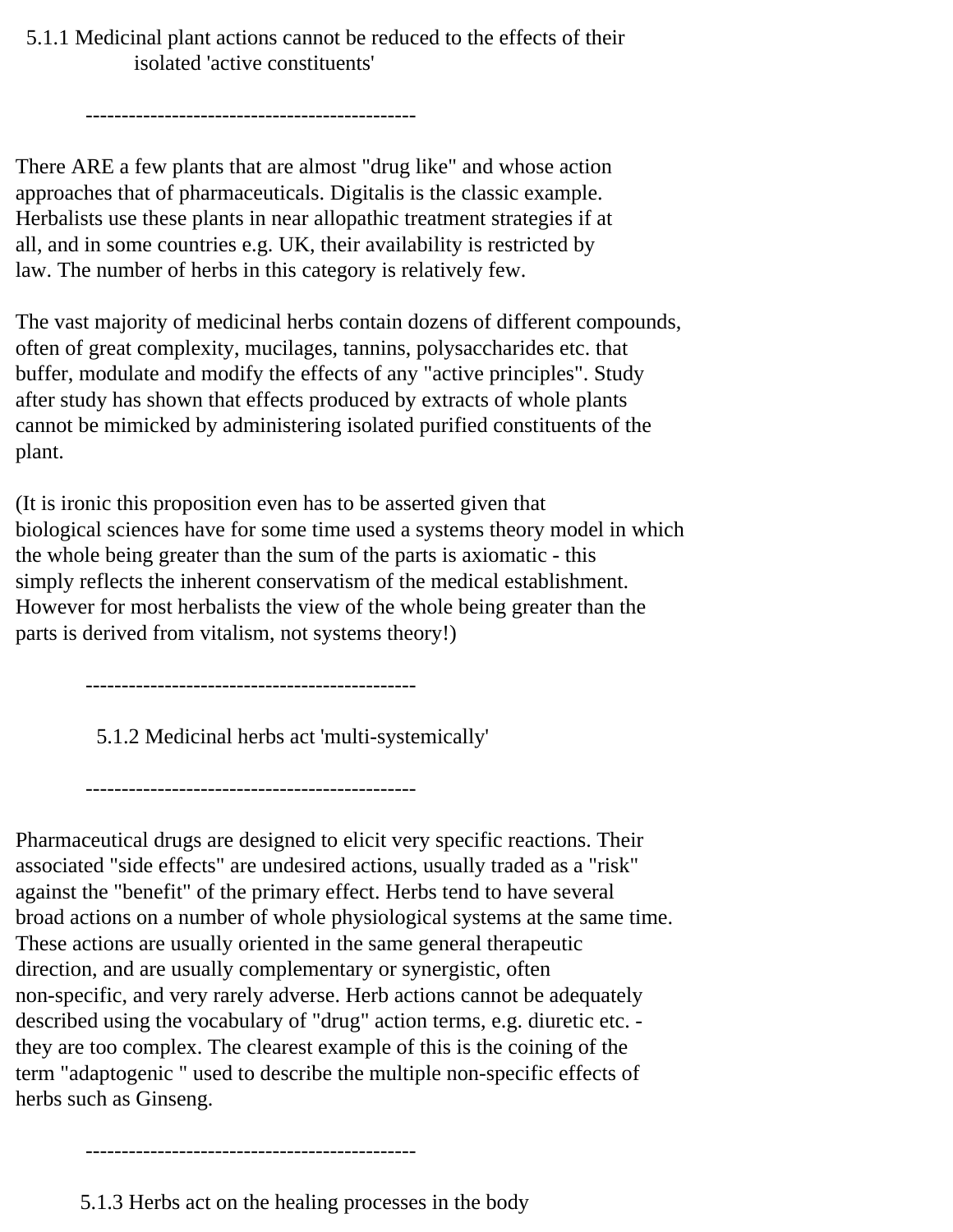A pharmaceutical drug addresses symptoms caused by specific disease mechanisms as understood by scientific pathology. Herbal medicines are directed towards aiding the body's own healing processes. These approaches are diametrically opposed. Herbal medicines act gently, usually attempting to "nudge" or "support" systems and processes that have become deficient or help remove excesses that have become preponderant. Symptom relief is only a component of herbal therapeutic strategy.

----------------------------------------------

This is a crucial difference. For example, serum arthritic conditions are conventionally treated with steroid anti-inflammatory drugs. These have widespread and disturbing side effects, which at sustained high doses become intolerable and potentially dangerous if not lethal. The herbal approach to these conditions uses dietary modification of metabolism; facilitation of elimination via kidneys and hepatic/ biliary routes; stimulation of circulation in the affected regions, moistening of dry synovia, etc. Topical treatments for acute joint pain or systemic anti-inflammatory herbs that help joint pain are used as required, but this is not the thrust of the treatment strategy. Lay persons often make the related mistake of seeking a "natural alternative" to a pharmaceutical they have been prescribed rather than challenging the diagnosis and therapeutic strategy.

----------------------------------------------

5.1.4 Herbs act multi-dimensionally

----------------------------------------------

Herbal medicine is a wholistic therapy, it integrates mental, emotional and spiritual levels seamlessly into its understanding of both human function and of the plant remedy, while respecting the planetary and ecological dimensions of natural medicine provided by plants. Although subject to differing interpretations this view is held in one form or another by most herbalists .

Life style, mental, emotional and spiritual considerations are part of any naturopathic approach, herbalism included. Flower essences, homeopathic preparations and drop doses of standard herb extracts all demonstrate that herbal agents can produce consistent and powerful effects at subtle levels in ways quite inexplicable by the pharmacokinetic model underlying orthodox pharmacology.

Centuries of medicinal plant usage overarch even the Graeco - Roman heritage of medical thought, itself already forgotten by its amnesiac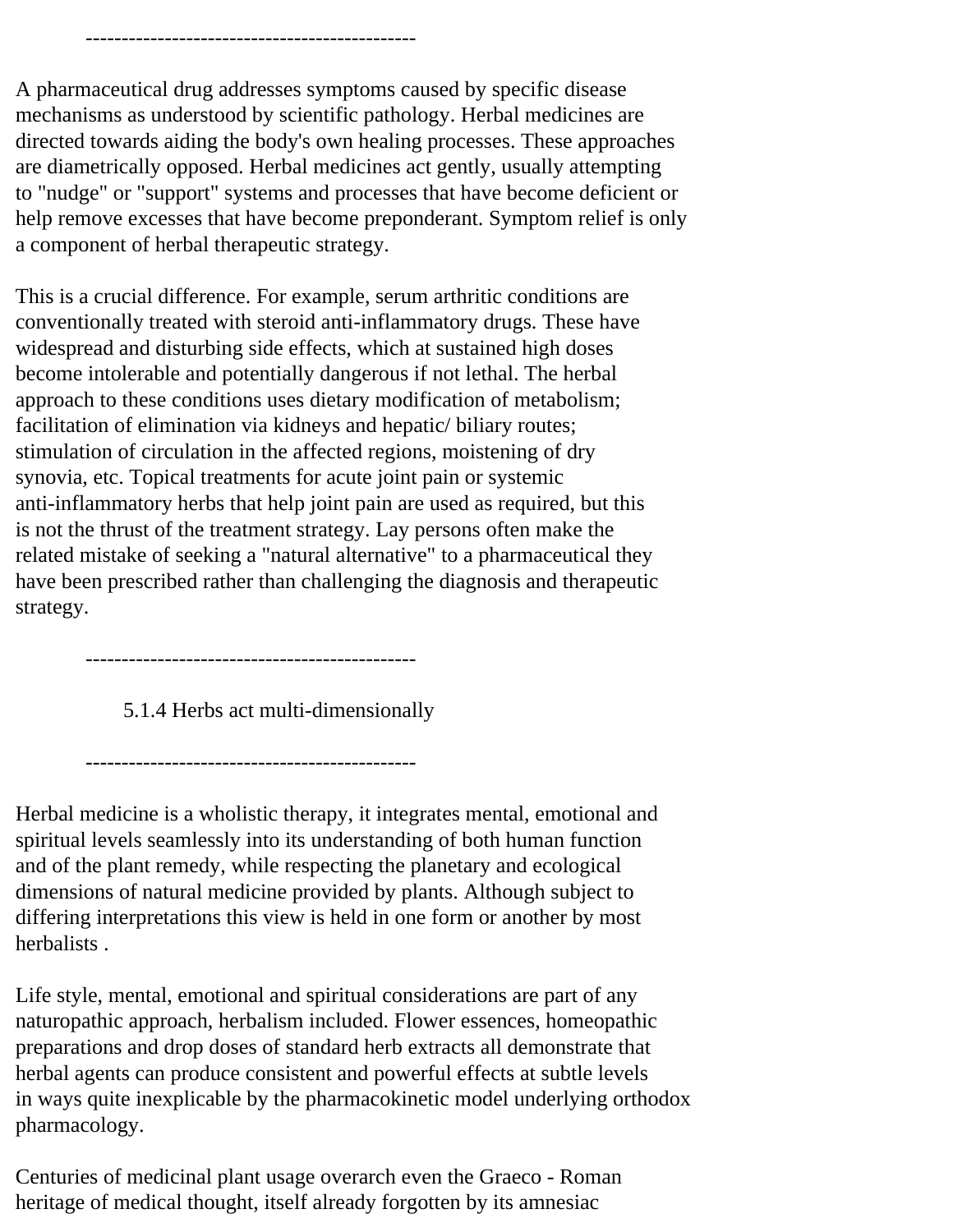infant technological medicine, extending into magical, esoteric and religious domains of prehistory. The great Asian systems of medicine have continued uninterrupted for thousands of years to today, integrated into profound cosmological and philosophical systems. From any serious study of the application of herbs to healing a perspective emerges that reveals modern doctors to be tragicomically "like educated peasants running around pretending to be chiefs" (Grossinger).

----------------------------------------------

5.1.5 Side effects vs. contraindications

----------------------------------------------

Many herbalists would tend toward the radical homeopathic view that the "side effects" of orthodox medicine are in fact iatrogenic developments of the very disease for which the pharmacological intervention was intended. The symptoms simply change, and the real underlying dysfunction is further obscured - or driven further into the interior to manifest in deeper and more intractable ways.

Notwithstanding this iatrogenic view of side effects, we have seen that the use of herbs anyway does not generally involve "drug" actions or adverse effects. Of course, if the body processes are nudged in the wrong direction for long enough, then imbalances can worsen rather than improve. Hence the need for informed knowledge of the effects of herbs as well as a clinical training to understand their appropriate medical application. Herbalists learn about the CONTRAINDICATIONS as well as the indications for using a herb. This term is more useful and appropriate than "side effects".

CONTRAINDICATIONS are incongruences between the metabolic/systemic predisposition (constitution) of the individual - and the spectrum of multi-systemic actions of a given herb agent or class of agents. Essentially, herbalists use their in depth knowledge to devise a mix'n'match prescription tailored precisely to fit an individuals unique profile. This approach is most sophisticated in the tonic energetics of the Oriental medical traditions, but is empirically applied by most herbalists.

Contraindicated remedies can account for apparently idiosyncratic "bad reactions" to a herb. Valerian is a classic example, its powerful autonomic effects can make it "disagree" with stressed adrenergically hyperactive individuals, who paradoxically are often those seeking sedative treatment for insomnia. Anyone experiencing such reactions to a herb for more than a couple of days should stop taking it and seek further advice. However a second and vital aspect of contraindications especially today is the question of DRUG INTERACTIONS.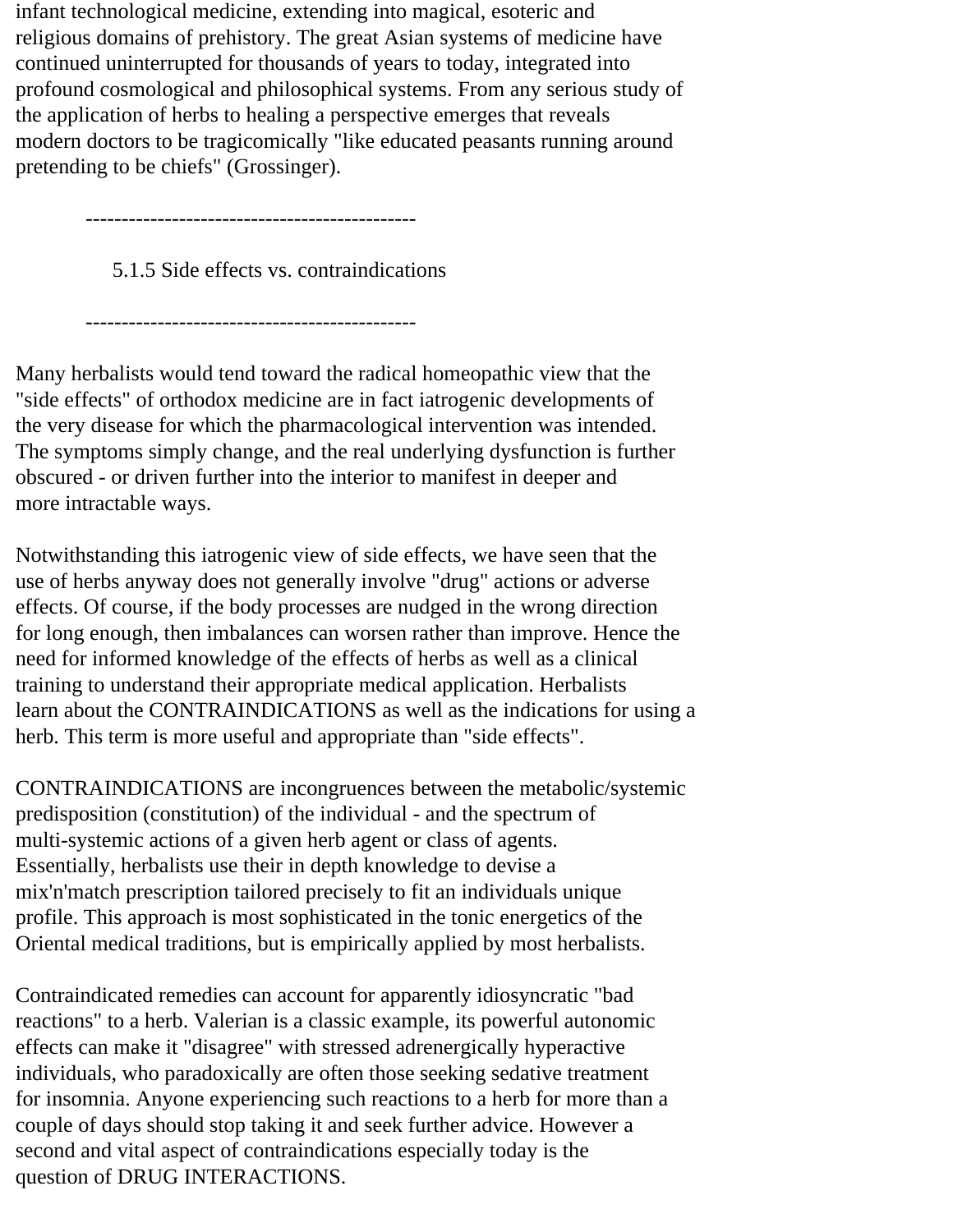Many people seeking herbal medical treatment are already involved in pharmaceutical therapies. Herbal remedies may act either as agonists or potentiate some drug therapies, and an understanding of conventional drugs is an essential prerequisite for effective herbal therapeutics. In many cases, herbalists would not treat the primary presenting symptom undergoing drug treatment - be it ulcers treated with Zantac or cardiac arrythmia treated with Digoxin - but rather concentrate on supporting other systems and functions stressed by the primary symptom. This allows the body to recover its strength and healing potential so it can then direct these capabilities toward repairing the presenting condition. In other cases, it can be a priority to wean someone off drugs, e.g. steroids, in which case supportive therapy to restore adrenal function is vital.

5.1.6 Safety and toxicity of herbal medicines

----------------------------------------------

----------------------------------------------

The definition of \*toxic\* is a ultimately a matter of viewpoint. Many ordinary foods contain constituents that could be regarded as poisonous, such as the alpha gliadin produced by gluten in wheat oats and rye, the cyanogenic glycosides in many fruit seeds, the thiocyanates of the brassica vegetables, alkaloids of the Solanaceae and lectins of many pulses including soya and red kidney beans. Nonetheless these foods are generally regarded as safe. Similarly, both water and oxygen - can kill in excessive amounts, so quantity is often an important consideration. In practice however, three groups of herbs can be identified from a safety point of view.

Firstly there are a handful of herbs that contain near pharmaceutical concentrations of poisonous constituents which should on no account be taken internally by unqualified persons except in homeopathic potencies. Examples are Atropa belladonna, Arnica spp, Aconitum spp, Digitalis spp. In many countries availability of these herbs is limited by law. Regulations vary from country to country and the appropriate regulatory authorities or Herb Organisations can be consulted for details. Wildcrafters should be unshakably confident in their identification of the local variants of these species, and children warned to avoid them. Fortunately this is a numerically tiny category.

Secondly, are herbs with powerful actions, often causing nausea or vomiting, (that usually were traditionally prized for this action). They are perfectly safe used under appropriate conditions. Some of these herbs are restricted in some countries but freely available in others. Lobelia and Eonymus spp are examples. There is some inconsistency here, for example Ephedra is restricted, perhaps with justification, in the UK, but is freely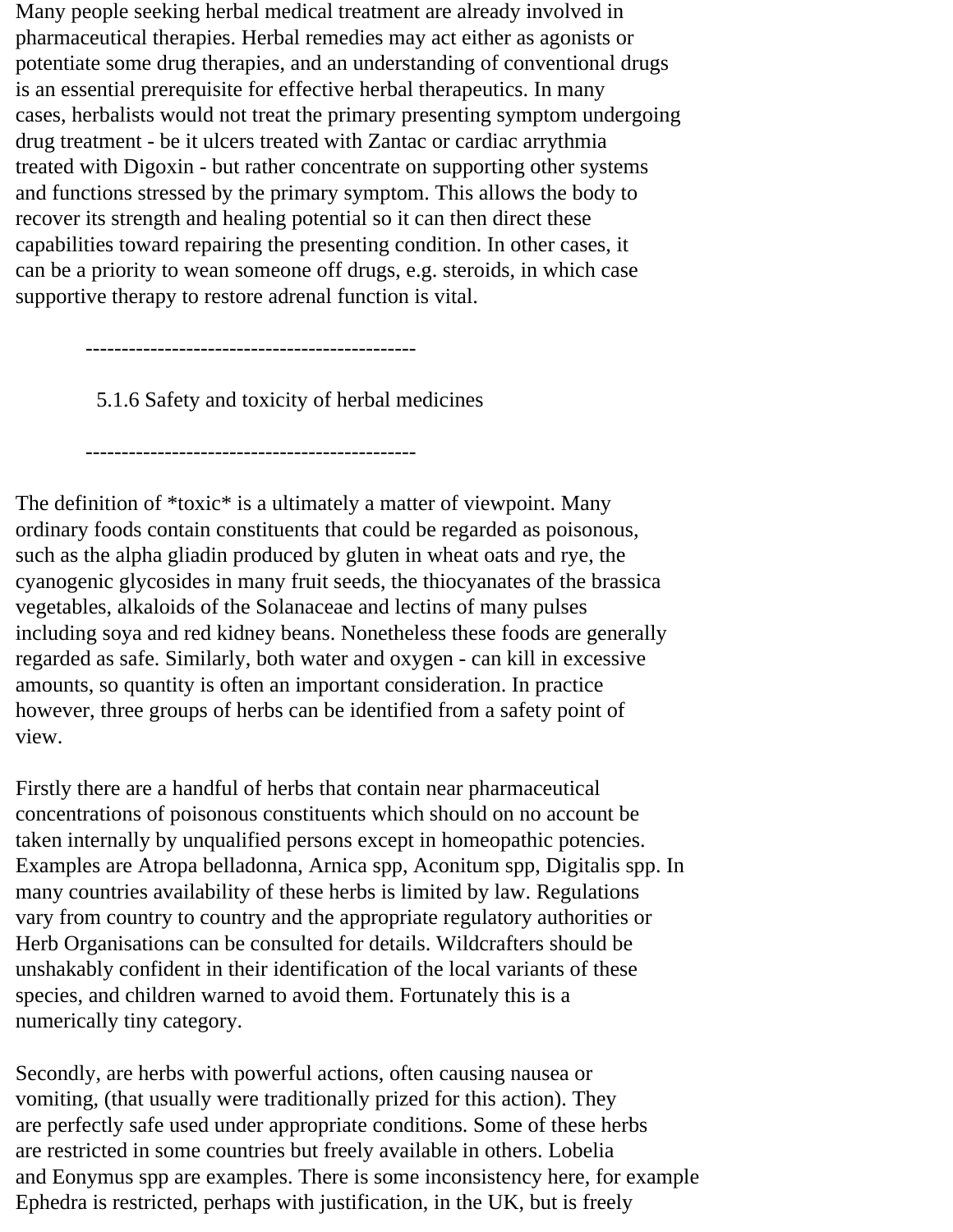available in the US.

Finally, there is an idiosyncratic grouping of herbs which have been alleged, with some scientific support, to exhibit specific kinds of toxicity. The best known is the hepatotoxicity of pyrrolizidine-alkaloid-containing plants such as Comfrey (Symphytum). Other examples are Dryopteris (Male Fern), Viscum (Mistletoe) and Corynanthe (Yohimbe). Although much of the evidence is contentious (see below), lay users would be advised to avoid internal consumption of these herbs.

The vast majority of medical herbs are safe for consumption, but for those without specialised knowledge, it would be prudent to follow simple but sensible guidelines in self treatment:

- \* Use only herbs recommended in respected herb books, especially in countries like the US where there are few restrictions on availability.
- \* Avoid new or unproven \*wonder remedies\*.
- \* Do not persist with a remedy if no benefit or result obtains after a moderate period, and if adverse reactions take place, stop the treatment and seek experienced advice.
- \* Do not persist with a treatment that has brought improvement without testing to see if continued further consumption is necessary to maintain improvement.
- \* Do not engage in self treatment for complex conditions without experienced advice. Drug interactions and contraindications must be considered on an individual basis and herbal treatment strategies are often involved and multifaceted.

Unfortunately, training and licensing of herbalists is not internationally consistent. In the US the situation is especially complex - no recognised herbal licensing exists. ND's are licensed in a few states, but their herbal training could theoretically be less than that of an unlicensed but experienced herbal practitioner. In the UK, the NIMH accredits herbalists who have trained at approved courses: practitioners are recognised by MNIMH or FNIMH qualifications.

----------------------------------------------

5.1.7 Pregnancy

----------------------------------------------

It is axiomatic that pregnancy should be a time of minimal medical intervention, and herbalists in particular regard pregnancy as a "contraindication" to taking herbal medicines. Nutritive "food herbs" such as nettle, and uterine tonics such as raspberry leaf are encouraged, and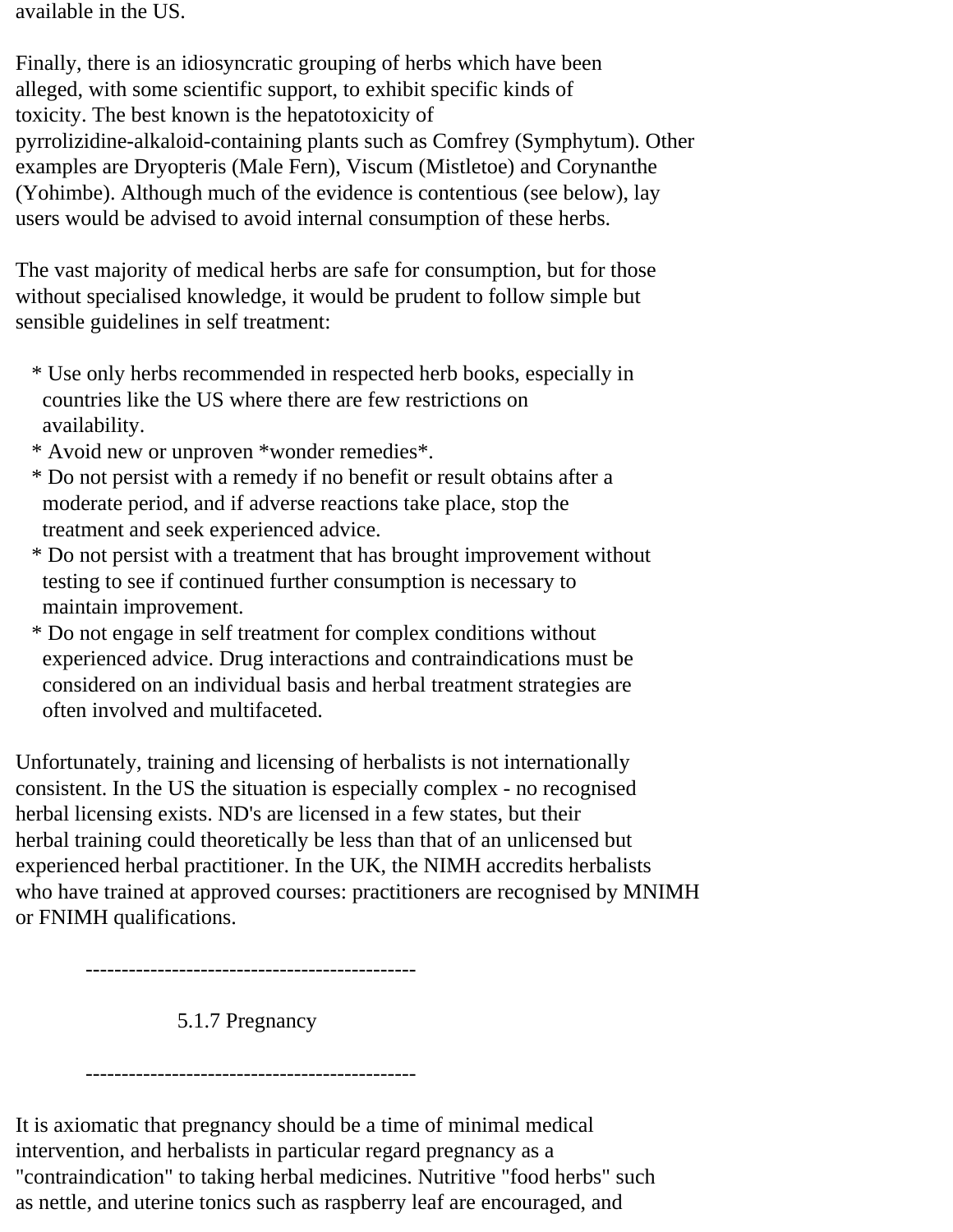perhaps gentle treatments against typical symptoms such as constipation or morning sickness are in order. There is NO evidence of teratogenicity in humans arising from herbal remedies, but since such evidence would be hard to come by, erring on the side of caution is regarded as prudent.

----------------------------------------------

5.1.8 Understanding toxicity research - politics and ideology

----------------------------------------------

Medical orthodoxy at best does not understand herbal medicine, and at worst, sees it as a threat which it attempts to rubbish, regulate or ridicule. Quackery has a fascinating role in the history of medicine and its institutions, but much of the hostility towards herbal medicine comes from its apparently greater proximity to orthodoxy than say acupuncture or homeopathy. This is the unfortunate political context in which toxicity and safety of herbal medicines are debated.

Additionally, both professional herbalists and regulatory authorities exhibit differing degrees of education, organisation and aptitude in different countries. In the United States, the situation is particularly lamentable, with scare mongering stories regularly aired in medical, scientific and popular press, whilst the lack of accredited professional herbalist training means that well intentioned self-appointed spokespersons for herbalism can cause more harm than good, and the quixotic federal regulatory stance on herbs as foodstuffs means that the potential of lay self-iatrogenesis with freely available OTC herbal products is a serious possibility.

Toxicity of herbal medicines needs to be seen in context however. As Paul Bergner, Editor of the journal Medical Herbalism and author of several articles on herbal toxicity recently pointed out:

\*Approximately 8% of all hospital admissions in the U.S. are due to adverse reactions to synthetic drugs. That's a minimum of 2,000,000. At least 100,000 people a year die from them. That's just in the U.S., and that's a conservative estimate. That means at least three times as many people are killed in the U.S. by pharmaceutical drugs as are killed by drunken drivers. Thousands die each year from supposedly "safe" over-the-counter remedies. Deaths or hospitalizations due to herbs are so rare that they're hard to find. The U.S. National Poison Control Centers does not even have a category in their database for adverse reactions to herbs.\*

Similar figures apply in the United Kingdom, and even hepatoxicity, where perhaps the strongest case against some herbs lies, the statistics are horrendously clear - over 80% of cases of fulminant hepatic failure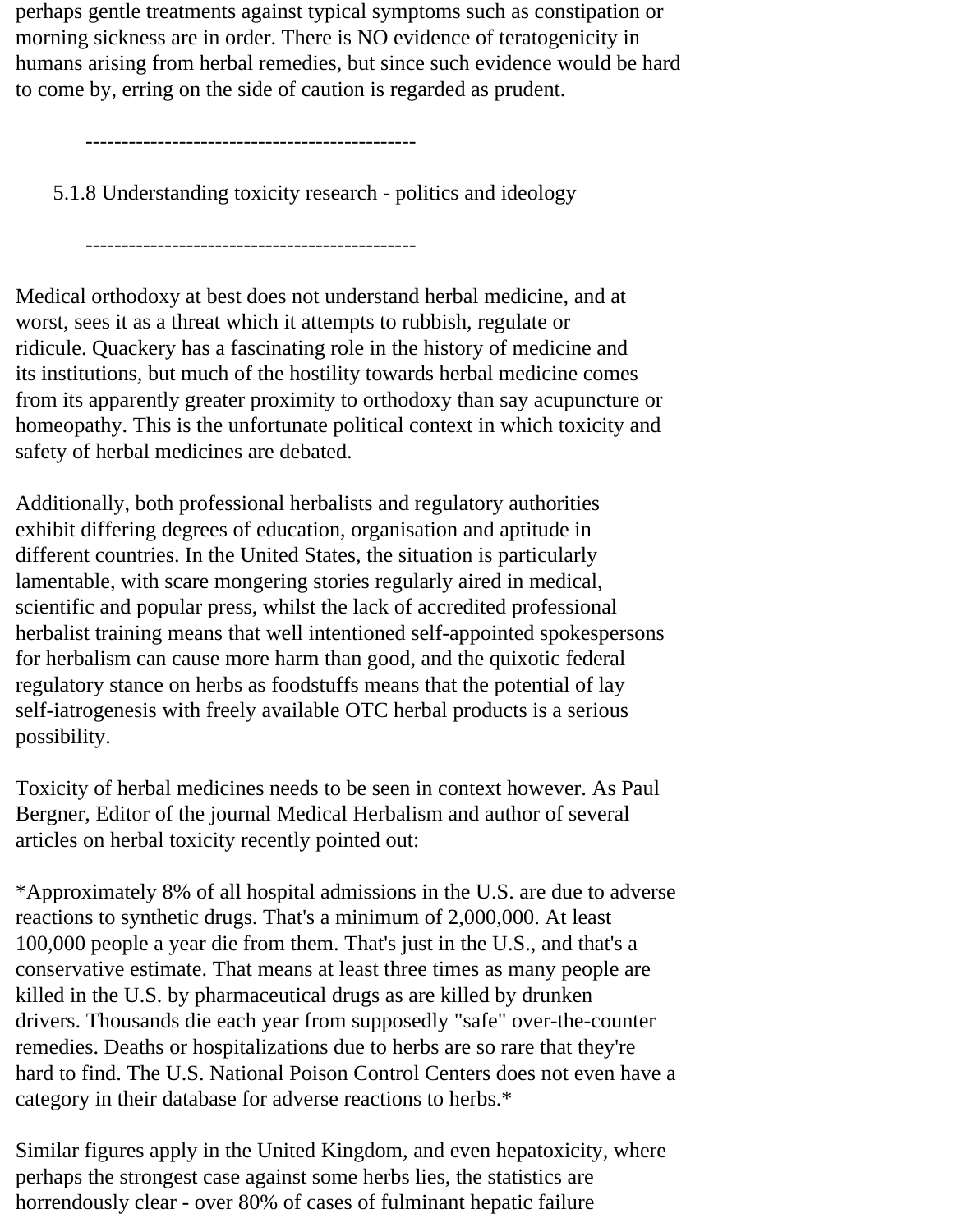presenting for liver transplant (or death) over ten years in the UK were due to poisoning by freely available OTC non-prescription NSAID's, such as paracetomol and aspirin. Not one case was due to ingestion of medicinal herbs.

For the lay person, analysis of so called "scientific evidence" about toxicity is clearly problematic. Some of the most useful sources of information are to be found in review presentations made by representatives of the herbalist community to regulatory authorities such as the FDA or MCA. Informative reviews of the literature in defence of Comfrey and Mistletoe have been made in this way.

Herbalists justifiably point out that scientific studies with isolated compounds, on non human or even non mammalian organisms, or in vitro, with doses tens or even hundreds of times the equivalent medicinal dose, simply have no arguable extrapolation to the clinical situation using whole herb at appropriate medicinal doses.

Lack of herbal knowledge by some scientific investigators (let alone journalists or self appointed defenders of the public) leads to often ludicrously misleading results - one of the commonest mistakes being the failure to verify the actual identity of plant material used in their experiments, let alone the detection of contaminants!

These points beg the question of what paradigm can be used for research into the safety and efficacy of herbal therapies. That shibboleth of orthodoxy - the double blind placebo controlled clinical trial is open to a range of criticisms from the paradigm employed by herbalists - but that, as they say, is another story.

----------------------------------------------

5.1.9 Further reading

----------------------------------------------

### HERBAL /MEDICAL CONTRAINDICATIONS:

Synergistic and Iatrogenic Potentials when some herbs are used concurrent with Medical Treatment or Medical Health Care by Michael Moore, 1995, on line at http://www.swsbm.com

### HERB INFORMATION RESOURCE:

The Information Source book of Herbal Medicine: David Hoffmann, Crossing Press 1994.

TOXICOLOGY: Brinker F : An Introduction to the Toxicology of Common Botanical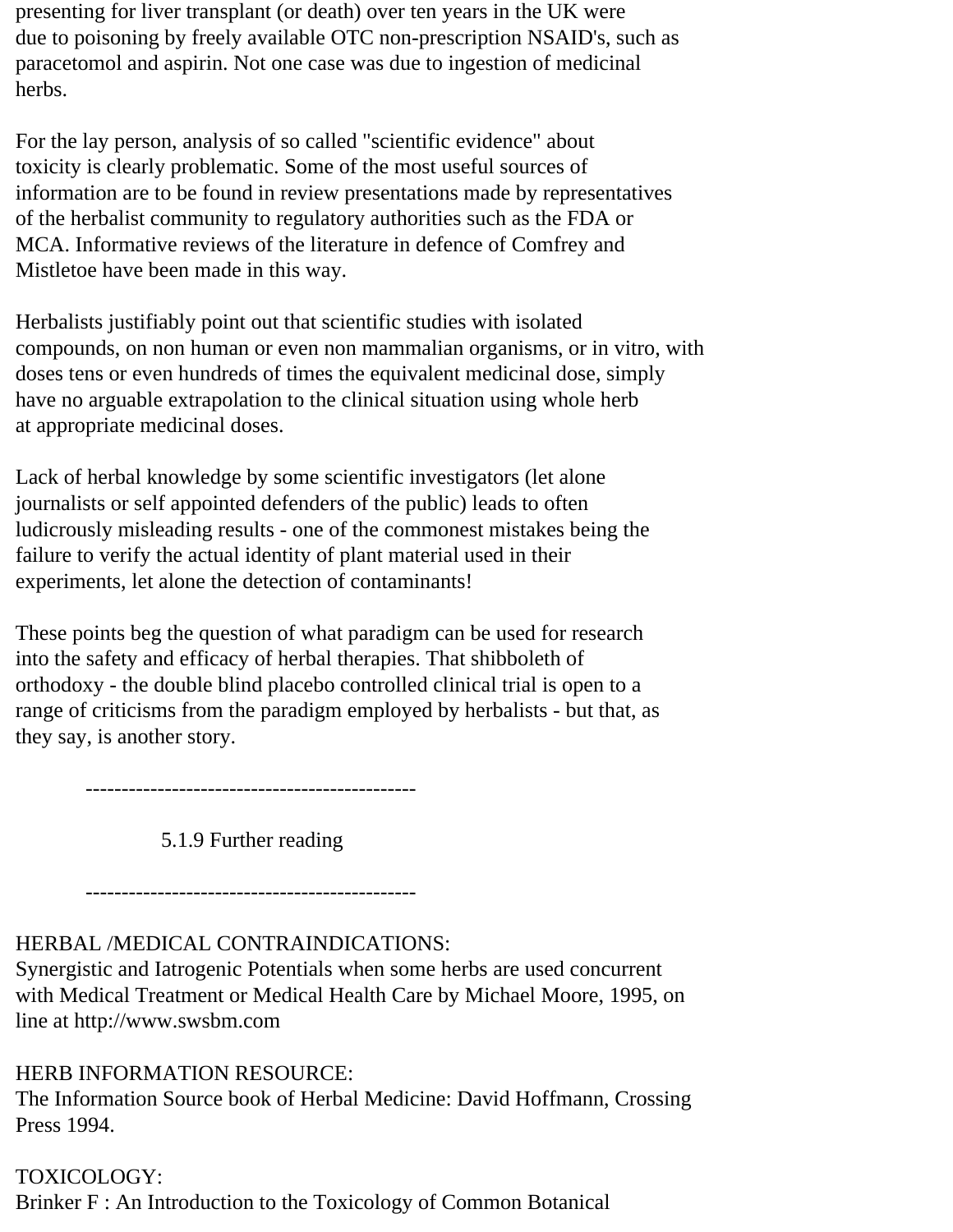Medicines, NCNM 1983 AMA Handbook of Poisonous and Injurious Plants AMA, Chicago 1985 NAPRALERT database at UIC.

Example REVIEWS OF PROBLEMATIC HERBS: In Defence of Comfrey: EJHM1.1 1994 11-17 The Case For Mistletoe: EJHM1.1 1994 17-22 EJHM = European Journal of Herbal Medicine (see the entry on periodicals, 6.3.2)

## HISTORY:

Planet Medicine - Richard Grossinger, North Atlantic Books 1990 The Magical Staff, Matthew Wood North Atlantic Books, Berkely 1992

# GENERAL HERB BOOKS:

(as in 6.1): J.A. Duke, CRC Handbook of Medicinal Herbs. C. Hobbs, many booklets. D. Hoffmann, The Herbal Handbook. S. Mills, Out of the Earth: The Essential Book of Herbalism. M. Moore, Medicinal Plants of the Mountain West. M. Moore, Medicinal Plants of the Desert and Canyon West. M. Moore, Medicinal Plants of the Pacific West. R.F. Weiss, Herbal Medicine.

----------------------------------------------

5.2 Wildcrafting Ethics

----------------------------------------------

5.2 Wildcrafting Ethics and similar things

- \* 5.2.1 Wildcrafting checklist
- \* 5.2.2 How do I find out about endangered plants (in the USA)?
- \* 5.2.3 What plants shouldn't I pick?
- \* 5.2.4 United Plant Savers

----------------------------------------------

by Howie Brounstein (http://www.teleport.com/~howieb) (posted with permission)

This are the guidelines I teach to my students. It is copyrighted material that took me years to develop. Please respect this copyright. I ask you not to publish it without permission. Happy Herbing.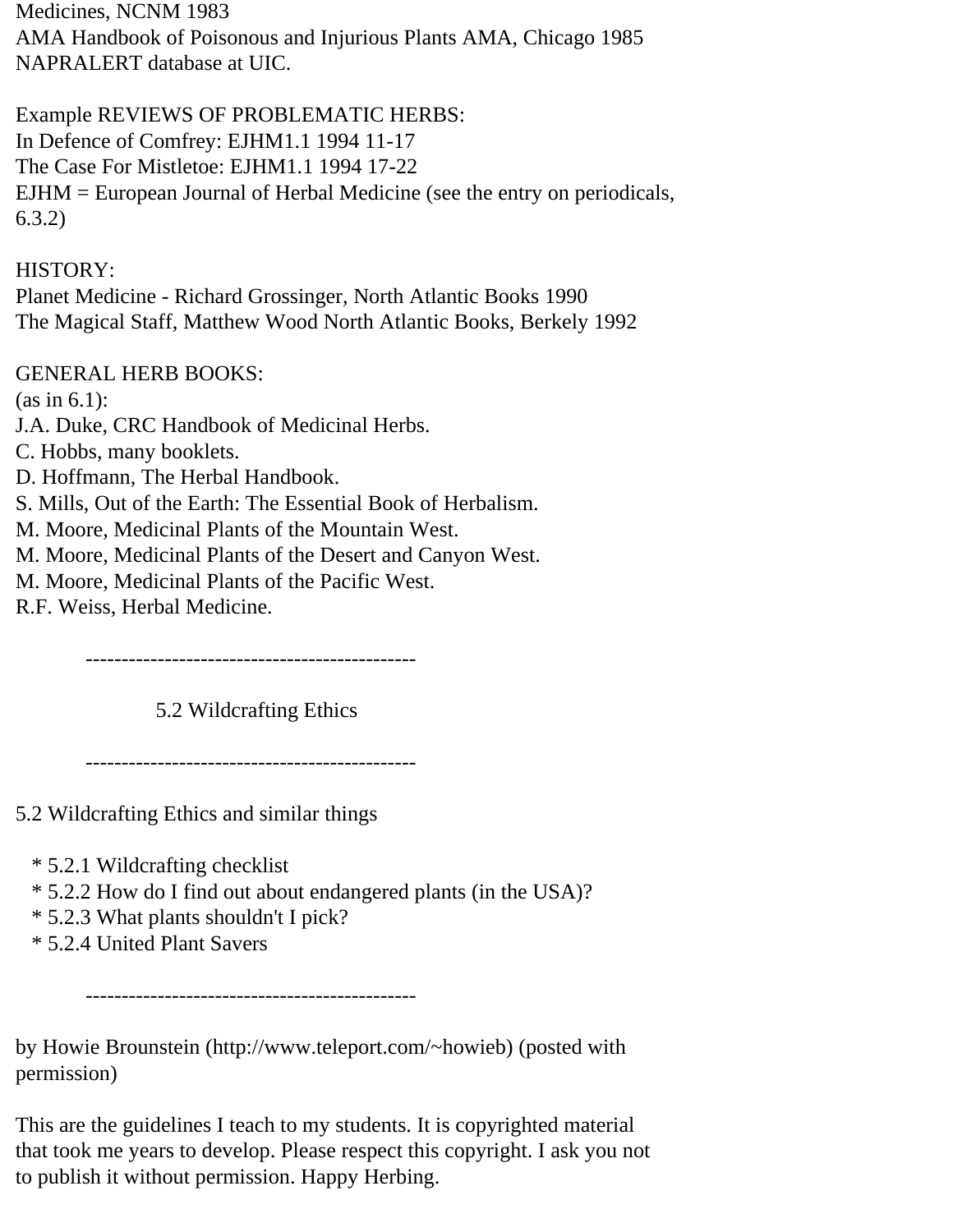----------------------------------------------

5.2.1 Wildcrafting checklist

----------------------------------------------

- \* Do you have the permission or the permits for collecting at the site?
- \* Do you have a positive identification?
- \* Are there better stands nearby? Is the stand big enough?
- \* Are you at the proper elevation?
- \* Is the stand away from roads and trails?
- \* Is the stand healthy?
- \* Is there any chemical contamination?
- \* Is there any natural contamination?
- \* Are you in a fragile environment?
- \* Are there rare, threatened, endangered, or sensitive plants growing nearby at any time of the year?
- \* Is wildlife foraging the stand?
- \* Is the stand growing, shrinking, or staying the same size?
- \* Is the plant an annual or a perennial?
- \* Is tending necessary and what kind?
- \* How much to pick?
- \* Time of day? Time of year?
- \* What effect will your harvest have on the stand?
- \* Do you have the proper emotional state?
- \* Move around during harvesting.
- \* Look around after harvesting. Any holes or cleanup needed?
- \* Are you picking herbs in the proper order for a long trip?
- \* Are you cleaning herbs in the field? Do you have the proper equipment for in-field processing?
- \* Wildcrafting is stewardship

c1993hb

----------------------------------------------

5.2.2 How do I find out about endangered plants (in the USA)?

----------------------------------------------

Check your local Heritage Program Database, call the Dept. of AG or a local Native plant society chapter to find its address. This will connect you to experts on particular plants and current lists.

The endangered species act has many flaws, I personally believe there should be an endangered ecosystems act instead but it's all we've got and better than nothing.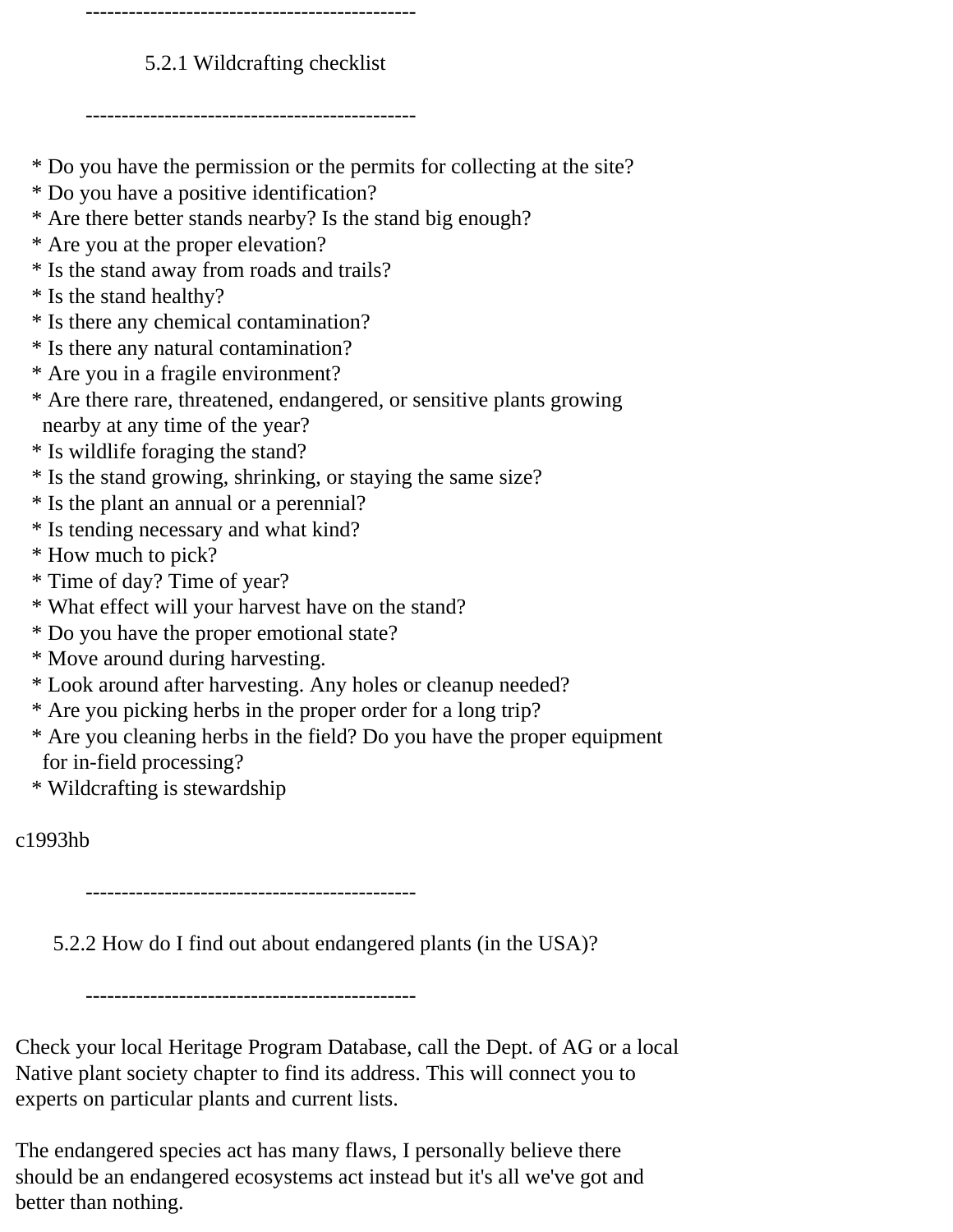Some listed plants are truly rare, once numerous but destroyed by loss of habitat through man or nature.

Many listed plants are endemics, located in a specific area. These may be geographically isolated islands of flora as are often found in the intermountain west, or they can be found at the border of major plant systems. Many endemics are found in southern Oregon, where the Northern California system blends with the Pacific Northwest system, with a spattering of Great Basin plants. This does not mean these plants are sensitive, just unique. The threatened Penstemon peckii grows only within twenty miles of my house, and nowhere else on earth.

It can withstand trampling, wildlife grazing, and disturbance. In fact, now that the forest service has realized that this species thrives with moderate disturbance (partial cuts), it has become a reason to log, i.e. increased health of the population of this plant.

Plants become listed due to political boundaries. Gentiana newberryi grows nearby, and is threatened in Oregon. It's northernmost sighting is within a half hours drive. There you can see people play football on it, run horses on it, pick its beautiful flowers only to find they wilt immediately, and then the flowers end up on the ground.

Sometimes hundreds of them. Elk graze it heavily. It isn't a sensitive plant, and it's population is healthy and stable in California, but the population happens to cross over to Oregon where there isn't that many stands. Thus it receives the same protection as the truly rare plant. Southern Oregon has many of these kinds of listed plants.

There has to be a perceivable threat to the plant population in order for it to be listed. Sometimes the threat is obvious, and sometimes the threat is obscure.

What about an introduced plant that has become a pest, or a native out of control in a system out of balance. When the St. John's Wort, Hypericum perforatum, is down to a handful of populations, it will fit the definition of threatened, even though humans intentionally irradicated it!!

----------------------------------------------

5.2.3 What plants shouldn't I pick?

----------------------------------------------

Some plants are not damaged easily. Blackberry (Rubus sp.), and Dandelion (Taraxacum officinale), are two that are nearly impossible to eliminate,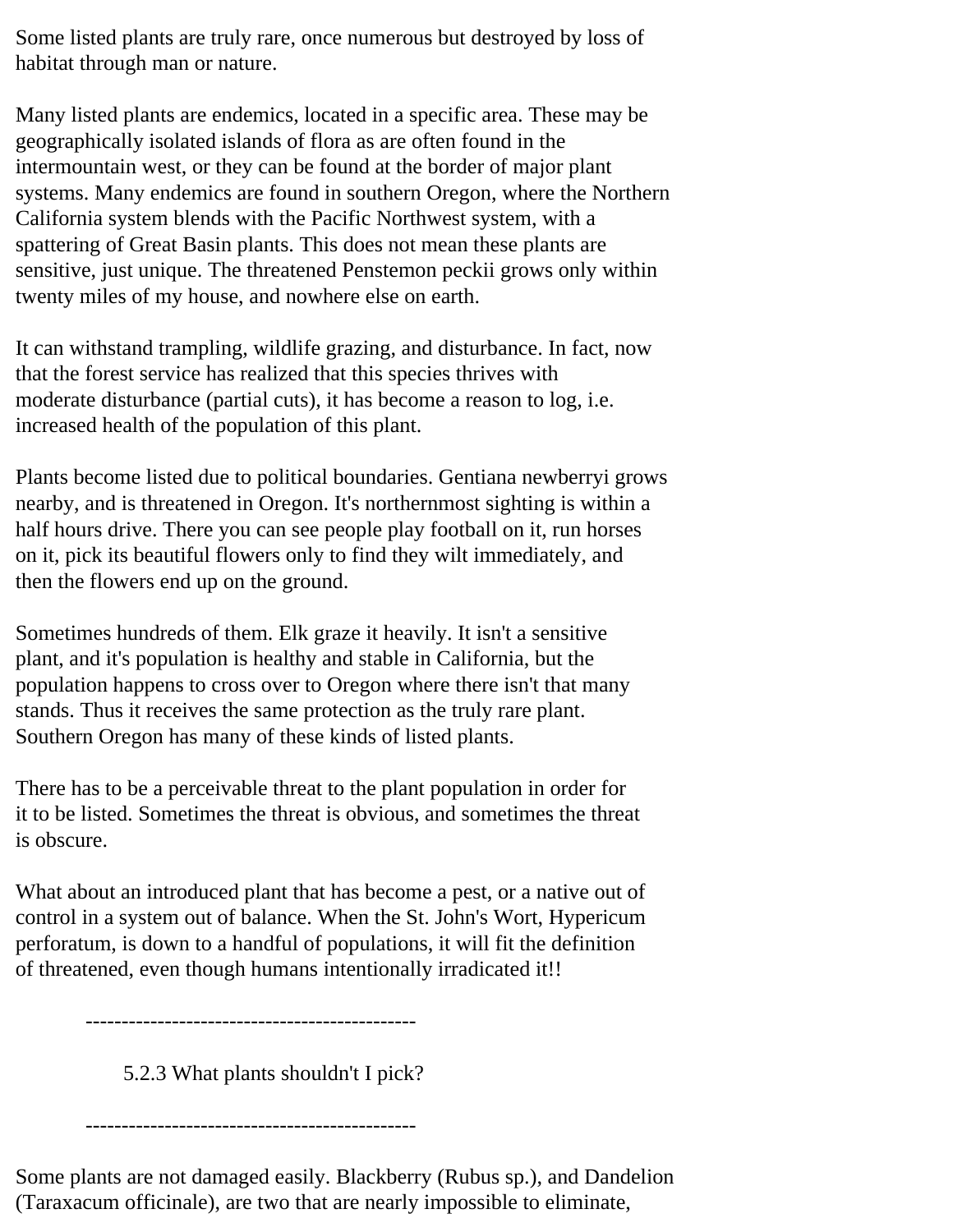even if you dig their roots. If a piece of root stays in the ground, it will grow back. Yarrow (Achillea millefolium), can be cut with a lawnmower and still flourish regularly. Nettles (Urtica dioca), when grown for fiber can have 3-4 aboveground harvest in a growing season. Plants that fit into this category are generally perennials. You can pick them and not threaten their survival.

Rare, Threatened and Endangered Plants

Endangered plants are species in danger of becoming extinct in the foreseeable future. Threatened plants are likely to become endangered in the foreseeable future. A species can be threatened or endangered throughout its range, which means if it goes extinct we will lose its hidden secrets forever.

Many of these plants only grow in one special area (endemic). The Columbia Gorge on the border of Oregon and Washington hosts many endemic species. Peck's Penstemon, Penstemon peckii, grows only in the Ponderosa Pine Forest in Deschutes and Jefferson Counties. A species can also receive protection for part of its range. Newberry's Gentian, Gentiana newberryi, has stable populations in California, but is listed as threatened in Oregon. Deschutes County is at the end of its range, and there are less of them. Rare plants have small, localized populations. They may not be listed as threatened or endangered if the populations are both stable and numerous.

The US. Fish and Wildlife Service determines which plants receive federal protection. Unfortunately, they are very slow in reviewing candidate species.

Many have become extinct while waiting to be listed. The Department of Agriculture and the Department of Fish and Wildlife of each state is responsible for determining state protection. We also have the Oregon Natural Heritage Program. This program has its own list of plants that deserve protection, but haven't made it into the clogged federal and state lists. They also have a list of plants to watch and monitor. A copy of Rare, Threatened and Endangered Plants and Animals of Oregon is available from:

The Oregon Natural Heritage Program 1025 NW 25th Avenue Portland, Oregon 97210 (503)-229-5078

Do not pick these plants. Unfortunately, they are not always easy for an amateur to identify. They are not always showy. There may be large amounts of them in one spot, so that they appear plentiful.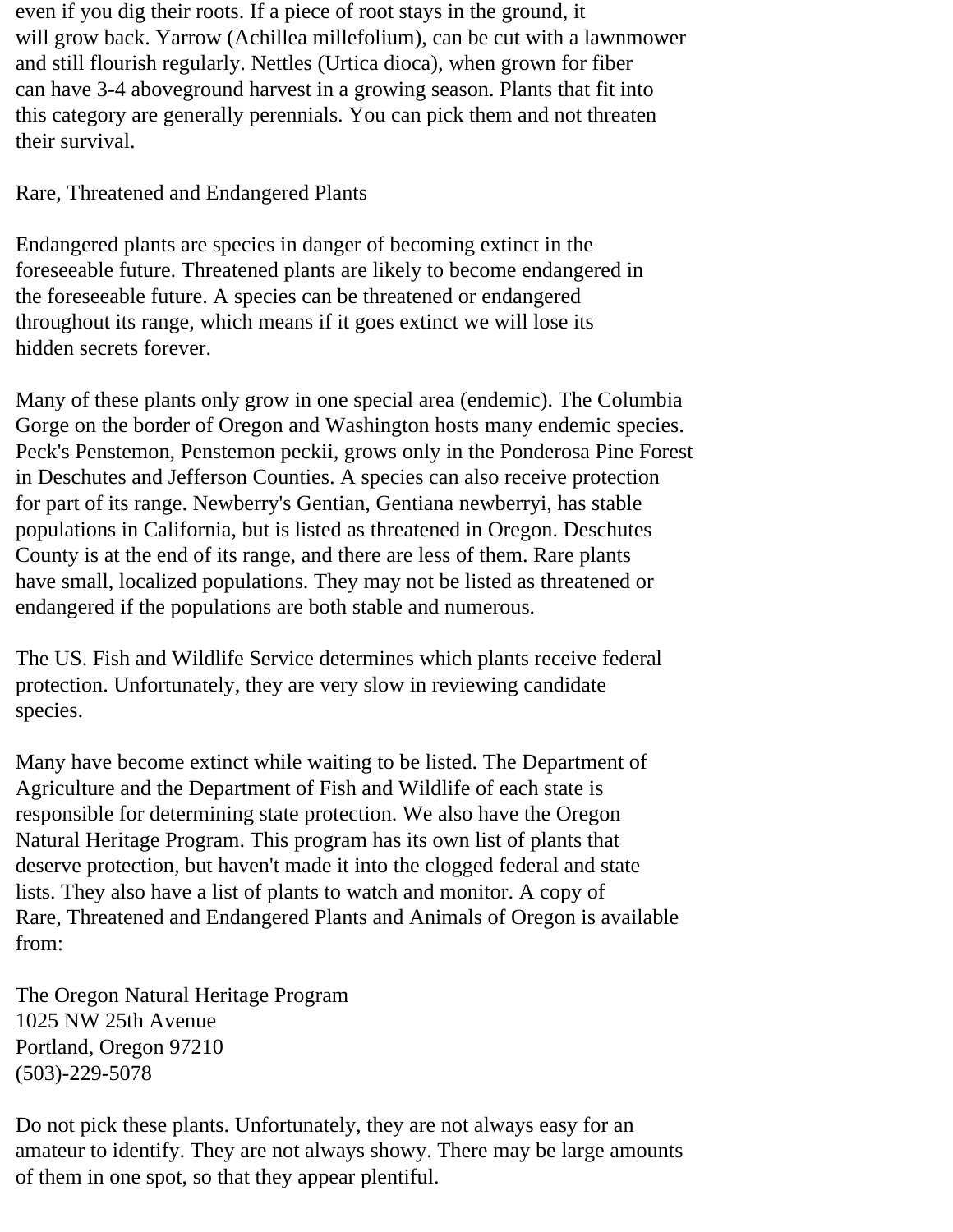There are some good picture books available. All folks who pick plants from the wild should try to familiarize themselves with the local protected plants. When in doubt, don't pick it.

#### Sensitive Plants

Some plants are sensitive to disturbance. Please do not pick them even if they aren't protected. The Calypso Orchid, Calypso bulbosa, is a fragile plant that lives partially off leaf mold. Its little root is close to the surface, and easy prey to slugs and others. Minor disturbances can easily dislodge the root from the mold. If someone picks its flower, it can ooze fluid and essentially "bleed" to death. Even disturbing the area around it during flowering could kill it. The law does not protect this plant because it is too numerous.

It is our responsibility to help sensitive plants survive.

How can you tell if a plant is sensitive? Most plants that are not green (contain no chlorophyll) are "no picks." These weird species are white, brown, red, or purple and just plain eerie. Botanists call them parasites or saprophytes. They are particularly fascinating. These include Broomrape, Orobanche sp., Coral Roots, Corallorhiza sp., and Indian Pipe, Monotropa uniflora. Other "no picks" include the Orchid Family (Orchidaceae) and almost all the Lily Family (Liliaceae). The Orchid Family includes Calypso Orchid, Calypso bulbosa, and the Rein Orchids, Habenaria sp. The Lily Family includes Trillium, Trillium ovatum, and Mariposa Lilies, Calochortus sp. These families are easy to recognize with a little practice. Not every Lily and Orchid is sensitive, but it's a good place to start.

Most (but not all) of the unusual or showy plants are no picks. If you are not sure, don't harvest it.

Howie B Columbines and Wizardry Herbs Eugene, Or USA

----------------------------------------------

5.2.4 United Plant Savers

----------------------------------------------

>From Gregg Pond <gpond.integ.micrognosis.COM>:

United Plant Savers - Statement of Purpose

These are exciting times for herbalists. The current "herbal renaissance"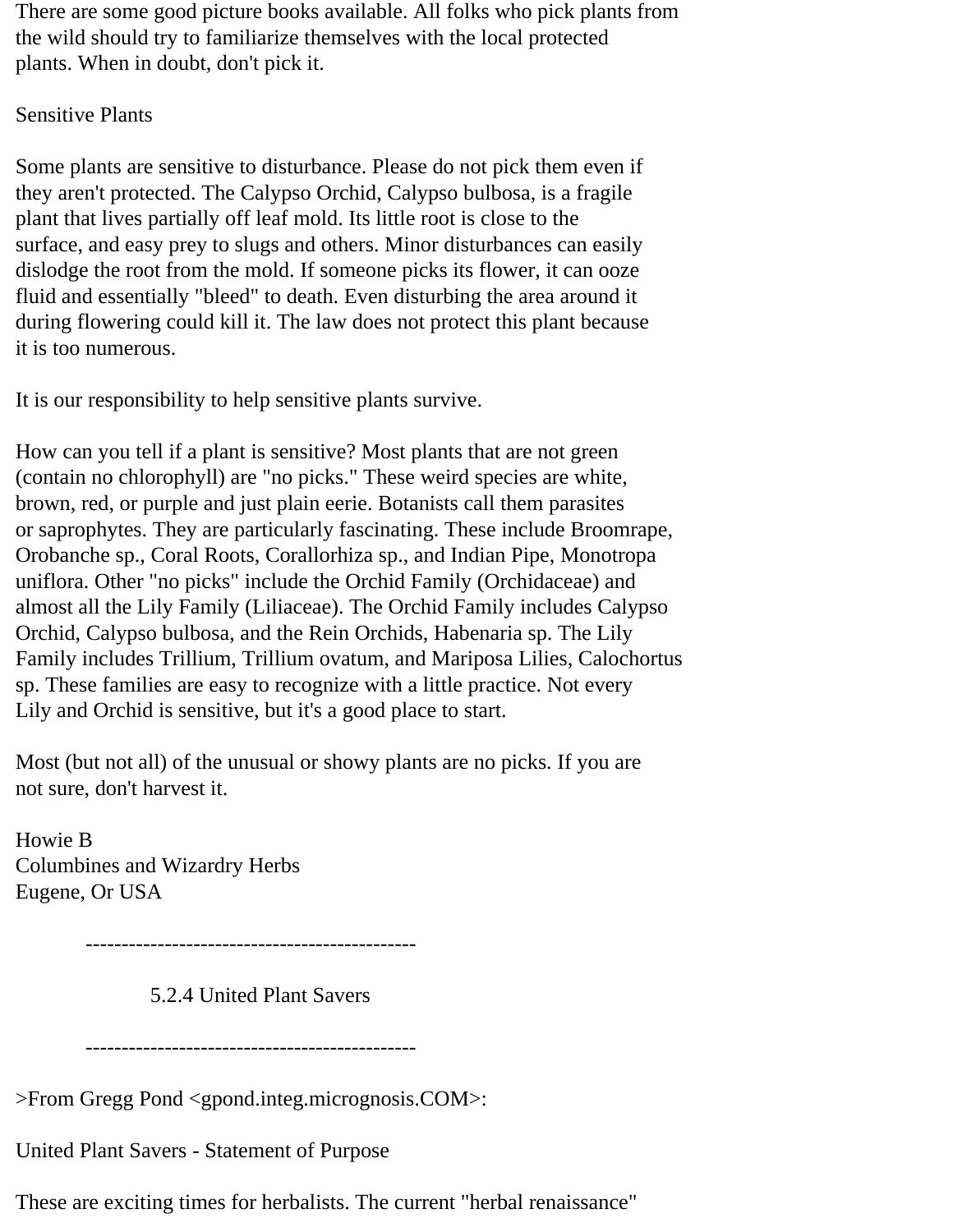in American health care is accompanied by an ever growing demand by the American public for herbs an herbal products. While positive on one hand, this situation has endangered a unique new set of problems for the wild plant world and for herbalists who love plants.

The pressure on our wild medicinal plant communities is growing yearly. Vast numbers of plants have been and continue to be taken, and indiscriminate wild harvesting has devastated many areas of former abundance. Perhaps even more disturbing, native North American medicinal plants are being exported to meet the demand in other countries, where wild plant populations have already been gravely depleted.

United Plant Savers was formed in a spirit of hope, as a group of herbalists committed to protecting and re-planting threatened species and to raising public awareness of the plight of our wild medicinal plants. Our membership reflects the great diversity of American herbalism and includes wildcrafters, seed collectors, manufacturers, growers, botanists, practitioners, medicine-makers, educators, and plant lovers from all walks of life.

### Our Goals

- \* Identify and compile information on threatened medicinal plants in each state and/or bioregion.
- \* Make this information accessible to herbal organizations, communities and individuals.
- \* Provide resources for obtaining seeds, roots, and plants for replanting and restoration.
- \* Secure land trusts for the preservation of diversity and seed stock for future propagation efforts.
- \* Raise public awareness about the tragedy of over-harvesting and the current plight of native wild herbs.
- \* Identify and disseminate information on the therapeutic alternatives to threatened species.
- \* Encourage more widespread cultivation of endangered medicinal plants and greater use of cultivated plants.
- \* Develop programs for school systems and communities to re-plant threatened plant species back into their native habitats.

For more information see this: http://www.unitedplantsavers.org

 ---------------------------------------------- End of part 5 of 7.

----------------------------------------------

-- Henriette Kress, AHG Helsinki, Finland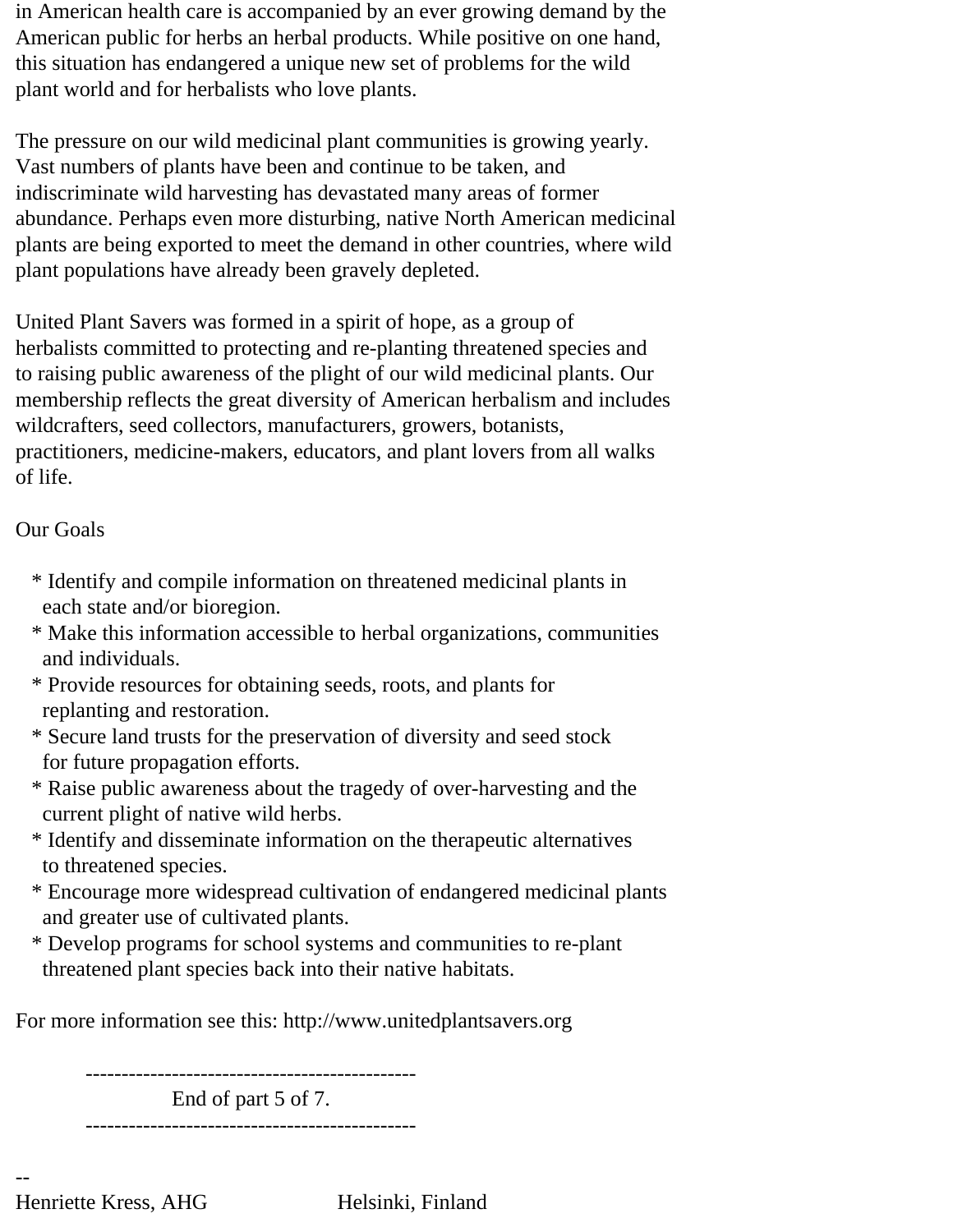Henriette's herbal blog: http://www.henriettesherbal.com/blog

From spamtrap.hetta@spamcop.net Fri Jan 21 17:02:01 2005 Newsgroups: alt.folklore.herbs,alt.answers,news.answers To: Subject: Medicinal herbFAQ Part 6/7 From: Henriette Kress <spamtrap.hetta@spamcop.net> Date: Fri, 21 Jan 2005 17:02:01 +0200

Archive-name: medicinal-herbs/part6 Posting-Frequency: monthly (on or about 20th) Last-modified: 18Jan05 Version: 1.38m URL: http://henriettesherbal.com/faqs/medi-cont.html

> ---------------------------------------------- 5.3 Different schools of Herbal Healing ---------------------------------------------- 5.3.1 Traditions in Western Herbal Medicine ----------------------------------------------

by Peter Cook, DBTh, FETC

This Article is taken from The Herbalist, newsletter of the Canadian Herbal Research Society. COPYRIGHT June 1989. Thanks to Jonathan Treasure for sending this one over.

The Development of Theory in North America

Introduction: To one trained as a medical herbalist in Britain, it is a curious fact that herbal medicine, as it seems to be most widely known in Canada and the U.S., has been so little influenced by the great systems of herbal thought which once flourished here. Only remnants of these systems can now be found in the writings of Kloss, Christopher, Shook and others whose primary sources appear to be the European and native North American folk traditions.

These folk traditions are very valuable medical resources in their own right; a fact which has been recognized and supported by the World Health Organization (1978). It has also been recognized and increasingly exploited by the pharmaceutical industry. Folk medicine however, is also important as a rich source for the periodic historical development of major systems of traditional medicine. Examples of the development of two such systems in North America will be discussed here, together with some of the more important theoretical and practical contributions to herbal medicine which these systems generated.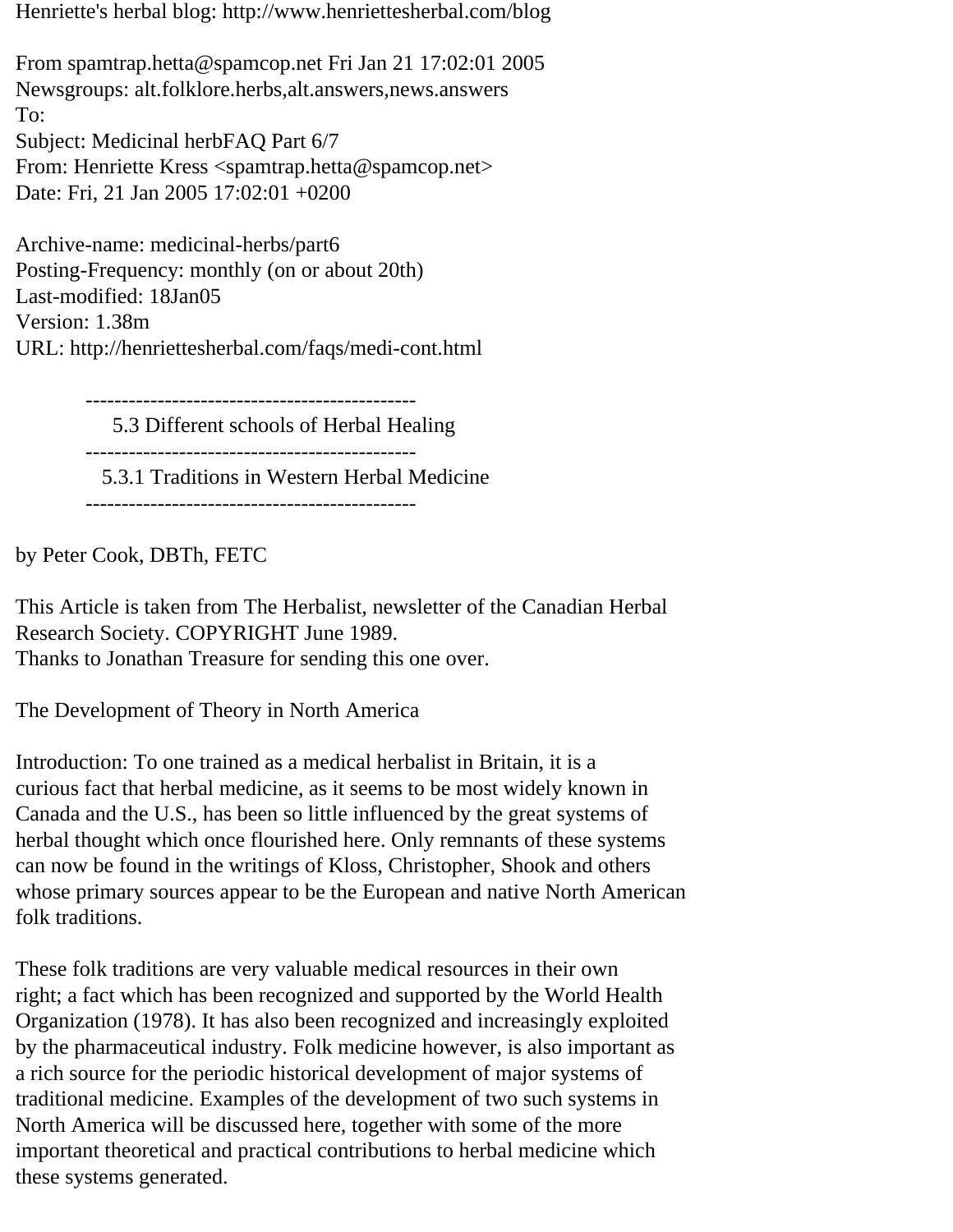Early American Folk Medicine: Eleanor Sinclair Rohdes (1922) has written very eloquently of the hardships faced by early American settlers in their efforts to cultivate the familiar medicinal plants of England and Europe. In many cases it seems these efforts failed completely and the pioneers were forced to supplement their folk medicine traditions with lore relating to indigenous plants obtained from the native people. To the extent that any special knowledge would have been likely, then as now, to remain a closely kept secret by the native medicine societies, it is probable that the native plant-lore passed onto these settlers was a matter of common knowledge amongst the native people. In fact, it may be said that a distinguishing feature of any folk tradition is that the lore contained in that tradition is, or has once been, common knowledge.

Another distinguishing feature of folk medicine, regardless of its historical or ethnic origin, is that the indications for the use of individual remedies are always given in terms which refer to specific symptoms or illnesses. Thus, comfrey (Symphytum officinale) is said to be useful in healing fractures, while white horehound (Marrubium vulgare) is recommended for cough. Typically, such lore has been handed down from generation to generation, often for hundreds if not thousands of years. Each new generation learns at first hand the look and 'feel' of particular symptoms and illnesses. They learn which plants may be used to treat these illnesses, and the best methods for collecting, preserving and administering them. Such a tradition is entirely dependant upon repeated experience and observation; usually only minor changes can be detected in these traditions over relatively long periods of time.

Thomsonianism: The popular medicine of all peoples however, has always given rise to, and been counterbalanced by a more specialized type of knowledge, acquired by individuals who have devoted their entire lives to the study and practice of healing. As resource persons, these individuals have served their communities by providing access to that specialized knowledge in circumstances where the more common folklore was insufficient to meet the needs of the moment.

A very popular figure in early American medicine, who managed to combine native and settler folklore with a more specialized approach, was Samuel Thomson (1769-1843). Thomson came from a farming family and evidently learned some of the 'root and herb' practice at an early age. Later, he seems to have become an avid reader of medical literature and was particularly impressed with the Hippocratic writings.

Probably as a consequence of his regard for Hippocrates, Thomson believed that medicine should be based exclusively upon observation. The formulation of theories, he felt, prevented ordinary people from taking responsibility for the care of their own health, and that theories obscured the simplicity and made a needless mystery of medicine.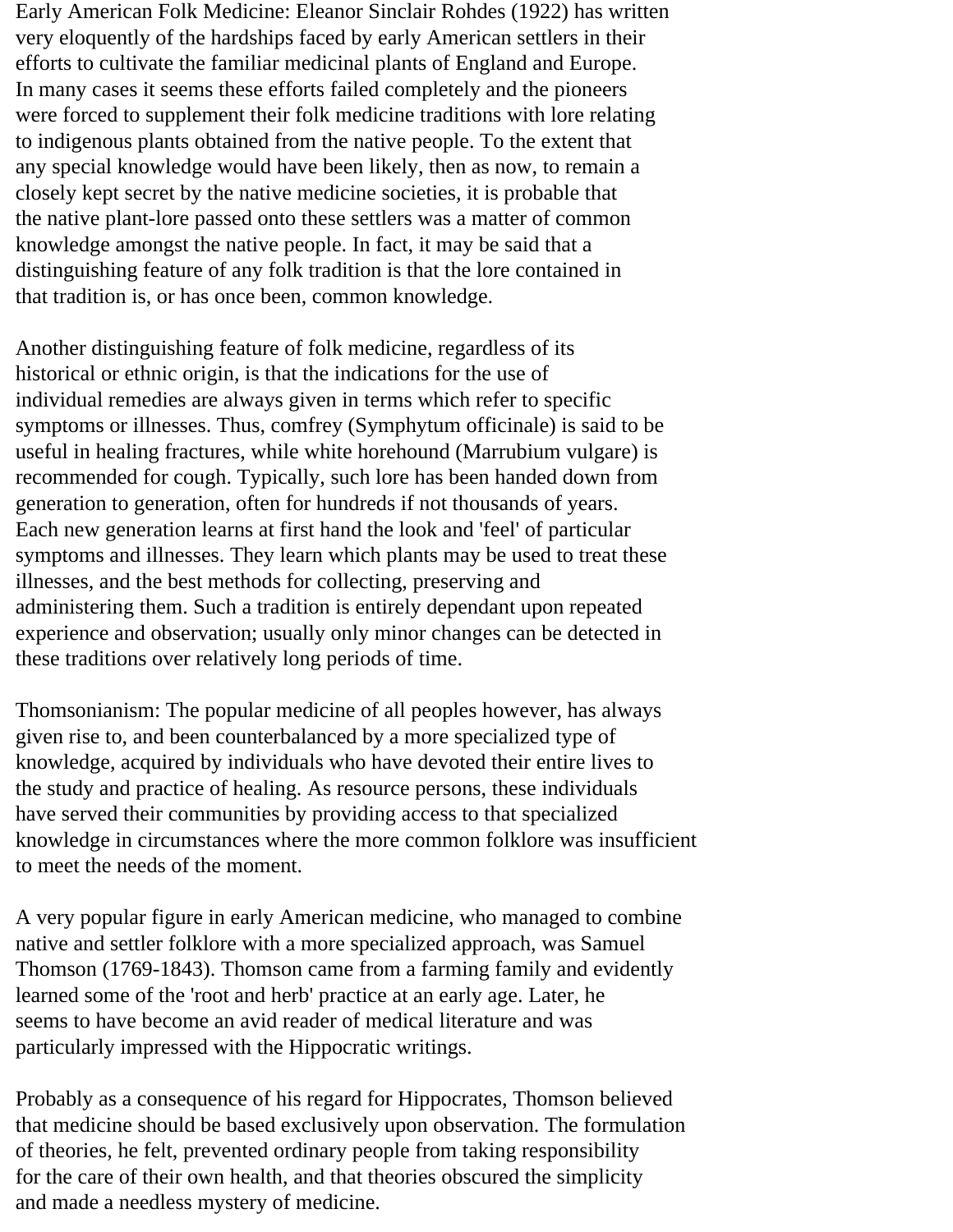Thomson himself however, after 'long observation and practical results', borrowed theory from Hippocrates and used it as a basis to explain the 'why and how' of his own medical system. According to this theory, disease was the result of a decrease or derangement of the vital fluids, brought about by a loss of animal heat. The resulting symptoms were interpreted as efforts of the Vital Force to rid itself of the toxic encumbrances thus generated. Essentially, treatment was aimed at restoring vital energy and removing disease-generated obstructions. In specific terms, Thomson believed that in restoring vital heat by means of steam baths and cayenne (Capsicum annum), toxins which obstructed health would be thrown into the stomach where they could be eliminated by emetics such as Lobelia inflata (Griggs, 1981).

This simple theory constituted a dramatic departure from pure folk medicine in that it recognized and sought to treat an underlying, fundamental cause of illness. Moreover, in perceiving symptoms as an expression of the organism's defensive efforts, this theory implied that the treatment of symptoms and illnesses, per se, might actually hinder the healing process. It is interesting to note that Thomson believed this theory was quite complete and needed no further refinement or extension. Nevertheless, despite his vehement opposition, Thomsonianism became a potent influence on the development to two major streams of thought within American herbalism.

Eclecticism: The earliest of these was 'Eclecticism', founded by a man who had originally apprenticed to an old German non-Thomsonian herbalist, and who later qualified as a 'regular' medical doctor. Although the founder of this system, Wooster Beach (1794-1868), had been horrified by the 'regular' medicine of his day, and fervently wished for radical reform, Thomsonianism had impressed him negatively in two ways. First, Beach was keenly aware of the bitter antagonism which Thomson had roused in the regular medical profession. As a result he decided to attempt reform (unsuccessfully as it turned out) from within, rather than as another medical 'outsider'. Secondly, Beach was disgusted by Thomson's evident arrogance in thinking that no further learning could possibly enhance the practice of herbal medicine.

Beach was well acquainted with the developments then taking place in such fields as chemistry, physiology, pathology and even botany. He was also quick to realize that this new thinking might have a valuable role to play in botanic practice, and began to move in this direction with the creation, in 1829, of his own school of 'Reformed Medicine'.

In terms of the study of medicinal plants, Beach's orientation resulted in the development and proliferation of an entirely new style. Eclectic monographs on individual herbs became more formal and typically included notes on the plant's chemistry, toxicology, physiological and therapeutic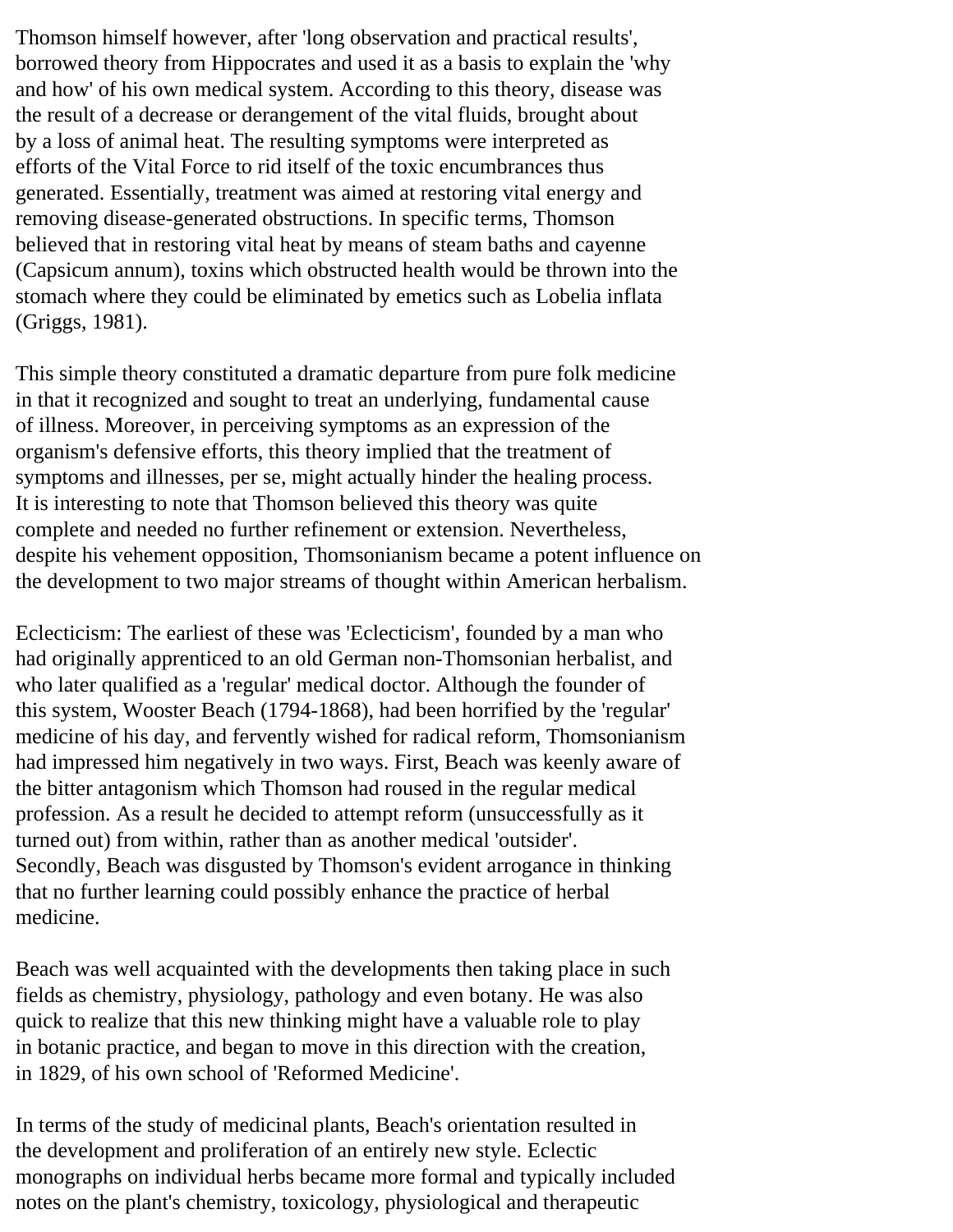actions, as well as appropriate forms of preparation and dosage (e.g. King, 1900). Later Eclectic physicians became increasingly interested in obtaining preparations which represented the entire chemistry of the original plant as closely as possible. Although this preoccupation had near-disastrous consequences in at least one instance (Griggs 1981a), in general their research supported and developed the fundamental position of the value of using whole plant preparations rather than isolated extracts of a particular plant constituent (Lloyd, 1910).

Eclecticism was also a major contributor to herbal medicine in other areas. Beach himself, for instance, realized the fundamental importance of the blood and circulatory system in maintaining health, and began to develop herbal methods for 'equalizing the circulation'. Several valuable techniques used in the modern herbal treatment of fevers are probable directly attributable to Beach's work.

A later physician by the name of W.H. Cook (1879) expanded on this work in his correlation of the functions of the nervous and circulatory systems. Cook also developed a concept which related illness to deviations in trophic (i.e. structural) and/or functional tone. According to this view, disease consisted of excessive or diminished tone in organs, or in the functions of those organs. Corresponding herbal approaches to the correction of these kinds of imbalance were also eventually developed (Priest & Priest, 1982).

Another major development fostered by Eclecticism, was the clinical emphasis placed on treating a group or pattern of symptoms, usually with small doses of only one so-called 'specific' remedy. As the pattern of symptoms changed with the progress of disease, a new and more currently appropriate remedy would be indicated (Felter, 1922; Lloyd 1927).

Perhaps significantly, this approach was and is still fundamental to the practice of homeopathic medicine, which was rapidly becoming the most popular of all medical systems in the U.S. during the mid-19th century (Coulter, 1973). In fact Hahnemann (1810), the founder of homeopathy, had already written at some length concerning the relative merits of prescribing for what he called the 'Totality of symptoms', versus the treatment of individual symptoms or named diseases. The use of small doses of a single remedy was also an established fundamental tenet of homeopathy (e.g. Kent 1900).

Prescribing for patterns of symptoms had also been typical in traditional Chinese medicine for many generations. Clear examples of the fluidity of prescribing in accord with changes in symptom patterns may be found in the Chinese classic, 'Shang Han Lun' (Hsu & Peacher, 1981). However, although the use of a single remedy is an established technique within Chinese medicine under certain circumstances, Chinese herbal prescribing more often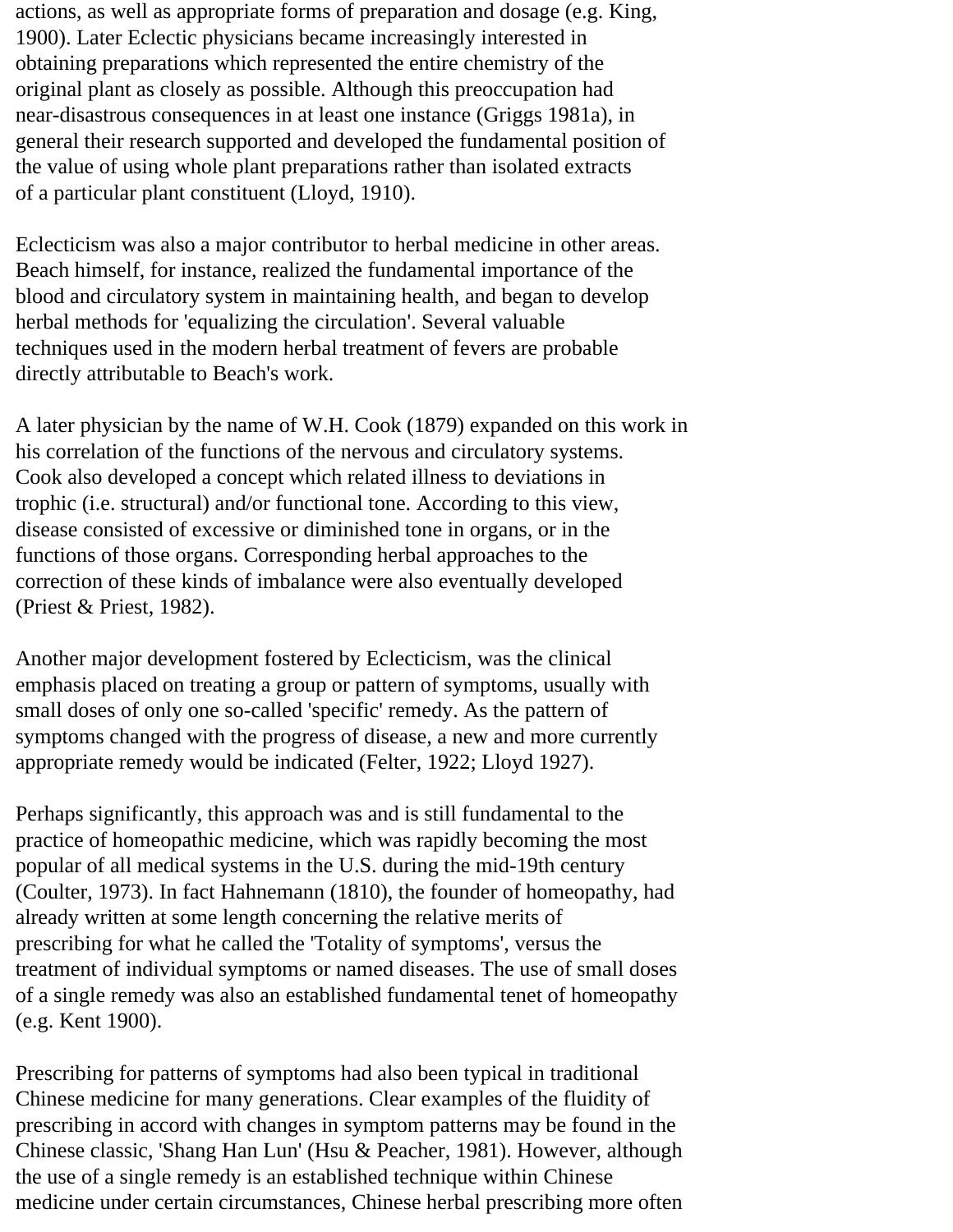involves the use of formulae (e.g. Bensky & Gamble, 1986).

Physiomedicalism: The second major stream of thought in American herbal medicine, which arose directly out of the Thomsonian movement, was 'Physiomedicalism'. Although not so heavily influenced by the developing sciences as Eclecticism, the originator of this 'neo-Thomsonian' movement, Alva Curtis, felt, like Beach, that Thomson's resistance to theoretical development was a mistake.

Above all, Curtis wanted to open a school based upon Thomsonian principles, but encouraging a freer atmosphere for broader intellectual enquiry and learning. In 1835, despite Thomson's opposition, Curtis realized his ambition and opened the 'Botanico-medical School and Infirmary' at Columbus, Ohio. As evidence that he was not alone in his thinking, during that same year, a colleague opened the 'Southern Botanico-Medical School' in Georgia (Griggs 1981b).

Ultimately this new system of herbal medicine retained much of what had been accepted as fundamental in the Thomsonian theory. Thus, organic function was thought of as the aggregate expression of Vital Force, acting through cellular metabolism to maintain the functional integrity of the entire organism. Illness was seen as a disordered response at the cellular level, brought about by internally or externally generated toxic obstructions. Essentially, treatment remained a matter of supporting the efforts of the Vital Force, and of eliminating the toxic encumbrances which hindered those efforts.

A significant departure form Thomsonian thinking however, came with the recognition that some symptoms represented positive, eliminate and reconstructive efforts of the Vital Force, while others resulted from physical impediments to those efforts. If treatment was to be directed to the underlying cause of illness, therefore, symptoms which expressed a purely functional disorder had to be distinguished clinically from those produced by organic changes in cells and tissues.

Eventually it was also realized that the organism was capable of establishing a compensatory equilibrium in which toxic encumbrance would be tolerated to a degree, in order to maintain a relative functional integrity. This was a major step forward in understanding and had important implications for herbal therapeutics. Certain symptomatic crises which had been observed, particularly in the context of treatment with herbal alteratives and eliminatives, could now be explained and avoided.

Another significant development in Physiomedical thinking was stimulated through the work of W.H. Cook (see above). If health could be understood as the unimpeded and balanced function of all cells and tissues, then it was clear that the blood and circulatory system played a vital role in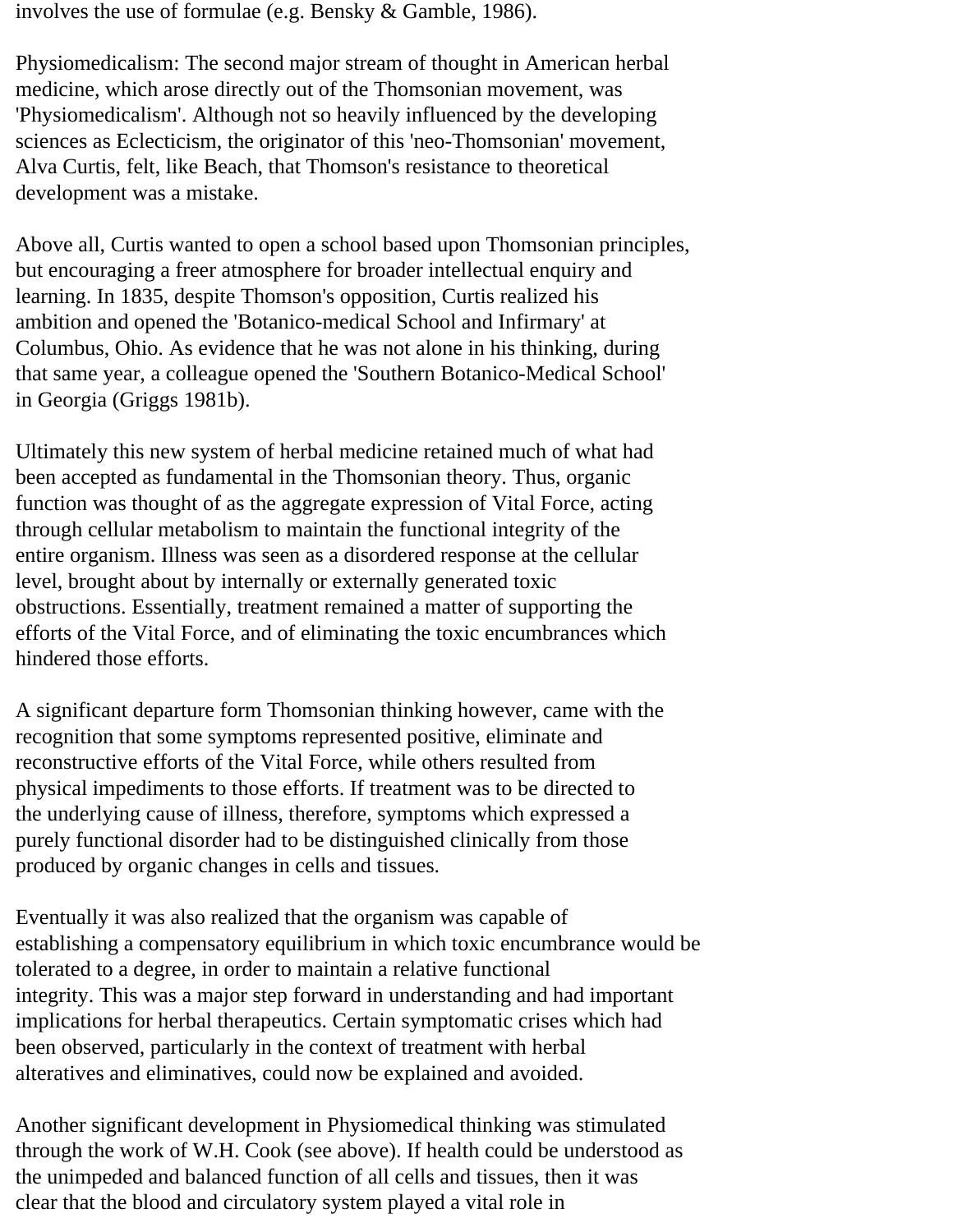maintaining health, both in terms of nutrient delivery, and of waste and toxin transport to eliminative organs.

Cook had shown that, in addition to the quality of the blood itself, the chronic relative contraction or relaxation of tissues and particularly arterioles and capillary beds could also have serious consequences. Cellular function, and eventually cellular structure, could be strongly influenced by a relative excess or deficiency of blood and tissue fluid. Further, as understanding of human physiology increased it became obvious that hyperaemia in one part of the body would necessarily imply a relative ischaemia elsewhere.

The implications of this thinking for herbal medicine were threefold. Firstly, herbs which acted to increase or decrease tone in the three primary divisions of the circulatory system (arterial, capillary and venous) had to be distinguished. Secondly, the general, portal and pulmonary aspects of circulation had to be considered in treatment, as did the distinction between visceral and somatic components. Thirdly, the circulation to particular organs and tissues had to be taken into account, not only to support or modify the related functions, but also to restore normal trophic conditions, where possible.

The achievement of these goals became much more accessible following the work of J.M. Thurston (1900), which stressed the regulatory importance of the autonomic nervous system. Thurston made many important contributions to Physiomedical thought in the areas of diagnosis, prognosis, treatment and, perhaps especially, in the area of herbal pharmacy. A number of aspects of his work, and of Physiomedicalism in general, have been described by Priest & Priest (1982a).

Even by the close of the 19th century, Physiomedicalism could be described as a system which emphasized the role of herbal remedies in supporting Vital Force, balancing the circulation to various tissues, modifying and enhancing body functions, restoring optimum trophic or structural conditions, and in eliminating toxic encumbrances (Mills, 1985).

Unfortunately, the publication of the Flexnor report in 1910 and the subsequent forced closure of the 'irregular' medical schools put an end to any further developments of the kind described here in American herbal medicine (Cody, 1985; Gort, 1986).

Conclusion: Curiously, despite the slightly more open attitudes which prevailed in Canada (e.g. the government regulation of naturopathy on Ontario, 1925; Govt., 1986), neither the Eclectics nor the Physiomedicalists seem to have moved north across the border. In fact both systems, together with a version of Thomsonianism, had been taken to England where they were eventually integrated into one system of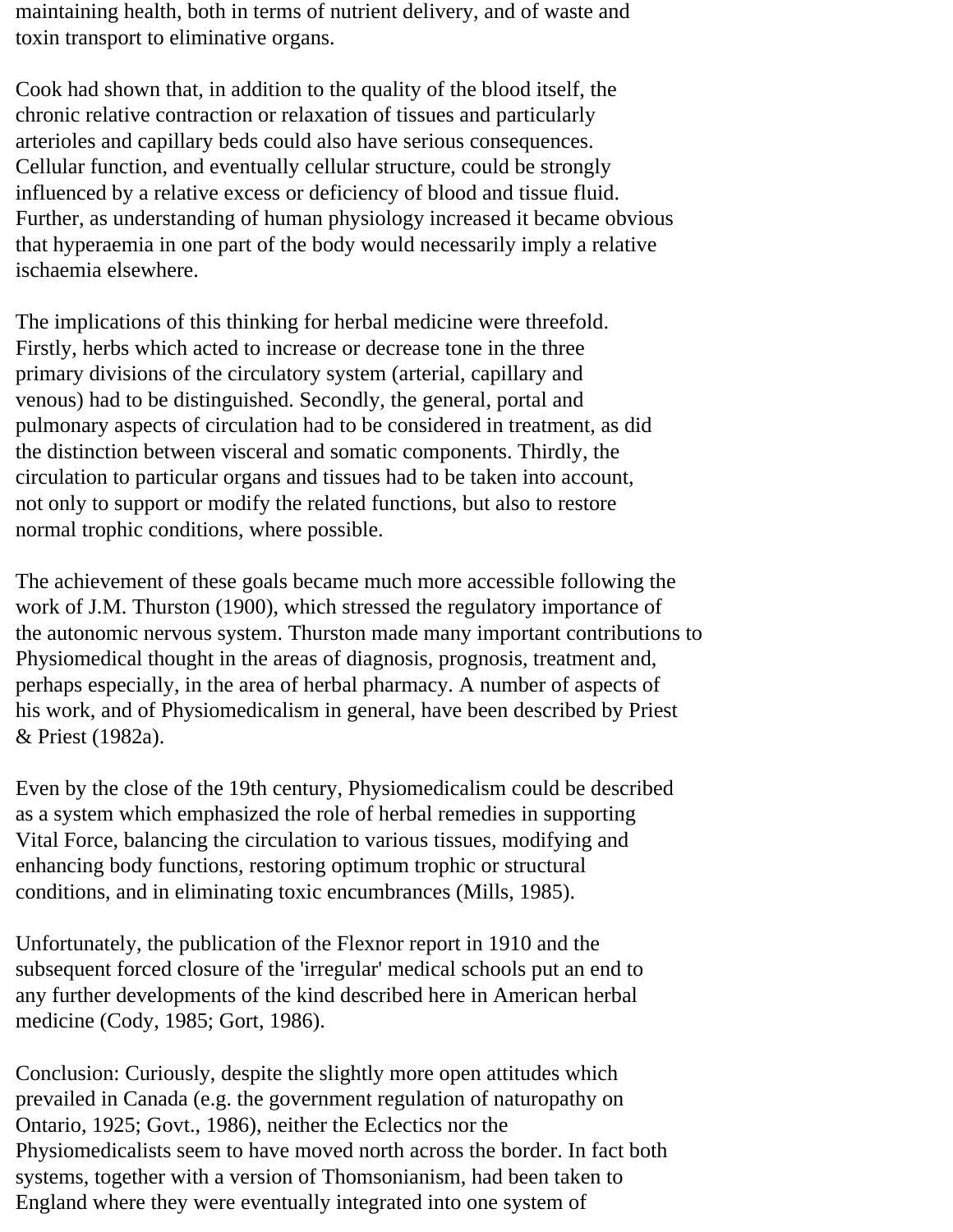professional herbal medicine, regulated by law and still taught in the U.K.

In Canada and the U.S. however, only traces remain of these once influential and effective systems. The Dominion Herbal College in British Columbia for instance, has referred in its course notes to the need for 'equalizing the circulation' (1969). References can also be found in these notes and elsewhere to 'relaxing' or 'stimulating' herbs (i.e. plants capable of increasing or decreasing functional tone). The importance of supporting vital force and of eliminating accumulated toxins is also still widely recognized and practised. Nevertheless, there are probably few today however, who can apply physiomedical principles in distinguishing for instance, those lung, bowel and kidney conditionsrespectively requiring relaxing or stimulating expectorants, laxatives and diuretics.

Due principally to repressive legislation, herbalists in North America must once again rely heavily on folk traditions as their major source of learning and inspiration. It should be noted here that much of the valuable herbal lore once utilized widely by native North Americans is now known by only a small handful of native elders (PC. 1988). It is very fortunate therefore, that Canadian and American herbalists have preserved some of this knowledge in their own practices.

Folk medicine traditions are virtually impossible to legislate against directly, and even in the recent Ontario government recommendations, treatment of oneself and one's family had been specifically exempted from prosecution under the proposed legislation (HPLR, 1989). Direct legislation however, was not the only factor contributing to the decimation of native culture and the virtual loss of their traditional healing knowledge.

The proposals tabled in the Ontario legislature will almost certainly impose or support severe restrictions on the cultivation and/or sale of medicinal plants, should they be passed into law. Furthermore, such legislation will definitely prevent or seriously delay the free development and re-emergence of a professionally oriented system of herbal medicine in Ontario.

Consequently, those who choose to make use of this 'valuable medical resource' (W.H.O., 1975a), will be forced to rely on their own experience and to gather and use only wild plants. This assumes however, that environmental policies in Ontario and the rest of North America will not poison even this source in the very near future.

#### References

- \* Bensky, D., Gamble, A. (Compl. & Ed.) Chinese Herbal Medicine Materia Medica; Eastland Press; Seattle, 1986.
- \* Cody, G. 'History of Naturopathic Medicine', in A Textbook of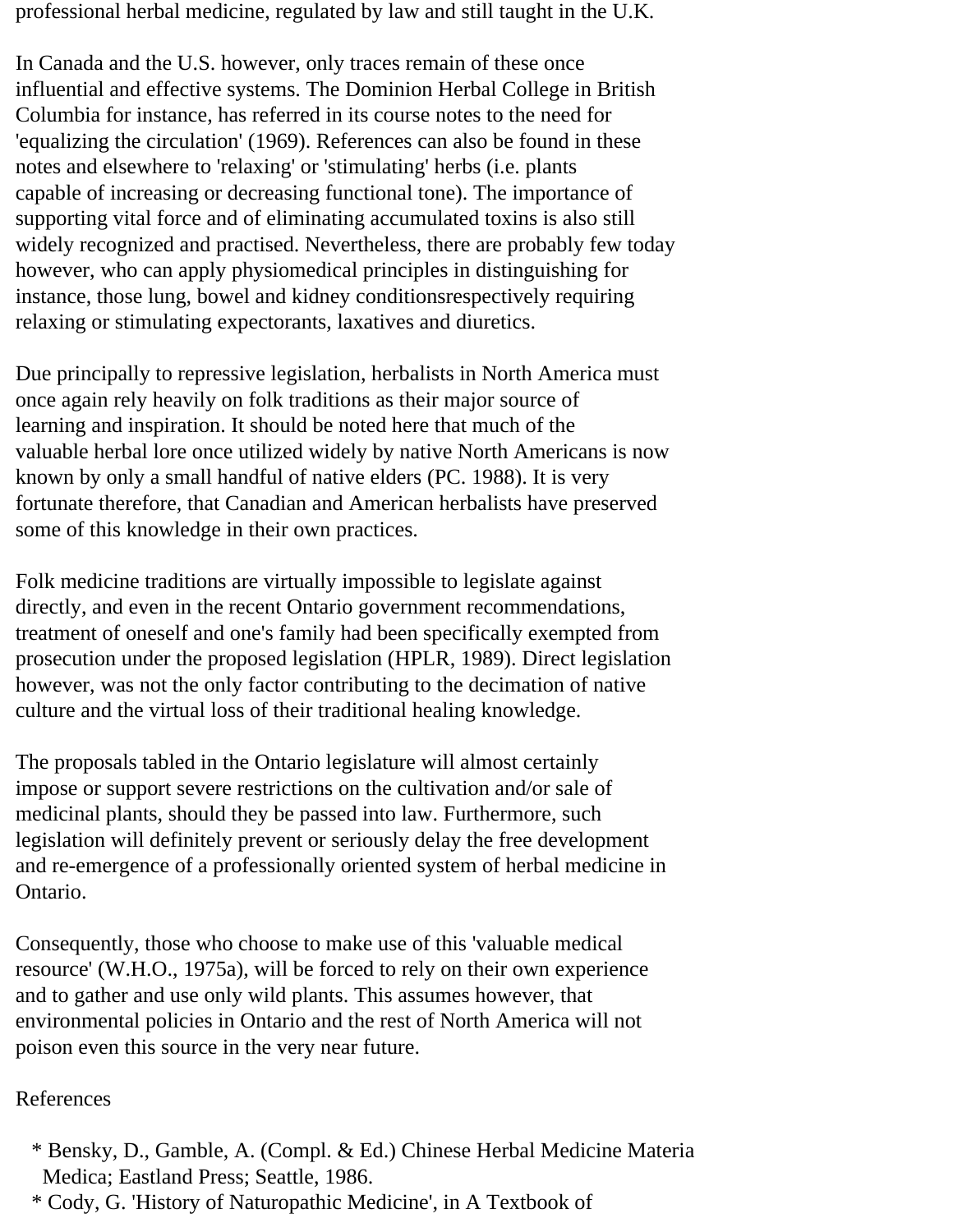- Naturopathic Medicine, Pizzorno, J.E.; Murray, M.J.; John Bastyr College Pulos, Seattle, 1985.
- \* Cook, W.H. The Science and Practice of Medicine; 1879 quoted in Priest & Priest, ibid.
- \* Coulter, H. Divided Legacy: a history of the schism in medical thought Vol. 111. McGrath Pub. Co., Washington, D.C., 1973.
- \* Dominion Herbal College, Home Study Notes, 1969.
- \* Felter, H.W. The Eclectic Materia Medica, Pharmacology and Therapeutics, Scudder, Cincinnati, 1922.
- \* Gort, E.H. A Social History of Naturopathy in Ontario: the formation of an occupation; M.Sc. Thesis; Univ. Toronto, 1986.
- \* Griggs, B. Green Pharmacy, a history of herbal medicine; J.Norman & Hobhouse Ltd.; London, 1981.
- \* Hahnemann, S. Organon of Medicine. 1810; 6th Ed. Trans. Hahnemann Foundation; Victor Gollancz Ltd.; London, 1983.
- \* HPLR, Striking a New Balance: a Blueprint for the Regulation of Ontario's Health Professions', Government of Ontario. 1989.
- \* Hsu, H.; Peacher W.G.(D) (Trans. & Ed.) Shang Han Lun; Oriental Healing Arts Institute; Los Angeles, 1981.
- \* Kent, J.T. Lectures on Homoeopathic Philosophy: 4th Indian Reprint, B. Jain Publishers; New Delhi, 1977.
- \* Kings's American Dispensatory; Felter & Lloyd, 1900; Reprinted by National College of Naturopathic Medicine; Portland (undated).
- \* Lloyd, J.U. Fragments from an Autobiography, a paper read at the 63rd meeting of the Ohio Eclectic Medical Assoc., Arkon, May, 1927; Eclectic Medical Journal, 1927.
- \* The Eclectic Alkoloids. LLB no. 12, Pharmacy Series 2, P41; 1910.
- \* Mills, S. The Dictionary of Modern Herbalism; Thorsons Pub. Gp.; Wellingbourgh, New York, 1985.
- \* Personal Communication, Art Solomon and other Ojibwa Elders; Native Elders Conference, Trent Univ., Peterborough, 1988.
- \* Priest, A.W.; Priest, L.R. Herbal Medication, a clinical and dispensary handbook; Fowler & Co. Ltd.; London, 1982.
- \* Rohde, A.C. The Old English Herbals, 1922; 3rd Ed. Rohde, E.S.; Minerva Press Ltd; London, 1974.
- \* World Health Organization The Promotion of Traditional Medicine; Technical Report Series No. 622; Geneva, 1978.
- \* W.H.O. Document EB/57/21, Training and Utilization of Traditional Healers and Their Collaboration with Health Care Delivery Systems; Nov. 1975.

5.3.2 Ayurvedic Medicine - an introduction

----------------------------------------------

----------------------------------------------

by Dr. Duane Weed, D.C. (drweed.delphi.com)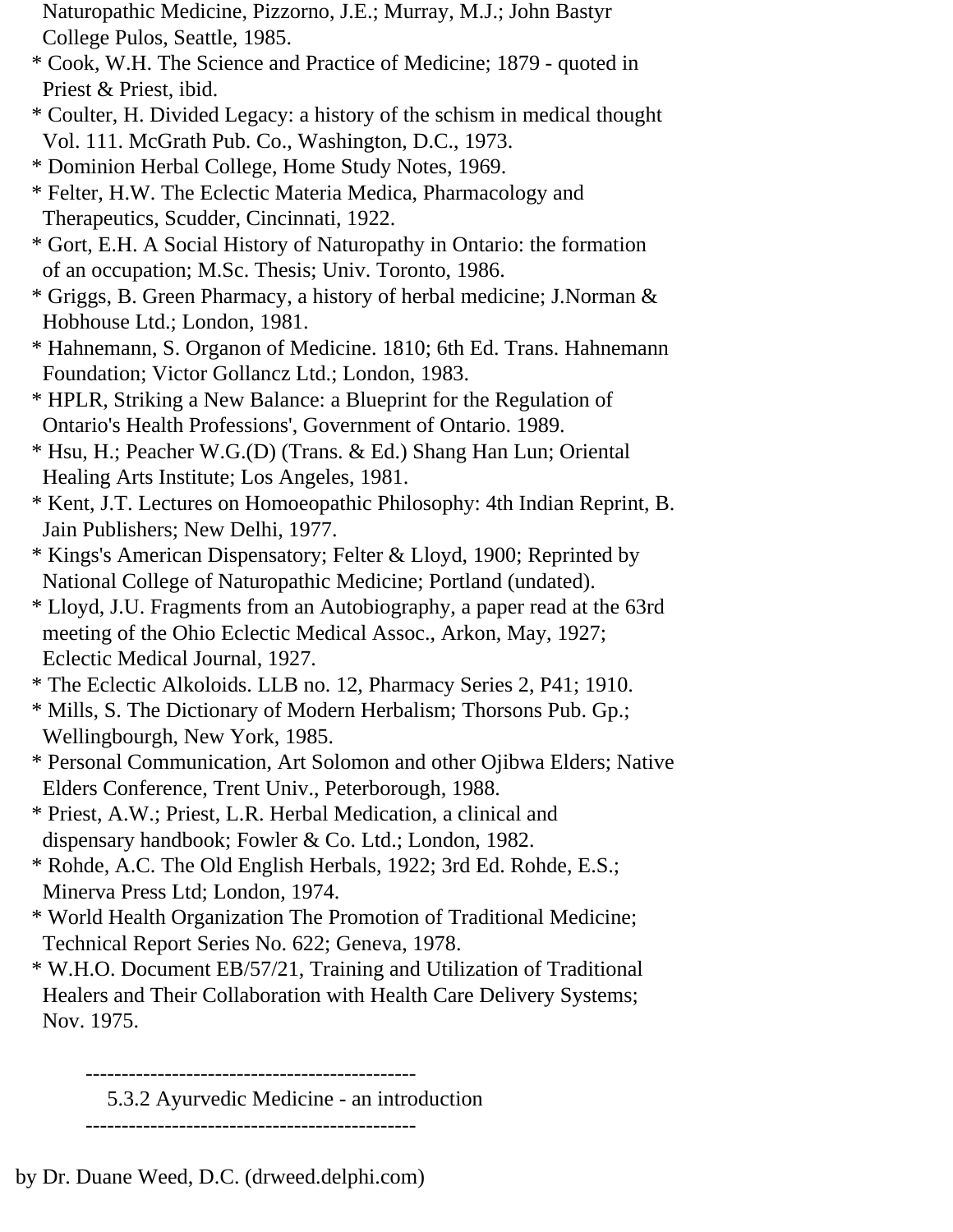The Ayurvedic system traces its roots to the Himalayan Mountains of India over five thousand years ago. According to legend, a conference was held in a Himalayan cave in which the greatest sages of India--some after having traveled thousands of miles--met to discuss their knowledge of their healing arts. These scholars and teachers possessed traditional knowledge about the medicinal plants of India that had been handed down orally by the tribes of the Indian forests since the beginning of history. At this conference, these sages compared and combined their knowledge into one body which they called the Ayurveda, from two Sanskrit words; Ayus, or "life", and Veda, or "knowledge". "Ayurveda" has been translated as "the knowledge of life", and as "the science of life". It has been suggested that a more appropriate translation would be "the knowledge of life span".

After this historic conference, the Ayurvedic knowledge was passed orally from teacher to student for over a thousand years, continuously growing as each Ayurvedic physician added his insights and experiences. It was finally written down in the first century A.D. by the Ayurvedic physician, Charaka.

By that time--and hundreds of years before the birth of European medicine--Ayurveda had specialists in psychiatry, pediatrics, gynecology, ear nose and throat, ophthalmology, surgery, toxicology, virility, and fertility.

Ayurvedic medicine probably predates any other healing tradition in existence today--even Chinese medicine. Even before the Ayurvedic conference, knowledge of the medicinal plants of India had spread to other continents. Seeds from plants indigenous to India have been found in the tombs of the Egyptian pharaohs. Travelers had carried information about Indian plants through Tibet into China, and Arabs had traded for Indian herbs before the birth of Islam.

At the time of King Solomon, the Queen of Sheba traded herbs and spices of India to the Israelites. Ayurvedic medicine began to be studied by Arab physicians and knowledge of the plants of India was passed on to the Greeks and Romans. By the first century A.D., when Charaka was writing Ayurveda's first written records, Pliny was already describing the plants of india to the Roman Empire in his NATURAL HISTORY. And much more recently, as any American school child can tell you, a Portuguese sailor by the name of Christopher Columbus discovered America in 1492, while searching for a trade route to India to acquire her herbs and spices.

According to Ayurvedic philosophy, health is dependent upon one's ability to live in harmony with one's self and with the external universe. As much attention was given to illnesses of the mind as to illnesses of the body. The Ayurvedic physician taught that in order to avoid illness and pain, the patient must control the destructive (and self-destructive) nature. Living in harmony with the environment was recognized as essential to one's mental, physical, and spiritual well-being.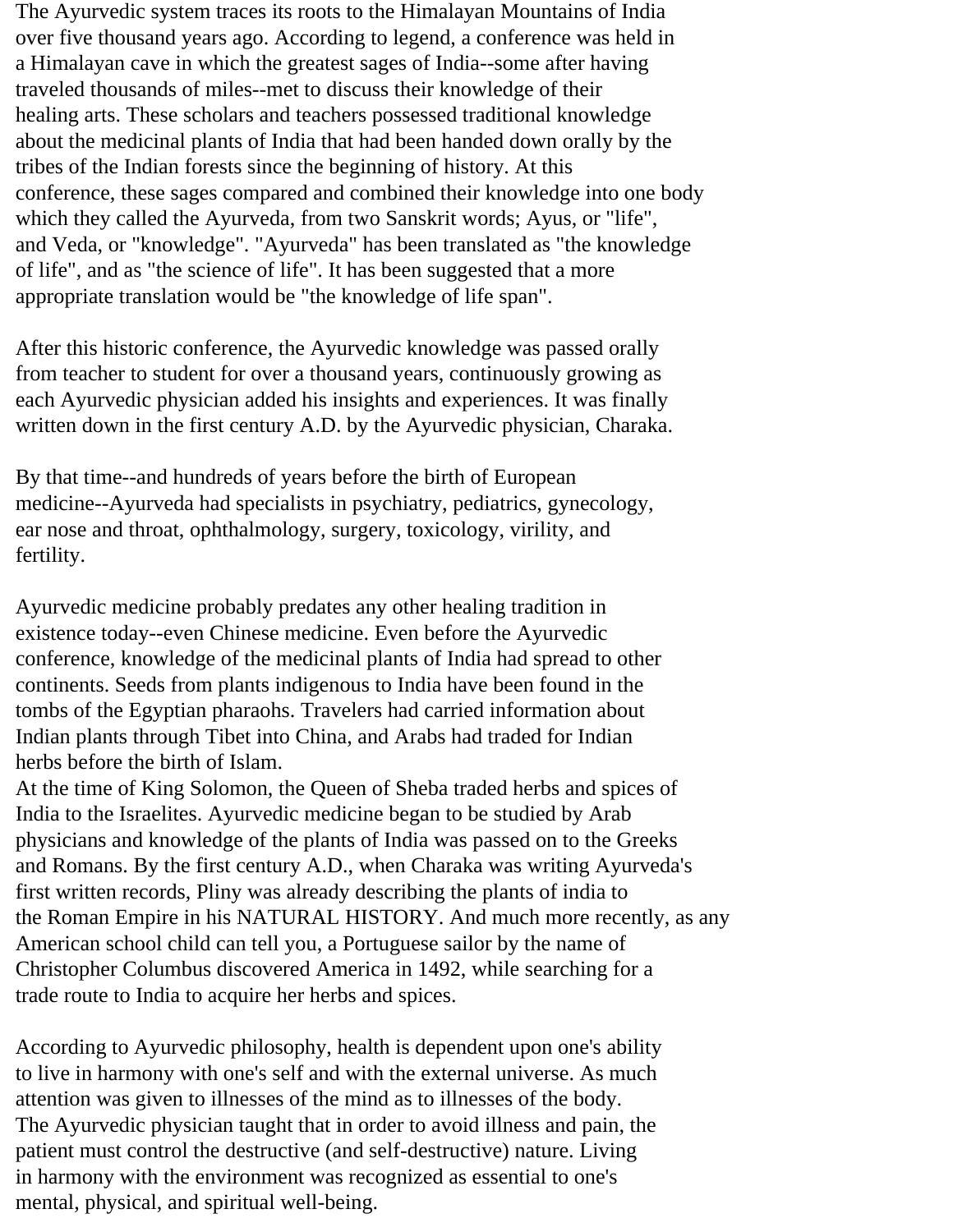Ayurvedic physicians taught that prevention was more desirable than a cure. Their ideal was to develop an individual's natural resistance to disease to the point where one's immune system could function as one's best medicine. Their goal was to maintain an individual in his or her optimal health throughout life, so that the ultimate goal of life--the awareness of his or her connection with the life principle--could be pursued.

Today's Ayurvedic physicians, like their predecessors, recognize three major body (or physiology) types which they refer to as the three DOSHAS: VATA, PITTA, and KAPHA. One's body type is also referred to as one's PRAKRITI, and is determined by heredity. Most people are actually a combination of types; a VATA/PITTA type for example. Ayurvedic physicians evaluate their patients using such techniques as observation, interview, and pulse diagnosis to determine the patient's body (or physiology) type. They then determine the imbalances that are present in the body and make recommendations according to the patient's body type. Dietary and herbal recommendations make up a large part of their treatments; but many other techniques such as meditation, hatha yoga, aroma therapy, and music therapy are also employed.

Thanks to the Ayurvedic tradition, many herbal combinations based on centuries of accumulated knowledge are available to today's eclectic herbalists and natural health enthusiasts. Ayurvedic herbal formulations, like Chinese herbal formulations, are combinations of many different herbs that work synergistically. Single herbs are rarely if ever employed. Even though there are competent Ayurvedic physicians in practice today, one does not have to see an Ayurvedic physician to use an Ayurvedic herbal combination, as long as the recipe of an Ayurvedic master is carefully followed.

Some of the most common herbs currently used in Ayurvedic formulations are:

Acacia catechu, Adhatoda vasica (Vasaka), Andrographis paniculata, Aegle marmelos (Bel), Alpina galanga, Alstonia scholaris, Apium graveolens, Ashwagandha root, Azadirachta indica (Margosa), Boerhaavia diffusa (Hogweed), Boswellia serrata, Caesaipinia crista, Clerodendrum indicum, Commiphora mukul (Indian Bedellium), Curcuma longa (Turmeric), Cyperus rotundus, Enicostemma littorale, Fumaria parviflora, Glycyrrhiza glabra (Liquorice), Gymnema sylvestre, Hedychium spicatum, Hemidesmus indicus (Ind. Sarsaparilla), Holarrbena antidysenterica, Inula racemosa, Momordica charantia (Bitter Gourd), Myrica nagi, Ocimum sanctum (Holy Basil), Paederia foetida, Phylianthus emblica, Picrorhiza kurroa, Pimpinella anisum, Pistacia integerrima, Pterocarpus marsupium, Rubia cordifolia (Indian Madder), Sida cordifolia, Smilax china, Swertia chirata, Syzygium cumini (Jamun), Terminalia belerica, Terminalia chebula (Chebulic Myrobalan), Tinospora cordifolia, Trachyspermum ammi, Tribulus terrestris,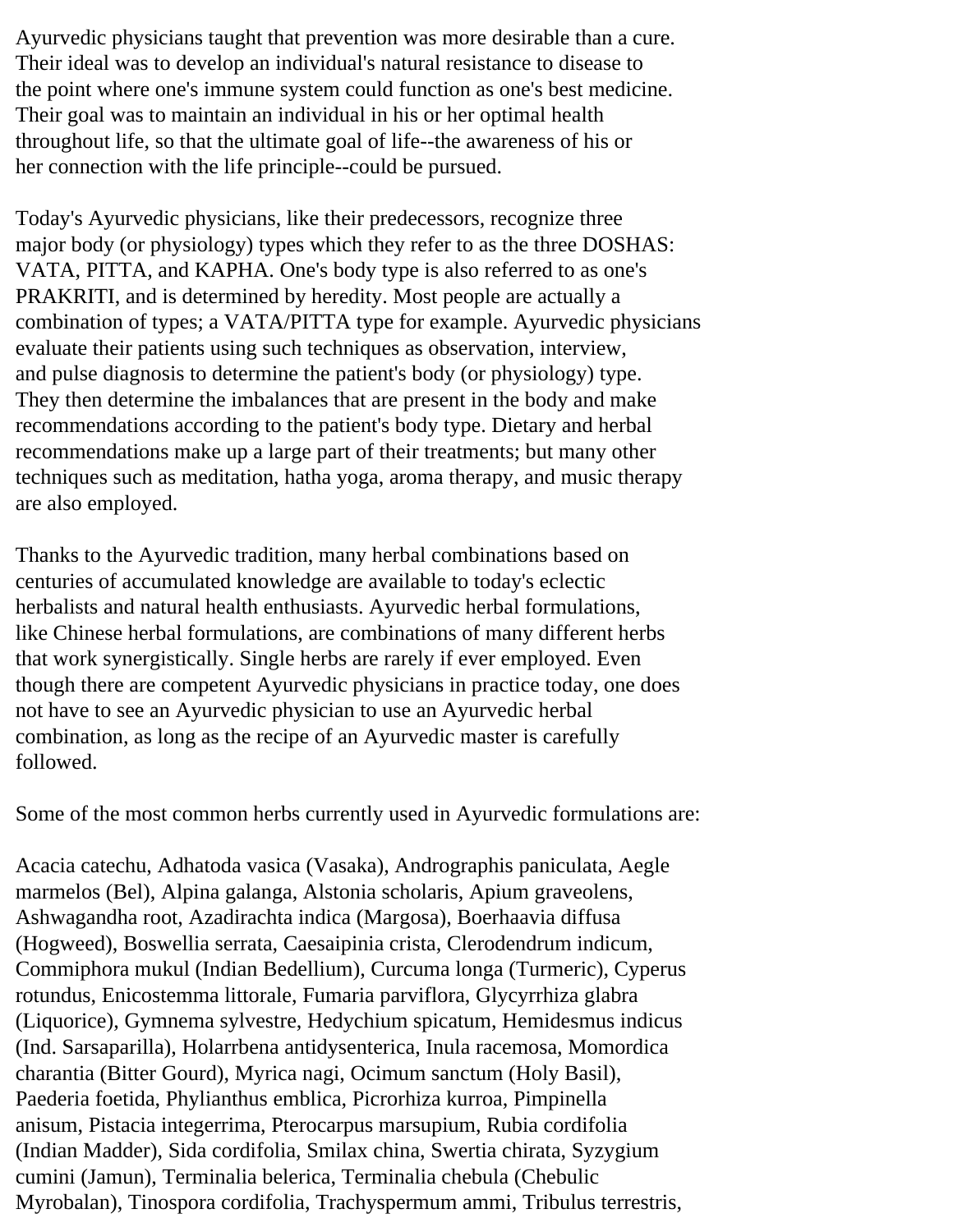Trigonella foenum-graeceum, Vitex negundo, Withania somnifera (Winter Cherry), Zingiber officinale (Ginger)

REFERENCES AND ADDITIONAL READINGS:

- \* THE GARDEN OF LIFE, AN INTRODUCTION TO THE HEALING PLANTS OF INDIA by Naveen Patnaik, Doubleday, New York, 1993.
- \* PERFECT HEALTH, THE COMPLETE MIND/BODY GUIDE by Deepak Chopra, M.D., Harmony Books, New York, 1991.
- \* PERFECT WEIGHT, THE COMPLETE MIND/BODY PROGRAM FOR ACHIEVING AND MAINTAINING YOUR IDEAL WEIGHT by Deepak Chopra, M.D., Harmony Books, New York, 1994.
- \* RESTFUL SLEEP, THE COMPLETE MIND/BODY PROGRAM FOR OVERCOMING INSOMNIA by Deepak Chopra, M.D., Harmony Books, New York, 1991.
- \* RETURN OF THE RISHI by Deepak Chopra, M.D., Houghton Mifflin Company, Boston, 1988.

----------------------------------------------

>From Robert Hensley (Hensleys.aol.com):

Ayurveda is the world's oldest science of health care. The written tradition dates back around 5,000 years, but the oral tradition in India is timeless.

The basic principles of Ayurveda include:

- 1. Mind, body, emotions, and spirit are more than connected, they are one.
- 2. There are 3 fundamental principles of nature: called Vata, Pitta and Kapha, which govern all processes in all levels of our life.
- 3. Vata governs all movement, Pitta all heat and transformation, and Kapha all growth, structure and lubrication.
- 4. Everything we experience influences these governing principles.
- 5. If these principles that guide the processes of our body, mind, etc get "out of balance" due to poor diet, activity, etc. they can become overactive, and disease results.
- 6. If vata gets out of balance, for instance, it leads to overactive mind, poor circulation, poor nerve conduction, loss of memory, irregular elimination, uncomfortable menses, etc. - all things related to movement.
- 7. If pitta is out of balance, we can get excessive digestive fire, resulting in heartburn, excess stomach acid, a hot temper, inflammations, etc. -all things related to heat and digestion.
- 8. If kapha gets out of balance, it can lead to chronic congestion, weight gain, cellulite, cholesterol buildup, acne, oily skin, etc. all things related to structure and lubrication.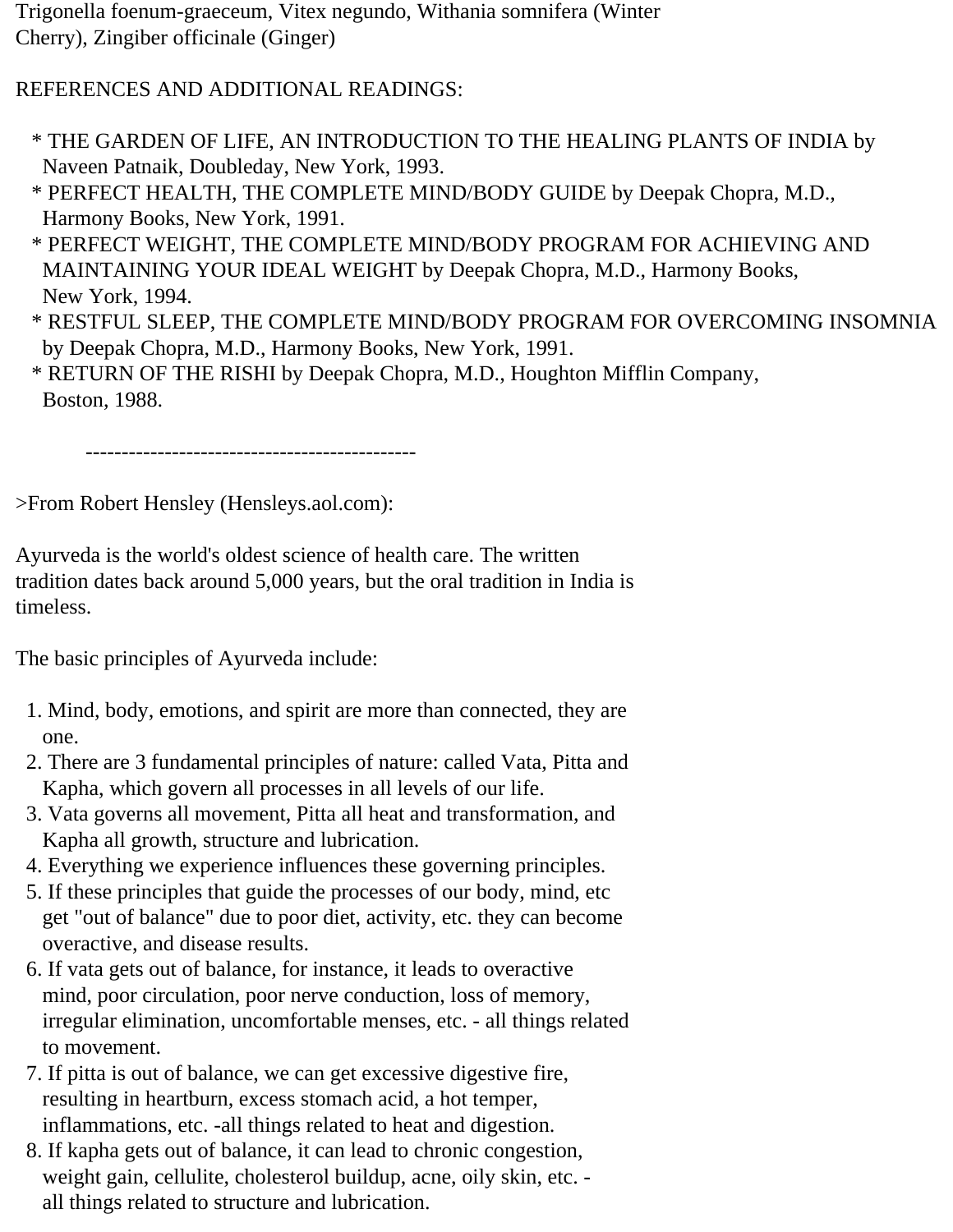- 9. Herbs in synergistic combination, diet, routine, meditation, etc are used to restore balance to restore proper operation of the various systems. Balance restores health.
- 10. Ayurveda does not focus on decreasing symptoms, it focuses on increasing health. Where there is health, there is no room for disease.
- 11. Symptoms are only used as one of eight ways to determine the underlying imbalance or weakness that has allowed the disease to occur.

Due to foreign intervention in India for hundreds of years, Ayurveda became fragmented, and it has been revived over the past 35 years by Maharishi Mahesh Yogi. As a result of growing scientific verification at major research institutions, it is the worlds' fastest growing health care system.

----------------------------------------------

5.3.3 Homeopathy sites:

Check these sites:

The Homeopathy Homepage: http://www.homeopathyhome.com ftp://ftp.ibiblio.org/pub/academic/medicine/alternative-healthcare/ faqs/homeopathy (an olde document from the stoneage - 1993 or so...)

The homeoinfo -pages: http://www.homeoinfo.com/ pretty good. Check, for instance, the Materia Medica section on Common questions: "Contaminating pills by touching them".

Homeopathy online is good, too: http://www.lyghtforce.com/HomeopathyOnLine/index.html

> ---------------------------------------------- 5.3.4 What is Traditional Chinese Medicine? ----------------------------------------------

From Suzanne E. Sky, L.Ac. (avena.aloha.net)

Traditional Chinese Medicine is a phrase used to describe a complex system of medicine developed in China that has now spread around the world in its various forms. This system is over 3,500 years old. Its fundamental basis is a philosophy which views humans as a microcosm of the universe and inherently connected to it, to Nature and to all Life.

Chinese Medicine is actually a part of what is called Oriental Medicine, because there are many different styles practiced, with the same origins and medical foundation, in China, Japan, Korea and other Asian countries. This medicine spread to America and Europe as practitioners migrated and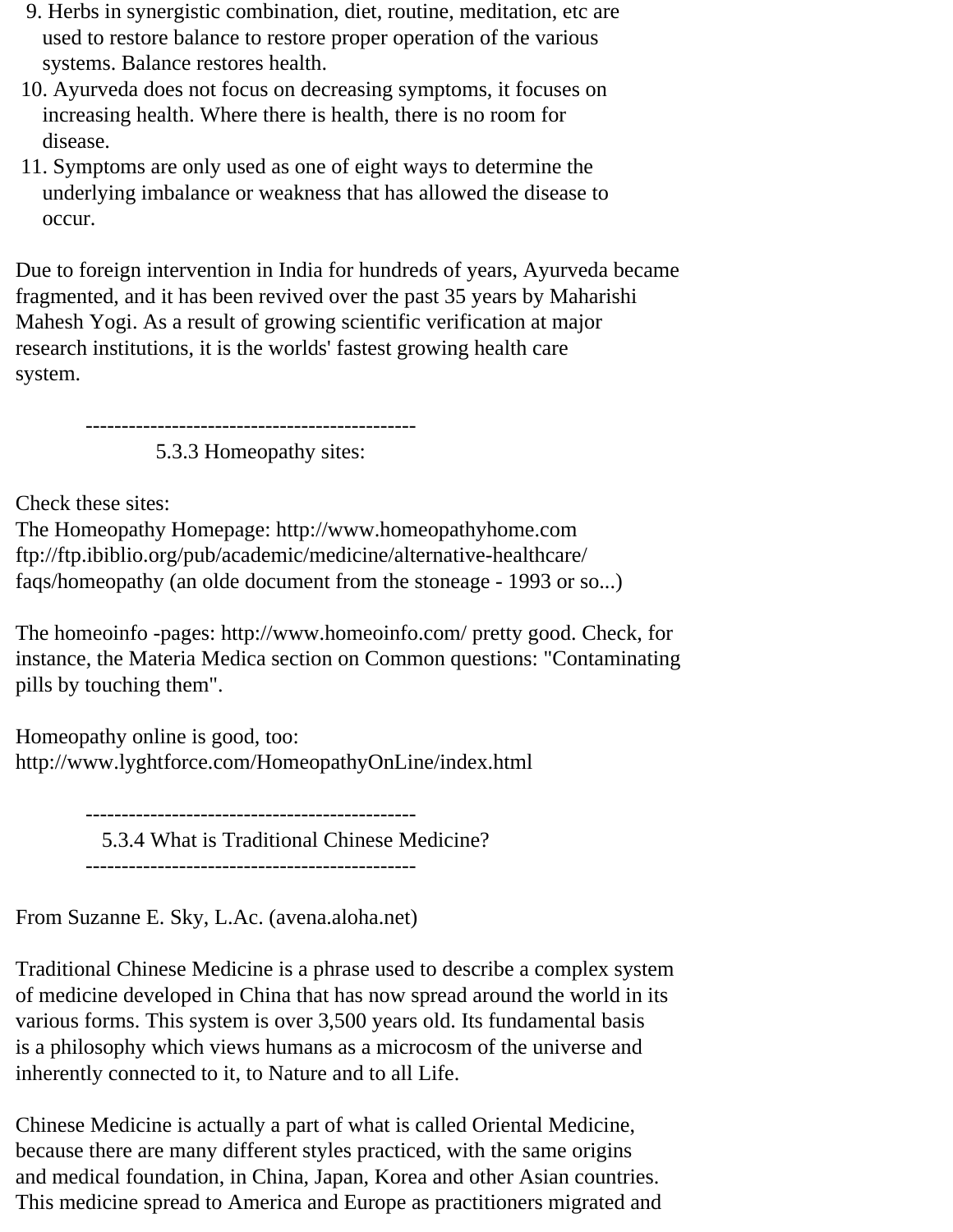settled in different countries. Now Oriental Medicine is practiced and taught all around the world.

### I. HISTORY & CURRENT USE

The history of Chinese Medicine is very long, complicated, and fascinating. There have always been many different styles of practice and theories of medicine in China. The early Communist leaders destroyed much of the old information but finally decided that Chinese Medicine was a valuable method. The principles were simplified and began to be taught in colleges. Before this, Chinese Medicine was passed down through generations of families, through apprenticeship and training that began at a young age. Now there are several well established Colleges in China that train Chinese Medicine practitioners. Westerners can study there as well. In Chinese hospitals, Chinese Medicine is practiced alongside modern Western Medicine. For example, cancer patients in China receive radiation treatment or chemotherapy, and they also receive Chinese herbal medicine to ameliorate the side effects.

## II. WHAT MODALITIES DO CHINESE MEDICINE PRACTITIONERS USE?

Chinese Medicine is a large area of study and practice. Some of the modalities it includes are:

- \* Herbal Medicine: An advanced and effective system of herbal medicine.
- \* Acupuncture & Acupressure: Use finger pressure or special fine needles to harmonize and activate the body's own healing ability.
- \* Moxibustion (moxa): Special therapeutic warming techniques.
- \* Diet & Nutrition: A unique and effective system which teaches the energetic qualities of food and how it effects us.
- \* Chi Kung and Tai Chi: Systems of movement and breathing that promotes health. Chi Kung is also an ancient healing method.
- \* Tui Na: Chinese medical massage

Practitioners are trained in several or many of these modalities and specialize in one to a few areas of expertise.

## III. SCHOOLING AND PRACTICE

Many schools in America and Europe are fully accredited and confer Master's Degrees in Oriental Medicine. Schooling takes 4 to 6 years. The requirements include Western science and medical courses along with about 2,000 hours in Chinese Medical Theory, techniques and practice. This includes in-depth study of Acupuncture, Chinese Herbal Medicine, and other modalities. In addition, anywhere from 800 to 1,200 hours of clinical observation and internship are required in an acupuncture clinic. The traditional way of learning, apprenticeship, is still in existence, but is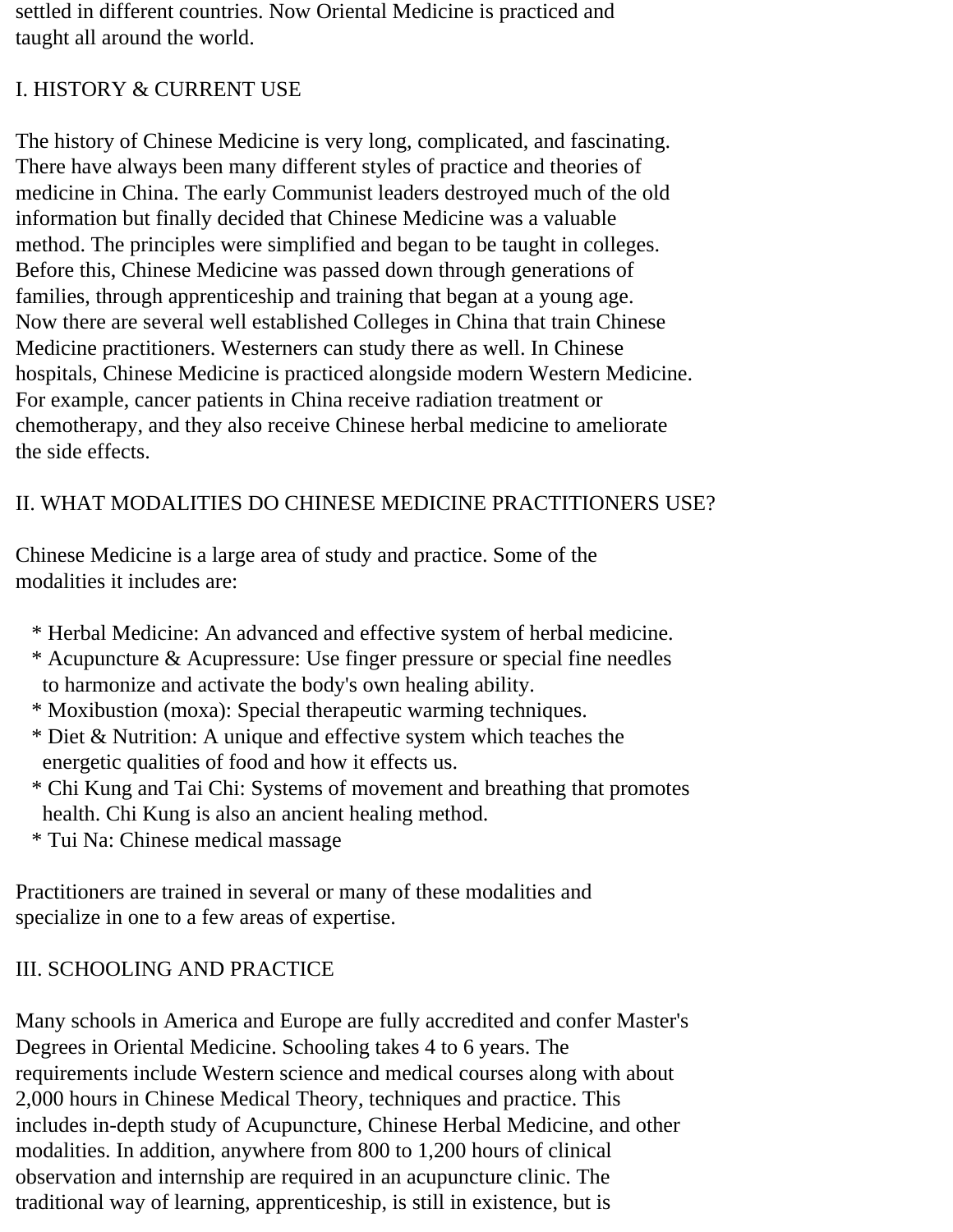less common today. In America about 20 states certify or license Acupuncturists for practice, through an examination process. There are over 30 schools in America and many schools and practitioners in Europe.

### IV. ACUPUNCTURE IS RECOGNIZED BY THE WORLD HEALTH ORGANIZATION

The World Health Organization (WHO) recognizes over 250 illnesses successfully treated by acupuncture and the list continues to grow. Among these are included: PMS (pre-menstrual syndrome), gynecological disorders, anxiety, depression, arthritis and joint problems, colds, flus, sinusitis, cough, bronchitis, headaches, numbness and poor circulation, stress, fatigue, recovery from injuries.

### V. QUESTIONS TO ASK YOUR ACUPUNCTURIST

- \* How and where (or with whom) did they study? (School or apprenticeship)
- \* How long was their training? Currently some health professionals can attend what amounts to a weekend class and then practice acupuncture under their medical license. They may know where to stick a few needles, but they are not trained in Oriental Medicine.
- \* What modalities do they use?
- \* How long have they been practicing?

### VI. INTERNET RESOURCES

A great Acupuncture page with lots of resources: http://www.gancao.net (changed URL Jan05 -Henriette) Foundation for Traditional Chinese Medicine: http://www.ftcm.org.uk/

----------------------------------------------

5.3.5 Flower essences

----------------------------------------------

From Suzanne E. Sky, L.Ac. (avena.wave.net)

Flower essences are liquid preparations, containing only minute traces of actual flowers, which convey the vibrational pattern and essence of specific flowers. Because of this, their action is subtle and extends beyond the physiological. Their action is not biochemical, but is vibrational. These gentle essences enjoy a reputation of being very safe. They have no side-effects and are non-toxic. Some people state they don't 'feel' any change or effect from using flower essences. However, many people find the flowers provide an essential factor in their healing process. Each person responds to flower essences according to their inner rhythm and needs.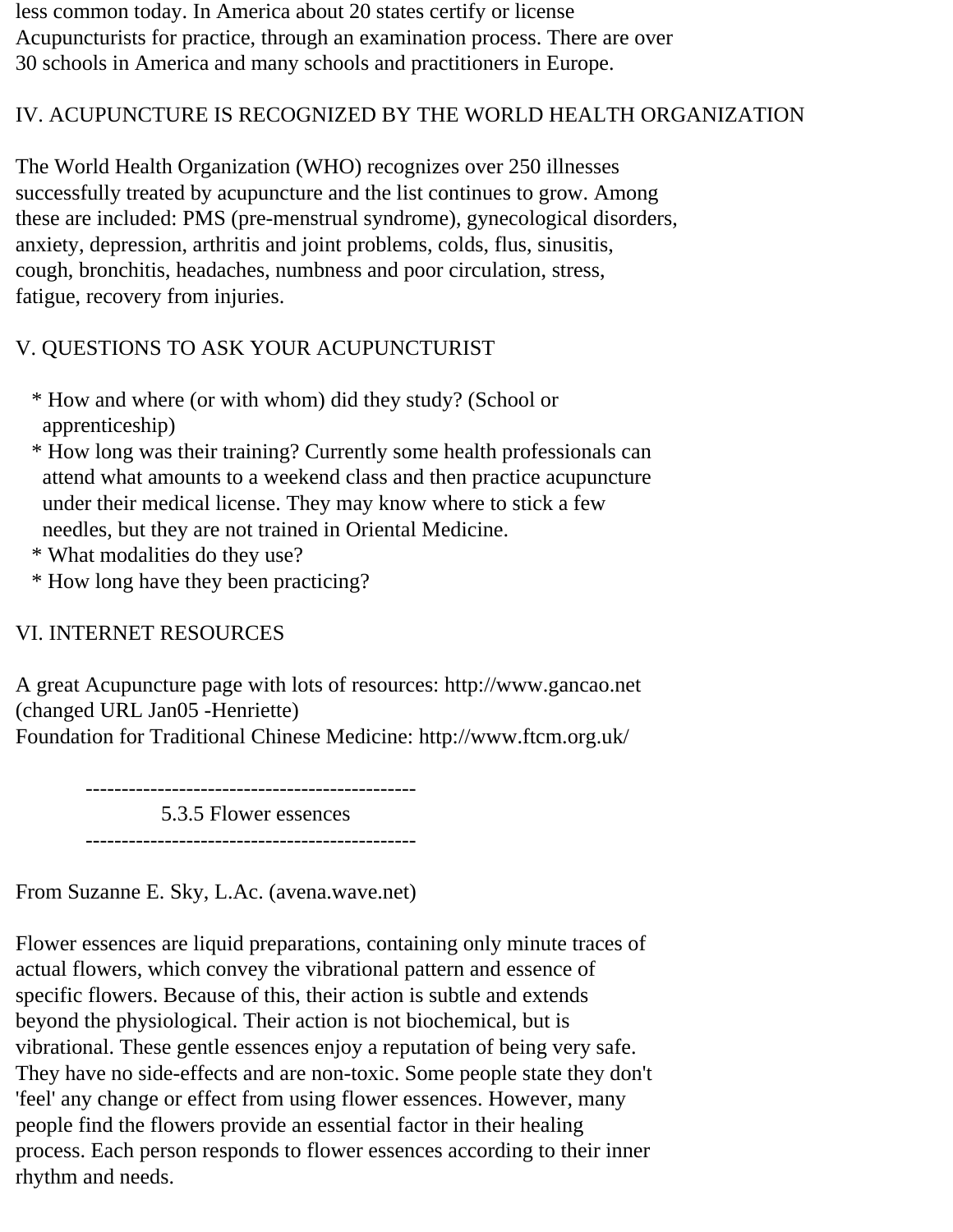Research in the modern field of psychoneuroimmunology shows a clear interrelationship between physical illness, stress and emotional/mental outlook. Flower essences help address issues which often underlay stress and health problems, helping to 'untie' or release these mental/emotional energetic knots. Flower essences can help transform emotions, attitudes or patterns of behavior to enhance one's development, growth and awareness. Flower essences expand our understanding of health care, recognizing the interweaving of spiritual, mental, emotional and physical aspects of wellness. The name most closely associated with flower essences is that of Dr. Edward Bach, the English physician who first discovered them. In the 1930's, he introduced his set of 39Flower Essences that changed the world of natural medicine forever.

Dr. Bach's Life and Discovery of Flower Essences

Dr. Edward Bach was a remarkable man. He was an early pioneer of natural medicine who discovered results when he treated the person rather than the disease. Born in 1886, Bach entered the medical profession from a sincere desire to help others. Early on in his practice he noticed that the patients personality or temperament was more helpful in deciding which medicine would be most effective than any other factor.

Early in his career, Bach studied bacteriology and became fascinated by the connection between a person's colon flora and their health. He discovered that a vaccine made from the patient's intestinal bacteria, and injected into their blood stream, gave excellent results, especially in chronic diseases. When Bach discovered homeopathy, he modified his method and made homeopathic preparations known as nosodes (remedies made from pathological tissues). He classified the intestinal bacteria into seven main groups and made preparations still known today as Bach's Seven Nosodes. Soon, he found that when a patient entered his office, he could immediately tell which type of flora would be predominant in that person, and which nosode they would need. From this Bach correlated seven main personality types and began prescribing the Nosodes solely on the basis of the patients personality, rather than laboratory tests. The results were even greater than he expected, and he saw clearly the importance of treating the person rather than their disease.

While Bach had great respect for homeopathy and its founder, Dr. Hahnemann, he refuted the basic premise of homeopathy, that like cures like. Bach states "It is obviously fundamentally wrong to say that 'like cures like'. ...Like may strengthen like, like may repel like, but in the true healing sense like cannot cure like. ....And so in true healing, and so in spiritual advancement, we must always seek good to drive out evil, love to conquer hate, and light to dispel darkness. Thus must we avoid all poisons, all harmful things, and use only the beneficent and beautiful." (Collected Writings, page 113)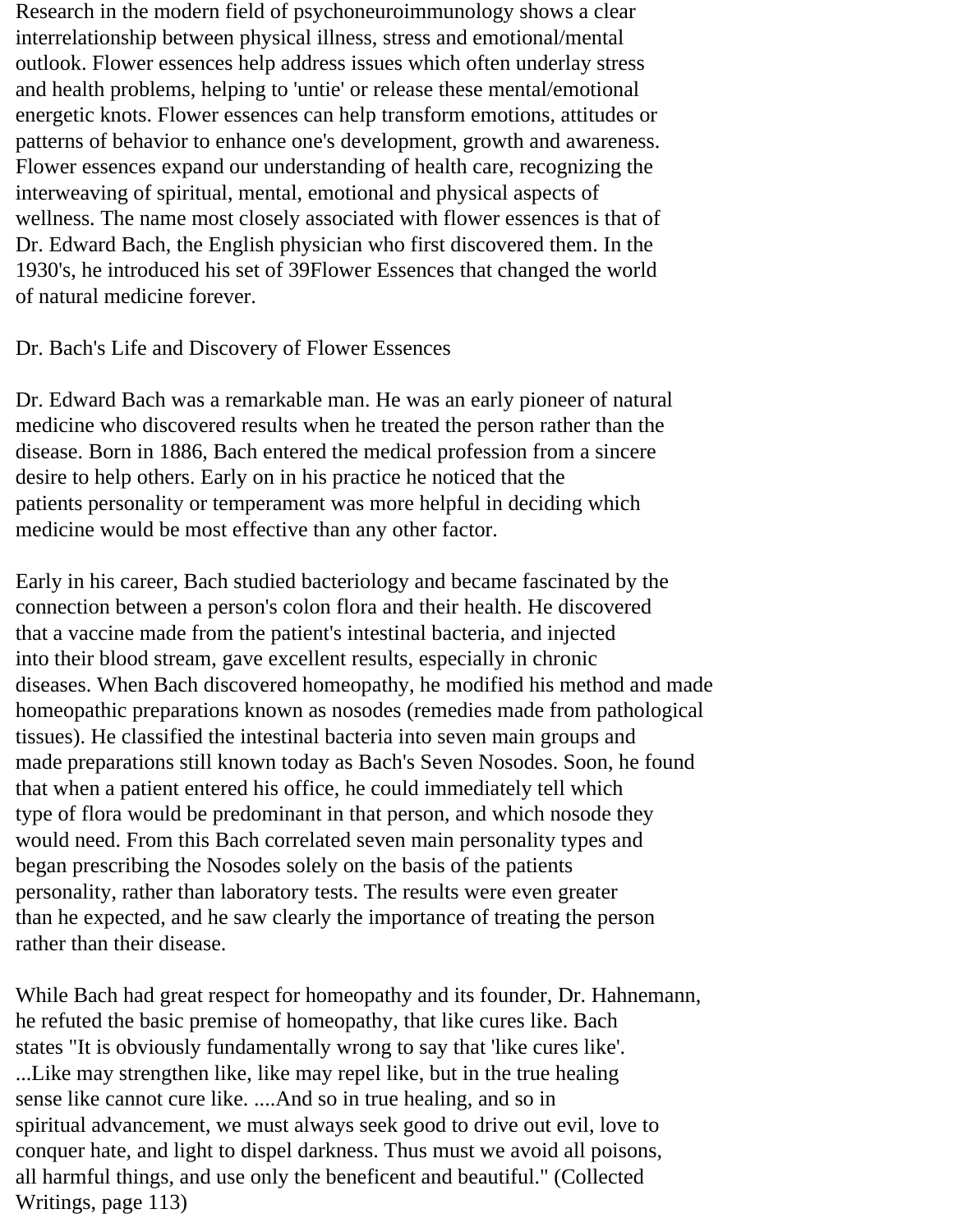Bach became dissatisfied with using the intestinal Nosodes, desiring to find a natural method which would not require using pathological material. He felt herbs would provide the most suitable material and began investigating the plant world. As Bach continued to work with and observe people, he became even more convinced that a person's temperament and personality were the factors that determined what illnesses they were prone to and what medicines would help them.

The first two plants he discovered and used in his practice, that are still flower essences today, were Impatiens and Mimulus. The third one was Clematis. This was in 1930. Bach was so pleased with the results, he decided to give up his use of nosodes altogether and seek out other herbal remedies to add to his repertory. Dr. Bach gave up his successful, lucrative and prestigious Harley Street office and set out for Wales to discover new healing plants. Little did he know he was about to discover a whole new form of natural medicine and herbal preparation.

Tromping around Wales for many years led him to discover the remaining 36 flower remedies. Bach was very particular in his selection of flowers and where he found them. Each of his remedies is a specific botanical entity, and substitutions are not equally effective. Bach was a sensitive as well as a medical researcher and physician. This blend made him search out only non-toxic plants that offered the highest vibratory patterns. Of the 39 essences we attribute to Bach, 37 are from plants, trees and bushes. One remedy, Rock Water, is from a special spring. The 39th, is a combination of several remedies, used for acute and emergency situations.

Bach found great results using the flower essences with people who came to him from all over. No matter what illness the person had, he only gave remedies in accord with their mental/emotional state of being. Bach himself became ill several times and only recovered after discovering and using the appropriate flower essence. He discovered several essences in this way.

Dr. Bach died in his sleep in 1936, feeling his life work was complete. He stated that the 38 flower essences he discovered would cover every possible area of need. His goal was to discover a safe, effective system of medicine that even the simplest person could use to help themselves, without a doctor. He felt he achieved this goal with his system of the Flower Remedies, which anyone can learn and apply with a little study.

#### IMPORTANT NOTE

Flower essences work most beneficially as part of a wholistic program of health care, including exercise, nourishing diet, stress reduction, inner work, play, and rest. They are not a substitute for medical attention or professional psychological counseling. If you are ill, please consult a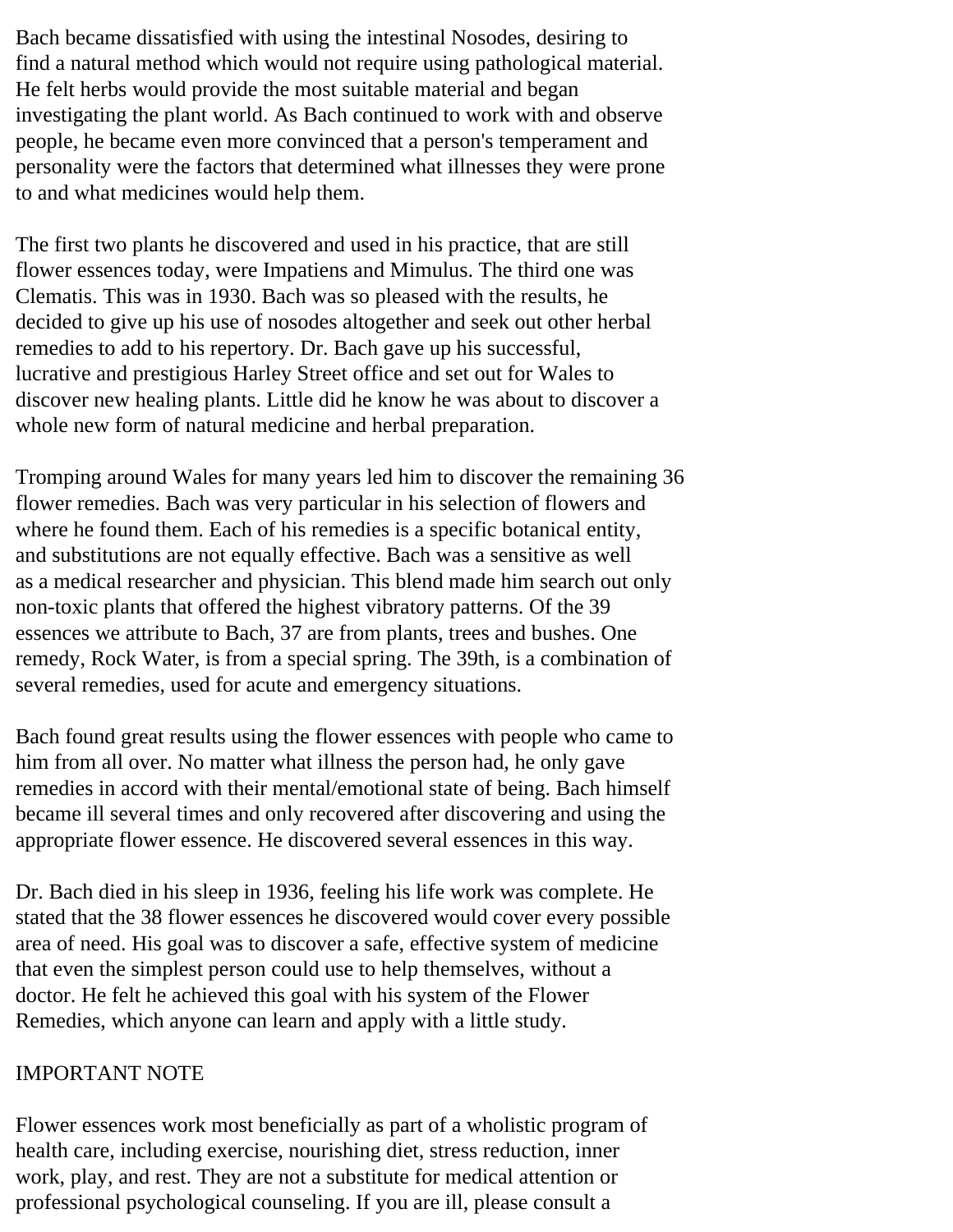qualified physician.

----------------------------------------------

This entry was much longer - but this is the medicinal herbFAQ, not the flower essence FAQ, so for the full entry go to this page: http://henriettesherbal.com/neat-stuff/bachflow.html

> ---------------------------------------------- 5.3.6 Aromatherapy intro ----------------------------------------------

From: Marcia Elston <samara.wingedseed.com> - http://www.wingedseed.com

What is Aromatherapy? Aromatherapy is a true medical science and is the skilled use of specific essential plant distillates (essential oils), singularly or in combination, for health and well being.

How Does Aromatherapy Work? The essential plant distillates (essential oils) interrelate with the human body within four distinct modes of action, pharmacological (as phytopharmaceuticals), physiological (physically and chemically), psychological (affecting mental states and processes) and incorporeal (spiritual). Our body uses the aromatic molecules (essential oils) both (1.) through our olfactory system which is connected to the limbic system in the brain where our most primal feelings, urges and emotions reside, (2.) and by inhalation and skin absorption of the low weight molecular structure of essential oils. Aromatherapy works best within a holistic approach to wellness.

Is Aromatherapy New? We know from the study of ancient manuscripts that priests in India some 4,000 years ago practiced aromatherapy very much like it is practiced today. Modern Ayurvedic medicine includes an aromatic component that has evolved from this ancient practice. Scent was very important to ancient Egyptians who used plant-oil infusions, gums and resins, as well as aromatic herbs and flowers in rituals, relaxation and skin care extensively in their culture. Modern aromatherapy, as we know it today, was revived in 1910 by the French chemist, Gattefosse, after having been badly burned in a laboratory explosion and plunging his arm into a nearby vat of lavender essential oil. The amazing speed of recovery and lack of scarring led him into a lifetime study of essential oils and their medicinal uses for skincare.

Can I Do This Myself? Most essential oils have been approved as G.R.A.S. (generally regarded as safe when used by various trades at their normal levels of use). However, these standards were developed by the food and perfume industries and were not developed specifically for the use of essential oils in aromatherapy. Aromatherapy, as a medical healing modality, has been in existence in England and parts of Europe for quite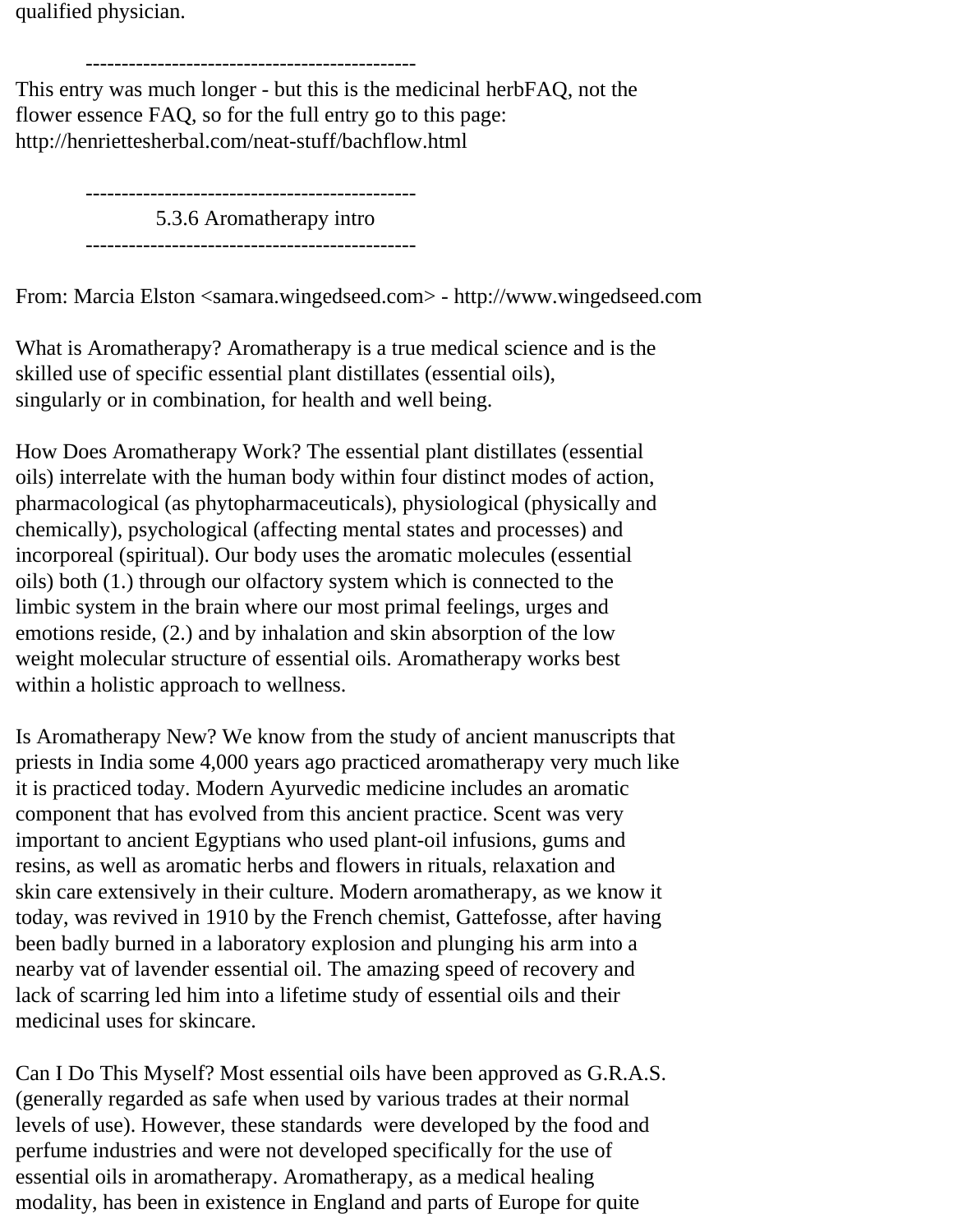some time, and the United States is fast developing a similar model, however there is at present no FDA approval for the use of essential oils medicinally. An individual can use essential oils themselves (self medication) provided they are thoroughly familiar with the uses, safety precautions and contraindications and have available thorough and accurately referenced information on the potential hazards associated with using essential oils.

SAFETY FIRST! Essential oils are very potent and strong concentrated plant constituents (chemicals). Always keep essential oils out of reach of children and pets. Do not apply undiluted essential oils directly to the skin. Avoid contact with eyes and mouth and other tender mucous membranes. Essential oils should never be taken orally. Essential oils are flammable and should be kept away from fire or flames. Some essential oils can cause dermatitis; always do a skin test with 2% dilution before applying to large area. Some oils are not recommended by use in infants and very young children, pregnant women, persons with epilepsy, hypersensitive individuals, just to name a few. Some essential oils can cause photosensitivity. Some essential oils may not work well when taking prescription drugs. Be well informed before you use any essential oil. The best manual on the market for the safety data of essential oils is The Aromatherapy Practitioner Manual by Sylla Sheppard-Hanger. This reference of over 350 plant extracts, in two volumes, includes an index of biologically active phytochemicals, clinical index and taxonomical index and is a must for anyone seriously considering using aromatherapy intelligently and effectively. When not used properly, essential oils can be harmful and they should never be used indiscriminately.

Where Can I Learn More? There are numerous and rapidly emerging educational programs and home study courses being offered throughout the United States and Canada. Here is a short list.

Valerie Cooksley, Principal Instructor The Institute of Integrative Aromatherapy http://www.aroma-rn.com Issaquah, WA

Dr. Kurt Schnaubelt, Principal Instructor Pacific Institute of Aromatherapy http://www.pacificinstituteofaromatherapy.com San Rafael, CA

Sylla Sheppard-Hanger, Principal Instructor The Atlantic Institute of Aromatherapy http://ww.AtlanticInstitute.com Tampa, FL

Michael Scholes, Principal Instructor Michael Scholes School of Aromatic Studies http://www.michaelscholes.com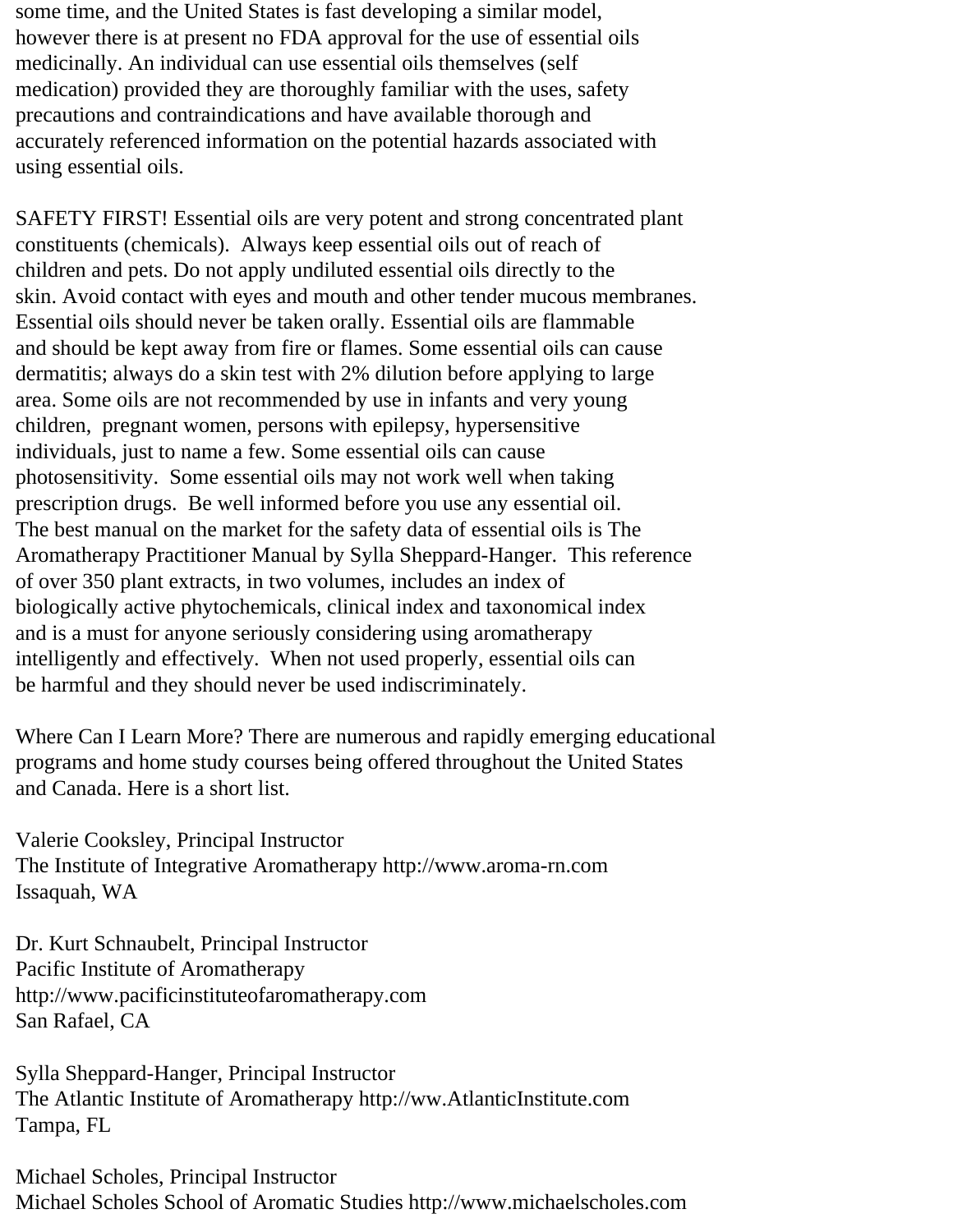Los Angeles, CA

Laraine Kyle, Principal Instructor The Institute of Integrative Aromatherapy http://www.aroma-rn.com Boulder, CO

Jade Shutes, Principal Instructor The Institute of Dynamic Aromatherapy http://www.theida.com Seattle, WA

Dorene Petersen, Principal The Australasian College of Herbal Studies http://www.herbed.com Portland, OR

----------------------------------------------

 5.4 The Ames Test ----------------------------------------------

>Does anyone know more about this Ames test?

The Ames test cultures mutations of bugs (usually Salmonella spp) that are unable to grow without the amino acid histidine and adds suspected mutagens to the culture medium (after incubating them with liver extract to expose them to lysosymal activity). If the bugs then grow, the mutation is deemed to have reversed (ie they now synthesise histidine) and the test substance is regarded as (ultimately) mutagenic. It is the case that the majority of known chemical carcinogens are also mutagens according to the Ames Test.

The problem is that also according to the Ames Test the prevalence of environmental mutagens is so high that the human population should long ago have been wiped out by cancer if the extrapolations were correct. (The extrapolations being histidine gene mutagenicity equals ultimate carcinogenic action, and salmonella bugs equals people.) This is of course acknowledged by pathologists - but seems not to be understood by the rank and file scare mongers who like to appear to be \*scientific\* in their attacks on herbalism.

jonno.teleport.com (Jonathan Treasure)

----------------------------------------------

From: Kevin Jones <100621.17.CompuServe.COM>

There are several drawbacks to the Ames test which basically make it worthless on its own.

Firstly carcinogens are divided into those which require to be metabolised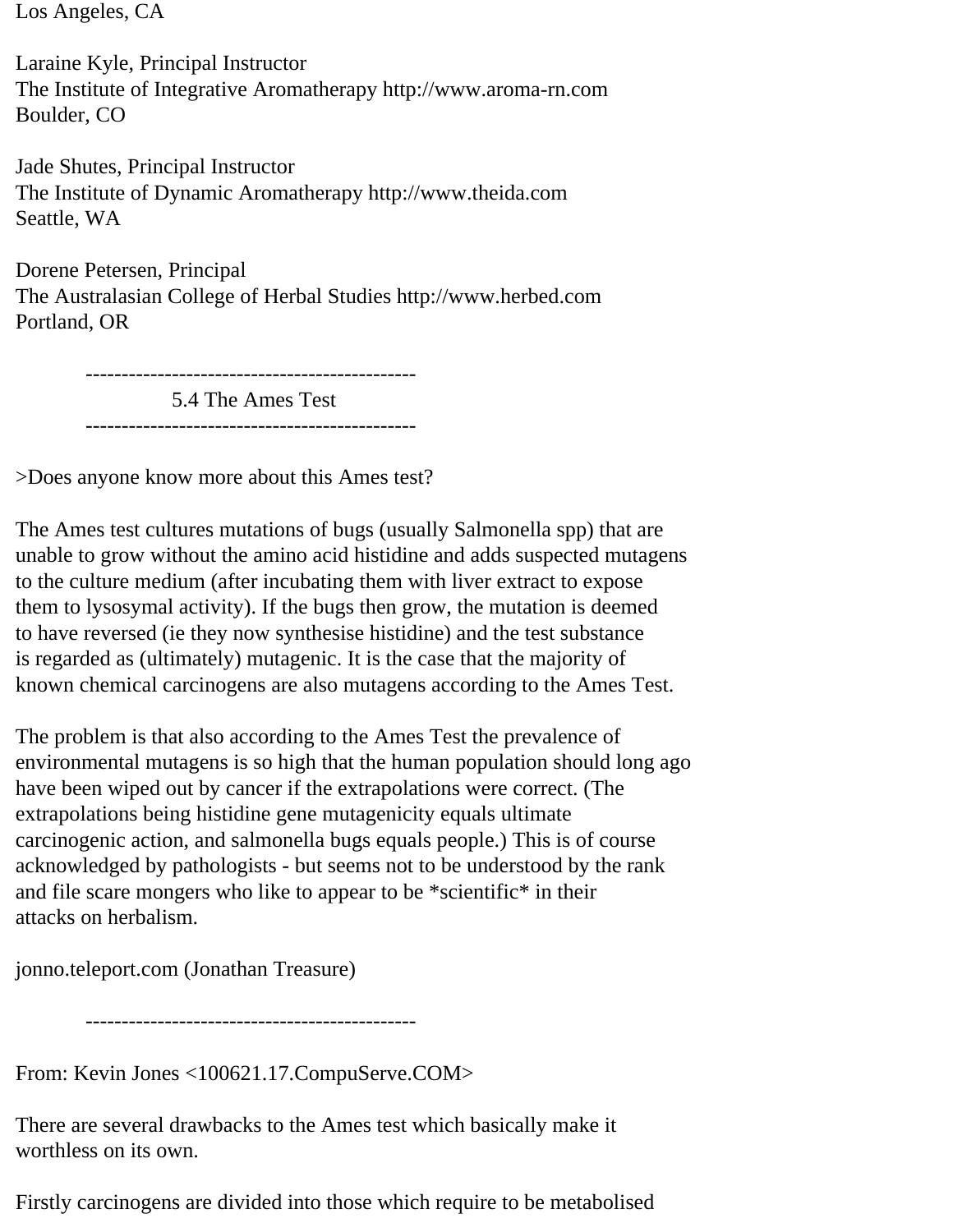in a cell (activated) and those which don't. Obviously the metabolism of a bacterial cell is going to differ from that of a mammalian cell. Compounds which are activated in a bacterial cell may therefore show no activity in a mammalian cell and vice versa.

Secondly carcinogens act by reacting with genetic material. The type which are metabolically activated generally form free radicals which then react with DNA. Many carcinogens have an affinity for a specific sequence of nucleotides. Obviously the number of sequences that are shared between mammals and bacteria are going to be very small! There may well be many chemicals which cause mutations in bacteria but which have absolutely no effect on mammals.

In short, all the Ames test does is show that a chemical produces a mutation in Salmonella bacteria. It might possibly indicate the potential for being carcinogenic in higher organisms - and then again it might not. It also is quite possible that the Ames test could declare a chemical safe which is quite powerfully carcinogenic in mammals simply because it does not affect bacteria.

In any case, relying on the Ames test shows a distinct lack of understanding of the nature of cancer and cell growth. Mammalian cells are programmed to die. Only chemical messages keep them alive and keep a particular gene turned off. It's like a dead man's handle. The moment a genetic error is detected the cell is told to stop dividing. If the error is serious, this gene is turned on and the cell destroys itself. This gene and its backup copy have to fail before a cancer can develop \_or\_ the chemical messenger system has to become defective and keep it turned off \_or\_ the self-checking mechanism has to become defective. Many cancers have genetic defects in one or more of these command chains. Presumably it is also possible for an error to develop in the signalling system between the self-destruct gene and the lysosome - the dead man's handle is released but the grenade doesn't go off.

Another gene which codes for ras protein is part of the cell division mechanism. If it is defective the cell goes on dividing. Similarly other parts of the cell division command chain (growth hormone receptor, cytokines etc) can have errors. Some viruses (eg: Epstein-Barr in some circumstances) cause a proliferation of growth hormone receptor on the cell's surface which keeps the cell dividing. The more a cell divides, the more the chance of a mistake and therefore the higher the risk of a cancer developing.

Now the likelihood of being able to show that these specific genetic defects are going to be caused in humans from a bacterial model is laughable. A bacterium is a single-celled organism. It has no use for programmed cell-death!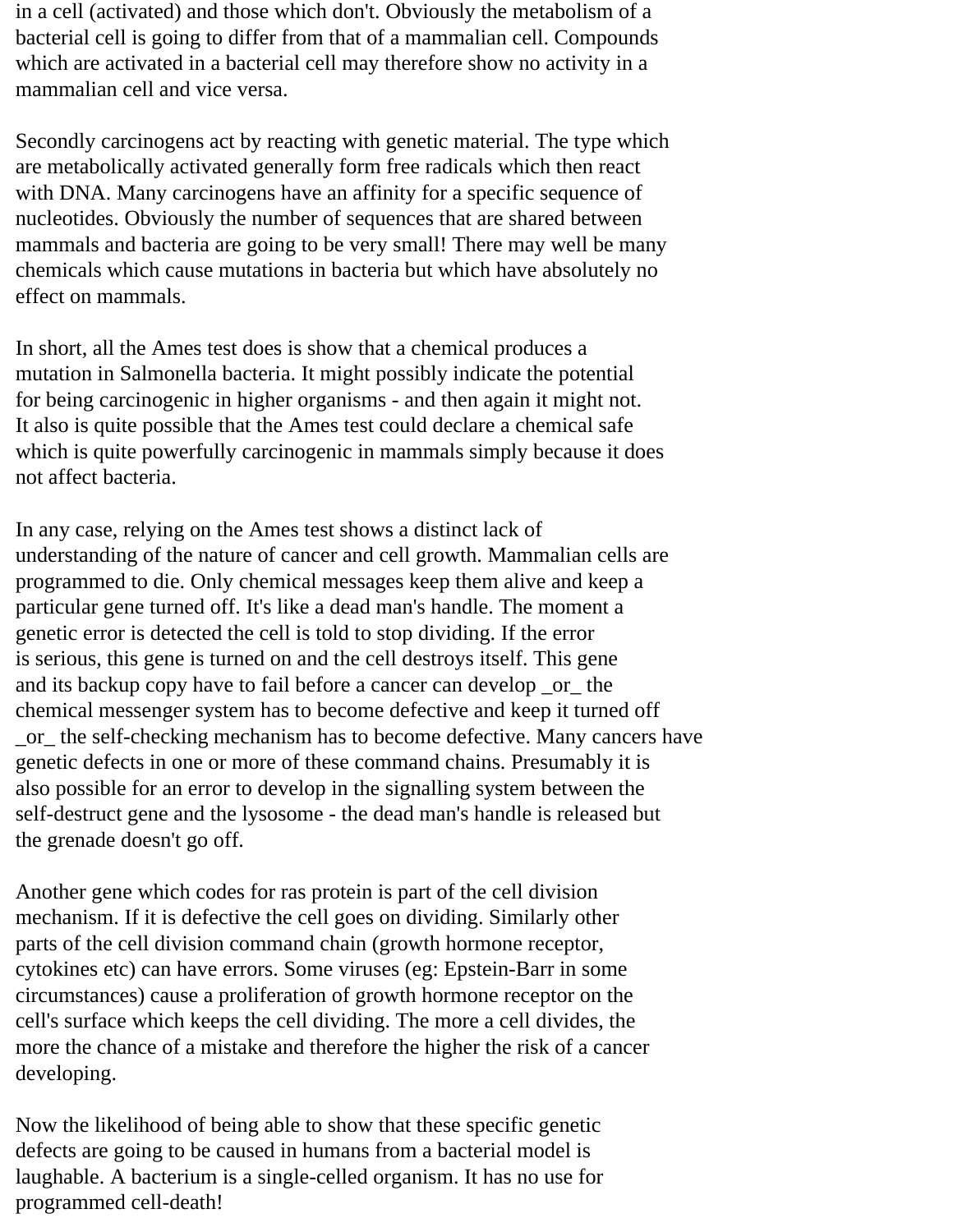The Ames test may have some value as an initial screening test, but only as long as its limitations are acknowledged. To rely entirely on it as definite proof that a compound is carcinogenic is not only laughable - it is also bad science!

> ---------------------------------------------- 5.5 Trying out the placebo effect ----------------------------------------------

> It's really hard to judge whether the effects were the result of the ..herb.., or whether I just thought these effects were occurring because I was seeking for them to happen (constantly checking myself to see if I notice any change - a bit like the placebo effect I guess).

It's nice to see someone wondering whether they were subject to the placebo effect! Too many people seem to be a bit too convinced by their own personal experiences.

If you are concerned about a placebo effect you might want to try your own little experiment. Get some large empty gelatin capsules from a health food store. Put sugar in half of them and your ginkgo capsule (which should be small enough to fit) in the other (with sugar to fill up the rest of the space. Have a friend label some bottles with numbers (the more bottles your use, the more likely it will be that you aren't just guessing right). The numbers will correspond with whether the bottle contains the sugar or the ginkgo but only your friend will know which is which. Then have your friend put the capsules in the bottles. Complete one bottle and then go on to the next. Don't look at the capsules as you take them and be aware of any subtle ways that you might be discerning the difference (e.g. weight, aftertaste etc.) You might want to use a rating scale of your alertness. Be aware that if you choose the ginkgo, it might simply be a coincidence, so make sure that the difference in ratings is big.

MORAVCSIK.clipr.colorado.edu (Julia Moravcsik)

 ---------------------------------------------- 5.6 How to find an herbalist / ND ----------------------------------------------

I get a lot of emails saying, eg, "I have Hep C and my dad has Lupus and Crohn's, and my mon's hypothyroidal, what herbs can you recommend for that?" - I don't recommend herbs for that at all, I give a list of referral sites and addresses for alternative healthcare associations. Here it is, gathered over a couple of years:

Try the American Association of Naturopathic Physicians (AANP):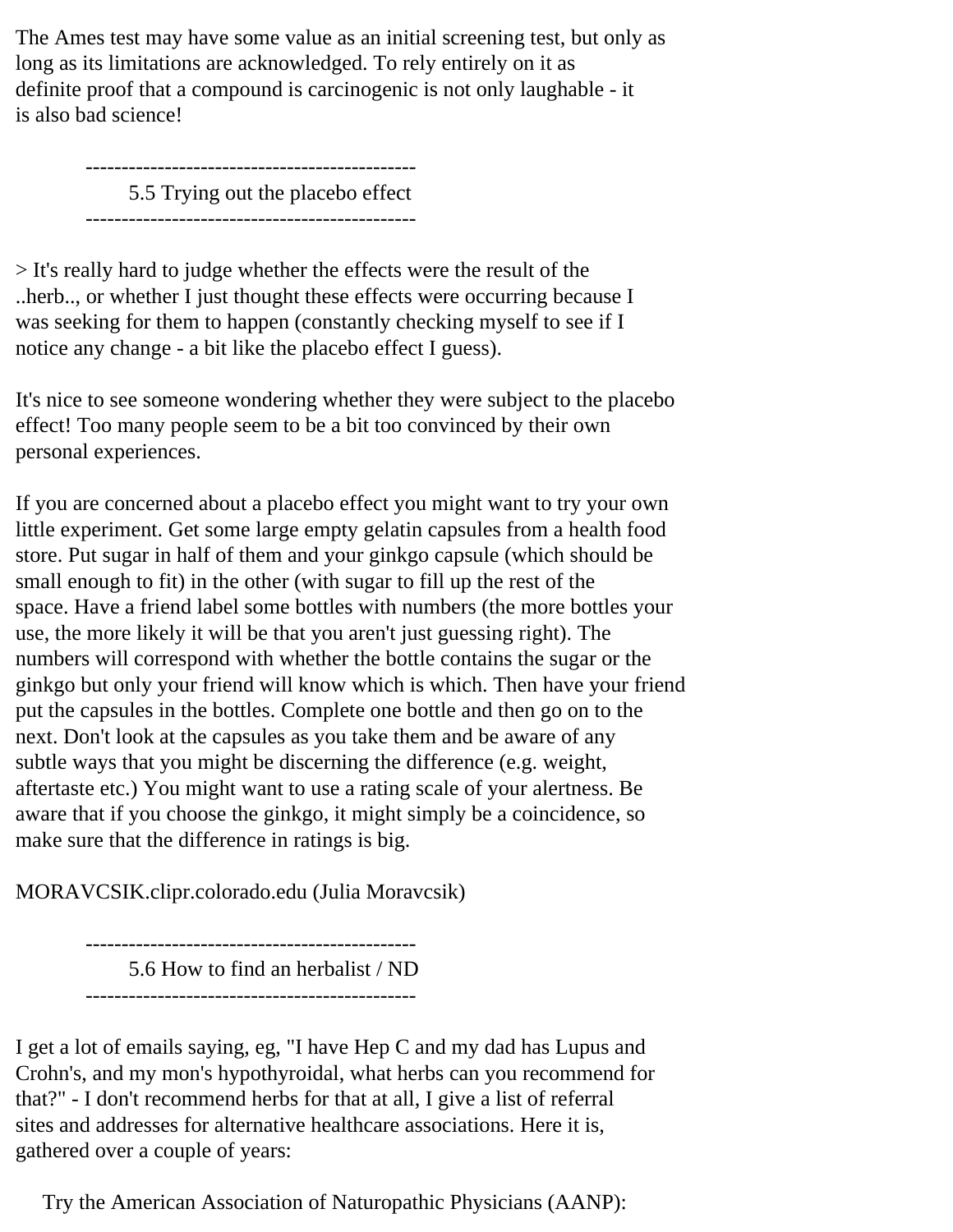http://www.naturopathic.org

 Or the American Herbalists Guild (AHG): http://www.americanherbalistsguild.com

Canadians can check the Canadian Naturopathic Association (NDA): http://www.naturopathicassoc.ca Then there's the Ontario Herbalists Association (OHA): http://www.herbalists.on.ca

Brits can look for member of the National Institute of Herbal Medicine (NIMH): http://www.nimh.org.uk Australians have the National Herbalists Association of Australia (NHAA): http://www.nhaa.org.au If you're in New Zealand check the New Zealand Association of Medical Herbalists (NZAMH): http://nzamh.org.nz

If you still can't find a practitioner near you, you can try the bulletin boards at your local coop / health food store / vegetarian restaurant / other similar place.

> ---------------------------------------------- 5.7 Politics and herbal medicine

The growing awareness of herbs is nothing but growing competition to profitable product lines - at least if you're a pharmaceutical company. Which is why pharmacogiants do their very best to spread FUD (Fear Uncertainty Doubt) about herbs and herbal medicine.

A case in point: the German kava debacle, leading to its banning in many countries without any published details on the adverse effect cases whatsoever. In fact, these oh-so-dangerous adverse effects were mostly due to meds taken together with or even instead of kava, or due to pharmaceutical-type kava products (50+ % kavalactones, extracted with acetone? That's not a herb, that's a med!). Adverse effects from kava, the herb, extracted at 1:2 in 95 % ethanol are very rare. In fact, I'd suggest the use of education (don't extract insanely high amounts of "active constituents", and don't use toxic solvents) and common sense (stop using kava if you get the telltale scaly skin) instead of legislation, to help clear up the rather few (and quite benign) adverse effects from kava, the herb. Kava, Piper methysticum, is a direct competitor to Paxil and other anti-anxiety agents. It's cheap, can't be patented, and has next to no side effects. Oops.

Another case in point: headlines (and study conclusions) like "<herb> does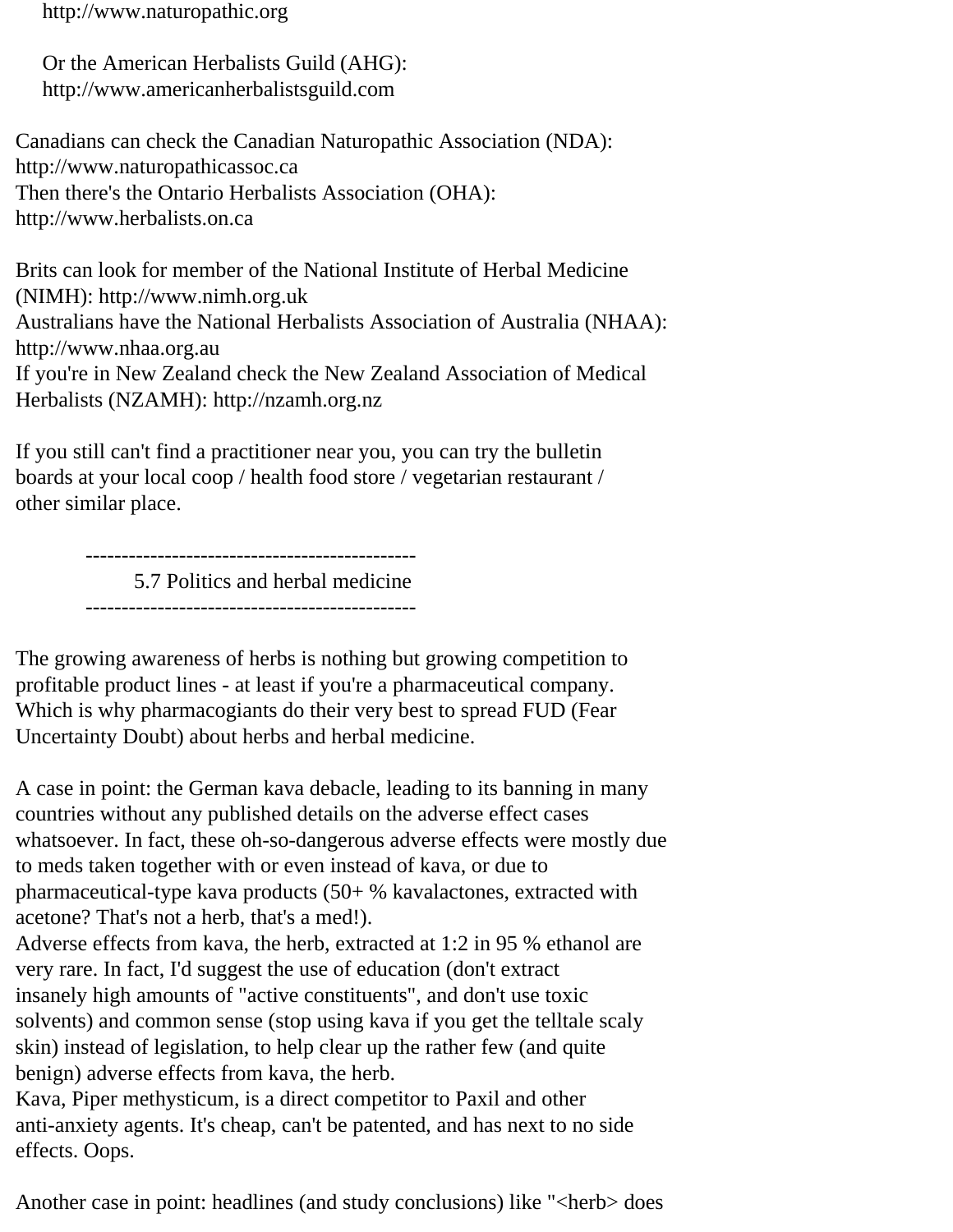not work" hide the fact that the med compared in the same trial was way below placebo, too:

http://jama.ama-assn.org/cgi/content/abstract/287/14/1807 - a better headline would have been "<placebo> better than <herb> and <med>!" And this is but a single example of the multitude of skewed research headlines that have been shouted over the rooftops over the last 6 years - ever since St. John's wort made it big on 20/20, back in 1997. FUD. Fight it. St. John's wort, Hypericum perforatum, is a direct competitor to Zoloft and other antidepressants. In addition it's cheap (or even free - pick your own!), can't be patented, and has next to no side effects. Oops.

How to know who's right and who's wrong, then? There's two types of medical journals, the biased ones and the unbiased ones. This is my take on two of the big ones - the ones that get quoted in headlines:

- \* if the BMJ publishes something on alternative healthcare it's unbiased unless proven biased.
- \* if JAMA publishes something on alternative healthcare it's biased against unless proven unbiased.

I'm not saying there aren't quacks in herbal medicine - there are, foremost among them those that take advantage of the desperate (like selling essiac to terminal cancer patients at exorbitant rates) (those people are despicable), and the multitude of MLM'ers (multi level marketing biz people) (these people are just clueless and annoying). And don't let me get started on the supplement business ...

However, mainstream medicine and pharmaceutical companies aren't any angels either. Perhaps they believe in what they are doing to alternative healthcare in general and herbal medicine in particular, but that doesn't make them right.

So herbal medicine is under siege. And you generally see only the anti-herbal headlines, because the ones critical to meds and MDs are hidden away as well as they ever can be. How then do you find balancing information? Here's a few links. I hope they are as enlightening to you as they were to me:

 \* Oops - there goes unbiased medical research: http://bmj.com/cgi/content/full/326/7400/1167

 \* How to make new diseases for fun and profit. Nicholas Regush has collected some very interesting links on his page: http://www.redflagsweekly.com/special\_edition.html . Among them these gems:

\* Drug companies and Female Sexual Dysfunction:

- http://bmj.com/cgi/content/full/326/7379/45
- \* Ritalin and ADD/ADHD: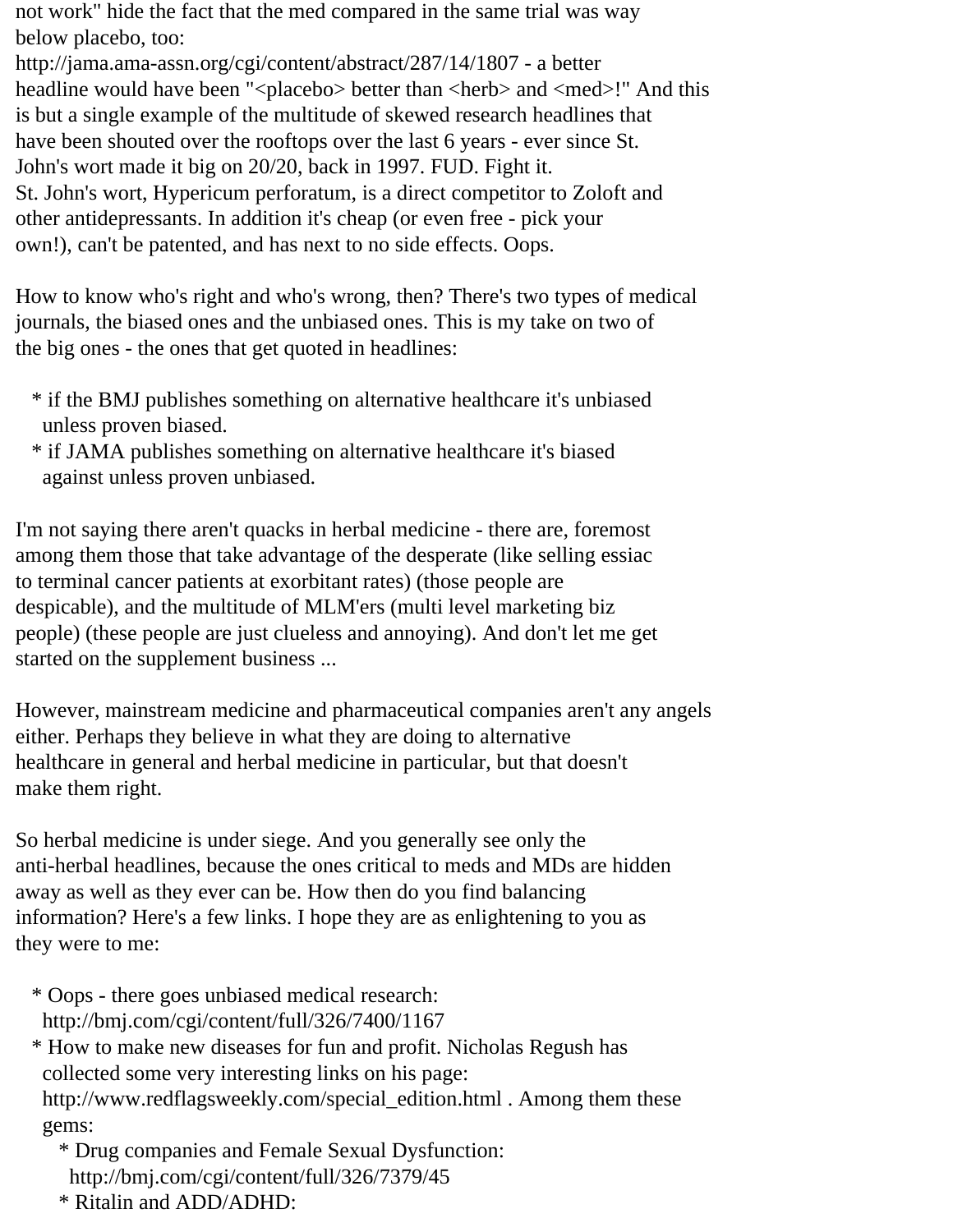http://www.house.gov/ed\_workforce/hearings/106th/oi/ritalin92900/baughman.htm

- \* Paxil and Social Anxiety Disorder (what used to be called shyness):
- http://www.policyalternatives.ca/publications/articles/article315.html
- \* Paxil and Generalized Anxiety Disorder: http://www.guardian.co.uk/Archive/Article/0,4273,4471963,00.html
- \* A summary of the tactics pharmacogiants use to discredit herbal medicine: http://www.rmhiherbal.org/review/2003-2.html
- \* Too many doctors prescribe based on favors received from pharmaceutical companies:

http://bmj.com/cgi/content/full/326/7400/1189

 \* You've heard of the quackwatch site. Here's something to put quackwatch into perspective:

http://www.quackpotwatch.org/opinionpieces/aaaaaaaa.htm

 \* The morbidity and mortality site is downright scary, and very hard to find: http://webmm.ahrq.gov

----------------------------------------------

6 Information sources

----------------------------------------------

6.1 Good Books on Herbs and Herbal Medicine

----------------------------------------------

Please also check Jonno's Herbal Bookworm page: http://www.herbological.com

And let me know if I've left out -your- favorite book. Be aware, however, that I won't even consider stinkers such as Tyler or Hutchens.

----------------------------------------------

6.1.1 Good books to get started with

----------------------------------------------

Real basics

.

 \* Lesley Bremness: The Complete Book of Herbs - a practical guide to growing and using herbs.

 288 pages, paperback, 11.60 x 7.66". Penguin Studio, Sep 1994. ISBN 0140238026. Listprice USD 22.

- A good allround book for the beginner, it includes one-page articles on 100+ herbs, and a wide variety of uses for them (culinary and medicinal uses, cleaning, beauty, etc.). There's also a section on how to grow herbs. Lots of clear plant and how-to color pictures.
- \* Richard Mabey: The New Age Herbalist How to use herbs for healing, nutrition, body care, and relaxation.

 288 pages, 9.71 x 7.69". Fireside, Nov 1988. ISBN 068481577X. Listprice USD 22.

A beginner's herbal, lots of pictures, not as practical as the others,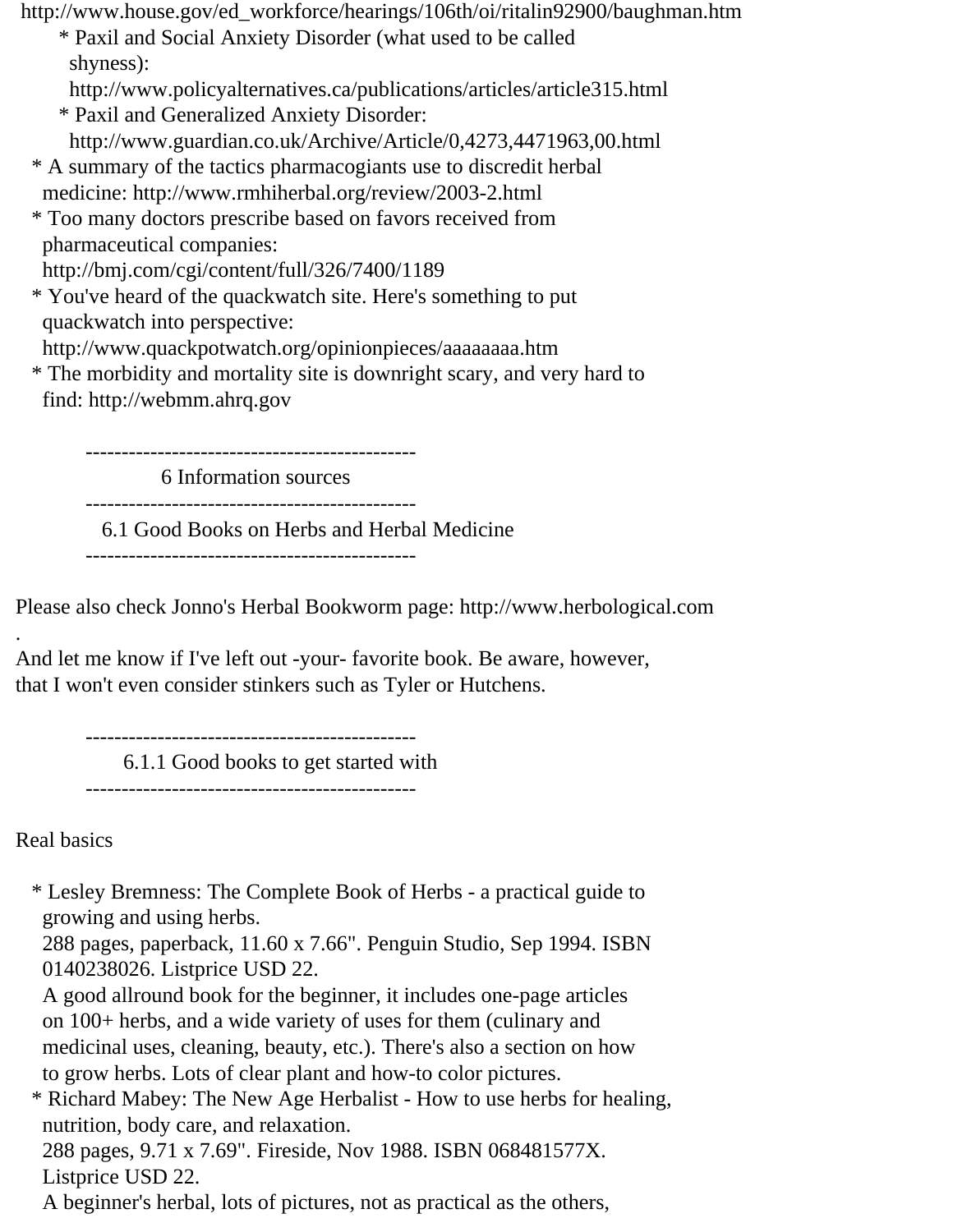but still worthwile.

 \* Andrew Chevallier: The Encyclopedia of Medicinal Plants. 336 pages, 11.25 x 9". DK Publishing, Dec 2000. ISBN 0789467836. Listprice USD 40.

 Like all Dorling Kindersley books it's big on pictures, so it's good for beginners. This one contains one-page articles on 100 plants (lots of pictures for each of these) and very short paragraphs on 450 more (with pictures for about a third of them), in addition to the obligatory history and making remedies bits. If you're out where there's no herb stores you won't like it too much - there's far too many plants from TCM.

 \* David Hoffmann: The Holistic Herbal - A Safe and Practical Guide to Making and Using Herbal Remedies

 288 pages, 9.66 x 7.44". Thorsons Pub, 4th ed., Jan 2003. ISBN 0007145411. Listprice USD 17.

 The 1996 edition had 256 pages, of which 200+ half-page articles on single herbs and a section on problems and herbal remedies by organ system. Also includes the usual how-tos - teas, ointments, lozenges, etc. Very visual.

\* John Lust: The Herb Book.

700 pages, 6.84 x 4.2". Benedict Lust Publ., Jun 2001.

ISBN 0879040556. Listprice USD 9.

 Short notes on the medicinal use of a lot of herbs. Also tables you can look up things in. Some black-and-white plant drawings.

\* Susun Weed: Healing Wise - Wise Woman Herbal.

 312 pages, 8.44 x 5.52". Ash Tree Pub., Jul 1989. ISBN 0961462027, listprice USD 13.

 In-depth information on seven very common herbs. Some black-and-white plant drawings.

\* Michael Tierra: The Way of Herbs.

 416 pages, 9.31 x 6.19". Pocket Books, Aug 1998. ISBN 0671023276, listprice USD 17.00.

A beginner's herbal. No pictures.

Michael Tierra is online at: http://www.planetherbs.com/

 \* James Green: The Herbal Medicine Maker's Handbook - A Home Manual. 384 pages, 10.62 x 8.48". Crossing Press, Dec 2000. ISBN 0895949903. Listprice 23 USD.

 (I have his 40-page booklet on the theme, and find that the allround beginner's herbals cover the topic distinctly better. This almost 400 page treatise might cover ground not found elsewhere, though.)

\* Igor Vilevich Zevin: A Russian Herbal.

 250 pages, 8.97 x 6.06". Inner Traditions Intl Ltd., Feb 1997. ISBN 0892815493. listprice USD 15.

 For a different view on how to use herbs (still beginner's level) get this book. Some black-and-white plant drawings.

\* No longer in print (my but time flies!):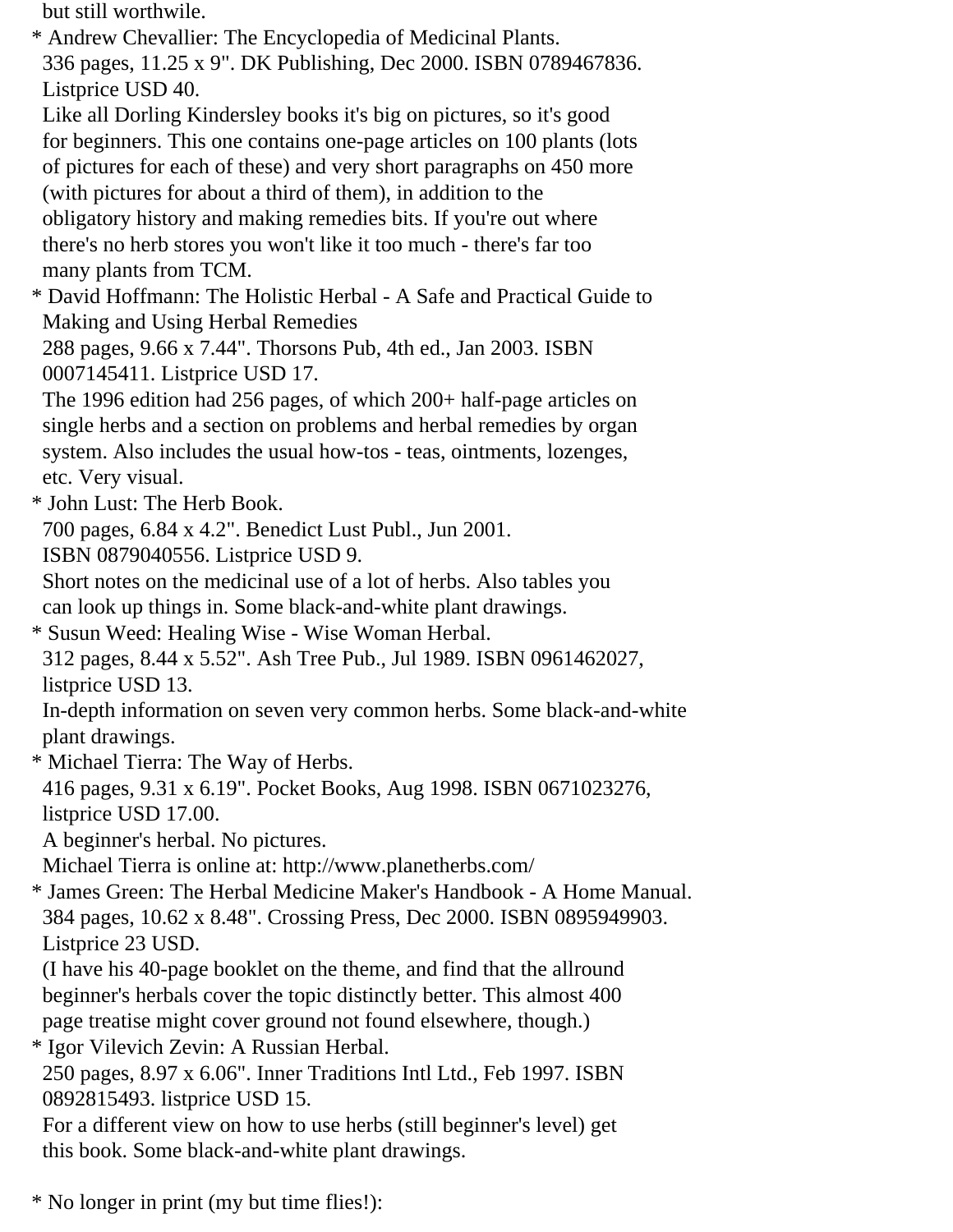o Penelope Ody: The Complete Medicinal Herbal. 192 pages, hardcover, 11.75 x 8". Dorling Kindersley Publishing, Jun 1993. ISBN 1-56458-187X. Listprice USD 30. A good allround book for the beginner, with one-page articles on 120 plants, charts that tell you which herbs to use for which problems, and the obligatory history and making your own remedies bits. A very visual book. o Penelope Ody: Home Herbal - a practical family guide to making herbal remedies for common ailments. 144 pages, hardcover or paperback, 9.75 x 7.75". Dorling Kindersley Publishing, Jun 1995. ISBN 1564588637. listprice USD 20. A short introduction to making your own herbal remedies, and the ailments to use them for. Lots of clear plant and how-to color pictures. o Christopher Hedley and Non Shaw: Herbal Remedies - A beginner's guide to making effective remedies in the kitchen. 96 pages, 12.25 x 9.5". Parragon Jan 1999. ISBN 075252416X. Listprice GBP 7 or so. Very good recipes. It's down to earth and well-written, and you'll get to know (and probably expand) your spice rack in ways you didn't expect when you bought your spices. Lots of clear plant and how-to color pictures. I have both the original hardcover and a later smaller paperback; the content is identical.

----------------------------------------------

Often mentioned, but perhaps not really worth it:

(If you feel I'm wrong in my assessment of these books let me know why you disagree - my email address is hetta@spamcop.net.fix (no fix)).

 \* James A Duke: The Green Pharmacy Herbal Handbook - Your Everyday Reference to the Best Herbs for Healing.

352 pages, 6.74 x 4.16". St. Martin's Press, Jun 2002.

ISBN 0312981511. Listprice USD 7.

I have the 1997 edition of this. It's a book written by a researcher,

not by a practitioner, and it shows in some of the herbal

 recommendations. Don't trust it, get one of the books written by a practitioner instead.

 \* David Hoffmann: Medical Herbalism - The Science and Practice of Herbal Medicine.

 672 pages, 10.9 x 8.68". Inner Traditions Intl Ltd., Aug 2003. ISBN 0892817496. Listprice USD 60.

I'm told (I don't have this book) that this is a reprint of the usual

Hoffmann database with scientific research thrown in. If that is

indeed the case it's not all that much use to the practising herbalist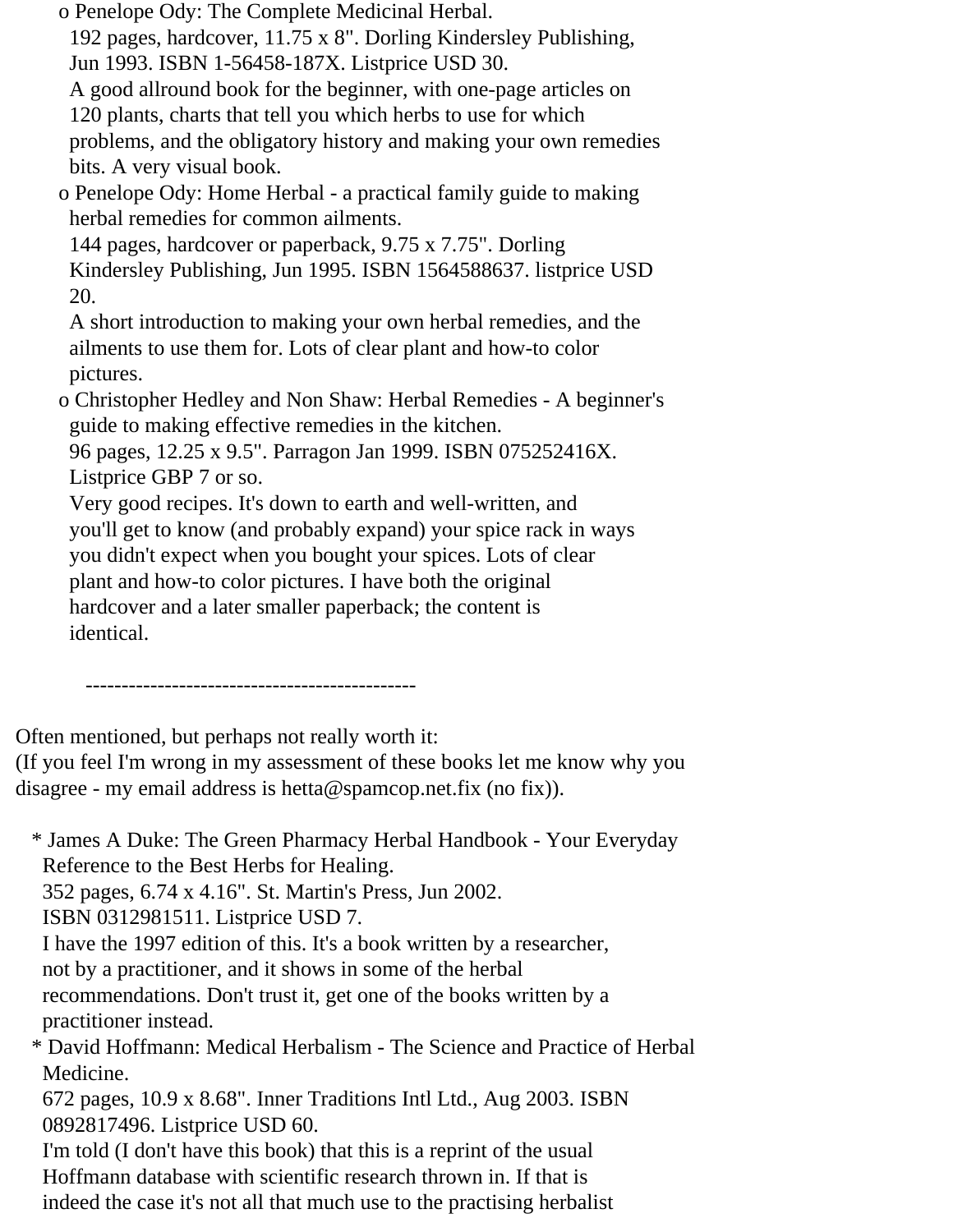(scientific research on herbs being mostly theoretical), at least if you already have a couple of Hoffmann's works. Add to that that it's very expensive - well, it's not on my list of books to buy anytime soon. If you have this book, are a herbalist, see clients, and disagree with this assessment, let me know.

 \* Varro Tyler. Read Jonno's review of Tyler's "Honest herbal" and "Herbs of choice" to see why Tyler's writings aren't respected by professional herbalists:

http://www.herbological.com/deconstructing.html .

 If you want a good scientific book on herbs try Rudolf Fritz Weiss, MD, Herbal Medicine (don't buy the "updated" version, stay with the original from 1988) (listed in entry 6.1.3, In-depth books, by organ system)

 \* The Complete German Commission E Monographs - Therapeutic Guide to Herbal Medicines

 This is a very expensive set of committee summaries (380 monographs, Listprice USD 189). Jonno has reviewed the monographs; find his comments here: http://www.herbological.com/understanding.html

 \* Volker Fintelmann, Rudolf Fritz Weiss: Herbal Medicine - second edition, revised and expanded.

 448 pages, 9.25 x 6.75". Thieme Medical Publ, 2nd ed., Aug 2000. ISBN 0865779708. Listprice USD 59.

Stay FAR away from this rewrite.

Read Jonno's review if you want to know why:

http://www.herbological.com/weiss.html

----------------------------------------------

Field guides

 \* Steven Foster, James A. Duke: A Field Guide to Medicinal Plants and Herbs of Eastern and Central North America. (A Peterson guide). 424 pages, 7.22 x 4.48". Houghton Mifflin Co, 2nd revised ed., Dec 1999. ISBN 0395988144, listprice USD 19. I have the 1990 edition, and it really has very little in the way of text. It's possible that the 1999 edition is distinctly better.

 \* Jim Pojar, Andrew MacKinnon: Plants of the Pacific Northwest Coast. 528 pages, 8.53 x 5.57". Lone Pine Publishing, Dec 1994. ISBN

1551050404. Listprice USD 20.

 You'll find the most common plants of the PNW USA, including photos, drawings, maps, and short paragraphs on usage. It's an excellent field guide - we need more of this caliber. One peeve: botanical works should always mention Genus species auct.; there's no auct in this book.

----------------------------------------------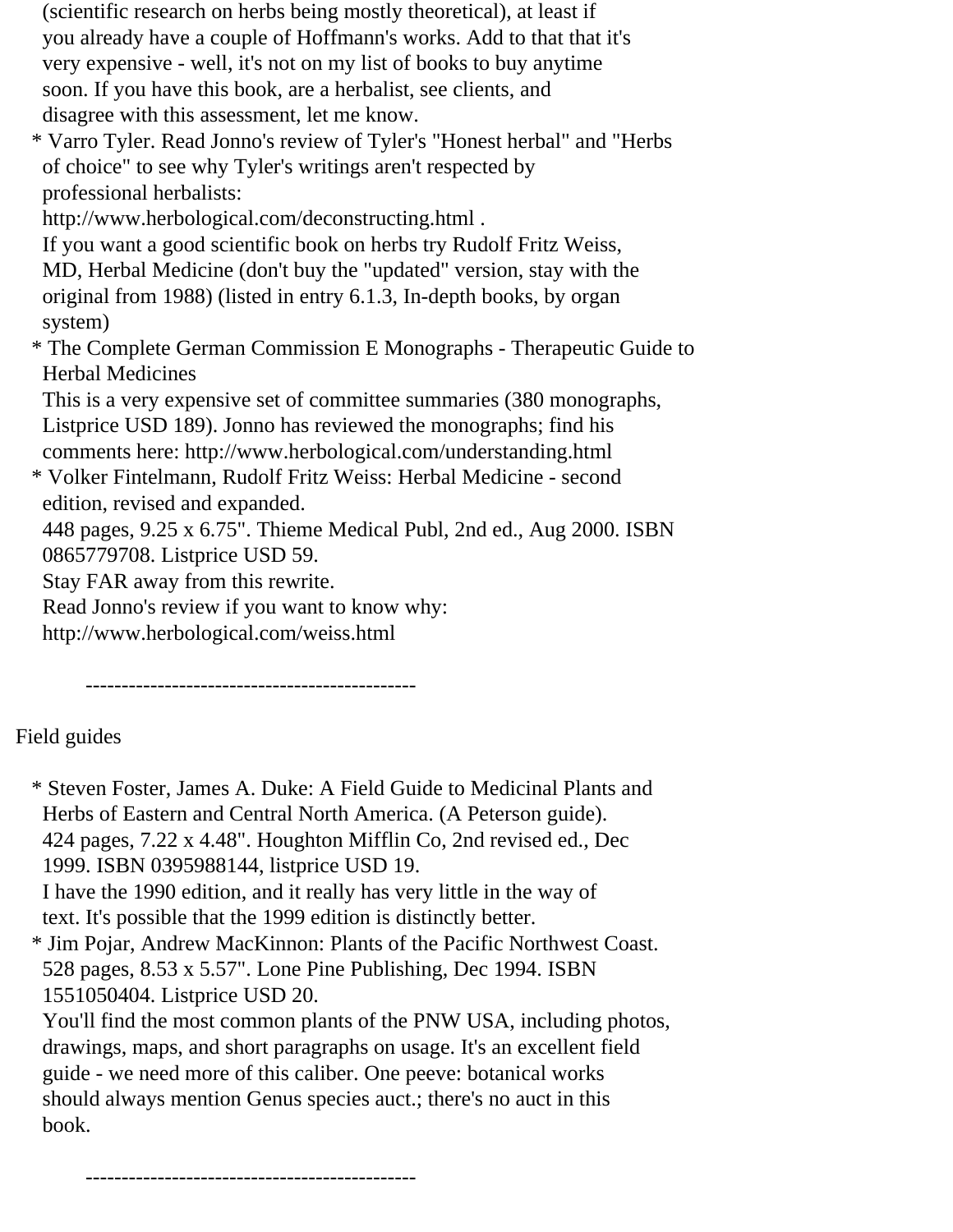Diving deeper

 \* Michael Moore: Medicinal Plants of the Mountain West. 351 pages, 9.30 x 6.14". Museum of NM Press, Aug 2003. ISBN 0890134545. Listprice USD 25.

 Michael has rewritten the 1979 Mountain West book; it's now in the same format, with the same depth of detail and with as many funnies as his extraordinary Pacific West book. Go buy it.

 \* Michael Moore: Medicinal Plants of the Pacific West. 359 pages, 9.23 x 6.14". Red Crane Books, 1993. ISBN 1878610317, listprice USD 22.5.

 The single best book on medicinal plants I have seen to date. Don't let the title throw you, it's got universal appeal. I use it, and I'm rather far away from the Pacific west.

 \* Michael Moore: Medicinal Plants of the Desert and Canyon West. 200 pages, 8.48 x 5.48". Museum of NM Press, Apr 1990. ISBN 0890131821. Listprice USD 15.

 A good book on the medicinal uses of some southwestern herbs. Michael Moore's books on medicinal herbs are very good and fun to read, too. You're in for a treat if you haven't visited his homepage yet - he's got some good practitioner-level booklets online, free for downloading: http://www.swsbm.com

 \* Michael Moore: Los Remedios - Traditional Herbal Remedies of the Southwest.

 108 pages, 8.47 x 5.48". Red Crane Books, Oct. 1990. ISBN 1878610066. Listprice USD 10.

 If you ever decide to do a book on traditional medicinal uses of your local flora, check this book to see how it's done. It's the only work in this genre (that I've seen) that includes a paragraph labelled "usefulness" with the usual traditional uses.

 \* Matthew Wood: The Book of Herbal Wisdom 250 pages, 9.05 x 6.05". North Atlantic Books, Sep 1997. ISBN 1556432321, listprice USD 19.

 Well worth the price, as Matthew Wood opens a rather different point of view on plants. His tales are sprinkled with personal experience and herbal wisdom. Very very good.

 \* Gazmend Skenderi: Herbal Vade Mecum - 800 Herbs, Spices, Essential Oils, Lipids, Etc. Constituents, Properties, Uses, and Caution. 496 pages, 8.86 x 6". Herbacy Press, Jun 2003. ISBN 0971320926. Listprice USD 25 plus shipping. Available directly from the publisher: herbacy@aol.com . (better buy it there - Amazon wants USD 50 for it plus shipping, too, of course.)

 Uses are given, dosages aren't - you need to know your plants before you use this book. It's a very good materia medica for practitioners, focusing on the essential; beginners might not do all that much with it, except they'd get solid, practical, sensible cautions for the listed plants, instead of the usual overblown and overly theoretical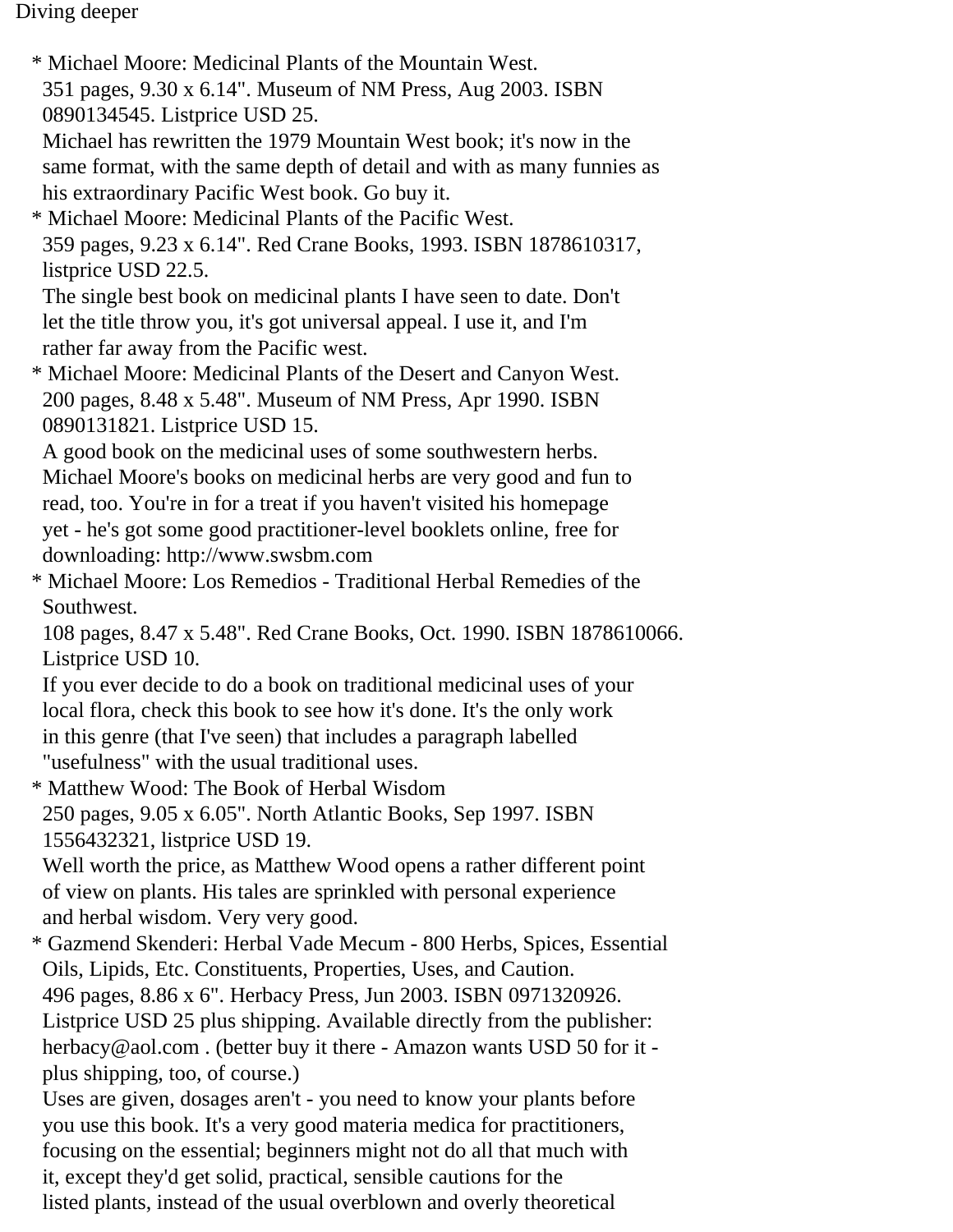ones. No pictures.

 \* Janice Schofield: Discovering Wild Plants - Alaska, Western Canada, The Northwest.

355 pages, 10.9 x 8.45". Alaska Northwest Books, 1998.

ISBN 0882403699. Listprice USD 40.

A delightful book, it includes information on a lot of plants found up

here in Finland, too. Great pictures, lots of tried and true recipes,

sensible medicinal uses - you need this book if you live up north.

\* Janice Schofield: Alaska's Wild Plants.

 95 pages, 8.02 x 4.55". Alaska Northwest Books, 1995. ISBN 0882404334. Listprice USD 13.

 Compared to her excellent Discovering Wild Plants: this one is a tenth (or less) of the scope and a third of the price. You makes your choice and you pays your price.

 \* Thomas Bartram: Bartram's Encyclopedia of Herbal Medicine - The Definitive Guide to the Herbal Treatments of Diseases.

 496 pages, 9.10 x 6.12". Marlowe & Company, Sep 2002. ISBN 1569245509. Listprice USD 18.

 A lot, and I do mean a LOT, of short notes on herbs, supplements, and diseases, listed alphabetically. Very good as a repertory - a work which gives you treatment options for diverse ailments. No pictures.

 \* Maud Grieve: A Modern Herbal - Vol. 1, A-H, and Vol. 2, I-Z. 443 + 476 pages, 2 x 9.17 x 6.49". Dover Publ. 1971 reprint of the 1931 original. ISBN 0486227987 (I), 0486227995 (II), listprice USD 13 each.

 A fairly good materia medica, especially for its history value. It's online too, scanned and OCR'd in full by Ed Greenwood: http://www.botanical.com/botanical/mgmh/mgmh.html

Thorough but easy to understand descriptions of some plants and/or some organ systems

 \* Janice Schofield: Nettles. (A Keats good herb guide). 96 pages, 6.77 x 4.18". McGraw-Hill, Jan 1998. ISBN 087983840X, listprice USD 5.

 Despite the small format you'll get real in-depth information about that nicest of plants, the stinging nettle. I can personally vouch for Henriette's Potato Mush, with nettles of course. Excellent work!

 \* Michael Moore: Herbs for the Urinary Tract. (A Keats good herb guide). 96 pages, 6.77 x 4.18". McGraw-Hill, Jan 1999. ISBN 0879838159, listprice USD 5.

 A short but thorough introduction to the urinary tract and what gets it out of and back into kilter.

 \* Aviva Romm: ADHD Alternatives - A Natural Approach to Treating Attention Deficit Hyperactivity Disorder.

 128 pages, 8.49 x 5.54". Storey Books, Jul 2000. ISBN 1580172482. Listprice USD 13.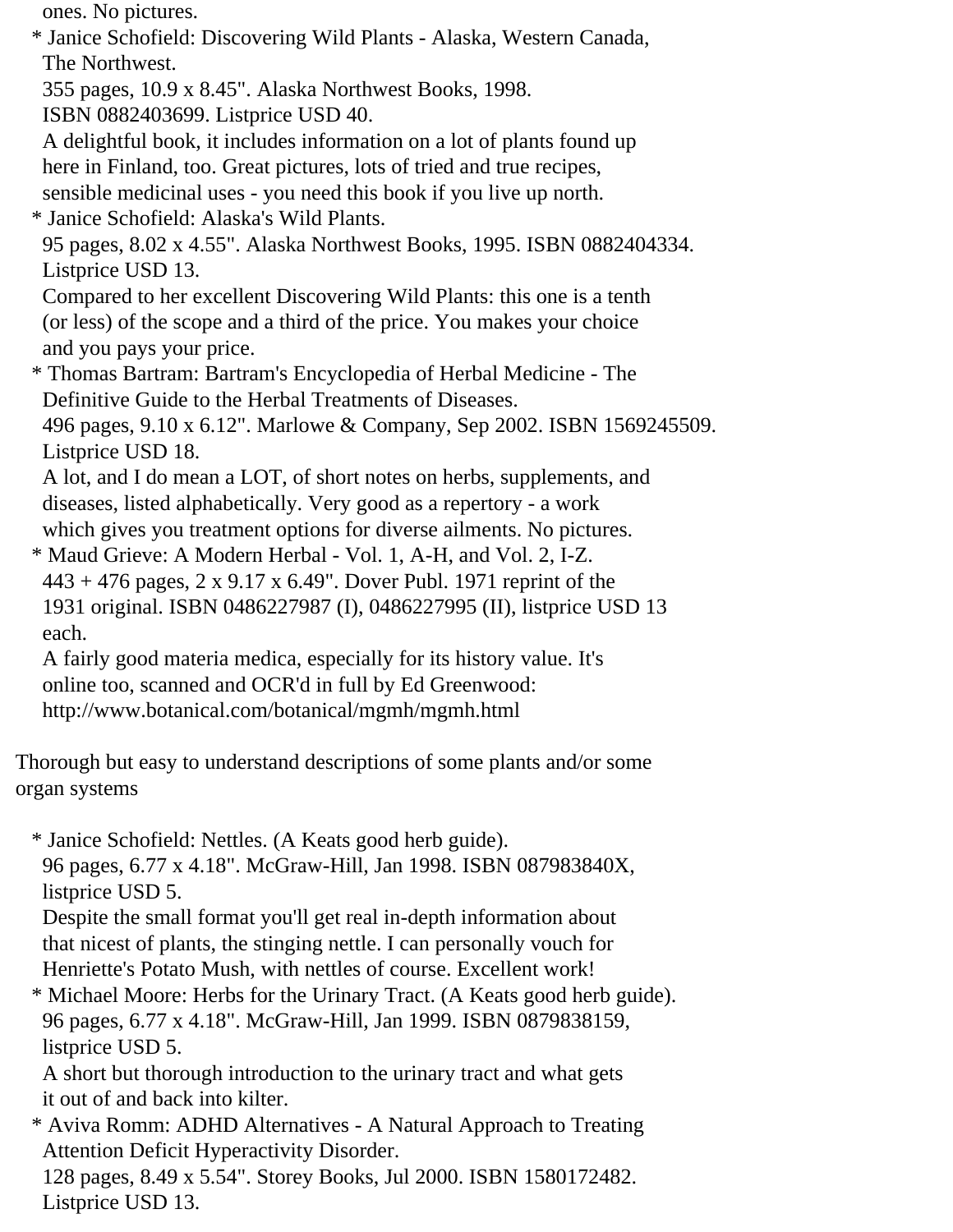\* Christopher Hobbs: Medicinal Mushrooms - An Exploration of Tradition, Healing & Culture.

 264 pages, 9.38 x 6.66". Book Pub Co, 2003. ISBN 1570671435, listprice 19 USD.

- It's \_the\_ book on medicinal mushrooms. Go get it, it's good.
- \* Christopher Hobbs: Natural Therapy for your Liver: Herbs and Other Natural Remedies for a Healthy Liver. 128 pages, 2002, ISBN1583331328, listprice USD 10.
- \* Christopher Hobbs: Vitex, the Women's Herb. 95 pages, 2003, ISBN 1570671575, listprice USD 8.

Accurate and balanced booklets.

He's online here: http://christopherhobbs.com

 \* Steven Foster's botanical booklets. Web site here: http://www.stevenfoster.com

\* No longer in print - a shame really:

- o Paul Bergner: The Healing Power of Garlic 304 pages, 8.25 x 5.50". Prima Publishing, Oct 1995. ISBN 0761500987, listprice USD 16.
- o Paul Bergner: The Healing Power of Ginseng and the Tonic Herbs 288 pages, 8.75 x 5.25". Prima Publishing, May 1996. ISBN 0761504729. Listprice USD 15.
- o Paul Bergner: The Healing Power of Echinacea, Goldenseal and other Immune system herbs
- 336 pages, 8.75 x 5.50". Prima Publishing, Feb 1997. ISBN 0761508090, listprice USD 15.
- o Paul Bergner: The Healing Power of Minerals, Special Nutrients, and Trace Elements.

 320 pages, 8.50 x 5.75". Prima Publishing, Jul 1997. ISBN 0761510214, listprice USD 15.

 These are very good in-depth books both about the herbs and the organ systems involved. Get them if you can.

Paul Bergner is the editor of Medical Herbalism (see the

 professional level journal list, ch.6.3.2). He has a website at http://www.medherb.com.

----------------------------------------------

6.1.2 Specialty books: women's herbals, men's herbals etc.

----------------------------------------------

Let's get gender-specific:

 \* Rosemary Gladstar: Herbal Healing for Women - simple home remedies for women of all ages.

304 pages, 9.17 x 7.35". Fireside Books, Nov 1993. ISBN 0671767674,

listprice USD 14.

A very good book on herbs and women's health - and at that price it's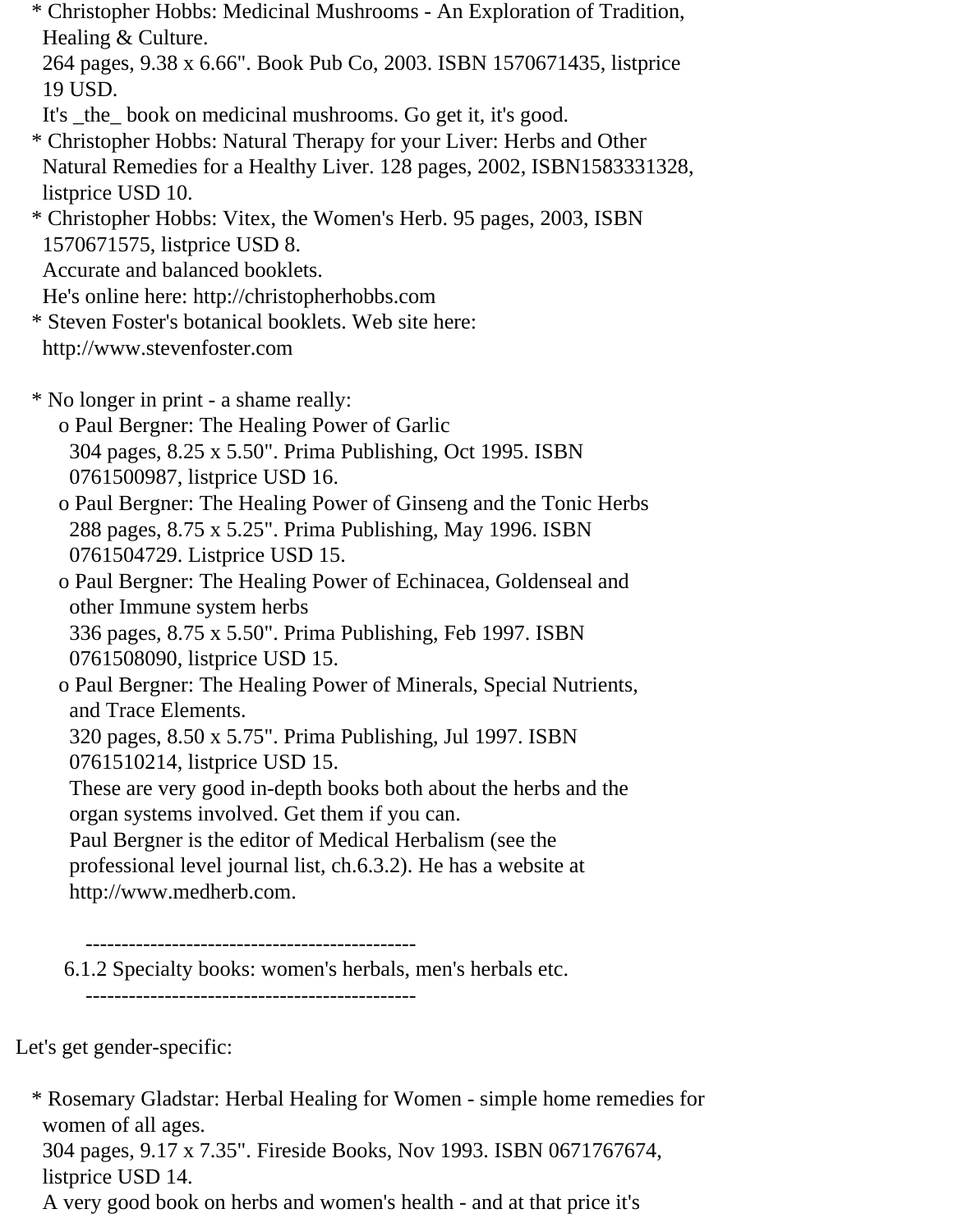a steal.

Rosemary Gladstar's website is at http://www.sagemountain.com

 \* Amanda McQuade Crawford: Herbal Remedies for Women. 304 pages, 9.23 x 7.41. Prima Health, 1997. ISBN 0761509801. Listprice USD 20.

A very good book on herbs and women's health.

 \* Ruth Trickey: Women, Hormones & The Menstrual Cycle - Herbal & Medical Solutions from Adolescence to Menopause.

 680 pages, 9.22 x 6.68". Allen & Unwin, 2nd ed., Apr 2004. ISBN 186508980X. Listprice USD 30.

 A good book about the hormonal system and what gets it out of and back into balance. Learn how to remedy, for instance, endometriosis, fibroids, or painful menses with diet, herbs and supplements.

 My copy of this book (1st ed.) is misbound (parts are upside down and, obviously, back-to-front), and the publisher promised me a new copy over a year ago. Haven't seen it yet. Tut tut, bad publisher.

 \* Amanda McQuade Crawford: The Herbal Menopause Book. 224 pages, 9.10 x 7.08". Crossing Press, Oct 1996. ISBN 0895947994, listprice USD 17.

Great notes on menopausal discomforts, and how to remedy them.

- \* Susun Weed: New Menopausal Years, the Wise Woman Way. 304 pages, 8.42 x 5.52". Ash Tree Pub., rev. ed., Nov 2001. ISBN 1888123036. Listprice USD 13.
- \* Susun Weed: Wise Woman Herbal for the Childbearing Year. 196 pages, 8.42 x 5.52". Ash Tree Pub., Jun 1985. ISBN 0961462000. Listprice USD 10.
- \* Susun Weed: Breast Cancer, Breast Health, the Wise Woman Way. 380 pages, 8.42 x 5.52". Ash Tree Pub., Mar 1997. ISBN 0961462078. Listprice USD 15.

 Susun has her own very wise way of looking at things. You buy one first, and then you go out of your way to get the others when you or somebody close to you needs them.

Susun is online here: http://www.susunweed.com

\* No longer in print:

 o Anne McIntyre: The Complete Women's Herbal - a manual of healing herbs and nutrition for personal well-being and family care 287 pages, 10 x 7.75". Henry Holt & Co., Jan 1995. ISBN 0805035370, listprice USD 25.

A very good book on herbs and women's health.

 o James Green: The Male Herbal - health care for men and boys 278 pages, 9 x 6". Crossing Press, Apr 1991. ISBN 0895944588, listprice USD 15.

The only book about herbs for men that I've seen so far.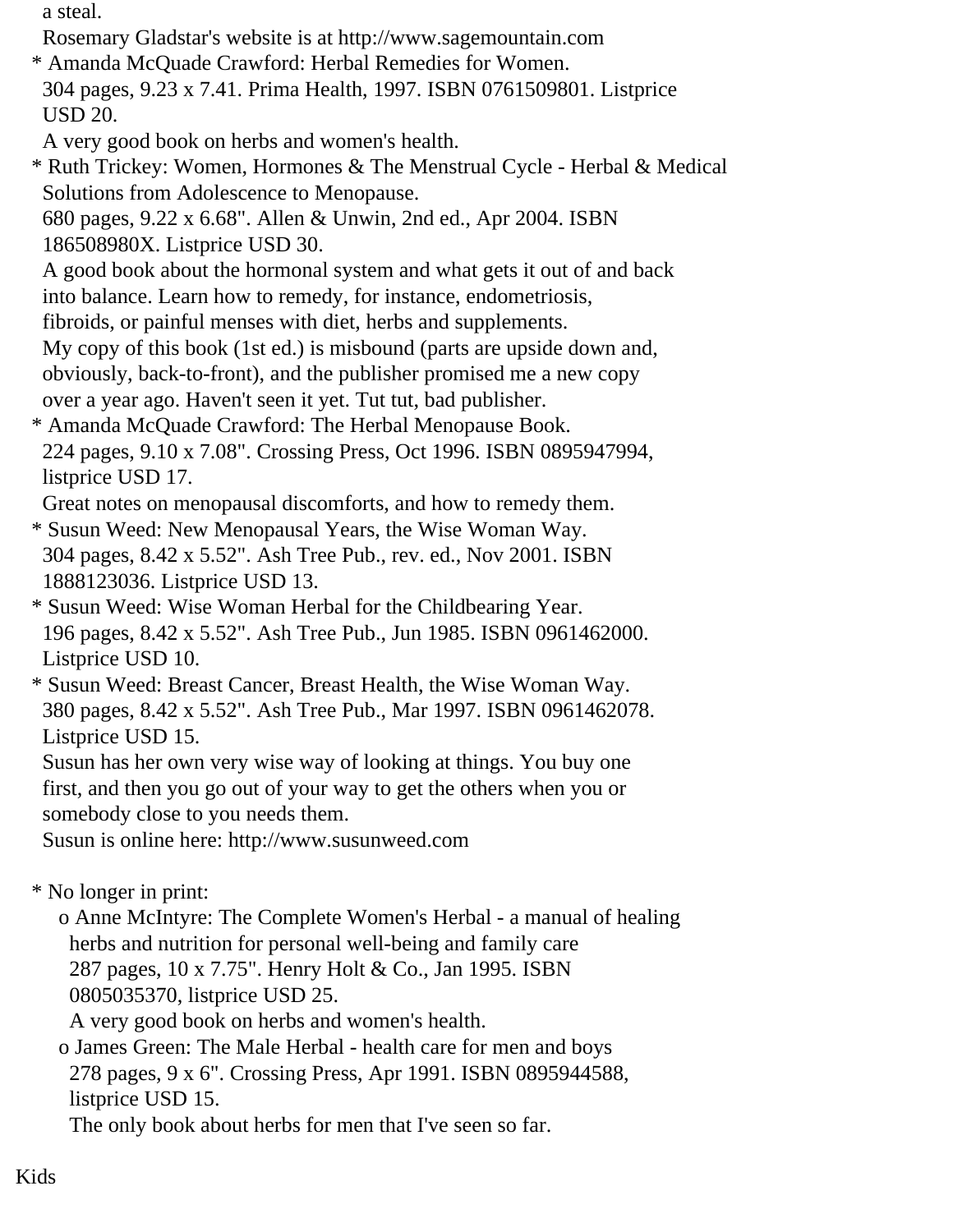\* Aviva Romm: Naturally Healthy Babies and Children - a Commonsense Guide to Herbal Remedies, Nutrition, and Health. 2000, Storey Books, Pownal, Vermont, USA. ISBN 1-58017-285-7, listprice USD 17. A good, practical, all-round book for parents. \* Linda B. White, MD, and Sunny Mavor: Kids, Herbs and Health practical solutions for your child's health, from birth to puberty. 1998, Interweave Press, Loveland, CO, USA. ISBN 1-883010-53-5,

listprice USD 22.

 Another look at herbs for kids, this combines the conventional approach with the herbal one.

## Pets

 \* Mary L. Wulff-Tilford and Gregory L. Tilford: Herbs for Pets. 1999, BowTie Press, Irvine, CA, USA. ISBN 1-889540-64-1, list price USD 30. A blockbuster of a book, this really is worth getting. It includes,

 among other things, 200 pages of herbal materia medica for pets with glorious pictures, and notes on diet for dogs and cats.

## Cancer

There are three books on cancer and herbal medicine for the serious herbalist. These will help you understand the research. They also make it easy to see what's real and what's hype around herbs for cancer:

- \* Donald Yance: Herbal Medicine, Healing & Cancer. 1999, Keats Publishing, Lincolnwood, Ill, USA. ISBN 0-87983-968-6, listprice USD 22.
- \* John Boik: Cancer & Natural Medicine A Textbook of Basic Science and Clinical Research.

 1995, Oregon Medical Press, Princeton, Minnesota, US. ISBN 0-9648280-0-6.

 \* John Boik: Natural Compounds in Cancer Therapy. 2001, Oregon Medical Press, Minnesota, USA, http://www.ompress.com . ISBN 0-9648280-1-4.

If you want to get some knowledge about TCM, but keep your western herbalist bias:

 \* Steven Foster + Yue Chongxi: Herbal Emissaries - bringing Chinese Herbs to the West. 1992, Healing Arts Press, Vermont, USA. ISBN 0-89281-349-0, listprice USD 17. Very thorough description of Chinese plants (with growing

instructions) for us Westerners. (I LIKE books with more than 2 pages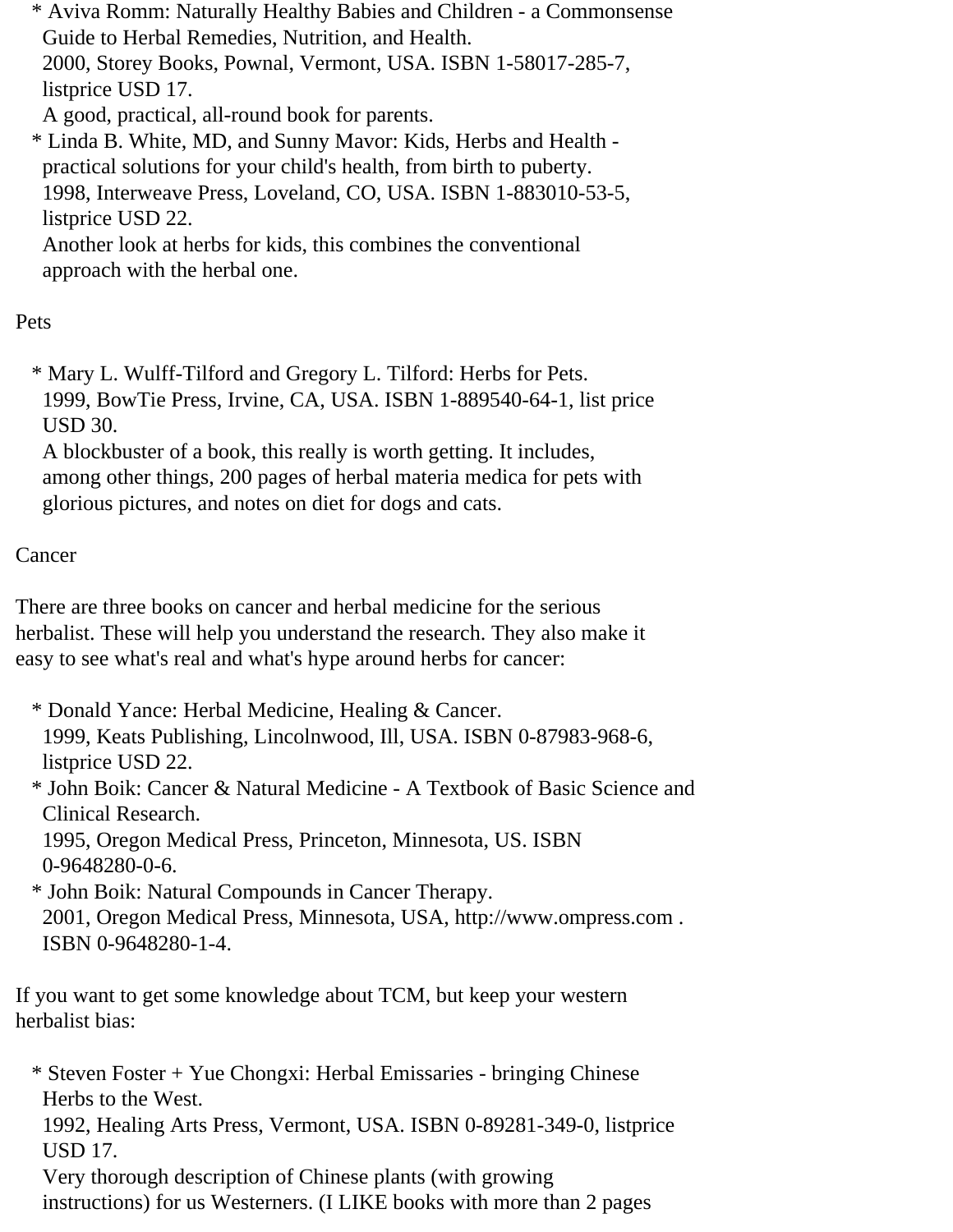per plant. These guys use about 6 pages per...)

... or the other way around:

 \* Michael Tierra: Planetary Herbology - An Integration of Western Herbs into the Traditional Chinese and Ayurvedic Systems. Lotus Press, Santa Fe, NM, USA. ISBN 0-941524-27-2, listprice USD 18.

 ---------------------------------------------- 6.1.2.1 Going for broke (and I wish you luck)

----------------------------------------------

There's a very good series of books on how to turn a herb enthusiast into a cottage industry: the bootstrap guides(at www.bootstraps.com). They're practical, down to earth, and they tell you not only what plants will sell but also what kind of American bureaucracies you need to look out for. They are:

 \* Lee Sturdivant: Profits from your backyard herb garden 1995, San Juan Naturals, PO Box 642, Friday Harbor, WA 98250, USA. ISBN 0-9621635-3-8, listprice USD 11.

 Starting with a smallish herb garden, this book tells you what you need to know in order to sell fresh herbs to local restaurants and markets.

 \* Lee Sturdivant and Tim Blakley: Medicinal Herbs in the Garden, Field and Marketplace

 1999, San Juan Naturals, PO Box 642, Friday Harbor, WA 98250, USA. ISBN 0-9621635-7-0, listprice USD 25.

 The first half of the book gives a view into successful herb businesses, the second part tells you how to grow herbs for the bulk trade - machinery, techniques, hints and tips, and growing and picking specific plants. At the very end of the book you'll find contact information of some American tincture and tea makers, including what plants they need and how to approach them.

\* Lee Sturdivant: Herbs for sale

 1994, San Juan Naturals, PO Box 642, Friday Harbor, WA 98250, USA. ISBN 0-9621635-2-X, listprice USD 15.

Interesting views into diverse successful herb businesses.

Not in the same series, this one comes from the other side of the world:

\* Greg Whitten: Herbal Harvest

 Bloomings Books, The Stables, 21 Isabella Grove, Hawthorn Victoria, Australia 3122. ISBN 1876473045.

 (review by Rosemary Jones:) Just got a copy from the publisher and it seems to answer most questions on the bulk processing of herbs for commercial use. How to build drying sheds and so on. The farming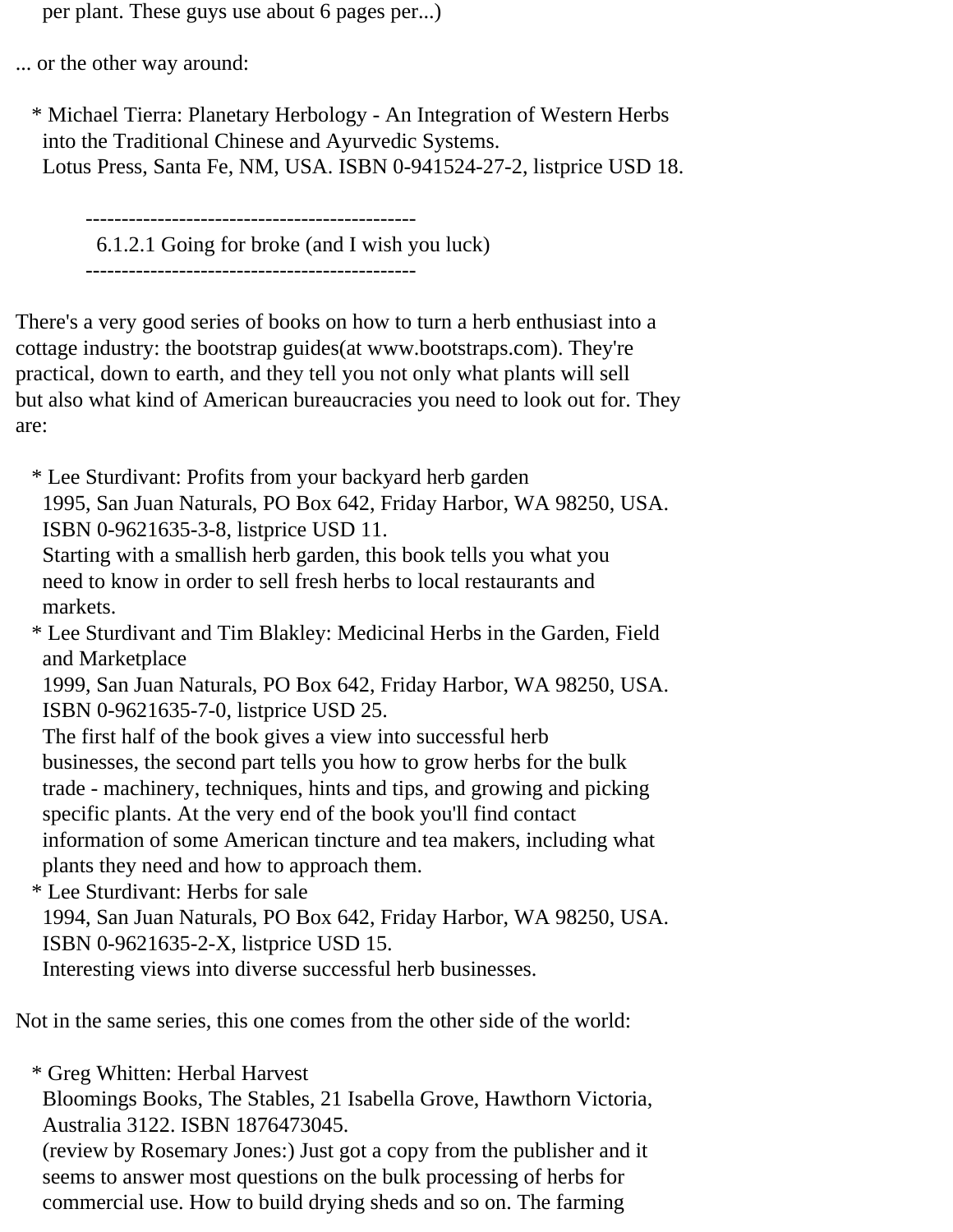advice is geared towards Australia but could work elsewhere with some modification.

 If you're in the US you can order it from Rosemary (healingpgs.aol.com or Healing Pages 1-800-561-2909) and save on freight. Or order it straight from the publisher.

 ---------------------------------------------- End of part 6 of 7. ----------------------------------------------

--

Henriette Kress, AHG Helsinki, Finland Henriette's herbal blog: http://www.henriettesherbal.com/blog

From spamtrap.hetta@spamcop.net Fri Jan 21 17:02:04 2005 Newsgroups: alt.folklore.herbs,alt.answers,news.answers To: Subject: Medicinal herbFAQ Part 7/7 From: Henriette Kress <spamtrap.hetta@spamcop.net> Date: Fri, 21 Jan 2005 17:02:04 +0200

Archive-name: medicinal-herbs/part7 Posting-Frequency: monthly (on or about 20th) Last-modified: 18Jan05 Version: 1.38m URL: http://henriettesherbal.com/faqs/medi-cont.html

> ---------------------------------------------- 6.1.3 In-depth books, by organ system ----------------------------------------------

 \* Simon Y. Mills: The Essential Book of Herbal Medicine. 1993, Arkana, Penguin Books, London, UK. First published under the title "Out of the Earth", by Viking Arkana 1991. ISBN 014-019309X. Listprice GBP 15.00, USD 17. Excellent in-depth information for the practitioner. \* Daniel B. Mowrey: Herbal Tonic Therapies. 1993, Keats Publishing Inc., New Canaan, Connecticut, USA. ISBN 0-87983-565-6, listprice USD 15. Good information on the use of mild tonic herbs, organized by organ system. \* David Hoffmann: The New Holistic Herbal 1991 (3rd edition), Element Books Ltd, UK. ISBN 1-85230-193-7, listprice 17 USD. \* David Hoffmann: An Elders' Herbal - Natural Techniques for Promoting Health and Vitality

1993, Healing Arts Press, Vermont. ISBN 0-89281-396-2, listprice USD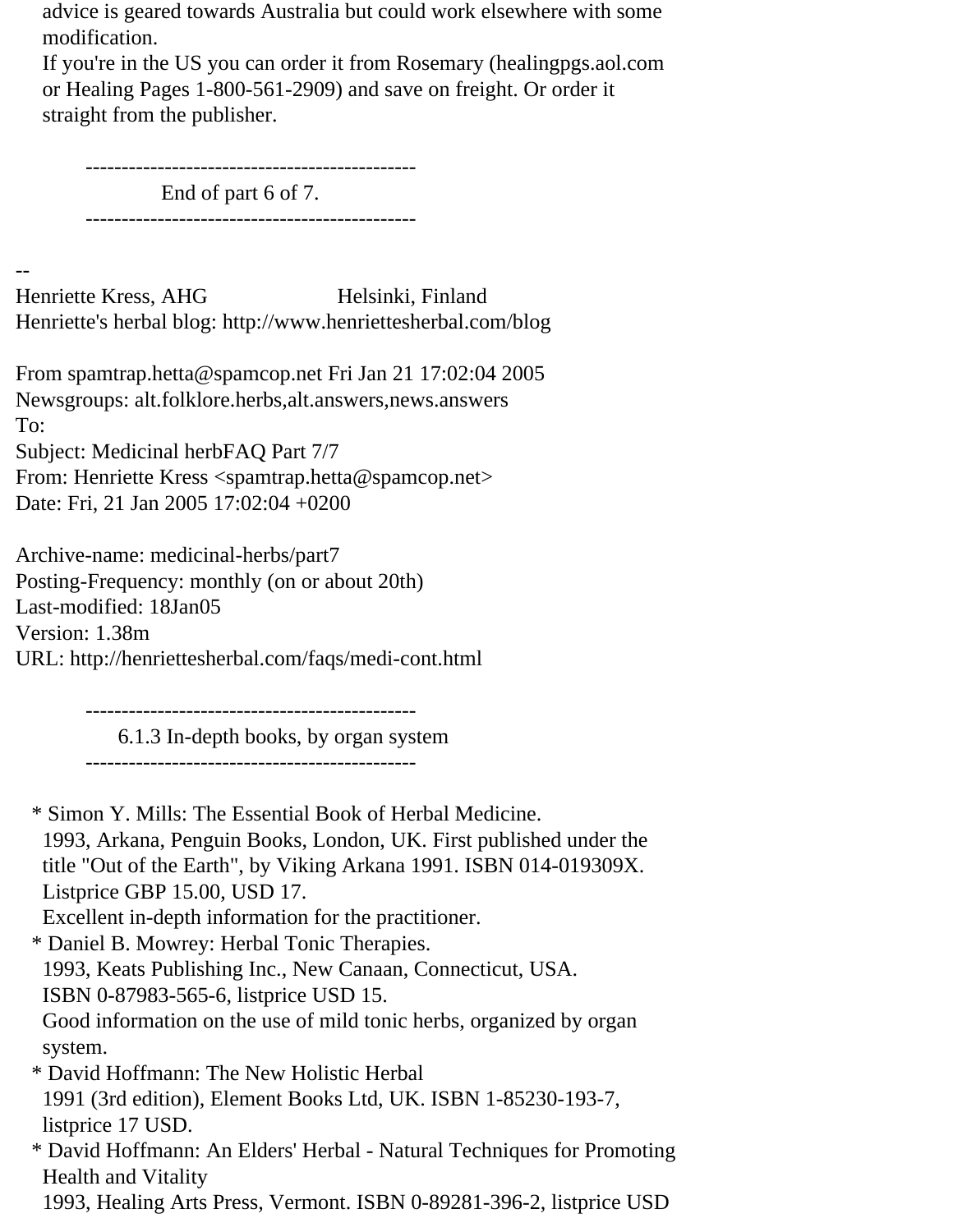18.

 \* David Hoffmann: The Herbal Handbook: A user's guide to medical herbalism.

 1988, Healing Arts Press. ISBN 0-89281-782-8, listprice 15 USD. I don't think it really matters which of David's books you get - they seem quite similar, one and all. So go for the newest, or the cheapest, or the prettiest cover picture - but don't go out and buy them all.

An online Materia Medica, by Hoffmann:

 http://www.healthy.net/clinic/therapy/herbal/herbic/herbs/index.html . Therapeutics to go with that:

http://www.healthy.net/clinic/therapy/herbal/prevent/body/index.html .

 - The healthy.net site is spamming everybody and their uncle. Whatever you do, don't give them your email address; if you do, they'll spam you forever and ever.

He's also made a good herbal CD-ROM. Review here: section 6.5.4.

 \* Priest & Priest: Herbal Medication, A Clinical and Dispensary Handbook.

 1982, L.N.Fowler & Co. Ltd., Essex, UK. ISBN 01-85243-368-9. Great notes for the herbal practitioner.

So you're a mainstream medical professional with an interest in herbs? Try these:

\* Rudolf Fritz Weiss, MD: Herbal Medicine.

 1988. AB Arcanum, Gothenburg, Sweden / Beaconsfield Publishers, Beaconsfield, UK. ISBN 0-906584-19-1. Expensive! Translated from the sixth German edition of Lehrbuch der Phytotherapie. Written by one of -the- experts on herbal medicine in Germany, it's a gem for practising herbalists and MDs interested in herbs. Don't buy the "updated" version, stay with the original from 1988.

 \* Francis Brinker: Herb Contraindications and Drug Interactions. 2. edition.

 1998. Eclectic Medical Publications. ISBN 1888483067, USD 20. It's just what it says on the title, and it's written by a ND who works with herbs. What more can I say? Buy it.

 \* Steven G. Ottariano: Medicinal Herbal Therapy. 1999, Nicolin Fields Publishing, Portsmouth, NH, USA. ISBN 0-9637077-6-0, listprice USD 15.

 A pretty good summary for the MD or pharmacist who wants to know more about herbs.

 \* Simon Mills, Kerry Bone: Principles and Practice of Phytotherapy - Modern Herbal Medicine.

448 pages, 9.96 x 7.75". Churchill Livingstone, Nov 1999. ISBN

 0443060169. Listprice USD 83. From Robyn Foley, Oct04: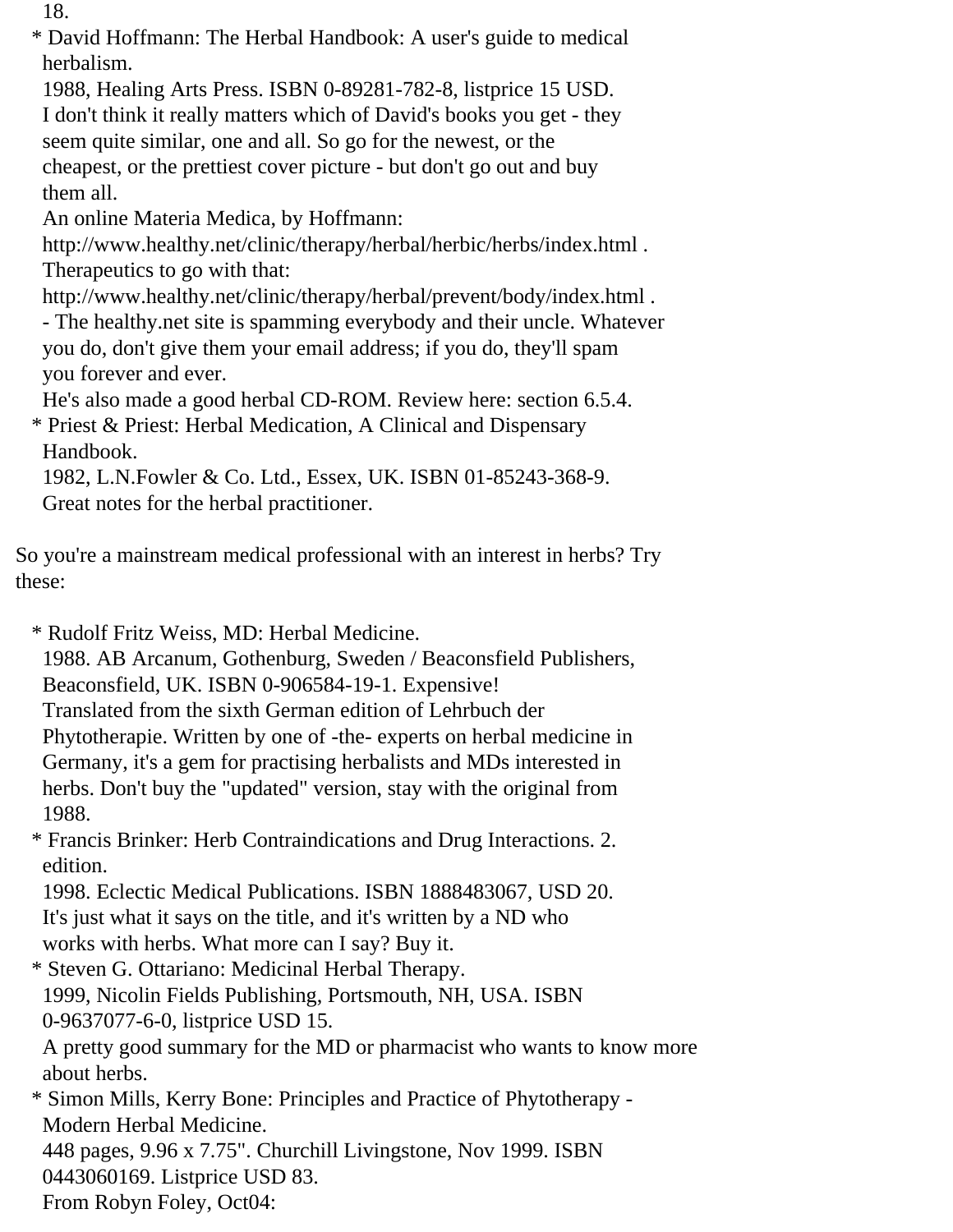"Principles and Practice of Phytotherapy" appears to be a very good text for those who want to learn about the clinical and pharmacological studies conducted to date for the herbs they prescribe. This is a text for teaching, which is embedded with clinical application, but that is not the main focus of the text. This book may not be for someone who is not interested in scientific backup for their prescriptions.

 ---------------------------------------------- 6.1.4 Chinese herbs, or TCM (Traditional Chinese Medicine) ----------------------------------------------

A reader has checked my TCM section (many thanks!). Her comments are marked "AC":

 \* Dan Bensky, Andrew Amble, Ted Kaptchuk: Chinese Herbal Medicine Materia Medica, 2nd edition.

1993, Eastland Press, Inc., Seattle, WA. ISBN 0939616157.

 The standard Materia Medica for western-trained TCM practitioners. AC Jan05: This info is from the old 1st edition of their MM. It was at that time the standard. They have a new 2nd edition, that I personally don't like as well, but that may be personal choice and I don't know if Bensky is still the standard with TCM schools and the NCCAOM (testing body) or not.

 \* John K. Chen and Tina T. Chen: Chinese Medical Herbology and Pharmacology.

 Art of Medicine Press (http://www.aompress.com) ISBN: 0-9740635-0-9. AC Jan05: An absolutely fantastic Materia Medica that may have supplanted Bensky. There was some controversy when this book first came out last year about the traditional functions (from TCM) in this vs Bensky vs the old classics, and some about the animal studies (vs human studies) he cites. I don't know the resolution of that controversy but I expect it really depends on who you talk with, and especially the political camp to which they belong (so called "evidence based medicine" vs the vitalists (to borrow a term from the Western tradition of energy medicine))

 \* Dan Bensky, Andall Barolet: Chinese Herbal Medicine Formulas & Strategies, 1st. edition.

 1990, Eastland Press, Inc., Seattle, WA. ISBN 0939616106. The companion Formulary.

AC Jan05: Still the standard as far as I know.

- \* Roger Wicke: TCHS vol. 1, The Language and Patterns of Life, USD 55.
- \* Roger Wicke: TCHS vol. 2, Herbs, Strategies and Case Studies, USD 55. These are the two major textbooks for the Rocky Mountain Herbal Institute's Chinese herbology course. Description, table of contents and brief excerpts at: http://www.rmhiherbal.org/a/c.publ.rmhi.html While Roger, in these books, tries to integrate western physiological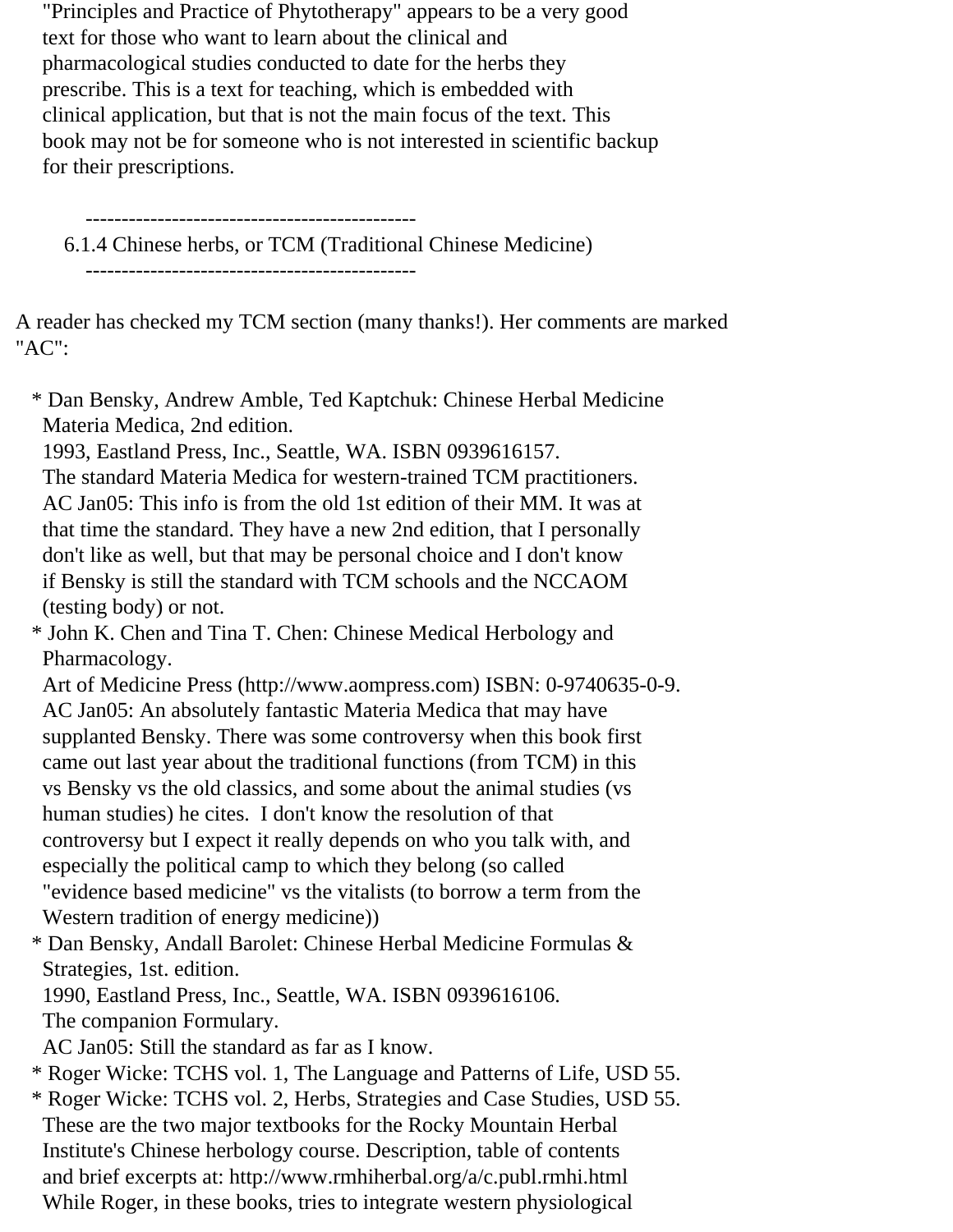understanding of TCM theory where possible, the major focus is on using Chinese herbs according to the traditional TCM clinical rules (any other way simply doesn't work as well, as verified by clinical studies in several countries).

 AC Jan05: Roger Wicke's program has really been updated. He has done some wonderful things with software and now has both the books and all his data arranged into a distance learning CD that's really incredible.

TCM for beginners:

- \* Michael Tierra: The Way of Chinese Herbs. 1998, Pocket, ISBN 0671898698, listprice USD 18. AC Jan05: It's quite good and readable as far as it goes. It's a great consumer-level or even dabbler-level book.
- \* Zhang Yu Huan, Ken Rose: Who Can Ride the Dragon? 1999, McGraw-Hill, ISBN 0912111593, listprice USD 20. AC Jan05: I wish I had read this at the beginning of my schooling. I would recommend it to all folks interested in TCM for any reason (medicine, martial arts, etc.).
- \* Harriet Beinfield, Efrem Korngold: Between Heaven and Earth. 1992, Ballantine Books, ISBN 0345379748, listprice USD 16. AC Jan05: I like it, but it's largely Five Element theory, and many of the evidence-based medicine folks don't like that.
- \* Donald E Kendall: Dao of Chinese Medicine, Understanding an Ancient Healing Art.

 2002, Oxford University Press, ISBN 0195921046, listprice USD 50. AC Jan05: A deeper exploration of TCM theory and philosophy, although not really a textbook. I like it, but it, too, has its detractors and controversy.

\* Ted Kaptchuk: The Web that has no Weaver.

2000, McGraw-Hill, ISBN 0809228408, listprice USD 22.

 AC Jan05: I hear the 2nd, updated printing is much improved, but the 1st edition is really dry, dry, DRY, and not all that good.

6.2 Good Books for further studies

----------------------------------------------

----------------------------------------------

So now you feel you've read enough books, but you're still glassy-eyed from reading the 'constituents' -part of the books (or the various ailment descriptions) - time to go shopping for some (literally) (pun intended) heavier stuff:

If you're a practising herbalist:

\* Harvey Wickes Felter, John Uri Lloyd: King's American Dispensatory, in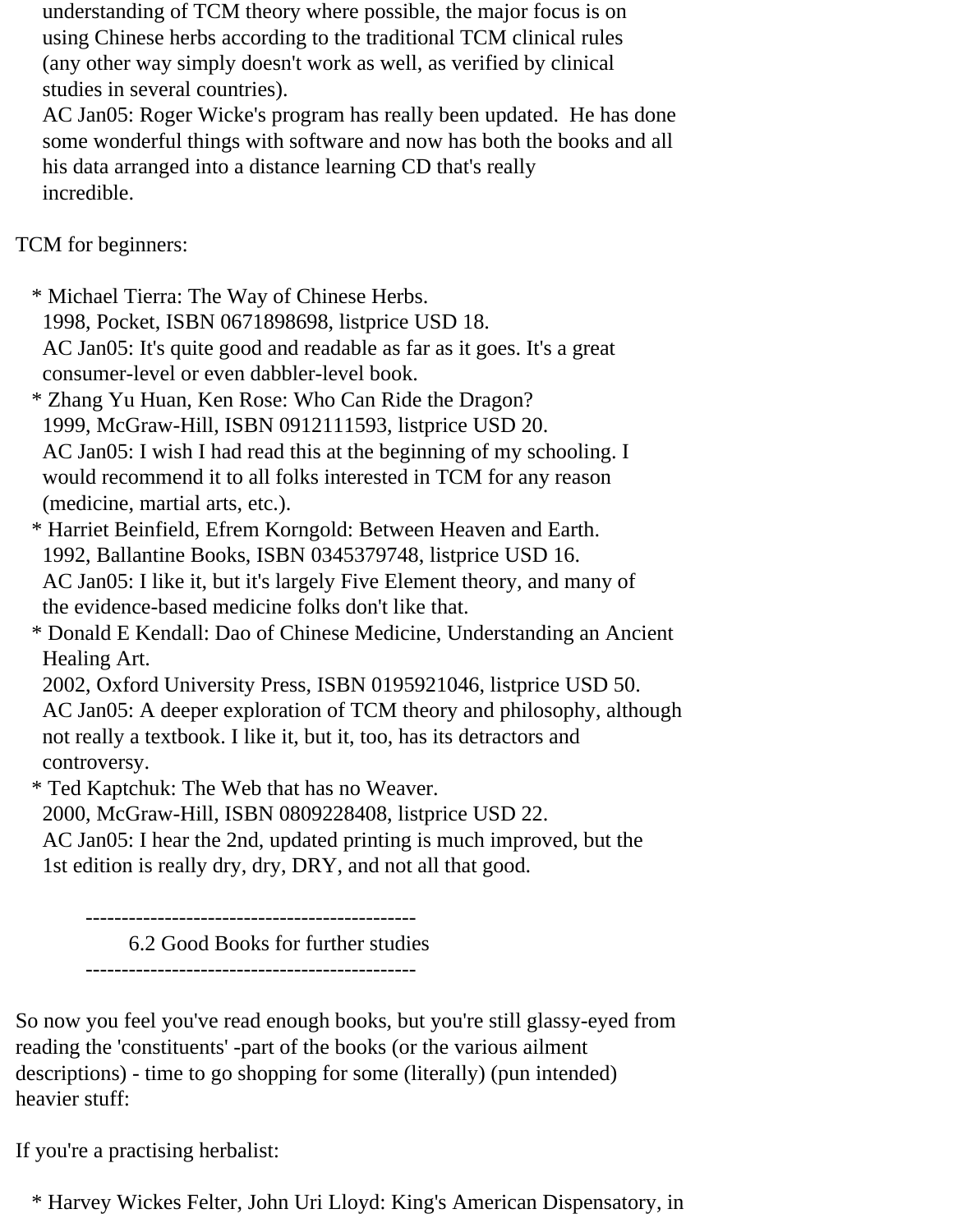two volumes.

 1898, 18th edition, 3rd revision. Reprinted 1993, Eclectic Medical Publications, OR, USA. Phone 1-800-332-4372. No ISBN number. http://www.eclecticherb.com/emp/historicalresearch.html Listprice USD 285.

 This one lists everything they knew about plants (and chemicals used in medicine) back then, and does it exhaustively. It is REALLY good.

 It's online here: http://henriettesherbal.com/eclectic/kings/intro.html - that's all plant-related entries.

If you're a pharmacognosist or pharmacist with an interest in herbs:

 \* Norman Grainger Bisset (Ed.): Herbal Drugs and Phytopharmaceuticals, A Handbook for Practice on a Scientific Basis.

Translation of Max Wichtl (Ed.): Teedrogen (see next entry).

1994, CRC Press. Very expensive.

 This book has 181 monographs on European herbs with descriptions and photographs of the herbs, with lists of constituents, indications, side-effects, delivery system, method for authenticating the herb (usually a TLC), and the quantitative standards of the European pharmacaopeias where it is listed as official. Although it does not explain mode of action, this is a technical, and scientific book of excellent quality and a must for serious herbal students. It is also expensive as are all CRC books. (kathjokl.aol.com)

 \* Max Wichtl (Hrsg.): Teedrogen, ein Handbuch fuer die Praxis auf wissenschaftlicher Grundlage. 2., erweiterte, ueberarbeitete Auflage 1989, Wissensch.VG., Stuttgart, Germany. ISBN 3-8047-1009-3, listprice DEM 198.

 It's expensive in the original, too, but still a good reference for pharmacognosists and pharmacists.

\* Trease + Evans: Pharmacognosy, 13th edition.

1989, Bailliere Tindall, London.

 There is a great deal of chemistry involved in this book but again it is an excellent reference if this is the type of information you want. (kathjokl.aol.com)

Then you might want:

- \* A basic chemistry textbook.
- \* A good biochemistry textbook.
- \* A good anatomy/physiology textbook (good to put you to sleep, too).
- \* The Anatomy Coloring Book.
- \* The Physiology Coloring Book.
- \* The latest Merck Manual, which lists main illnesses plaguing mankind not for us hypochondriacs. You might need a Medicinese - English dictionary to understand it. The Merck Manual (17th edition) is now on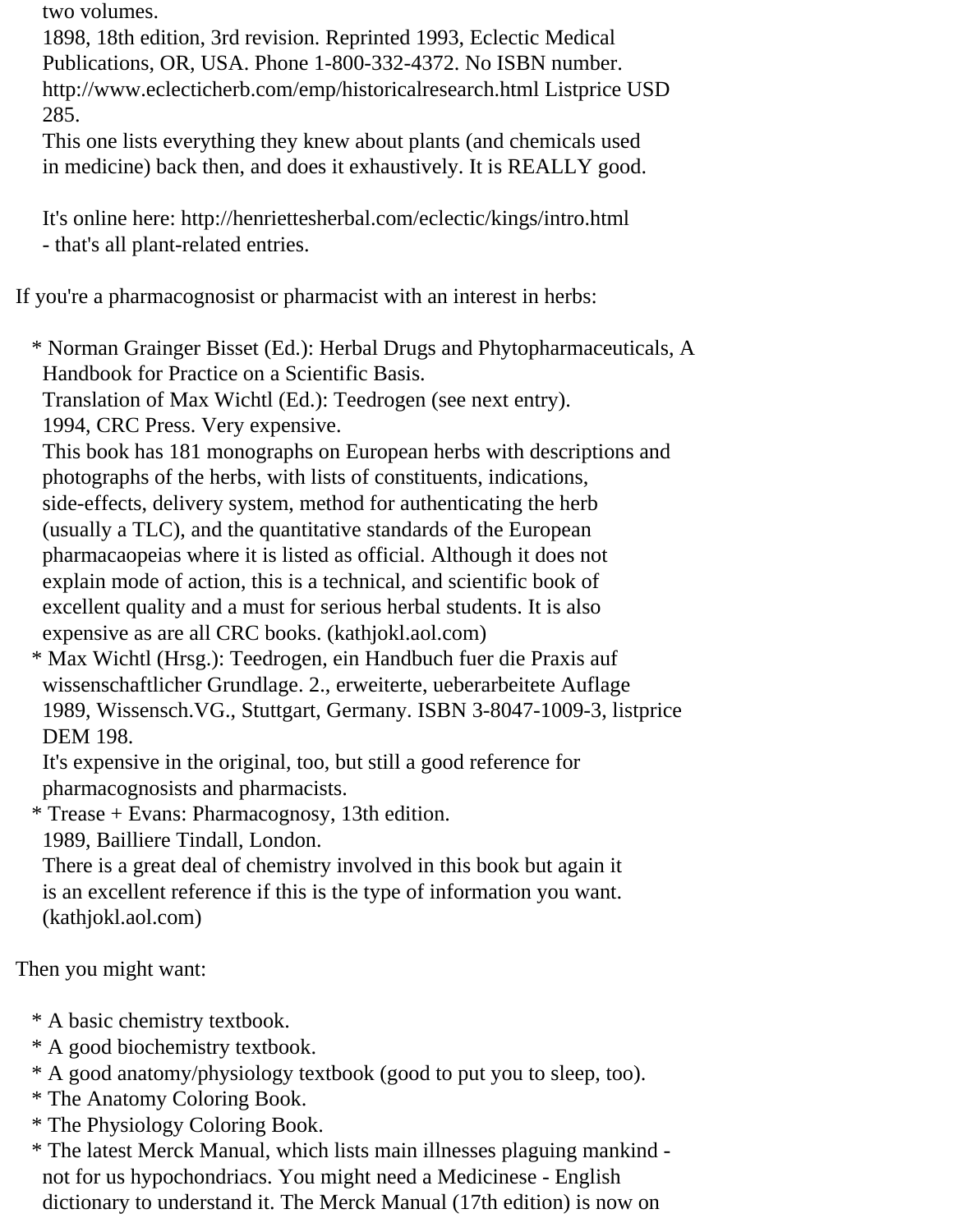the web: http://www.merck.com/pubs/mmanual/sections.htm

----------------------------------------------

6.3 Good Periodicals

----------------------------------------------

Also check FTP ftp.ibiblio.org

.

/pub/academic/medicine/alternative-healthcare/herbal-references/literature/herb-journals

Robyn has a list of journals on her page, too: www.rrreading.com You'll find a list of alternative healthcare journals (only one on herbs) here: http://www.healthwwweb.com/journals.html

----------------------------------------------

 6.3.1 For enthusiasts (emphasis on color pictures) ----------------------------------------------

\* The Herb Companion

The Herb Companion, KS, USA. http://www.herbcompanion.com

 Bimonthly, USD 20/year or USD 39/2 years (foreign USD 30/year or USD 59/2 years).

Mainly herb gardening and culinary uses of herbs.

 \* HerbalGram (Journal of the American Botanical Council and the Herb Research Foundation)

 American Botanical Council, TX, USA http://www.herbalgram.org Quarterly, USD 50/yr. (Foreign USD 70/yr).

Technical and scientific, ethnobotany, latest medical research.

 Do check Jonathan Treasure's in-depth reviews of Tyler's books and the Comm. E. monographs before you let this journal talk you into buying them: http://www.herbological.com/

\* Herbs for Health.

Herbs for Health, KS, USA. http://www.herbsforhealth.com

 Bimonthly, USD 20/year or USD 39/2 years (foreign USD 30/year or USD 59/2 years).

 \* The American Herb Association Quarterly Newsletter American Herb Association, CA, USA. http://www.ahaherb.com Subscriptions: USD 35/supporting, USD 20/regular membership per year.

 \* North East Herb Association Newsletter. email: northeastherbal . hotmail.com Subscriptions: USD 30-USD 100/yr depending on what you can afford.

 \* The United Plant Savers newsletter United Plant Savers, VT, USA. http://unitedplantsavers.org USD 35 - USD 100 sliding scale.

 \* The Herb Quarterly San Anselmo, CA, USA. http://www.herbquarterly.com/ Quarterly, ISSN 0163-9900, USD 19.95/year (internet price). (Canada and Mexico add USD 5, other foreign add USD 7).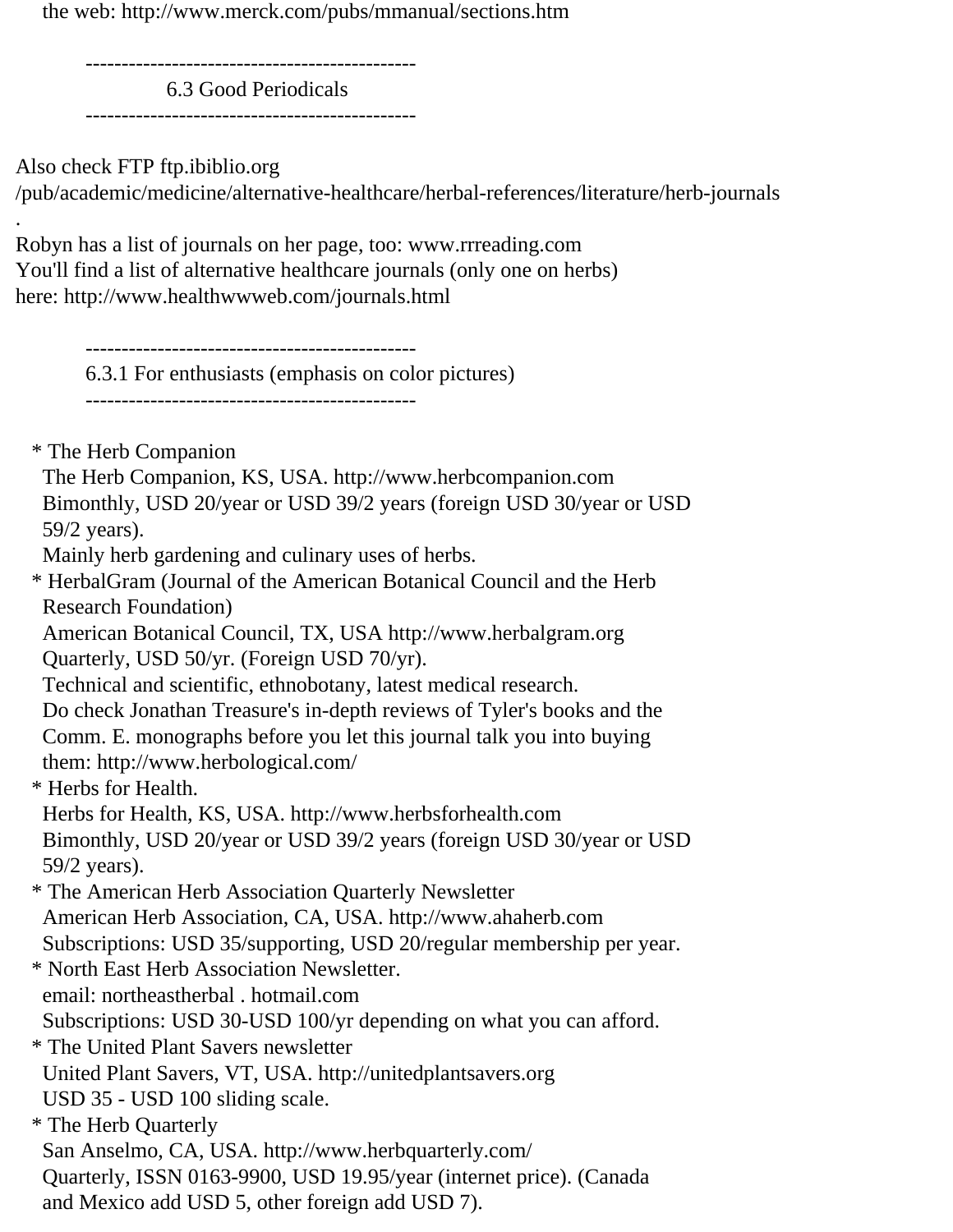\* Herbs at Home Magazine,

 Ontario, Canada. http://www.herbsathomemagazine.com/ - (link dead 12Apr04, perhaps the whole mag is gone? -Henriette) Quarterly, USD/CAD 15/year, USD/CAD 27/2 years.

----------------------------------------------

6.3.2 For professional herbalists (emphasis on case studies)

----------------------------------------------

These lead the field:

 \* Medical Herbalism Bergner Communications, Boulder, CO, USA. http://www.medherb.com back issues available as single issues, as a bound volume, by online subscription, or on CD. Subscription by year; 4 issues per; USD 36 (US), 39 (Canada), 45 (overseas). Credit cards accepted. \* The European Journal of Herbal Medicine. National Institute of Medical Herbalists (NIMH), Exeter, UK, Europe. Their website http://www.ejhm.co.uk/ includes full articles of issues 1-3, and TOC of later issues. Subscription by volume; 3 issues per; GBP 19.50 (UK), 24.50 (EC), 29.50 (overseas). They don't take Visa, but check or money-order is OK. \* Journal of the American Herbalists Guild http://www.americanherbalistsguild.com/ Subscription by year; 2 issues per; USD 45 (US), 60 (foreign). \* The Modern Phytotherapist. MediHerb Pty Ltd., Qld., Australia. http://www.mediherb.com.au/ Subscription by year; 2-3 issues per; AUD 33 (straya), 40 (overseas). \* Australian Journal of Medical Herbalism National Herbalists Association of Australia (NHAA), NSW, Australia. http://www.nhaa.org.au Subscription by year; 4 issues per; AUD 220 (full members  $(practioners)$ ) + AUD 30 joining fee; AUD 55 (students) + AUD 10 joining fee; AUD 110.50 (supporting members) + AUD 20 joining fee. Overseas + AUD 15 (rates per 0700) \* The British Journal of Phytotherapy - sorry, no info - I'll add an URL if and when they get around to getting one.

This one I don't know:

 \* The Canadian Journal of Herbalism Ontario Herbalists Association, Ontario, Canada. http://www.herbalists.on.ca/journal/ Subscription CAD 40.00; I don't know how many issues a year or a volume.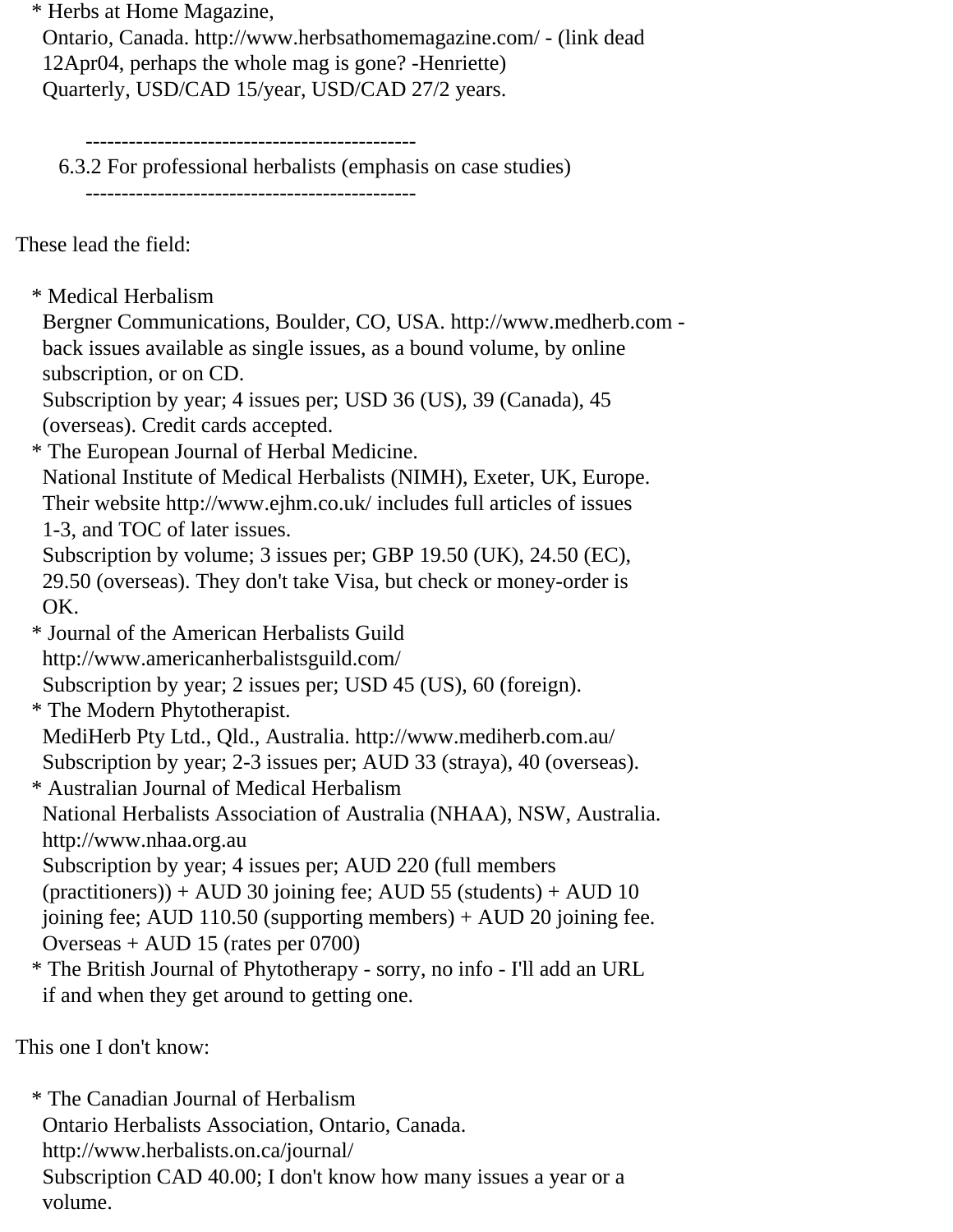Auf Deutsch:

\* Zeitschrift der Phytotherapie

 Stuttgart, Germany. http://www.phytotherapy.org/presse/zeitschr.htm einige Volltext Artikel, a few full-text articles even in English. The publisher's page is here: http://www.thieme.de/phyto/index.html Not really worth it; unless you're interested in phytotherapy as opposed to herbal therapy, ie. scientific studies as opposed to hands-on experience.

6 issues per year, EUR  $62 +$  Versandkosten.

These are secondary in importance to the practitioner:

 \* The Protocol Journal of Botanical Medicine - this journal is no more. Do buy used journals, if you can find them.

\* The Eclectic Medical Journals

P.O. Box 936, Sandy, OR 97055 USA.

Subscriptions: USD 84/yr for 6 issues.

 Comment stolen from an article by Jonathan Treasure: '... the articles in The Eclectic Medical Journals, while giving a useful insight into the grass-roots of the Eclectic movement, hardly justify their annual cost of USD 84 subscription to the average practitioner.'

----------------------------------------------

6.3.3 For universities (emphasis on scientific studies)

----------------------------------------------

 \* Planta Medica http://www.thieme.de/plantamedica/fr\_inhalt.html \* Fitoterapia http://www.indena.com/fitoterapia\_profile.asp and

http://www.elsevier.com/wps/find/journaldescription.cws\_home/620051/description

\* Economic Botany http://www.econbot.org/home.html

And any other journals which consistently pop up when you do a medline or napralert search (see next section). They should be available at your local university. Subscription rates for these journals run into hundreds, if not thousands of dollars a year, so they are rather out of reach for people, institutions and companies without a sizeable literature budget.

----------------------------------------------

 6.4 Online commercial databases ----------------------------------------------

6.4.1 Napralert

----------------------------------------------

There's an introduction to NAPRALERT on this www page: http://info.cas.org/ONLINE/DBSS/napralertss.html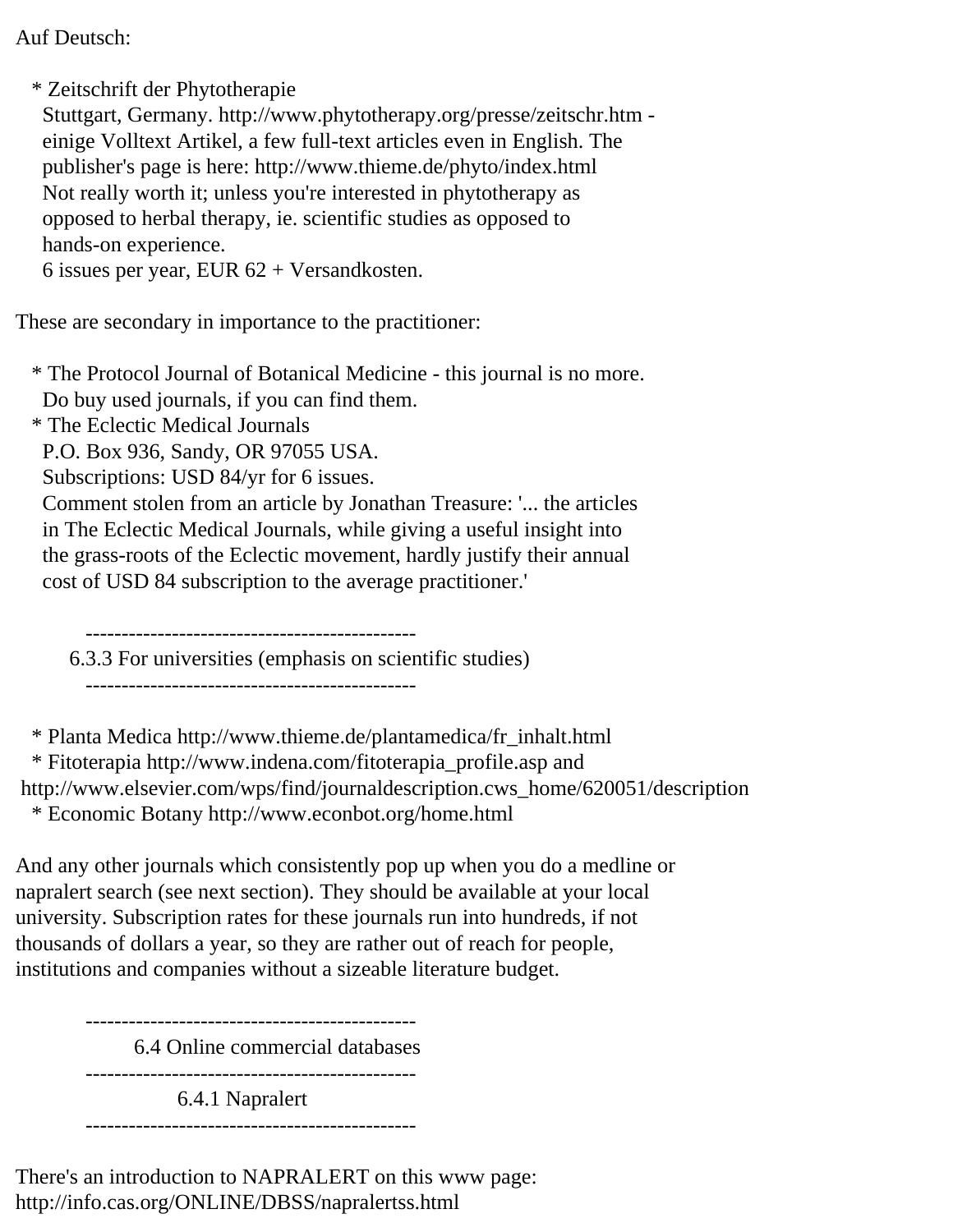Mary Lou Quinn, Managing Director, NAPRALERT, states the difference between Medline and Napralert as follows:

"NAPRALERT is and always has been restricted to world literature regarding natural products. Medline is not restricted. Just as one example, if you query NAPRALERT on the key word AMYGDALIN, you will get only that literature pertaining to the compound AMYGDALIN (otherwise known as LAETRILE).

If you query Medline, not only will you get the above, but you will also get lots of articles dealing with the Amygdala of the brain, anatomy, physiology, etc. It has never been NAPRALERT'S goal to be all inclusive regarding medical science. However, if you want the most comprehensive database on Medicinal plants and Natural products, then NAPRALERT is the way to go."

Quoted from the NAPRALERT information package:

----------------------------------------------

"Napralert (NAtural PRoducts ALERT) is a relational database of world literature on the chemical constituents and pharmacology of plant, microbial and animal (primarily marine) extracts.

It's housed and maintained by the Program for Collaborative Research in the Pharmaceutical Sciences, within the Department of Medicinal Chemistry and Pharmacognosy, in the College of Pharmacy of the University of Illinois at Chicago, 833 South Wood Street (M/C 877), Chicago, IL 60612, U.S.A. Phone (312)-996-2246, Fax (312)-996-7107."

And here is what it'll cost you:

You can access Napralert by paying bulk rate (subscribing) or by paying per question. Annual subscription fee for individual user with no ties to government agencies, small or large businesses, research institutes or libraries: USD 100, of which half gets you manuals, a user ID/password, and limited disk storage space, and the other half gets you answers (at USD 0.75 per reference obtained).

Per question rate: USD 25 + USD 0.75 per reference obtained. Off-line (snailmail rate): USD 25 + USD 0.75 per reference obtained.

NAPRALERT is also available on-line through STN in the US, Europe and Asia.

----------------------------------------------

6.4.2 Medline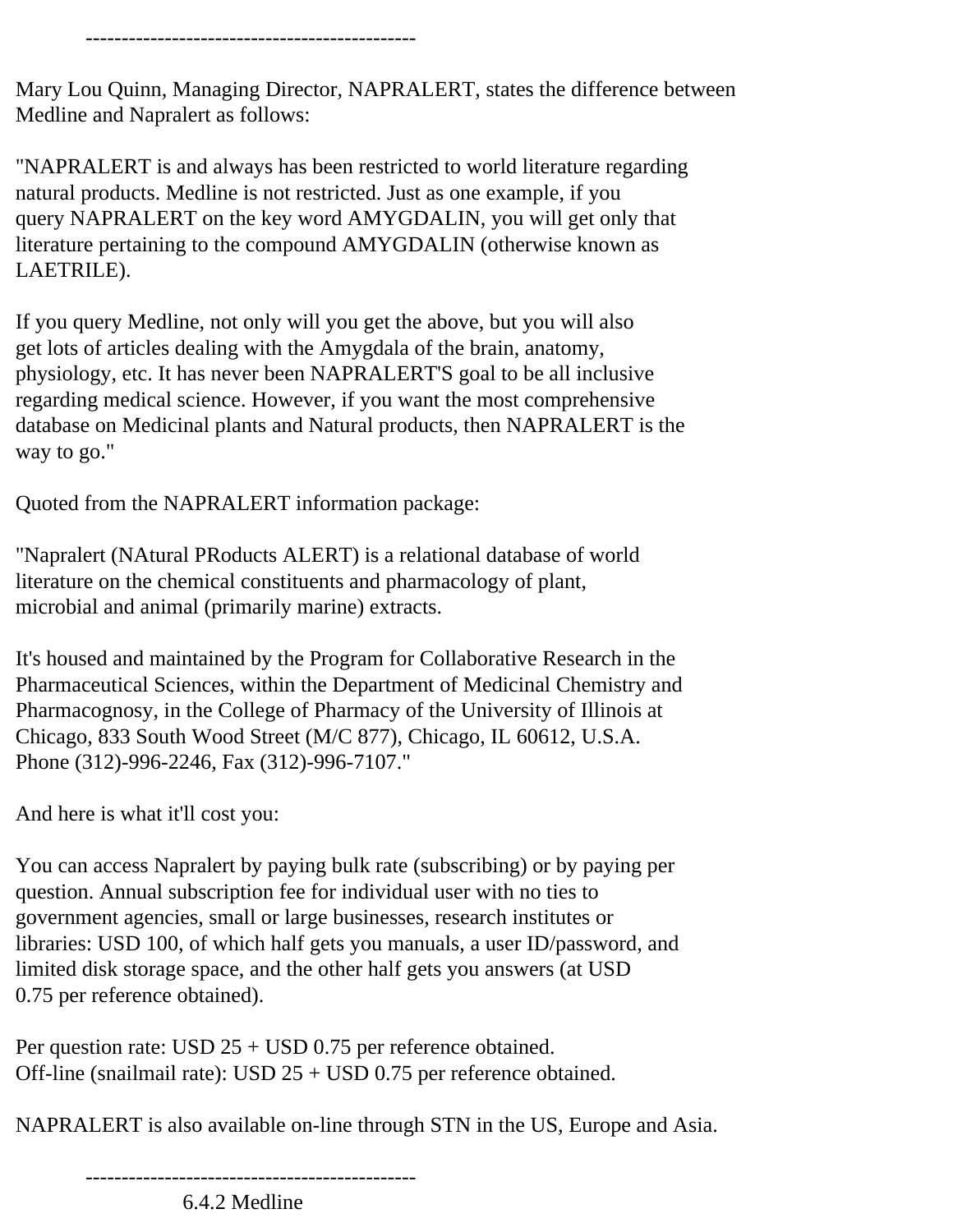You can get free Medline access here http://www4.infotrieve.com/newmedline/adv\_search.asp or here: http://www.ncbi.nlm.nih.gov/PubMed/

----------------------------------------------

One has the niftier search engine, while the other will tell you right away if it was 'in vitro' or 'in vivo'. (Why is that important? Section 5.1.8 in this FAQ has a nice introduction to the ins and outs of herbal research.)

There is, of course, a caveat with depending on a (a bit skewed) database like Medline: you won't get much outside of the 'white' world; you won't get much outside of English language, you won't get much of the multitude of (occasionally very useful) far-out research. And it helps to add a keyword like 'herb' or 'plant' to your search. Medline is not made for herbalists, it's made for MDs. Live with it, but learn where to get hands-on information, as well. Like the practitioner-level journals I mention in the 'Good Periodicals' -part of this FAQ (section 6.3.2).

----------------------------------------------

Comment by Mark D. Gold (mgold.holisticmed.com):

"I find it (Medline) a very useful tool. But it is important to realize that there are several articles which warn about the "dangers" of herbs (particularly in JAMA) which are little more than inaccurate hatchet jobs."

> ---------------------------------------------- 6.4.3 Ingenta ----------------------------------------------

Another commercial database of scientific journals; it's Carl Uncover in new clothes (well, they merged). Good selection of herbal articles. Enable javascript for the search engine. http://www.ingenta.com

> ---------------------------------------------- 6.4.4 IBIDS ----------------------------------------------

IBIDS is a database where you can search for scientific articles on herbs and supplement. From the NIH (National Institute of Health), Office of Dietary Supplements: http://www.nal.usda.gov/fnic/IBIDS/index.html

6.5 Herb programs

 ---------------------------------------------- 6.5.1 Demo or shareware herb programs

----------------------------------------------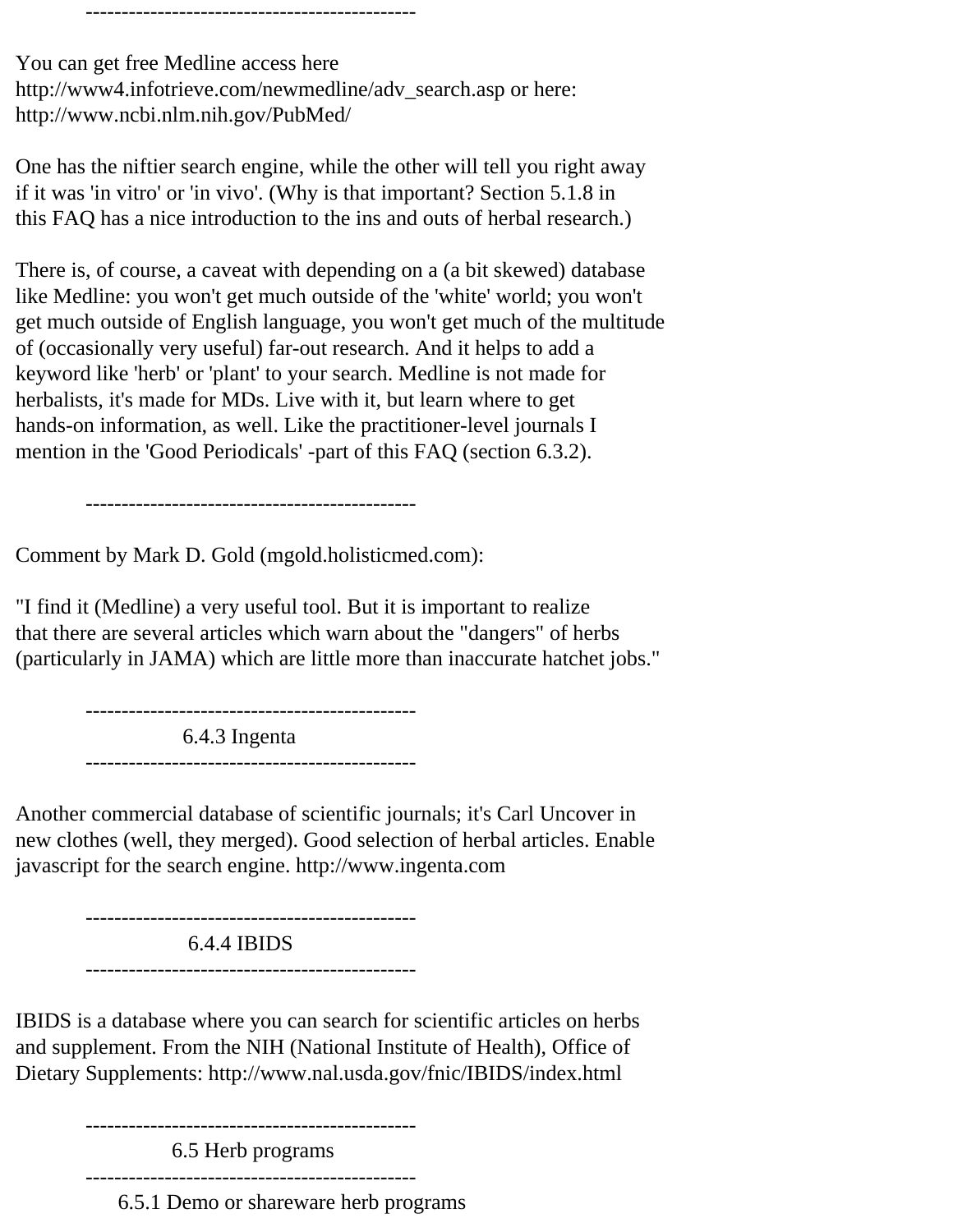For recent herbal programs try a search for 'herb', 'plant' or 'botanical' on one of the larger shareware sites, like http://www.shareware.com/, http://itprodownloads.com/, http://www.winsite.com/search/ or http://www.download.com/

----------------------------------------------

----------------------------------------------

A few links to get you started:

Get the demo of HerbBase, an empty database structure ready for you to fill up: http://www.DynamicArray.com.au

Zentrum Publishing has a few programs here: http://www.self-realization.com/alternative\_medicine\_software.htm (Wellness, Naturheilkunde, Herbs, Side Effects).

> ---------------------------------------------- 6.5.1 Commercial Herbprograms ---------------------------------------------- CD-ROMs: ----------------------------------------------

The Herbalist, David Hoffmann, http://www.hoptechno.com/herbmm.htm , USD 50.

"The Herbalist" was made before crosslinking really took off, but it has a nice index/search engine. It gives you fast access to thorough plant / ailment information. As a bonus there are pronounciations of some plant Latin - the British way.

Traditional Chinese Medicine & Pharmacology,

http://www.hoptechno.com/cherbal.htm , USD 50.

Well worth the price, if you do have some basic knowledge about Traditional Chinese Medicine. I can't say how good it is if you really know your Chinese herbs, but for my knowledge of TCM (basic) it's perfect.

Traditional Chinese Herbal Sciences CD-ROM, Self-study course and TCM herbal tutor. Roger Wicke, http://www.rmhiherbal.org/tchs-cd/index.html , USD 350/350+350/600.

Herbalist, http://www.LongGrassSystems.com.au/Herbalist.php , AUD 30 (about USD 20).

It includes data on about 300 herbs (which you can add your own notes to). You can download a demo (26 MB). As they've used 80 of my pics I get a kickback if you order it with this link:

http://www.LongGrassSystems.com.au/HerbalOrder.php?FromID=HENR - I don't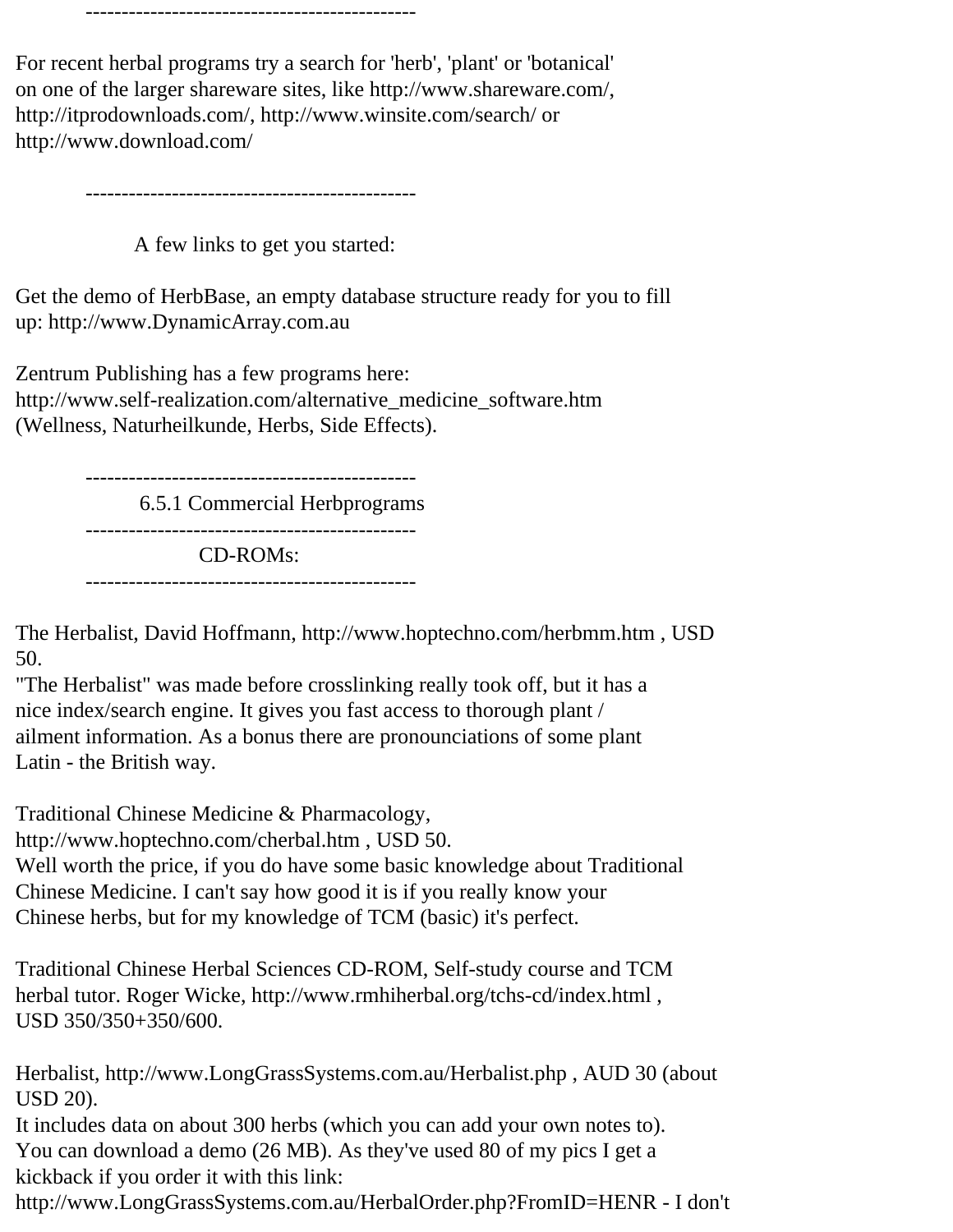get kickbacks if you order it without that "FromID".

Medical Herbalism Resource Disc, http://www.medherb.com/MHHOME.SHTML (go for the back issues). USD 59.

Paul Bergner's excellent journal Medical Herbalism is now available on a CD-ROM, as .html and .pdf -files. That's the back issues from 1989 through to 1999 - no later ones, sorry. While the links in the html part aren't always correct (the files are there, but the links don't always point to them), the pdf files work very nicely indeed.

Considering that the back issues on paper are priced at USD 99/149, and that the information in this format is searchable and well indexed, it's a bargain.

Also included on this CD-ROM, in the same .pdf and .html formats, are King's American Dispensatory (from my site, here:

http://www.henriettesherbal.com/eclectic/kings/intro.html (used with my permission)) and William Cook's Physiomedical Dispensatory.

Interactions, http://www.ibismedical.com , USD 100.

Besides containing good in-depth information about the interactions of some 300-400 drugs, a respectable amount of nutrients, and about 20 of the most talked about herbs, it also includes a short section on herbal pharmacodynamics.

The Herbal Remedies CD,

http://www.dav-buchhandlung.de/buchlang.php3?titel\_id=51881,77 EUR. A German CD-ROM, seen from a phytopharmaceutical viewpoint. The database is divided into two main parts:

- a Materia medica (which lists, in addition to basic plant information,

latin name synonyms and variations - quite smart, that.).

- a drug information sheet - instead of "Aesculus hippocastanum" we get

"Hippocastani semen", with preparations, constituents, and indications.

MDs and NDs take note - this one is for you.

The Interactive Herbal, Terry Willard,

http://www.cdromshop.com/cdshop/desc/p.779810113001.html , USD 21 and not worth it. Were I Terry Willard I'd try everything in my power to disconnect my name from this program - it's really that bad.

At first glance "The Interactive Herbal" is a nicely done CD with some multimedia and a medium-sized database. However:

- The "Formulas" section (54 so-called formulas) is severely lacking (there are no amounts given) and not too homogenous (one aromatherapy entry, three homeopathy, 8 TCM, 9 vitamin/nutrient...).

- The "Diet" section (57 regimens) compounds the frustration by telling you to use these formulas, in almost every single diet regimen. How -can- you, if you cannot make them? It made me wonder who the CD was made for, and what the purpose of it really is - to sell formulas?

- The "Herb" section gives details on 141 herbs, including herbs both from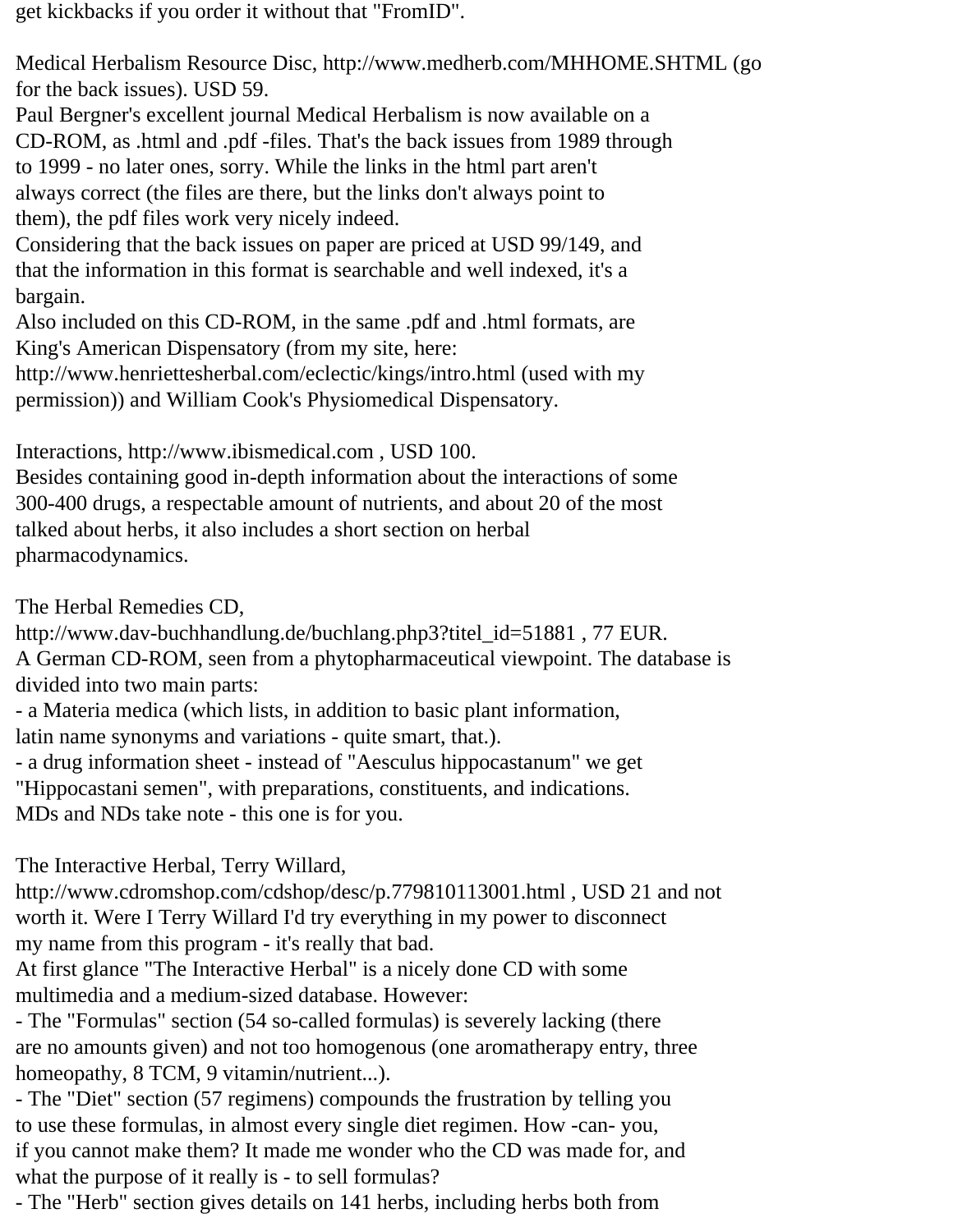the western tradition and from TCM; here you'll even find some working formulas.

- The "Ailment" section gives thumbnail sketches of 124 ailments or disorders, outlines therapeutic approaches, and recommends herbs, vitamins/nutrients, and formulas. This is the most useful part of the CD. There is no search capability at all. Also, the index of herbs is by common name only, and if you cannot guess which they've used you're out of luck. The Interactive Herbal needs -extensive- changes before it's as good as its introductory screen promises.

> ---------------------------------------------- 6.6 Other online information sources ----------------------------------------------

Among the goodies you'll find herbal mailing list and newsgroup archives, Michael Moore's files, and some nice WWW pages.

----------------------------------------------

 6.6.1 FTP sites with info on medicinal herbs: ibiblio herb archives ----------------------------------------------

Try this: ftp ibiblio.org

/pub/academic/medicine/alternative-healthcare/herbal-medicine/ or ftp sunSITE.sut.ac.jp /pub/academic/medicine/alternative-healthcare/herbal-medicine/.

More here: ftp ibiblio.org /pub/academic/agriculture/sustainable\_agriculture/gardening/ or here: ftp sunsite.sut.ac.jp /pub/academic/agriculture/sustainable\_agriculture/gardening/.

Still more: ftp ibiblio.org pub/academic/agriculture/sustainable\_agriculture/gardening/gardening-faqs/ or ftp sunsite.sut.ac.jp /pub/academic/agriculture/sustainable\_agriculture/gardening/gardening-faqs/

And you'll find a wealth of herbal information here - unfortunately not very well organized, but if you do have the time to browse you'll find it is a treasuretrove: ftp ibiblio.org

/pub/academic/medicine/alternative-healthcare/herbal-references/ or ftp sunSITE.sut.ac.jp

/pub/academic/medicine/alternative-healthcare/herbal-references/

6.6.2 Interesting WWW pages

----------------------------------------------

----------------------------------------------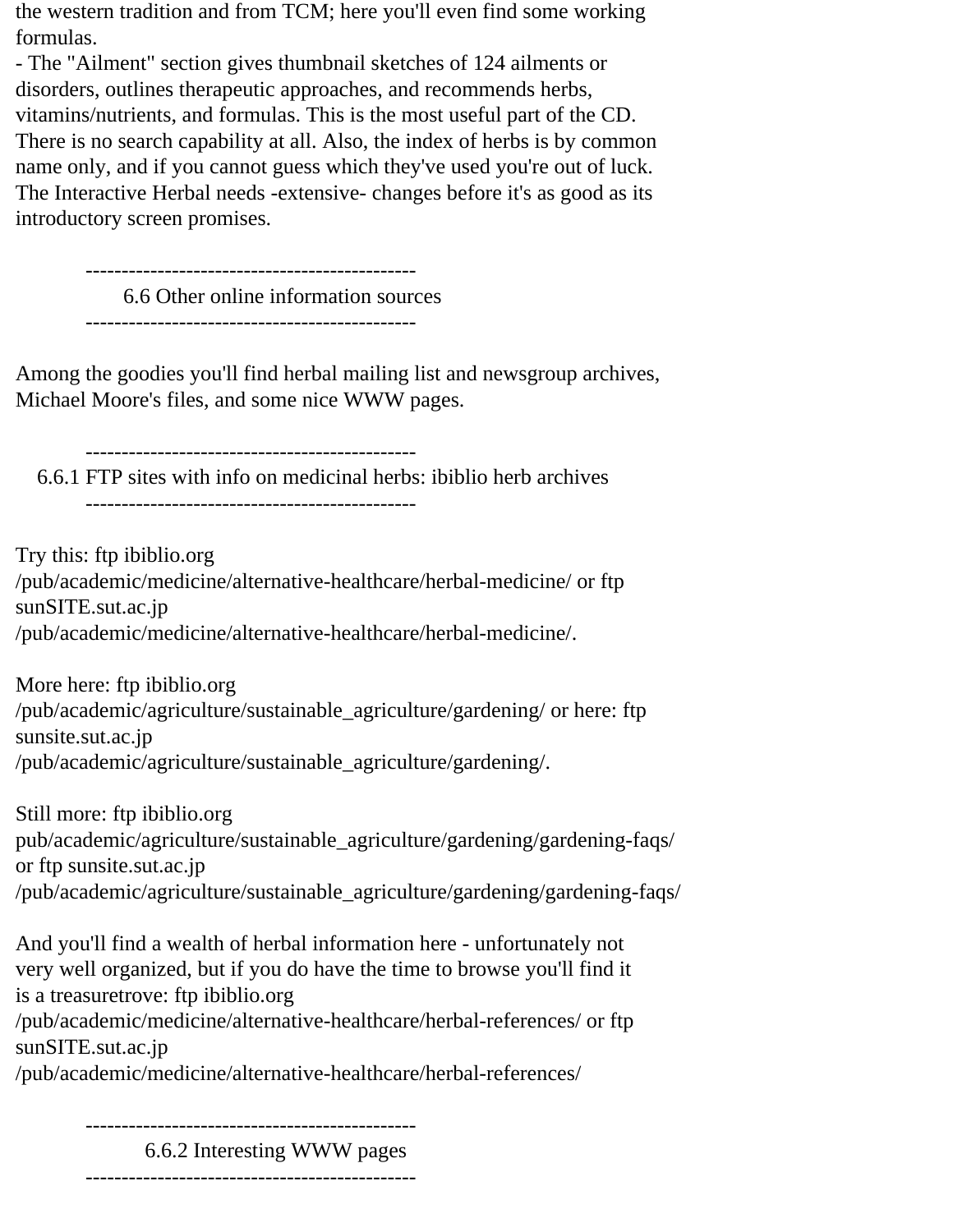I'll only list the most important herbal WWW pages here. You'll find the rest of the good sites from links on Howie's and my pages. And you should use a search engine to look for information on specific plants.

 \* Michael Moore's homepage: http://www.swsbm.com , the Southwest School of Botanical Medicine.

 Have a good look at all the goodies; if you are not a beginner, get the big textfiles - Herbal Materia Medica, Herbal Repertory, Herbal/Medical Dictionary, Herbal-Medical Contraindications, Specific Indications, Herbal Tinctures, Herbal Energetics, Plant Folders, Classic Texts, and anything else that might have been added. There's also a -lot- of pictures on site.

 \_Do\_ download the Herbal Energetics - these are summaries of how to prepare and use plants you already know in ways you already know (even though you didn't necessarily know that you can use THAT plant in THIS way before reading the booklet).

\* Howie Brounstein's homepage:

http://www.teleport.com/~howieb/howie.html

 Columbine and Wizardry Herbs, wildcrafting school and herb catalog. Go get a laugh at the Fad herbs, or read up on smoking herbs, or mugwort. Have fun.

- \* Jonathan Treasure's Herbal Bookworm page: http://www.herbological.com All you need to know about herb books: excellent in-depth reviews, a list of must-read books, a list of stinkers, and a Reality Check.
- \* The Health World Online site. The healthy.net site is spamming everybody and their uncle. Don't go there, and whatever you do, don't email them using a real account; if you do, they'll spam you forever and ever amen.
- \* Henriette's Herbal Homepage: http://www.henriettesherbal.com Home of the herbfaqs (you're reading part of one right now), you'll also find plant pictures, classic texts, plant names in several languages, archives, links - it's an extensive site. (Me? Biased? Naah.)

 ---------------------------------------------- 6.7 Pointers to related documents

----------------------------------------------

- \* 6.7.1 Plants by Mail FAQ pointer
- \* 6.7.2 Carpal Tunnel Syndrome WWW page pointer
- \* 6.7.3 Hint for Kombucha posters
- \* 6.7.4 Hint for Essiac posters
- \* 6.7.5 Thinking of growing herbs for sale?
- \* 6.7.6 Saw Palmetto and Prostata problems: Newsgroup/FAQ pointer
- \* 6.7.7 Natural high FAQ pointer
- \* 6.7.8 Natural vision FAQ pointer
- \* 6.7.9 Smoking herbs document pointer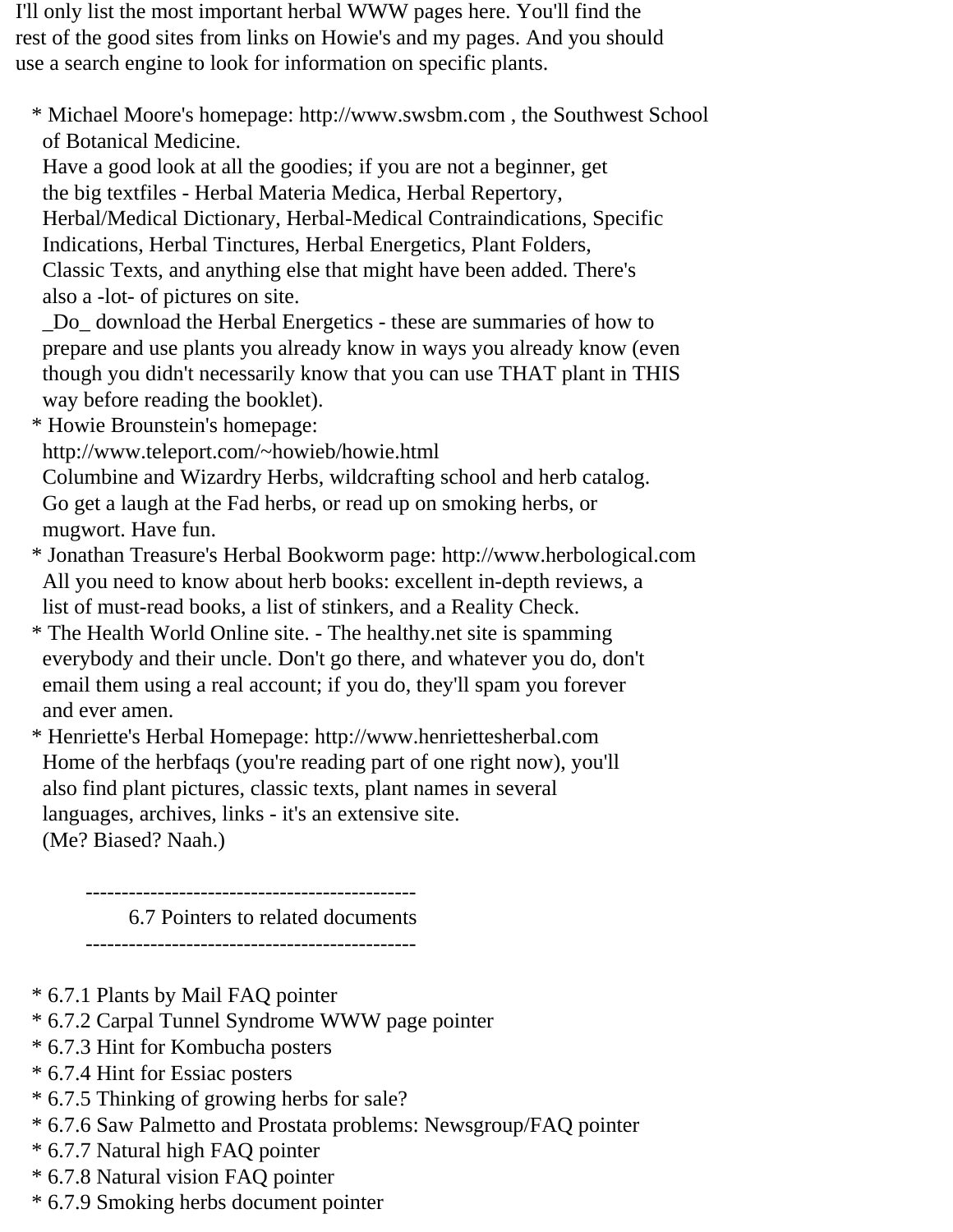\* 6.7.10 Pointer to herbal-medical glossary

\* 6.7.11 Menopausal discomforts

6.7.1 Plants by Mail FAQ pointer

----------------------------------------------

Here you'll find lots and lots of catalogs to get living plants, and some seeds, too: http://gardenwatchdog.com

----------------------------------------------

6.7.2 Carpal Tunnel Syndrome WWW page pointer

Take a look at the Carpal Tunnel Syndrome Home Page at http://www.ctsplace.com/ and specifically, at http://www.ctsplace.com/preventative.php

----------------------------------------------

6.7.3 Hint for Kombucha posters

Please subscribe to the Kombucha list (see 8.1.4). Do not post on

alt.folklore.herbs about Kombucha.

You could go visit the Kombucha Homepage, which should answer anyone's questions about the subject: http://w3.trib.com/~kombu/

----------------------------------------------

6.7.4 Hint for Essiac posters

You can find a wealth of info on Essiac at this web location: http://essiac-info.org/

----------------------------------------------

6.7.5 Thinking of growing herbs for sale?

Visit this site first: http://www.hort.purdue.edu/newcrop/

It's the Gateway to the NewCrop Resource Online Program at the Indiana Center for New Crops and Plant Products at Purdue University; it has lots of information about different plants.

Next go for Richters' FAQ pages: http://www.richters.com/QandA.html

Then go get the 'herb-growing.faq' on ibiblio (see 6.6).

----------------------------------------------

6.7.6 Saw Palmetto and Prostate Problems: Newsgroup/FAQ pointer

Try news:alt.support.prostate.prostatitis, where they also have an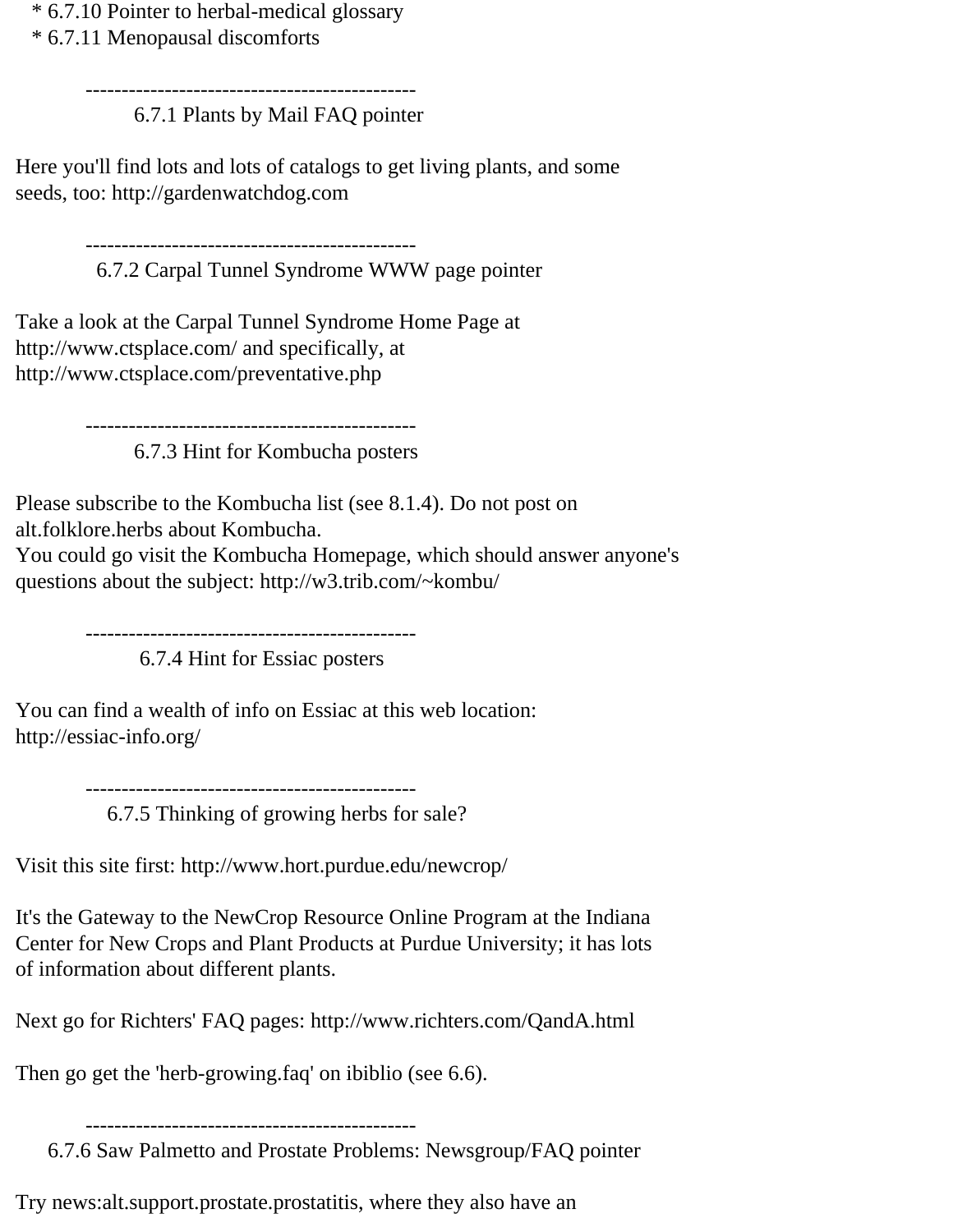excellent FAQ posted periodically.

----------------------------------------------

6.7.7 Natural High FAQ pointer

The hyperreal archive is gone - try the erowid vault: http://www.erowid.org/psychoactives/faqs/natural\_highs\_faq.shtml

----------------------------------------------

6.7.8 Natural vision FAQ pointer

This interesting document can be found here: http://www.cia.com.au/vic/faq.html

----------------------------------------------

6.7.9 Smoking herbs document pointer

THE document on herbal smokes, which also tells you how to stop smoking, is Howie Brounstein's Herbal Smoking Mixtures -booklet. You'll find it here: http://www.teleport.com/~howieb/howie.html .

> ---------------------------------------------- 6.7.10 Pointer to herbal-medical glossary

I got email 'yes but what does MAO inhibitor and adrenergenics and cholinergics mean?' ... so here's a pointer to Michael Moore's medicinese - English dictionary: http://www.swsbm.com/ManualsMM/MedHerbGloss2.txt

you get there from Michael Moore's Clinical Herb Manuals page: http://www.swsbm.com/ManualsMM/MansMM.html

> ---------------------------------------------- 6.7.11 Menopausal discomforts

A very good place to start is the alt.support.menopause newsgroup. Next, check this page: http://www.geocities.com/menobeyond/ . Also see the entry on wild yam, 2.12

----------------------------------------------

----------------------------------------------

7 Schools etc.

So you want to to to a herb school? There's lots. Which are the good ones? Which will give you value for your money and which will hand you fancy gold-plated diplomas instead of the knowledge you went there for? Which are the ones where you'll have to arrive with a chastity belt firmly locked in order to avoid the teachers' amorous advances? Where will you learn all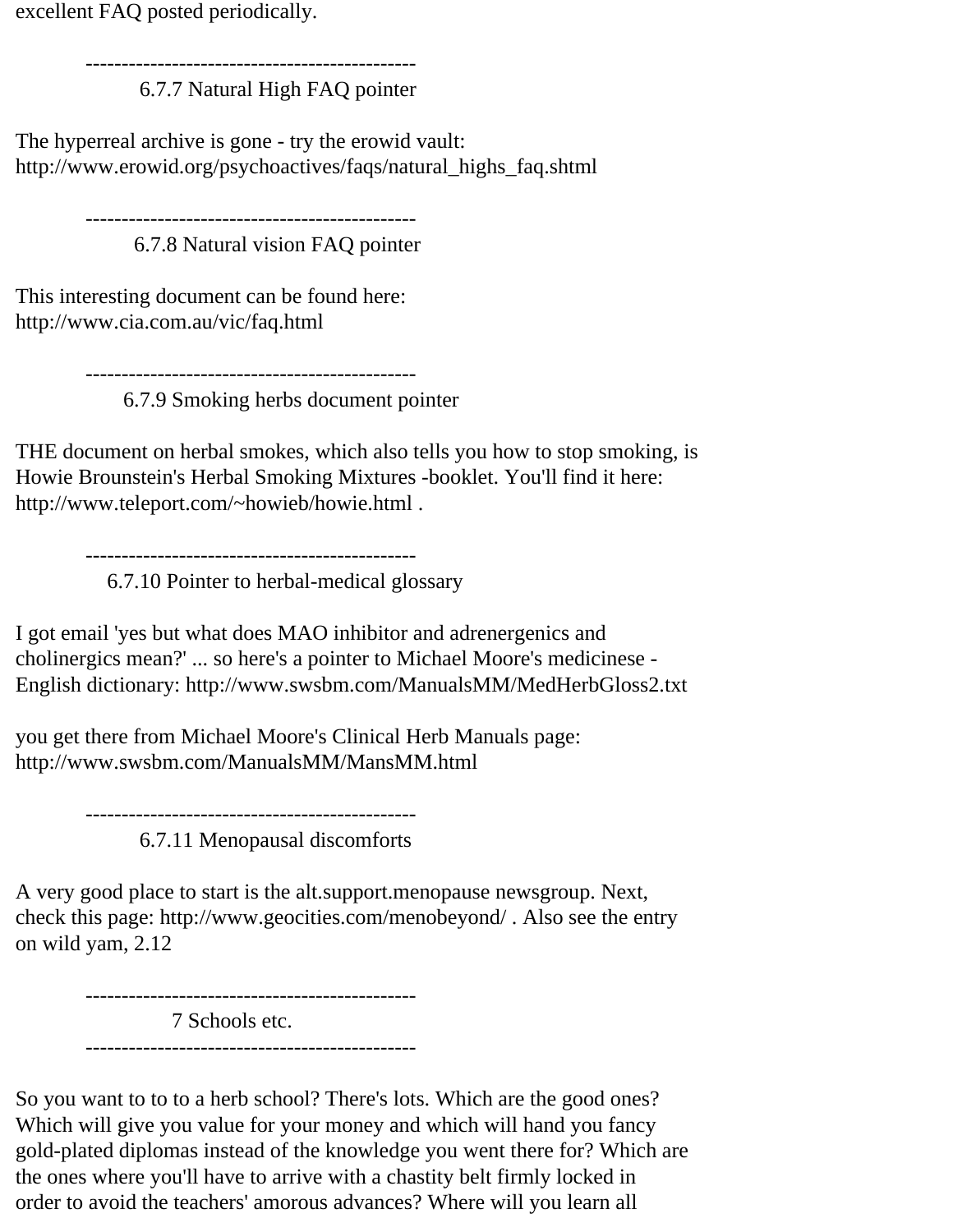about goats and rather less about herbs?

The best way to find out juicy bits like that is to attend a herbal conference or two, and \_gossip\_. I can recommend the Southwest conference for that myself, as I've been to that one (watch me listen to horror stories with my chin on my collarbone...), but I expect others will be equally enlightening.

Note, the herb school I attended gave excellent value for the money; the diploma is factual and not that fancy; I didn't learn squat about goats; and I didn't have to fend off any of the teachers, either. All this before I attended even one conference... lucky me, eh?

There is no really comprehensive up-to-date list of herbal schools anywhere. I've put some schools into my list; there are other lists elsewhere. Here's a few:

- \* The Natural Healers site lists a few (American) herb schools sort them by specialty and/or location: http://www.naturalhealers.com
- \* The American Herbalists guild has put parts of their (US) Herbal Education Directory online:

 http://www.americanherbalistsguild.com/school\_search.htm - the \$12 version of the same includes descriptions etc., at least according to their site: http://www.americanherbalistsguild.com

- \* The American Herb Association also has compiled a list of (US) schools: http://www.ahaherb.com - theirs costs \$3.50.
- \* Herbnet also lists schools: http://www.herbnet.com/university\_p1.htm

Whichever school you choose, do read the accreditation notes on this page otherwise you might end up taking a correspondence course at Clayton.

 (Why do I dislike Clayton? A real ND degree means that you can get a license to legally practise as an ND a few states in the US. The real thing also took about four years of hands-on training. In comparison, Clayton's mail order ND degree isn't worth the paper it's printed on. As long as Clayton hands out ND degrees without having the real ND degree backing they're a diploma mill in my eyes - and I have a real dislike for diploma mills. Let them call it something else, something with no real significance (which is what correspondence school diplomas should be), and I'll withdraw all my objections to their operations. Until then, pffshaw.)

----------------------------------------------

----------------------------------------------

 <sup>7.1</sup> Some hands-on schools I know of in the US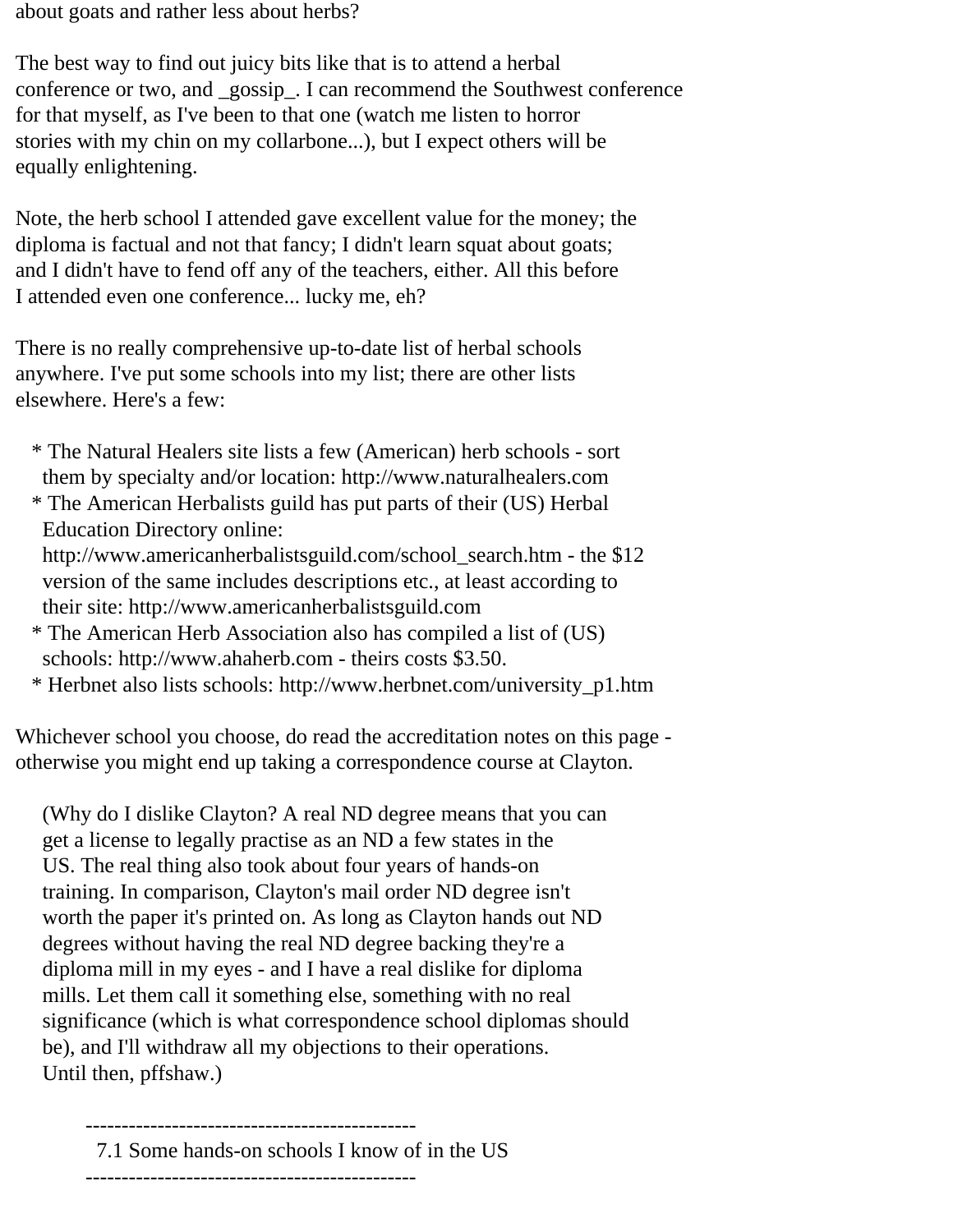ND degrees:

These schools give you -real- ND degrees, with the possibility to get a ND license in one of the licensing states. There are also fake ND schools read about those here: 7.6, Accreditation.

- \* Southwest College of Naturopathic Medicine & Health Sciences. Tempe, Arizona. http://www.scnm.edu/
- \* Bastyr University. Kenmore, WA. http://www.bastyr.edu/
- \* University of Bridgeport, College of Naturopathic Medicine. Bridgeport, CT. http://www.bridgeport.edu/naturopathy/
- \* National College of Naturopathic Medicine. Portland, OR. http://www.ncnm.edu/ (Needs flash, which I abhor.)

Other herbal hands-on schools:

Full-time:

- \* Southwest School of Botanical Medicine, Michael Moore. Bisbee, Arizona. http://www.swsbm.com/
- \* The Rocky Mountain Herbal Institute, Hot Springs, MT. Mainly Chinese herbology. http://www.rmhiherbal.org
- \* California School of Herbal Studies, Forestville, CA. http://www.cshs.com/
- \* The North American College of Botanical Medicine (formerly the National College of Phytotherapy), Albuquerque, NM. http://www.swcp.com/botanicalmedicine
- \* Desert Woman Botanicals, Monica Rude, Gila, NM. Several 3-month apprenticeships in medicinal herb growing, harvesting, drying, marketing, shipping, use in products. Enthusiastic, hard working workers interested in herb growing should apply. http://www.desertwoman.net/
- \* NorthEast School of Botanical Medicine, 7Song. Ithaca, NY. A six-month, three days a week school: http://www.ph.utexas.edu/~wolfe/NSBM/NSBMcur.html

Part-time:

- \* Howie Brounstein, Columbines and Wizardry Herbs, Inc., Eugene, Oregon. A wildcrafting class. http://www.teleport.com/~howieb/howie.html
- \* Pacific School of Herbal Medicine, Adam Seller. Oakland, California. Classes range from a couple of hours (for beginners) through 650 hours (to become a professional herbalist). Adam also has clinical case studies for the practising herbalist. http://www.pshm.org
- \* Christopher Hobbs, Williams, OR. 8 month apprenticeship program, one weekend a month. http://www.christopherhobbs.com
- \* Herbal Therapeutics, David Winston. Broadway, NJ. A two-year school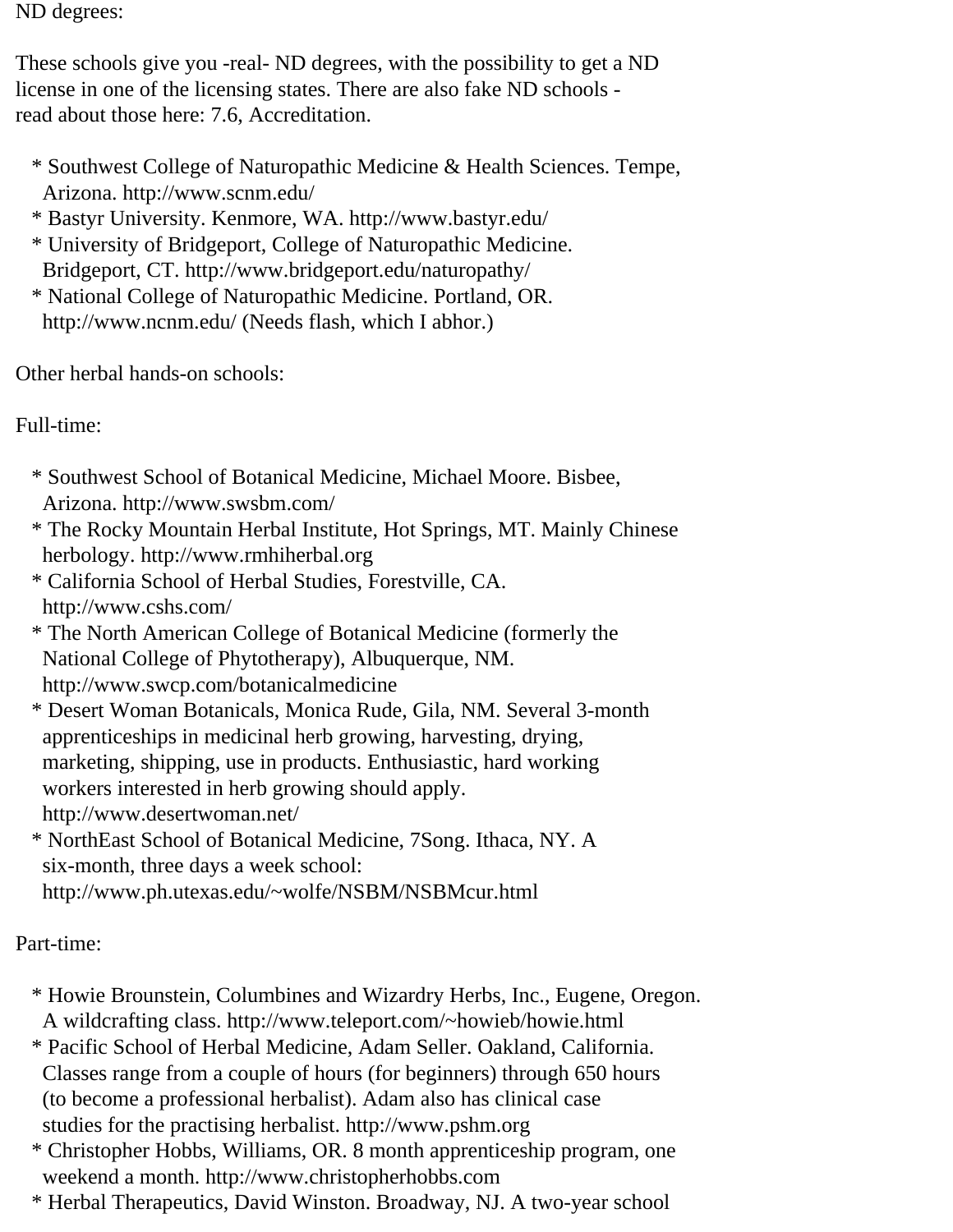with classes one evening a week. http://www.herbaltherapeutics.net

- \* Rosemary Gladstar, Vermont. 12 month apprenticeship program, one weekend a month. http://www.sagemountain.com
- \* Althea Northage-Orr, Chicago, IL. Evening classes. http://www.chicagocollegeofhealingarts.com

I don't know if these are full- or part time:

 \* Susun Weed has intensives and correspondence courses: http://www.susunweed.com

> ---------------------------------------------- 7.2 Some hands-on schools in Canada ----------------------------------------------

ND degree:

This school gives you a -real- ND degree, with the possibility to get a ND license in one of the licensing states. There are also fake ND schools read about those here: 7.6, Accreditation

 \* The Canadian College of Naturopathic Medicine, Toronto, Ontario. http://www.ccnm.edu

Other herbal hands-on schools:

- \* Dominion Herbal College, Burnaby, B.C. http://www.dominionherbal.com
- \* Mohawk College of Applied Arts & Technology, Hamilton, Ontario. This is phytotherapy, not herbalism, but then I'm a snob. http://www.mohawkc.on.ca/dept/cehs/phytotherapy.html

 \* Wild Rose College of Natural Healing, Terry Willard. Calgary, Alberta. http://www.wrc.net/

 ---------------------------------------------- 7.3 Some correspondence courses I know of in the US

----------------------------------------------

It's rather difficult to judge these from their ads. I've added "good" to those which I've only heard good things about.

----------------------------------------------

- \* Rosemary Gladstar has a correspondence course.
	- http://www.sagemountain.com

"good"

 \* The Australasian College of Herbal Studies. http://www.herbed.com "good"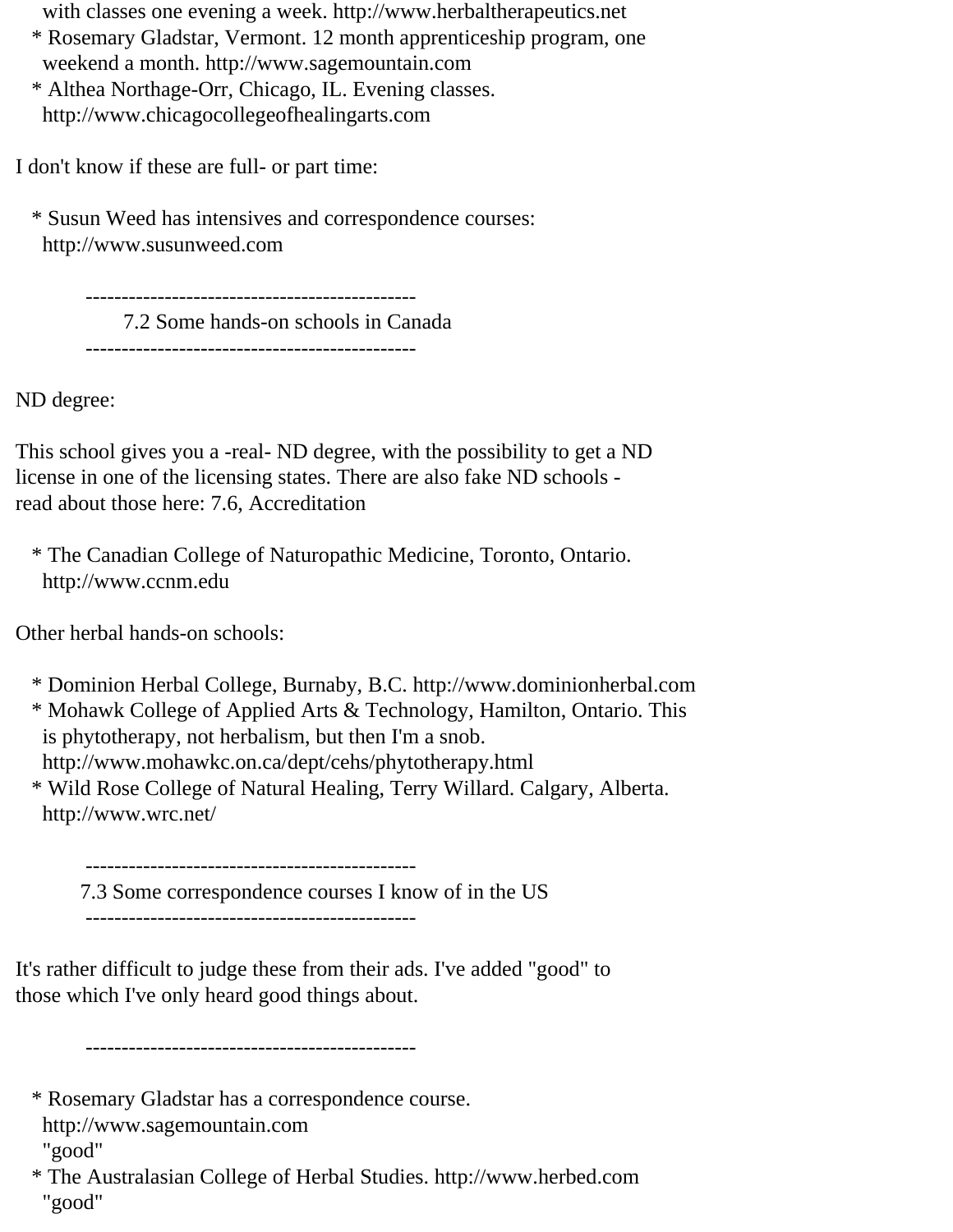\* David Hoffmann, Therapeutic Herbalism. If you would like more information, his address is:

 2068 Ludwig Avenue, Santa Rosa, CA 95407. 707/544-7210. Stuck in the stoneage, eh, David, with no URL yet? I'll drop this one in my next update, because addresses and phone numbers change, and I can't check them from here.

- \* Christopher Hobbs Home study course. http://www.christopherhobbs.com
- \* Jeanne Rose has a correspondence course. http://www.jeannerose.net
- \* The School of Natural Healing, founded by Dr. John R. Christopher. They have an Herbalist course and a Master Herbalist course, among others. http://schoolofnaturalhealing.com
- \* The East-West Herb Course, Michael Tierra. This is TCM, not western herbalism. http://www.planetherbs.com

----------------------------------------------

 7.4 Some schools and correspondence courses elsewhere ----------------------------------------------

\* The School of Natural Health Sciences, London, UK.

http://www.learnbymail.com/courses/herbalism.htm

 \* The Waikato Centre for Herbal Medicine is in New Zealand. Graduates are able to become full Professional Members of the NZ Association of Medical Herbalists.

 The course is 4 year, three years at college (one day a week) and the 4th year is working alongside a Registered Medical Herbalist in Clinical Training. There is also a correspondence programme. http://www.herbalcentre.co.nz

 \* The International College of Herbal Medicine, in New Zealand. http://www.HerbCollege.com

The UK Herb Society has a Herbs educational resources page with more UK schools: http://www.herbsociety.org.uk/education.htm

The NIMH (the National Institute of Medical Herbalists, UK) also lists some schools; unfortunately, their list is rather out of date: http://www.nimh.org.uk

 ---------------------------------------------- 7.5 About correspondence schools, and licensing of herbalists

----------------------------------------------

From: tim.thorne.thorne.com (Tim Birdsall, ND)

I have absolutely no quarrel with distance learning. However there is a substantive difference between getting an MBA by home study and getting a health care degree! How can you learn physical diagnosis without someone standing over your shoulder saying "No, the spleen is here." or "Yes, this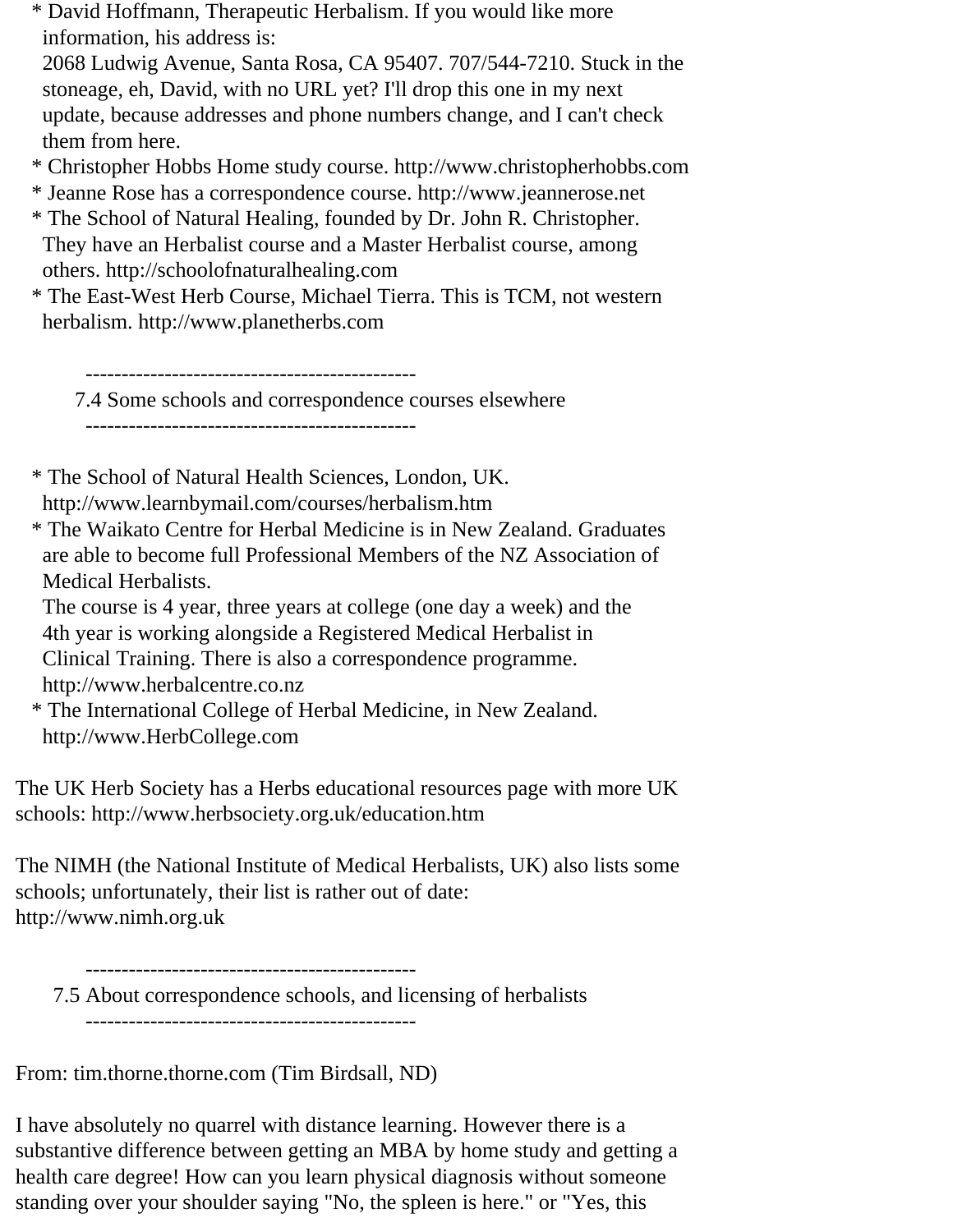person's liver feels enlarged." To the best of my knowledge, no other health care profession has any legitimate degrees offered exclusively via home study.

----------------------------------------------

 7.6 Accreditation of ND schools and ND licensing in the US ----------------------------------------------

From: Paul Bergner <br/>bergner.concentric.net> Subject: Clayton School

Someone recently posted that the Clayton School had obtained "accreditation". By what body, may I ask? Is it something recognized by the Department of Education, or is it some form of gratuitous self-accreditation? The test of legitimacy is whether students are eligible for government student loans.

----------------------------------------------

>From Henriette:

Clayton's "ND" degree won't get you a ND license in the states where ND licensing is possible. If you want a \_real\_ ND degree you need to attend one of the real ND schools mentioned above.

----------------------------------------------

The accrediting agency for naturopathic schools is the Council on Naturopathic Medical Education (CNME), Eugene OR. http://www.cnme.org The CNME is accredited by the US Department of Education and is the only recognized licensing agency for naturopathic medical schools in the US.

States in which you can get licensed as an ND:

If you're an ND who has graduated from one of the eligible ND schools you can get licensed in these states:

 Alaska, Arizona, Connecticut, Hawaii, New Hampshire, Montana, Oregon, Vermont, Washington, Utah,

after passing the Naturopathic Physicians Licensing Exam (NPLEx).

There are additional recognized ND licenses in Florida. No new licenses are being granted there, however.

British Columbia and Ontaria currently license NDs who pass licensing exams and who have graduated from any of the legitimate naturopathic medical schools with an ND.

Other resources: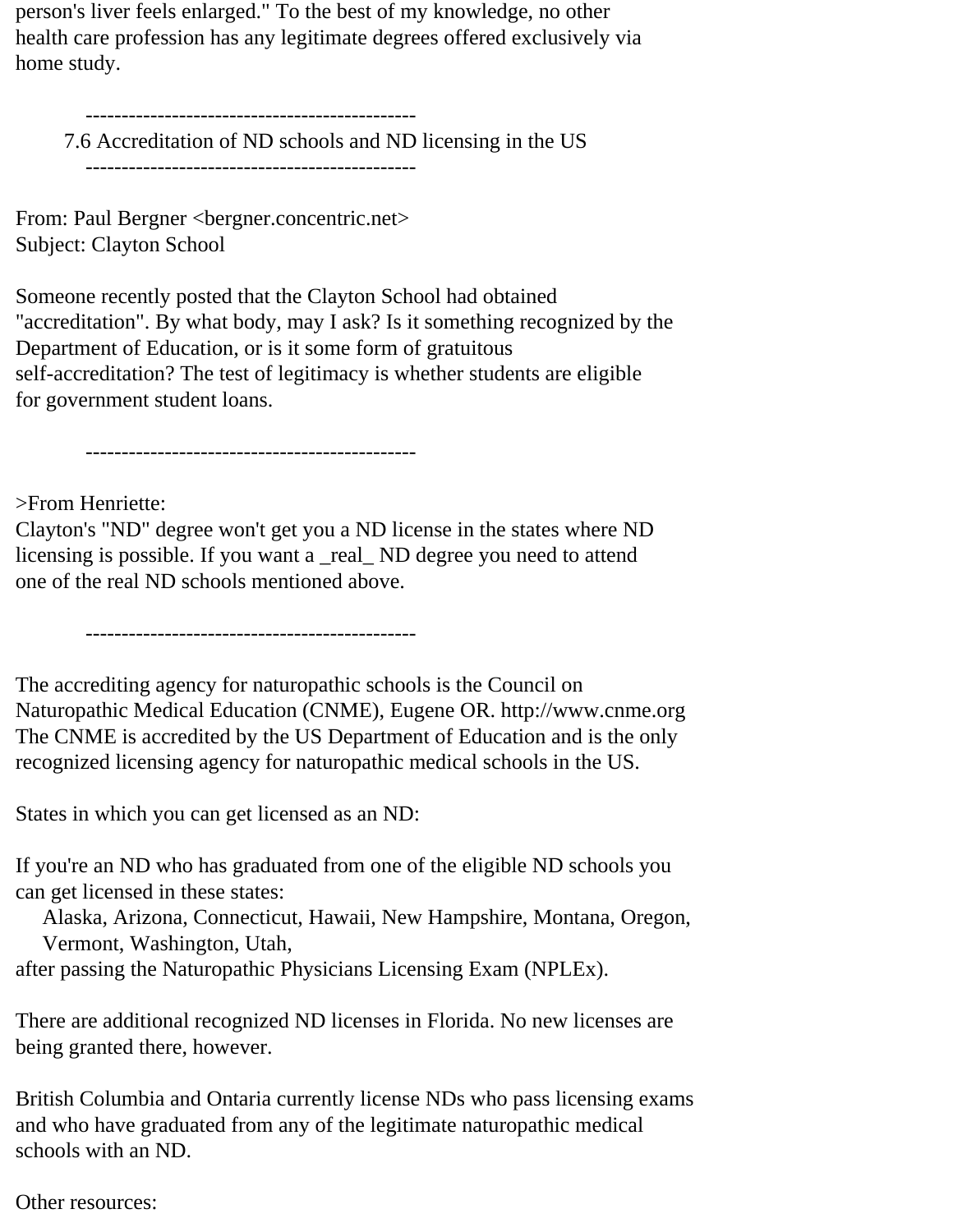Federation of Naturopathic Medical Licensing Boards, Inc., 5002 W Glendale Ave, Ste 101, Glendale, AZ 85301, USA, phone 602-937-4756.

American Association of Naturopathic Physicians (AANP), Seattle, WA. http://www.naturopathic.org/

> ---------------------------------------------- 8 Related forums ---------------------------------------------- 8.1 Mailing lists ----------------------------------------------

Mailing lists have a distinct advantage over the online WWW chat pages: you don't have to be online. Just pull down your email from the server, and read and reply at leisure. It's lots cheaper for those of us who pay phone and/or ISP by the minute (this includes most Europeans).

In addition the lists mentioned below there's Herbal Hall, a low-volume, high-quality list for professional herbalists, but that's by invitation only.

Any other lists you think should be here? Any changes in the lists listed?

You can try a search on "herb" on these list listers: http://groups.yahoo.com/ , http://www.topica.com , http://www.tile.net and http://www.lsoft.com .

----------------------------------------------

8.1.1 The Herblist

(Alive and well. Oct03)

A high-volume list for discussions about herbal medicine and medicinal herbs.

To subscribe: go to the mailman site: http://lists.ibiblio.org/mailman/listinfo/herb or write to herb-request@lists.ibiblio.org with only the following text: subscribe

Be sure to read the Rules before posting: http://henriettesherbal.com/archives/herblist/rules.html Archives found here: http://www.henriettesherbal.com/archives.html

----------------------------------------------

8.1.2 The Aromatherapy List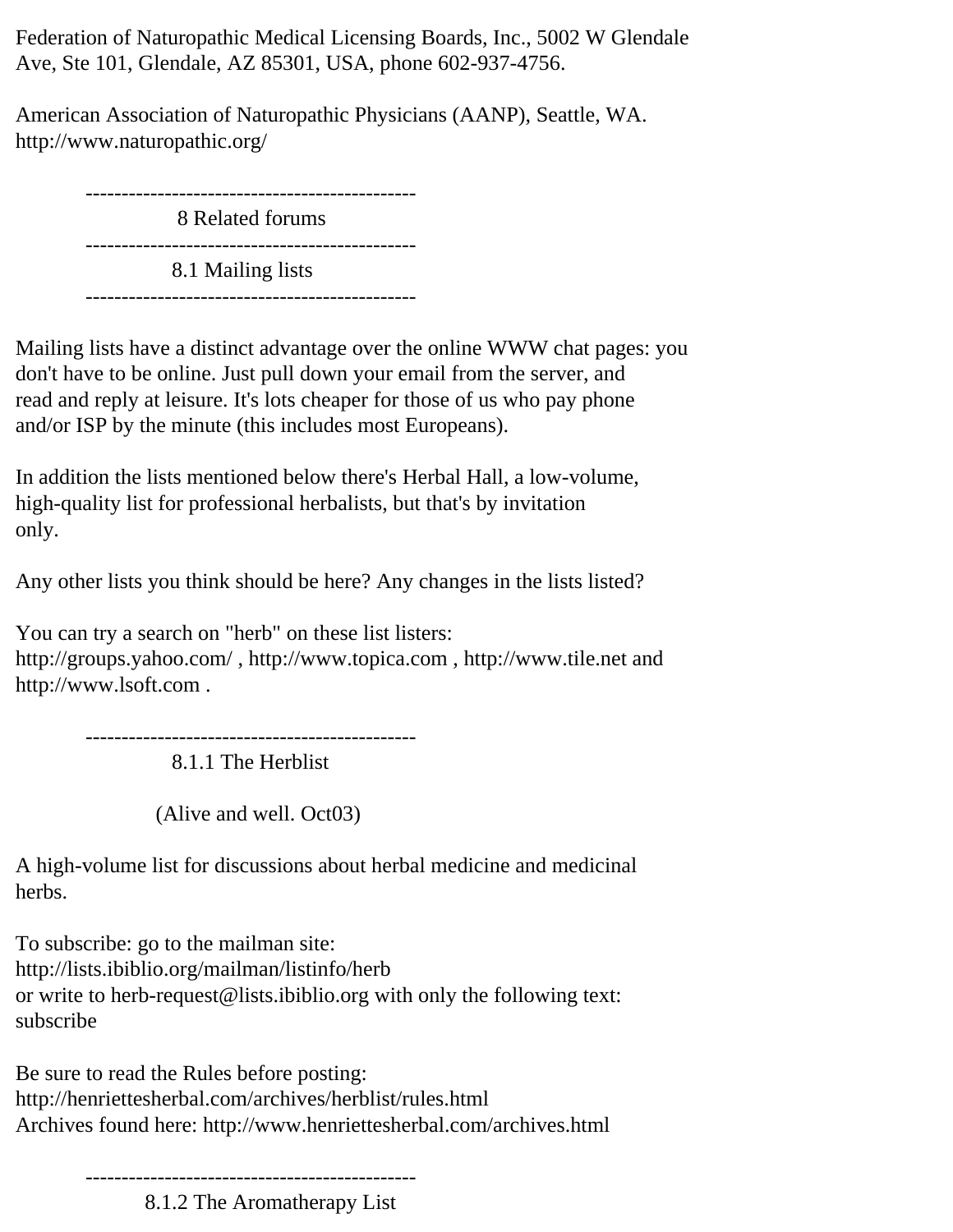(Alive and well. Mar02)

To subscribe, write to list@idma.com with the following text: join aromatherapy

The problem with this list, as per several emails in December 00 from former aromatherapy listmembers, is that it's become extremely chatty, with next to no aromatherapy posts. If that changes I'd appreciate an update.

Two less contentious and slightly slower lists with aromatherapy:

The Essentials List:

 to subscribe: write to essentials@naturesgift.com with just SUBSCRIBE in the subject line, and no text.

----------------------------------------------

8.1.3 The Kombucha List

(Alive and well. Dec00)

To subscribe: write to kombucha-subscribe@topica.com Website here: http://lists.topica.com/lists/kombucha/ and here: http://w3.trib.com/~kombu/

Pretty good for newbies but mostly the same stuff over and over and over. Good FAQ.

----------------------------------------------

8.1.4 The Paracelsus List

(Alive and well. Oct03)

Subscription is limited to practitioners, educators, researchers and students in alternative and conventional medical fields.

To subscribe: visit this site:

http://lists.ibiblio.org/mailman/listinfo/paracelsus and follow the instructions, or write to paracelsus-request@lists.ibiblio.org with the following text: subscribe

As part of the subscription approval process, send a biographical note indicating training, practice and interests to the list at paracelsus@lists.ibiblio.org.

> ---------------------------------------------- 8.1.5 The Homeopathy List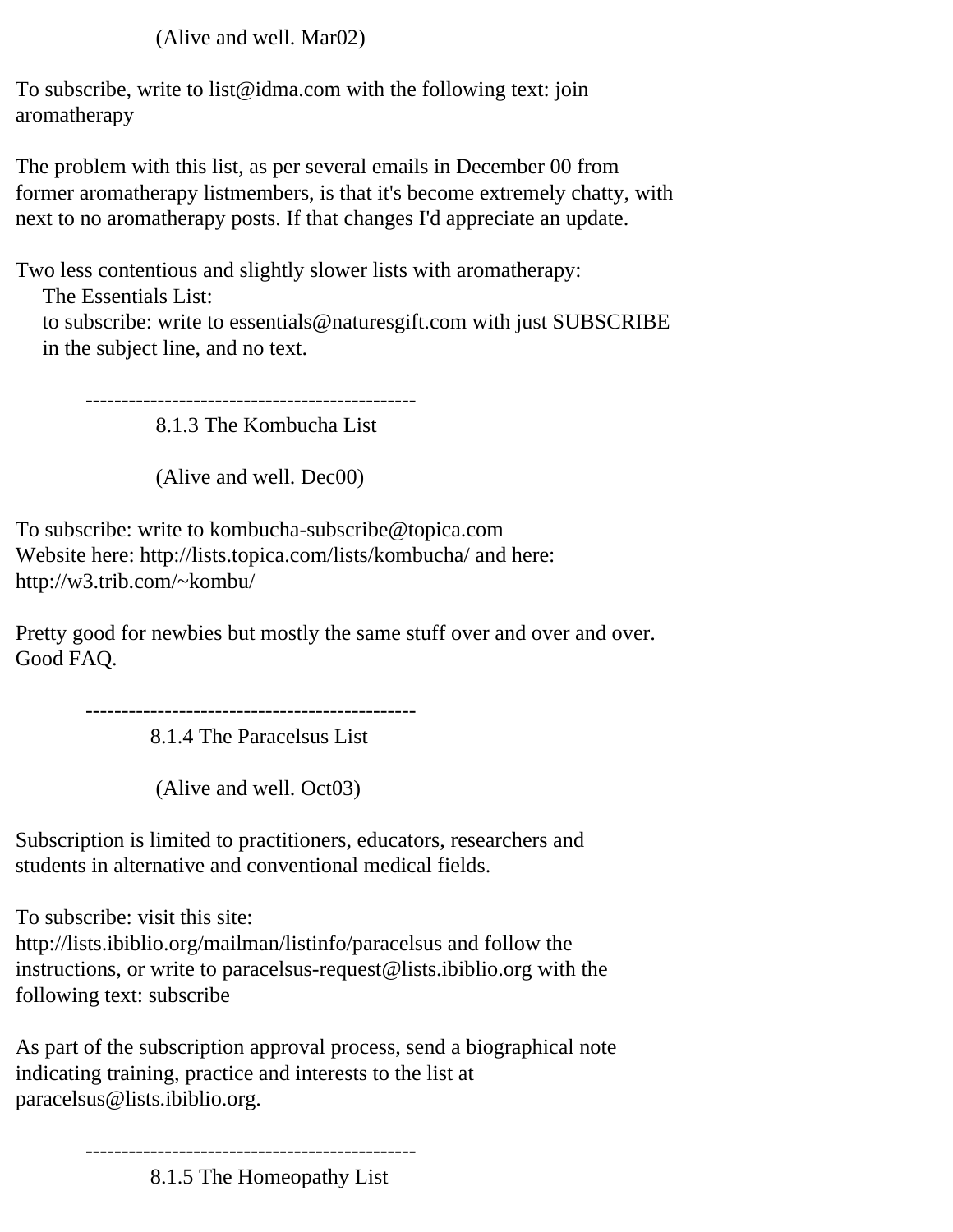(Alive and well. High volume, no chat. Dec00)

To subscribe: write to homeopathy-request@lyghtforce.com with the subject: subscribe

The archives for this list and a FAQ on homeopathy are kept on http://www.homeopathyhome.com/web/descriptions/homlist.shtml

----------------------------------------------

8.1.7 The Culinary Herblist

(Briefly alive in season. Oct03)

This is the list for the gardening and use of culinary herbs:

To subscribe: write to: Majordomo@oregonvos.net with the text: subscribe herbs-l

Archives found here: http://www.henriettesherbal.com/archives.html

----------------------------------------------

8.1.9 The Wellpet List

(Alive and well. Dec00)

A list for a holistic approach to animal health.

To subscribe: write to: majordomo@imagicomm.com with the text: sub wellpet Webpage: http://www.listservice.net/wellpet/

----------------------------------------------

8.1.10 The Holisticat List

(Alive and well. Chatty. Oct03).

A chatty list for the use of nutrition, herbs, homeopathy, acupuncture etc. as it relates to cats.

To subscribe: write to: majordomo@vlists.net with the text: subscribe holisticat

OR the text: subscribe holisticat-digest

The list FAQs, archived old posts, articles etc. are available here: http://www.holisticat.com

----------------------------------------------

8.1.12 The Apothecary List

(Almost dead. Mar02)

A list for preparing oils, ointments and suchlike. I'm told that the chatters have moved on.

To subscribe: write to: apothecary-request@kjsl.com with the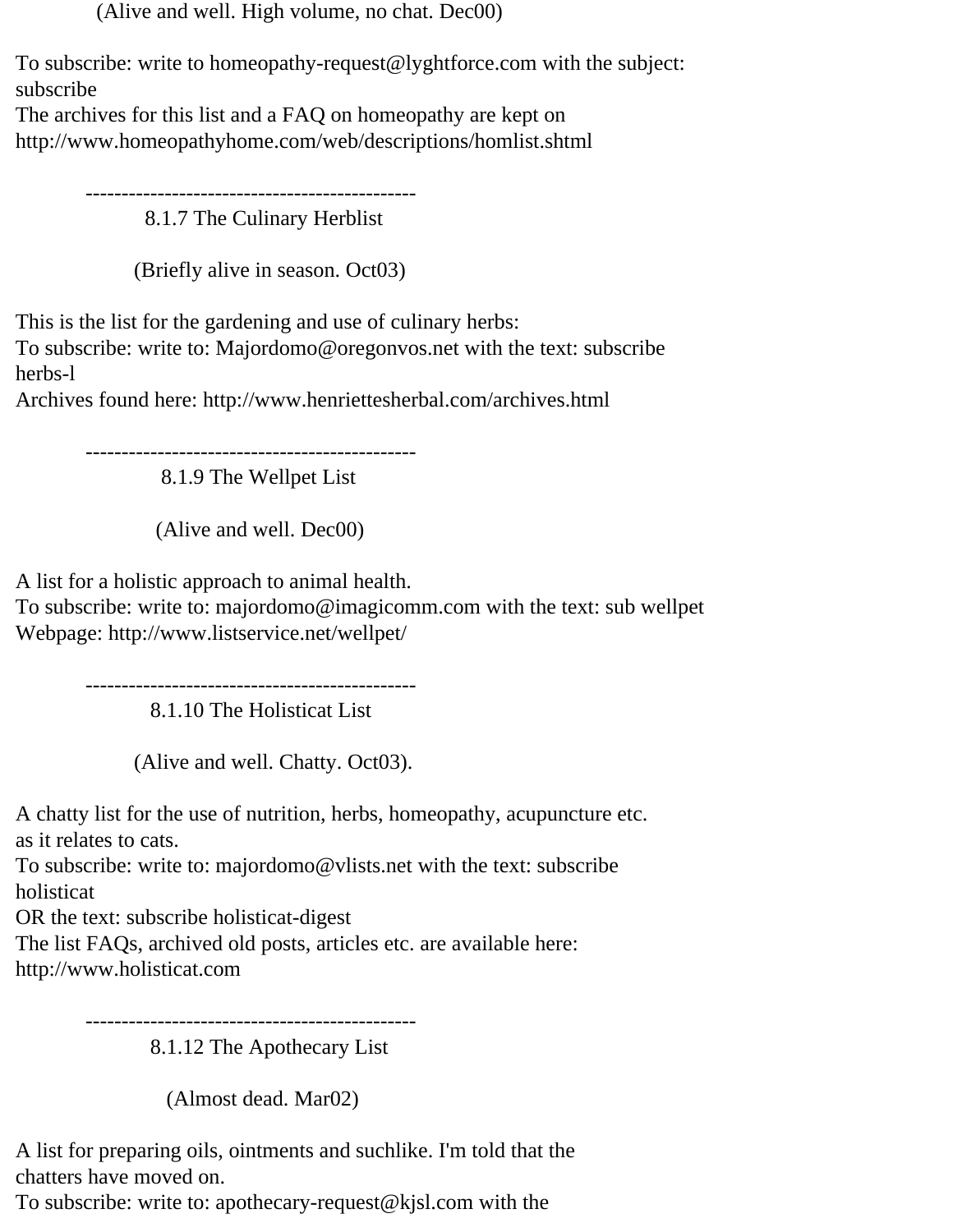text: subscribe

 ---------------------------------------------- 8.1.13 The HolisticBird List

(alive and well. Oct03)

The HolisticBird list focuses on natural health for birds. Most of the discussions are around bird diseases, nutrition, and herbs, but there is occasional contributions about homeopathy and other modalities.

To subscribe: write to HolisticBird-subscribe@yahoogroups.com, URL: http://groups.yahoo.com/group/HolisticBird/ HolisticBird Newsletter http://www.holisticbirds.com HolisticBird Website http://www.holisticbird.org

----------------------------------------------

8.1.14 The Toiletries List

(Alive and well. Many many ads. Oct03)

A list for various aspects of making your own lotions, cremes, soaps, personal care products, and related subjects. To subscribe: write to: 1Toiletries-subscribe@yahoogroups.com , URL: http://health.groups.yahoo.com/group/1Toiletries/

----------------------------------------------

8.1.16 The Aboutherbs List

(Almost dead. Oct03)

A list focused more on growing and preserving herbs. Animal health and natural beauty are ontopic, as are herbs for health. To subscribe: write to aboutherbs-subscribe@yahoogroups.com Website found here: http://health.groups.yahoo.com/group/aboutherbs/

----------------------------------------------

8.1.17 The UK Herbal List

(Alive and well. Oct03)

The ukherbal -list for practitioners in Europe is closed, low on volume and high on quality. If you wish to join, and are a practitioner in Europe, send an email with your resume to gcwhite.ntlworld.comx (no x).

----------------------------------------------

8.1.18 The Herbgardening List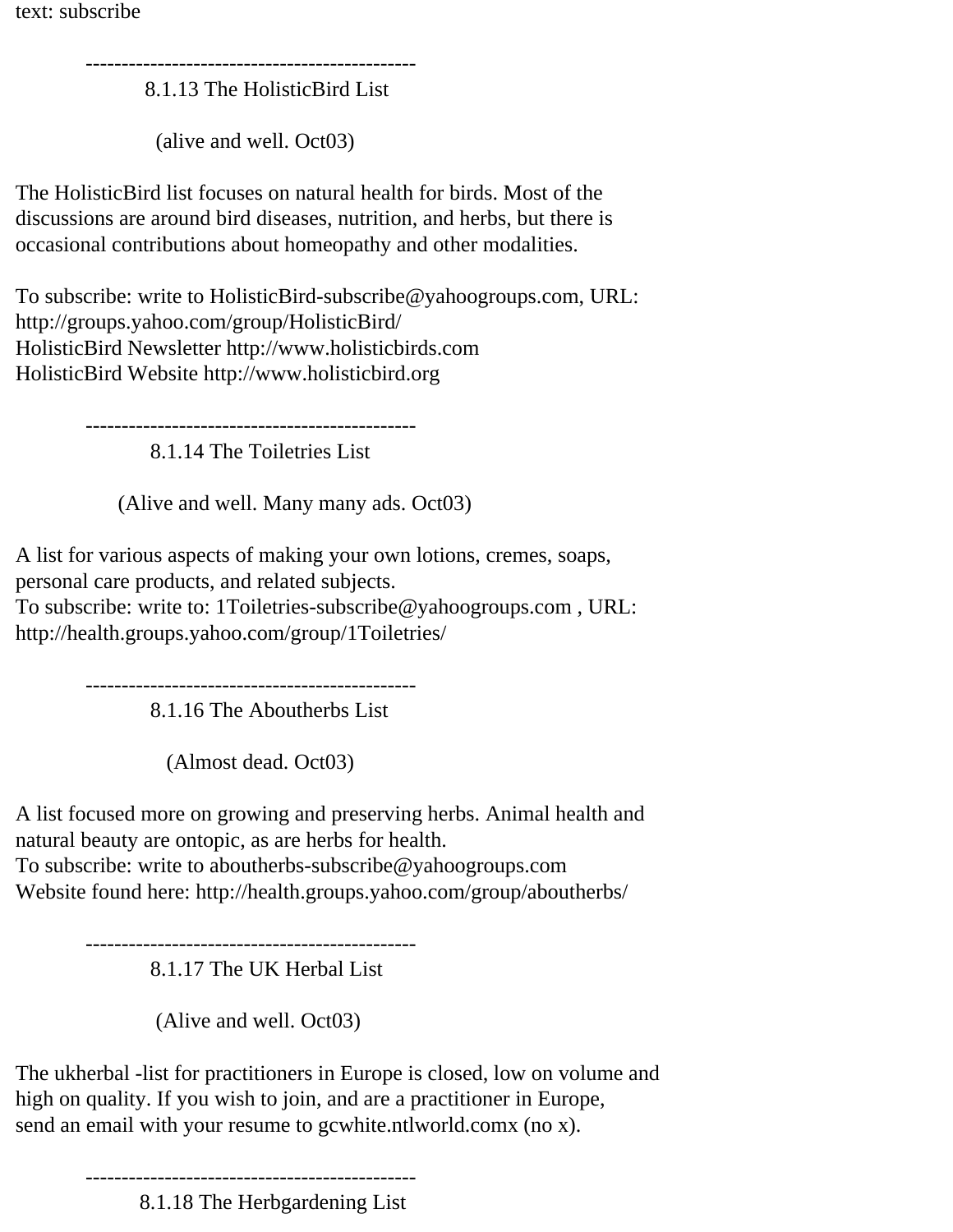(Alive and well. Oct03)

To subscribe: write to herbgardening-subscribe@yahoogroups.com , URL: http://groups.yahoo.com/group/herbgardening

----------------------------------------------

8.1.19 The Forageahead List

(Alive and well. Oct03)

To subscribe: write to forageahead-subscribe@yahoogroups.com Website found here: http://groups.yahoo.com/group/forageahead/

----------------------------------------------

8.1.20 The HolisticPet List

(Alive and well. Oct03)

To subscribe: write to holisticpet-subscribe@yahoogroups.com Website found here: http://groups.yahoo.com/group/HolisticPet/

----------------------------------------------

8.2 Related newsgroups

----------------------------------------------

You might want too check

\* alt.folklore.herbs (archives found here:

http://henriettesherbal.com/archives.html)

- \* misc.health.alternative
- \* rec.gardens
- \* rec.gardens.edible
- \* rec.food.preserving
- \* bionet.plants
- \* sci.med.\*
- \* alt.healing.flower-essence
- \* alt.support.cancer.prostate
- \* alt.support.sinusitis
- \* alt.support.prostate.prostatitis
- \* alt.support.\*

 \* alt.aromatherapy (comes complete with the usual complaint: 'my site doesn't carry this one' - well, mine doesn't, so I can't say what they talk about over there)

----------------------------------------------

8.4 Newsgroup (and mailing list) netiquette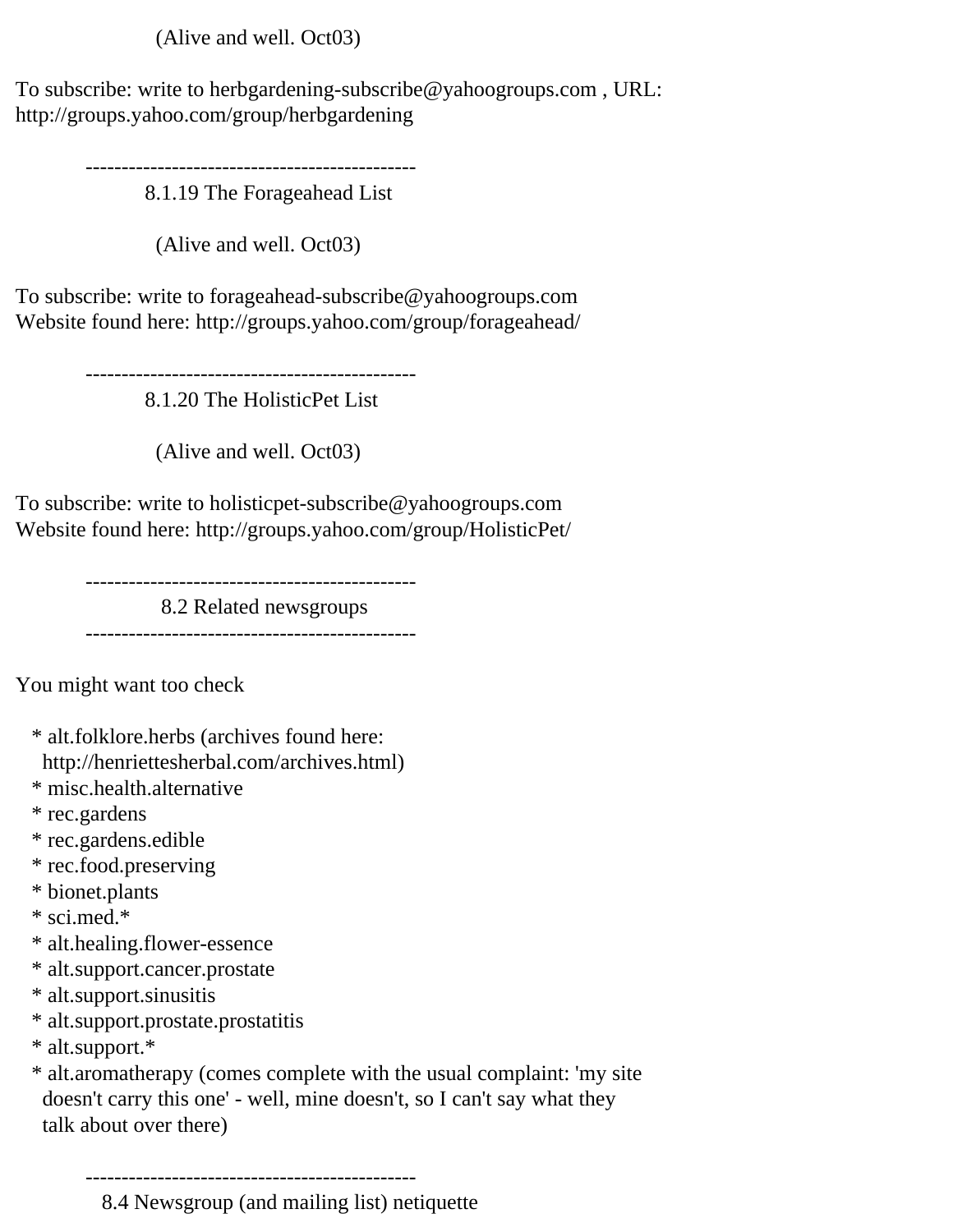----------------------------------------------

Here's a good page on snipping as you go: http://learn.to/quote .

Another good page is among the FAQs found in news:news.announce.newusers , a resource all usenet (= newsgroup) newbies should make themselves familiar with: http://www.faqs.org/faqs/usenet/posting-rules/part1/

The main rule is, contributors to these forums are real live people - so don't be a jerk. And remember, Things get Archived.

All of usenet (except binary groups, but read their FAQs), and most mailing lists are plain text. Email, too, is plain text. That means you should not use any kind of html nor any kind of graphics in your posts and/or emails. Also please note that most people who've been around for a while use email and/or usenet programs that don't even see your nicely formatted text they see the html code instead. <ht ml><br/>body bgcolor="#FFFFFF"><font size="2">It's gibberish. Take my word for it.</font></body></h tml>

Also, a lot of people (including most Europeans) still pay for their online time and/or their phone by the minute. Yes, European phone companies charge for local calls, too. Some Europeans even pay their ISP (internet service provider) by the byte. Html code and graphics in your posts and emails make for longer downloads, and thus, for higher cost.

So change your habits -- and your email program settings. People on slow lines, people who pay by the minute or by the byte, and usenet and email "oldbies" will thank you for your consideration.

> ---------------------------------------------- 8.5 Dealing with spam and trolls ----------------------------------------------

Instead of fretting over commercial posts, we all should take a cool approach to the problem. Whenever I see a message like "Make quick cash!", "Great Anti-Cellulite Cream!", "Don't be Lonely!", "Earn \$50,000 a week!" or something along those lines, I forward the message to the postmaster where the message originated from, explaining why I find the post inappropriate or offensive. Chances are that the postmaster will look into the issue and have a talk with the abuser, if not go ahead and cancel his/her account altogether (has been known to happen).

If the offensive message originated at an academic institution, then I know I am going to get the sucker in a lot of trouble. Universities have strong policies about the misuse of their computer resources. It is likely that after receiving complaints, the offenders will lose their accounts, and in addition experience the wrath of some disciplinary committee.